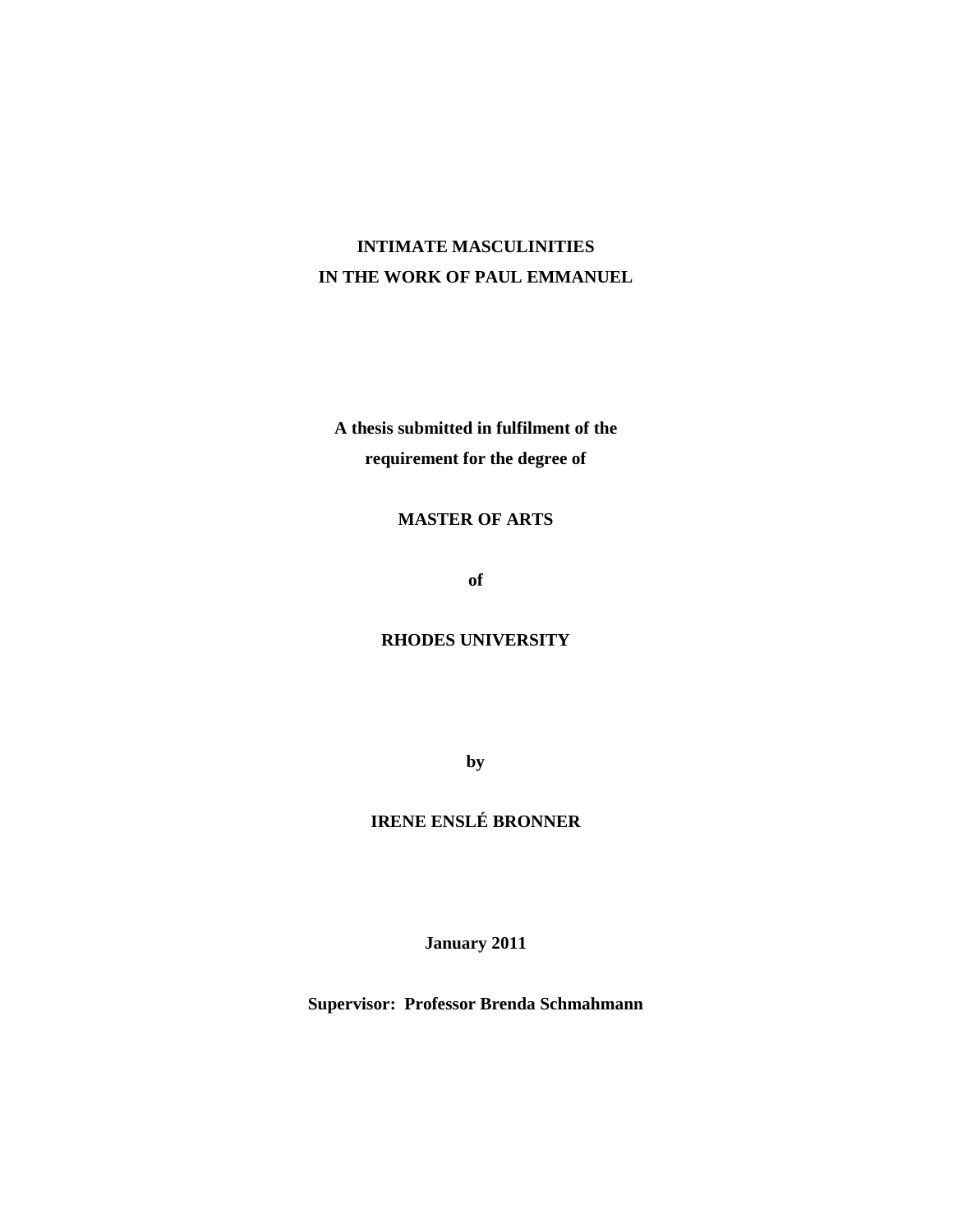#### **Abstract**

Paul Emmanuel is a South African artist who produces incised drawings, outdoor installations and prints (particularly intaglio etchings and *manière noire* lithographs). These focus on the representation of male bodies and experience. Having begun his career as a collaborative printmaker, since 2002, his work has become more ambitious as well as critically acclaimed. In 2010, his most recent body of work, *Transitions,* was exhibited at the Smithsonian Museum of African Art in Washington D.C.

I propose that Emmanuel represents the male body as a presence that either is not easily seen or that actively disappears or erases itself. Its subjectivity, and the viewer's engagement with it, may be characterised as one of intimacy, exposure, loss and vulnerability. Emmanuel's work may be said to question conventions and ideals of masculinity while, at the same time, refusing any prescriptive interpretation. To develop this proposition, I examine specifically Emmanuel's incising drawing technique that 'holds open' transitions in male lives. In these liminal moments, Emmanuel represents men as 'seen' to change state or status, thereby exposing the ongoing process of building masculine identities. Equally elucidatory is Emmanuel's imprinting of his own body, which, in his use of "traces" that reveal the vacillation between presence and absence, makes contingently 'visible' this gendering process, and has particular implications for the expression of subjectivity in a contemporary South African context.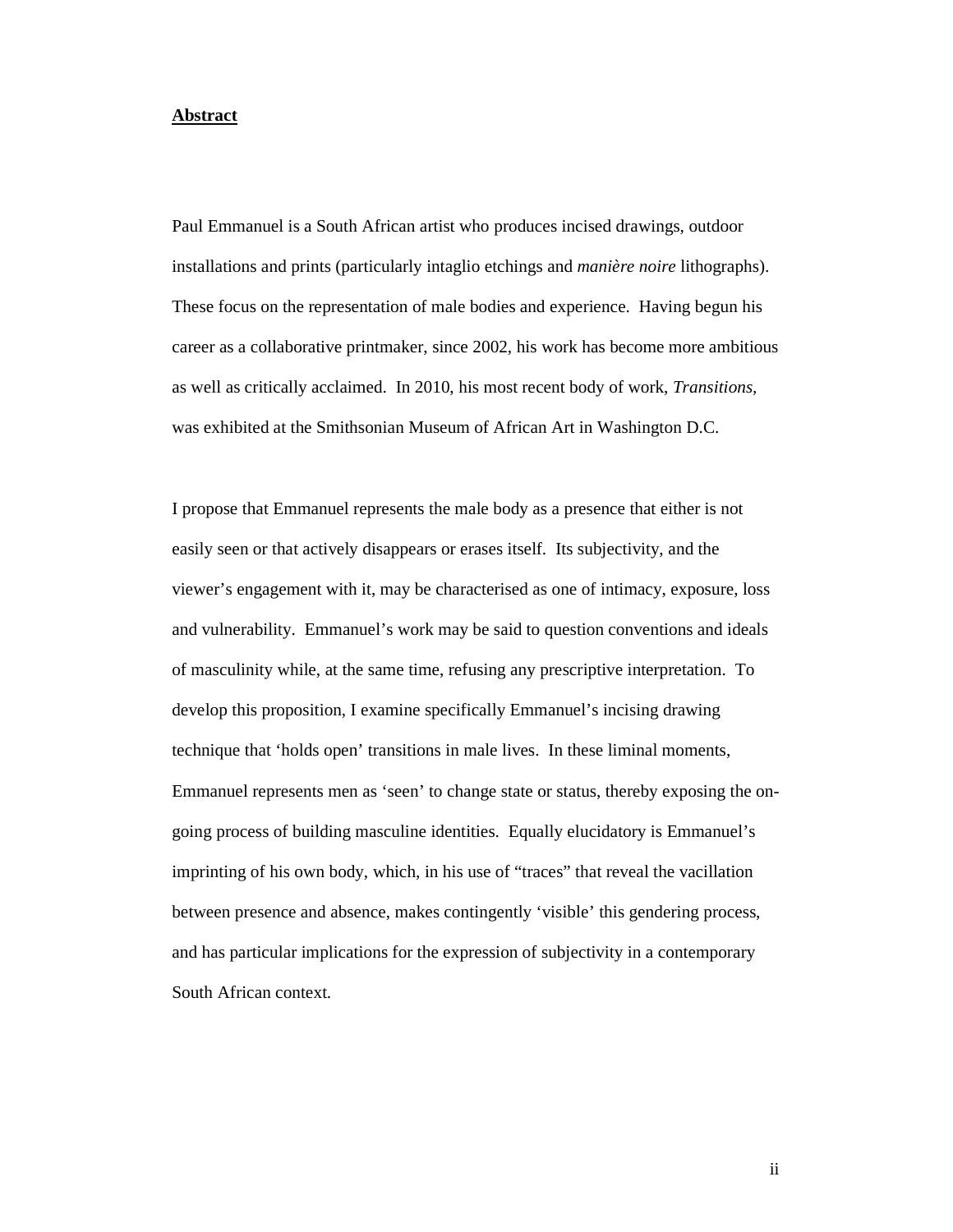### **Declaration of Originality**

I declare that this thesis is my own work and that all the sources I have used have been acknowledged by complete references. This thesis is being submitted in fulfilment of the requirement for Master of Arts at Rhodes University. I declare that it has not been submitted before for any degree or examination at another university.

………………………………………………..

*Irene Enslé Bronner January 2011, Grahamstown.*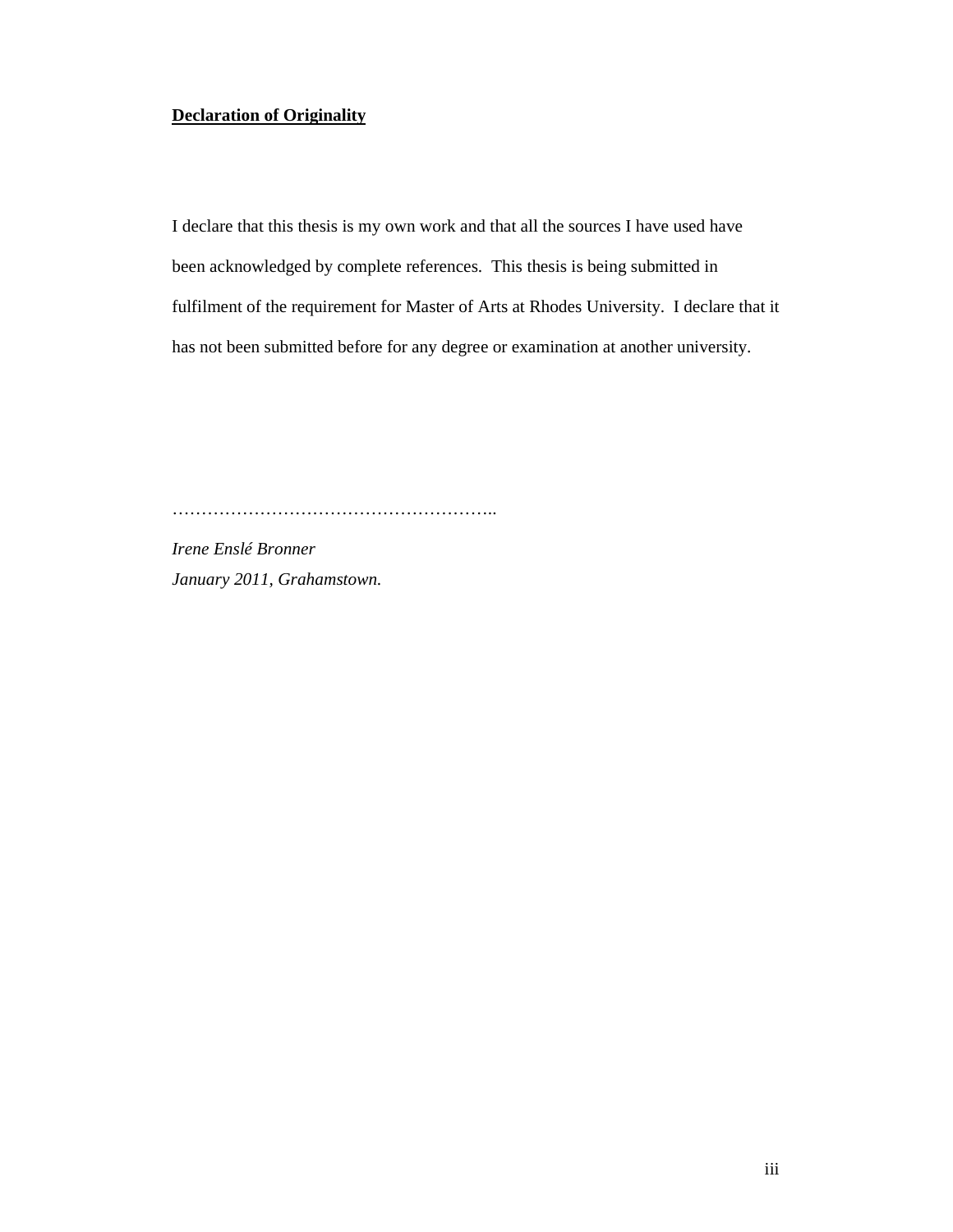## **TABLE OF CONTENTS**

| CHAPTER TWO: Imprints from the Absenting of Presence  54         |
|------------------------------------------------------------------|
| CHAPTER THREE: The Re-marking of Liminal Male 'Performances'  93 |
|                                                                  |
| APPENDIX: Additional Information on Paul Emmanuel 143            |
|                                                                  |
|                                                                  |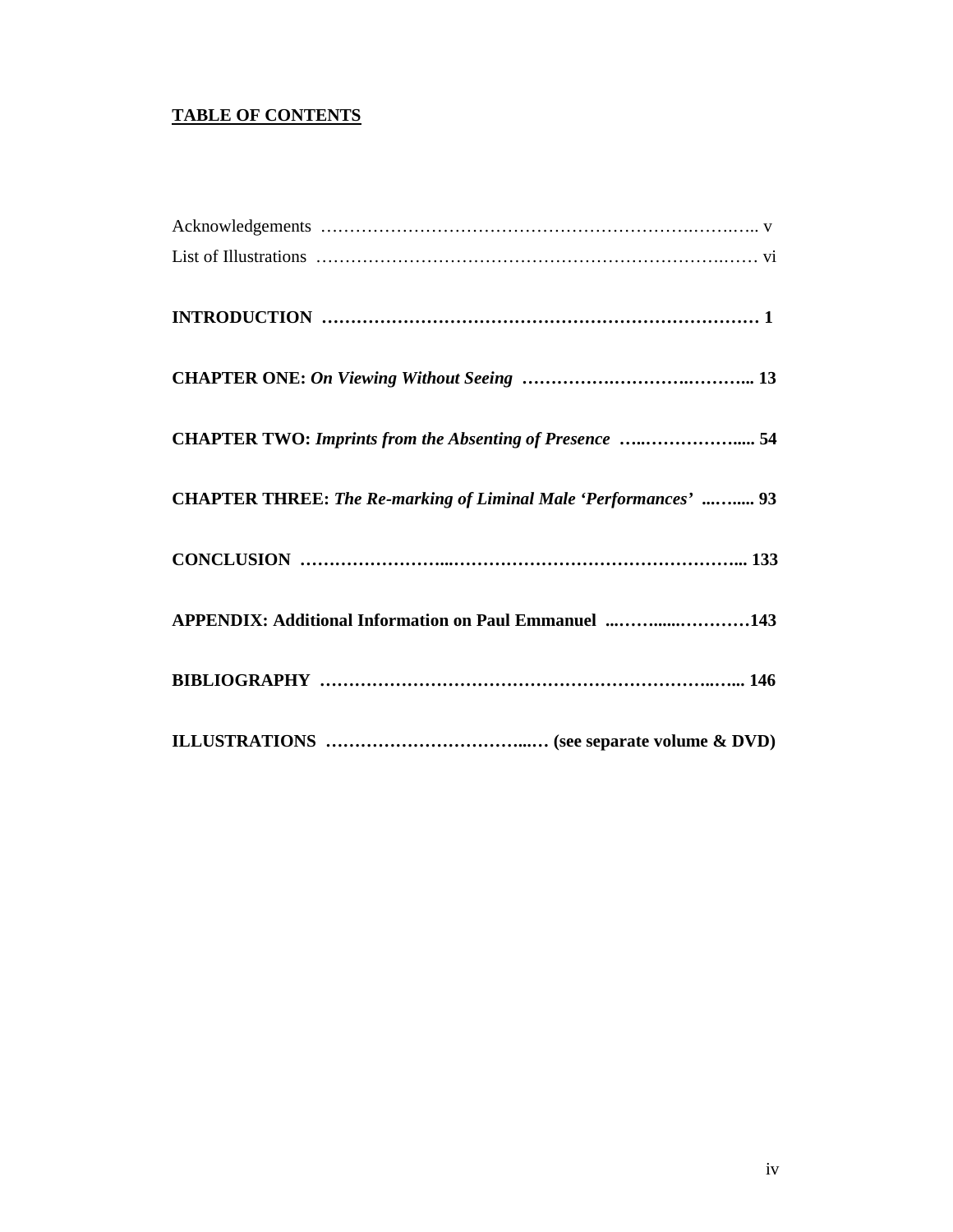#### **Acknowledgements**

I am deeply grateful and indebted to my supervisor Professor Brenda Schmahmann, to my mother Elizabeth Bronner, and to Paul Emmanuel, without whom I could not have written this thesis.

The financial assistance from the Rhodes University Prestigious Scholarship in 2010 towards this research is hereby acknowledged. Opinions expressed and conclusions arrived at, are those of the author and are not necessarily to be attributed to Rhodes University or the donor.

The financial assistance of the National Research Foundation (NRF) in 2010 towards this research is hereby acknowledged. Opinions expressed, and conclusions arrived at, are those of the author and are not necessarily to be attributed to the NRF.

The financial assistance from the Edward R. Saunders Scholarship and the Raymond Pullen Bursary in 2009 towards this research is hereby acknowledged. Opinions expressed and conclusions arrived at, are those of the author and are not necessarily to be attributed to the donors.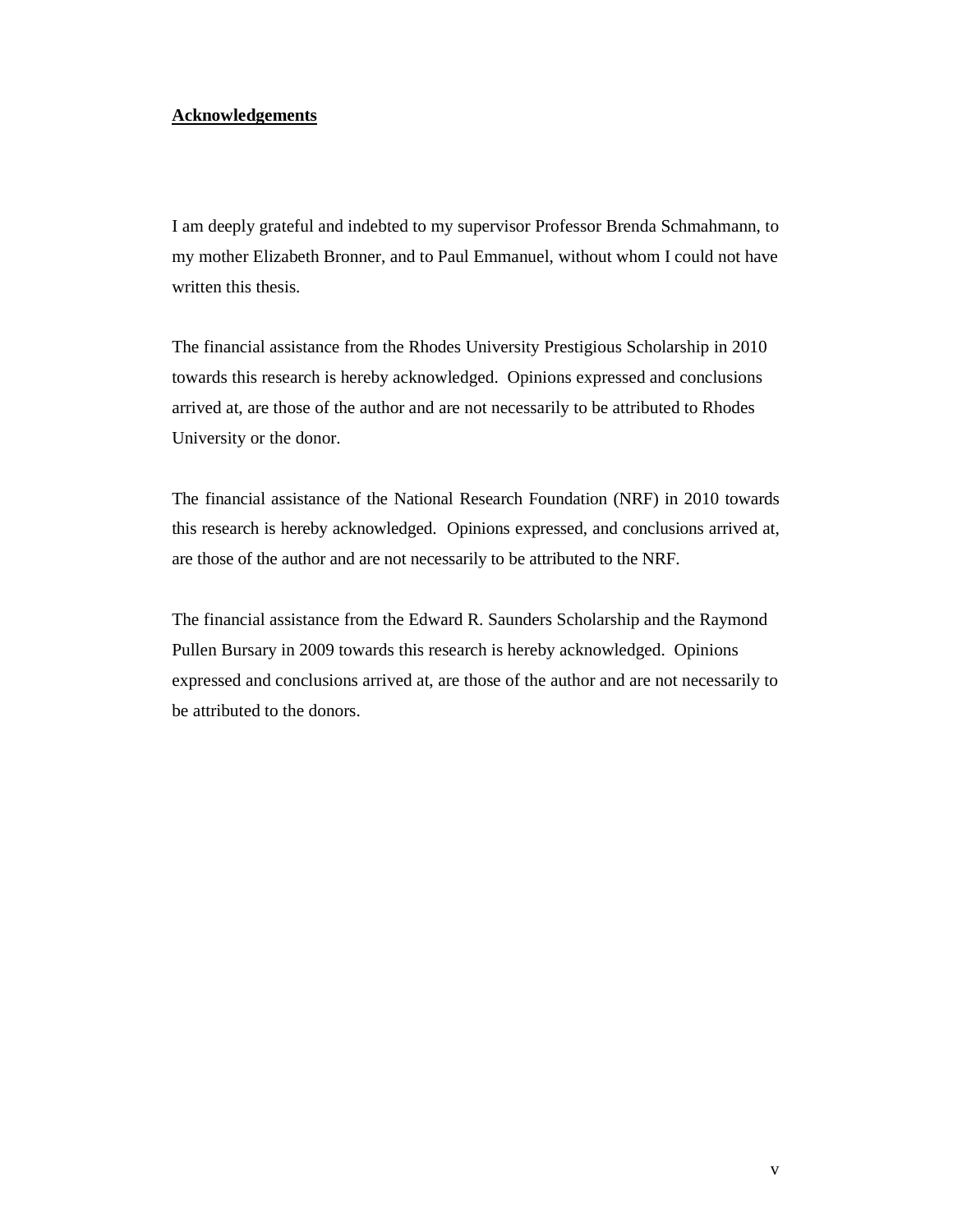## **List of Illustrations**

#### *Introduction:*

*Figure 1:* Emmanuel, Paul. *The Lost Men 1.* (2003). Copper plate mezzotint etching on 300 gsm Somerset rag paper. 16 cm diameter. Edition of 30. (Reproduction taken from http://www.paulemmanuel.net/Works/chronology/chronologypics/tlm1).

*Figure 2:* Kiefer, Anselm. *Winter Landscape*. (1970). Watercolour, gouache and graphite pencil on paper. 42.9 x 35.6 cm. New York: The Metropolitan Museum of Art. (Reproduction taken from http://www.metmuseum.org/toah/works-of-art/ 1995.14.5).

#### *Chapter One:*

*Figure 3:* Emmanuel, Paul. *Phone Sense*. (1998). *Manière noire* stone lithograph, watercolour pigments on 285 gsm Fabriano Rossapina Avorio paper. 35 x 50.5 cm. Edition of 20. (Reproduction taken from http://www.paulemmanuel.net/Works/chronology/chronologypics/phonesense.html).

*Figure 4:* Emmanuel, Paul. *Sleep Series III*. (1999). Copperplate mezzotint etching on 300 gsm Somerset rag paper. 11.5 x 9 cm. Edition of 5. (Reproduction taken from http://www.paulemmanuel.net/Works/chronology/chronologypics/slpser3.html).

*Figure 5:* Serrano, Andres. *The Morgue (John Doe Baby II)* from *The Morgue*  Series. (1992). Cibachrome photograph, silicone, plexiglas and wood frame. 103 x 152 cm. Edition of 3. (Reproduction taken from http://www.artistes-endialogue.org/sean01gb.htm).

*Figure 6:* Emmanuel, Paul. *Sleep Series IV.* (1995). Copperplate drypoint etching. 9.5 x 6.5 cm. Edition of 35. (Reproduction taken from http://www.paulemmanuel.net/Works/chronology/chronologypics/slpseries4.html).

*Figure 7:* Emmanuel, Paul. *Sleep Series I Amnion*. (1998). *Manière noire* stone lithograph, watercolours on 250 gsm Arches paper. 46.5 x 33 cm. Edition of 10. (Reproduction taken from http://www.paulemmanuel.net/Works/chronology/chronologypics/amnion.html).

*Figure 8:* Serrano, Andres. *The Morgue (Blood Transfusion Resulting in AIDS)* from *The Morgue* Series. (1992). Cibachrome photograph, silicone, plexiglas and wood frame. 165.7 x 139.1 cm. Edition of 3. (Reproduction taken from http://www.akimbo.ca/akimblog/?id=120).

*Figure 9:* Hammershøi, Vilhelm. *Interior: With Piano and Woman in Black, Strandgade 30*. (1901). Oil on canvas. 63 x 52.5 cm. Copenhagen: Ordrupgaard Collection. (Reproduction taken from http://www.ordrupgaard.dk/topics/collectionand-architecture/danish-collection/hammershoei-interior.aspx).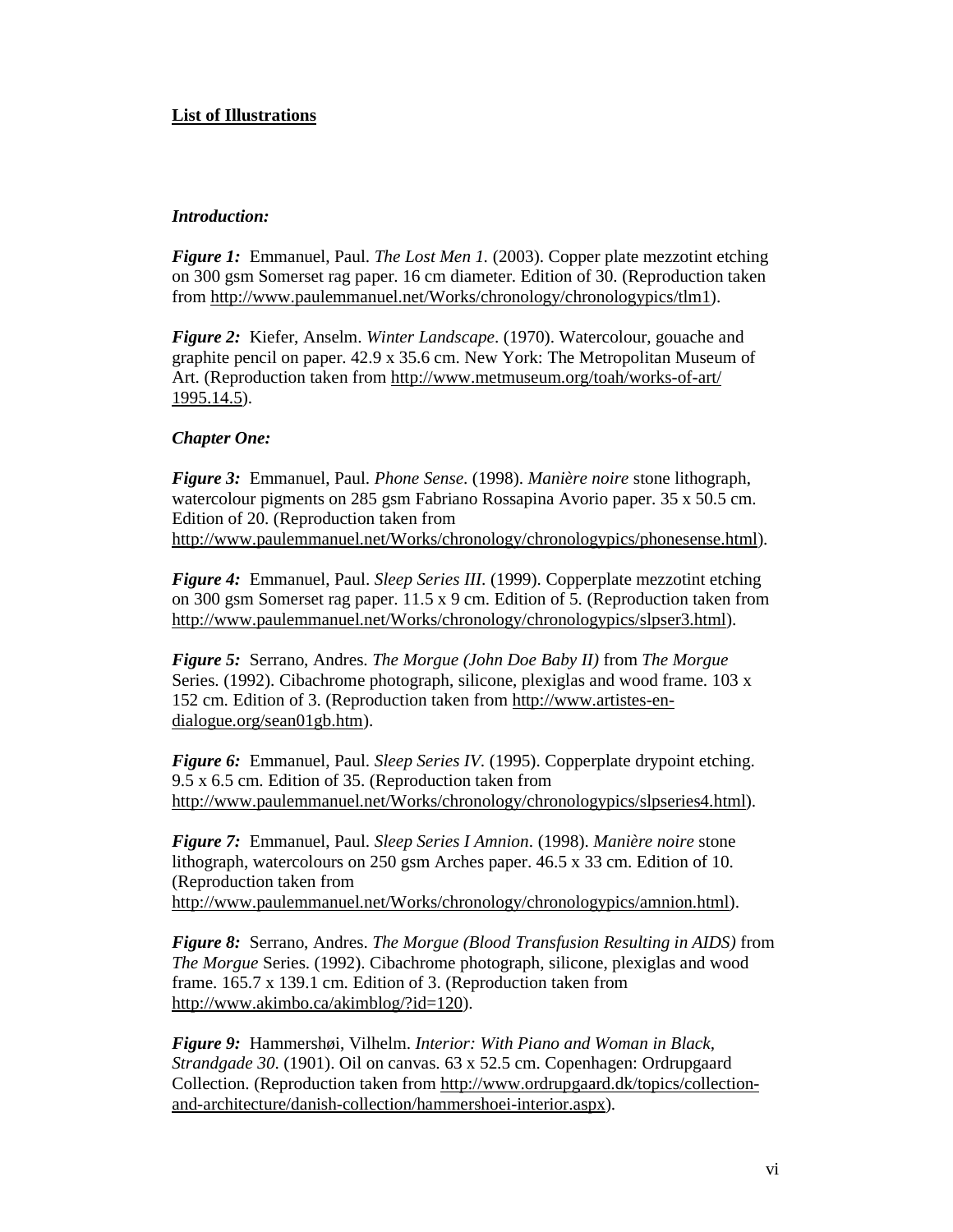*Figure 10:* Christo. *Wrapped Telephone.* (1964). Telephone, polyurethane, twine. 33.6 x 35.5 x 28 cm. Genf, Germany: Galerie Daniel Varenne. (Reproduction taken from http://www.creativepooldesign.de/mood\_art/handlungen\_02.html).

*Figure 11:* Emmanuel, Paul. *Cathexis*. (2003). 84 page hand printed artist's book of etchings and lithographs on 250 gsm Velin Arches rag paper with slip case. 36 x 26.5 x 3 cm. Edition of 5. (Reproduction taken from http://www.paulemmanuel.net/Works/chronology/chronologypics/cathexis.html).

*Figure 12a:* Emmanuel, Paul. *Twelve Phases of Orange*. (2002). *Manière noire* stone lithograph, watercolour pigments on 280 gsm Fabriano Rossapina paper. 100 x 203.5 cm. Edition of 35. (Reproduction taken from http://www.paulemmanuel.net/Works/chronology/chronologypics/12phases.html).

*Figure 12b:* Emmanuel, Paul. Detail of *Twelve Phases of Orange*, special edition prepared for *Cathexis.* (2002). Hand coloured stone lithograph. 34.5 x 50.5 cm. (Reproduction taken from Paul Emmanuel. 'Cathexis'. Unpublished leaflet).

*Figure 13:* Ractliffe, Jo. Detail from *N1: Every Hundred Kilometres*. (1999). 28 black and white photographs. 14 x 17.5 cm. (Reproduction taken from Brenda Atkinson (ed.). 1999. *Jo Ractcliffe: Artist's Book*. Cape Town: David Krut Publishing, plate 50).

*Figure 14:* Emmanuel, Paul. *Airstrip*. (2002). Copperplate mezzotint and drypoint etching on 300 gsm Somerset rag paper. 36 x 52 cm. Edition of 5. (Reproduction taken from

http://www.paulemmanuel.net/Works/chronology/chronologypics/airstrip.html).

*Figure 15:* Boltanski, Christian. Installation view of *Personnes*. (2010). Elements include 50 tonnes of clothing, mechanical claw, rusted boxes, strip lighting and audio componant. (Reproduction taken from http://www.guardian.co.uk/artanddesign/2010/ jan/13/christain-boltanski-grand-palais-paris).

*Figure 16a:* Emmanuel, Paul. *Air on the Skin*. (2002). Hand incised original drawing, shoe polish, acrylic on 285 gsm Fabriano Rossapina Avorio paper. 70 x 304 cm. Johannesburg: Standard Bank Collection. (Reproduction taken from http://www.paulemmanuel.net/Works/chronology/chronologypics/airontheskin.html).

*Figure 16b:* Emmanuel, Paul. *Air on the Skin*. (2002). Hand incised original drawing, shoe polish, acrylic on 285 gsm Fabriano Rossapina Avorio paper. 70 x 304 cm. Johannesburg: Sasol Petroleum Company Ltd. (Reproduction taken from http://www.paulemmanuel.net/Works/chronology/chronologypics/airsasol.html).

*Figure 17:* Hammershøi, Vilhelm. *Street in London*. (1905). Oil on canvas. 58.5 x 65.5 cm. Copenhagen: Ny Carlsberg Glyptotek. (Reproduction taken from http://www.hammershoi.co.uk).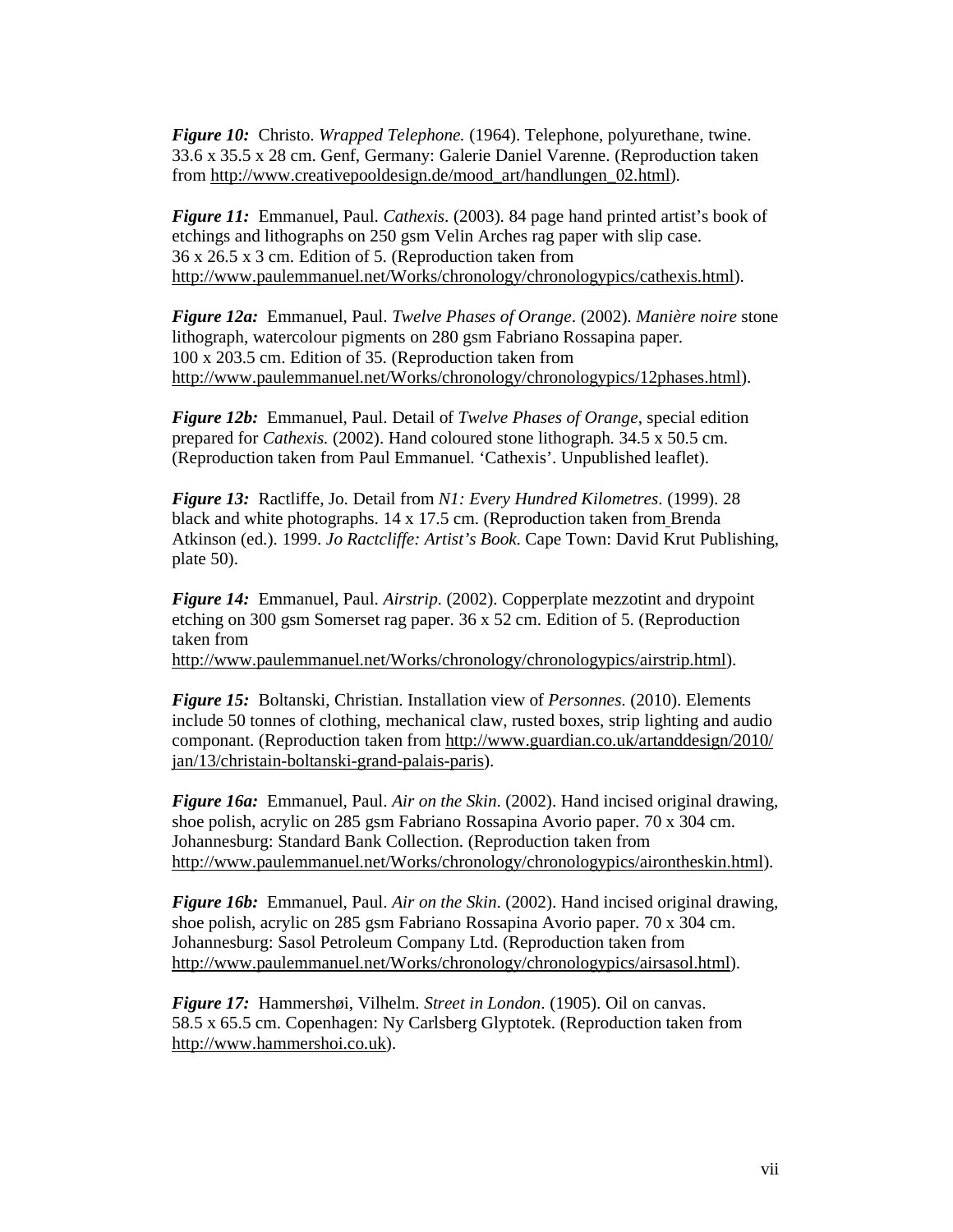*Figure 18:* Emmanuel, Paul. *Sleep Series IX*. (2001). Copperplate mezzotint etching, printed on 300 gsm Somerset paper. 28 x 19 cm. Edition of 5. (Reproduction taken from http://www.paulemmanuel.net/Works/chronology/chronologypics/slpser9.html).

## **Chapter 2:**

*Figure 19a:* Emmanuel, Paul. Installation view of *The Lost Men (Grahamstown)* on Monument Hill, Grahamstown, South Africa. (2004). Pigment printed photographs on voile, silk, steel, aluminium. Photographed by Andrew Meintjes. (Reproduction taken from http://www.paulemmanuel.net/Works/chronology/chronologypics/ tlmgrah2.html).

*Figure 19b:* Emmanuel, Paul. Installation view of *The Lost Men (Grahamstown)* on Monument Hill, Grahamstown, South Africa. (2004). Pigment printed photographs on voile, silk, steel, aluminium. Photographed by Paul Emmanuel. (Reproduction taken from http://www.paulemmanuel.net/Works/currentprojects/The%20Lost%20Men %20Project/The%20Lost%20Men%20Grahamstown/installationviews/views2.html).

*Figure 19c:* Emmanuel, Paul. Installation view of *The Lost Men (Grahamstown)* on Monument Hill, Grahamstown, South Africa. (2004). Pigment printed photographs on voile, silk, steel, aluminium. Photographed by Paul Emmanuel. (Reproduction taken from http://www.paulemmanuel.net/Works/currentprojects/The%20Lost%20Men %20Project/The%20Lost%20Men%20Grahamstown/installationviews/views4.html).

*Figures 19 d-o:* Emmanuel, Paul. Installation images of *The Lost Men (Grahamstown).* Photographed by Andrew Meintjes. (Reproduction taken from http://www.paulemmanuel.net/Works/currentprojects/The%20Lost%20Men%20Proje ct/The%20Lost%20Men%20Grahamstown/tlmgrahambodyshots).

*Figure 20:* Emmanuel, Paul. Installation view of *The Lost Men (Mozambique)* on Catembe Ferry Jetty, Maputo, Mozambique. (2007). Pigment printed photographs on voile, silk, steel, aluminium. Photographed by John Hodgekiss. (Reproduction taken from http://www.paulemmanuel.net/Works/currentprojects/The%20Lost%20Men%20 Project/The%20Lost%20Men%20Mozambique/tlmmozviews/tlmmozviews22.html).

*Figure 21:* Emmanuel, Paul. *The Lost Men Project Grahamstown*. (2006). Digital program, touch screen, headphones, pedestal. Dimensions variable. Edition of 3. (Reproduction taken from http://www.paulemmanuel.net/Works/chronology/ chronologypics/tlmprojectgrah.html).

*Figures 22 a-d:* Emmanuel, Paul. The imprinting process for *The Lost Men (Mozambique)*. (2007). Photographed by John Hodgekiss. (Reproductions taken from http://www.paulemmanuel.net/Works/currentprojects/The%20Lost%20Men%20Proje ct/The%20Lost%20Men%20Mozambique/tlmmozprodpics).

*Figure 23:* Goldblatt, David. *Grahamstown, Eastern Cape, in the time of Aids. 13 October, 2004* from the *In the Time of Aids* series. (2004). Digital print and pigment inks. 108.5 x 130 cm. Edition of 10. (Reproduction taken from http://www.bampfa.berkeley.edu/exhibition/goldblatt).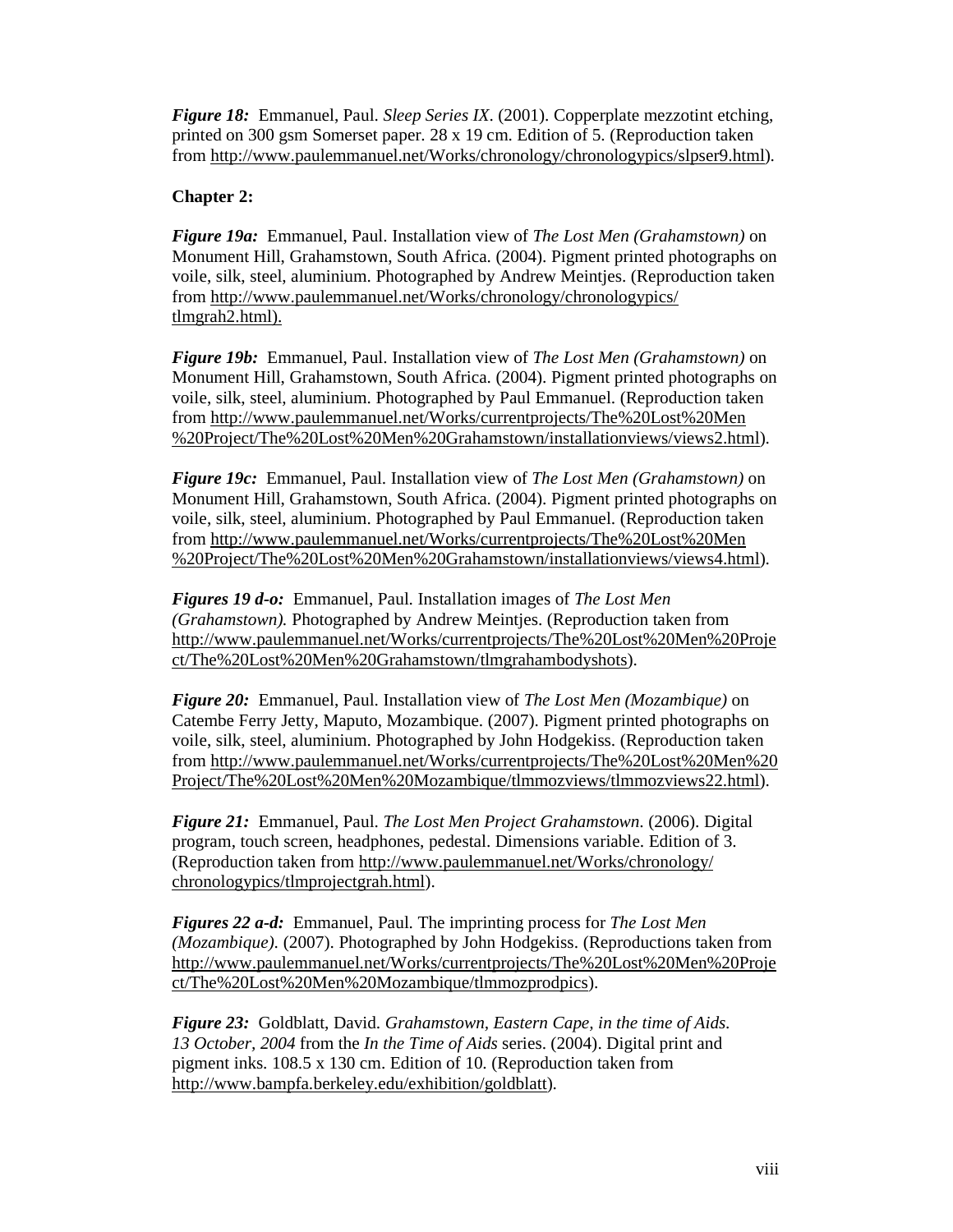*Figure 24:* Searle, Berni. Installation view of *Traces* from the *Colour Me* series. (1999). Digital prints on architect's tracing paper, spices. Dimensions variable. Edition of  $3 + 1AP$ . (Reproduction taken from http://www.michaelstevenson.com/contemporary/exhibitions/searle/works/item5.htm)

*Figure 25:* Mendieta, Ana. *Untitled*, from the *Silueta* series. (1978). Photographed performance, gelatin silver print. 49.53 cm x 39.37 cm. San Francisco: San Francisco Museum of Modern Art (SFMOMA). (Reproduction taken from http://www.sfmoma.org/artwork/9151).

*Figure 26:* Searle, Berni. Installation view of *The palms of the hands, the small of the back, the nape of the neck, under the belly, the soles of the feet* from the *Discoloured* series. (1999). Digital prints, photographs, wooden shelves, black Egyptian henna. Photographed by Jean Brundit. (Reproduction taken from Annie E. Coombes. 2003. *History after Apartheid: Visual Culture and Public Memory in a Democratic South Africa.* Durham and London: Duke University Press, plate 5).

*Figure 27:* Searle, Berni. *Conversing with Pane I* from the *Discoloured* series. (2000). Digital print, archival pigment ink on watercolour paper. 70 x 230 cm. Edition of  $3 + 1$ AP. (Reproduction taken from http://www.michaelstevenson.com/contemporary/exhibitions/searle/works/item9.htm)

*Figure 28a:* Searle, Berni. Installation view of *Profile*. (2002). Duraclear Lambda prints. Dimensions variable. Santander, Spain: Espacio C and Johannesburg: Johannesburg Art Gallery. (Reproductions taken from http://www.michaelstevenson .com/contemporary/exhibitions/searle/works/works.htm).

*Figures 28 b-i:* Searle, Berni. 3 of 8 installation images of *Profile*. (2002). (Reproduction taken from http://www.michaelstevenson.com/contemporary/ exhibitions/searle/works/works.htm).

*Figure 29:* Emmanuel, Paul. *Panado*. (2003). Copperplate embossing on 250 gsm Arches paper. 2.7 cm diameter. Edition of 100. (Reproduction taken from http://www.paulemmanuel.net/Works/chronology/chronologypics/panado.html).

*Figures 30 a-c:* Gerz, Jochen and Shalev-Gerz, Esther. Gradual sinking from 1986 - 1993 of Harburg's *Monument Against Fascism*. Inscribed, lead-covered pillar. (Reproductions taken from http://memoryandjustice.org/site/monument-againstfascism).

#### *Chapter 3:*

*Figure 31:* Emmanuel, Paul. *(1).* (2006). Hand incised original drawing on exposed photographic paper. 305 x 78 cm. Stellenbosch: Spier Contemporary Collection. (Reproduction taken from http://www.paulemmanuel.net/Works/chronology/chronologypics/(1).html).

*Figure 32:* Emmanuel, Paul. *(2).* (2007). Hand incised original drawing on exposed photographic paper. 305 x 78 cm. Stellenbosch: Spier Contemporary Collection.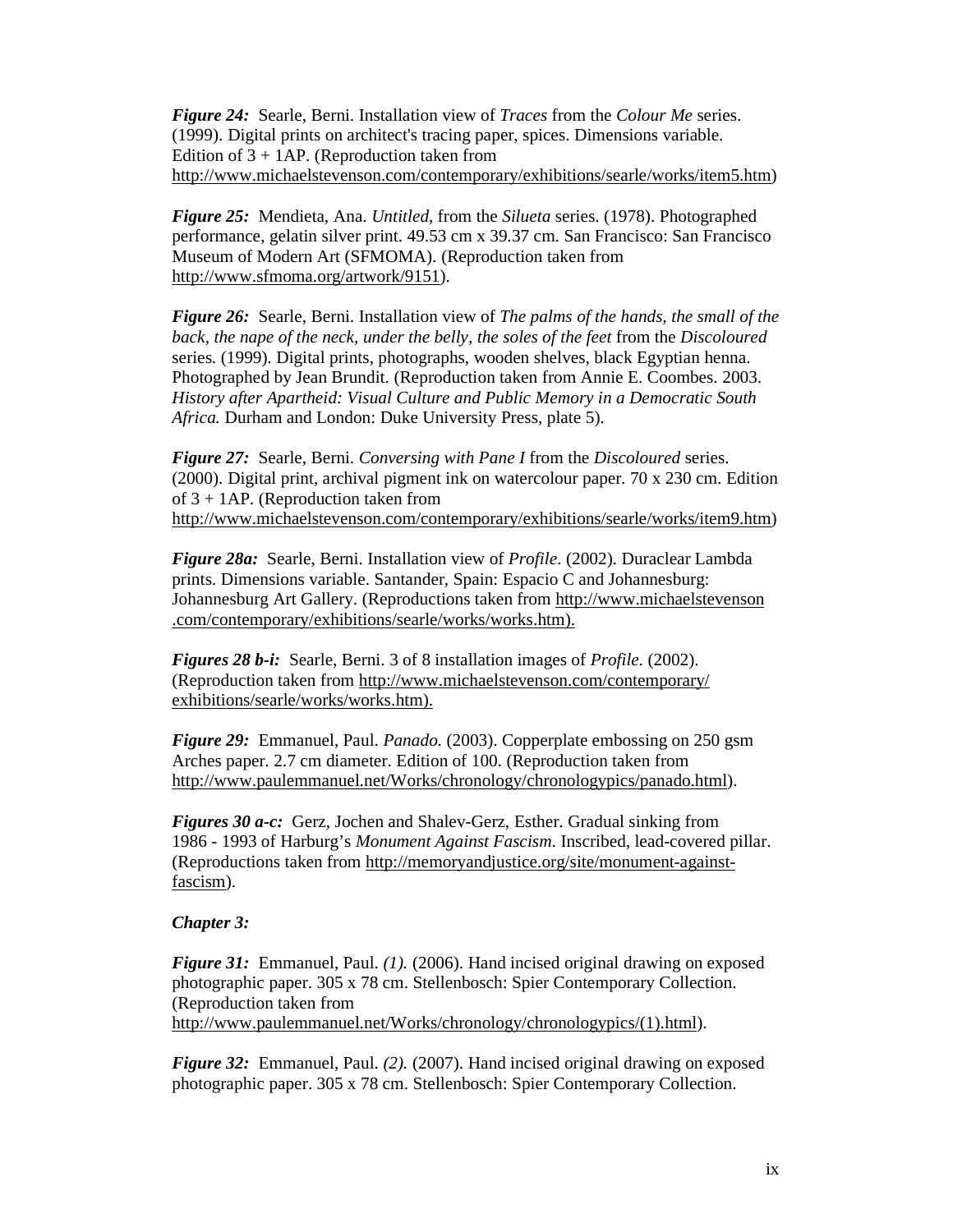(Reproduction taken from http://www.paulemmanuel.net/Works/chronology/chronologypics/(2).html).

*Figure 33:* Emmanuel, Paul. *(3).* (2007). Hand incised original drawing on exposed photographic paper. 305 x 78 cm. Stellenbosch: Spier Contemporary Collection. (Reproduction taken from http://www.paulemmanuel.net/Works/chronology/chronologypics/(3).html).

*Figure 34:* Emmanuel, Paul. *(4).* (2008). Hand incised original drawing on exposed photographic paper. 305 x 78 cm. Stellenbosch: Spier Contemporary Collection. (Reproduction taken from http://www.paulemmanuel.net/Works/chronology/chronologypics/(4).html).

*Figure 35:* Emmanuel, Paul. *(5).* (2008). Hand incised original drawing on exposed photographic paper. 305 x 78 cm. Stellenbosch: Spier Contemporary Collection. (Reproduction taken from http://www.paulemmanuel.net/Works/chronology/chronologypics/(5).html).

*Figure 36:* Emmanuel, Paul. Installation view of *(1) - (5)* in the Alumni Gallery, Albany History Museum, Grahamstown in 2009. Photographed by Irene Bronner. (Reproduction taken from Irene Bronner's personal records).

*Figure 37a:* Close up of incising technique; Emmanuel drawing *(5).* Photographed by André Croucamp. (Reproduction taken from http://www.paulemmanuel.net/news/studioviews).

*Figure 37b:* Close up of incising technique; detail of (5). (Reproduction taken from Emmanuel, Paul. *Transitions*. Johannesburg: Art Source South Africa, unpaginated).

*Figure 38:* Cohen, Steven. *Ugly Girl at the Rugby*. (1998). Performance at a rugby match at Loftus Versfeld stadium, Pretoria. Photographed by John Hodgekiss. (Reproduction taken from http://www.at.artslink.co.za/~elu/stevencohen/public.htm).

*Figure 39:* Cohen, Steven. *Cleaning Time (Vienna)...a shandeh un a charpeh (a shame and a disgrace).* (2007). Performances at the Albertinaplatz, Judenplatz and Heldenplatz, Vienna. (Reproduction taken from http://www.utexas.edu/cola/centers/scjs/events/15445).

*Figure 40:* Emmanuel, Paul. *after-image.* (2004). Hand incised original drawing on exposed Agfa colour photographic paper. 200 x 480 cm. Johannesburg: Hollard Insurance Company Ltd. (Reproduction taken from http://www.paulemmanuel.net/Works/chronology/chronologypics/afterimage.html).

*Figure 41:* Van der Merwe, Hentie. *Cape Mounted Rifles (Dukes), Bandsman (1913 - 1926)* from the series *Trappings*. (2000 - 2003). Laserchrome print. 180 x 120 cm. Edition of  $5 + 1$  AP. (Reproduction taken from http://www.artthrob.co.za/08aug/reviews/amsterdam.html).

*Figure 42:* Pienaar, Peet. Untitled Performance at the SA National Gallery, Cape Town. (1996). Photographed by *The Argus*. (Reproduction taken from Sue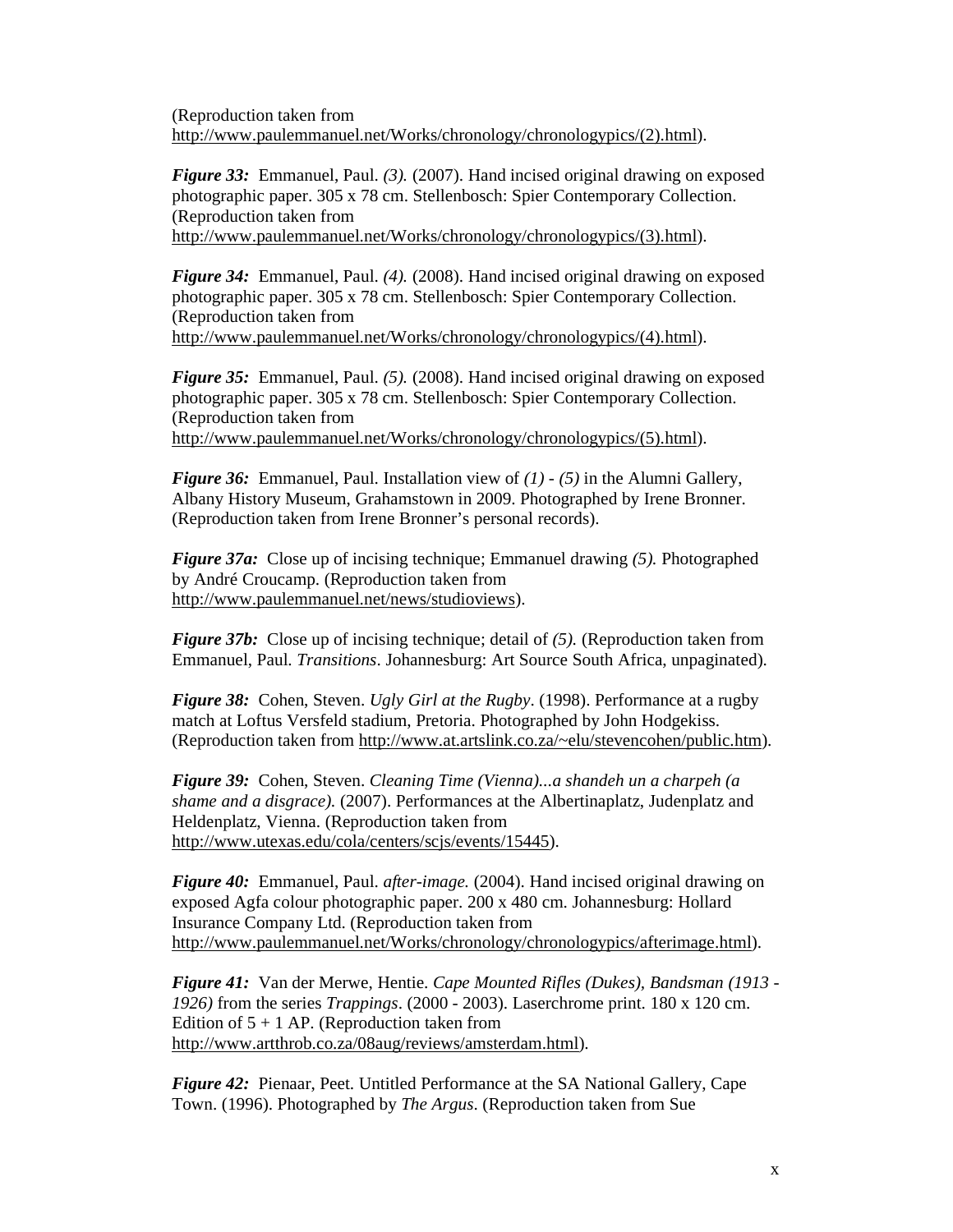Williamson and Ashraf Jamal. 1996. *Art in South Africa: The Future Present*. Cape Town and Johannesburg: David Philip, p. 108).

*Figure 43:* Hammershøi, Vilhelm. *Interior, Strandgade 30.* (1908). Oil on canvas. 79 x 66 cm. Aarhus: ARoS Aarhus Kunstmuseum. (Reproduction taken from http://www.stumbleupon.com/stumbler/steroge/tag/scandinavian-art).

*Figure 44:* Mofokeng, Santu. *Supplication* from the *Train Church* series. (1986). Silverprint. Dimensions unknown. Edition of 5. (Reproduction taken from http://www.davidkrutpublishing.com/607/train-church).

### *Conclusion:*

*Figures 45 a-d:* Emmanuel, Paul. Stills from *3SAI: A Rite of Passage*. (2008). Single channel high definition video projection. 13 min 58 sec. Edition of 10. (Reproductions taken from http://www.paulemmanuel.co.za/Works/currentprojects/Transitions/ transitions.html).

*Figure 46 (see enclosed DVD): 3SAI: A Rite of Passage*. (2008). Single channel high definition video projection with stereo soundtrack. 13 min 58 sec. Edition of 10. (thesis examination DVD copy courtesy of Paul Emmanuel).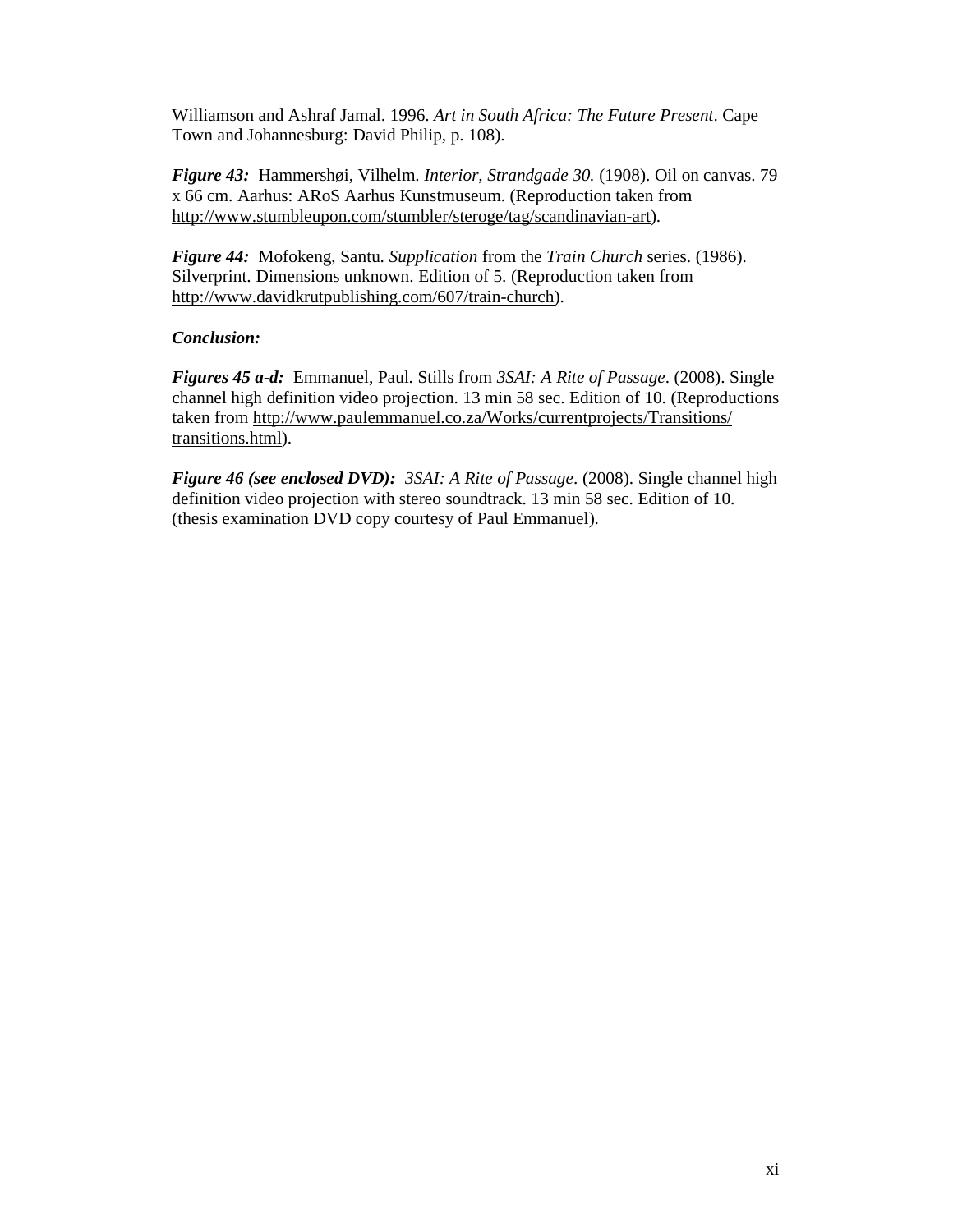#### **INTRODUCTION**

You are right to be suspicious of me: I can't speak your absence for you.

> - Margaret Atwood 'War Photo 2' (2007: 71)

Paul Emmanuel was born in 1969 in Kabwe, Zambia, and graduated from the University of the Witwatersrand in 1993 with a Bachelor of Fine Arts. Working variously as an assistant to a master printer, a graphic designer and, from 1997 to 2001, a collaborative printmaker, he has been a fulltime artist since 2001, with a studio first at Fordsburg Artists Studios and, since 2003, at The Refinery in Milpark, Johannesburg. The recipient of several awards, Emmanuel has exhibited in South Africa and abroad and is represented in a number of public, private, institutional and corporate collections (see Appendix for further details).

A printmaker of particular skill, he has worked primarily with intaglio methods, such as etching, dry point and mezzotint, as well as with stone lithographs. While his early work focused exclusively on print-making and book arts, since 2000, he has been combining traditional printmaking techniques with photography, installations, drawings and film. Although Emmanuel's techniques are varied and his media diverse, they have in common conceptual and thematic ideas, informed by his personal experiences as a white, gay, South African man. Along with the representation of the male body, changing perceptions of masculinity and the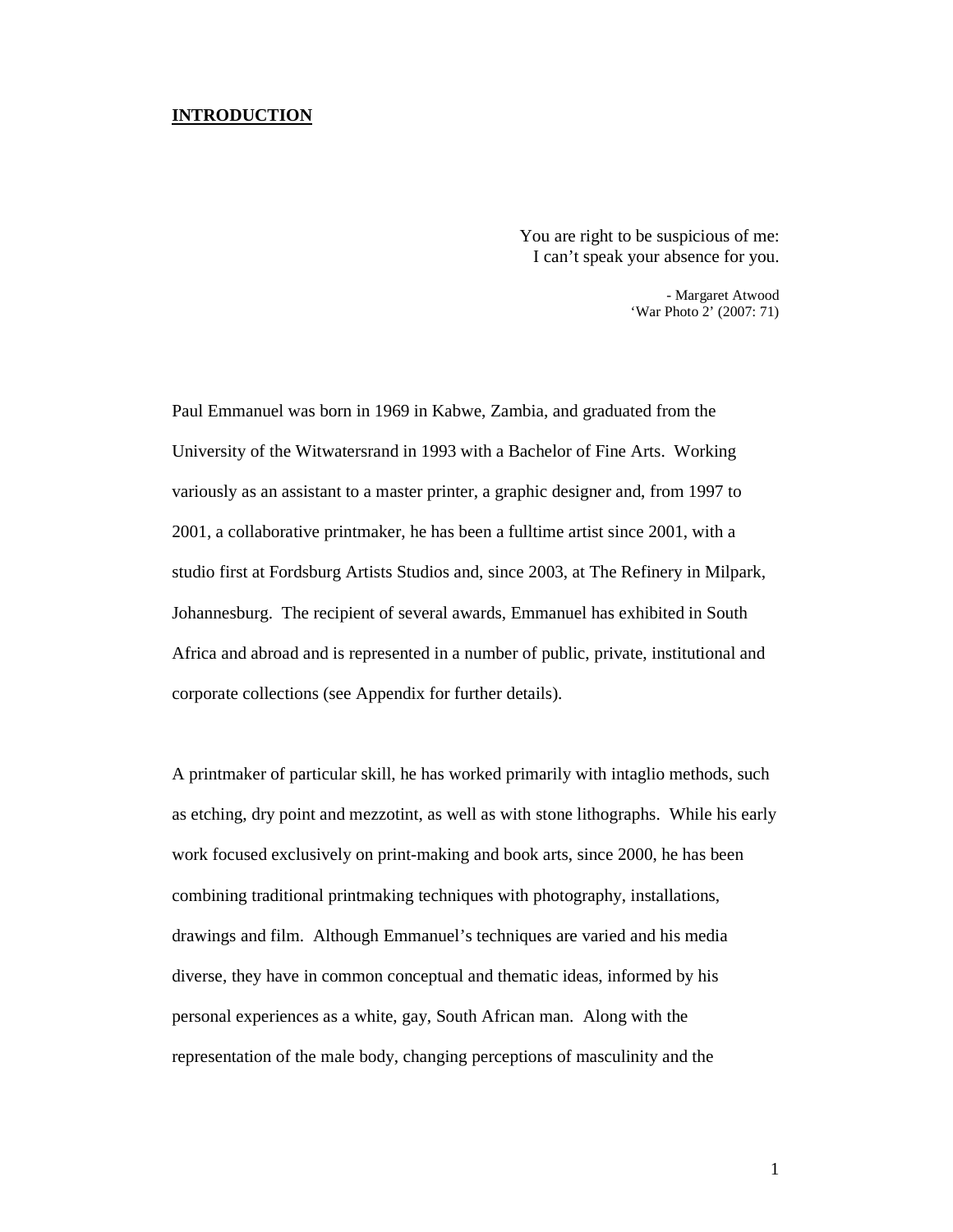construction of male identities, Emmanuel has explored the enactment of public and private loss and mourning and its relationship to memory and the passage of time.<sup>1</sup>

For Emmanuel, the technique and process of creating a work is central to its conceptual integrity; he feels, for example, that his most recent body of work, *Transitions*, is "a love affair with concept and surface".<sup>2</sup> His techniques and media resonate with each other. He scratches into etching plates and into photographic paper. He prints on paper and imprints his body. He embosses paper and blindembosses his body. He wishes there were a technical way in which he could apply photographic emulsion to his skin and print directly off his own body.<sup>3</sup> Of his early prints, he remarks: "The way that I make marks, the obsessiveness, lends itself to the old way of printing, like working on an etching plate, scratching directly onto a solid metal surface with a dry point needle" (Emmanuel in Dodd 2003). His work subverts characteristics that can be said superficially to define print-making, such as multiple copies, cheap manufacture and comparatively quick execution. His detailing is fine, whether the scale on which he is working is mere centimetres, as in some of his early prints, or several metres long, as in his later incised drawings. His incised drawings are based on photographs, laboriously scratched into photographic paper with a razor blade and express in their execution the paradox and impossibility of capturing fleeting and indeterminate moments. In his etchings and incised drawings, he works reductively, from dark to light, scratching down to light and building up the tones. There is a deliberate not-knowing in his conceptual and technical process: he draws inspiration from the unconscious, from dreams and impressionistic ideas and

<sup>1</sup> Art Source South Africa (2010: 4 & 6).

<sup>&</sup>lt;sup>2</sup> Emmanuel in Art Source South Africa (2010: 6).

<sup>&</sup>lt;sup>3</sup> Interview with Paul Emmanuel, 19 July 2009, Grahamstown.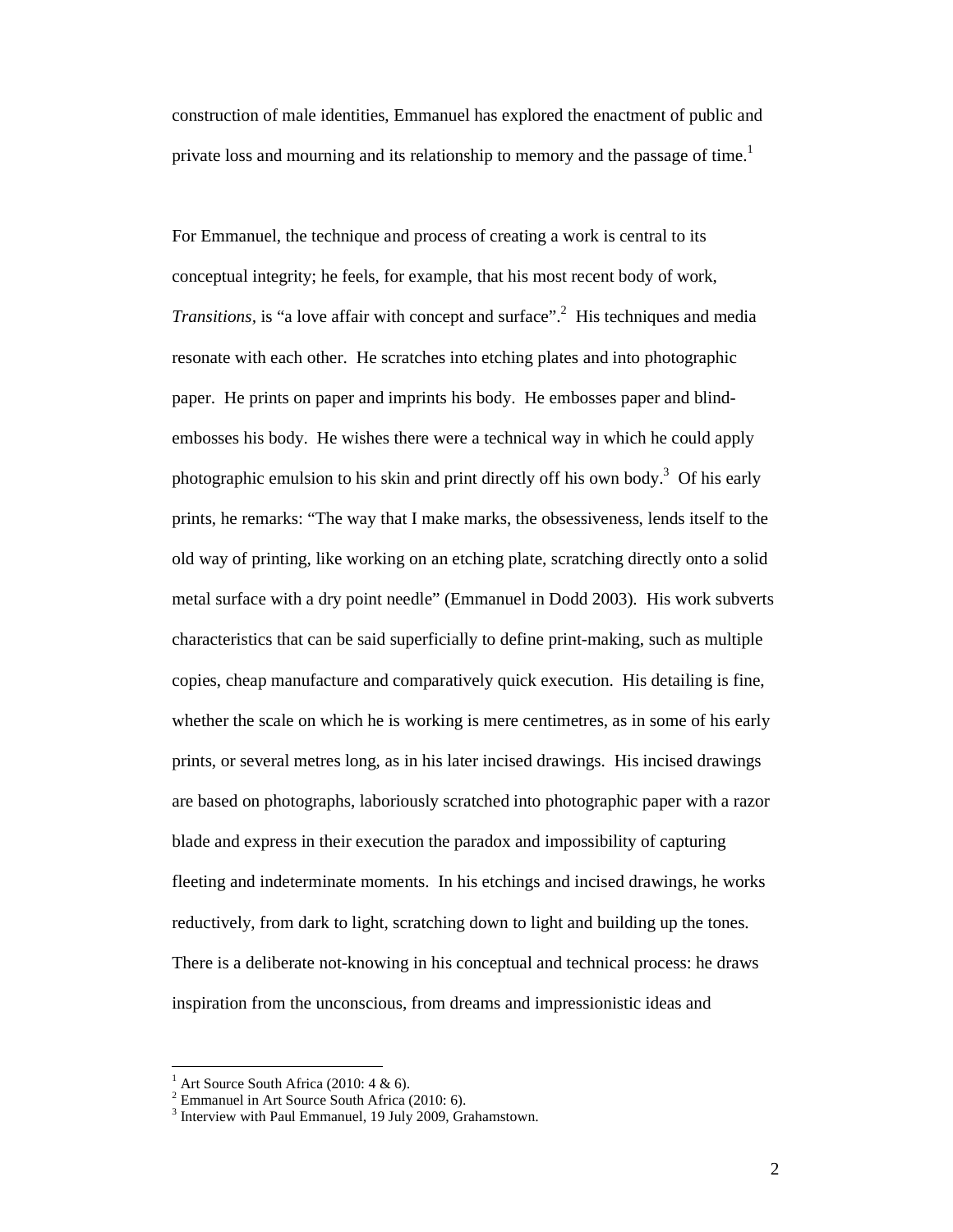describes a "blindness over small areas" when scratching in his images.<sup>4</sup> The artist's art-making process and the tactile surface of his media may be seen as emblematic of the formation of identities and of Emmanuel's awareness of himself as implicated in his representation of them.

My contention in this thesis is that Paul Emmanuel represents the male body and subjectivity as a vulnerable presence which is known through its absences, which refuses to be fully 'visible' or 'seen' and which turns in on itself in a movement characterised by impermanence and indeterminacy. I propose that Emmanuel's concept of masculinity is as a process of socialised and socialising acts that regulates and affirms an individual within a community. Emmanuel presents this process by focusing on times in male lives when subjectivity is expressed by the "peculiar unity" of the liminal, when a subject is "that which is neither this nor that, and yet is both" (Turner 1967: 99). I consider why an engagement with this kind of subjectivity, which may be known through "traces" of itself, has been prevalent in a post-apartheid context and how Emmanuel's oeuvre, in its simultaneous 'marking' and 'unmarking' of the body, relates to this engagement.

To develop my contention, I examine selected works by Emmanuel within the context of other artists' work on issues and representations of masculinity and subjectivity. In invoking reference to other artists' work, my concern is less to identify possible influences on Emmanuel than to consider why commonalities between them may be interpreted and how comparisons can afford a richer interpretation of Emmanuel's oeuvre. Similarly, my use of concepts elaborated upon in key discursive, critical,

<sup>4</sup> Interview with Paul Emmanuel, 19 July 2009, Grahamstown.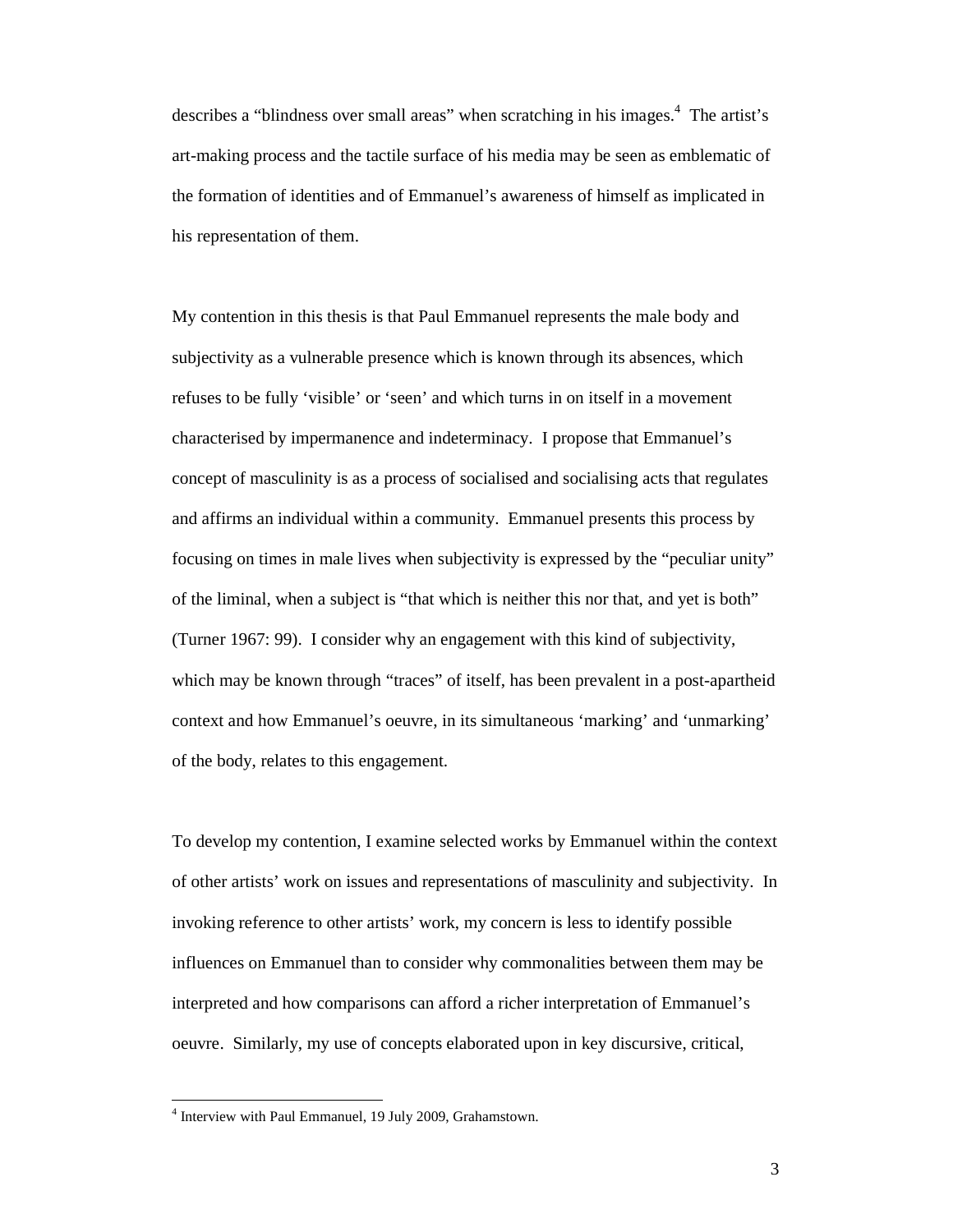philosophical and anthropological texts is intended to form a more nuanced understanding of the selected works by Emmanuel under discussion.

I wish to discuss briefly one work before I outline the development of my argument, as this work may contextualise the issues introduced in the breakdown of the thesis's chapters. *The Lost Men I* (Fig. 1), arguably, looks both back to Emmanuel's preceding work and forward to his future projects. In *The Lost Men* project, Emmanuel sought a deliberately different creative direction, using media unknown to him, moving out of print-making and into land art and the imprinting of his body.<sup>5</sup> As the last mezzotint etching which Emmanuel to date has produced, *The Lost Men I* provides a conceptual link between his small, early etchings and his large scale incised drawings, installations and digital and film projects. *Transitions*, Emmanuel's most recent body of work, which evolved conceptually out of *The Lost Men*, 6 may be seen therefore as also indebted to *The Lost Men I*.

James E. Elkins (1996: 85) comments that: "Every landscape painting gives me clues to the way I might hide in a landscape." In *The Lost Men I*, Emmanuel layers his body into the landscape but also obfuscates or 'hides' himself. One might not see part of a human body when one looks at this image, and if one did one would not know that the artist is using his own body to constitute the sky. It is etched from a photograph of his throat's super-sternal notch and parts of his collar bones. In all his work, Emmanuel seeks to represent "the person without the person",<sup>7</sup> the body that actively disappears. For the first time, in this etching, Emmanuel uses his own body

<sup>&</sup>lt;sup>5</sup> Interview with Paul Emmanuel, 19 July 2009, Grahamstown.

<sup>6</sup> Interview with Paul Emmanuel, 19 July 2009, Grahamstown.

<sup>7</sup> Interview with Paul Emmanuel, 19 July 2009, Grahamstown.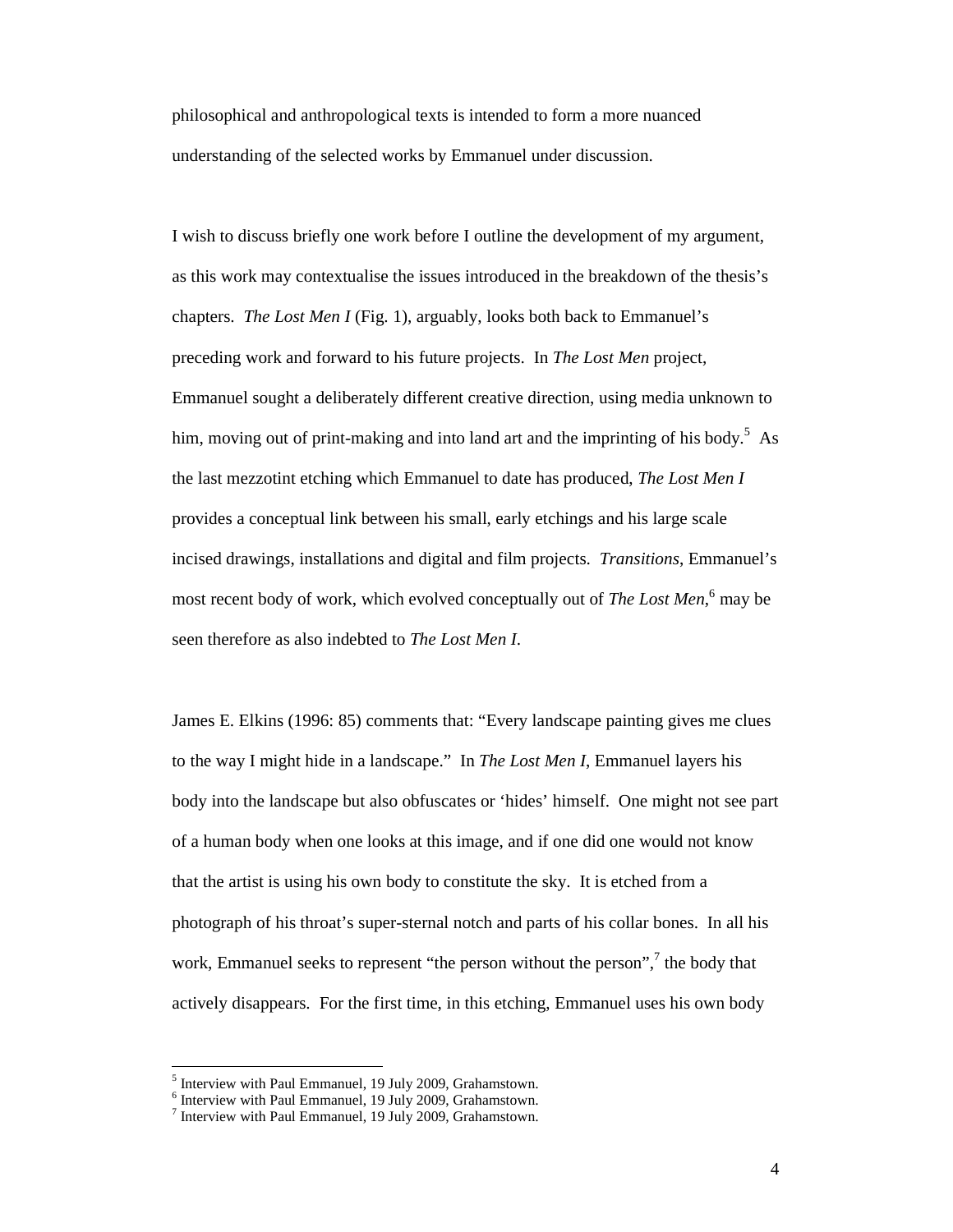as a surface on which to 'record' the impermanence of loss and to express a subjectivity that is both hidden and exposed.

The image is ambiguous. It appears to be secret in some way. One becomes aware of this if one compares it to a watercolour by Anselm Kiefer which is similar visually to *The Lost Men I*. *Winter Landscape* (Fig. 2), seen in the context of Kiefer's other work, can be taken as analogous of German guilt and memories about the dead of the Holocaust and World War II. A female head floating in the sky, conceivably an embodiment of the 'spirit of nature', has been shot in the throat and her blood flows down onto the land. The land is ploughed but nothing will grow; the earth has been salted, literally, with blood. The blanket of snow suggests a smothering amnesia over collective guilt and shame. *The Lost Men I*, in contrast, like most of Emmanuel's work, reads as emotionally ambivalent.

*The Lost Men I,* like other early works which I shall be discussing, may be viewed as a retreat into the body. For Emmanuel, the body is vulnerable and exposed; its intimacy is in its anonymity at the same time as its anonymity is intimate. He sees physical landscapes as speaking of inner landscapes, subjective experience and memories. In this etching, one sees a part of a body where the pulse is seen to beat through, and the bones are visible beneath, the skin. The inner life of the body comes up through the skin and the stable and intact subject, a body enclosed in skin, is revealed as illusory. His landscapes are those both of the inside and outside of the body and of its situating, exterior environment. They are frustrating and fascinating in what is not said, not represented and the impermanence and contingency this imparts to 'meaning' and subjectivity.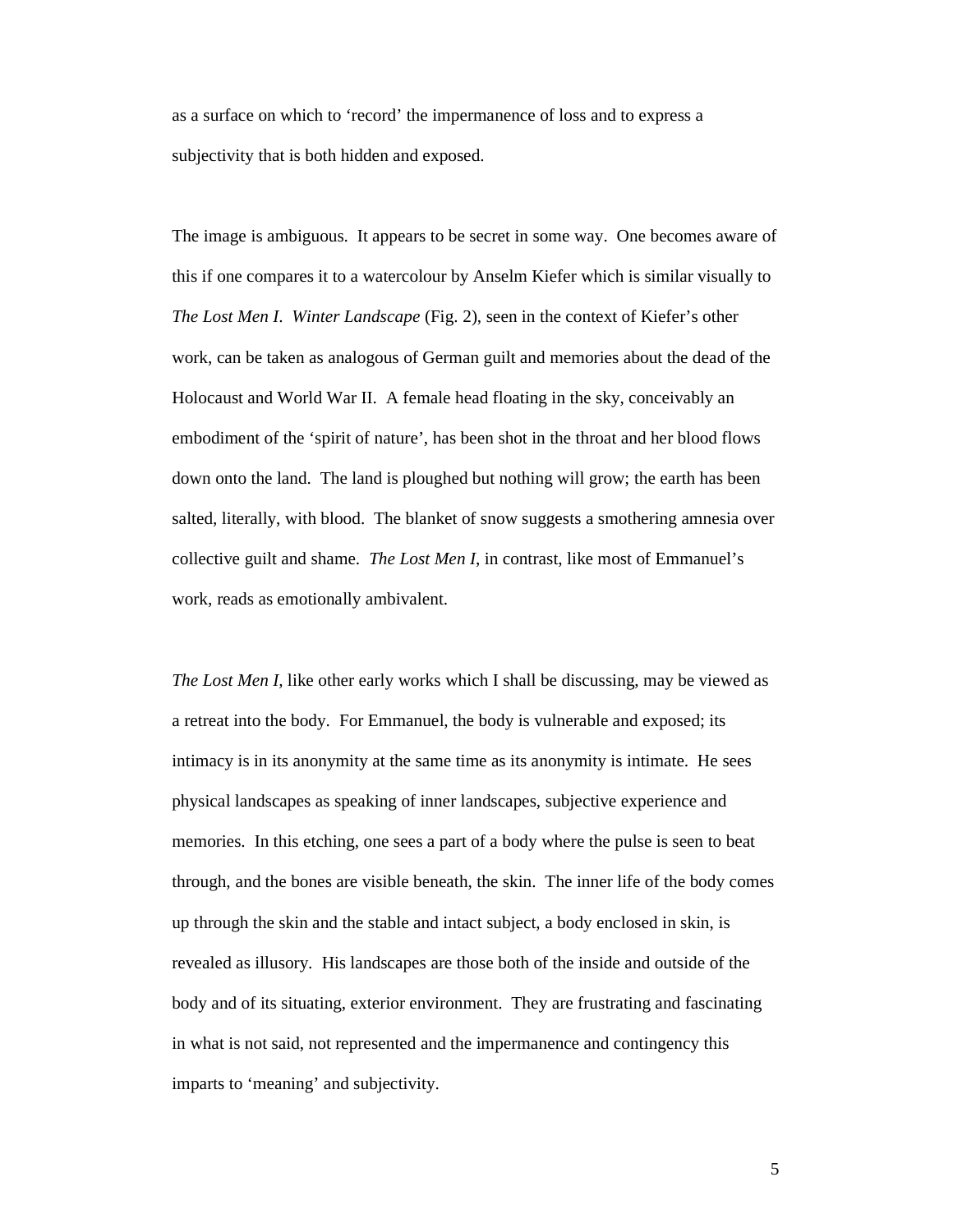This illusory stability extends to the subjectivity of the viewer as well. The viewer's eye that follows the road slicing confidently through the landscape is thrown off by the triangular road sign on the right-hand side, which indicates a hazard ahead. What kind of hazard is unknown as the sign faces away from the viewer, but it speaks to the position of the viewer's body before the image. If the viewing eye 'goes into' the image, it might not be able to come back out. Articulating this destabilisation of the viewer before the image, and the implications it brings to Emmanuel's representation of subjective presence, becomes the central concern in Chapter One.

In Chapter One, I develop a theoretical framework for viewing and interpreting Emmanuel's oeuvre and focus on several of Emmanuel's prints and incised drawings from 1995 to 2003. I suggest that a mode of viewing that is deliberately fragmented and partial is reflective of the subjectivity represented within these works. In an attempt to find a mode of viewing that in its practices reflects this 'becoming', contingent and inter-relational subjectivity, I examine Mieke Bal's process of "correlative" viewing. This emphasises the relationship between the viewing subject and the art object and finds the 'meaning' of a work of art to be enacted continuously in the on-going process of interpretation that takes place in the visual and discursive 'field' of the work, into which the viewing subject is enfolded. Similarly informative is Norman Bryson's concept of the "glance", which seeks to acknowledge the fragmented, partially blind way in which one experiences vision, by not allowing the viewer to see an image in any 'whole' or fully 'self-present' way. I contend that these two modes of viewing are appropriate when approaching Emmanuel's work because they allow images to 'hide' and 'meaning' to multiply, and become representative of a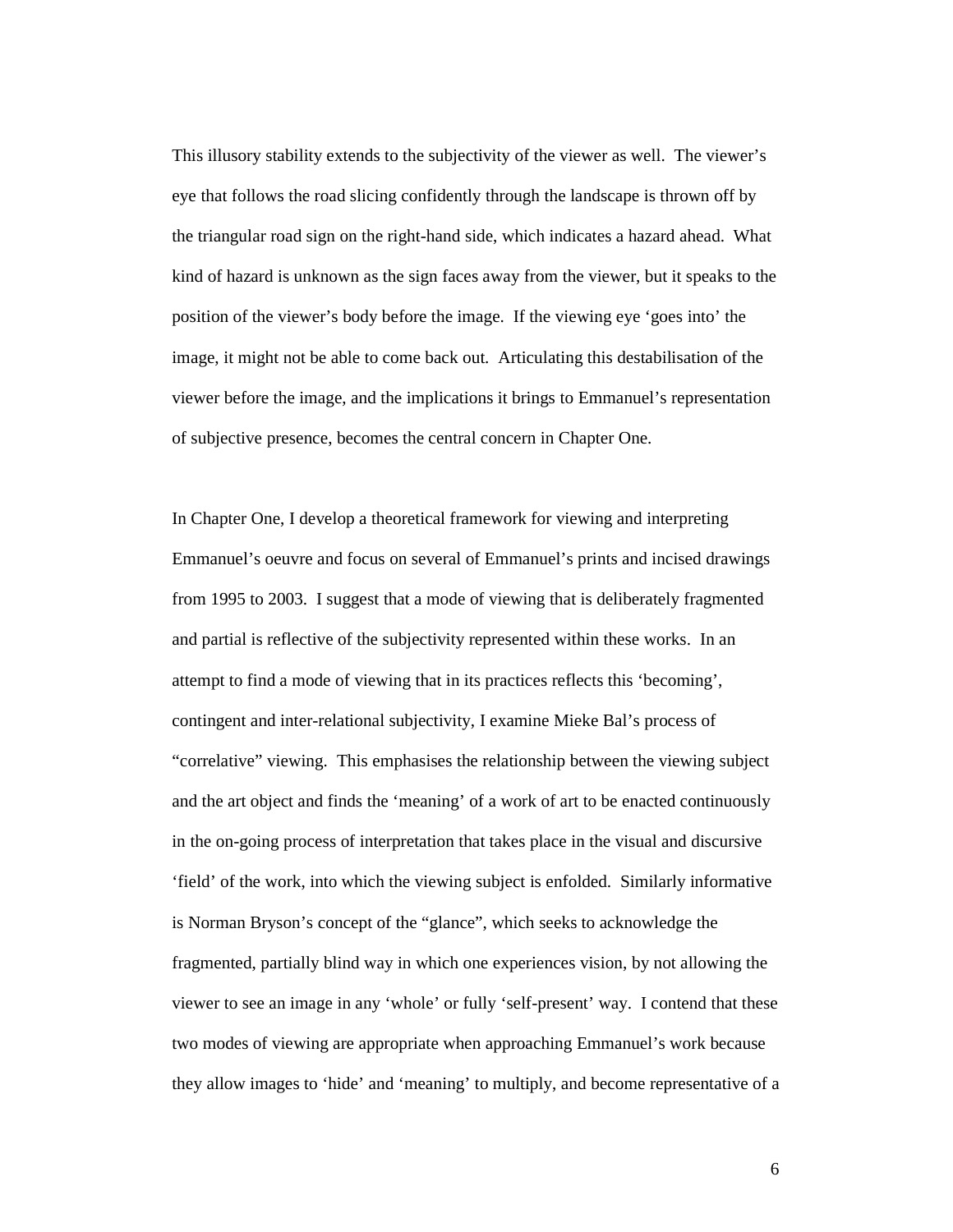subjective presence within his images that can be characterised through both exposure and hiding. I propose that the "active vanishing" of the body, and the ambivalence that this imparts to the subjectivity that it appears to express, interrogates the static polarities of presence and absence in the representation of subjectivity.

Concerned with issues of intimacy, loss and male experience, Emmanuel seeks out moments and experiences that threaten - or promise - the dissolution of memory, the self and the body. In their representation and recreation, I view the artist as starting deliberately from a point of failure in his (and the viewer's) ambivalent vacillation between what he calls "seeing and not seeing" in moments he deems "intimate but not intimate".<sup>8</sup> If, as Bal (1999: 264) says, the conscious subject is likened to a sack of skin that stands up by leaning against whatever it sees, then, in Emmanuel's oeuvre, the viewer must be destabilised by his/ her thwarted approach to the artist's works because s/he cannot easily 'see', place or attribute meaning to the images. Adopting a psychoanalytic explanation, I suggest that the viewer's inability to 'see' the image confirms the inability to 'see' the self. This inability appears to be portrayed in Emmanuel's landscape works, where subjective presence is both a part of and apart from its environment. In the empty clothing strewn across his landscapes, Emmanuel can be said to express a subjectivity that reveals itself through hiding, which gives of itself only in so far as it retreats from itself. I view this clothing as Lacan's "thrown off skins" or the "given-to-be-seen". These haunting, dissonant presences within Emmanuel's landscapes mourn the subject's inability to see the self within the "picture", reveal the blindness of the subject to him/ herself and become an acknowledgement of the first - and each subsequent - encounter between self and

<sup>8</sup> Interview with Paul Emmanuel, 19 July 2009, Grahamstown.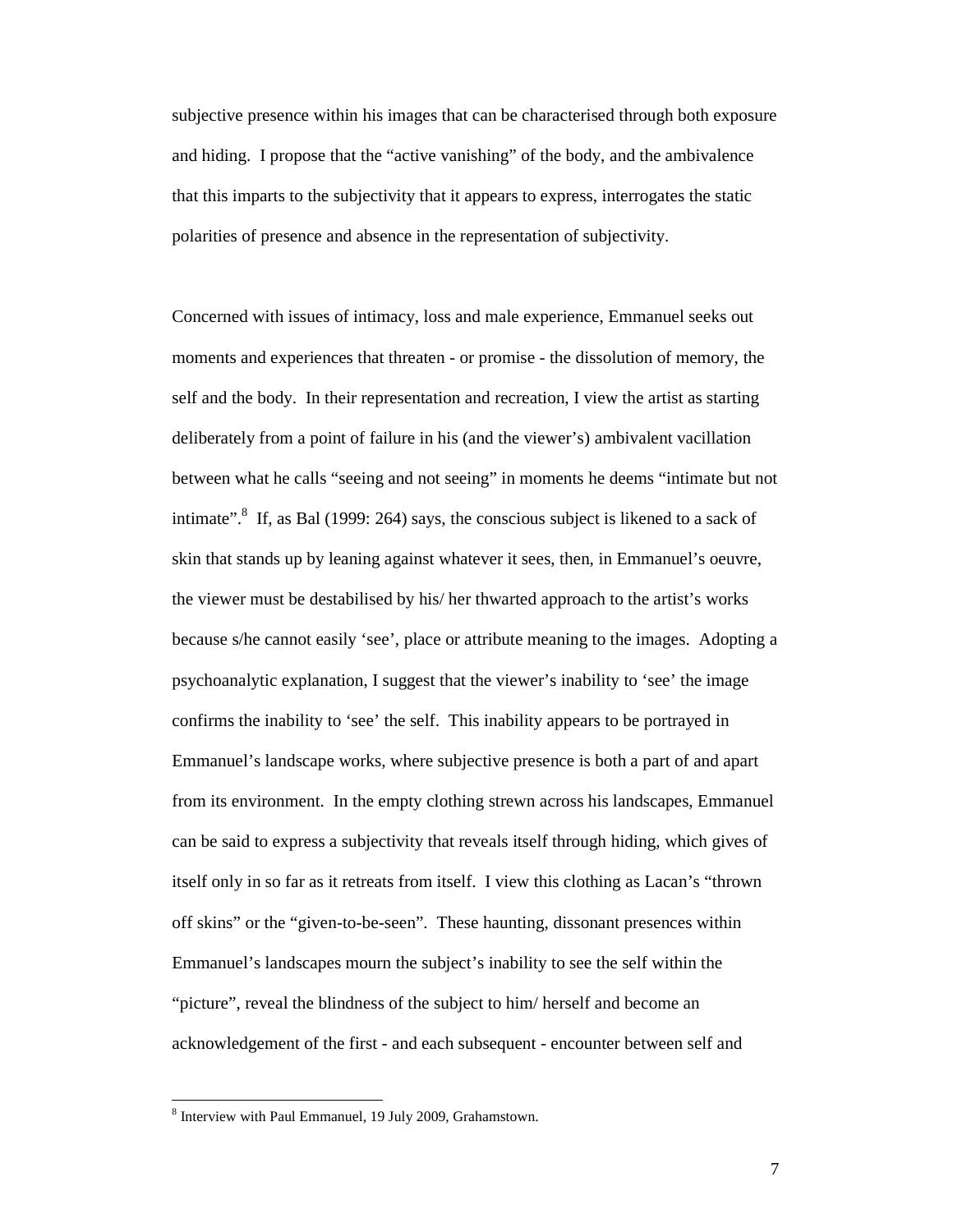other, which results in the destabilisation and the negation of the viewer. These absent presences might be said to represent visually Peggy Phelan's contention that "[s]eeing is a (false) assertion that the world can be mastered by the gaze *and* a recognition of the world without one self" (Phelan 1993: 25; italics in original).

To consider further this interaction between self and other in Emmanuel's representation of subjectivity, in Chapter Two, I examine Emmanuel's project *The Lost Men*, focusing on *The Lost Men (Grahamstown).* Emmanuel's concern with representing personal, public and historical losses is expressed through the body, his own and other men's. In this installation, the body 'disappears', and thereby asserts an inability to fix or express, to any degree of completed certainty, its own subjectivity. Emmanuel turns on his own body to create *The Lost Men*. The body is both 'marked' and 'un-marked'. His body is 'marked' literally (when he blind embosses text into his body) and 'marked' conceptually (by the names of men who died in South Africa's 'Frontier Wars'). This marking becomes a mourning of prescribed and restrictive gender roles and the imprints of history. This history is interpreted as Michel Foucault's "effective" history, read, as it is, on and through the artist's body, which becomes, what Foucault (1977: 148) describes as, the "inscribed surface of events".

This 'marking' is, at the same time, an 'un-marking', as in an erasing of itself. The imprinting, 'marking' or 'inscribing' emphasises the surface of the body, its vulnerable skin and its inexorable exteriority and materiality. The body is stressed as, what Butler (2006a: 189) calls, a variable or porous boundary between self and other, inside and outside, past and present. In consequence, the body's subjectivity is not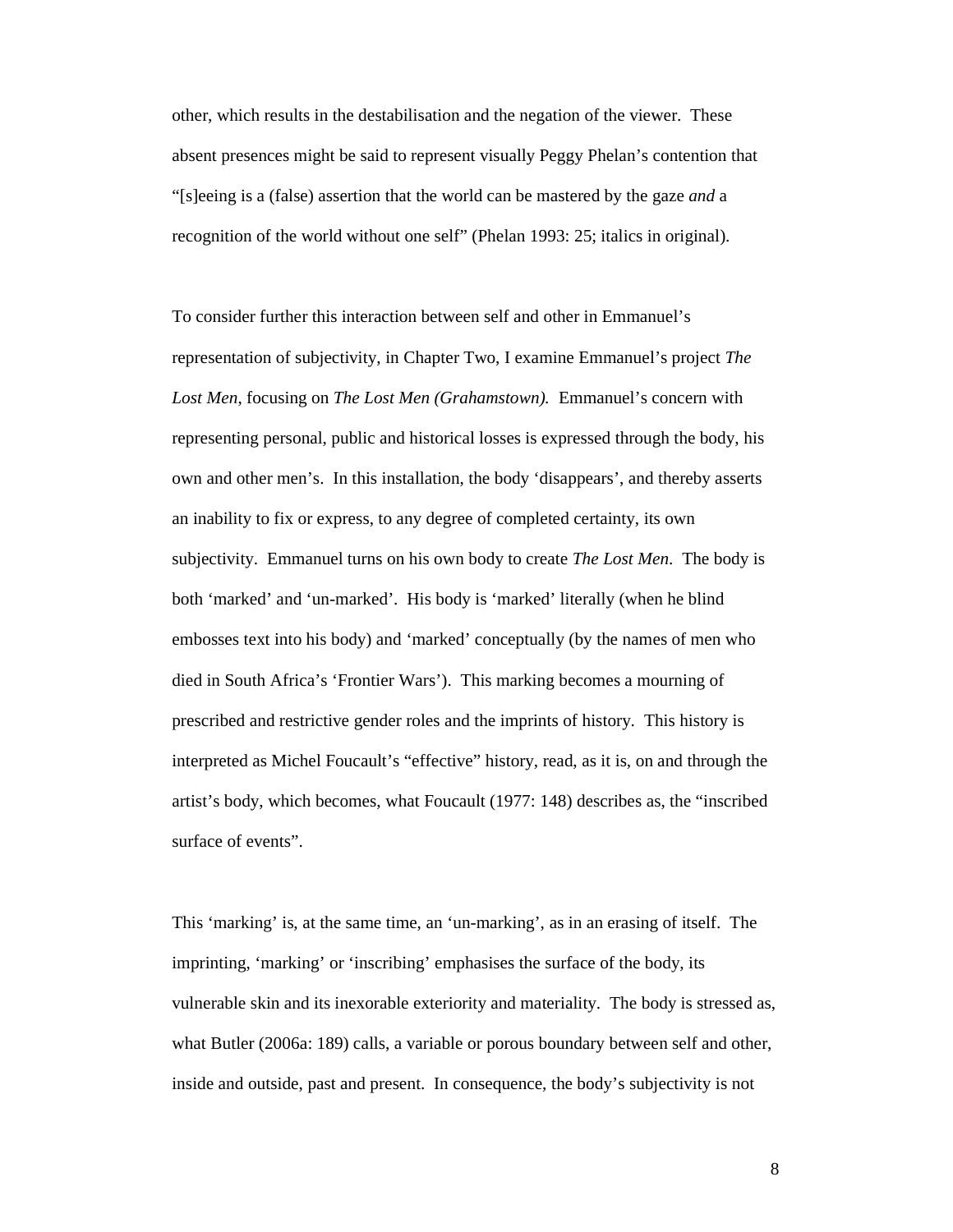easily 'seen' or appraised. To develop this proposition, I look at Phelan's configuration of subjectivity as "unmarked", which expresses itself through the negative and disappearance, does not align itself with the 'rewards' of visibility and which exceeds yet constitutes the gaze (Phelan 1993: 19). I evoke Phelan's "unmarked" in order to assert that Emmanuel's marking of his body, as well as his marking and scoring over of his print-making and paper surfaces, is at the same time an 'unmarking', or an "active vanishing". The result is that neither marking nor erasing and neither presence nor absence is affirmed. It is in contingency and impermanence, in the action of vanishing, in the process of losing and erasure that his work is to be experienced and a conception of subjectivity proposed.

In light of this, I suggest that Emmanuel's oeuvre can be said to perform the movement between presence and absence, enacting a negation of self-presence, or an "active non-self-presence". In his project *The Lost Men*, each work literally undoes itself, disintegrating over the time of its installation. Any assumed presence of signification and subjectivity in the present is delicately unravelled as well as portrayed as opaquely layered. The presence of the work, the presence of the artist's body within the work and the self-presence of the viewer who interacts with it, is destabilised. Like Derrida's 'concept' of *différance, The Lost Men* is also a "silent mark" through which one looks to see differently. While *différance* discursively enacts this vacillating movement in signification, it is the "trace" which is (contingently) seen to move, in so far as Derrida (1973: 142-3) claims that it arrests movement, pausing and thus exposing the movement of the past and the future in the present. It is therefore to the "trace" that I turn in order to 'see' how *The Lost Men*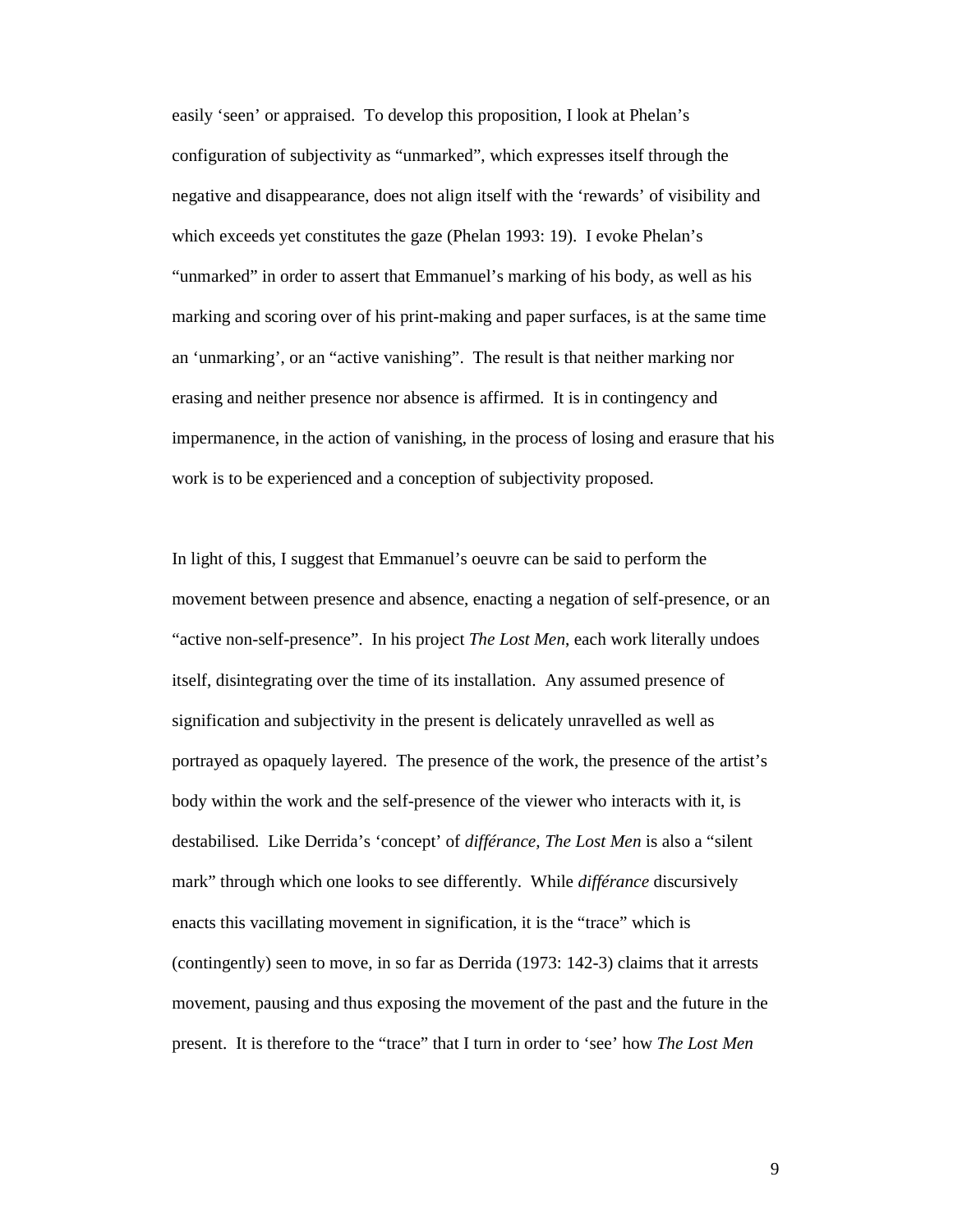makes the body 'visible' without making it 'present'. I find that the "trace" draws one to observe 'where' rather than 'who' the body and its subjectivity is to be located.

Emmanuel's work explores male identity through his own experiences as a white, gay, South African man. In Chapter Three, I discuss how Emmanuel represents a specifically gendered subjectivity. The artist can be said to interrogate conventional expectations about men, which are usually hidden in plain sight, by focusing on "the mundane and ritualized form of their legitimation" (Butler 2006a: 191). These legitimating forms he identifies as "rites of passage", or liminal moments in male lives. He depicts such 'transitions', controversial as well as quotidian, in five untitled incised drawings from his exhibition *Transitions*, which I discuss in light of the anthropological research of Victor Turner into the implications for the individual and collective experience of transitional rites.

I look with some detail at philosopher Judith Butler's proposition that the constant repetition and reiteration of gendered enactments become internalised to the extent that the subject perpetuates roles s/he is not necessarily aware of 'performing', and that these repetitions become the normative behaviour of both the individual and the society. This argument, which refutes gender as innate or essential and distinguishes socialized gender from physiological sex, provides a useful context for understanding Emmanuel's 'performance' of different masculine identities. For Butler, exposure and subversion of gender roles and conventions is possible because of the gaps and slippages opened up by the constant need to rearticulate and reaffirm them. I suggest that Emmanuel finds and, in Butler's phrase, "works the weaknesses" in these masculine "norms". With his labour intensive and time-distorting technique, he holds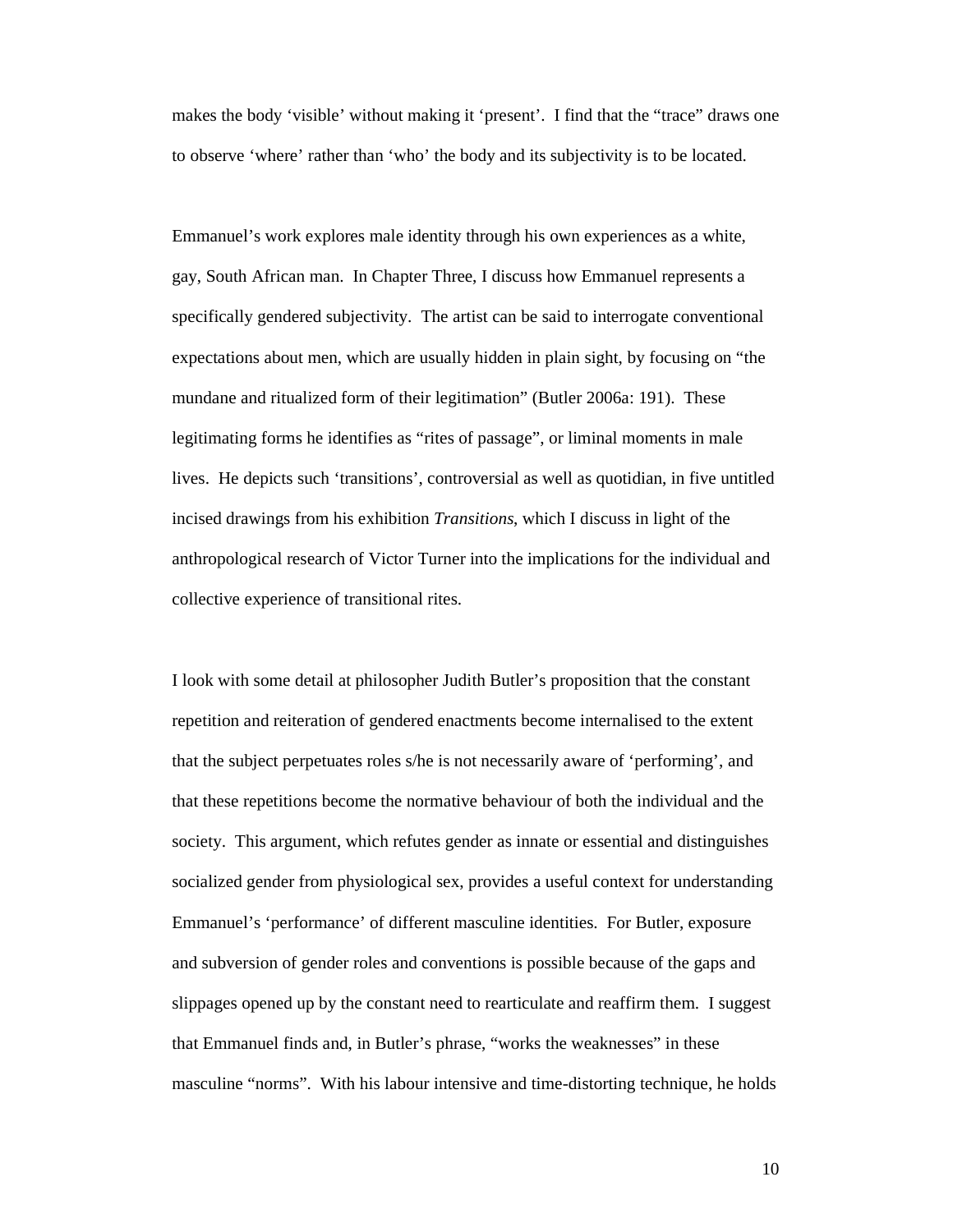open moments of fracture or transition when a man 'visibly' changes state or status.<sup>9</sup> The artist can be interpreted as using male 'rites of passage' to expose gendered identity as a "constituted social temporality" (Butler 2006a: 191). Emmanuel draws out these moments of what he calls "suspended possibility and impossibility" by marking in the movement between presence/ absence, visibility/ invisibility and inside/ outside. In doing so, he portrays gendered bodies and behaviour as enacting 'seen' or acknowledged, socialised and socialising 'performances' at the same time as they intimate 'unseen', inner transitions and confirm a contingent in-betweenness or liminality.

Thus I examine how, in his representation of male subjectivity as opaque, layered, vulnerable and under negotiation, Emmanuel looks again, and differently, at codes and conventions accruing to masculine identities.

Publications on Emmanuel to date are limited to two catalogues that he himself produced, exhibition reviews, feature pieces and a few journal articles by Robyn Sassen, Julia Charlton and Yvette Greslé. These writings are all brief and focus on one work or one exhibition. In the last two years, as Emmanuel's projects have grown more ambitious, and as he receives more critical acclaim and has more opportunities to exhibit internationally, he has begun to receive more academic attention. A substantial book on the *Transitions* project, a project of Art Source South Africa, the visual arts consultancy that manages Emmanuel's projects, began production in 2010 and will doubtless constitute a serious scholarly review of his

<sup>&</sup>lt;sup>9</sup> In using this expression, I am borrowing a phrase used by Carolyn Kerr (2008: 6) in her introduction to the film maker Runa Islam: "Islam's focus is the transformation that the unaided eye 'sees differently', a moment of fracture, metamorphosis, hyper-reality, which is held open for our inspection by the camera".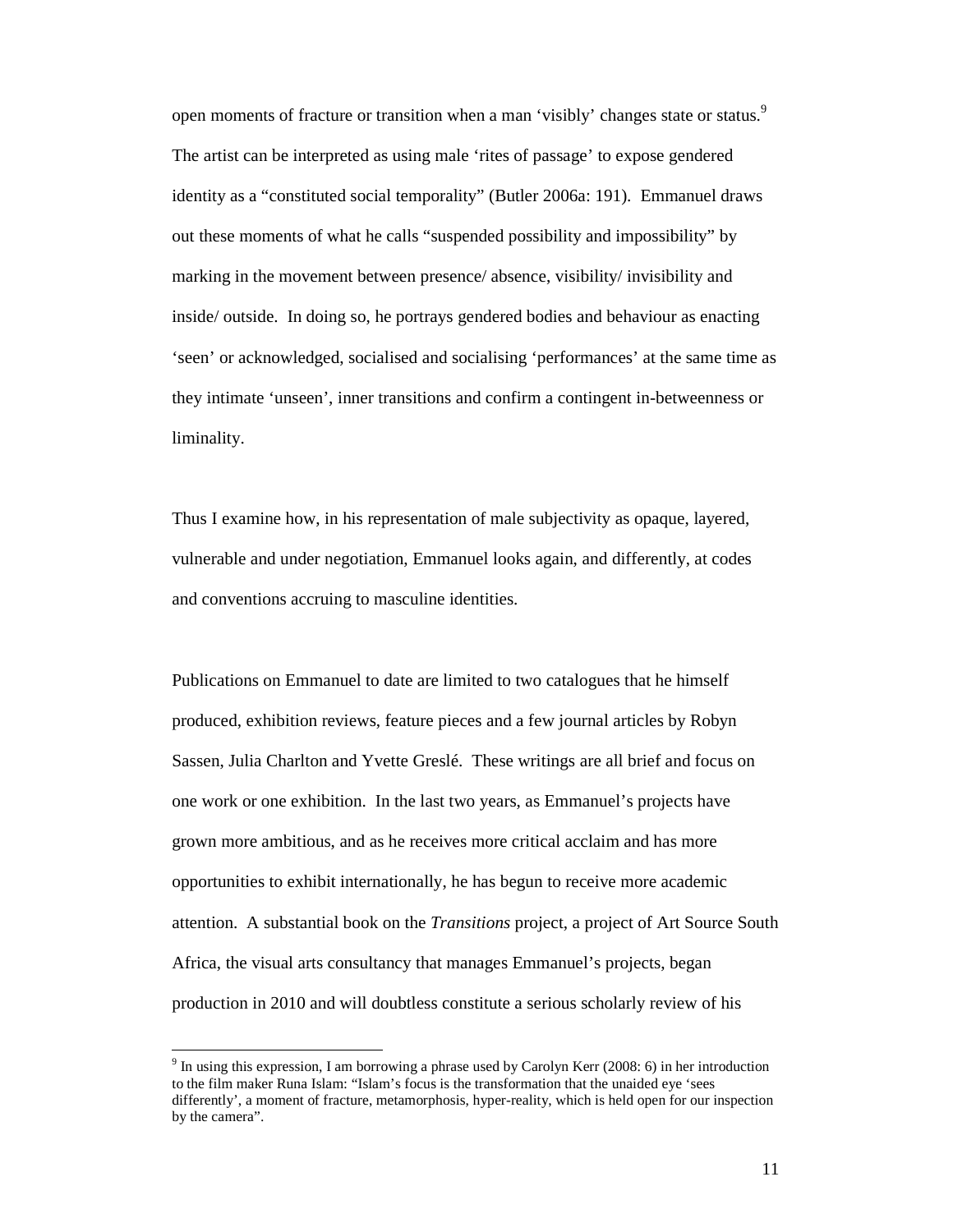recent work. But there has not yet been any examination of his oeuvre as a whole, nor of the development of thematic concerns within his work. In my thesis, I attempt to address this gap. Emmanuel is not aware of any one else who has undertaken any significant postgraduate work on his oeuvre.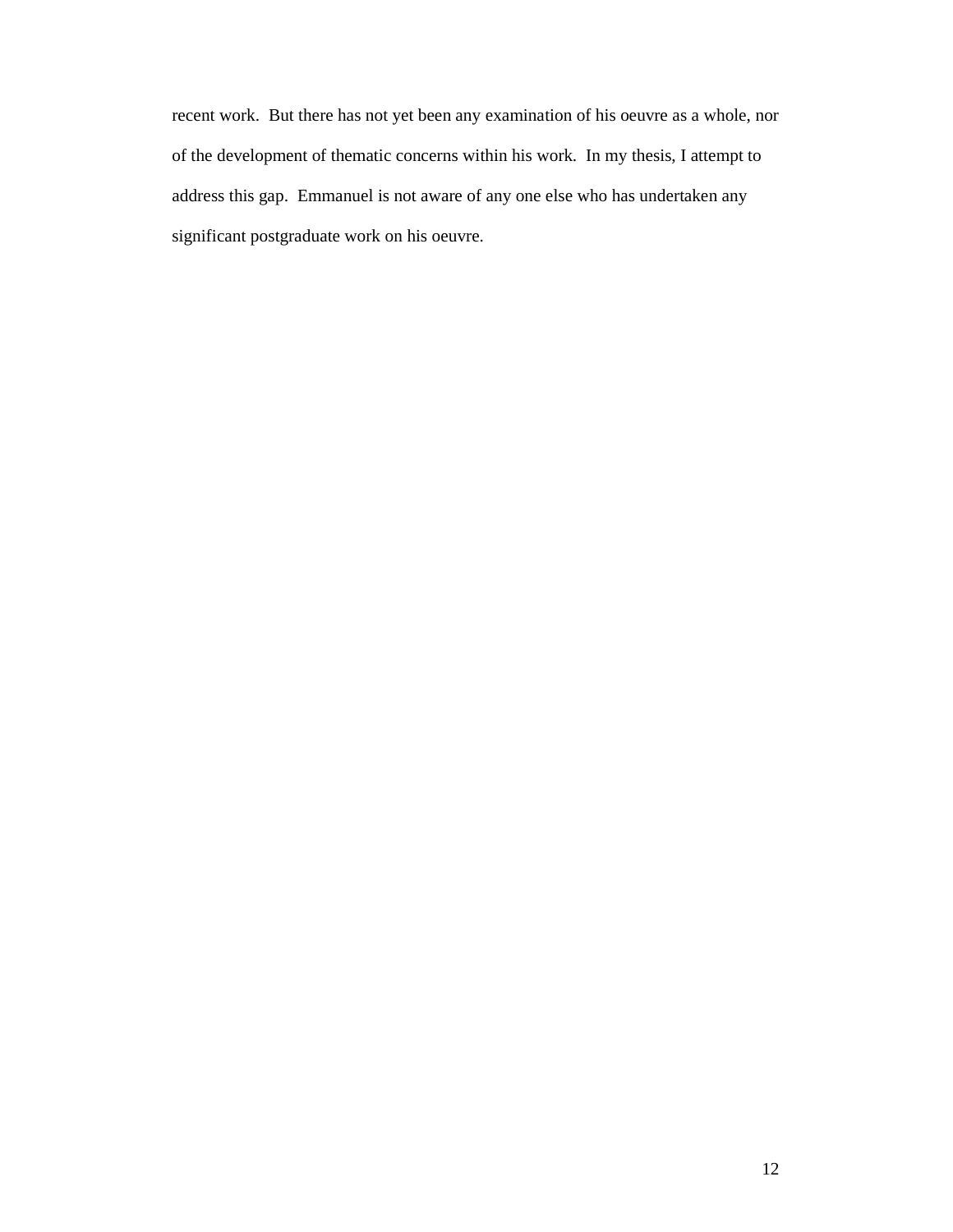#### **CHAPTER ONE:**

#### *ON VIEWING WITHOUT SEEING*

There is no definitive image of the telephone in *Phone Sense* (Fig. 3); instead there are 24, each from a different angle, each incomplete. As my gaze prowls around this object, the telephone is exposed without being revealed. The receiver is never lifted nor the surface apparently disturbed. I get the impression that it is not the object, the telephone, which is moving, but rather my eye or my body which moves around it. I am drawn both towards and away from it. I return insistently to it, yet it remains a slippery and inaccessible portrait. My attempt to 'see' *Phone Sense* turns in on itself, becoming an interrogation of my own interpretative process, precipitated by the subjectivity that I come to 'see' in Emmanuel's work from 1995 to 2003.

I propose in this chapter that Norman Bryson's "glance" - a form of looking that acknowledges the fragmentation that one's seeing engenders - has something to do with the self-awareness that *Phone Sense* elicits. Equally importantly, I suggest, is what Mieke Bal terms "correlative" viewing. Situating the viewer within the frame or 'field' of the work, a process of "correlative" looking may structure an attempt to say 'I' in relation to an object such that my interpretative presence is acknowledged. However, the interpretative presence of the eye/ 'I' also needs to be interrogated. Therefore, I look at Jacques Lacan's theories of the gaze and the subjectivity which is constituted by the gaze. I focus on the 'failure' that is inscribed in this subjectivity, which is drawn out by Peggy Phelan. This enables me to posit that the "glancing", "correlative" viewing employed by the eye/ 'I' reflects the fragmented subjectivity of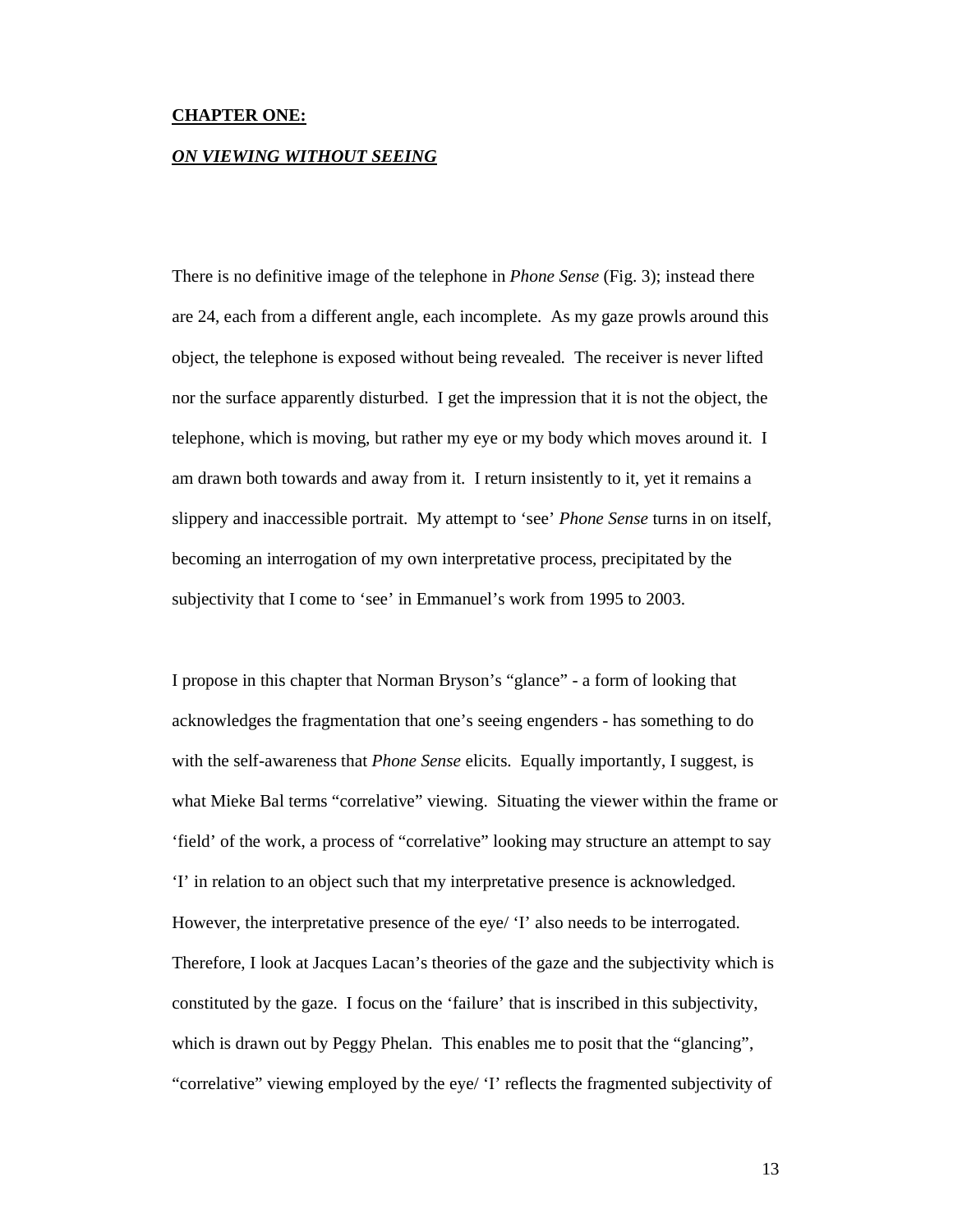that eye/ 'I'. I consider the potential within this 'failure' and find that, in its exchange between self and other, subject and object, a subjectivity may be represented that acknowledges, even is formed through, the contingent, partially blind experience of vision.

I suggest that Emmanuel's work can be interpreted as representing such subjectivity. Therefore, this "glancing", "correlative" viewing is particularly suited to interpreting a subjectivity which may be characterised as a presence that folds in on itself, vacillating between exposure and hiding. This mode of viewing also links Emmanuel's representations of vast, outdoor landscapes to his series of closely observed, bodily fragments. To elaborate on this mode of viewing and to describe the subjectivity that this mode of viewing allows to emerge, I focus on Emmanuel's *Phone Sense* and also on *Sleep Series I, III*, *IV* and *IX, Twelve Phases of Orange, Airstrip* and *Air on the Skin*, while also discussing works by Andres Serrano, Christo, Vilhelm Hammershøi, Christian Boltanski and Jo Ractliffe.

### **The "Glance": The Viewer Approaches the Image**

In his analysis of ways of looking at and interpreting art, Bryson divides the act of viewing into two different modes: the "gaze" and the "glance". He describes the "gaze" as petrifying, and the "glance" as acknowledging, the "process" and "rhythm" within an image (Bryson 1983: 96). In his conception of the "gaze", the body of the person who stands before the image (the viewer or the artist) disappears both spatially and temporally (Bryson 1983: 96). Spatially, the body is fixed in a specific position because, by devices such as perspective, the eye is directed within the image in a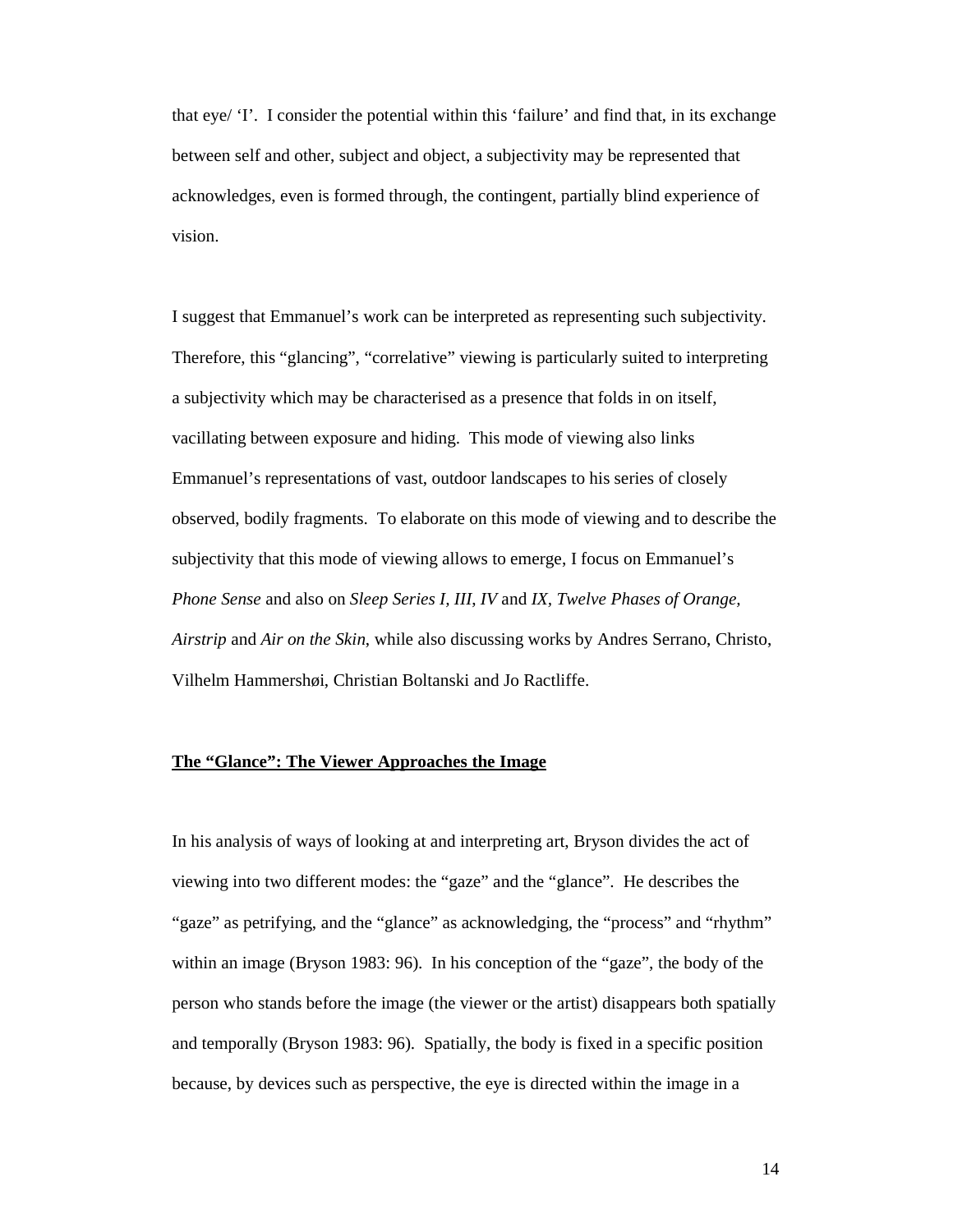preordained manner (Bryson 1983: 96). This fixity of the "gaze" causes the disappearance of the body; the disembodied viewer cannot exist in relation to the image. Temporally, the process of the painting, the brush strokes, the duration of the production, is petrified, excessive mimesis serving to hide its own production. Thus if the 'movement' within the image is stilled, so too is the viewer who stands before the image.

The "glance", on the other hand, is characterised by dispersal (Bryson 1983: 122). It is a mode of viewing that is based upon the scattered and constant movement of the human eye, or, as Bryson describes it (1983: 122) "the disjointed rhythm of the retinal field".<sup>10</sup> The "glance" knows only movement, is motivated by desire and is brought to meaning in the process of its scattered seeing, or "the *durée* of its practical activity" (Bryson 1983: 122). The "glance" is willingly and of necessity partially blind (Bryson 1983: 131). This is primarily because the "glance" as a mode of viewing foregrounds the eye's dependence on the body's movement and positioning in the framing of its seeing. It is the attempt to articulate a mode of vision that is reflective of one's embodied experience of the world; it is a way of seeing that acknowledges, not elides, one's partial and fragmented knowledge of one's own body. The paradoxes and fragmentation of an embodied subjectivity are expressed thus by Terry Eagleton:

Part of the point of bodies is their anonymity. We are intimate with our bodies, but we cannot grasp them as a whole. There is always a kind of 'outside' to my body, which I can only ever squint at sideways. The body is my way of being present to others in ways which are bound in part to elude me (Eagleton 2003: 167-8).

 $10$  Elkins (1996: 87) speaks similarly about a "skittish seeing".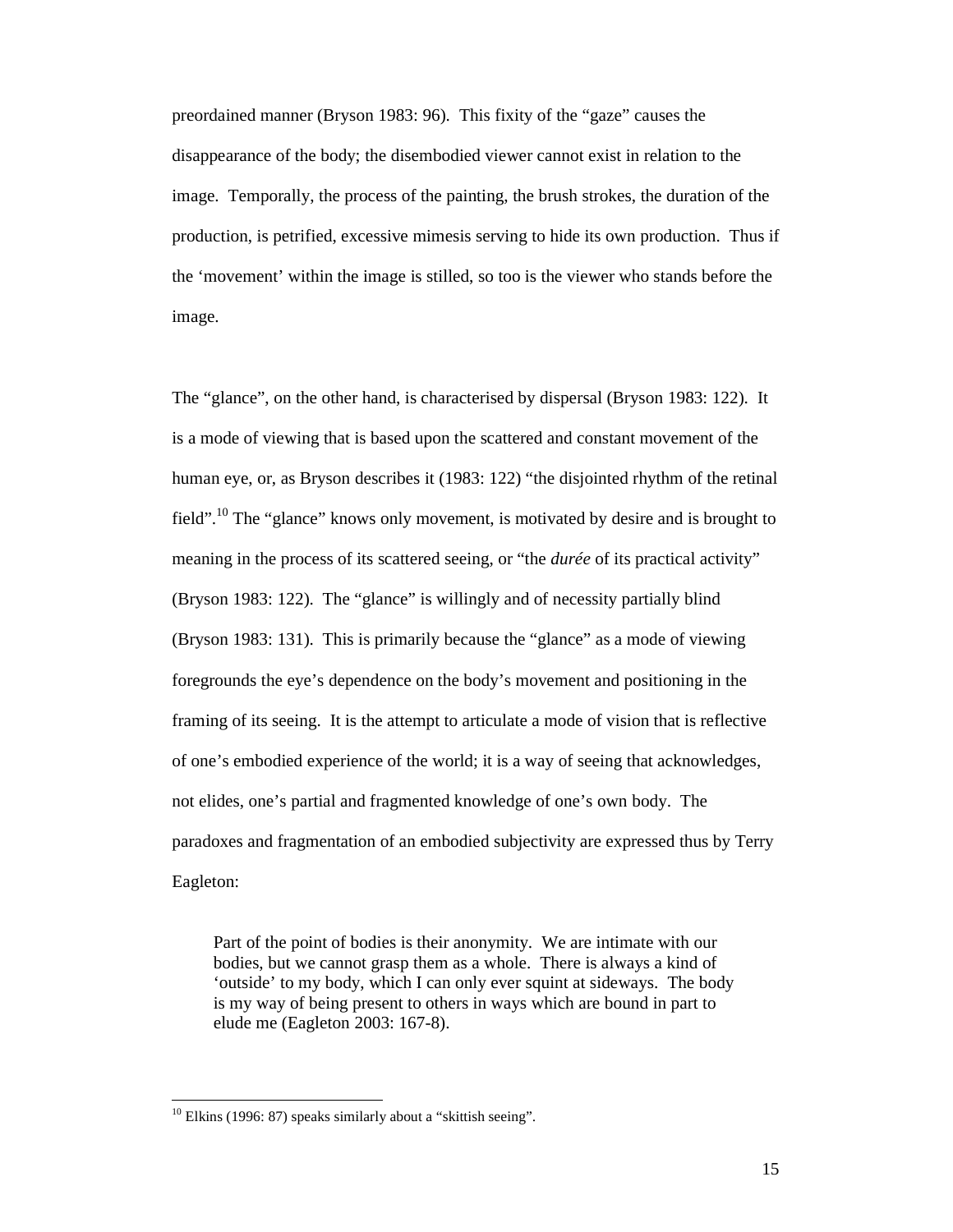It is the eye's experience of the body's constant and internal movement, one's "somatic rhythms" (Bryson 1983: 131), which reaches out to the work of art and irretrievably animates it. Seeing with the "glance" involves the physical space in which both viewer and image, both as objects, are situated. Just as one cannot experience one's own body except in episodic fragments and through the eyes of others, so too can one not see and interpret in any fullness or wholeness, except in a posthumous narration of what must be an illusory and reconstructed whole. The act of viewing is thus a material and bodily practice that lives in the present tense, in the time in which it happens. Looking at an image with the "glance", the viewer's eye must obey his or her body in its approach to the image; as Bryson (1983: 116) says, "The viewer can try any number of points and distances away from the canvas but the image will never cohere, singly or serially, around them." This embodied and partially blind vision must fragment the viewer's act of interpretation; as Bryson describes:

At no single distance from the painting will the spectator discover its global intelligibility, for the painting is not conceived in the model of a physical transaction, but non-empirically, as a plurality of local transcriptions which nowhere melt in the fusion of a simultaneous disclosure (Bryson 1983: 116).

Therefore, in Bryson's analysis, the "gaze" freezes and directs the viewer's relationship to the image. It is the "glance" that sees the picture in fragments, acknowledges its own presence and thereby facilitates movement between the subject and object. The viewer's active engagement in the production of meaning outlines the act of interpretation as an event. As Bryson (1983: 130-1) claims: "What analysis begins to see, or at least to glimpse, is a shadowy activity behind the image, manipulation of the sign as plastic substance, interpretation of the sign as a material work." The viewer must be implicated in the signifying process; as Bryson asserts,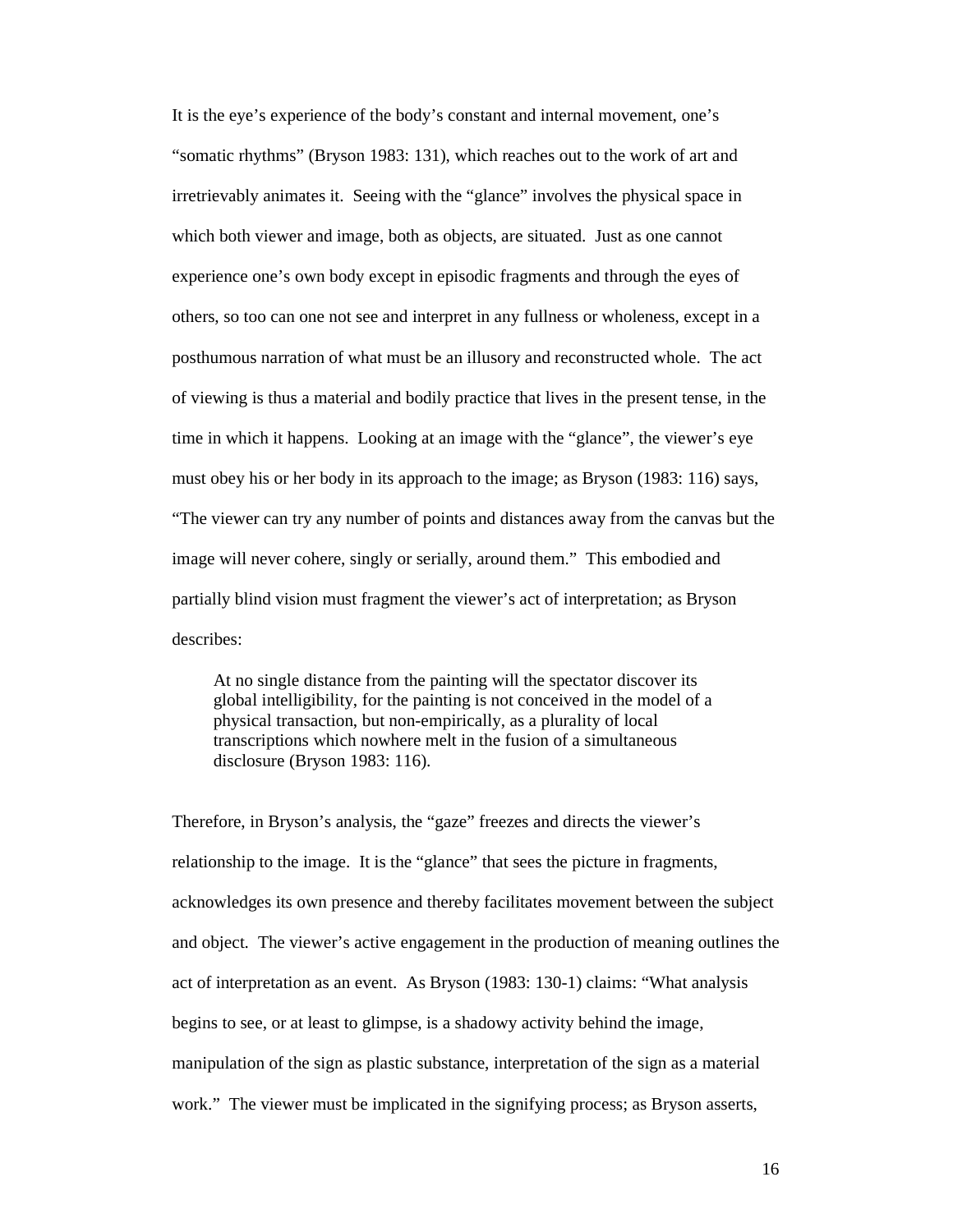"the place where the sign arises is the *interindividual* territory of recognition" (Bryson 1983: 131, italics in original). Indeed, he claims that it is in the mutual recognition between viewer and image that creates the act of viewing and interpretation. The emphasis thus shifts from the art work to the field of the art work, from the art work as object, whether seen wholly or partially, to the interpretative space surrounding it. In this way, Bryson outlines Bal's approach: "the meaning of a work of art does not, for Bal, lie in the work by itself but rather in the specific performances that take place in the work's 'field'" (Bryson 2001: 5).

### **A "Correlative Glance": The Image Traps the Viewer**

What then is this space, the field of the art work, of interpretation? One might draw on Walter Benjamin's proposal of a *jetztzeit* both to describe it and to map out a strategy for viewing. A potential limitation in employing the "glance" as a mode of viewing is that it can be seen as encouraging one to view unreflectively and to walk untouched through an endless stream of images. To counter this situation in her discussion of a contemporary baroque aesthetic, Bal identifies works of art where, she believes, "images are postmodern precisely because they acknowledge their inevitable debt to modernity yet refuse to honor the fleeting pace that generates indifference" (Bal 1999: 65). Works of art do this by encouraging interpretation that exists within "a movement in the time of now" (Bal 1999: 112), a conception of time where "the present itself, *its* pace and instantaneity, is called to a halt, slowed down, and made an object of reflection" (Bal 1999: 59, italics in original). Bal takes her cue from Benjamin's *jetztzeit*. This is where Benjamin (1992: 254) grants the writer of history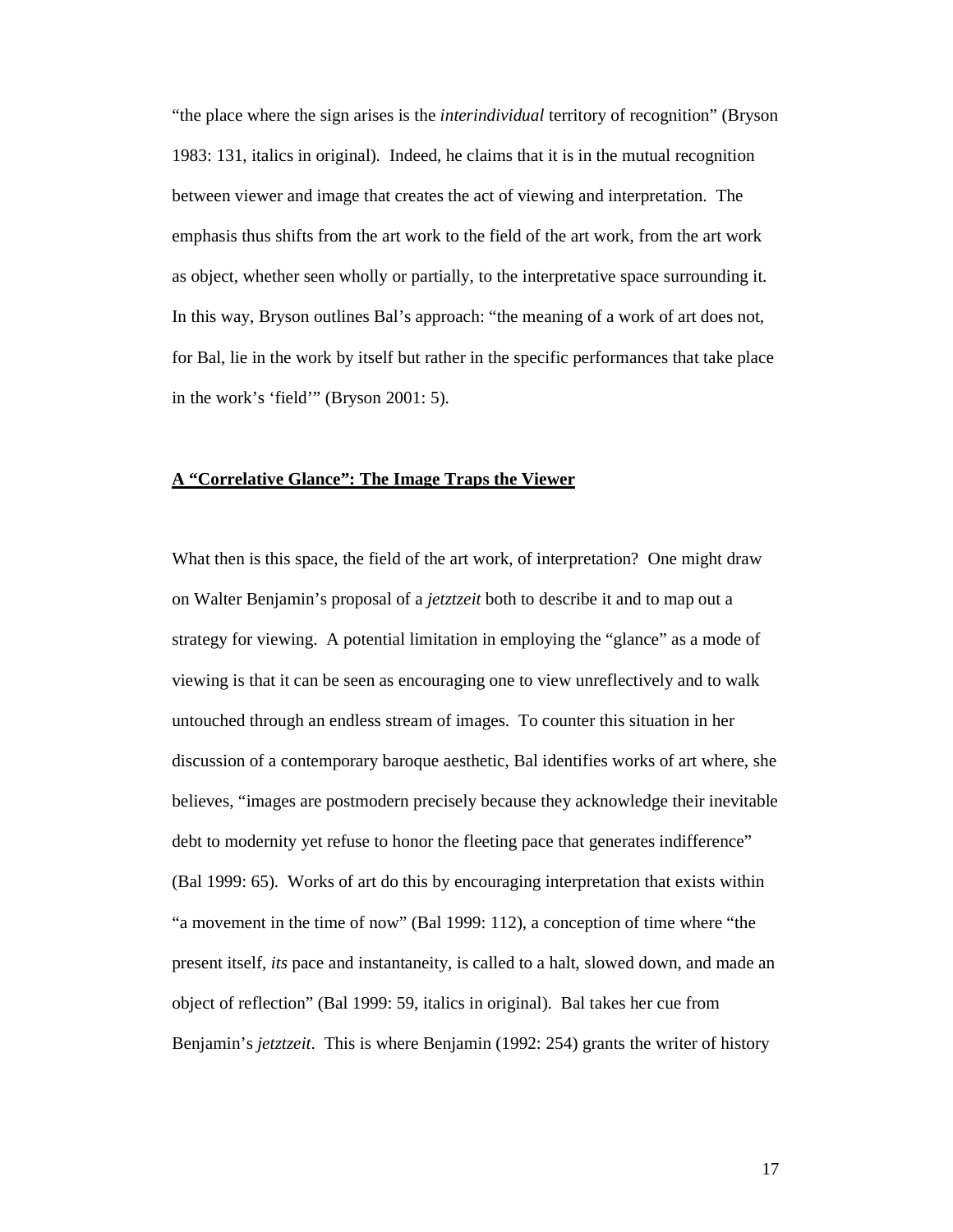"a present which is not a transition" within which to join the process of meaningmaking. He claims:

A historical materialist cannot do without the notion of a present which is not a transition, but in which time stands still and has come to a stop. For this notion defines the present in which he himself is writing history (Benjamin 1992: 254).

This is a space - and time - for interpretative intervention, the vacillating dance between viewer and work. Pensky (2001: 16) calls this space Benjamin's "melancholy", describing it as "a space that is carved between the subject and the object by a question concerning the possibility of meaning". Pensky (2001: 26) draws on Kristeva to discuss melancholy as signifying meaninglessness. He sees objects as embodying this loss and lack (Pensky 2001: 28). Self-identical unity is both absent and illusory, entangled as a work is in continuous re-imaging as different viewers negotiate it. The excessive dispersal of the "glance", the dissemination of interpretation, where opaque signifiers refer endlessly to others, might lead one to dissipate outwards in a narcissistic glut of self-replicating allegory; as in 'I tell myself into the object, which then tells me myself back through it; I embrace myself; I reproduce myself in objects'. One fears in one's own body the proliferation of meaning; objects creep round and up and over and inside and out of each other, and of one's own skin. What then remains is a cannibalistic self-consumption, Kristeva's "unsymbolizable, unnamable narcissistic wound" (Kristeva in Pensky 2001: 1-2). For Bal, what roots interpretative movement and limits the drowning in detail, is the interaction between subject and object. The act of interpretation that circulates in the work's field, which takes place as "a movement in the time of now", is a performance that is located in the viewer and in the specific time in which the viewer performs that interpretation.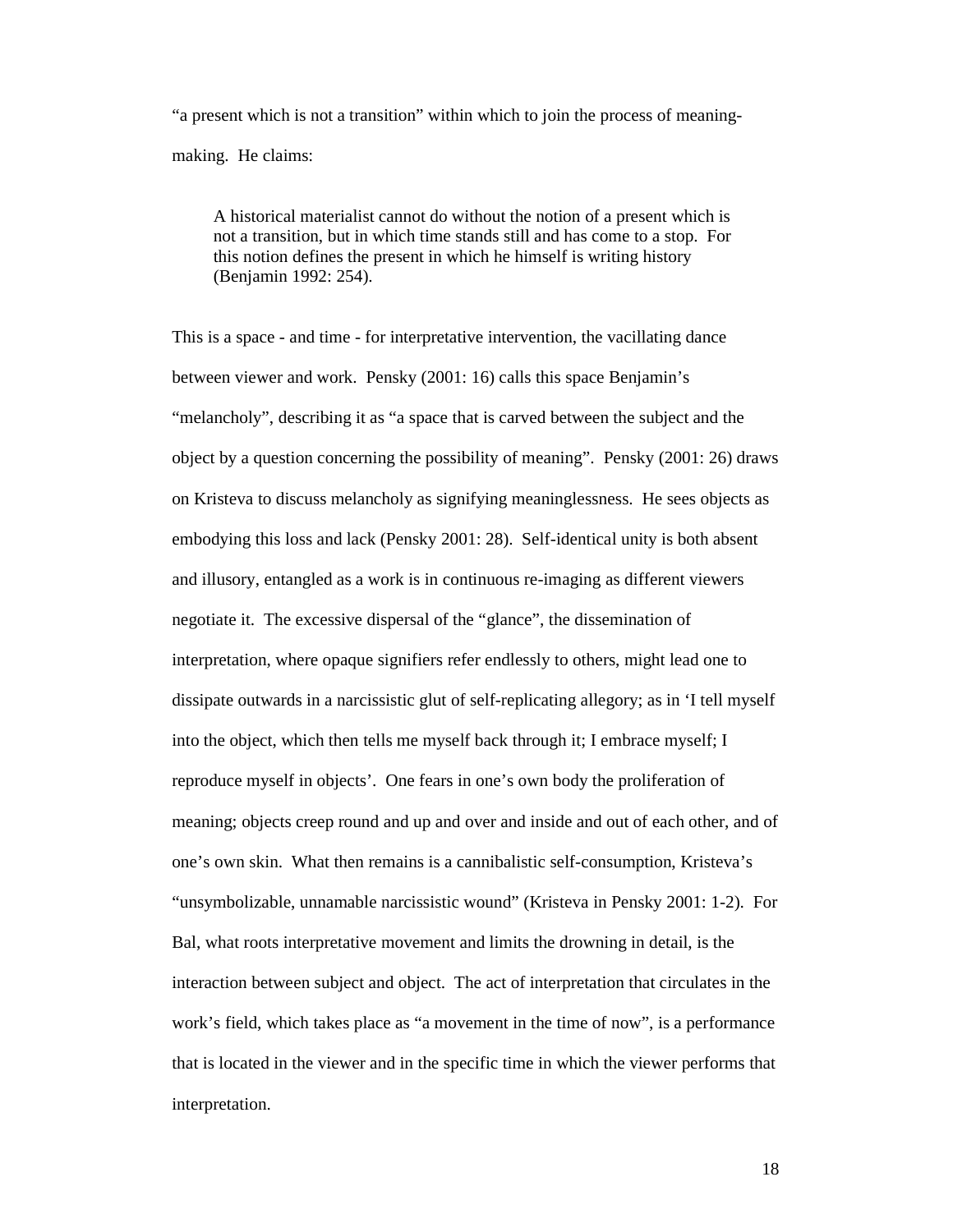An act of interpretation that exists in the present will foreground the object, the skin of the object. The surface of the work insists when a given narrative is occluded. For Bryson, this is expressed by the viewer concentrating on the process of the artist's making of the work, as revealed by the (for a painting) brush strokes themselves. For Bal, the focus is the interpretative interaction between subject and object, essential to the development of what she, after Deleuze, calls a "correlative" viewing position.<sup>11</sup> Bal describes such a position like this:

If the object cannot be an object, then the subject, whose subjectivity depends on its difference from the object, also changes. The two 'poles' of perception, subject and object, become two wavering subjectivities correlatively bound in a space that exists for the purpose of enabling this perception to emerge, a space propitious to an existence in 'impermanence' (Bal 1999: 60).

This "correlative" engagement can be seen as a concern of Emmanuel's when he

describes why the concept of "cathexis" is so evocative for him:

-

[Cathexis] is a psychoanalytical term that deals with transference. The ancient Greeks believed if you held on to an object for long enough, or rubbed against an object for long enough, there was a degree of energy that transferred between you and that object and I like that idea, in a sense, that is how my life and career has unfolded (Emmanuel in Dodd 2003).

Bal considers the initiating factor of such a "correlative" viewing engagement to be the viewer's response to the perceived appeal by the object to the viewer, which results in a trapping of the viewer. She illustrates how this might be considered to happen in her discussion of Andres Serrano's series of photographs of cadavers in mortuaries, *The Morgue*. As she says:

<sup>&</sup>lt;sup>11</sup> Elsewhere Bal describes a "co-eval" situation that appears to be similar in concept to a "correlative" viewing. "Co-evalness" is emphasised as an act, and as an act, as a performance, it must exist in time: "it is an act - an act made to happen at the moment the edge of existence between subjectivity and objecthood comes into visibility" (Bal 1999: 231).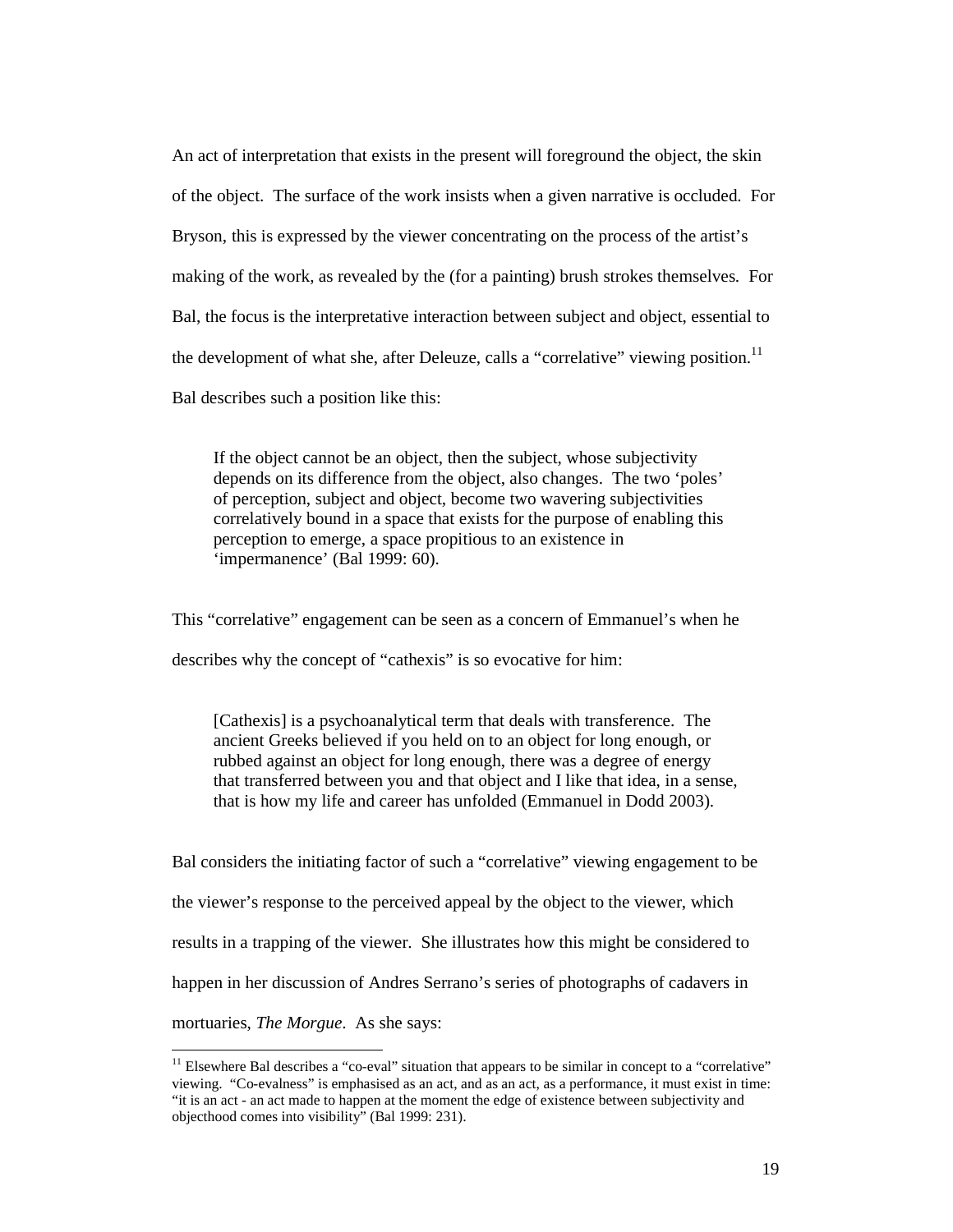Serrano's images subject their viewers to what they don't want to see, to what they fear, to what is foreign to them. The extreme close-up imprisons the viewer in a small, closed space with only this in it. The fragment of a dead body becomes the viewer's tomb, the tomb, or monad, without a window, an exit, an escape. This imprisonment of the viewer is a necessary step in the development of a 'correlative' viewing opposition at a time when viewing is both subjecting, colonizing, and fleeting (Bal 1999: 59).

In Serrano's *The Morgue (John Doe Baby II)* (Fig. 4)*,* one realises that it is the nature of the close-up that renders this baby's fist looming, monumental, even architectural. Yet it is simultaneously tiny and delicate. The scale confuses; from where does the viewer stand in relation to the image? Yet the picture plane is shallow to the point of non-existence, so that the viewer must be trapped in with the object. Scale and space turn on themselves and the viewer turns with them; or as Bryson (1983: 131) puts it, "The picture plane is the scene of interruption, punctuation, a sensuous materiality turning and re-turning on itself." This partial and contingent understanding of a work would seem to be read with a kind of "correlative glance", the two concepts brought together by their mutual emphasis on the involvement of the viewer in the work, resulting in the destabilisation of both subject and object.

Such a "correlative" position might be also described in the images grouped together by Emmanuel as the *Sleep Series*. <sup>12</sup> The prints represent fragments of bodies - mostly hands and faces - in ambiguous moments of vulnerability and interaction. Emmanuel

<sup>&</sup>lt;sup>12</sup> The *Sleep Series* consists of nine prints, all copperplate engravings (either mezzotint or drypoint or a combination of both), except for *Sleep Series I Amnion* (a *manière noire* stone lithograph). The sizes are variable but all are small (the smallest, *Sleep Series V*, is 9.3 x 7.5 cm and the largest, *Sleep Series I*, is 46.5 x 33 cm). The series spans nine years; the earliest, *Sleep Series II Amnos,* dates from 1993 and the last, *Sleep Series IX,* from 2001 (the prints titled *I* to *IX* do not correspond numerically with the exact chronological order in which Emmanuel produced them). Four of the *Sleep Series* have additional titles (such as *Amnion*); the other five do not.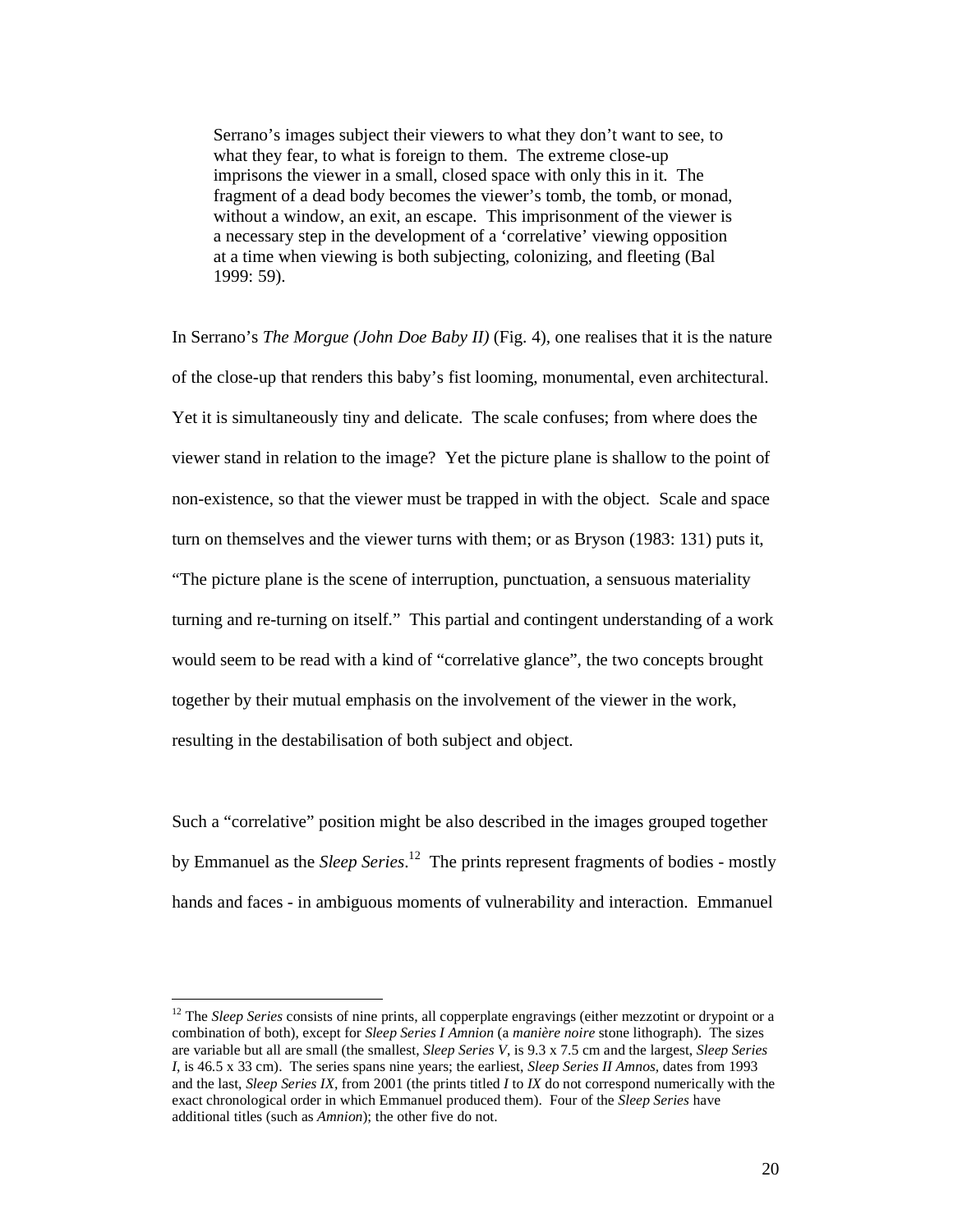describes them as "claustrophobic small spaces".<sup>13</sup> In Bal's analysis, the corpses in Serrano's *Morgue* series trap the viewer by triggering the fear of the abject and the queasy interplay between stilled yet violent death and a moving interpretation that brushes the viewer's body to the cold corpse. Unlike these, Emmanuel's are more ambiguous fragments that reach out to each other and to the viewer both within and through their close-cropped framing. In an interplay of intimacy and alienation and distance and proximity the viewer becomes enfolded in the work's field. In illustration, one might consider that both the fist in Serrano's *John Doe Baby II* and the ear in Emmanuel's *Sleep Series III* (Fig. 5) are insistent objects. In *Sleep Series III*, the light and shading make the ear stand out against the head, suggest its exposure and vulnerability certainly, but, simultaneously, make it seem out of place, a parasitical growth on the head. This body does not so much fragment as pull away from itself; or 'I', in my fragmented seeing, pull it apart. The ear begins to seem more - or less or other - than an ear; Johnson (2003) finds the ear to be shell-like and it can also be seen as looking embryonic, as if it were a curled human embryo floating within a placenta. The tiny size  $(11.5 \times 9 \text{ cm})$  makes the image seem precious, both delicate and heavy. The detail is extreme, the observation obsessive and intense. The closer one creeps to the image, the more one sees and the less one sees: as Bryson specifies of viewing with the "glance", one must be partially blind before it. To engage with these prints is to be destabilised as an embodied viewer: is the print very small or am 'I' very large?

In *Sleep Series IV* (Fig. 6), conflicting perceptions are especially evident and raw. Images are represented in disjointed fragments such that details collapse any

<sup>&</sup>lt;sup>13</sup> Interview with Paul Emmanuel, 19 July 2009, Grahamstown.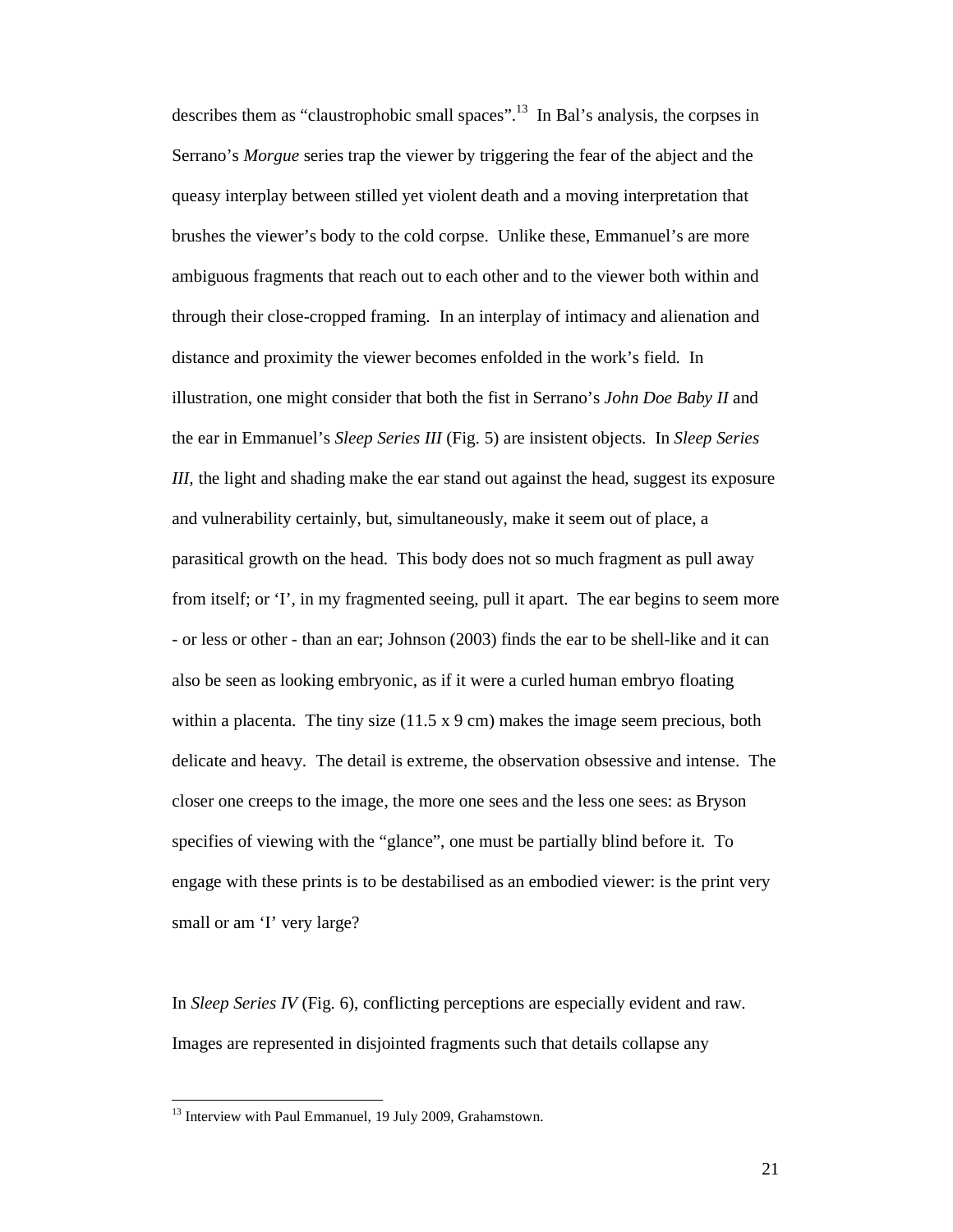experience of a whole. The image cannot cohere around the viewer. An adult hand appears to administer to a hurt infant while, on a different scale, a kind of whiskery micro-organism drifts past. The anonymity of each body serves to bring to the fore each body's specificity and vulnerability. The band-aid on the infant's skin is a less theatrical, more ambivalent, enfolding of the body's surface than the amnion around the body in *Sleep Series I* (Fig. 7), or the shroud around the body in Serrano's *The Morgue (Blood Transfusion Resulting in AIDS)* (Fig. 8). The cut of the frame fluctuates with itself and with the viewer: the scene - the bodies in it - extends beyond the frame of the image, and the fragment represented is not enough to establish a stable relationship between the viewer's body and that of the image. This is not aided by the tiny size of the image itself, 9.5 x 6.5 cm. There are two conflicting scales in simultaneous operation: that of the 'life-size' administration and that of the microscopic organism. There are two modes and means of seeing: what is known by sight and touch and what is seen through a microscope. Both modes act upon the surface. This is appropriate enough, as Bal (1999: 264) notes, magnification transforms and also distorts; in a sense, the viewer's vision is both macroscopic and microscopic. The wavering, whiskery lines of the micro-organism and the different degrees of shading and lines might also be interpreted as experimentation on the part of the artist in this early print with manipulation and exploring the possibilities of the drypoint medium and, as he comments, his "fascination with the hairy soft line" produced by this technique.<sup>14</sup> The time of the administration of the hand to the infant is also the artist's creation of the image. The viewer's experience of the image is as a fragment of a process, not as an unfolding narrative. This is also, to an extent, Emmanuel's experience of it: in each image, the subject matter has its impetus in

<sup>&</sup>lt;sup>14</sup> Interview with Paul Emmanuel, 19 July 2009, Grahamstown.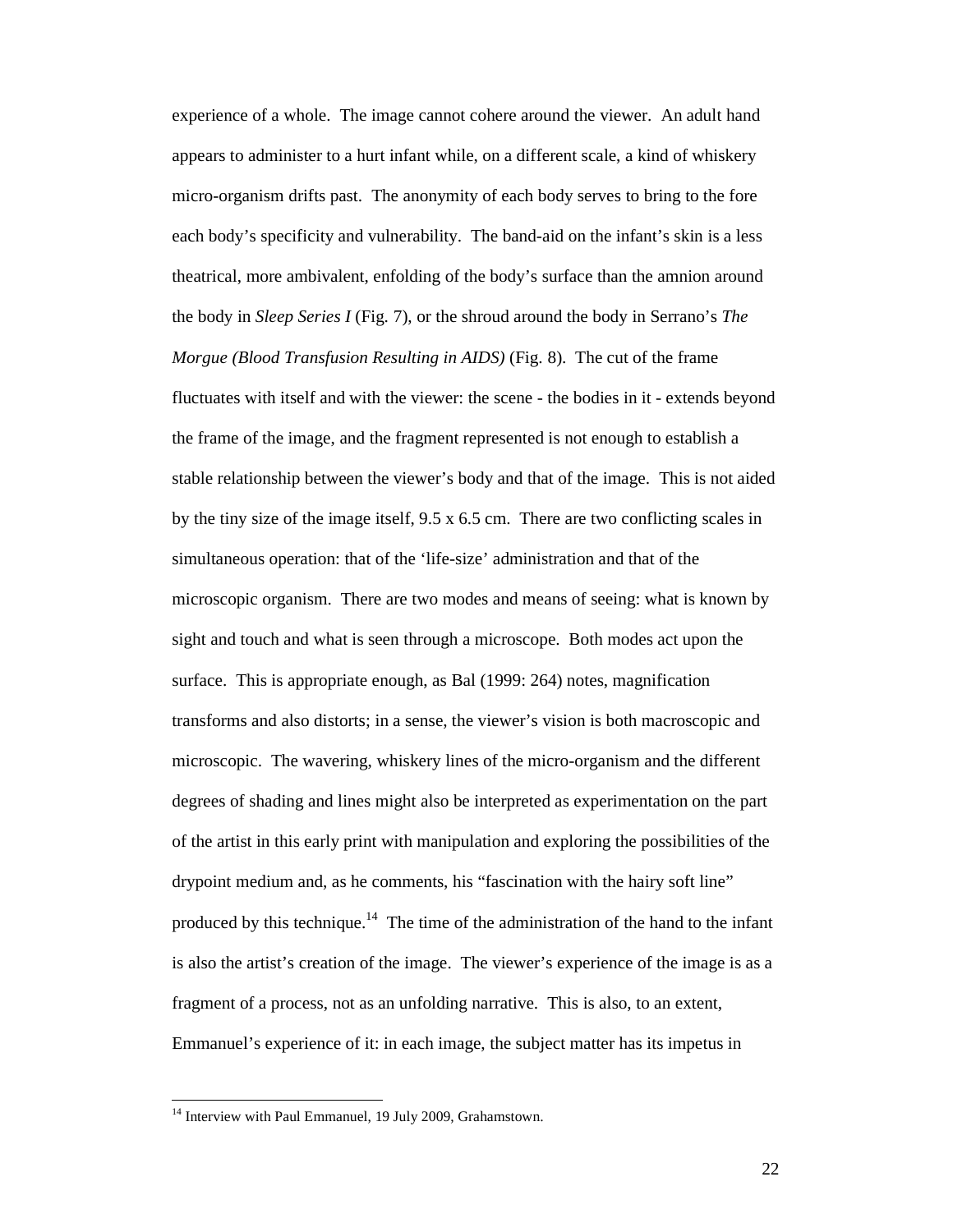dreams that Emmanuel had,  $15$  and therefore one might see a deliberate blindness on the part of the artist in the conception of the *Sleep Series*.

Both Serrano's and Emmanuel's bodies are anonymous and hence deliberately distanced from the viewer; yet their anonymity is simultaneously an assault on the viewer's own apparent specificity. Both enfold the viewer in their claustrophobic, close spaces. Both insist in their spaces because they change, and change within, their spaces. Serrano's photographs make use of folds of fabric to create a presence that is deliberately staged. In *The Morgue (Blood Transfusion Resulting in AIDS)* the body's face is draped in the folds of a white shroud that perform death. If Serrano's *Morgue* images are theatrical, then Emmanuel's might also be seen thus too. Both stage exposure and vulnerability, a performance in which the viewer correlatively becomes involved too. Their theatricality does not provide a shrouded place from which the audience might observe with impunity. Rather, the viewer is enfolded within the object's own shrouded presence. In my viewing practice, I cannot stand before the work, but must exist within its field. Although, or because, I am in such close proximity to the work, because I turn with it, both move and my knowledge of it will be partial and contingent. This mode of viewing answers for Bal her initial question about Serrano's *Morgue* photographs, "How can a close-up photograph of a dead woman whom we do not know and therefore cannot mourn, evoke and then avoid both a voyeurism that exploits and a fleeting documentarism that dulls?" (Bal 1999: 61).

<sup>&</sup>lt;sup>15</sup> Interview with Paul Emmanuel, 19 July 2009, Grahamstown.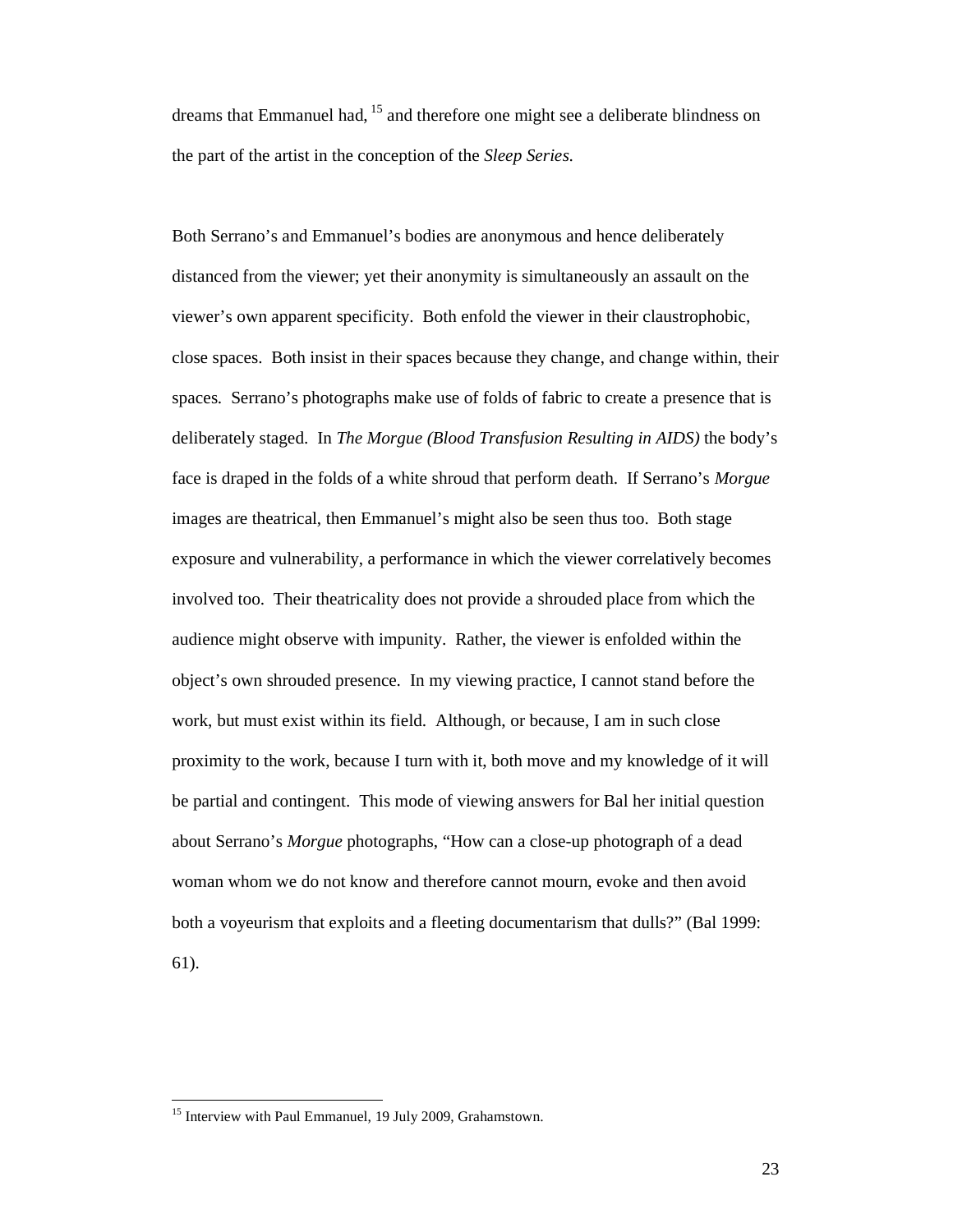This "glancing", "correlative" mode of viewing both shrouds and reveals the object and has its impetus, arguably, in the ambiguous 'becoming' subjectivity that seems to be represented in the *Sleep Series*. This expression of subjectivity may be seen in the lithograph *Amnion* (Fig. 7), the first of the *Sleep Series,* which, like *Phone Sense* (Fig. 3), dates from 1998. In it, a hand and arm reach through an enfolding, caul-like amnion, the membrane that encloses the embryo. This hand, however, is adult and male, suggestive thus of a forming subjectivity rather than *in utero* physical development. The 'amnion' becomes more like *vernix caseosa*, the waxy, cheesy skin with which full term infants are covered immediately after birth, seen here in the process of peeling off the skin. The hand's gesture is ambiguous: either waving or hailing or else warning or warding off. This ambivalence, the pull towards and away from the viewer, also interpreted in *Phone Sense*, here appears to touch - to materialise - the unseen picture plane. It may thus be seen to emphasise the framing of the work and to reveal the constitutive process of the subject that is represented within it. Emmanuel found it appropriate to title this work the first of the *Sleep Series* (it in fact came *in medias res,* the chronologically first work is *Sleep Series II Amnos* from 1993)*. Sleep Series I Amnion* may be said therefore to become implicit in, or retroactively to inform the direction of, the whole *Sleep Series*, with its 'emerging', 'becoming' subject/ object and its ambiguous gesturing in relation to the viewer.

### **Wrapping the Work, Enfolding the Viewer**

Yet a "correlative" engagement need not, arguably, be as voluptuously enveloping and mutually, even abjectly, embracing as Bal's "folds", in the context of Baroque art, can lead one to infer. It might equally and as powerfully be a wry and cool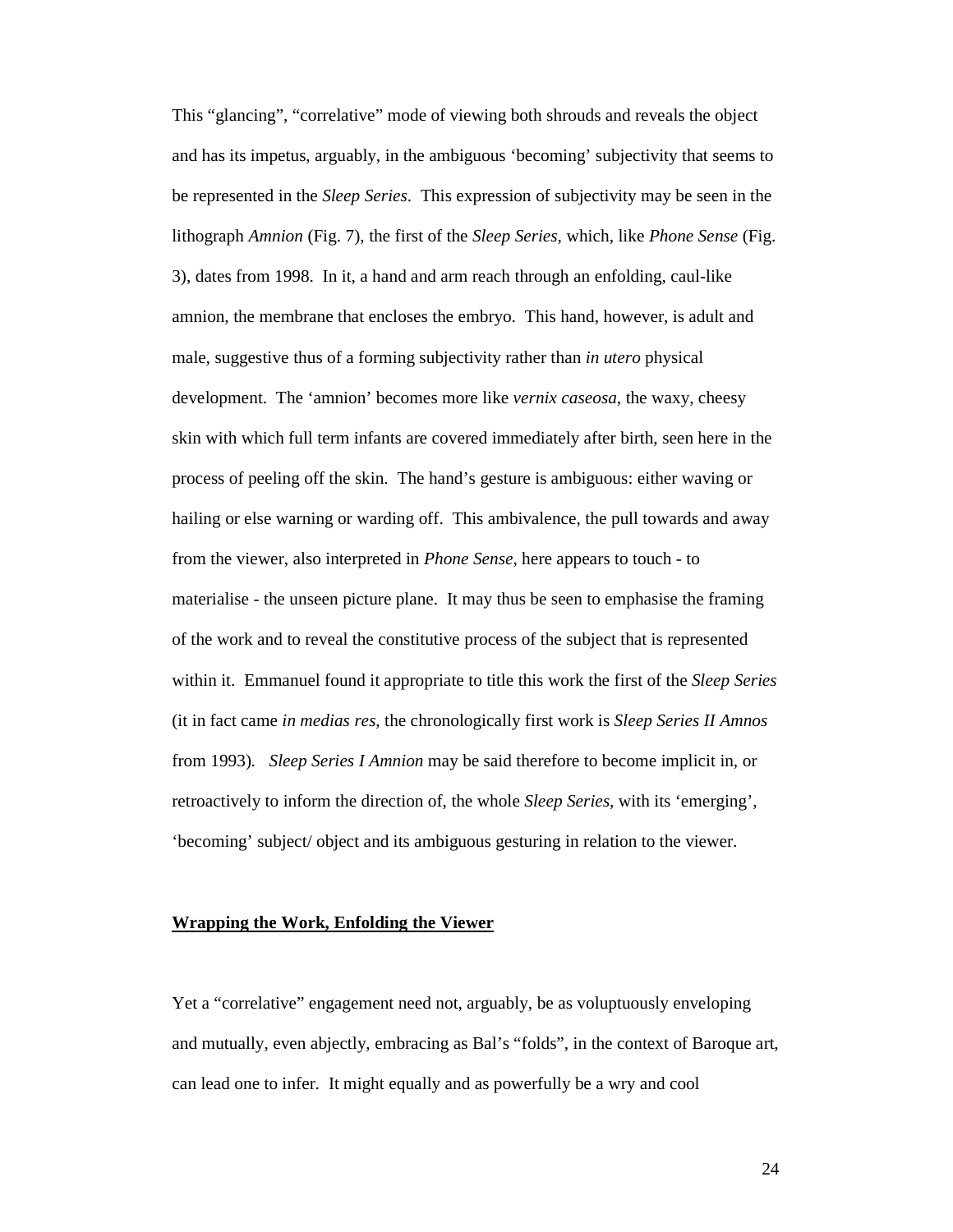engagement. An artist who might be said to initiate such a relationship with the viewer is Vilhelm Hammershøi, the Danish painter from the turn of the twentieth century. The claustrophobic spaces of Serrano's *Morgue* series and Emmanuel's *Sleep Series* are also visible in Hammershøi's muted interiors. The insistence of the surface of his paintings denies any narrative and foregrounds the viewer's position within the field of work and the time of his/ her interpretation while destabilising him/ her before the image. The relentless surface of Hammershøi's works negates any interiority to his subjects, or suggests its inaccessibility. Hammershøi's paintings lend themselves to Bal's "correlative" viewing, in their close spaces that initiate the destabilisation of self and other.

Sato (2008: 44) characterises Hammershøi's work as functioning "as if ridiculing our own vision as the unstable element". Krämer (2008: 22) describes the atmosphere of one of his paintings as one of "oppressive intensity". This oppressive, claustrophobic intensity that may be said to characterise the atmospheres in most of Hammershøi's paintings can be seen as resulting from the manner in which the artist appears to expose as an illusion his carefully wrought pictorial unity. Krämer points out that "anomalies" within Hammershøi's paintings disturb their (apparent) structural "harmony", thereby precluding a detached viewing:

Hammershøi's paintings register in the first place as carefully orchestrated structures conveying a sense of harmony. The many anomalies embedded in the compositions are initially perceived more or less consciously as an element of melancholy. Even if viewers do not always recognise this, it is essential for them to engage emotionally with Hammershøi's pictures (Krämer 2008: 25).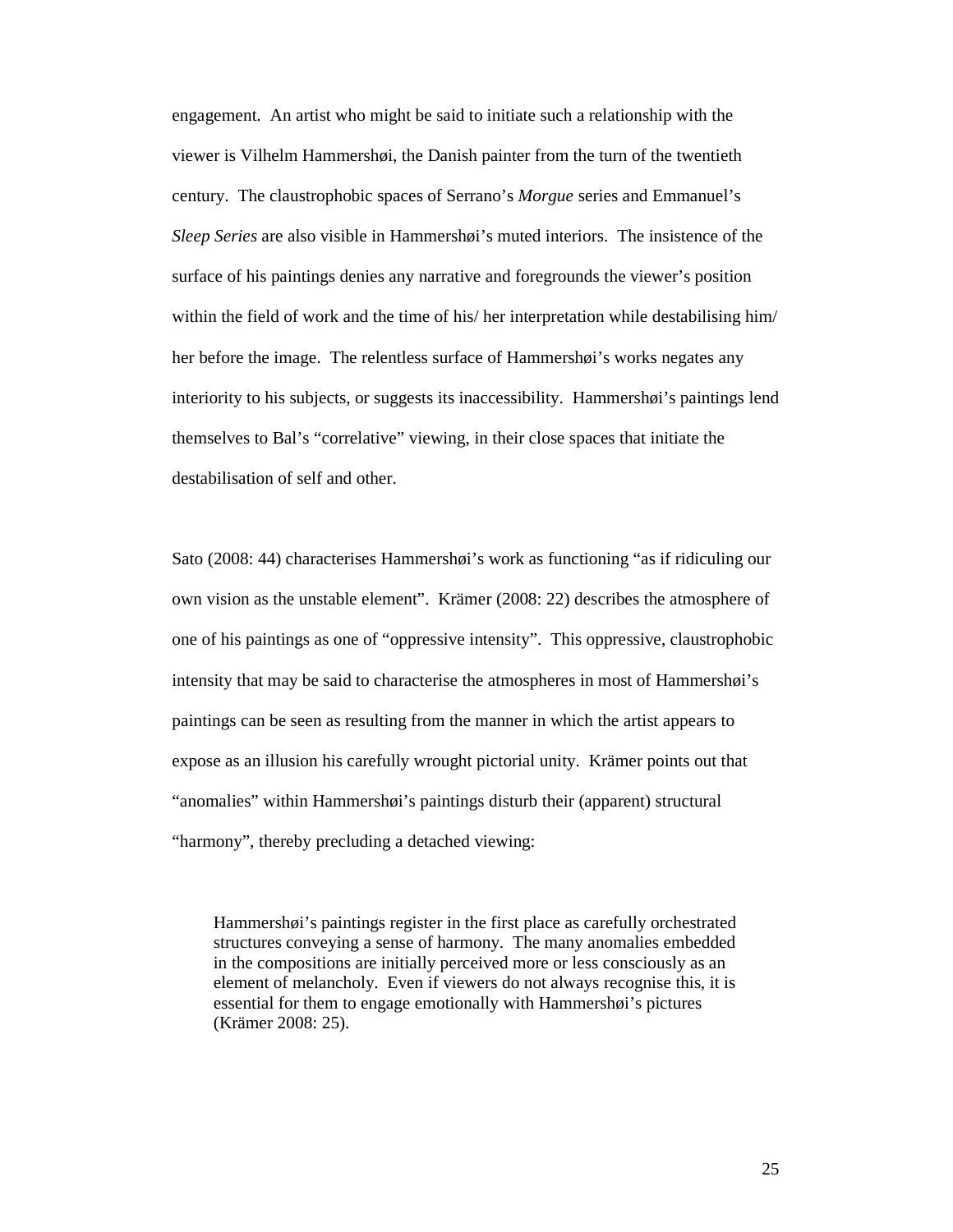The anomalies of which Krämer speaks include doors without handles, windows without latches, women without feet, furniture without the appropriate number of legs and light sources that cast confusing and apparently conflicting shadows. These anomalies can be said to contribute to an "unsettling mobility" (Bal 1999: 202) within a hermetic, indeed claustrophobic, space. This inherent tension within each image, which signals itself across Hammershøi's entire oeuvre, can be seen as resulting from the viewer's experience of what Krämer (2008: 19) calls "the conjunction of nearness and farness". Krämer notes that, while the nineteenth century was addicted to domestic life and its proliferating products (as Benjamin observed), Hammershøi "repeatedly depicts his home without ever offering a glimpse of his domestic existence" (Krämer 2008: 25). The relentless surface of each object insists on itself as a representation, not as a functional or narrated object, thereby interrogating the viewer's own looking and expectations.

To consider this contention further, I focus particularly on Hammershøi's representation of the piano, referring to the painting *Interior: With Piano and Woman in Black, Strandgade 30* (Fig. 9)*.* Through it, one might re-approach Emmanuel's lithograph *Phone Sense*. In the work of both Hammershøi and Emmanuel, one can interpret an inherent tension between the conjunction of what Krämer terms "nearness and farness" and Emmanuel "intimacy and alienation" (Emmanuel in Paton 2006). This tension serves to foreground the effects of representation and, as Bal and Bryson envisage, make the viewer participate in an interpretation, not a narrative.

An act of viewing necessarily and obviously privileges sight. In the mode of viewing proposed thus far, both subject and object collude in the fragmentation of their vision,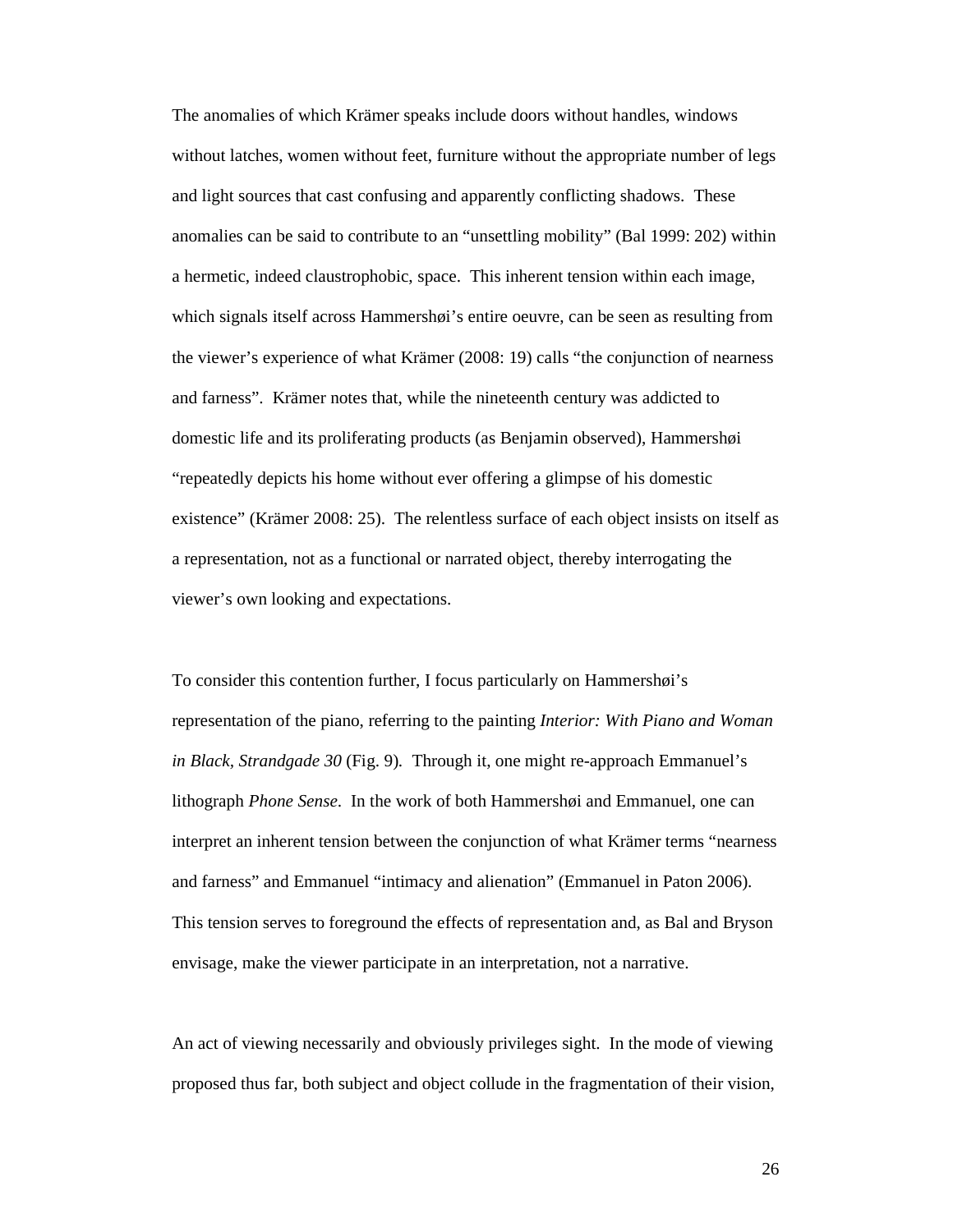turning on their own seeing. In *Phone Sense* and *Interior*, another sense, hearing, is alluded to and subverted or denied. The piano as silent and unplayed, as a "functionless piece of furniture" (Krämer 2008: 20), indeed often serving, with closed lid, in the most literal sense as a surface on which other objects rest, is repeatedly portrayed in Hammershøi's paintings. From the late nineteenth century, the presence of a piano in the middle-class household was a sign of affluence and cultivation as well as a source of entertainment and conviviality (Krämer 2008: 20). As a musical instrument, its self-evident function would be to be played, to flood one's home with sound and 'life'. At a time when a piano was considered to be a "female accessory" (Krämer 2008: 149), where a woman's presence supposedly contributed to a warm domestic milieu (Krämer 2008: 19), the still and inscrutable presence of the woman in *Interior*, as another functionless object, is unsettling. The artist repeatedly depicted his wife Ida standing near or sitting at their piano, yet never interacting with it by visibly playing it. The paradoxical and insistent silence of the piano and the ambiguous relationship between the piano and the woman increases the stillness of Hammershøi's interiors and concomitantly increases the demands upon the viewer.

Like the piano in Hammershøi's *Interior*, the telephone in Emmanuel's *Phone Sense* gives the impression of declining wilfully to make a sound; as Dodd (2003) suggests, it "seems to refuse to ring". Similarly, in *Sleep Series III* (Fig. 4), the ear stands out from the body as if straining to hear an elusive sound; according to Johnson (2003), "The ear in *Sleep Series 3* [sic] seems poised to listen within a silence that is deafening." Emmanuel confirms this:

I suppose it's a slightly melancholic humour (if there is such a thing) about turning the phone into a sort of 'vicarious object of desire', waiting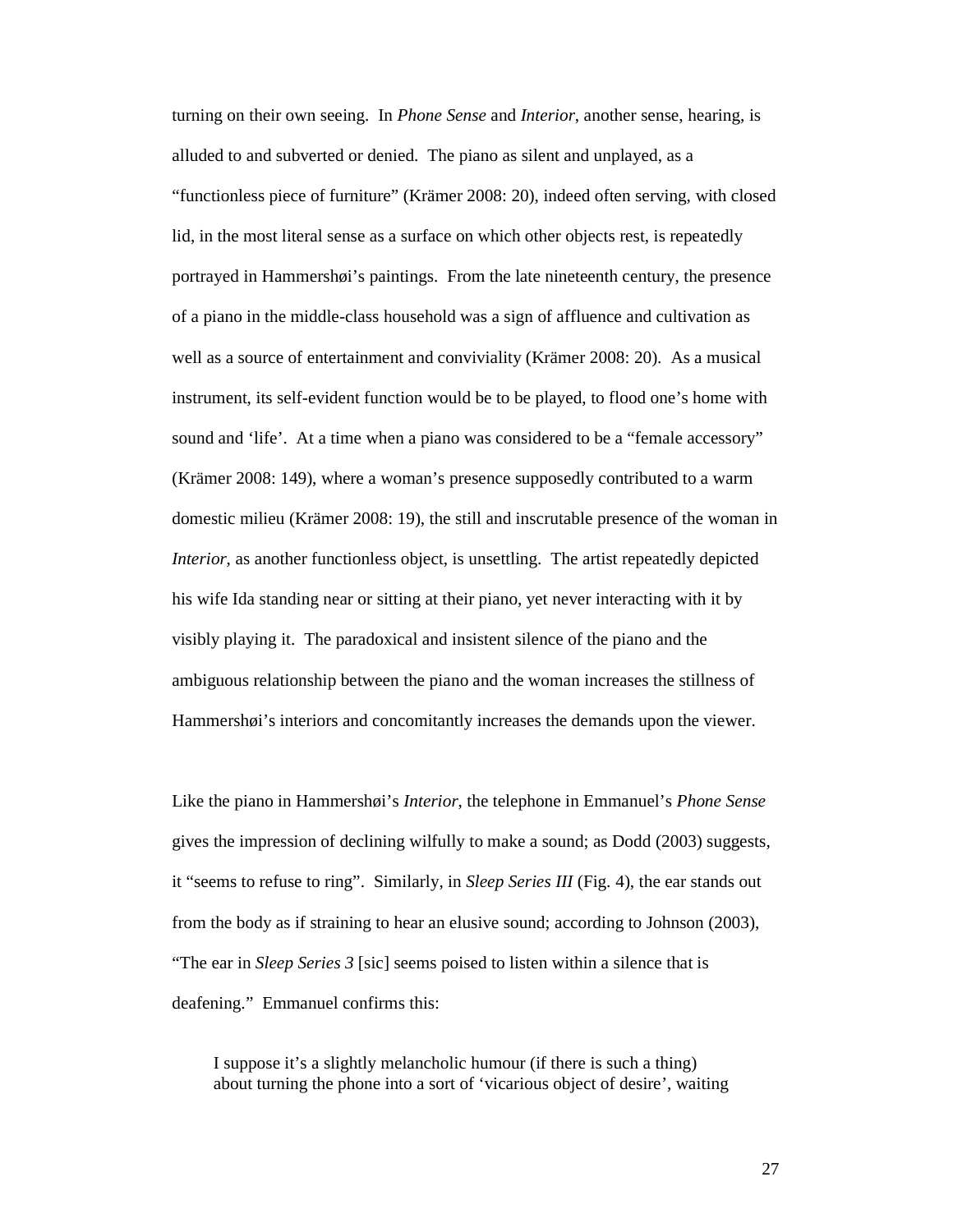for it to ring. The TV's display static, as if they are being 'tuned', looking for a signal... $^{16}$ 

In *Phone Sense*, conflicting views that turn with and against each other are also evident between the images of the 24 telephones and televisions. Smaller images of blank or static-filled television screens appear beneath every image of the telephone. These opaque screens seem to echo the repeatedly hazy, out-of-focus paintings or prints that hang silently on the walls of the rooms which Hammershøi represents, such as the two frames above the piano in *Interior*. In these blank screens, the viewer sees the frame and a framed absence. The phones that do not ring, the televisions that will not tune: neither will perform the function for which they are assumed to exist. The viewer is thus wrong-footed, dispossessed, unsure of where to stand in relation to the work, in a spatial, interpretative and subjective sense; Elkins (1996: 86) comments: "Our sense of ourselves is like a television station always going out of focus, and we tune and clarify ourselves by seeing." Narrative, 'seeing' narrative, anchors objects with a function and a setting, the lack of which makes the subjects/ objects in Emmanuel's and Hammershøi's images both vulnerable and diffusely menacing. I look to objects to confirm myself; here 'I' am refused and fragmented. In the work of both Emmanuel and Hammershøi, I am destabilised in my viewing presence and then - thus - made aware of my own interpretative presence within the field of the work, a subjective presence which can be only contingent and partial.

In Emmanuel's prints, the fragile and unformed subjects, the intimate scale, the delicacy and tenuousness of the interaction between objects all serve to foreground the surfaces of the objects and the exposure and vulnerability of skin to the external

<sup>&</sup>lt;sup>16</sup> Email correspondence with Paul Emmanuel, 8 September 2010.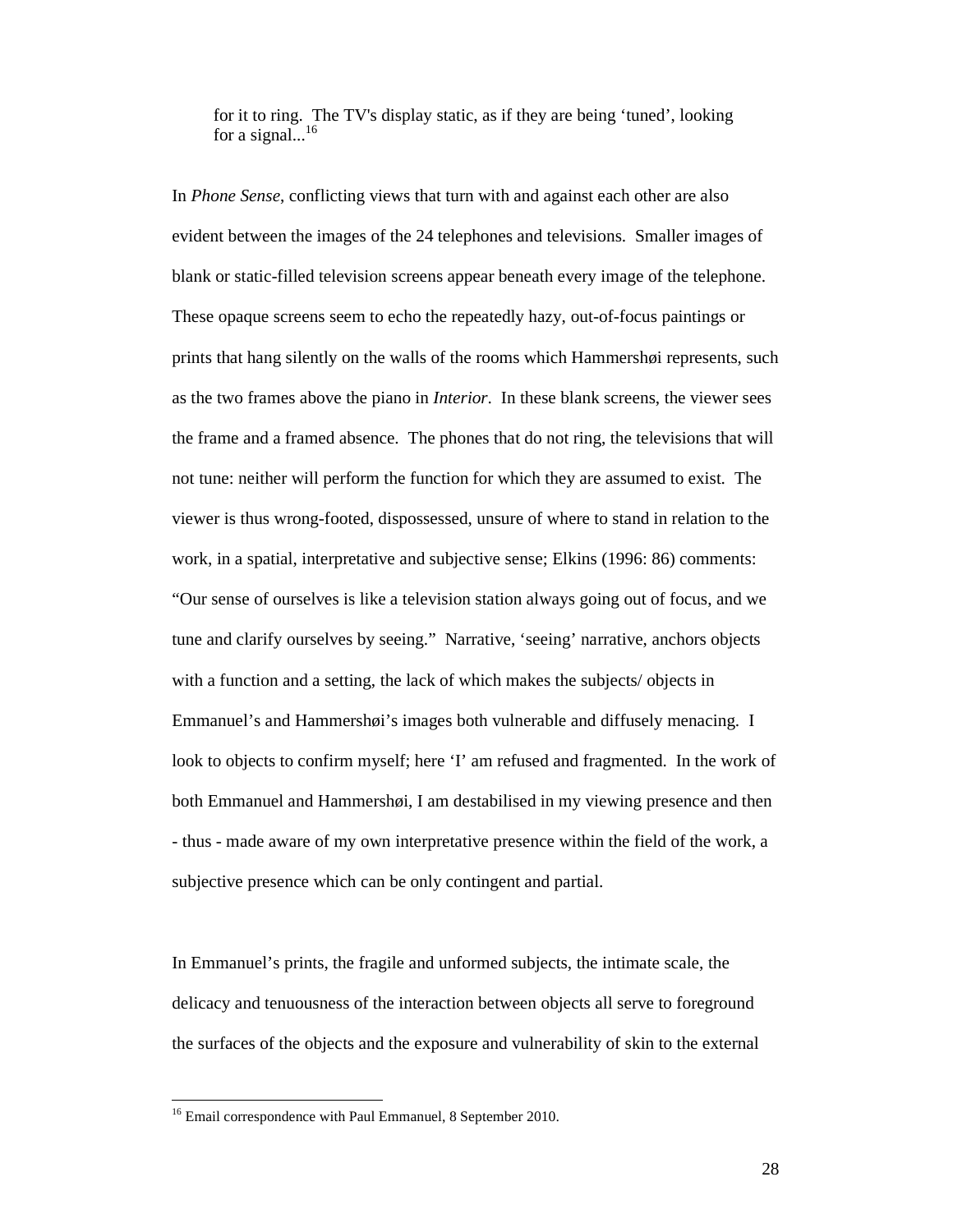world. This scrutiny of the skin suggests the exposure of inner lives, as if insides might be drawn outside. Yet the closeness and intimacy of the portraits simultaneously render them anonymous and make them accessible only on the skin or as a surface. Narrative is withheld as the subjects in the images are ultimately withheld. When the viewer reaches after the image, according to Bal, s/he becomes "enfolded" in the work's field. A 'surface' can then be said to become a 'skin' when the viewing subject becomes involved in the "material experience" of the image (Bal 1999: 30). Surfaces seem alive, warm and responsive to interaction; they become skins that are indexical of a weight and presence beyond that of their physical presence, thereby destabilising the distinction between inside and outside, subject and object. Bal credits the fold, with its insistence on "surface and materiality", as drawing the viewer into a relation with the image through a sensuous delight in the surface (Bal 1999: 30). Thus, in *Sleep Series III*, the body has its own landscapes which the viewer experiences as the subtle shades and waves and folds of the skin ripple over the skull. The bones seem to move beneath the skin of the shaved head, or the skin hugs the bones, undulating over the surface. In this way, the surfaces of the telephones in *Phone Sense* are also skins that enfold the viewer into an engagement with the work, exposing the viewer's own skin or embodied looking. One might consider this by comparing Christo's literal wrapping of a telephone with plastic and twine to Emmanuel's telephones, whose repeated surfaces are figuratively enfolded by the act of viewing.

Christo and Jean Claude are perhaps best-known for their wrapping of buildings, such as *Wrapped Reichstag* in 1995 (where for two weeks the German Parliament buildings were wrapped in 100 000 square metres of polypropylene fabric with an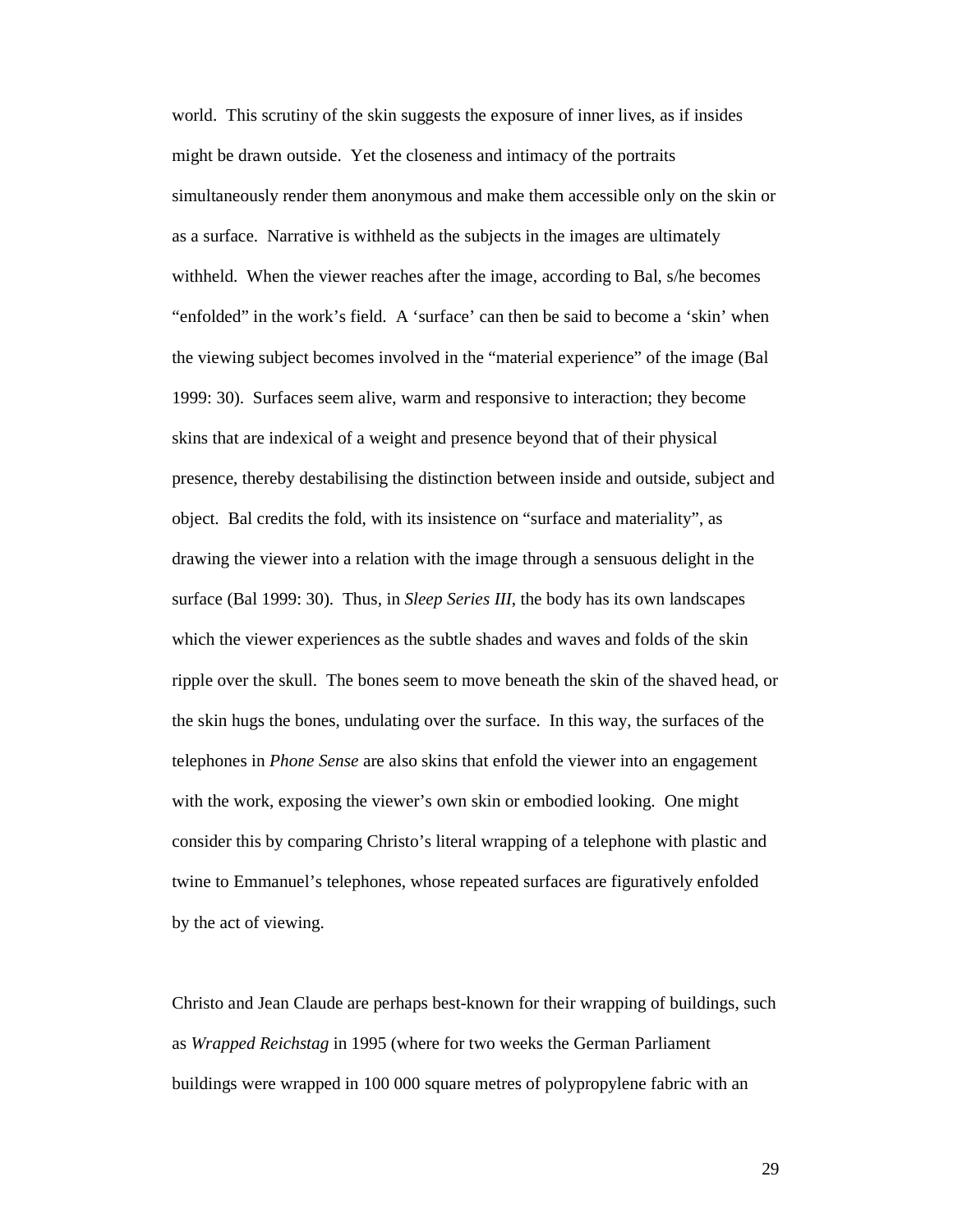aluminium surface) or for their landscape installations, such as *Surrounded Islands* in 1983 (where eleven islands in Biscayne Bay in Miami were surrounded by 1 828 800 square metres of pink woven polypropylene fabric that extended 60 metres from each island into the bay). But Christo has also wrapped numerous smaller objects and these include his *Wrapped Telephone* (Fig. 10)*.* Here a telephone is wrapped up in plastic and tied with twine. It appears somewhat incongruous but nonetheless banal. Yet if one thinks about the concept of wrapping or enfolding objects, one must confront issues of representation and perception. Spies (1988: 10) characterises Christo's work as "a silent obscuring of elements in the environment that temporarily deprives them of utility". The object is not removed from the environment; one is not confronting absence. Rather, its function is removed, its ability to interact on the level of utility. The viewer is confronted with what remains when function is removed. This is defamiliarising and decontextualising; as Spies (1988: 11) contends: "Familiar landscapes, buildings we pass every day without seeing, suddenly become the focus of awareness; wherever Christo turns he succeeds in interrupting the predictability and pragmatism of the world." This defamiliarisation jolts the viewer into a consideration of the surfaces of the object, of the space that the obscured object fills in relation to other objects and the viewer's own body. What remains is the viewer's confrontation with his/ her pre-formed and now inadequate perception of what the object 'is'. I am confronted with myself, trapped in my own act of viewing. This is the initiating factor in Bal's "correlative" viewing. It is the folds - the wrapping, the obscuring - that call attention to the surface or exteriority of the object, which insists on its materiality and draws the viewer into an engagement with it, such that its surface becomes a skin and my own skin must become - as it always has been - an opaque surface to the eyes of others.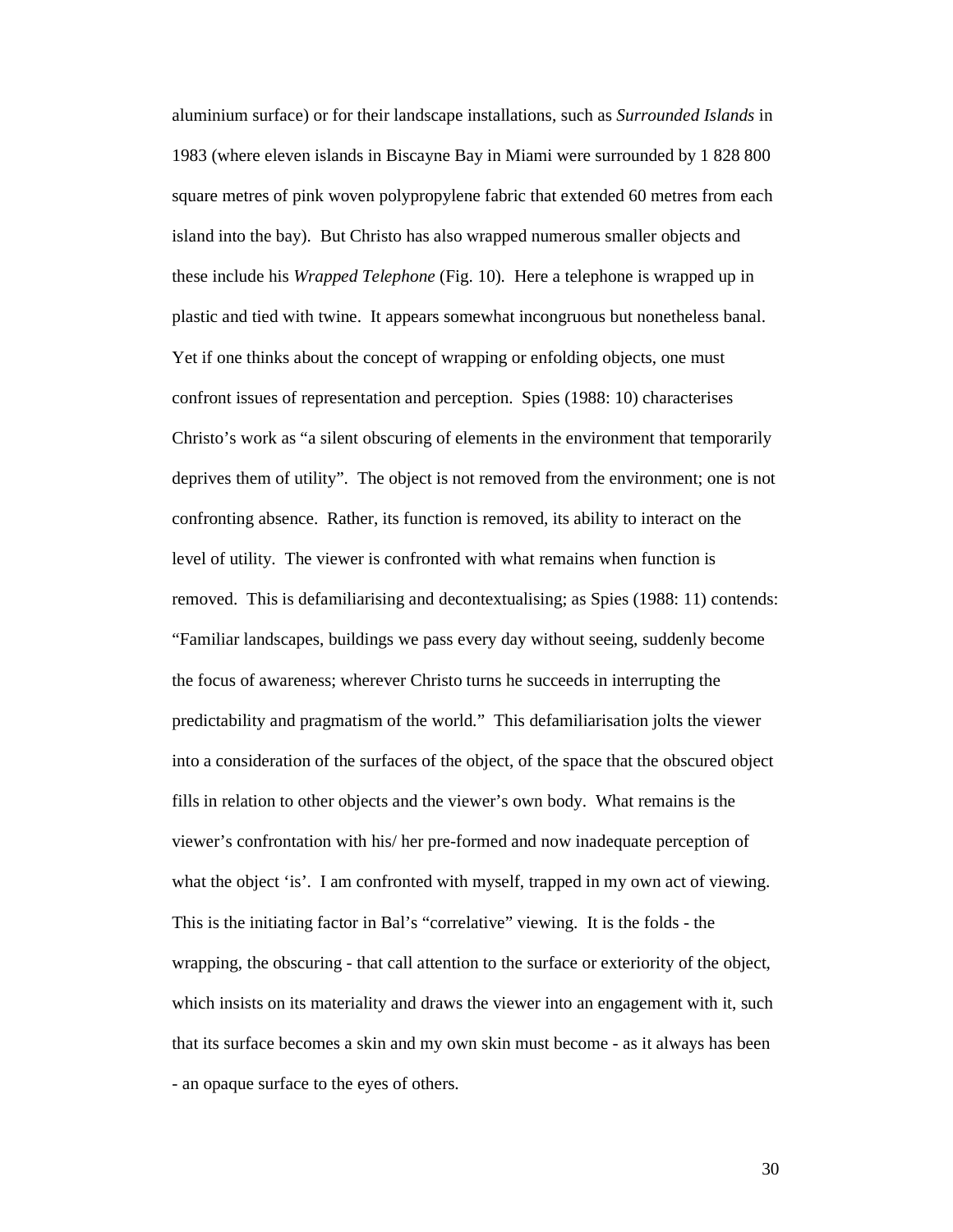Emmanuel's telephone in *Phone Sense* is not literally wrapped or enfolded. But arguably it is as obscured as if it were. The 24 different views of the same object, the repeated approach to the same object, the mapping of the surfaces of the object, all appear to foreground the inadequacy, even the failure, of the act of representation and of interpretation. The repeated approach to the object - by the artist, by the viewer - is both tentative and predatory. Under such scrutiny, this telephone can only fail as a functional object. It cannot ring, it cannot refer beyond itself, it is as trapped, as bound, in a "correlative" engagement as the viewer is. This can be interpreted as why Dodd feels that Emmanuel's telephone seem to refuse to ring, why Johnson feels that the ear in *Sleep Series III* to be straining to hear within a deafening silence and why Spies considers "silent" to be an appropriate adjective to describe the obscuring that creates Christo's work. This silence reflects back from a silence on the part of the viewer, from a failure of the viewer's act of looking. I become aware of my attempt to 'hear' the work, of my act of interpretation, of my writing of and over the object, of writing myself into its field.

### **Subjective Viewpoints: The Eye/ 'I' that Collapses the 'You'**

The work of art as an object would seem to be known by its surface, its skin, by what visibly situates it in space, in the space that the viewer also occupies, and occupies in relation to the object. Bal describes an interpretative event where the materiality of the surface, its folds, appeals to the viewer, an appeal that is mutual. To experience or interpret the work of art, the viewer must step into the work's field, become implicated within the work, become part of the work's effect, or add "folds" as Bal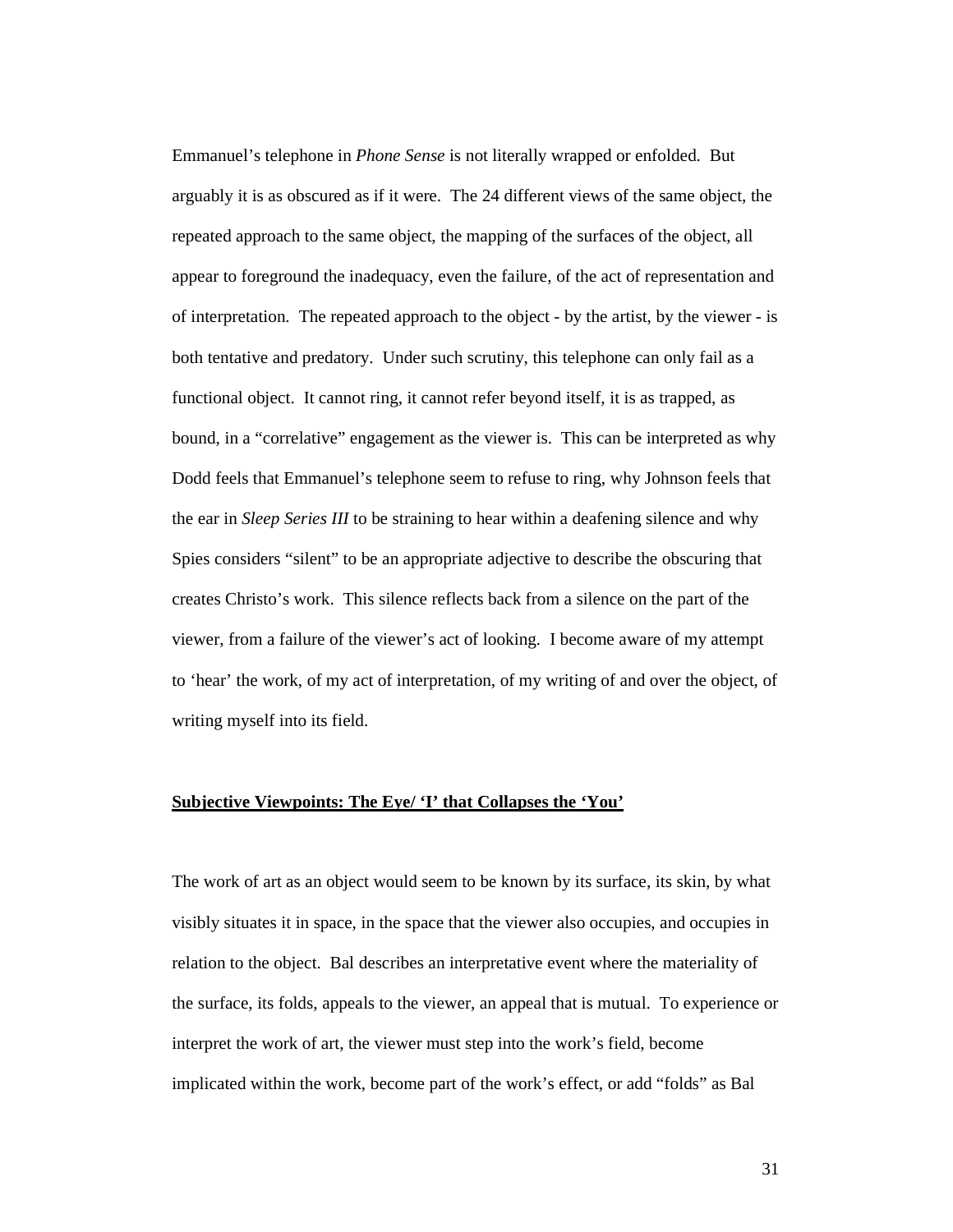(2001: 229) terms these layers of interpretation. The work "folds" you into it, you become a part of the interpretative performance, and others, on entering this "citational practice that is already whirling around" (Bal 1999: 14), might see you as a part of these folds. In her words:

The work of art, not as object but as effect, is not to be confined to the surface or skin, nor to one person or hand, but instead initiates an interaction that comes to full deployment in this grander fold, where the work envelops the 'you' that constitutes it (Bal 2001: 229).

I address the work in relation to myself, to my interpretative eye and physical body. For Bal, the destabilising of the viewer and the role of the viewer within interpretation does not end with the viewing subject reaching out to and animating the viewed object: "the relation between subject and object is only the first step in this loss of stability. Another relation that starts shimmering in its wake is that between two subjects: 'speaker' and ''addressee' […] 'I' and 'you'" (Bal 1999: 43). Bal (1999: 204) considers that Émile Benveniste's work on deixis postulates "a bodily and spatially grounded semiotics of vision". Bal (1999: 204) draws on it to elaborate further her attempt to articulate "a narratology of vision that takes the viewer's position seriously". Deixis describes the 'I'/ 'you' axis in (the English) language; as Bal (2001: 217) puts it, "the reversibility, the exchange, of the first and second person." Thus in an 'I'/ 'you' exchange such as this - Person A: *I know you*. Person B: *I know you too* - the pronouns are reversible. These particular pronouns are used by anyone who wishes to insert him/ herself into the event. 'I' and 'you' exist in relation to each other, each shadowing the other. There is a subject behind every vocative address: 'you' must evoke 'I', as in - Person A: (I think) *You are insufferable.* When 'you' are addressed, the 'I' is implicit, and also implicated. 'I' stake my presence within the utterance, within the event and in the visual field; as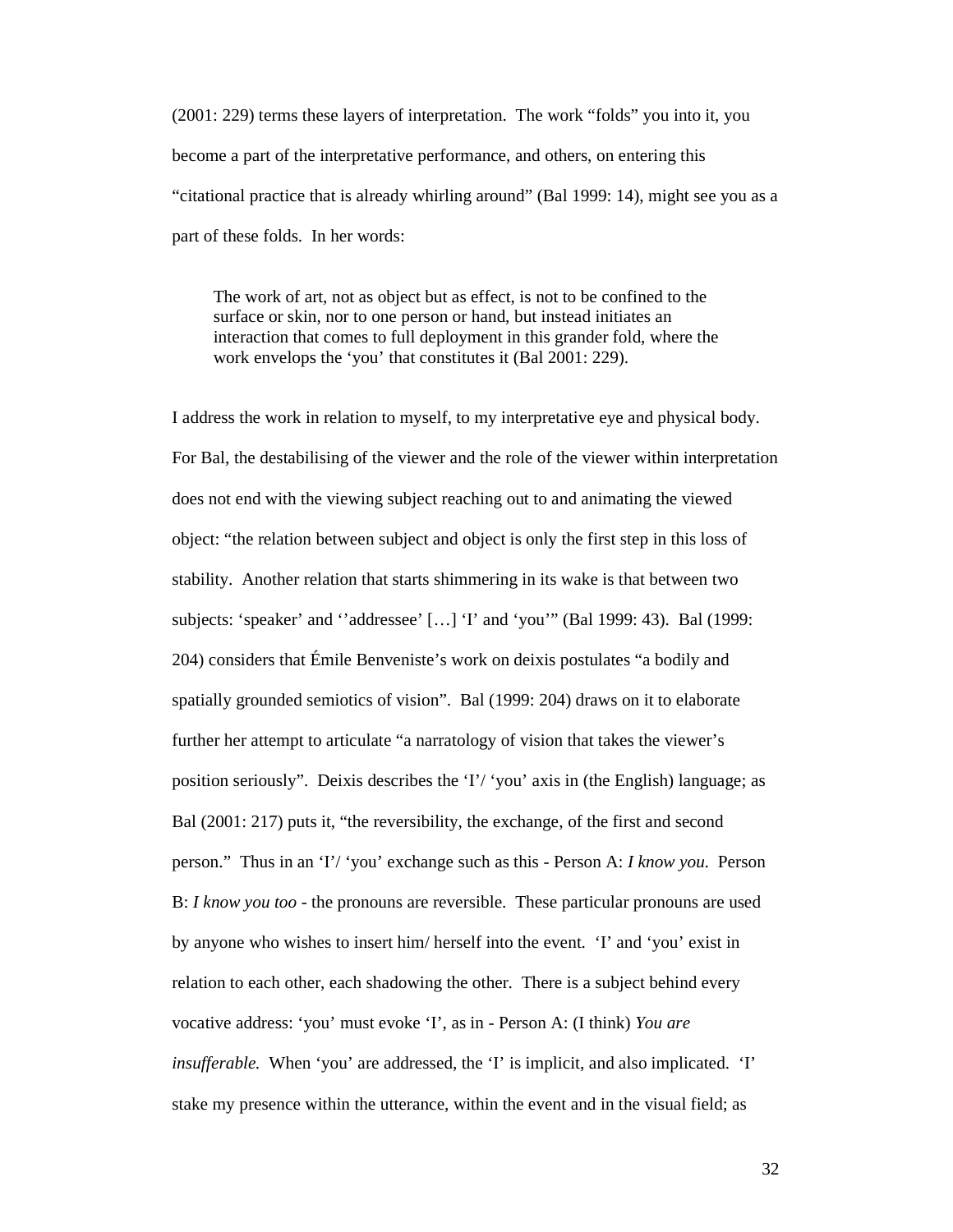Phelan says, "Language expresses the position of the I as it sees the image" (Phelan 1993: 15). Each 'I'/ 'you' address is time and space specific. Such an exchange is of necessity impermanent and relational; as Bryson explains: "*I* and *you* are directions, or vectors, inside the discourse where these words appear - they exist there and only there" (Bryson 2001: 16, italics in original).

In Serrano's *The Morgue (Blood Transfusion Resulting in AIDS)* (Fig. 8), this corpse the ultimate object - looks at the viewer looking for 'meaning'. One's "glance" is drawn by the mouth half-open, in an expression not of real or simulated desire but in the arrest of death, and the intimacy of the glimpse of the vulnerable teeth within, and the wound on the cheek, but it is the eye that traps the viewer. Bal (1999: 234) draws on Merleau-Ponty's argument that, as she puts it, "the eye, like the skin, is another site where culturally constructed opposites turn out to be inseparable, where mind and body collaborate." Bal then emphasises how the body's physical movement affects what the eye sees and hence what that eye/ I interprets; or as she says: "this implication of movement in the act of seeing is evidence of the bodily quality of seeing and the way the body 'touches' the field or vision" (Bal 1999: 234). So the eye in *The Morgue (Blood Transfusion Resulting in AIDS)* traps the viewer because it touches the viewer with its own movement that is other than movement. In Bal's "correlative" viewing, I give of myself to the object, I see through that eye, I am myself this object; the tension arising from the fact that I am an object and yet am still myself. I am partially blind to the physical existence of my own body and thus to my own death. The point of light on the eye, the white spot, is not the same white as the draped white folds that enfold the body. Both fold and spot emphasise the exteriority of the body, but the white spot posits the relentless surface of the eye. The viewer is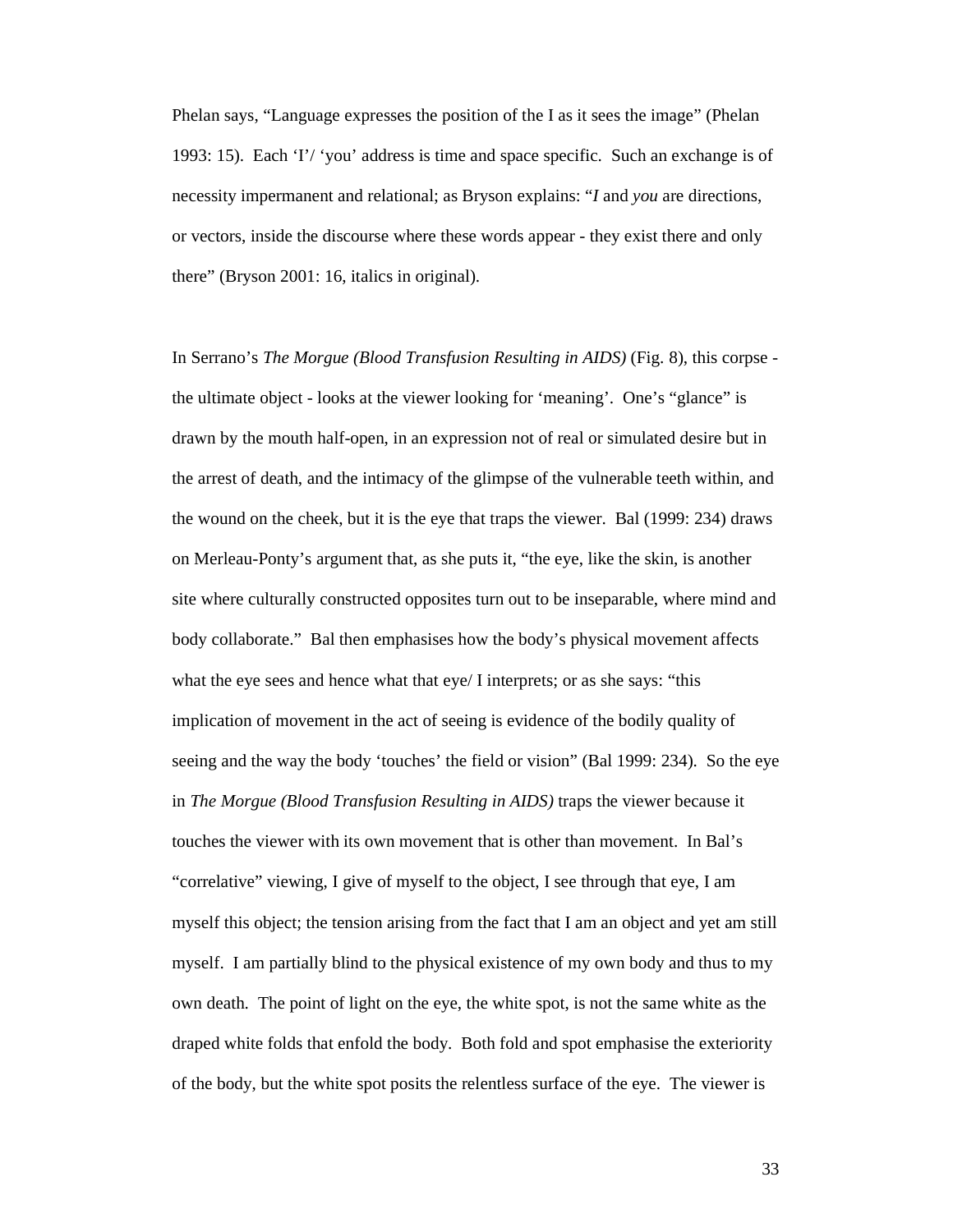trapped on the skin of the eye. The surface confirms the absence within. The photograph has a terrifying aestheticism. The interpretative animation of this fragment is an effect whose consequences must be borne by the viewer. This knowledge roots me before the object and simultaneously denies me a place before it. I see the eye but the eye does not see me; my own subjectivity is under negotiation. It is not just that the corpse performs death for the viewer; more, it is that it rehearses death for me. The eye affirms my own failure to see myself; in the exchange of gazes that Lacan proposes, it literally reflects my internalised absence.

It becomes apparent that not only do 'I' and 'you' exist in relation to each other, but that each can only exist through reference to the other. The slide along the 'I'/ 'you' axis repeatedly demonstrates the instability of all discursive boundaries, including that between self and other (Bal 1999: 43). It is initiated by the relentless and material surface - any surface - which reflects back to me my own exteriority and my consciousness of it. I become aware that all self/ other interaction is a souvenir of my consciousness of the deeper fracture within myself, what Lacan calls, "a splitting of the being to which the being accommodates itself" (Lacan 1991: 107). What I am confronted with is not a narrative with which I might enjoy the illusion of participation, but rather my own narrating, I see myself seeing, expose my own process of representation; as Bal describes it, "'I' and 'you' interaction […] comes from the surface without depth that undermines narrative yet replaces narrative representation with a narrative of representation" (Bal 1999: 43). The stillness and silence of Emmanuel's and Hammershøi's images now ought to be re-evaluated. What has been interpreted as silence on the part of the image reflects rather a silence a failure - on the part of the viewer. The series of unresolved portraits in *Phone Sense*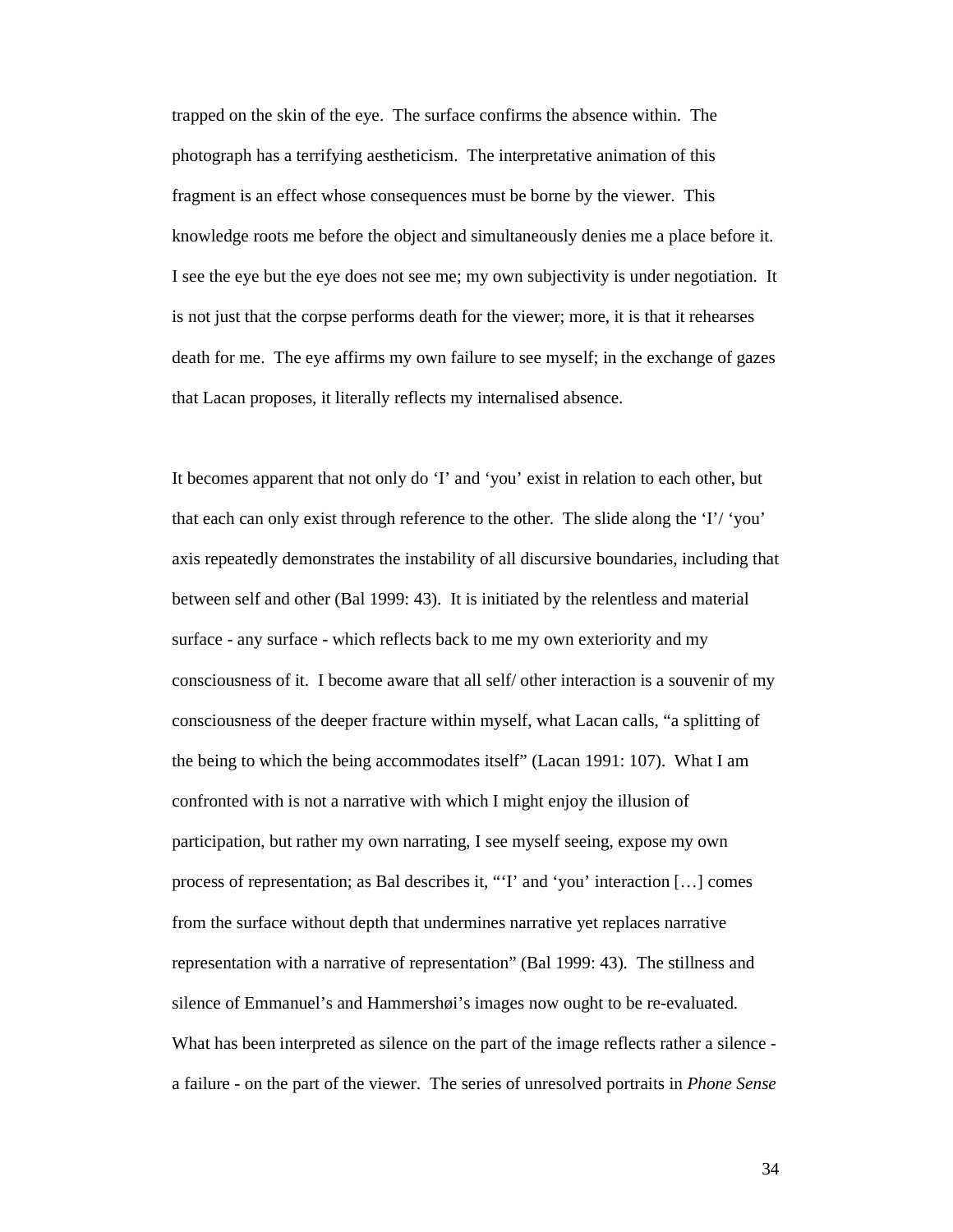do seem to perform failure. The failure of the act of viewing reflects a failure by the viewer; so, if the 'I' speaks to and writes the 'you' in the act of interpretation, it might do to examine what is implied by this 'I'.

#### **Subjective Viewpoints: The "Stain" of the "I" in the "Picture"**

I seek confirmation from outside - in this case, from the unseeing eye - which can never come. Lacan describes two intersecting triangles, the bases of each are the subject and object, the bodies of each are the narrowing vision or gaze of subject and object, and the tips of each touch the base of the other. The view-point and the vanishing point (the tips of the triangles) are directed and fixed in their relation to each other. The triangles represent the fields of vision of two different subjectivities, "I" and the "picture". Although the two triangles intersect and touch at their tips, they are irremediably separate. "I" can never be in - partake of - the "picture" because "I" can never see myself in the "picture" (Lacan 1991: 96). My looking must always be embodied; I see only outside of myself. My visual experience begins at the boundary of my own skin. I see only outside of myself but I cannot see myself from the outside. I can only have a partial knowledge of my own presence. What is more, as Phelan points out, the precise symmetry of the view-point and the vanishing point in the intersecting triangles means that the nothingness reflects itself, such that "the looking eye sees itself as a vanishing emptiness, as a blank" (Phelan 1993: 15). My failure to 'see' myself fully is my failure, and perpetuates my failure, to experience anything else. As Phelan (1993: 16) says, "All seeing is hooded with loss - the loss of self-seeing. In looking at the other (animate or inanimate) the subject seeks to see itself." The extent to which looking might reveal the subject to him/ herself is only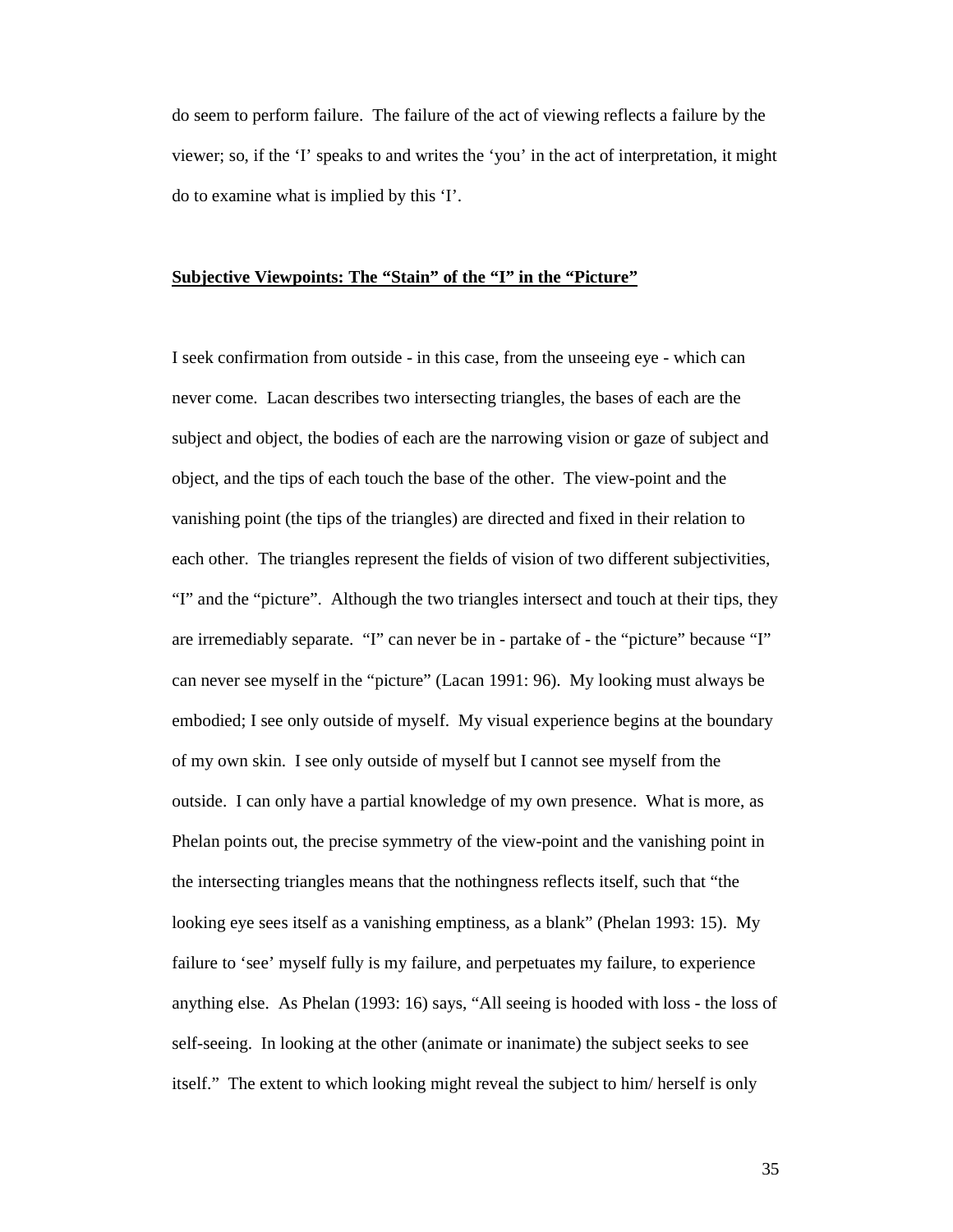the acknowledgement of the failure and incompleteness of vision. I touch nothing. For Lacan, as Phelan (1993: 25) points out, "It is that (internalized) absence that visual representation continually tries to re-cover".

If I insert myself into the picture, my presence (my "gaze", the point where the tip of one triangle touches the base of the other) is as the "stain" or the "spot" (Lacan 1991: 97-8). This insertion comes across as violent and disruptive, with the emphasis on staining and bruising. If "I" stain or bruise the "picture", then "I" (who am part of the "picture" under the gaze of others) am stained by them in turn. I elbow my way into the picture. So in Serrano's *The Morgue (Blood Transfusion Resulting in AIDS)* (Fig. 8), the point of light on the eye can be interpreted as the "stain" announcing the gaze the presence - of the viewer. The "spot" is a testament to the viewer's futile grasping of the image, to the failure of representation. The "stain" imprints my seeing of the object as well as my knowledge of the inadequacy, the incompleteness, of that gaze. It is the reminder to me of what dogs, but always evades, my conscious vision, of what I do not know that I cannot know. As Lacan phrases it:

If the function of the stain is recognized in its autonomy and identified with that of the gaze, we can seek its track, its thread, its trace, at every stage of the constitution of the world, in the scopic field. We will then realize that the function of the stain and of the gaze is both that which governs the gaze most secretly and that which always escapes from the grasp of that form of vision that is satisfied with itself in imaging itself as consciousness (Lacan 1991: 74).

From so laboriously affirming the viewer's presence in the visual field and the interpretative act, I now seem to have taken the viewer out again, to have affirmed the failure of my own seeing, that is reflected in the failure of representation; what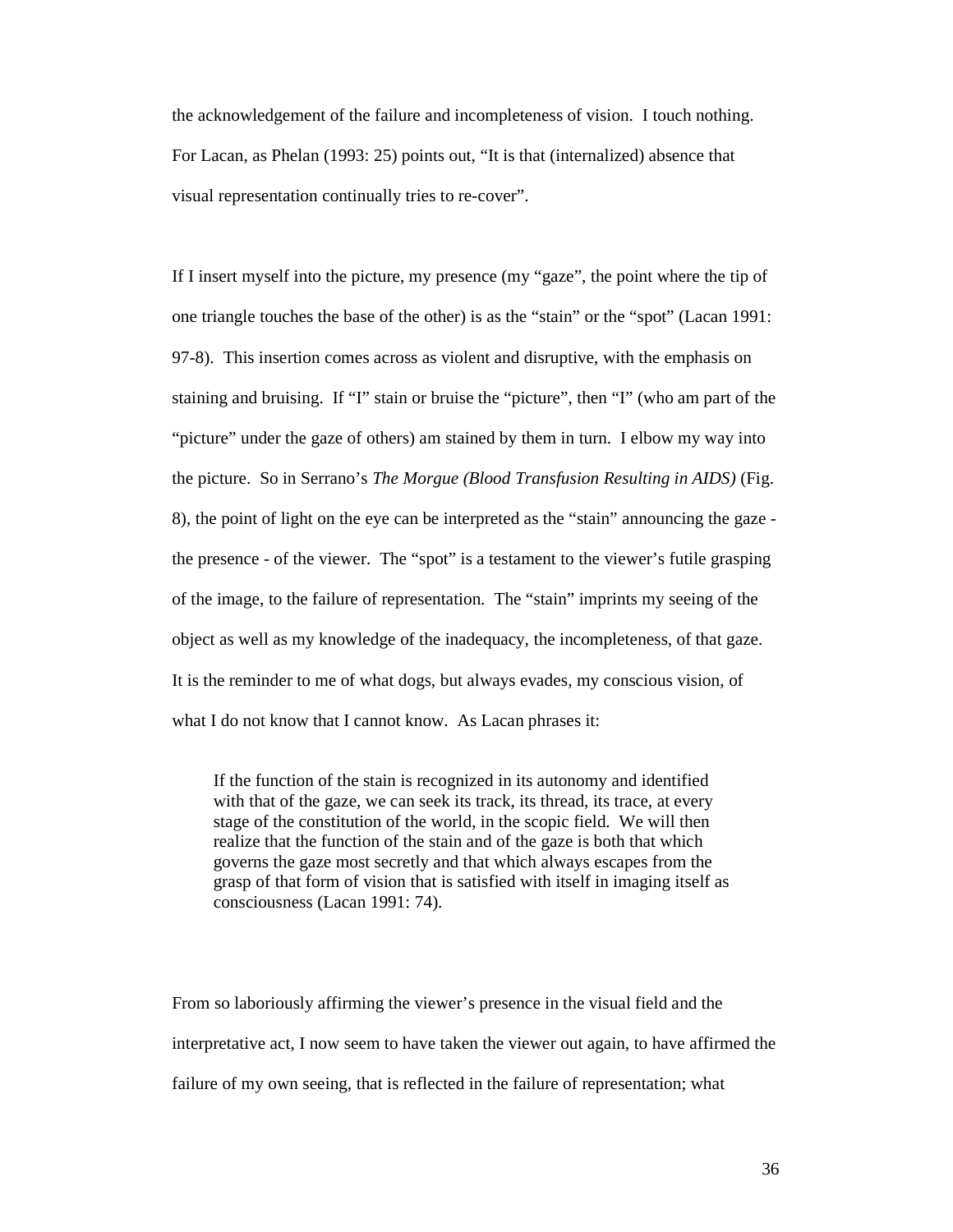remains is, in Phelan's words, "the inability of the gaze to secure symmetry or reciprocity" (Phelan 1993: 20). Images perform their own failure; they reproduce for the viewer the viewer's own failure - the failure to see the other is the failure to see the self. So Serrano's eye cannot be seen; Emmanuel's telephone cannot be heard to ring. This failure is a melancholic reminder of the irremediable gap between referent and sign, signifier and signified; it is the inability to speak vision and the loss in the telling of experience, to myself or others. The violence - and the anxiety - that accompanies this failure is perpetuated in language as the singular "I" (Phelan 1993: 25), and as the Lacanian "stain" in the visual field.

# **Subjective Viewpoints: The Potential in Failure**

But this melancholic position supposes that failure must always be negative and that perfect and complete symmetry is both desirable and attainable. As Phelan insists:

To take the humility and blindness inscribed within the gaze seriously, one must accept the radical impotency of the gaze. This impotency underscores the broken and incomplete symmetry between the self and the image of the other (Phelan 1993: 18).

If failure - incompleteness - is always already ensured, then it is this broken symmetry that allows for intervention, for meaning, for interpretation. If the gaze must turn outwards, then 'meaning' is created in the process of exchange:

For Lacan, seeing is fundamentally social because it relies on an exchange of gazes: one looks and one is seen. The potential for a responding eye, like the hunger for a responsive voice, informs the desire to see the self *through* the image of the other which all Western representation exploits (Phelan 1993: 16; italics in original).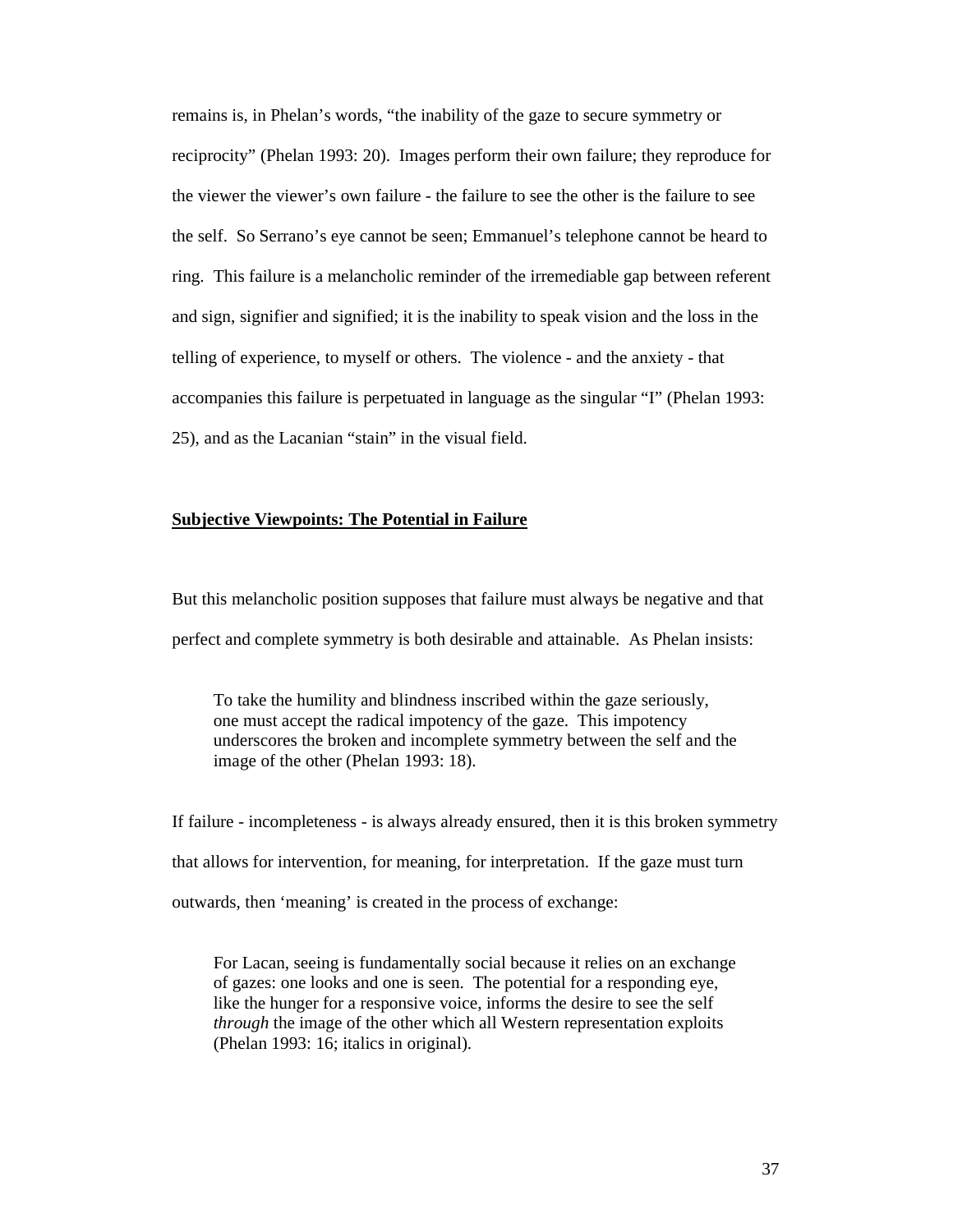Failure - loss - need not be so petrifying if it is seen as a potentially productive position from which to interpret. If the gaze sees from a point of failure, then the image exceeds the viewer. If one accepts the blindness of one's own gaze, this acknowledgement enables one to - attempt to - stand before the image and not merely pass untouched through a stream of images and impressions. The moment of fracture may be held open. The work's buckling and manipulation of what Bryson (1983: 122) terms "the *durée* of its practical activity" is an essential element of Emmanuel's work, as he describes (Emmanuel in Croucamp 2008) his desire to obsess, in his repetitive and subtle mark-making, over the representation of a moment that is already lost.

Bryson's "gaze", which he discards in favour of the "glance", is drawn from early Renaissance images that employ perfectly rules of perspective, to establish and maintain the ideal illusion of, as Phelan puts it, "the centrality of a single perception and a coherent unified looker" (Phelan 1993:24). But when the viewer is revealed as blind to him/ herself, that failure - loss, absence - breaks the symmetry of the visual field as posited by Lacan's intersecting gazes (the two triangles). This break "stains" the image but liberates the eye/ I. A scattered seeing - a disjointed visual rhythm - is reflective of one's fragmented subjectivity and is representative of how one experiences sight. It attempts to articulate in discourse the act of looking; it situates interpretation within the breathing time - the *jetztzeit* - in which meaning is produced. The fragmentation of the viewing subject and the porous instability between subjects and between subject and object is what allows for exchange across the skin, the first and porous boundary which faces both towards and away from the self. The viewer is trapped on the skin of the work and enfolded into the visual and discursive field.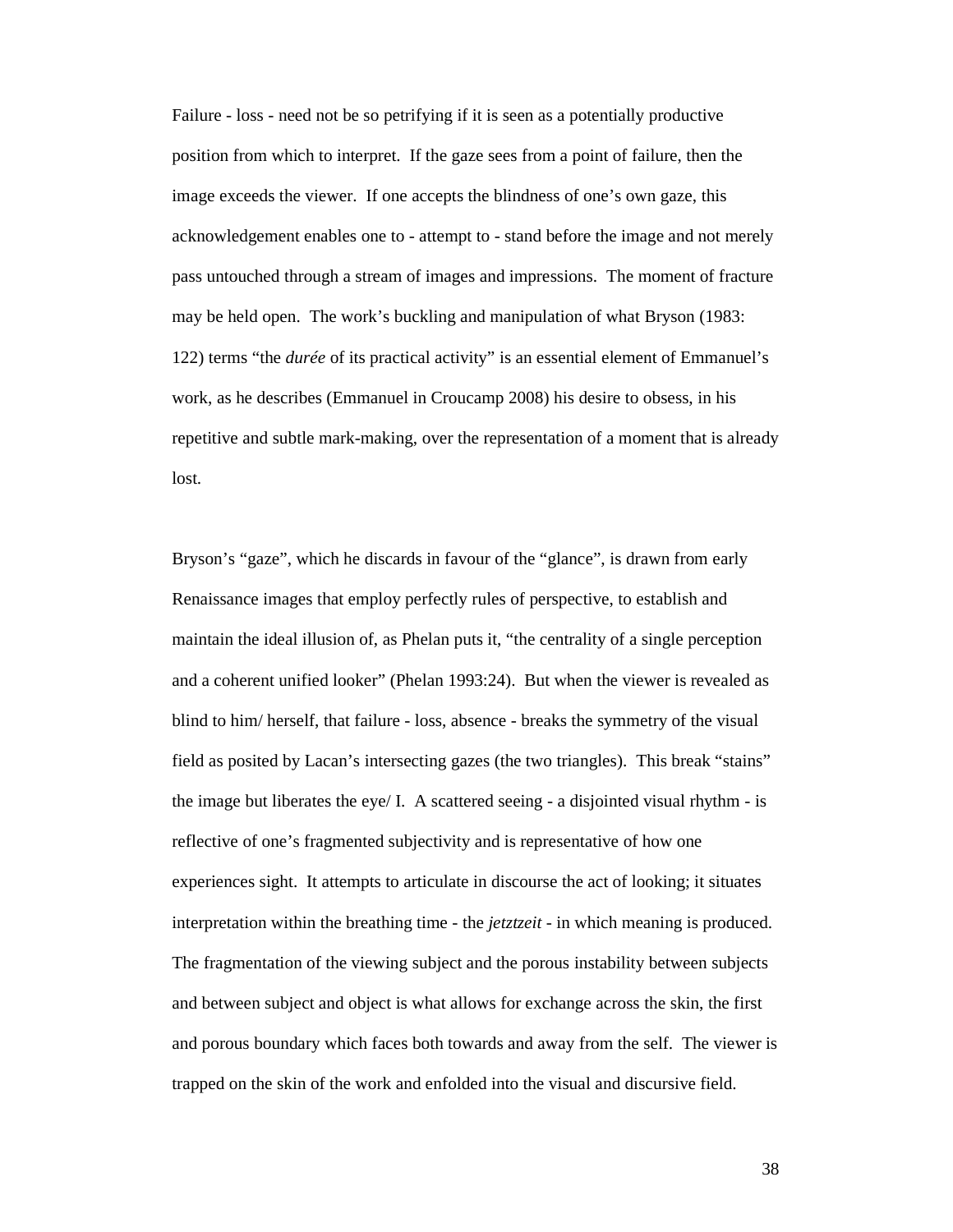#### **"Glancing" at Inner Landscapes**

The print *Phone Sense* appears again in *Cathexis* (Fig. 11), the artist's book that Emmanuel produced in 2003, which brings together nine years of his prints and includes twelve texts written by friends of his as responses to his work. In this *Phone Sense*, the sequence of the 24 small pairs of telephone and television is the same, but here, each time, the telephone has literally been cut out of its landscape, leaving behind the surface on which it rested, its shadows and its electrical cord. One sees the previous and forthcoming pages of the book through the shaped holes that outline the telephone's repeated absence. These glimpses are sometimes blank white space and sometimes fragments of text. What is withheld, has disappeared and cannot be seen shapes and determines the space. It can be said to outline not so much a melancholic and static absence as an active failure of representation. Like Doubting Thomas, the disciple who reached into the wound in Jesus's side to confirm that Jesus had been mortally wounded and yet had risen from the dead, one feels a compulsion to reach in and touch the hole. Once so enfolded, one feels how easy it would be to pull and tear further the hole in the image. The distance between the subject "I" and the "picture" collapses. The holes in the page both affirm and deny Bal's "surface without depth" (Bal 1999: 43). The image performs its own failure, a failure that is both the cause and the effect of visual representation. It reveals the blindness of the viewer's eye/ I. It is because of the representation of this failure that the viewer may be drawn literally and interpretatively into the work. My experience of the work is folded along the 'I'/ 'you' axis. I am held - trapped - in the work but this trapping is not one that affirms my position before the image. It is my finger that reaches out and in so doing it pulls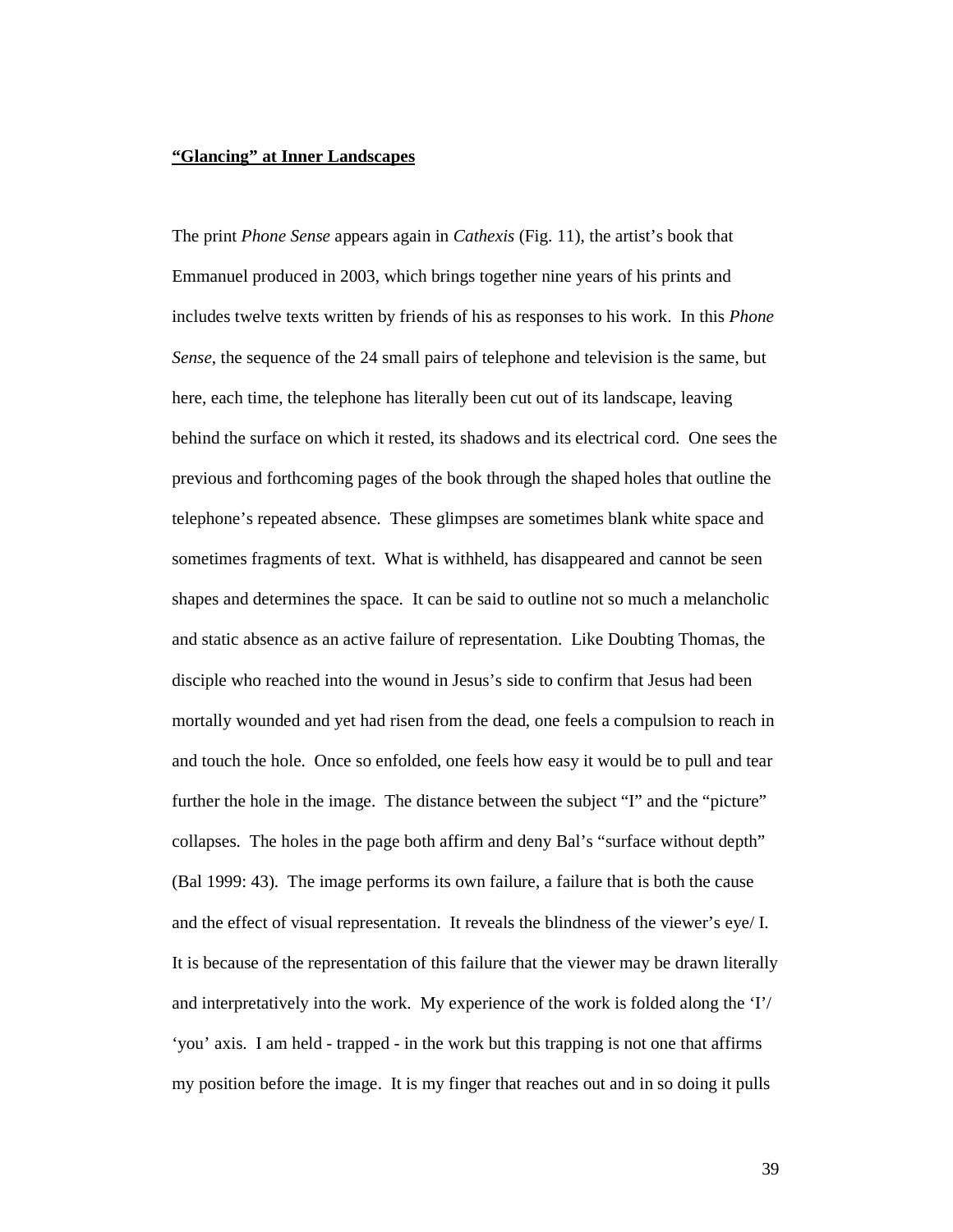away from my body, just as the ear of *Sleep Series III* pulls away from its head. Distance and detachment are not possible; I fragment myself in the image.

My scattered seeing reflects my fragmented subjectivity, which is both produced by and confirmed in my interpretative process and my 'view' of the works of Emmanuel's that have been discussed thus far. My interpretative process has been framed through a "correlative" engagement between viewer and work. This mode of viewing appears to require expression within a close and claustrophobic space, since Bal posits such a space as the initiating factor that destabilises the subject/ object relation. However, I wish to consider whether such an engagement possible within a vast space, a landscape, such as Emmanuel's prints *Twelve Phases of Orange, Air on the Skin* and *Airstrip*. Why do these landscapes appear to have the same fragmented, conflicting perceptions and "unsettling mobility" that would seem to be characteristic of the more obviously hermetic spaces of the *Sleep Series* and the repeated approach to *Phone Sense*? In *Twelve Phases of Orange* (Figs. 12 a-b), for example, the subject seems to be implicated in the shaping of the environment and the experience that it appears to relate, setting up resonances with *Phone Sense* from *Cathexis*, where the presence of the 'I' can be said to be implicated in the act of interpretation, where the absent telephone seems to address not 'what' I see but 'how' I see. *Twelve Phases of Orange* is the work of Emmanuel's that is most purchased by the first time buyer; it appears comfortingly interpretable - one might immediately 'get' the story, see the colour and gain entry into the work.<sup>17</sup> Images of an orange being unpeeled and consumed are juxtaposed with disjointed images of a journey through a landscape. There is an apparent sequential chronology to the twelve pairs of images in that the

 $17$  Interview with Les Cohn 19 July 2009, Grahamstown.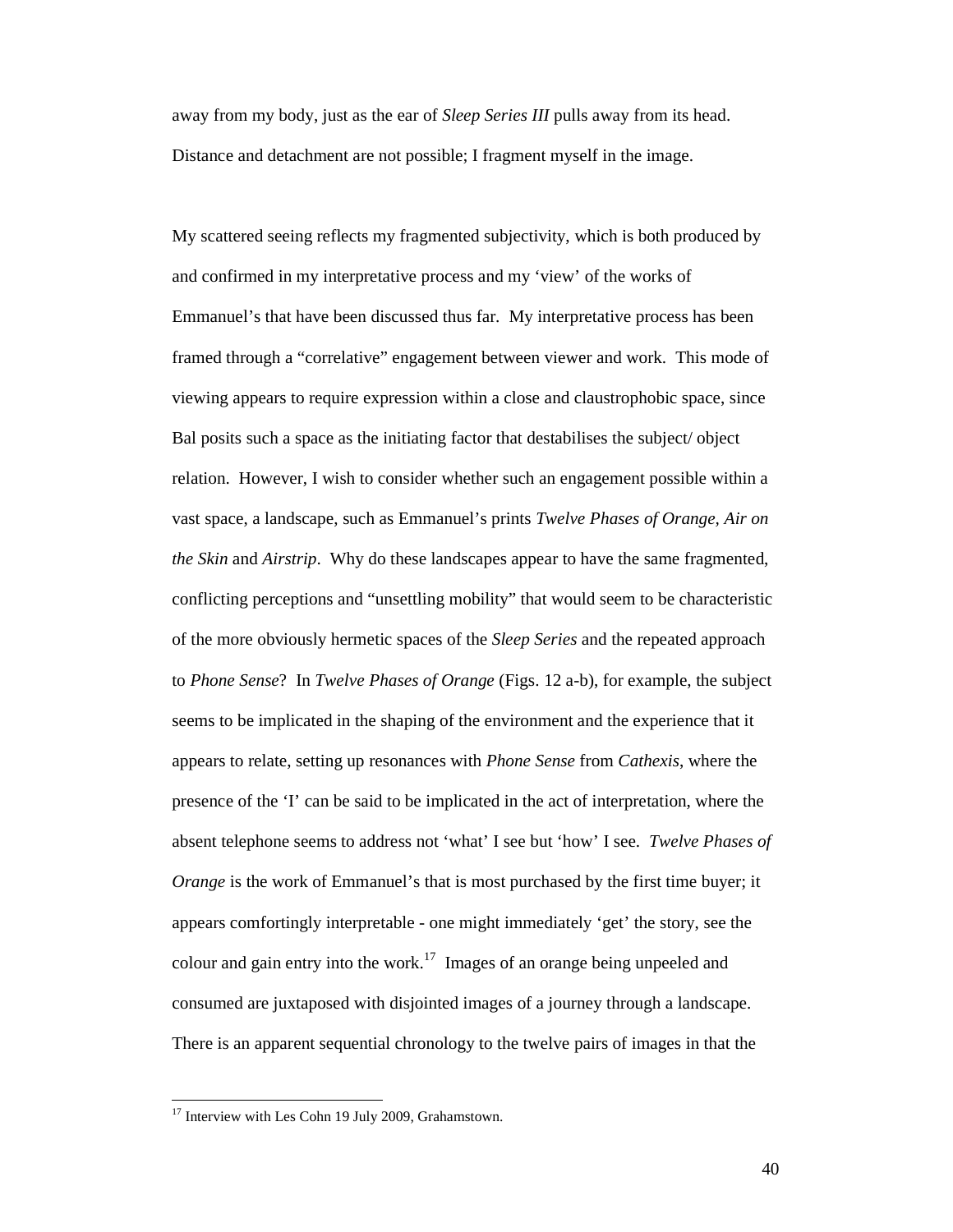orange begins whole and ends consumed and the journey begins squarely on an open road and ends at the sea.

In *Twelve Phases of Orange*, Emmanuel takes the same physical journey that Jo Ractliffe does in her *N1: Every Hundred Kilometres* (Fig. 13).In this work, Ractliffe took a black and white photograph from her car window every 100 km on the National road from Johannesburg to Cape Town and displayed the 28 photographs in a ribbon running on three sides of the exhibition space. Ractliffe's photographs are taken from within her car; in the photographs, parts of the car, such as the dashboard and window wipers, intercede with the images of the landscape, serving to make visible the arbitrary frame or ground or traversing line that structures one's vision of the scene. The viewer remains within the carapace of the car, just as the eye/ I is situated within the body. Ractliffe's "inventory" can be seen to cast wry aspersion on the dissonances in the different ways in which time, distance and experience are remembered and marked. Sequence is implied by the artist in the title, and thus sought by the viewer in the images, but it is for the viewer to construct some kind of chronology between each photograph; on viewing, it remains unseen. In a similar fashion, in *Twelve Phases of Orange*, the twelve sets of images of the orange and the landscape are paired together - move together - and thus appear to imply a relationship with each other. The apparent sequence of the unpeeling skin of the orange and the disclosure and disappearance of the segments of flesh suggest a similar progression through layers of landscape. The unseen presence which consumes the orange also digests the landscape scenes through which it moves; the movement 'recorded' in the frames of landscape is the body's physical travel and the fragmented mental filing of experience. What the viewer sees a series of lurching effects. Rather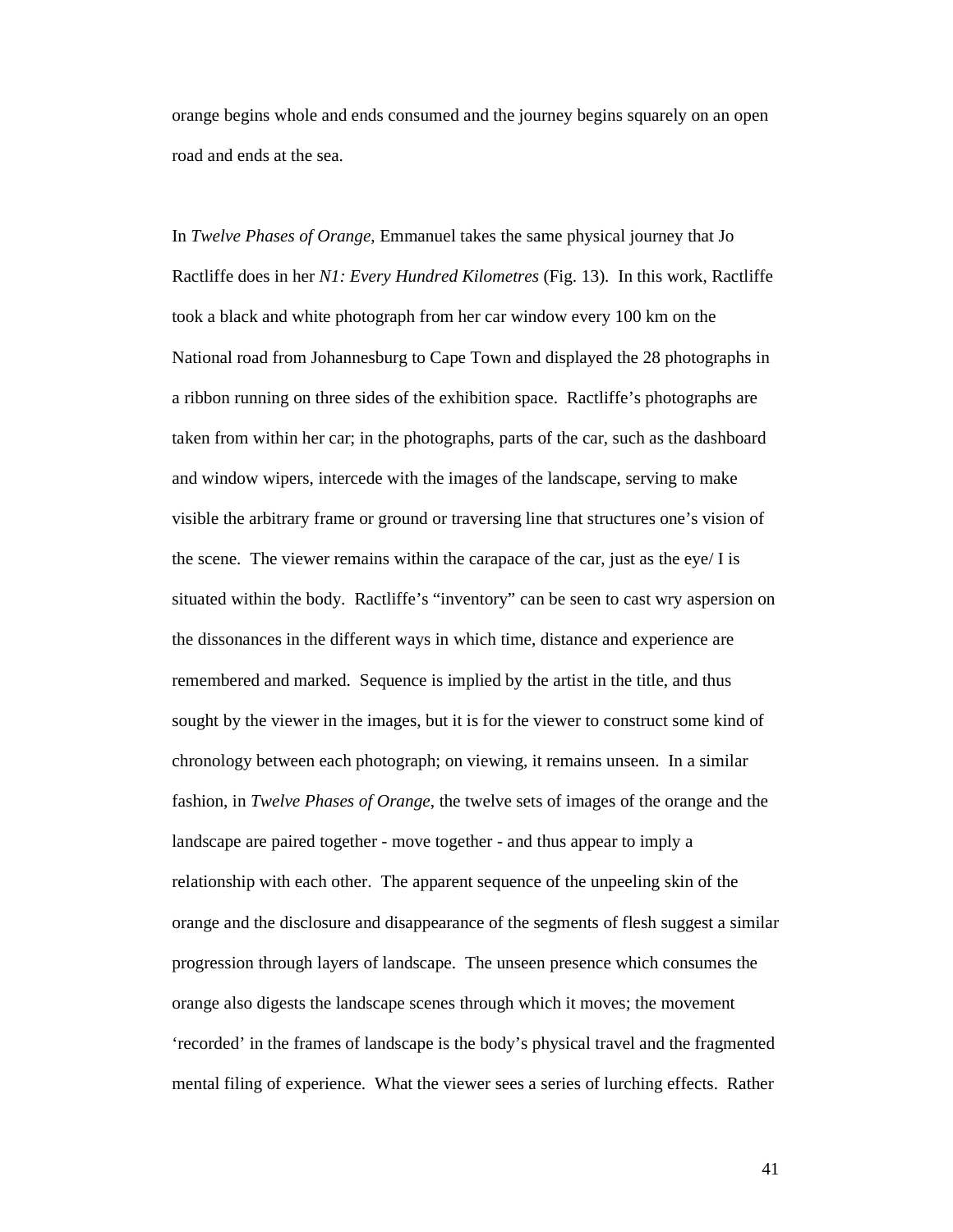than a milometer that precisely counts out the kilometres, for Emmanuel it is the internal rhythms of the body - as Bryson (1983: 131) describes the "glance" - that here mark time. This marking erases itself in appearing to be without conscious logic, sequence or discernable narrative. This is because, for the artist, while the work is a representation of a personal experience, the 'time' it marks is personal and subjective, what it 'records' is an emotive, metaphorical journey through inner landscapes.<sup>18</sup>

For Emmanuel, journeys are occasions for the dislocation of the self and for moments of vulnerability and exposure within spaces which are revealed as opaquely layered. The 'record' of his journey in *Twelve Phases of Orange* is his first experience of driving from Johannesburg to Cape Town. The etching *Airstrip* (Fig. 14) likewise 'records', as he says, "a journey into the unknown", his first journey to Botswana and the first time he had driven into another country, which he did alone.<sup>19</sup> Airstrip shows a strip of road running through unidentifiable veld, as if the inferred driver has pulled over into the shoulder of the left hand side. Alongside the road run the telephone pylons which one would expect to see, but haphazardly hung from them are items of clothing, like laundry out to dry, in the process of blowing away. In Emmanuel's landscapes, bodies are only ambivalently present through various shed and discarded skins, such as clothing, as in *Airstrip,* or as the orange peel and disappearing segments in *Twelve Phases of Orange*. In Emmanuel's work, the skin might peel off and walk away from its body, or the subjectivity from its representation of itself. For

<sup>&</sup>lt;sup>18</sup> Interview with Paul Emmanuel, 19 July 2009, Grahamstown.

<sup>&</sup>lt;sup>19</sup> Email correspondence with Paul Emmanuel, 8 September 2010. Emmanuel writes that, as a title, *Airstrip* refers to the exposure and vulnerability of stripping (arguably, the body, layers of landscape and experience) and to a landing strip (when flying, the dangerous and in-between moments of travel).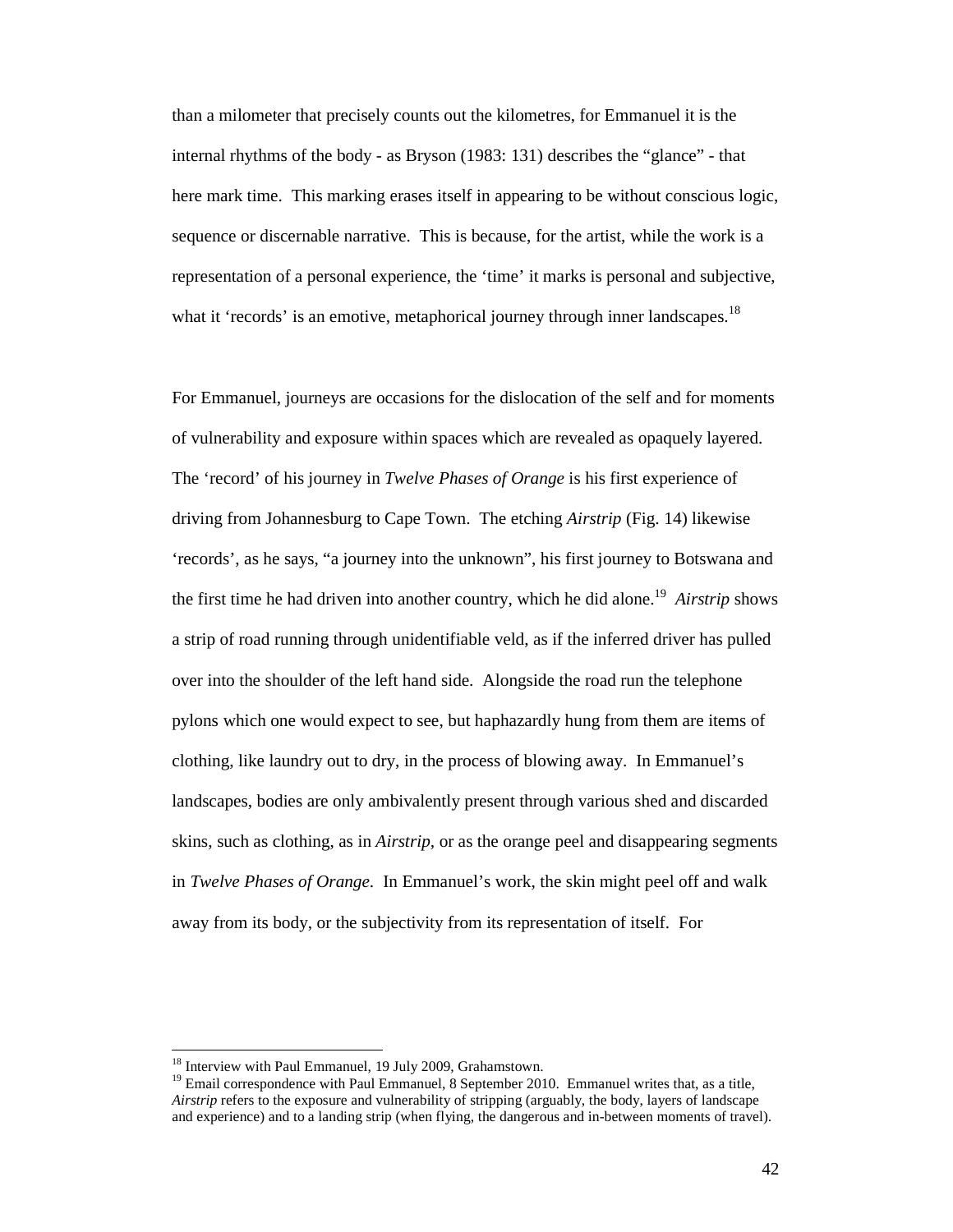Emmanuel, empty and discarded clothing expresses "the person without the person".<sup>20</sup> This "thrown-off skin" might be said to represent Lacan's "given-to-be-seen".<sup>21</sup>

# **"Thrown-Off Skins": Bodies Exposed and Hiding**

In Lacan's configuration, "I" exist always outside the "picture" in that "I" can never see myself within the "picture". Yet I am in the picture from the perspective of other people: "I see only from one point, but in my existence I am looked at from all sides" (Lacan 1991: 72). I am *in* the pictures of others and thus I also *am* the picture, aware of myself as seen and surveyed. My response to this awareness, according to Lacan (1991: 106), is to *turn myself* into a picture under the gaze of others. Lacan illustrates his idea by invoking the mimicry in the courting behaviour of male animals, such as birds, which perform to be seen by rivals and mates. Lacan (1991: 106) calls these performances the "given-to-be-seen", where "the being gives of himself, or receives from the other, something that is like a mask, a double, an envelope, a thrown-off skin, thrown off in order to cover the frame of a shield". This is an active process (although the degree of conscious agency on the part of the subject is ambiguous); I give of myself so that I might see and so that I might be seen.

The price - or the gift - of seeing is, in turn, to be seen. Vision is haunted by the loss of self-seeing (Phelan 1993: 16). Seeing relies on the exchange of gazes between subject and object (Phelan 1993: 16); unable to see him/ herself, the subject seeks to see the self through the other, whether through an affirmation or a disavowal of that other. But in the symmetry of the vanishing point and view-point (in Lacan's

 $20$  Interview with Paul Emmanuel, 19 July 2009, Grahamstown.

<sup>21</sup> *Le donner-à-voir* has been variously translated; I think "the given-to-be-seen" is the most nuanced.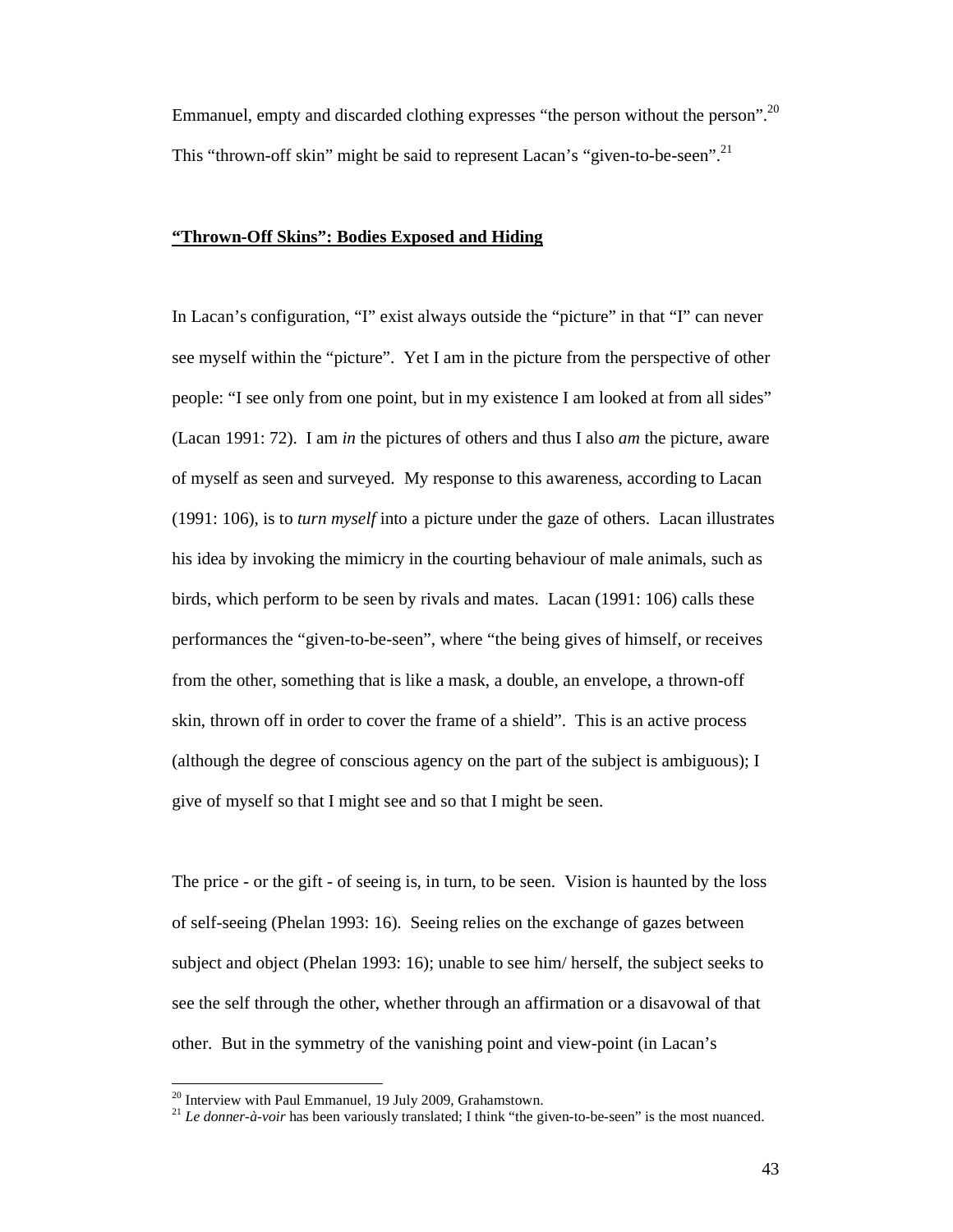intersecting triangles that describe the gaze), one sees an absence. This failed attempt to see myself in my picture, my mirror-image, is manifest as a stain, a spot, or a screen (Lacan 1991: 97). The "given-to-be-seen" is thrown up against this absence as well as against the gaze. I perform for others but also for myself. The loss experienced by the eye/ I finds its consequence in the act of representation; as Phelan (1993: 16) says: "Representation appeases a deep psychic impulse to employ the image seen as a mirror for the seeing eye/ I and to forget that it is also a screen which erases the subject's own blankness and blindness." The "given-to-be-seen" is the "thrown-off skin" that records the encounter with the other in the Symbolic order. It testifies to "[t]he exchange of gaze [that] marks the split *within* the subject (the loss of the Secular I of the Imaginary) and *between* subjects (the entry into the Social I of the Symbolic)" (Phelan 1993: 21; italics in original). If, as Phelan (1993: 25) says, the "language of 'the (singular) eye' re-marks the violence of this vanishing" then the "given-to-be-seen" can be said to re-mark it as a visual representation.

In Emmanuel's landscapes, the "given-to-be-seen" is literally the "thrown-off skin" of empty clothing. Empty clothing interacting with and within landscapes is a motif to which Emmanuel repeatedly returns. He likes "the idea of clothes that don't have the body" as they speak to him of the subject as "the person without the person".<sup>22</sup> Emmanuel sees clothes as "holding the inner emotions" as well as being "an outer 'skin', which, like the dried remnants of insect exoskeleton or snake scales, are shed, washed, re-worn or replaced. They are intricately involved in our evolution and transformation".<sup>23</sup> These "outer skins" are left behind, arguably as the "given-to-beseen" and thus as ambivalent reminders of the split within and between subjects, their

 $22$  Interview with Paul Emmanuel, 19 July 2009, Grahamstown.

 $23$  Email correspondence with Paul Emmanuel, 8 September 2010.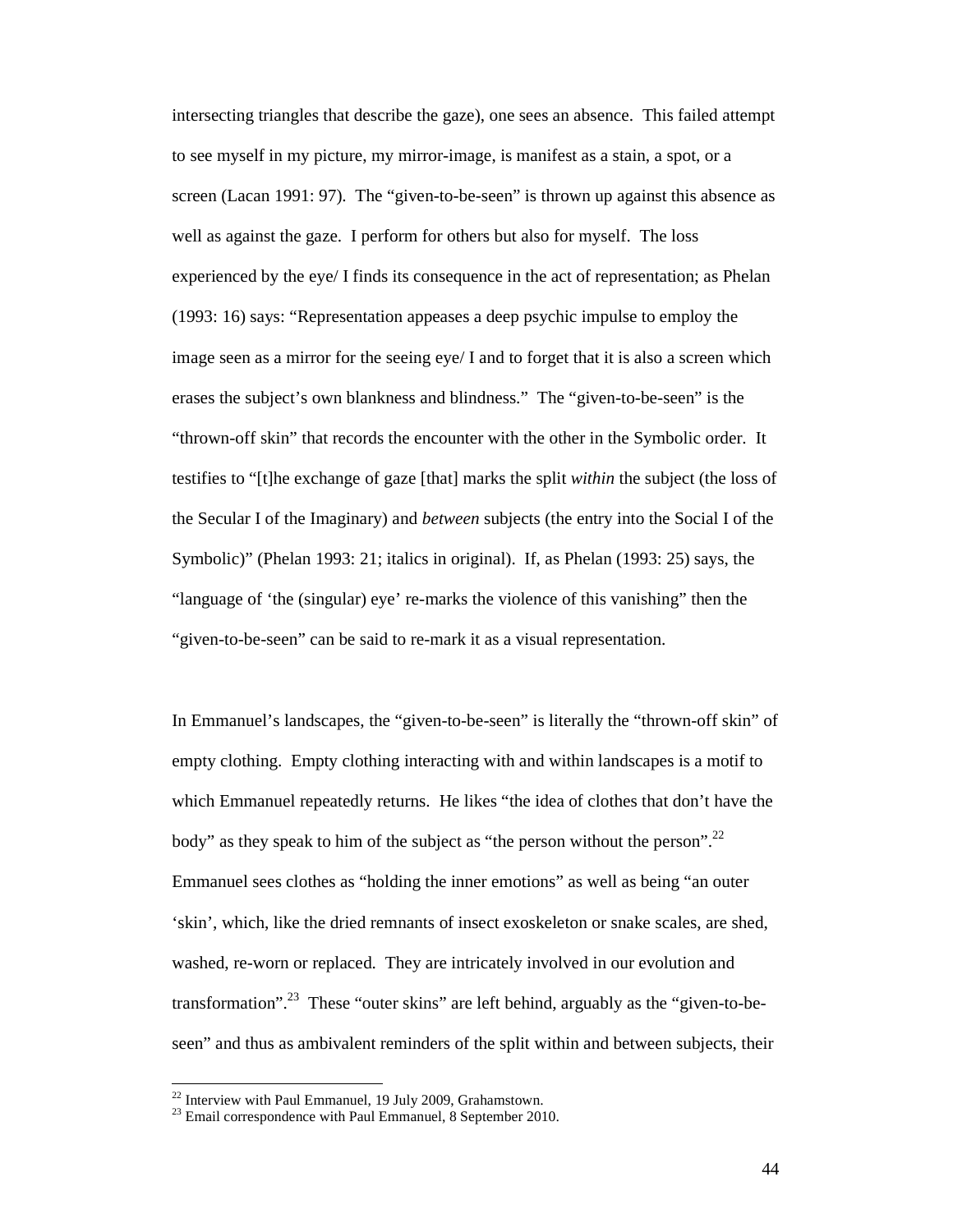environments or the landscapes through which they move, and the representations that they make of both.

My attempt to find a mode of viewing with which to interpret Emmanuel's representations, a mode of viewing that takes cognisance of the time in which it occurs and that acknowledges the presence of the 'I' or the viewer, becomes an exposure of that viewing 'I', but not necessarily, not 'completely', of the subjectivity implicit within his images. Emmanuel's images turn *with* the viewer but also turn *on* the viewer; to add to Phelan's phrase, they are screens which may erase but also expose the viewing subject's own blanknesses and blindnesses.

Empty and discarded clothing is frequently seen in art that references genocides, especially the Holocaust. According to Ziva Amishai-Maisels (2005: 123), such clothing evokes the victims, representing both their loss and their continuing existence in memory; as she puts it: "both their past presence and their present absence". In his works, Christian Boltanski repeatedly uses discarded clothing together with photographs, found objects, shadows, lists and boxes, often in site-specific installations, to consider the relationship between death, life, memory and individual experience. In focusing on his 2010 commission for Monumenta, *Personnes* (Fig. 15), in the 13 500 m<sup>2</sup> nave of Paris's Grand Palais, I can compare Boltanski's use of abandoned clothing to Emmanuel's, to suggest how an anonymous intimacy on a monumental scale can become both unsettling and absurd.

On entering the Grand Palais, the noise one hears is the sound of 15 000 recorded human heartbeats; the cold one feels is the Grand Palais in winter (Boltanski delayed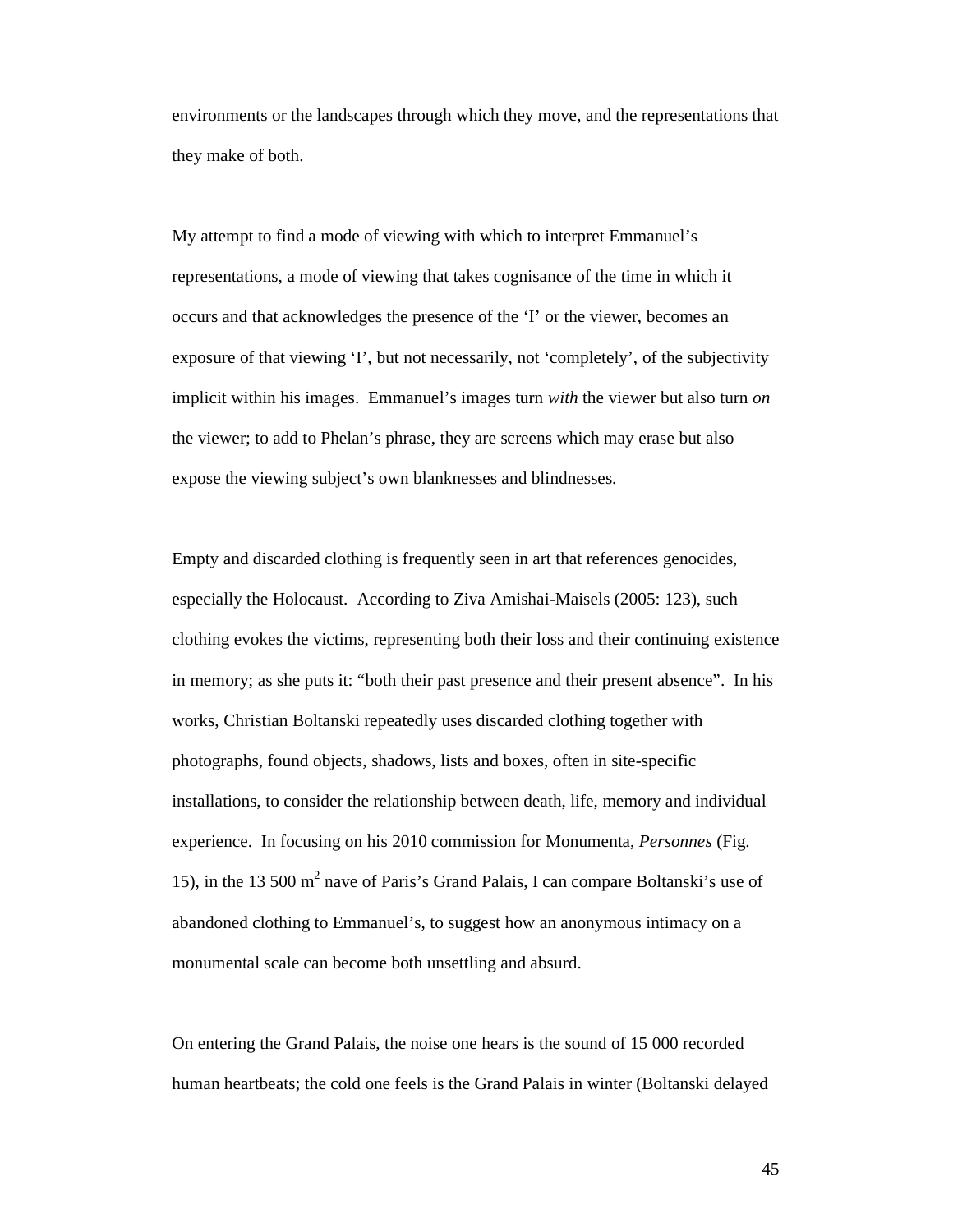the opening to incorporate the feel of the space into the work); what one sees, at one end of the building, is a giant mechanical hand that reaches repeatedly down to a fifty tonne pile of clothing, picks up a fistful, raises it to the roof, and drops it down again, in a process "as pointless as it is interminable" (Searle 2010). Before the mechanical claw stretch piles of clothing, the clothing an assortment of the wretched and fashionable, the piles in a grid-like pattern, whose arrangement suggests, as Adrian Searle (2010) puts it, "municipal flower beds or a field of remembrance" as well as "the last day of the spring sales". To Searle, the overhead strip lighting intimates both a dismal carnival and a stadium in which detainees are rounded up. It is this combination of "tragedy, humour and a sense of the absurd" that, for Searle (2010), is characteristic of much of Boltanski's work. This opinion has resonances with Boltanski's own view of the work; the giant mechanical grab, for example, Boltanski thinks of as both "the indifferent hand of God [and] one of those fairground amusements where you try to grab a particular toy, and always fail" (Boltanski in Searle 2010). Gravity, gravitas, failure and absurdity mingle to induce a queasy experience of the work.

In Emmanuel's *Air on the Skin* (Figs. 16 a-b),<sup>24</sup> there is a similar sliding between poignancy and absurdity. Rather than being merely trapped on the skin of the surface, as in the claustrophobic spaces of the *Sleep Series*, in *Air on the Skin* the viewer appears to be left exposed within a landscape where any answering presence undoes itself, where the empty clothing speaks melancholically of erasure and loss, of lack

<sup>&</sup>lt;sup>24</sup> Emmanuel produced two versions of *Air on the Skin*. The first triptych, now held by the Standard Bank Art Collection, was produced for the inaugural Schumann-Sasol Wax in Art Competition in 2002, for which Emmanuel won first prize in the "Wax as the medium" category. The second triptych was commissioned for the Sasol Art Collection. The panels of the two triptychs are different but all represent clothing on a line within a landscape, in the apparent process of blowing away. Both are 70 x 304 cm, hand incised into black shoe polish (a form of wax) over white, PVA-treated paper. I refer to both versions when I discuss *Air on the Skin*.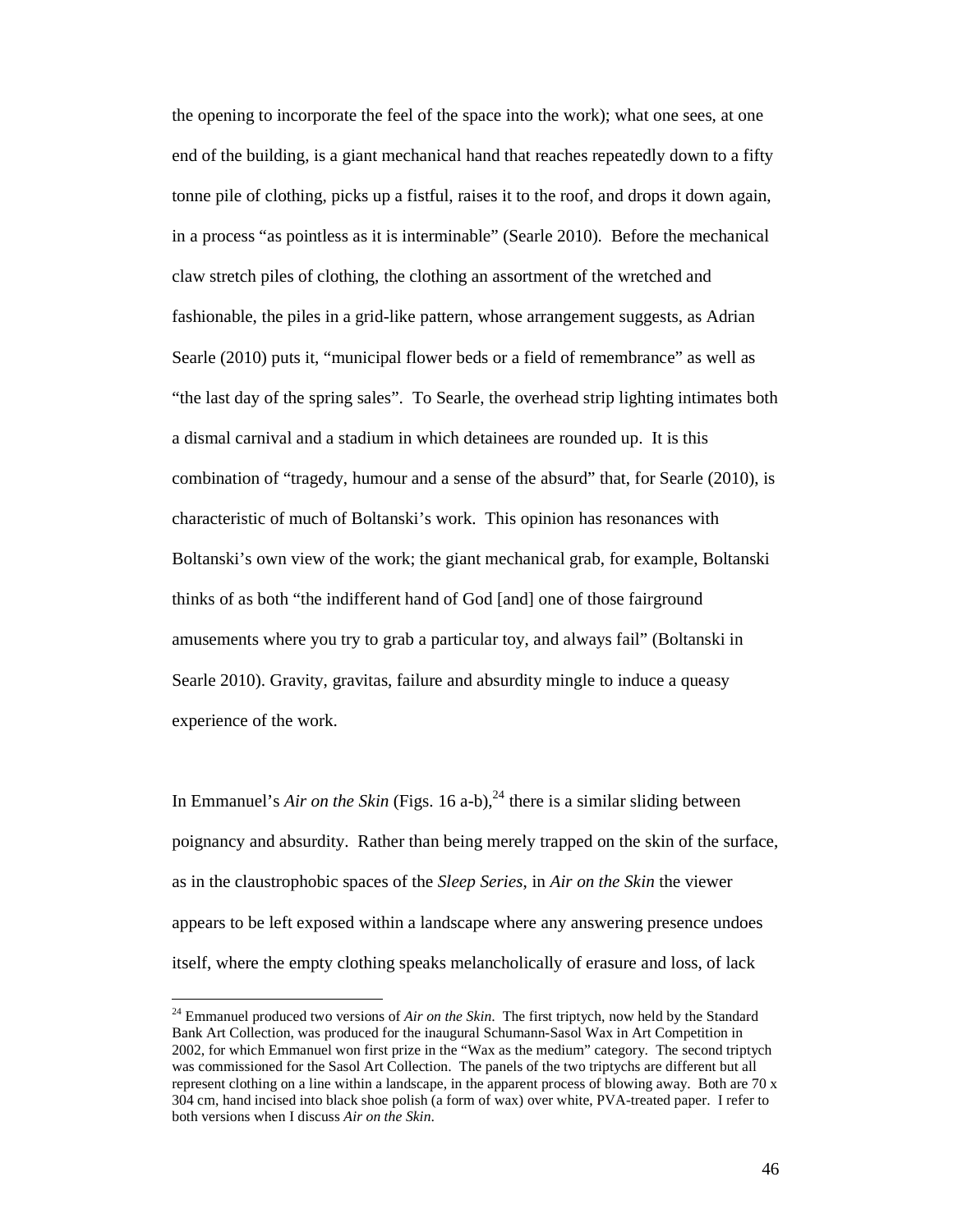and disaster, more crumpled than sinuous, suggestive of abandonment and of an ambivalent and ambiguous occupation of the surrounding space. For Emmanuel, *Air on the Skin* explores the theme of exposure, of a subject vulnerable within a vast landscape.<sup>25</sup> Yet it is also absurd in its incongruity, the opacity deliberate; as the "given-to-be-seen", the empty clothing can be said to be an awareness of a staged subjectivity. The skin is discarded; the subject walks away from the representation of him/ herself. The vulnerability implicit in *Air on the Skin* and *Twelve Phases of Orange* (Figs. 12 a-b) is a 'record' of exposure but also of hiding. Experiences and memories, whether consciously or subconsciously, are shed like skin, and are often as disregarded. But Emmanuel reclaims and refashions them. One appears to see the impossible, the "person without the person".

# **Resistant Landscapes: Insides Turning Out, Outsides Turning In**

The proposed "correlative glance" traps the viewer on the skin of the work, not within it. The viewer is enfolded in the visual and discursive field, in an on-going movement between solicitation and rejection, Krämer's "nearness and farness" and Emmanuel's "intimacy and alienation". This mode of viewing may be extended to a theorising of landscape as a genre. James E. Elkins (2008: 69) sees landscape, like the body and its representations, as "resist[ing] the illusion of an observing subject". Like gender and the human body, landscape has traditionally been naturalised in its representation. Such positions would display, as Mitchell contends, "an artificial world as if it were simply given and inevitable" and "independent of human intentions" (Mitchell 1994: 1-2). Yet it is not; landscape as a genre is both a cultural and social construction and

 $25$  Email correspondence with Paul Emmanuel, 8 September 2010.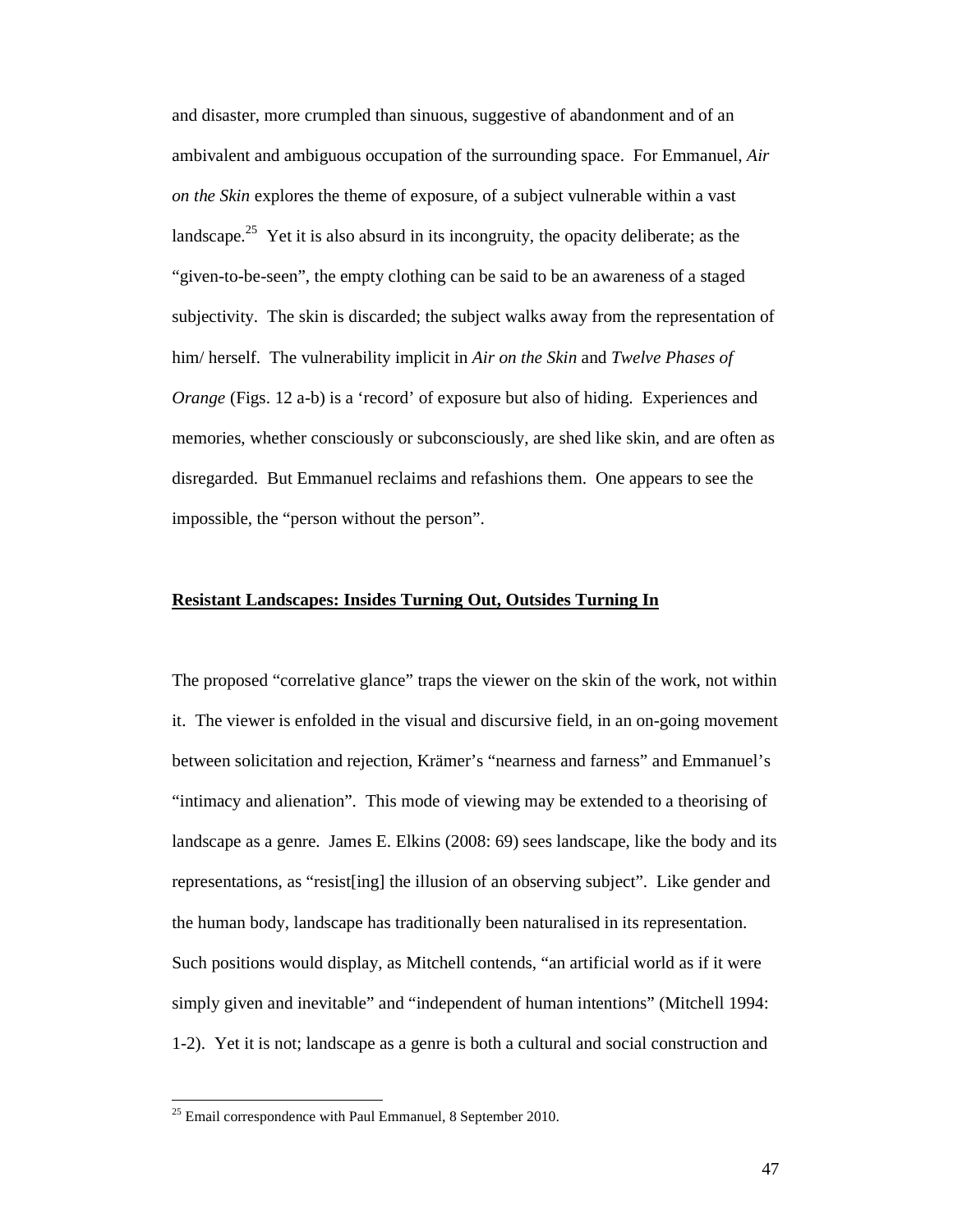as such is both an instrument and agent of cultural power (Mitchell 1994: 1-2). The ambivalence and partiality with which one approaches the representation and knowledge of the body and its subjectivity is thus also appropriate in the representation of the environment within which those bodies find themselves to be situated.

Hammershøi, known for his muted and spare interiors, also painted a small number of urban and rural landscapes, one of which is *Street in London* (Fig. 17). Here the empty scene is a view of Montague Street (the east wing of the British Museum is visible on the left) from the Hammershøis's lodgings when they stayed in Great Russell Street from November 1905 to January 1906. The viewer knows that the people have been taken out - erased - from this central, always busy and teeming area. Hammershøi's landscape can be said to resist the illusion of an observing subject by his deliberate manipulation of the landscape by literally taking the subject(s) out of his composition, and thus confronting the viewing subject with his/ her own absence. In a related manner, in Emmanuel's landscapes, the clothing as ambiguous souvenirs within the landscape, as the "given-to-be-seen", destabilises or interrupts the viewer's approach to the landscapes, rendering them incongruous and unsettling. The strewn clothing is simultaneously absurd and unnaturalistic (or denaturalised), infused with a melancholic humour and reflective of inner, unconscious and dreaming landscapes, as well as the traces of the aftermath of horror and disaster. Emmanuel can be interpreted as resisting the illusion of an observing subject by placing the subject as the "given-to-be-seen" already within his landscapes. Like the white spot on the eye in Serrano's *The Morgue (Blood Transfusion Resulting in AIDS)* (Fig. 8), which may be seen as Lacan's "stain" of the viewer's gaze in the time of his/ her viewing, the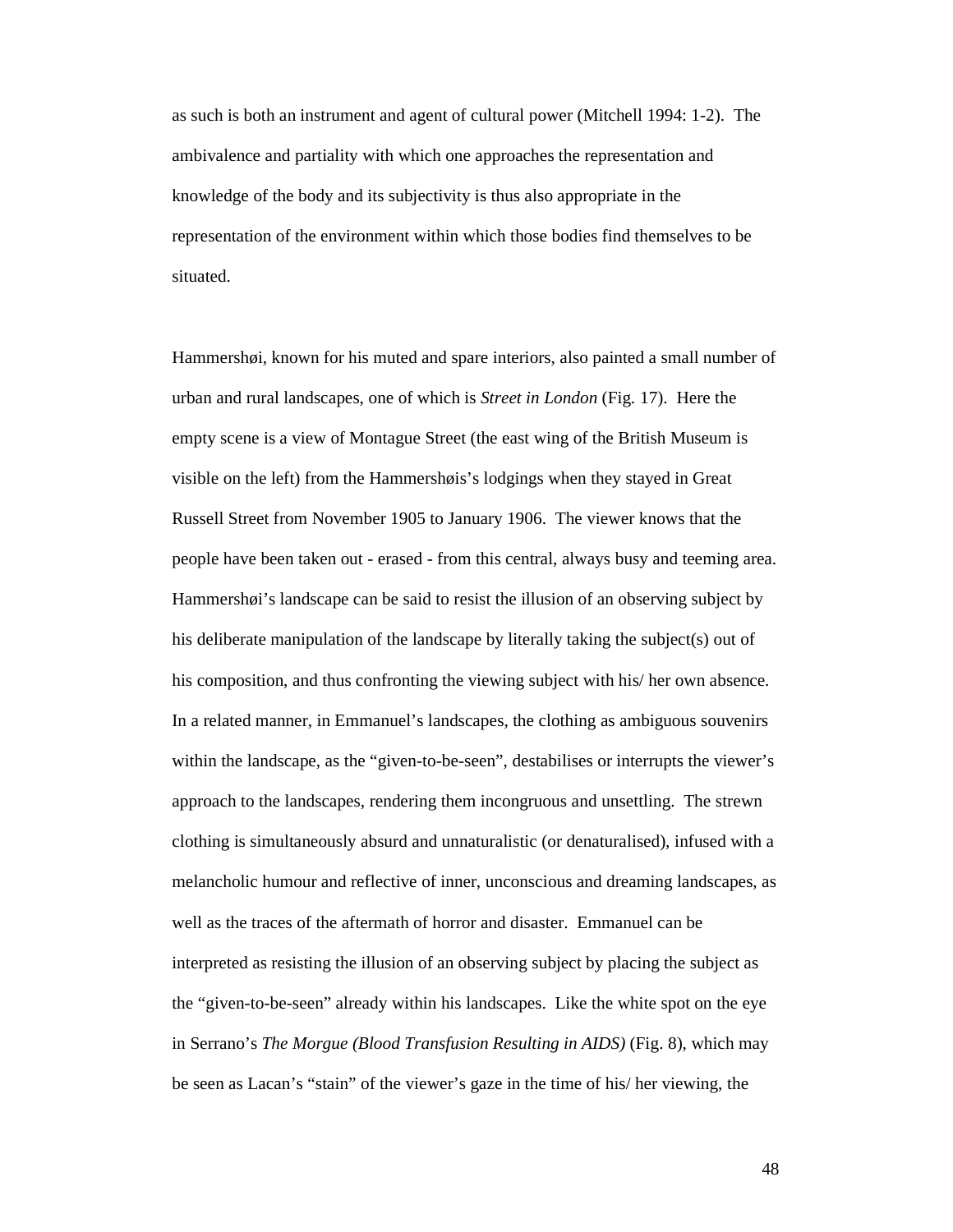empty clothing in Emmanuel's landscapes stains in the viewer's presence. The subject is thus both taken *out* of the frame (in that corporeal figures are absent and that the empty clothing as the Lacanian screen exposes the subject's blindness) and is revealed as already *within* the frame (the attempt to see stains in an ambivalent presence and leaves the traces of the clothing which are also the "thrown-off skins" of the "given-to-be-seen").

This indeterminate, ambivalent vacillation between inside and outside, the interpretative movement that situates the viewer both within and outside of the work, its corollary found in the partial knowledge of one's own body and subjectivity, generates an on-going dissonance in one's interpretation of it. Krämer (2008: 25) sees the structural anomalies within Hammershøi's paintings as registering unconsciously as melancholy and lack; in Emmanuel's landscapes, the "unsettling mobility" between inside and outside, viewer and image likewise registers as a form of romantic melancholy. Such a dissonant vacillation, and its resulting romantic melancholy that is infused with a certain ambivalent menace, may be interpreted in *The Lost Men I* (Fig. 1). Here the body is a part of yet apart from the landscape; it forms, yet obscures, the sky. Its presence within the image, which may be both visible and not immediately apparent, consequently supposes the scene to be an 'inner', psychological landscape.

Similarly, in *Sleep Series IX* (Fig. 18), the folds and waves that form the background landscape behind the grasping male hands is not a 'landscape' that can be mapped or described. This landscape has been drawn into - or retreated into - the body. It is a liquid sky, a fluid material; it emerges - or is expelled - from the inside of the body. It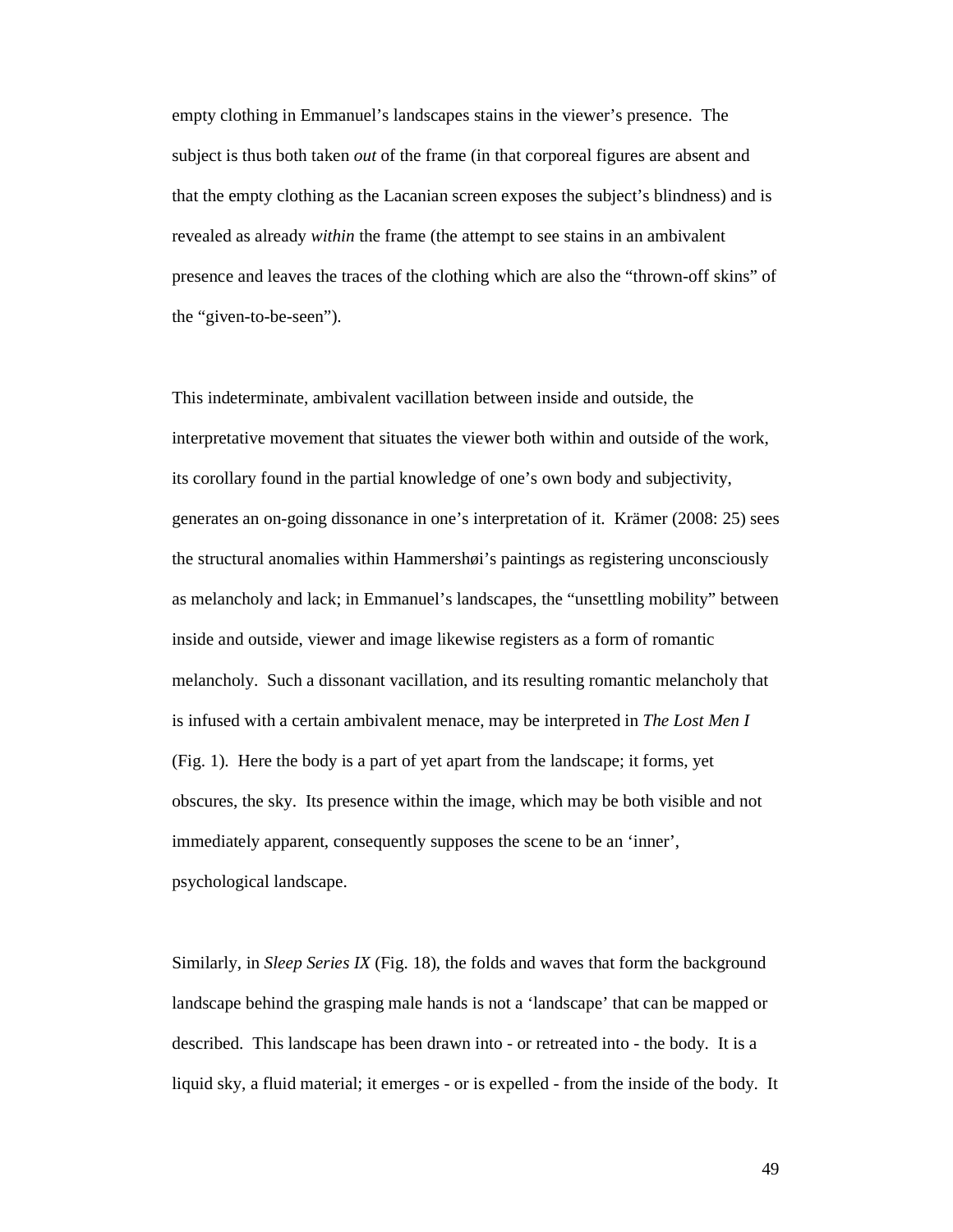is the other side of skin, the side that faces inwards, not outwards. The self turns inside out, produced by, yet exceeding, the gaze. With this in mind, one may return to the images of the journeys in *Twelve Phases of Orange* (Figs. 12 a-b), where the pictures of external landscapes serve to express the inner consciousness. Roads venture into and through the body and the body's unconscious memory. The twelve images of fragmented views of landscapes, of journeys that do not apparently resolve themselves, become themselves the "thrown-off skins", discarded with (possibly related to) the disappearing orange peel.

In *Twelve Phases of Orange,* the orange is not just unpeeled, it is torn open. The remaining skin is bruised: touched by time, hands and the viewer's gaze. If one observes closely the flesh of the orange (Fig. 12b), it takes on characteristics of exposed, human flesh, its pitted skin appears not unlike the pores in facial skin or the follicle roots of shaved heads, and it becomes less of an interpretative leap to liken the orange to a body. The orange - the body - both implodes and explodes. It is hypnotic and intimate, banal yet extraordinary, with a horror that is both tragic and absurd. The movement that turns in on itself in Emmanuel's emotive journeys through landscapes, as observed in the claustrophobic spaces and dreaming landscapes of the *Sleep Series*, is here manifest in outsides being drawn inside, or insides pulled outside; landscapes have retreated into and been expelled from the body, in a mode of seeing that is experienced through disjointed movement and a failed, incomplete vision. Emmanuel's landscapes can, arguably, be seen as "resisting the illusion of an observing subject" by presenting the subject as already enfolded in, yet always a dissonant presence within, his landscapes.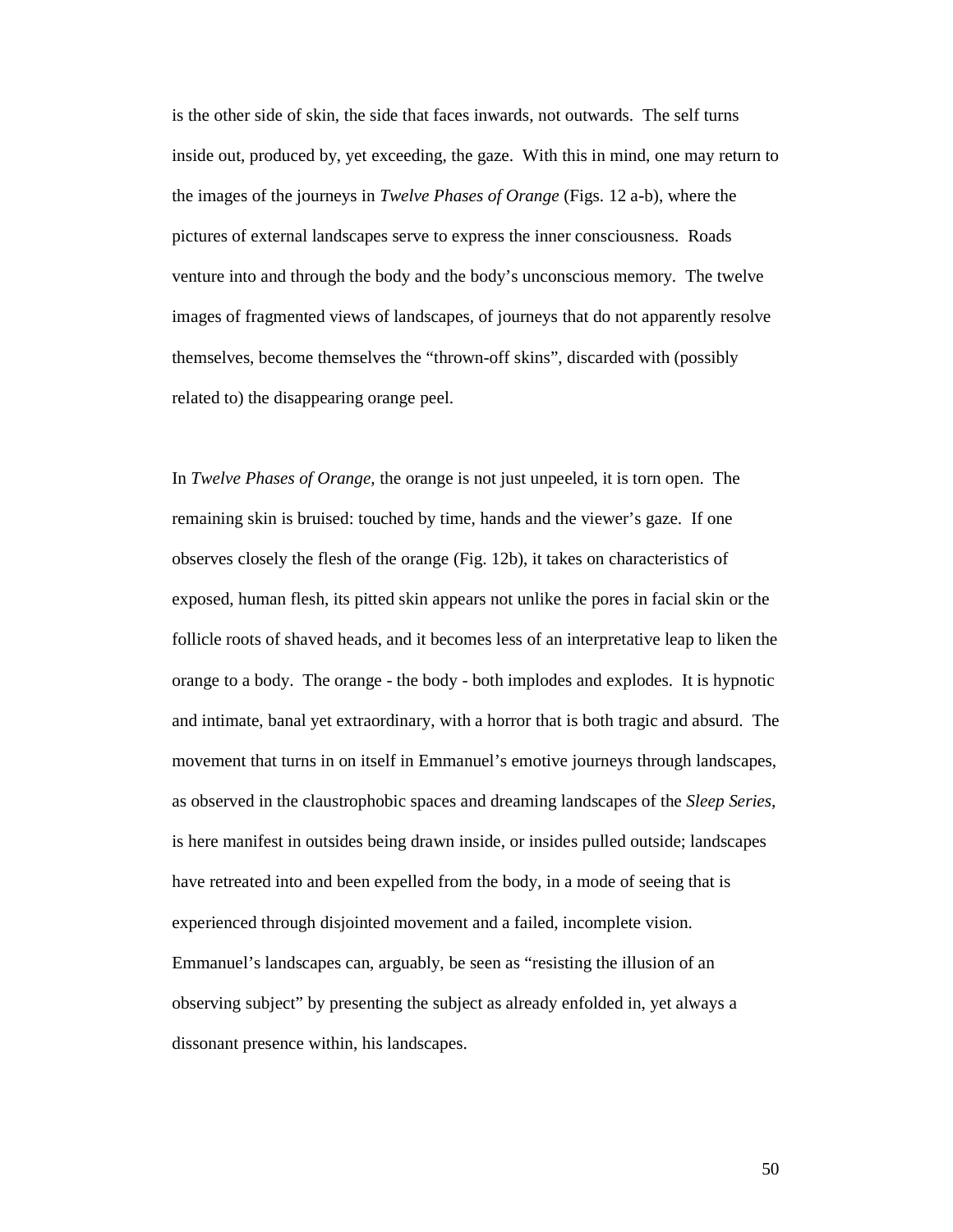# **Conclusion**

*Twelve Phases of Orange* can be said to illustrate both projected results of the subjectivity that emerges from Lacan's "mirror stage experience"; as Bryson (2001: 33) describes: "One way, the self is colonized by the other completely and tragically; the other way, the self colonizes the world." I evoked the figure of Doubting Thomas to describe the compulsion to reach into the 'absence' outlined by the repeated return to the erased telephone in the *Phone Sense* from *Cathexis* (Fig. 11), and saw it as demonstrating the destabilisation of the subject/ object relation and the collapsing of the space between viewer and image, which enfolded the viewer into Bal's "correlative" engagement. Now perhaps Krishna is a more appropriate analogy. A Hindu god, Krishna hid within the world in the form of a boy, yet he held the whole universe down his throat, thus existing inside and outside, both at once. The conscious self colonises and appropriates its environment - swallows the whole world - yet simultaneously remains fixed and framed in the "picture" under the gaze of and exposed to others.

When Emmanuel says, of *Airstrip* (Fig. 14), that he "liked the interplay of that feeling of vulnerability, exposure and uncertainty that comes with journeying into new places<sup> $26$ </sup>, these "new places" can be seen as referring to the self, the body and their interaction with other subjects and objects as well as to new environments through which they move. In his landscapes, Emmanuel can be interpreted as representing, in the traces that he leaves behind, both the escaping and the trapping of subjective presence. His landscapes are vast, outdoor spaces and claustrophobic, fragmented,

<sup>&</sup>lt;sup>26</sup> Email correspondence with Paul Emmanuel, 8 September 2010.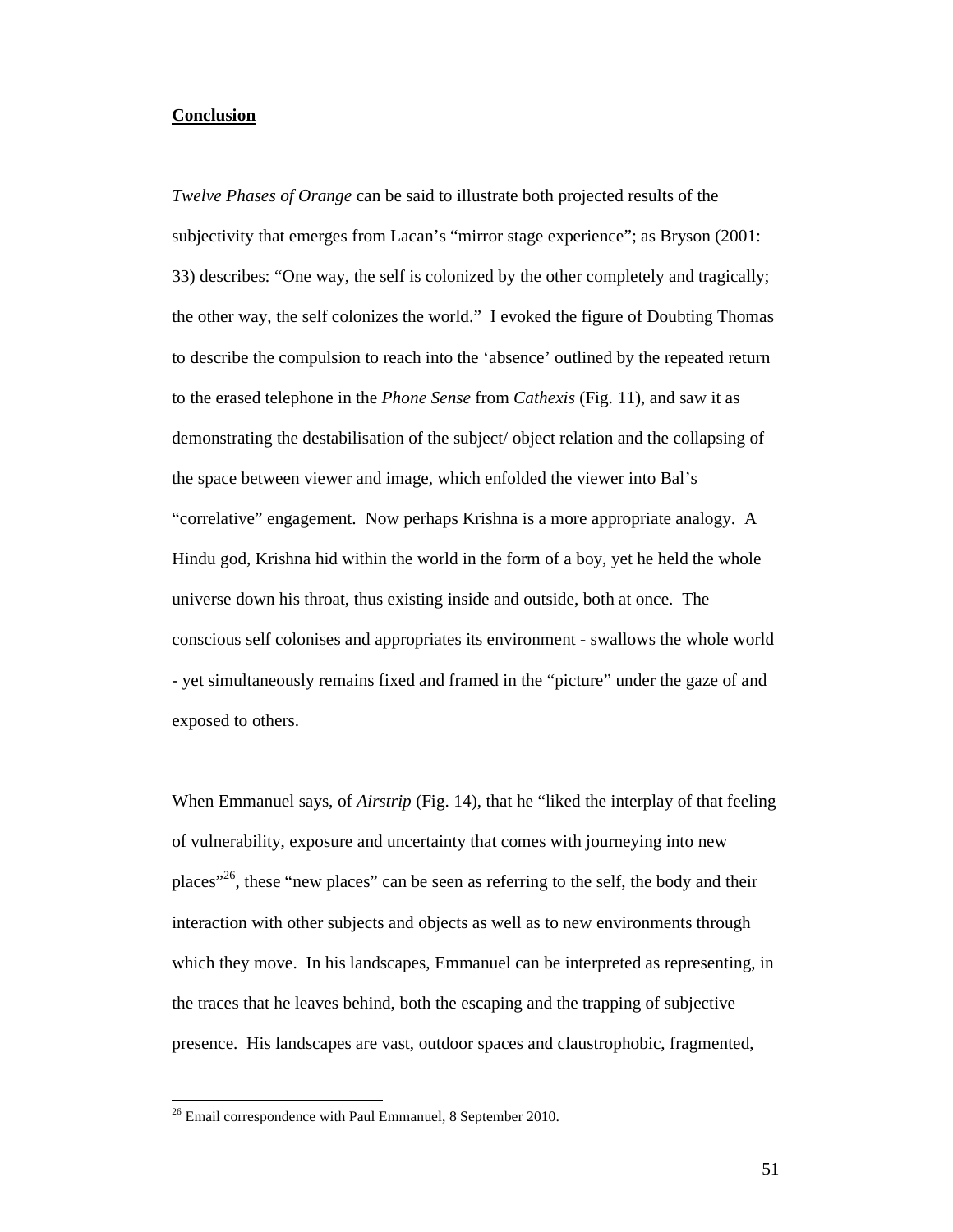corporeal spaces. All surfaces in Emmanuel's oeuvre take on the appearance of skin, whether as an insertion into a landscape, seen in *The Lost Men I* (Fig. 1), or as the interaction between body, self and landscape manifest through the "given-to-be-seen", as in *Airstrip, Air on the Skin* and *Twelve Phases of Orange*, or as interaction across human skin, as in the *Sleep Series* (Figs. 4, 6, 7 & 18), or in inanimate surfaces brought to 'life' by the viewer, such as *Phone Sense* (Fig. 3).

I have suggested that the *Sleep Series* and *Phone Sense* both represent claustrophobic spaces that enfold the viewer into an intimate engagement with them, an engagement characterised by a sense of exposure. Bal (1999: 202) considers an "unsettling mobility" to be the result of this kind of engagement, which she also sees as the effect of representation. This "unsettling mobility" is also, arguably, an effect of subjectivity, of being a subject in relation to its exchanges with other subjects and/ or objects. If, as Bryson asserts, "the place where the sign arises is the *interindividual* territory of recognition" (Bryson 1983: 131, italics in original), then what is "unsettling" - destabilising - for the viewer is confronting him/ herself, and being confronted, within this territory, both making it and already within it. In the works that I have discussed, I have considered Emmanuel to represent a subjectivity that seems to turn on itself, expressed as it is through images from dreams and "flash visions" (Emmanuel in Van Schalkwyk 2008). His representation of this subjectivity has encouraged me to turn on and examine my own eye/ 'I' and practices of viewing, in an attempt for me to represent with greater nuance this emergent subjectivity.

So I return to *Phone Sense* with which I began. Its proliferation in 24 images induces a vacillating interpretative process that, turning on itself, interrogates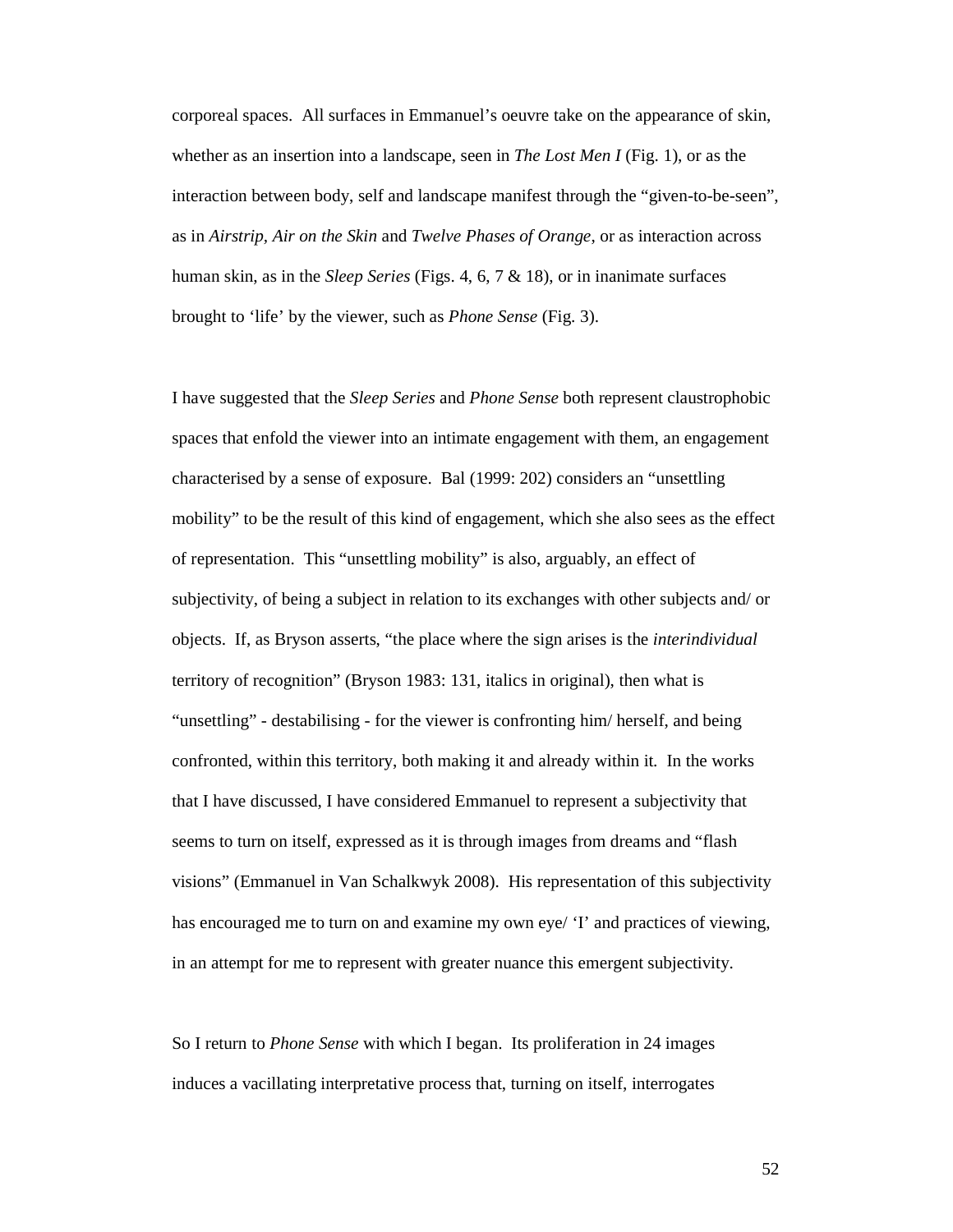itself. I propose that a "glancing", "correlative" mode of viewing is an apt theoretical approach to the print's sense of a phone, to the repeated return to, and representation of, the telephone within the print itself. I suggest that the telephone, in its silences and episodic frames, would otherwise resist the viewer. These fragmented frames may be said to represent a deliberately 'broken' and partially blind vision, within whose 'failure' lies the possibility for intervention and the interpretative presence of the eye/ 'I'.

Yet if the discursive "unsettling mobility" is drawn from the representation of a subjective 'becoming', then where are both going? The skin of the "given-tobe-seen" is thrown off in order "to cover the frame of a shield"; it prepares for conflict by both hiding and disclosing itself. In the next chapter, I look closely at Emmanuel's project *The Lost Men*, and examine how the artist interrogates issues of masculinity and militarism by portraying a subjectivity that, while it may still be characterised by a movement between exposure and hiding, is more strongly expressed, arguably, in a presence that actively erases itself.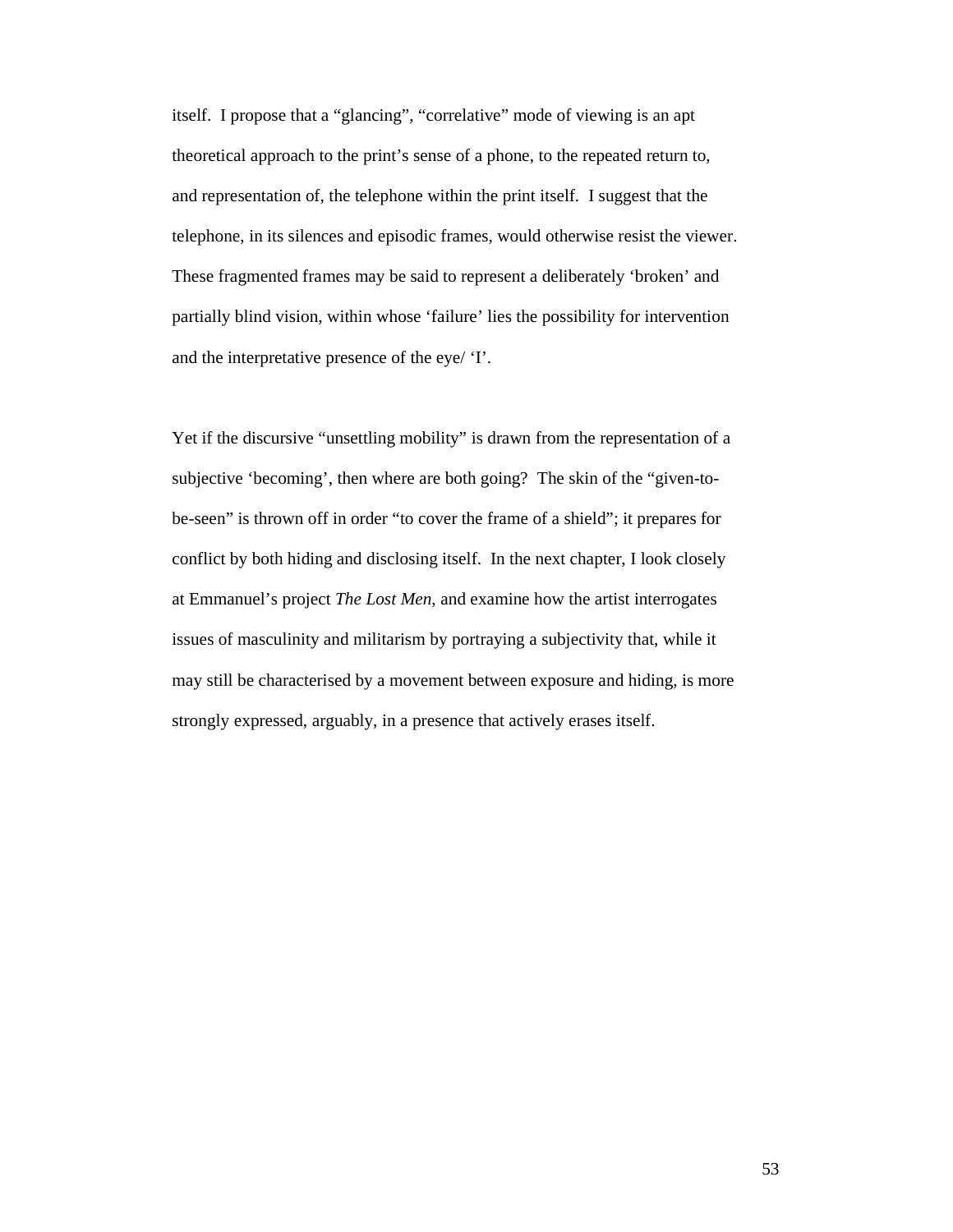### **CHAPTER TWO**

-

#### *IMPRINTS FROM THE ABSENTING OF PRESENCE*

*The Lost Men (Grahamstown)* (Figs. 19 a-c) was a temporary, open-air installation where ink-jet photographs were printed onto 21 pieces of 1 x 2 m, voile and silk organza fabric and hung in three rows on structures that resembled rigid washing lines. The installation was exhibited for two weeks within the landscape on Monument Hill, overlooking Grahamstown. The photographs were thirteen different views of parts of the artist's naked, shaved and anonymous body, such as the nape of the neck and the back of the thighs, which had been blind embossed<sup>27</sup> with texts set in lead type (Figs. 19 d-o). These imprinted texts were names of British, Boer and amaXhosa men who died in the 'Frontier Wars' and various conflicts in the Grahamstown area and in the surrounding Eastern Cape between 1820 and 1850.

Exhibited in 2004 during the National Arts Festival, *The Lost Men (Grahamstown)*  was Phase One of an ongoing project, *The Lost Men*. Each phase, or installation, shifts in its title, structure and format but retains the same concept when installed in different sites in countries that have a connection with South African history. In 2007, Phase Two, *The Lost Men (Mozambique)* (Fig. 20) was installed on Catembe Ferry Jetty in Maputo, with the texts on Emmanuel's body then reflecting the names, when known, of South African and Mozambiquan men who died in Mozambique's civil war.<sup>28</sup> Emmanuel intends to continue with an additional three phases of the

 $27$  Blind embossing is traditionally an un-inked printmaking technique where a deeply etched plate and piece of paper are run through the press; the print is created through the indentations and shadows that 'bruise' the paper.

<sup>&</sup>lt;sup>28</sup> When Emmanuel was invited by the Kunst:Raum Sylt Quelle Foundation to be an artist-in-residence in 2009, he reinstalled *The Lost Men (Grahamstown)* and *The Lost Men (Mozambique)* on the island of Slyt off the coast of Germany. This installation is not one of the five phases of *The Lost Men Project*.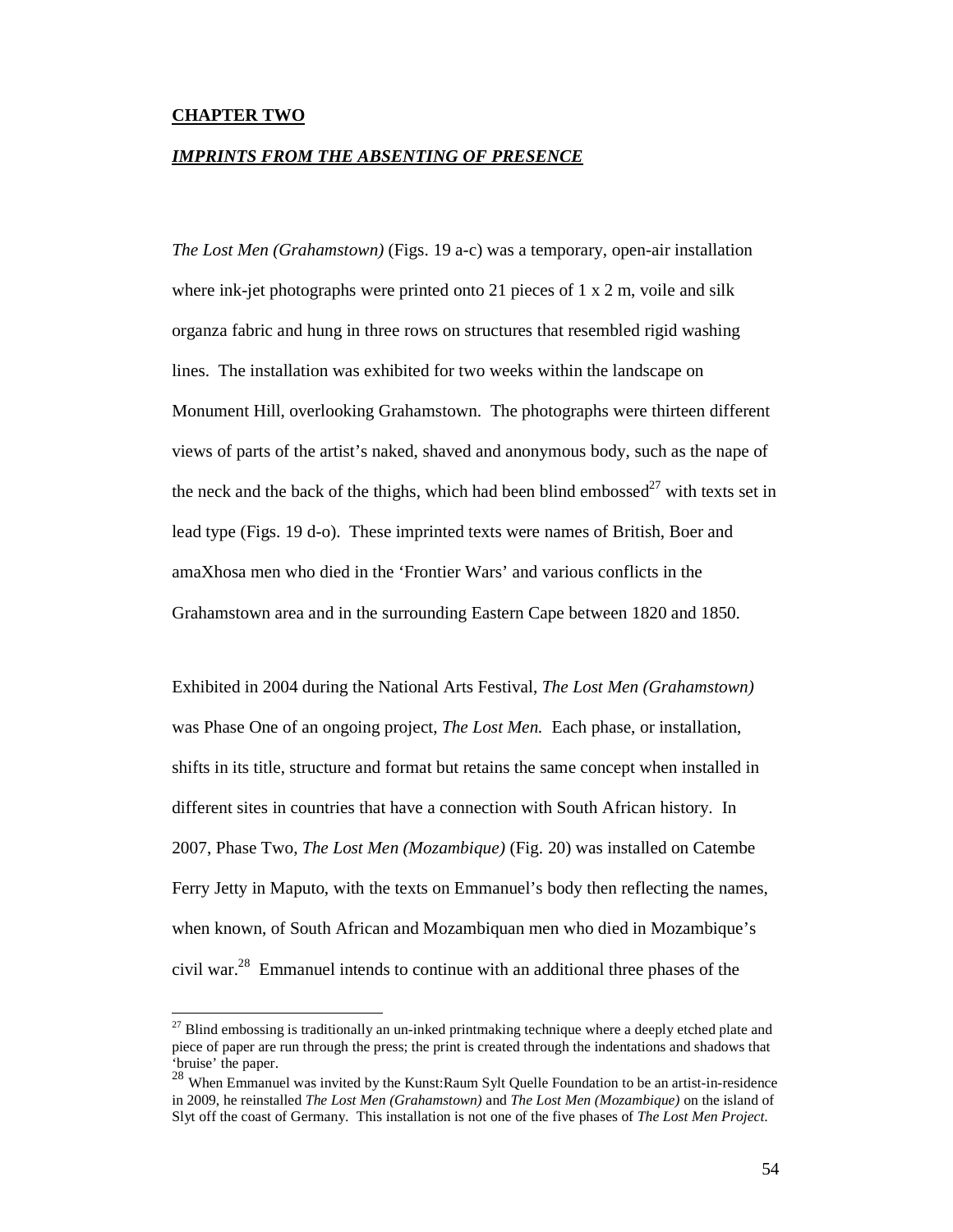project, developing the installation for France, Germany and the USA. *The Lost Men Project Grahamstown* (Fig. 21) was created for the 2006 exhibition 'Navigating the Bookscape: Artists' Books and the Digital Interface', in which some of the images of *The Lost Men (Grahamstown)* become an interactive digital exhibition, where the embossed names imprinted on the artist's skin, and the skin irritation they caused, 'faded away', through a sequence of images, induced by successive touches by the viewer of a touch-sensitive digital screen.

In *The Lost Men (Grahamstown)*, the British, Boer and amaXhosa names reflect all sides in the conflicts. However, Emmanuel's research into archival sources for these names revealed inaccurate and incomplete records, where, for example, isiXhosaspeaking men were only recorded as incidental characters in stories told by white soldiers. These fragmentary and lost records are enacted again in the blind embossing on Emmanuel's skin, where, due to the contours of the body, the print is not always 'clean' or 'whole'. The process of imprinting (Figs. 22 a-d) creates both pain and impermanence. The print had to be photographed quickly before the impression, along with the red bruising effect produced by the skin irritation, disappeared. In *The*  Lost Men project, the artist's body makes contingently visible the marking that is a specific reading of 'history' as experienced through the body, the self through others, the past through the present and historical loss through personal loss.

While he embosses his body with texts pertaining to war, Emmanuel has never served in any military capacity, nor did he have to perform national service in South Africa, having been born in Zambia. His experience of the military has been through second-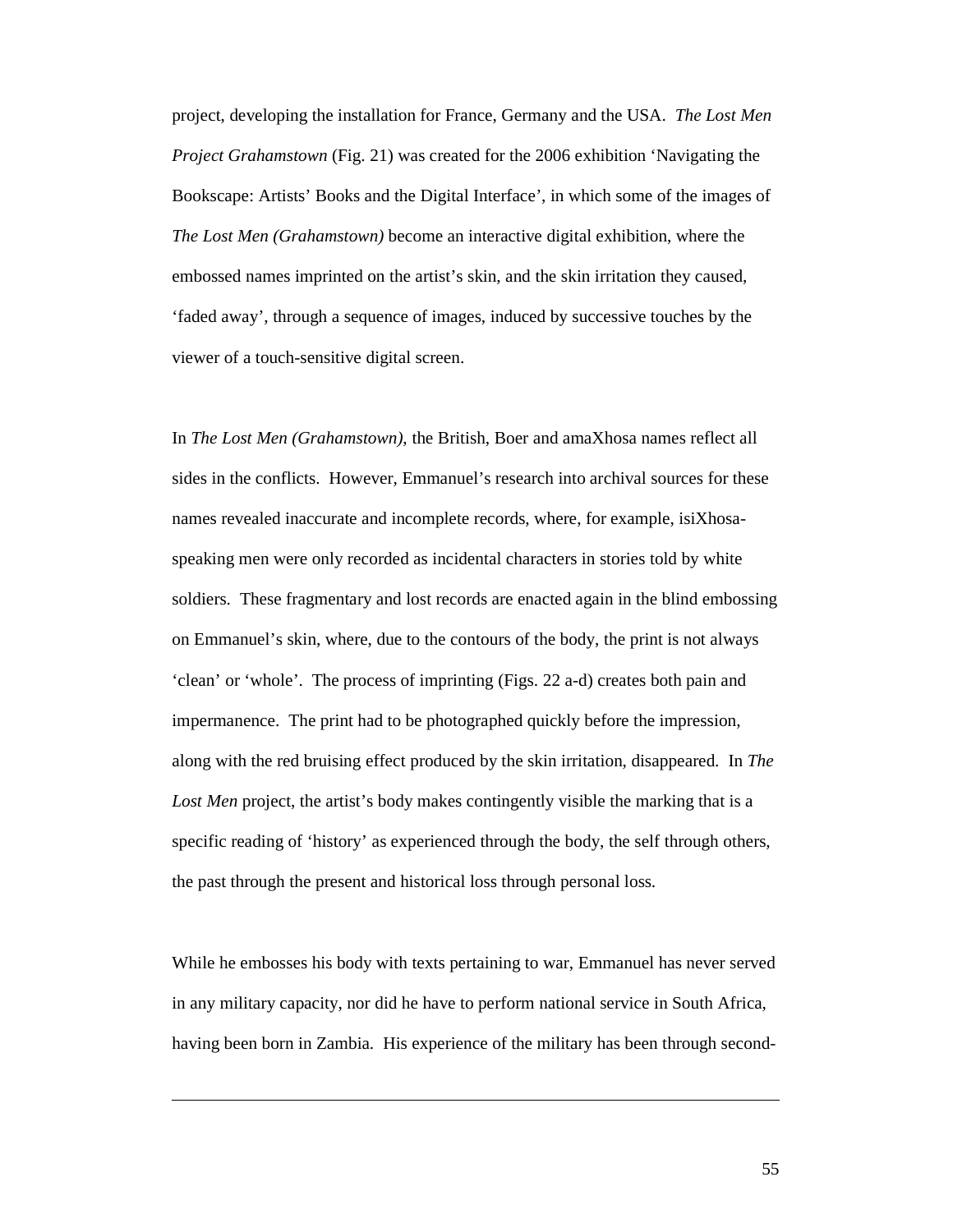hand accounts from his older brother and friends. His marking of his body may be seen therefore as the ambivalent traces of extrapolated experiences that he will never have, and yet feels himself to be influenced by and implicated in. This performance of absence (of any direct experience of the events that he memorialises) can be said to open up the spacing that makes possible - or 'visible' - the vacillation between presence and absence that, I argue, is a defining characteristic of *The Lost Men*.

The losses and limitations in the spacing of meaning, memory and representation are also made visible in a manner that enacts those losses. Derridean *différance*, as the movement between presence and absence, is a way through which the various phases of *The Lost Men* might be read in the sites of their installation and through which one might situate them in relation to issues of presence, absence and visibility in South African landscape conventions. Emmanuel, and other contemporary South African artists such as Berni Searle, makes use of the "trace" to 'situate' an identity that is to be found in the movement of a present that divides upon itself. It is in this movement that the artist creates a memorial that undoes itself, which, in so doing, speaks to the losses of his own personal relationships with men and for men 'lost' in the confrontation of historical and contemporary issues of militarism and masculinity.

### **The 'Concept' of** *Différance*

*Différance* is a Derridean neologism that implies the two distinct yet simultaneous meanings of the French verb *différer*. In one sense, it has the English meaning of 'to differ' or 'to differentiate', which Derrida describes as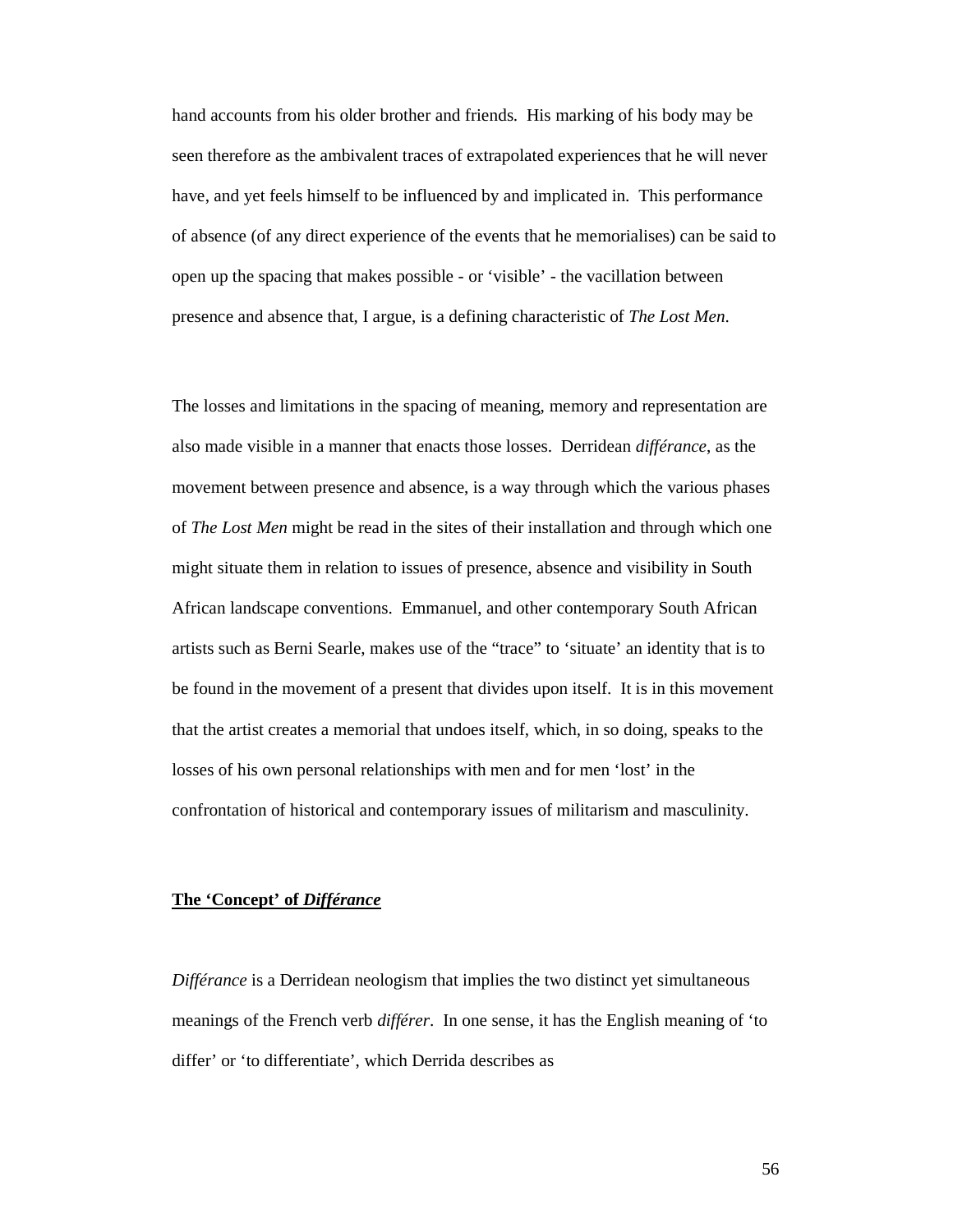the sense of not being identical, of being other, of being discernible [where] interval, distance, spacing occur among the different elements and occur actively, dynamically, and with a certain perseverance in repetition (Derrida 1973: 136-7).

In another sense, *différer* has the English meaning of 'to defer' or 'to temporalise'. It

is

to resort, consciously or unconsciously, to the temporal and temporalizing mediation of a detour that suspends the accomplishment or fulfilment of 'desire' or 'will', or carries desire or will out in a way that annuls or tempers their effect (Derrida 1973: 136).

According to Derrida (see 1973: 130-141), *différance* is not a word; it is not a concept. It does not describe how sense is imposed on graphic disorder. It is not a sign, since a sign has a referent. It cannot be exposed in the present, since one can expose only what can be made to be present. Yet it is not concealed, since concealment might imply it to be ineffable or unknowable. It cannot be heard, since *différence* and *différance* sound identical. Nor can it be spoken, compelling Derrida to specify and add 'with an *e*' or 'with an *a*' as the text of his lecture attests. *Différance* is written; it is read; it is silent, it remains silent, like a tomb, secret and discrete. It is "put forward by a silent mark, by a tacit monument" (Derrida 1973: 132) which is the graphic difference - *a* - the first letter. *Différance* thus designates the origin of differences; it is the movement within language - or any system of reference - that produces difference and the effects of difference.

The movement of *différance* cannot be exposed but - through its *a -* it can expose the illusion of the self-presence of meaning; as Johnson explains, "To mean […] is automatically *not* to be. As soon as there is meaning, there is difference" (Johnson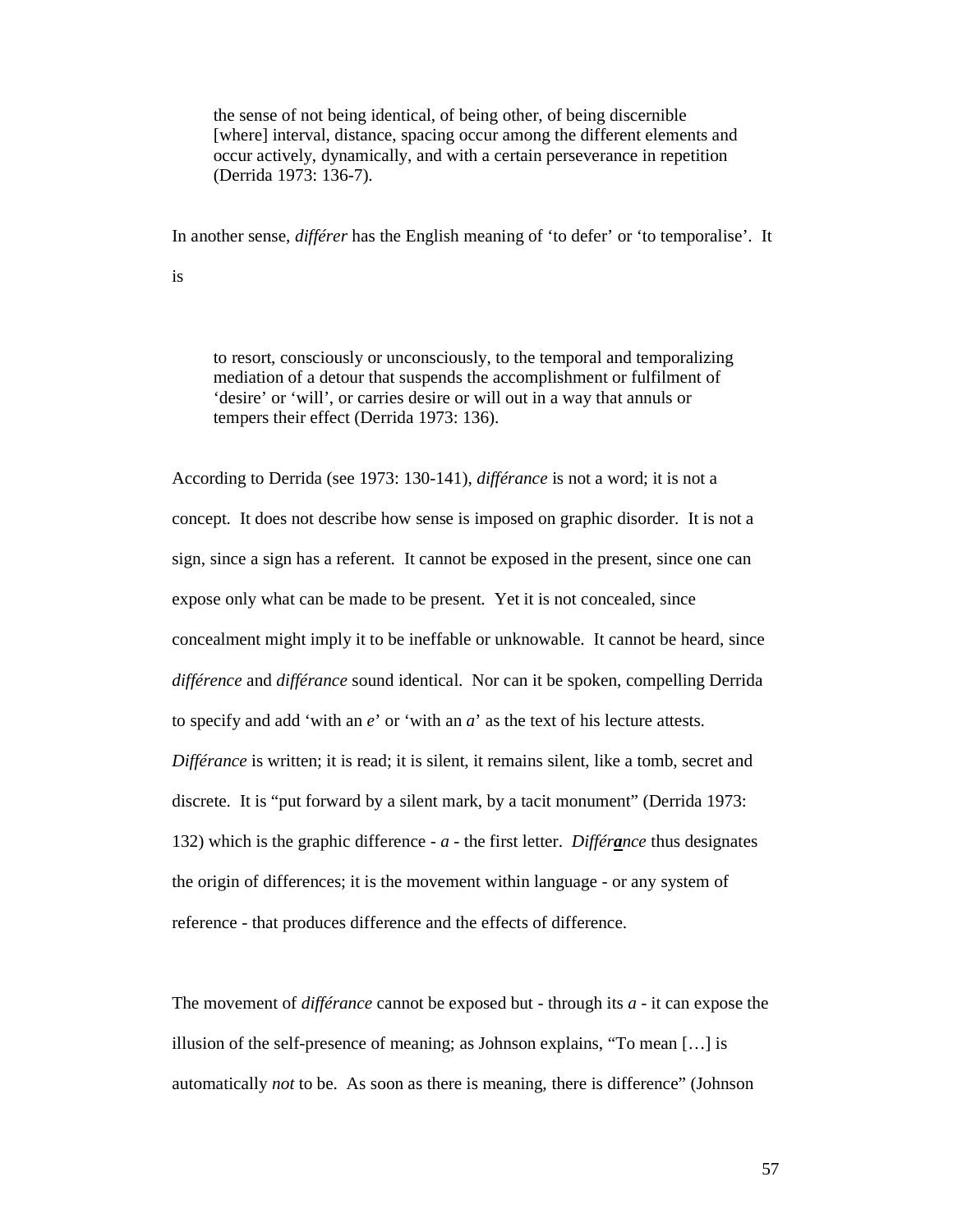1981: ix; italics in original). This difference - temporalising and spacing - arises in the sign that, as Saussure theorises, differs from itself (splitting into a signifier and signified) and differs from other signs, endlessly colliding and making meaning in arbitrary relations (Derrida 1973: 239). Language - any signifying system - is thus, as Johnson (1981: ix) puts it, "constituted by the very distances and differences it seeks to overcome". *Différance* is found in this differing and deferring of signs; it is "what makes the movement of signification possible" (Derrida 1973: 142). *Différance* is "an economic movement of the trace that implies both its mark and its erasure" (Derrida 1981: 5). Neither *différance* nor the "trace" can be conceived of "on the basis of either the present or the presence of the present" (Derrida 1973: 152). The present thus divides upon itself, becoming "the sign of signs, the trace of traces" (Derrida 1973: 156). To write in this present is to perform on "the stage of presence" (Derrida 1973: 142), to attempt "a writing within a writing whose different strokes all pass, in certain respects, through a gross spelling mistake, through a violation of the rules governing writing" (Derrida: 1973, 131). This mistake is the *a* of *différance*, through which I consider Emmanuel's *The Lost Men*.

In *The Lost Men (Grahamstown)* (Figs. 19 a-c), the present could be experienced as dividing upon itself. Walking through the installation, shadows rippling over one's own body, made by the silk sheets moving in the wind, disturbed one's illusions of self-presence in a situated present. *The Lost Men (Grahamstown)* as an installation seemed laid over, rather than inserted into, the landscape of Monument Hill that overlooks Grahamstown. These 'washing lines' were not the sinuous insertions into the landscape that *Air on the Skin* (Figs. 16 a-b) appears to represent, where the clothing seems almost enfolded within the landscape. The 'lines' that the silk sheets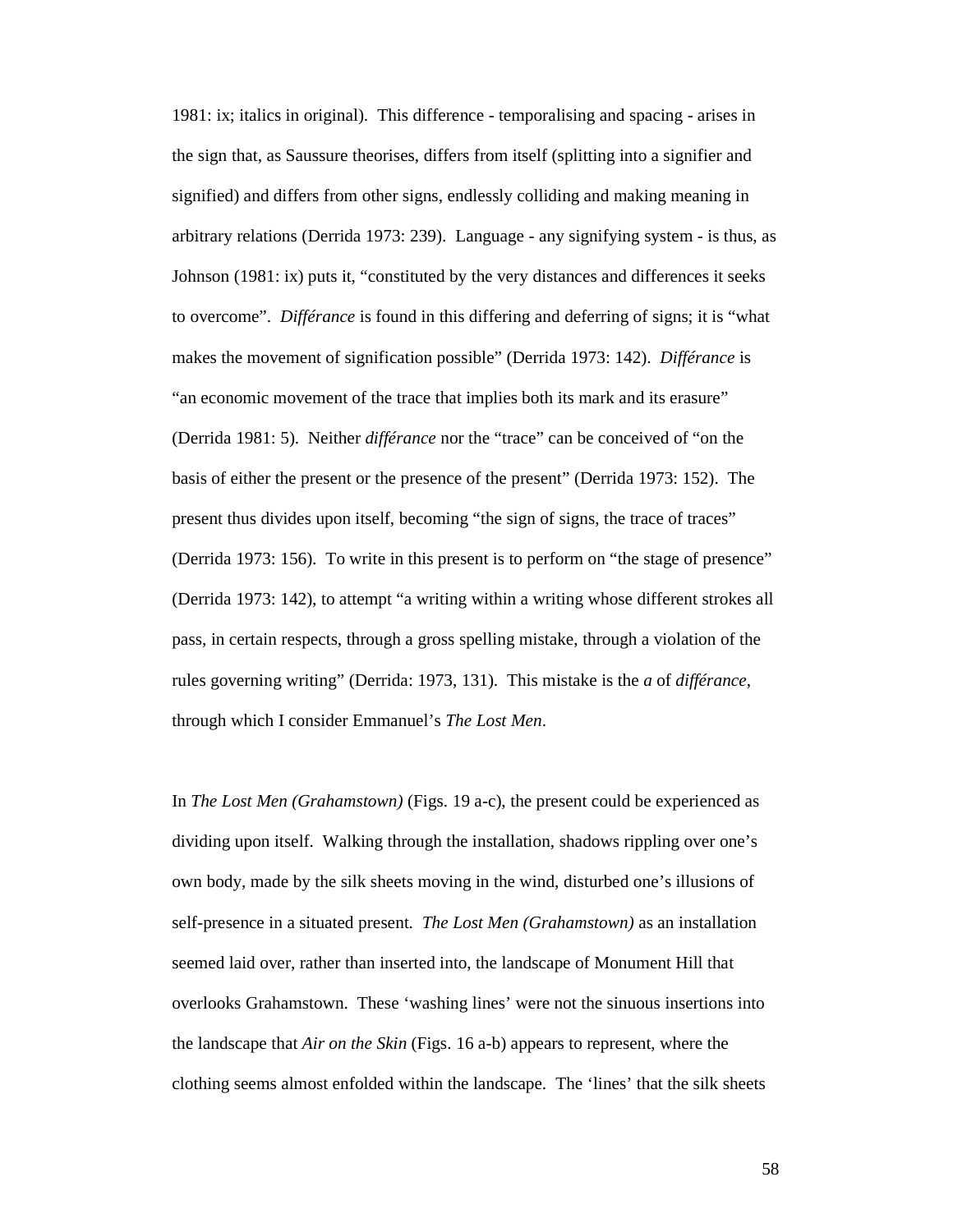hung from were rigid wire, forming precise and regimented lines. Viewing it from the outside, the effect was as if of a layer, even a scab, laid over the landscape. Moving within the installation, one felt the layering of time, space and experience and was tempted to attempt to peel such layers apart, just as one reached up to grab, pull down and inspect the sheets as they blew up in the wind (Monument Hill is very windy, see Fig. 19c). This layering enacted transience, deferral and difference as it was created moment by moment by interaction with the site. The images of the body on the prints were fragmented and seemingly endlessly replicated. The wind moved the prints, the sun cast shadows on and with them and the images rippled, forming and reforming. This was a delicate, silken layering in constant and contingent motion. Over two weeks of exhibition, the installation was exposed to the possibilities of vandalism or theft while weathering caused the silk sheets to tatter and break apart to the extent that they could not have been re-hung or re-exhibited. The delicate layering was, at the same time, traced through with violence. When the prints were whipped by the wind, they wrenched with the sound of fabric under stress while one dodged the fraying cords of the disintegrating silk. The landscape flickered through the *a* of *différance*. The spacing of these intervals estranged one from the landscape as one imagined the scenes of conflict that had taken place within it.

*The Lost Men (Grahamstown)* both situates the subject within and estranges the subject from the landscape. It evokes the presence of events and their participants, only to affirm their disappearance. The loss is played out in and through a specific place, which is henceforth revealed both as layered (whose history one might peel apart, reveal and discover) and as traced through by arbitrary and misaligned signs (in which one might oneself become the lost and deferred thing). One looks again at a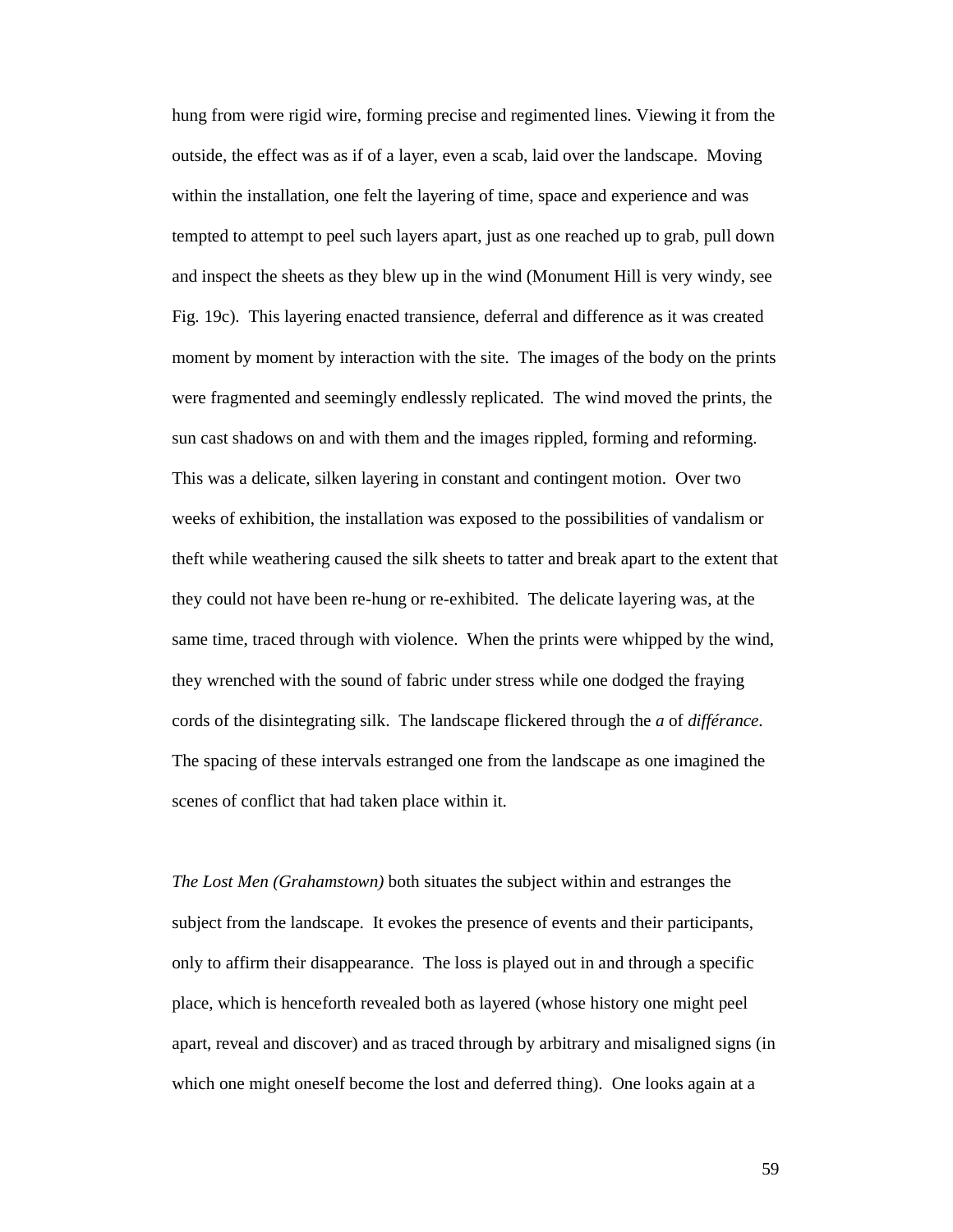landscape with which one is perhaps numbingly familiar. Similarly, this looking and looking again at a place through an image can also be attempted with David Goldblatt's *Grahamstown, Eastern Cape, in the Time of Aids. 13 October, 2004* from his *In the Time of Aids* series (Fig. 23). This photograph shows part of the high street of Grahamstown, including the Anglican Cathedral, the town hall and a nineteenth century war memorial. Without the accompanying title, which situates the image in the place and time of a contemporary crisis, the scene could be that of a postcard. A characteristic of Goldblatt's work is his detailed titles. The titles contextualise the images in a witnessing, documentary style which speaks through exposure, but they also obscure the images - often using irony and loss - implying a weighted about-tohappenness within the photograph's situation. The scene cannot be comfortably consumed as could a 'postcard' image. As Goldblatt reflects on the influences on his early work: "It was to the quiet and commonplace where nothing 'happened' and yet all was contained and immanent that I was most drawn" (Goldblatt 1998: 7). Rather perhaps than *différance* (in its deferring and differing from itself), one might evoke Derrida's "supplement"<sup>29</sup> (which both adds something to an image *and* substitutes or replaces something that is not present in the image). This adding as well as substituting enables one to consider the layers of the interaction between the image and its title, of what the latter brings to the former, of how the latter rewrites the former and of how a landscape might be re-seen through it. If Goldblatt's *Grahamstown* is seen as illustrative of the "supplement", working through addition and substitution, Emmanuel's *The Lost Men* project seems more illustrative of *différance*, the vacillation between presence and absence that, in its differing and deferring, puts forward loss and erasure and the negation of self-presence.

-

<sup>29</sup> In French, "*le supplément*".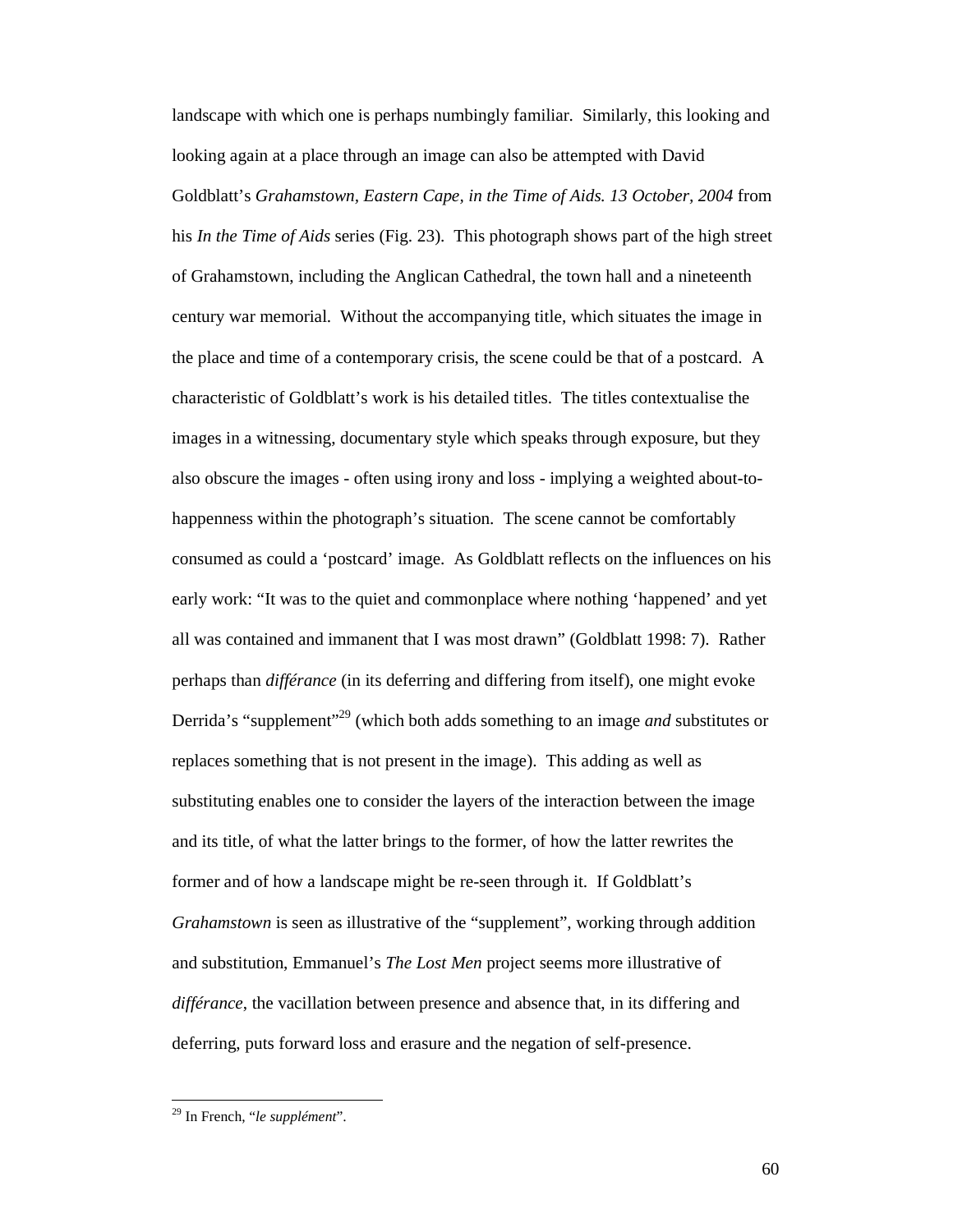### **Landscape and the Presence of Absence**

If *différance* is the movement between absence and presence (Derrida 1973: 155), then what is 'seen' to move is the "trace". The "trace" is the element of the self in the other, of the same in the (apparent) opposite; as Derrida (1973: 150) puts it: "The one is only the other deferred, the one differing from the other." The trace "disappear[s] in its appearing" (Derrida 1973: 156). The "trace" is found within every apparently present and self-present element in the mark of its relation to something other than itself, the mark of a past element and the anticipation of the mark of a future element (Derrida 1973: 142). Through the "trace", one comes to re-evaluate "the sense of being in general as presence or absence" (Derrida 1973: 139). In South Africa, the "trace" has been - and is - evoked to expose and animate the political and cultural polarising of presence/ absence and possession/ dispossession as well as the absenting of presence.

In the late 1980s, J.M. Coetzee found an antagonistic confrontation between poet and landscape in English language poetry from South Africa of the mid-twentieth century. Landscape - 'Africa' - is represented as silent and empty and it is for the poet to fill and interpret it: "silence, the silence of Africa, cannot be allowed to prevail: space presents itself, it must be filled" (Coetzee 1988: 177). This need is felt urgently; landscape writing in English is "a project […] dominated by a concern to make the landscape speak, to give a voice to the landscape, to interpret it" (Coetzee 1988: 177). Coetzee foresees that "[t]he poetry of empty space may one day be accused of furthering the same fiction" (Coetzee 1988: 177). It has indeed been so accused, and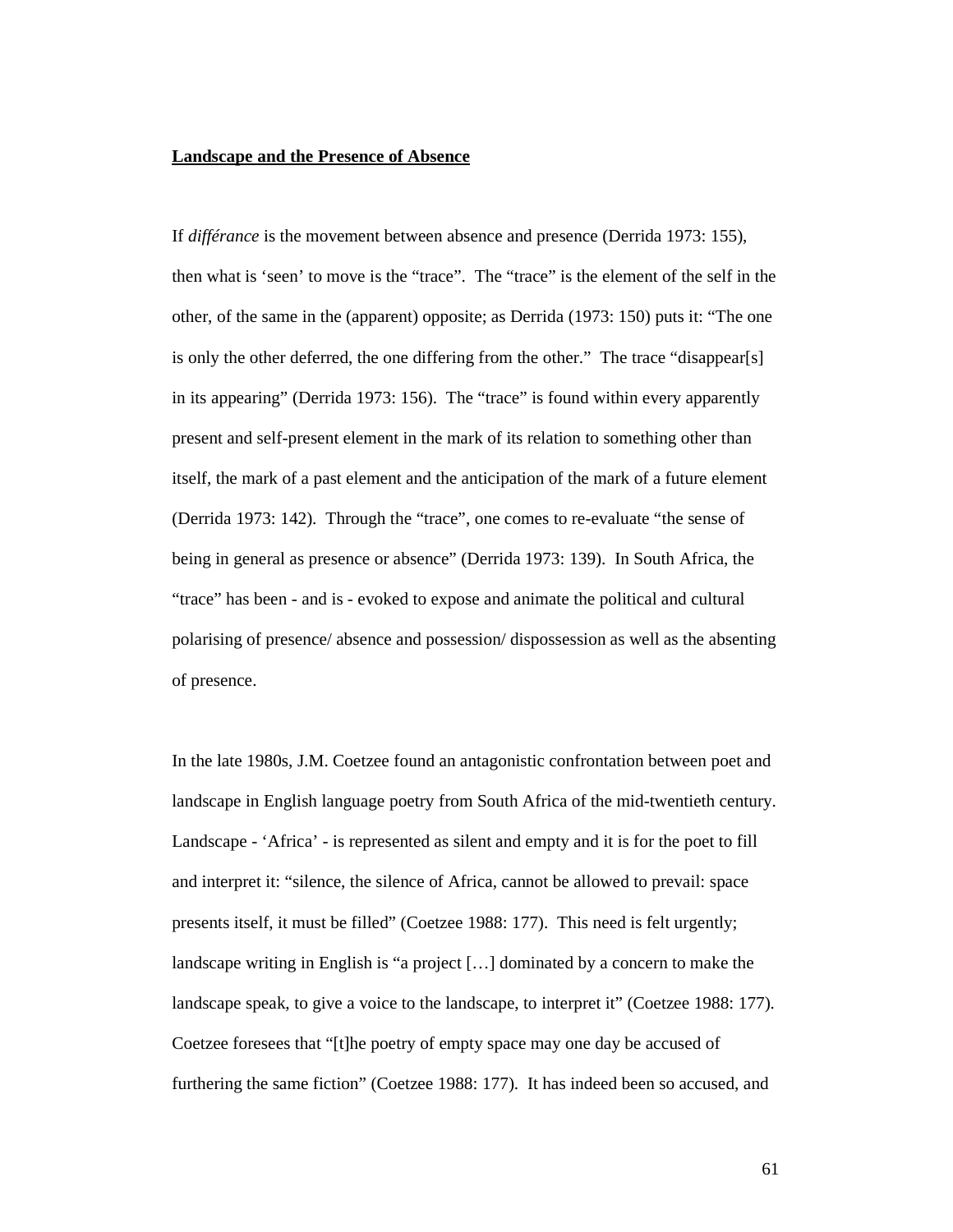a concurrent emphasis on visibility accompanied it. As Nuttall and Micheal (2000: 16) note: "[C]ultural debates, particularly in South Africa, have been tied to an identity politics based on visibility: a visibility largely reliant on the marks of race." The contemporary framing of art around an affirmed presence that seeks to give voice to the historically interpreted silence of South African landscape can been seen in approaches such as Tamar Garb's reading of Berni Searle:

Searle is part of a new generation of South African artists whose reclaiming of the past involves a renegotiation of the land and a recovery of the silenced voices of its subjugated population […] Searle undermines familiar topographies by invoking the human presences they harbour. Unearthed and restaged, these subjects become visible participants in a reframed landscape (Garb 2008: 25).

So, to speak broadly about the colonial and apartheid era landscape conventions in South Africa, it has been not so much the absence of the (white) self that is covered over, but the presence of the (black) other. The absence of the (black) other affirms the presence of the (white) self. This absence is discursive and representational as well as literally reflective of political policies. For example, in early colonial South African landscapes what Bunn calls (1994: 140) the "trope of the excursive eye" is characteristically in operation. By this, he refers to the viewer as armchair traveller who may gaze with proprietary power over vast spaces. As Bunn (1994: 133) describes it, these representations address themselves to "an enquiring self that is unencumbered, free to enter into exchanges, inhabiting a space full of exotic interest but cleared of obstacles". In the representation of such landscapes, the eye/ I can stroll at leisure and with impunity, can consider with scientific interest flora, fauna (including anthropological 'specimens'), may map and survey the landscape with acquisatory avidity, may lose itself nihilistically in the sublimity of empty Africa,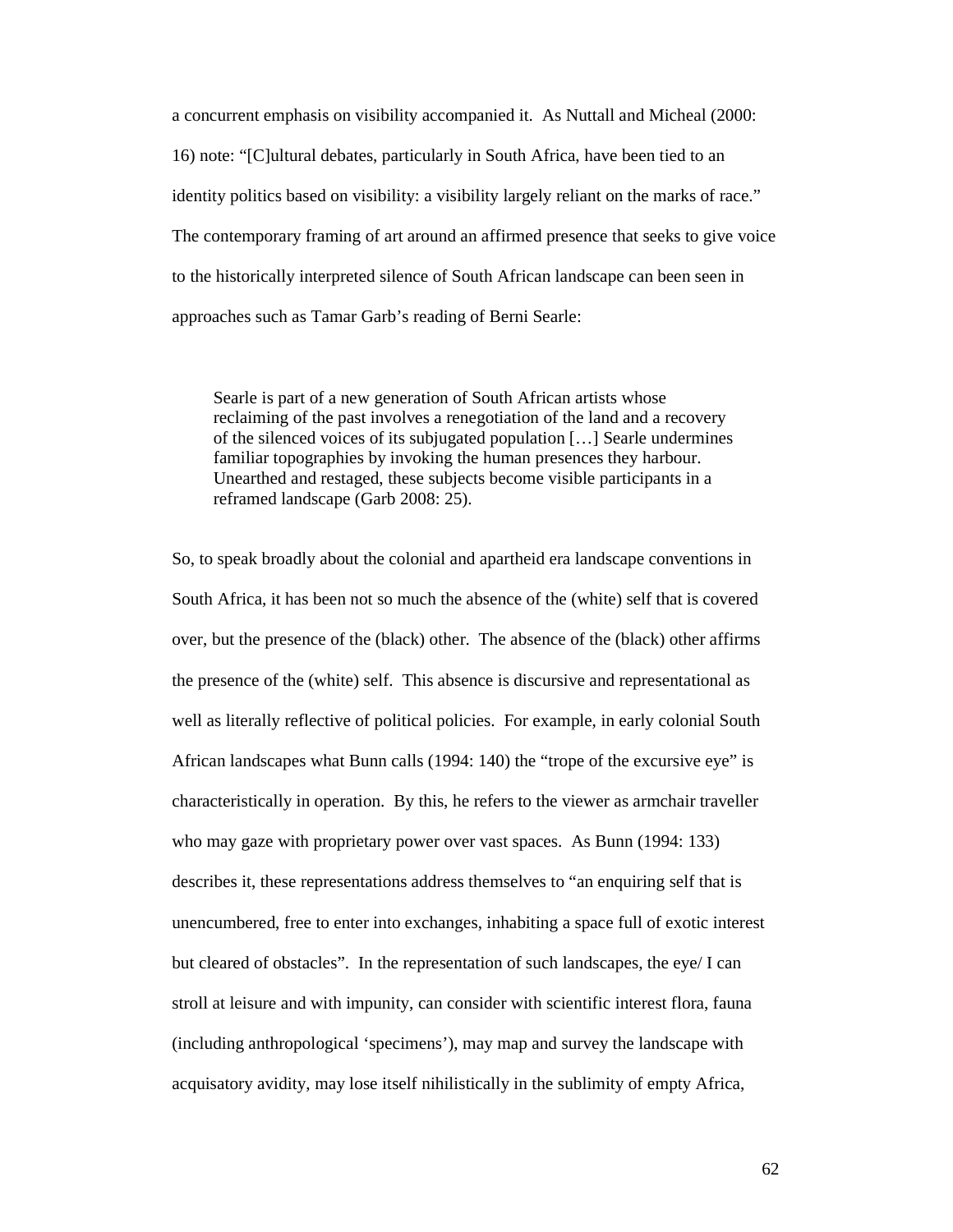may, in short, frame the landscape as it chooses. Such interpretations have been applied to the landscape paintings of, for example, J. H. Pierneef.

This literal absence extends to an absenting of presence, where the (black) other is present but invisible or silent. Anne McClintock describes colonial discourse as representing the journey through Africa as "proceeding forward in geographical space but backward in historical time" (McClintock 1996: 30). Travelling into Africa is travelling back into time; the presence of any indigenous peoples is only allowable as "the living embodiment of the archaic 'primitive'" (McClintock 1996: 30), thereby shifting their contemporary presence into an incidental anomaly, "a permanently anterior time within the geographic space of the modern empire" (McClintock 1996: 30) and into what she terms "anachronistic space" (McClintock 1996: 30). Discourse temporally and spatially absents presence. In such situations, there is a vacillating between presence and absence, but this is not the "active vanishing" that Peggy Phelan (1993: 19) advocates.

Rather than affirming presence, Phelan (1993: 6) contests "the binary between the power of visibility and the impotency of invisibility" with this "active vanishing", or the "unmarked", and draws attention to the competing claims of "identity politics" that stress visibility and presence in contrast to the psychoanalytic/ deconstructionist mistrust of visibility as intimating unity and wholeness (Phelan 1993: 6). Representation is not to be equated with visibility. She proposes the potential of the "unmarked" to express a subjectivity that is known not through visibility and surveillance, but that is "seen" through the negative and through disappearance (Phelan 1993: 27). By doing so, it acknowledges the partiality - the failure - of visual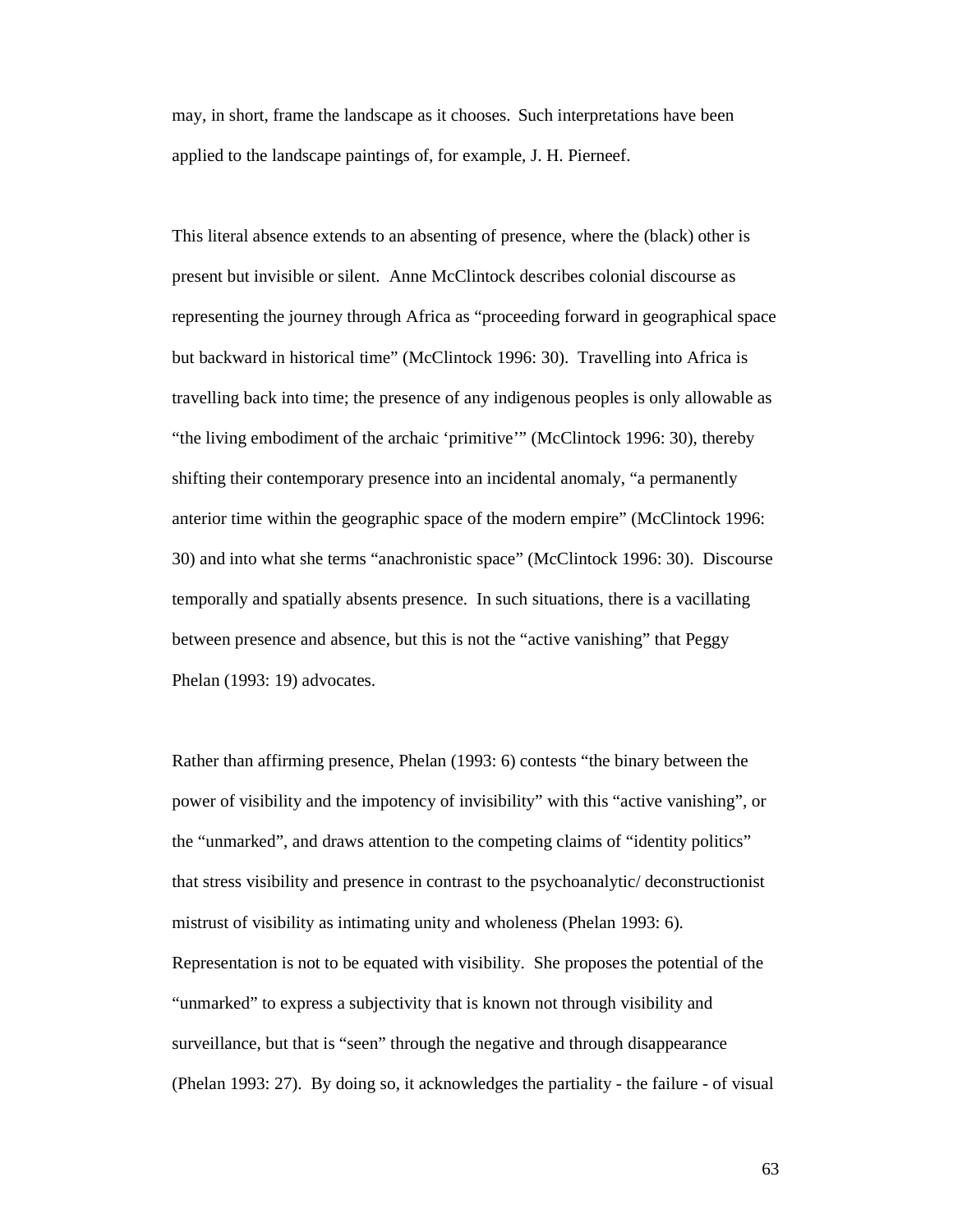and verbal representation (Phelan 1993: 1-2). Although dismissive of "identity politics" that crudely equates visibility with representation, Phelan acknowledges however that the disappearance which she advocates is only effective when it may be freely chosen, being "an *active* vanishing, a deliberate and conscious refusal to take the payoff of visibility" (Phelan 1993: 19; italics in original). It is "by seeing the blind spot within the visible real we might see a way to redesign the representational real" (Phelan 1993: 3). As she describes it:

The unmarked is not spatial; nor is it temporal; it is not metaphorical; nor is it literal. It is a configuration of subjectivity which exceeds, even while informing, both the gaze and language. In the riots of sound language produces, the unmarked can be heard as silence. In the plenitude of pleasure produced by photographic vision, the unmarked can be seen as a negative. In the analysis of the means of production, the unmarked signals the un(re)productive (Phelan 1993: 27).

This "active vanishing" and "unmarked" appears to be put forward in a manner similar to the "active non-self-presence both in space and time" (Johnson 1981: 5) that characterises the movement of *différance*, the "trace" of the "double mark" that implies both marking and erasure.

This "active vanishing" that uses the "trace" to interrogate issues of visibility and identity can be interpreted in Berni Searle's work as much as can a reclaimed visibility. In *Traces* (Fig. 24), for example, Liese van der Watt sees Searle as working within an "aesthetics of disappearance". In *Traces*, Searle displays life-sized photographs of either her naked body covered - smothered - in spice powder or the blank imprint left in the powder once her body has absented itself. It is a vacillating movement that seems most clearly to be expressed; as Van der Watt (2003) says: "The body moves between absence and presence; never still, it appears and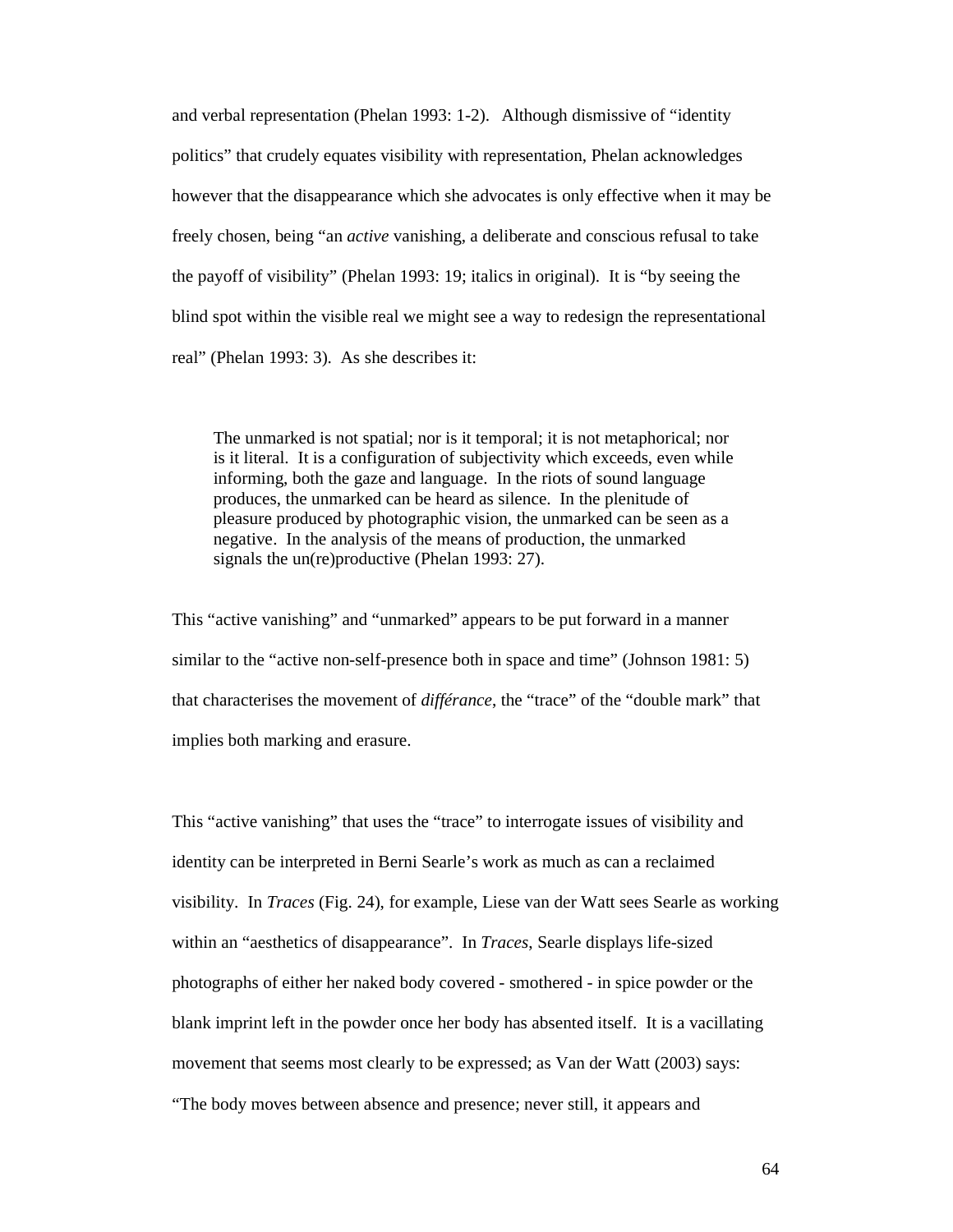disappears." Van der Watt evokes Phelan's "unmarked" to characterise this movement. She views it as a staged escape, which is sustained through its failure: "We witness the "trace" of her bodily flight, yet she returns again and again to that invasive weight" (Van der Watt 2004b: 124). 'Identity' in Searle's work is interpreted as "a never-ending process of becoming", which expresses "the radical insufficiency of identity" (Van der Watt 2004b: 124). The disappearance of the body is an inability to fix or express, to any degree of completed certainty, its subjectivity. In such a formulation of subjectivity, the self is an accretion of signs that turn outward to a place.

Like Searle, Cuban American artist Ana Mendieta photographed traces of her body (Fig. 25) - expressed as shadows, outlines, and holes - in performances that can be characterised as land art in view of the artist's interactions with the ground, plants, rocks, the ocean and other elements of landscapes. Mendieta's choice and use of media, according to Jane Blocker, "attempt to locate and fix representation through movement, disappearance, and dislocation" (Blocker 1999: 94). The representation of the self is expressed through the "trace", in the process of marking and erasing, making and disowning; as Blocker says: "These works seem obsessively to locate and then dislocate, to mark a spot on the earth and then depart from that marking" (Blocker 1999: 96). Intimations about identity centre on where, not who, the self is: "They cannot tell us who she was, only where she has been" (Blocker 1999: 99). Van der Watt discusses Searle by reframing Blocker's question "Where is Ana Mendieta?" into "Where is Berni Searle?" 'Where' rather than 'who' refers beyond the body, to the exteriority of the subject as proposed by the allegory of mirroring; it places the subject within its environment, in relation to place and time, yet without the visible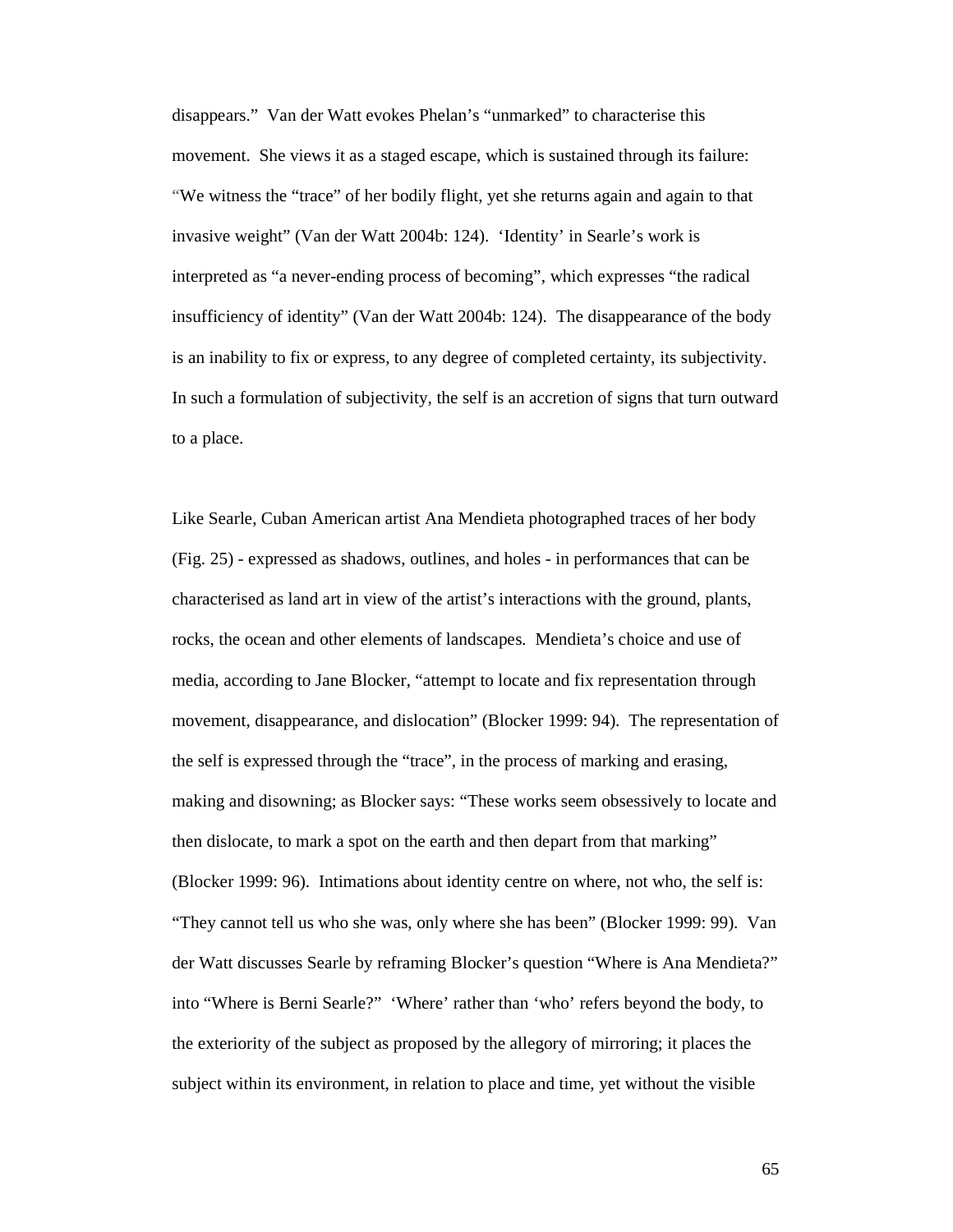presence of the subject and the fixed and determined essence that describing the subject might entail. If both Mendieta and Searle can be 'seen' only through their absence and through the disappearing traces that represent their bodies, if their existence cannot be exposed in the present, if the lag in the representation of their bodies mirrors their 'becoming' subjectivities, then that question "Where is Mendieta/ Searle?" knowingly expresses its own inadequacy in its constriction of the subjects into the insufficient present tense. "Where has Searle/ Mendieta been?" grammatically - graphically - enacts the "trace", in the present continuous the action began in the past and continues in the present while anticipating the future, as Derrida describes the action of the "trace".

In *The Lost Men (Grahamstown)* (Figs. 19 a-o), the body of the artist both appears and disappears. It emphasises its materiality and exteriority with the evident irritation and bruising that results from the embossing of the lead type into the body's skin. Yet the artist's body is also effaced by the imposition of the numerous names; it is stamped with new and multiplying significations. One knows or assumes the body of the images to be that of the artist, but, except for one image of his face with an imprint on his forehead, the various images portray only fragments of a generic model white male. The body fragments and disappears because of its multiple and partial (because close-up) images on the silk sheets. These images themselves cannot be fully or easily seen as they move in the wind. His body is both 'marked' - as in imprinted and 'unmarked' - as in erased. Disturbing because not paradoxical, the body marks and un-marks itself with the anonymity of intimacy. In viewing other times, places, people and events printed both onto his skin and over his body, the question 'Where has Emmanuel been?' refers to a disturbance in the spacing of time and to a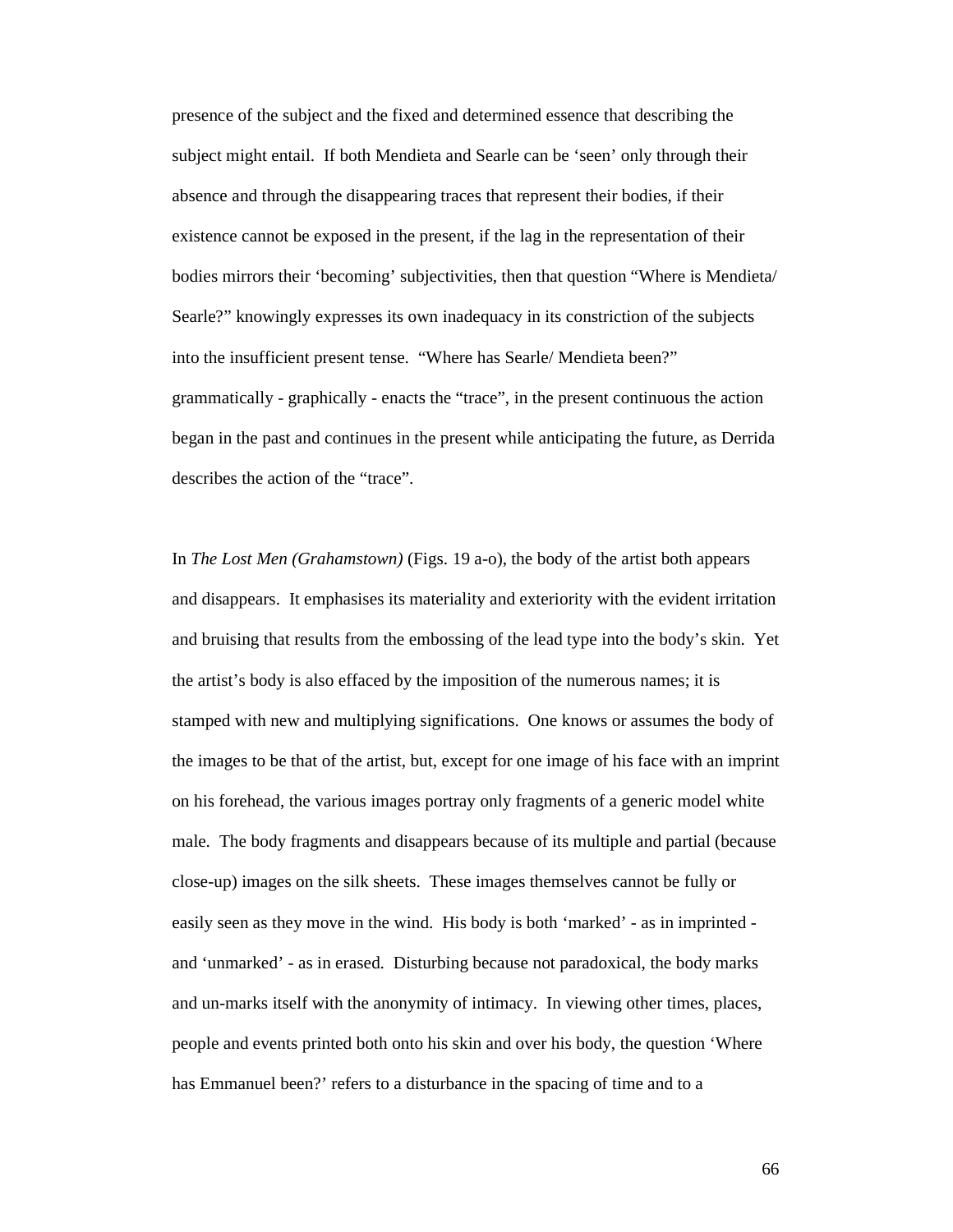dispossession in physical space. It is a disturbance in time because the names of men killed in wars more than a century ago are ambivalently reanimated through the body of a man in the present who, in the recent past, could also have died in war, had he not been born in Zambia and hence been exempt from military service in South Africa. The wounds of personal losses also scar the body. It is a dispossession of space because the positioning of the installation within the landscape estranges one from the landscape, in which these scenes of conflict took place, and from the body, through which and where more personal conflicts have been played out. 'Where has Emmanuel been?' is as answerable (i.e. not) as 'Who is Emmanuel?' This embossing process - the preparation, the imprinting, the pain, the naming, the photographing makes Emmanuel both more situated in his body and more dispossessed of it. His presence and self-presence in the presence of the present are destabilised. Through the body, the present presents itself as the "sign of signs" and the "trace of traces" (Derrida 1973: 156). In *The Lost Men (Grahamstown)* neither presence nor absence, marking nor erasing are affirmed. It is in impermanence, in the action of vanishing, in the process of losing and erasure that the performance is staged. In being staged - in being made to be present - it presents nothing - and it stages its escape.

# **Being and Origins**

To speak of 'the action of vanishing' or 'the process of losing' might suggest a chipping away from some homogenous block of pre-existing wholeness and unity. This increases when speaking, as Derrida does, of the "origin", with its associations of the Bang and the Word, and 'Being' as pure presence, against which 'meaning' is opposed and found to be lacking in the comparison. How then does the movement of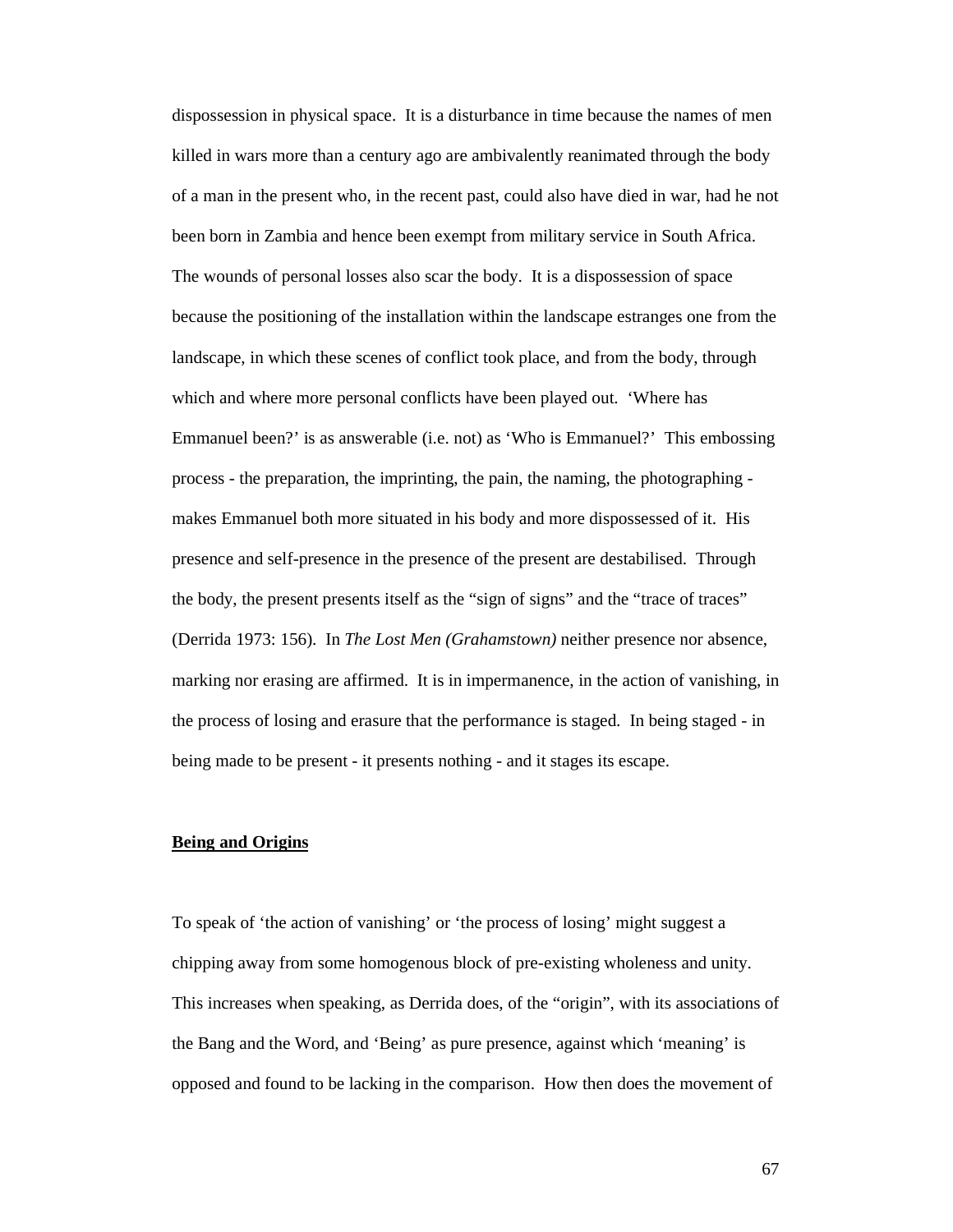*différance* intervene in such apparent homogeneity? According to Derrida, *différance* is *both* "the structured and differing origin of differences" (Derrida 1973: 141) *and* "to be conceived prior to the separation between deferring as delay and differing as the active work of difference" (Derrida 1973: 88). *Différance both* marks the entry into meaning and signification *and* it 'exists' in the 'time' before the beginning of meaning and signification, i.e. in the 'time' of Being or the Lacanian Real. One might say that both statements can make sense if *différance* is seen to reveal any conception of the "origin" as always in deferment, that to speak of the "origin" (i.e. to represent or signify it) is to divide it from itself and that it is therefore a representational impossibility (it is *différance* not the "origin" that is not to be considered ineffable). *Différance* might therefore expose the appropriately inverted and redefined "nonfull, nonsimple 'origin'" (Derrida 1973: 141). But one might possibly say that *différance* both 'exists' before and constitutes the origin of meaning. Let me go back and continue the extract:

*Différance* is to be conceived prior to the separation between deferring as delay and differing as the active work of difference. Of course this is inconceivable if one begins on the basis of consciousness, that is, presence, or on the basis of its simple contrary, absence or nonconsciousness (Derrida 1973: 88).

The origin of being as consciousness and as characterised by presence can be said to be the moment when the self becomes self-aware, of what Lacan (2002: 107) calls the split in the being to which the being accommodates itself. I suppose a time before I thought, and before I thought 'I', a time when I had a corporeal existence, but prior to my conscious participation in the Symbolic order or the external world.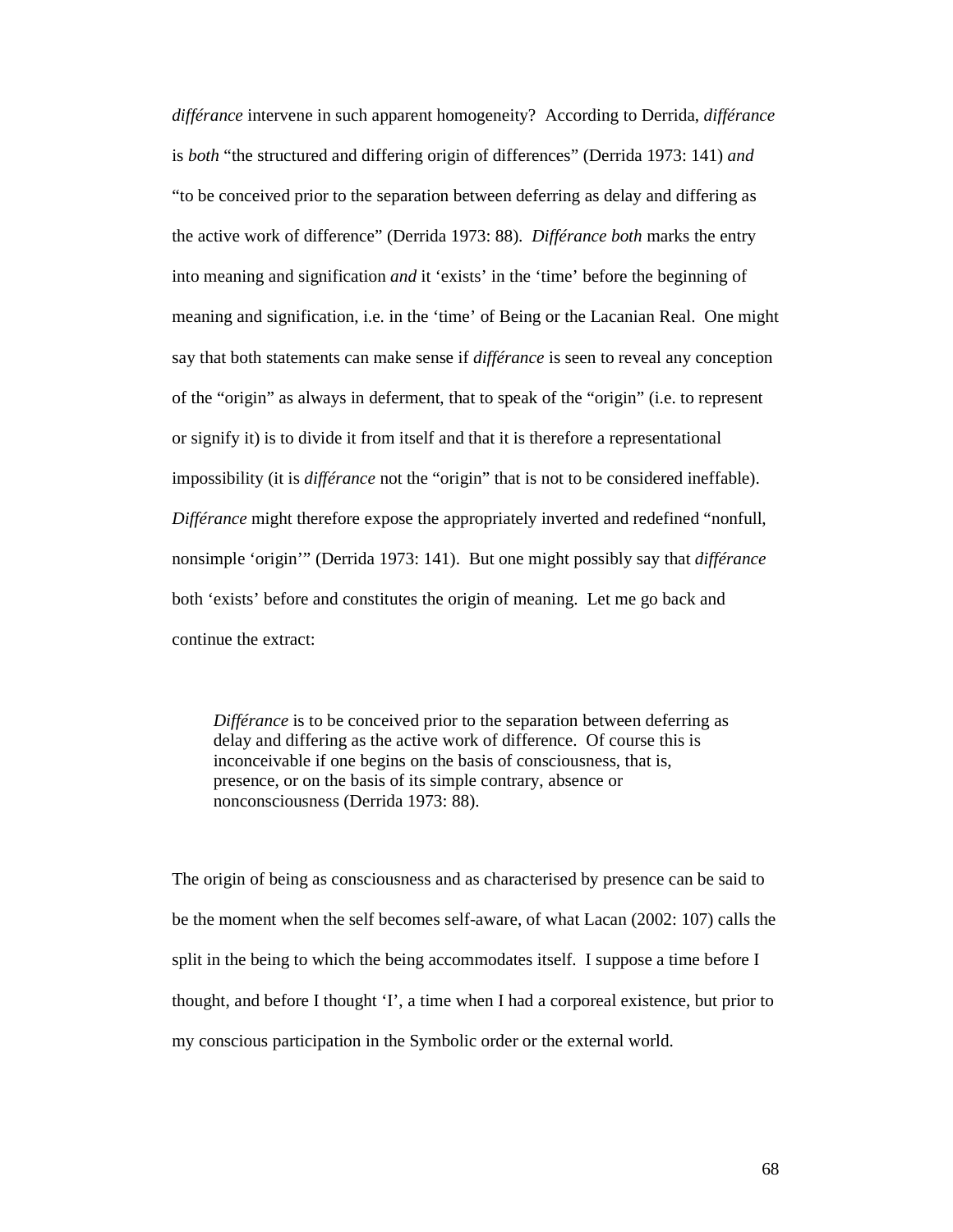In his account of what he terms the "mirror stage experience", Lacan uses his observation that infants cannot recognise themselves in mirrors as a demonstration of their lack of self-awareness. He thus refers to "the mirror stage experience" as the moment when the child sees, i.e. recognises, itself in the mirror and 'identifies' with an image that is not the self. It is only through seeing its exterior body that the child becomes aware of its internal world, i.e. its mind and sensations. This reaching out into surrounding space is a mental but also a physical activity; the child reaches out to the image - ineffectually - and touches the cold surface of the mirror. What might be gained is simultaneously lost; the mirror self is alienating because it is exterior, fictional and visual (Bal 1999: 232). The "jubilant flutter" (that Lacan describes as following the understanding of the self as a separate being) might indeed be joy at the understanding and achievement of the 'recognition' of the self but that joy can also be seen as an adrenal response to a moment of terror. From then on, the retroactive awareness of a time in which one did not exist (in that one was not conscious of existing) is repeatedly and compulsively covered over. This action may be linked to the "perseverance in repetition" that characterises, in part, the movement of *différance* within the spacing of signification (Derrida 1973: 135-6). The "jubilant flutter" is a sublimation of the moment that precedes the awareness of the self as a being that moves spatially and temporally, where the child stares unseeingly because it is unseen by itself. Visualisation is thus based on repression; as Bal (1999: 233) puts it, the "representation of the absence that characterizes nature 'before' the subject's entrance into it". This anxiety is also a symptom of consciousness, stemming from one's simultaneous experience of oneself as *a part* of the Lacanian "picture", a participant in the visual field, and *apart* from it, absent due to one's inability to see oneself within the "picture". This awareness is as much about 'where' one is located as it is about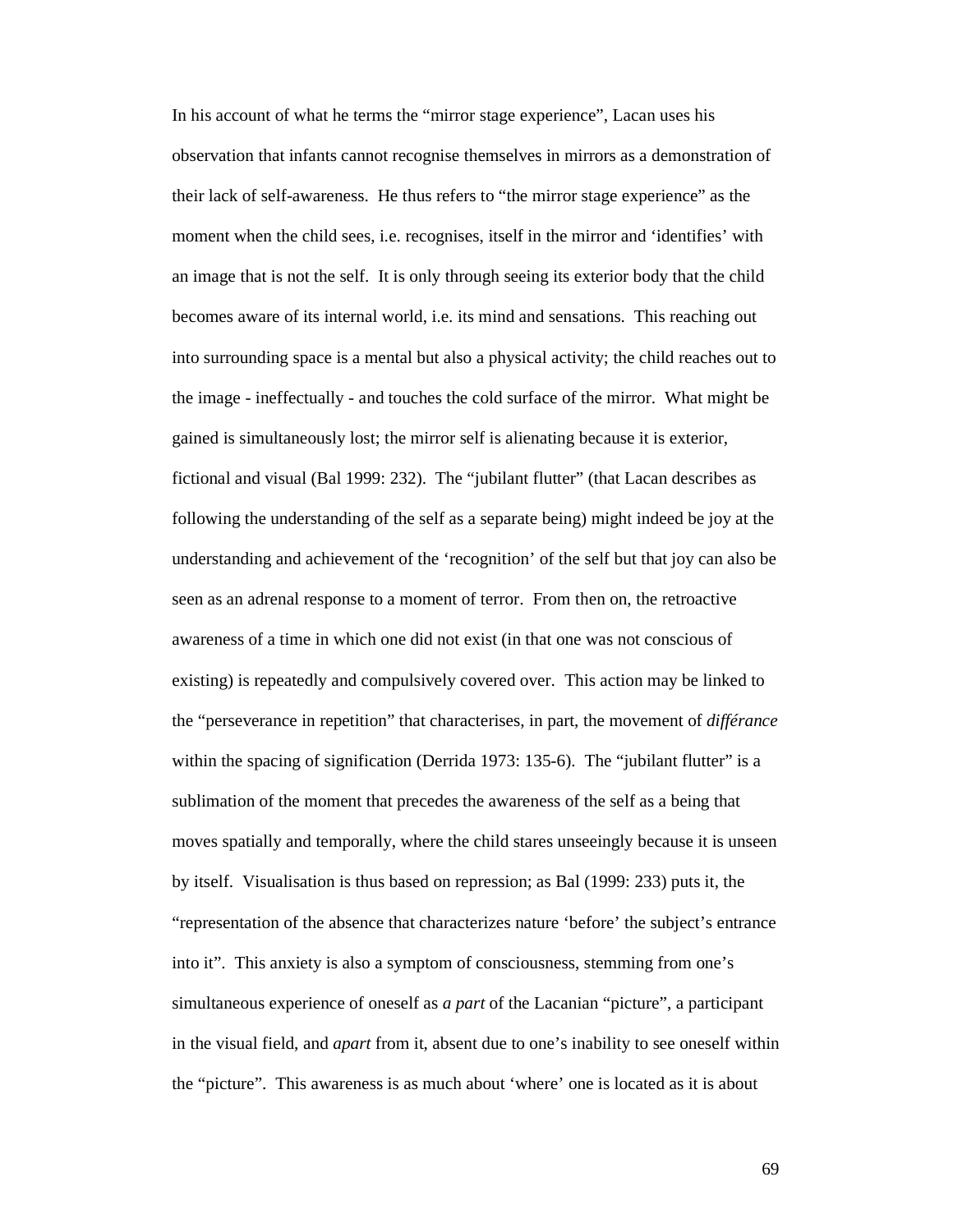'who' one is. The 'where' refers to the relation and position of the subject to the external world that henceforth is a crucial determinant of the constitution of the self, and the 'who' is the interior, henceforth felt and unseen, world of internal consciousness. The interaction between the 'where' and 'who' create the conscious self; the being which emerges from the "mirror stage experience" is described by Bal (1999: 264) as "a 'sack of skin' which is made to stand up by leaning against what it sees".

The "trace" can be said to trail the action of a 'who' that has been through a 'where'; the "trace" marks a place in which 'where' both is and becomes 'who'. *Différance* traces presence in absence and absence in presence, layering the body as both a part of and apart from its surrounding space. As Elkins comments: "Like the body, landscape is something we inhabit without being different from it: we are in it, and we *are* it (Elkins 2008: 69; italics in original). He finds this to be the reason why representations of both the body and landscape resist the illusion of a detached and observing subject (Elkins 2008: 69). In discussing the work of Ana Mendieta, Raine (qtd in Bal 1999: 233) describes her work as expressing "the unimaginable situation of human body and non-human landscape literally occupying the same space". Bal (1999: 233) sees this statement as evoking the time before the infant gains consciousness in Lacan's "mirror-stage experience", when the infant does not distinguish itself from the surrounding space. Mendieta's body works such as the *Silueta* series (Fig. 25) are performances where the artist is photographed inserting herself into the landscape, then gradually absenting herself from it and the (d)evolving traces she leaves behind. According to Bal (1999: 233), the photographs of anthropomorphic shapes left by the body in the landscape represent a twofold entry: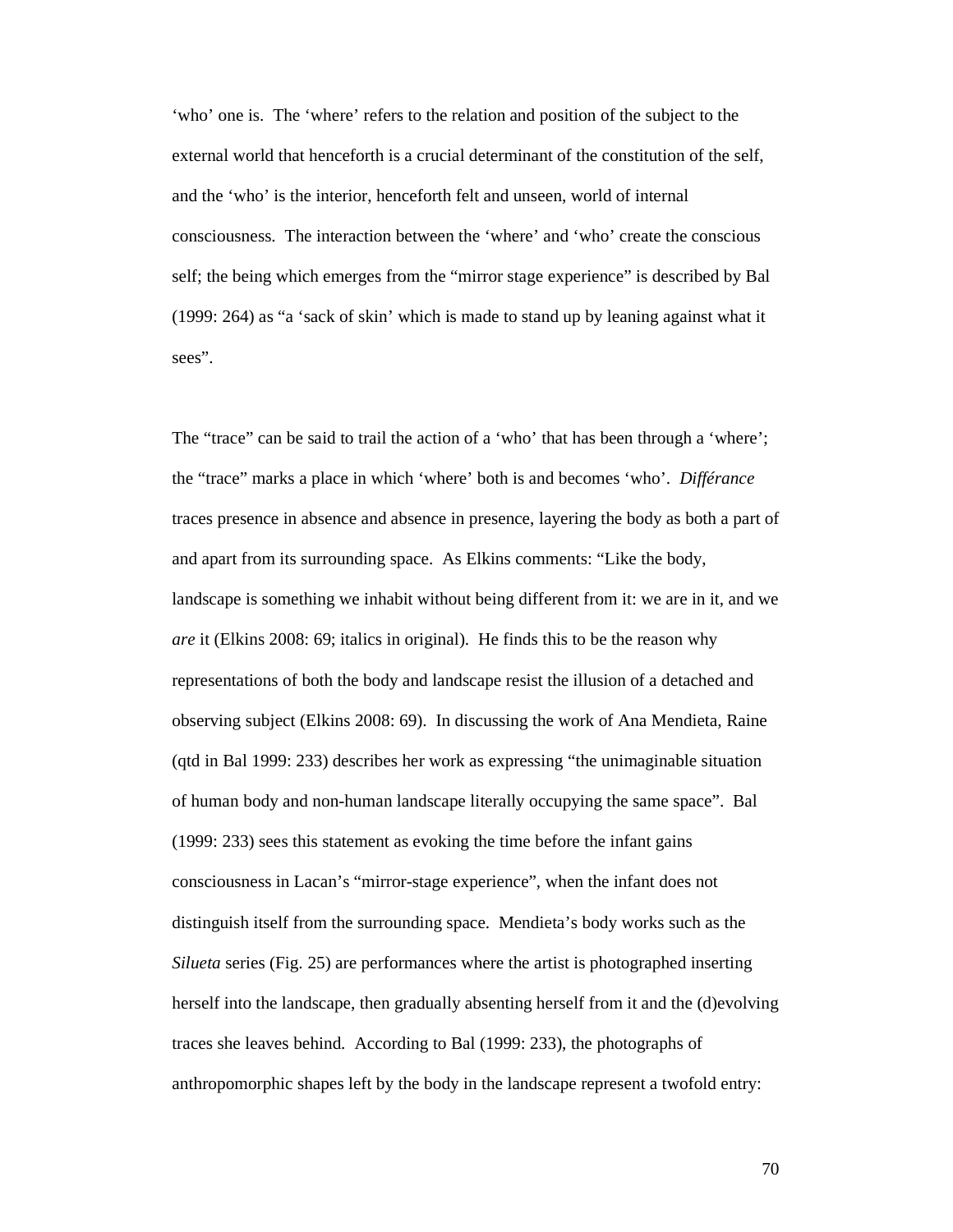into the "picture" and Symbolic order (which re-enacts the realisation of the self as a being separate from its surroundings) and into natural space (where the body's irremediable and material exteriority temporarily occupies nature and space). Works of art that make deliberate use of the traces of the body in the spaces that it occupies (those I have looked at are one of Mendieta's *Silueta* series, Searle's *Traces* and Emmanuel's *The Lost Men*) can be said to resist the observing subject, or destabilise the viewer's self-presence, by tracing one's memory back to the unremembered loss of the undifferentiated self.

Derrida says that one cannot conceive of *différance* as existing before this "separation" if "one begins on the basis of consciousness, that is, presence, or on the basis of its simple contrary, absence or nonconsciousness" (Derrida 1973: 88). Therefore, I posit that the undifferentiated self is what may be said to exist before the "origin" or "the basis of consciousness" or the understanding of presence/ absence, inside/ outside, self/ other that is inaugurated by the "mirror stage experience". The "mirror stage experience" is variously described by Bal (1999: 264) as a narrative, an account, a theory and a foundational myth. Let me then add a prefix. When I glimpse myself in a reflective surface, so that I see an image of myself when I am not expecting to, I am aware of two recognitions: firstly I become aware of movement in the corner of my eye, and then I connect that movement to the movement of my own body and find myself in the reflective surface. Although practically instantaneous, it is nonetheless an incremental realisation. Likewise, one may propose that the infant does not recognise itself instantly in the mirror image - 'I see a being that I now know to be myself' - which locks the new self into a fixed relation between the gaze of itself as both subject and object within the "picture". The non-conscious, undifferentiated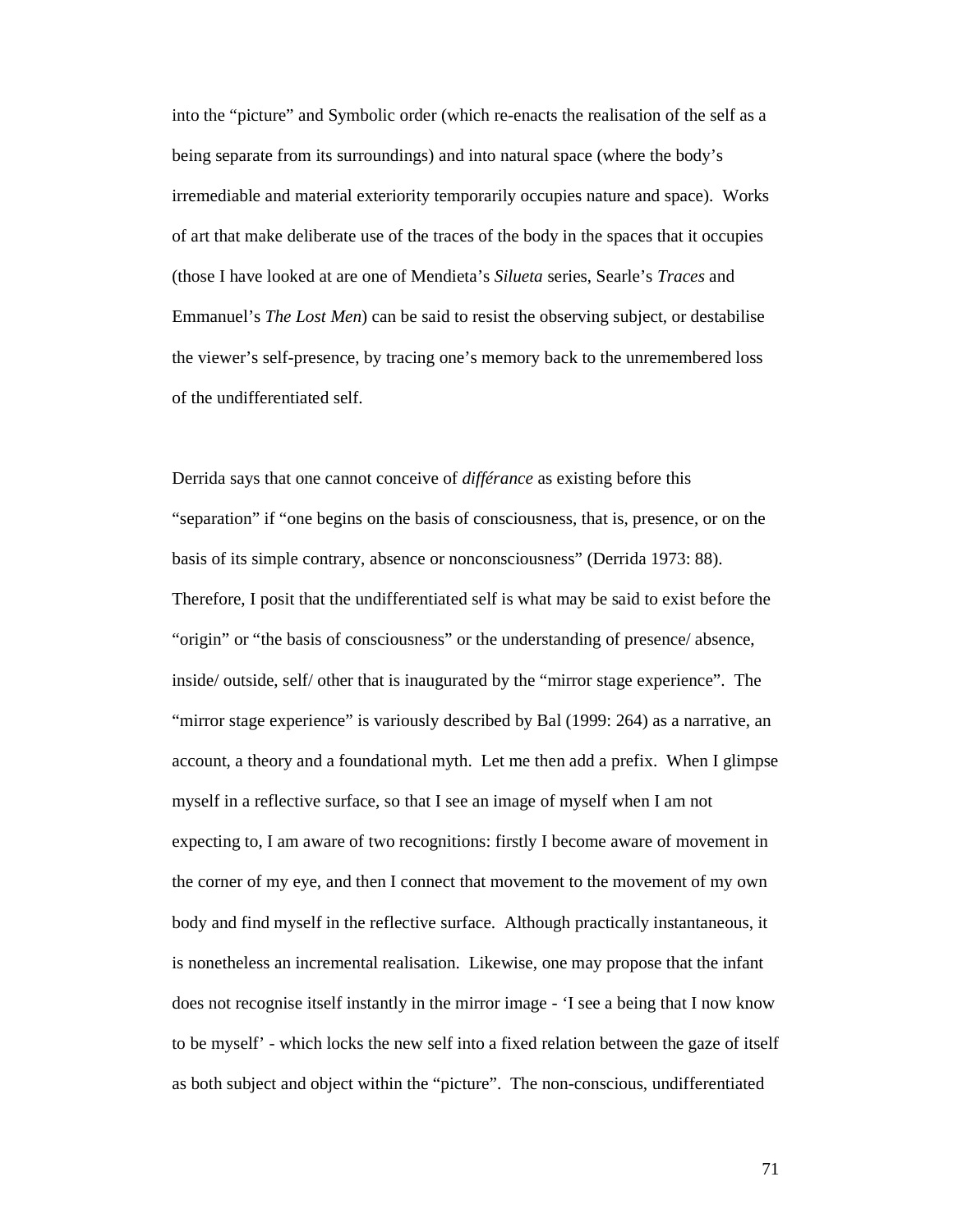self sees physical movement that it gradually connects to itself, thereby initiating the awareness of itself as a being separate from its surroundings. This movement *becomes* but also *has been* the movement between presence and absence, here both somatic and discursive, which is characterised by *différance*. So *différance* may be understood as being at work *before* the separation or the origin of consciousness and it also *is* the origin and producer of differences, that is to say, the awareness of differences, which is consciousness.

#### **Imprints of History**

The subject and the traces left of the subject that are to be found in the representations that it makes are not defined by their presence; rather they are defined by their otherness to themselves and to how they relate to the space they inhabit and other objects within it. Through the *a* of *différance*, the illusion of self-presence is destabilised. Instead an active non-self-presence, not unlike Phelan's "unmarked", is proposed. One might see such a non-self-presence in *The Lost Men (Grahamstown)*  (Figs. 19 a-o). The names of the lost men that Emmanuel imprints into his skin are deliberately mixed up by the artist in terms of when exactly they died and for which side they fought. One cannot know 'who' they were, only where they died. The memorial speaks to the site, to the place in which events happened. The site is the landscape of the Eastern Cape, in and around Grahamstown, but it is also the human body on which they are embossed. The names colonise the artist's body, a space presumed to be already inhabited by the artist's self or consciousness. They instigate a proliferation of differing and deferring.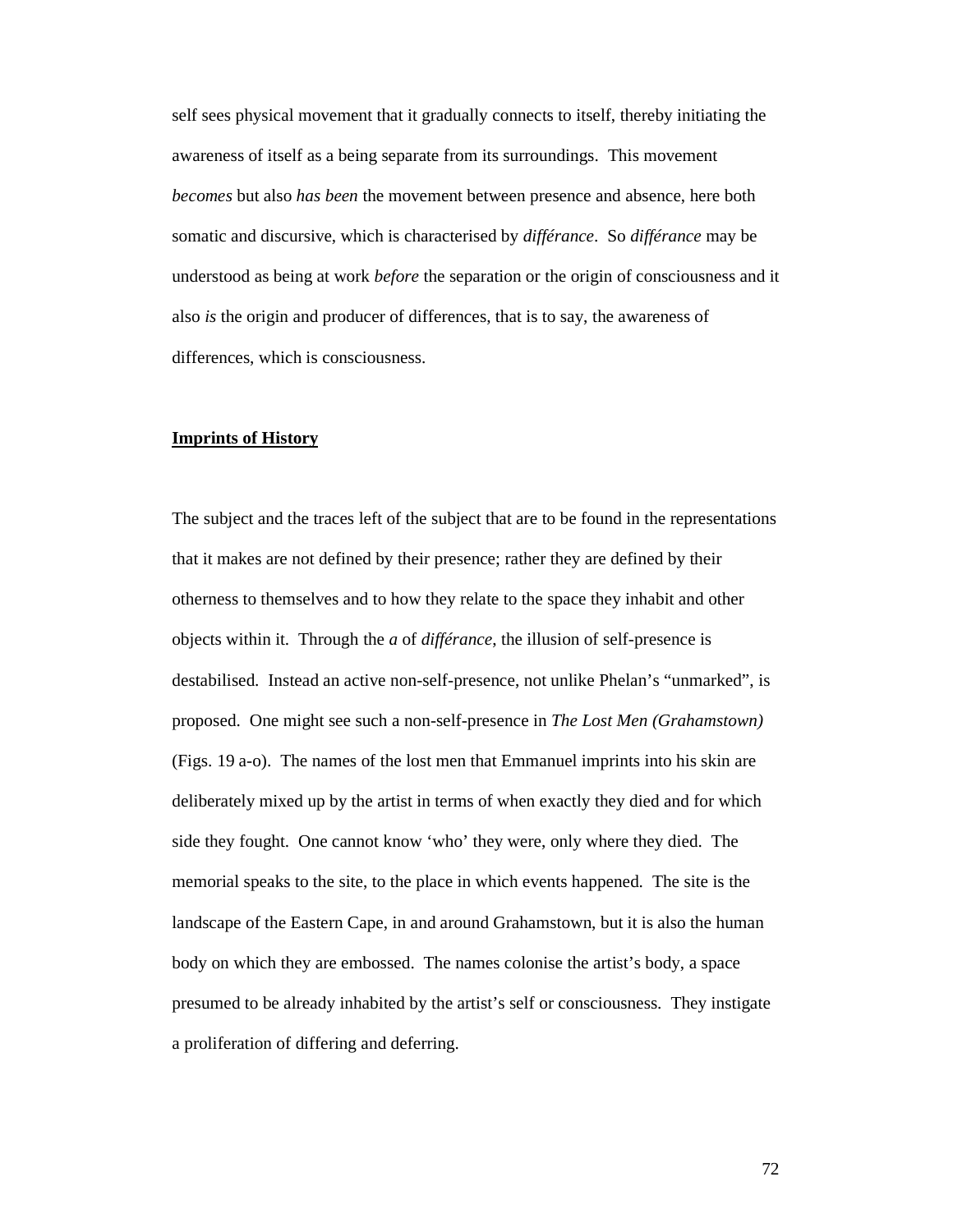It is against the apparent excesses of this "infinite drift of signs" (Derrida 1973: 103) that Bal proposes a "correlative" viewing that uses the viewer's somatic engagement with the object to initiate and anchor his/ her interpretative engagement with it. Foucault also begins with the body, with what can be experienced and read over and through the body, with what can be seen to be present. This 'presence' is a contingent assemblage, built up, broken down and scored through with traces, such that the subject is its own "trace".

Foucault (1977: 148) describes the body as "the inscribed surface of events (traced by language and dissolved by ideas), the locus of a dissociated Self (adopting the illusion of a substantial unity), and a volume in perpetual disintegration". This body is also Emmanuel's. In *The Lost Men* project, the artist's body is anonymous and unstable, imprinted by history. His skin and flesh is the surface on which events are imperfectly and impermanently inscribed, making visible on the body's skin the accretion and fragmentation of the self. The photographing of the impressions, which resulted from the pressure of the blind embossing technique before they had time to fade, intervenes in and distorts time and makes visible what otherwise might fade away. There was urgency for the artist and the photographer to capture the imprinted names before they faded since they only lasted a few minutes. Although the violence of the 'bruising' done to the body is temporary and staged, it exposes the body to hurt, as Emmanuel remembers, "It was a painful process" (Emmanuel in Paton 2006). The redness that spreads out from around and under the imprint that reveals the skin's irritation strongly suggests, yet is not, a bruise. This bruising effect is similar to Searle's staining of the skin of various parts of her body with black henna. Both artists mark their anonymous bodies by, what Emmanuel describes as, "wounding in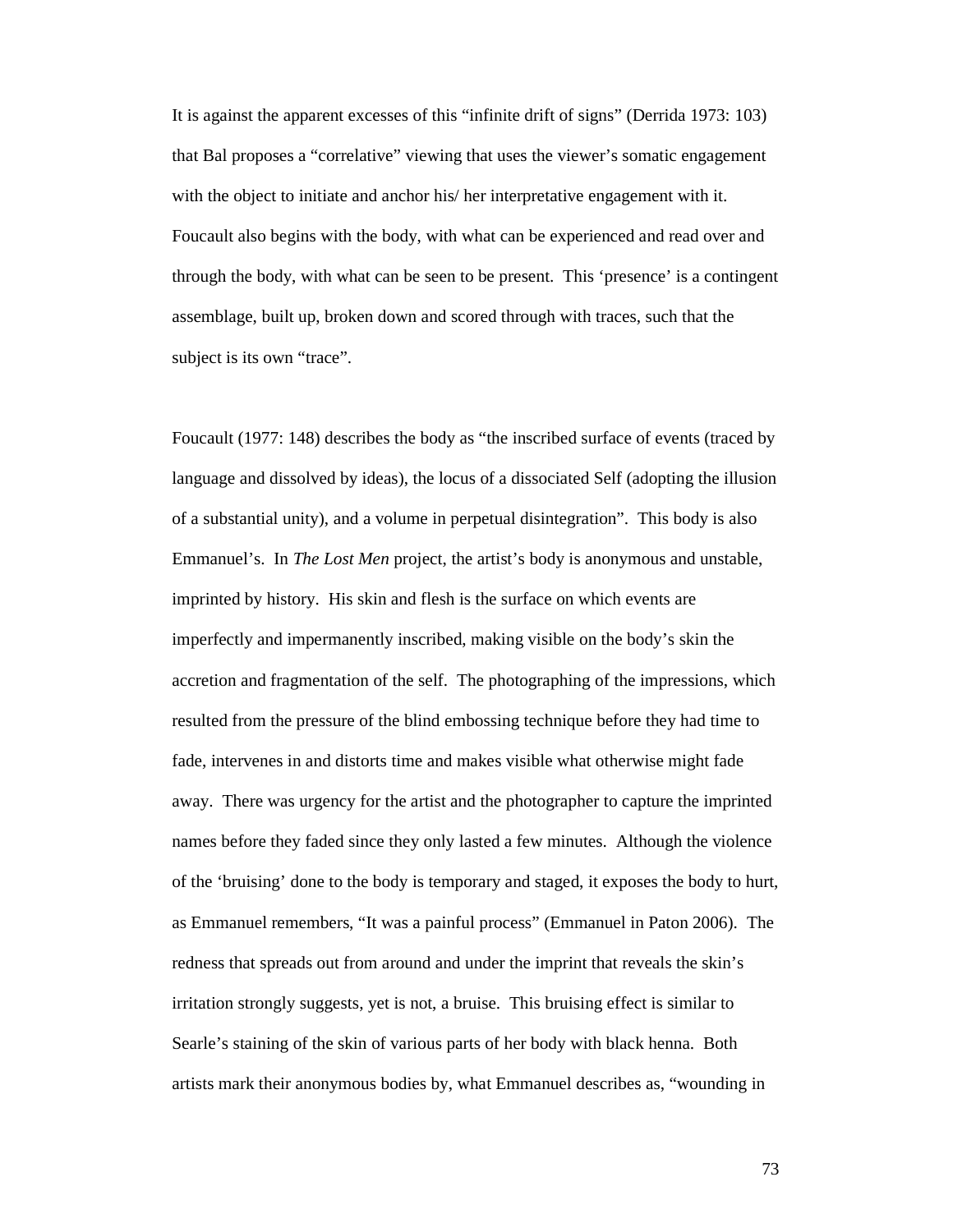the skin".<sup>30</sup> The resulting photographs seem to speak strongly of physical violence done to the body and implicate the viewer's gaze in the framing of the subject and the imposition of meaning and identity onto his/ her body.

In *The palms of the hands, the small of the back, the nape of the neck, under the belly, the soles of the feet* from the *Discoloured* series (Fig. 26), Searle stains the eponymous parts of her body with black henna, presses them up against a sheet of glass, and has them photographed. The body is fragmented into disconnected vulnerable parts that seem to blossom with dark bruises through a laboratory slide. Each part might be inspected distantly like a catalogued specimen. Or not. As Coombes describes the images, they are "held up for view, almost opened out, but not quite" (Coombes 2003: 247). Like the subjectivity expressed through Phelan's "unmarked", here the body exceeds its framed representation. There is visible condensation on the glass from its heat. Although now stilled, the 'bruising' testifies to the body's involvement with movement, likely violent, yet concealed, altercation. Coombes (2003: 247) sees them as "the 'evidence' of actions - the remnants of another time and an undisclosed location". Searle and Emmanuel can be interpreted as referencing the apartheid era of racial classification, where, as Coombes puts it (2003: 246), evidence was seen as written on the body: they mark themselves and stage the process of the self being constructed from the outside, painfully moulded to fit - imperfectly - into a desired frame. Searle's henna and implicit bruising and Emmanuel's embossed text that resulted in actual bruising/ irritation both reveal and withhold information. Events are inscribed upon the body but they are implicit and

<sup>&</sup>lt;sup>30</sup> Interview with Paul Emmanuel, 19 July 2009, Grahamstown.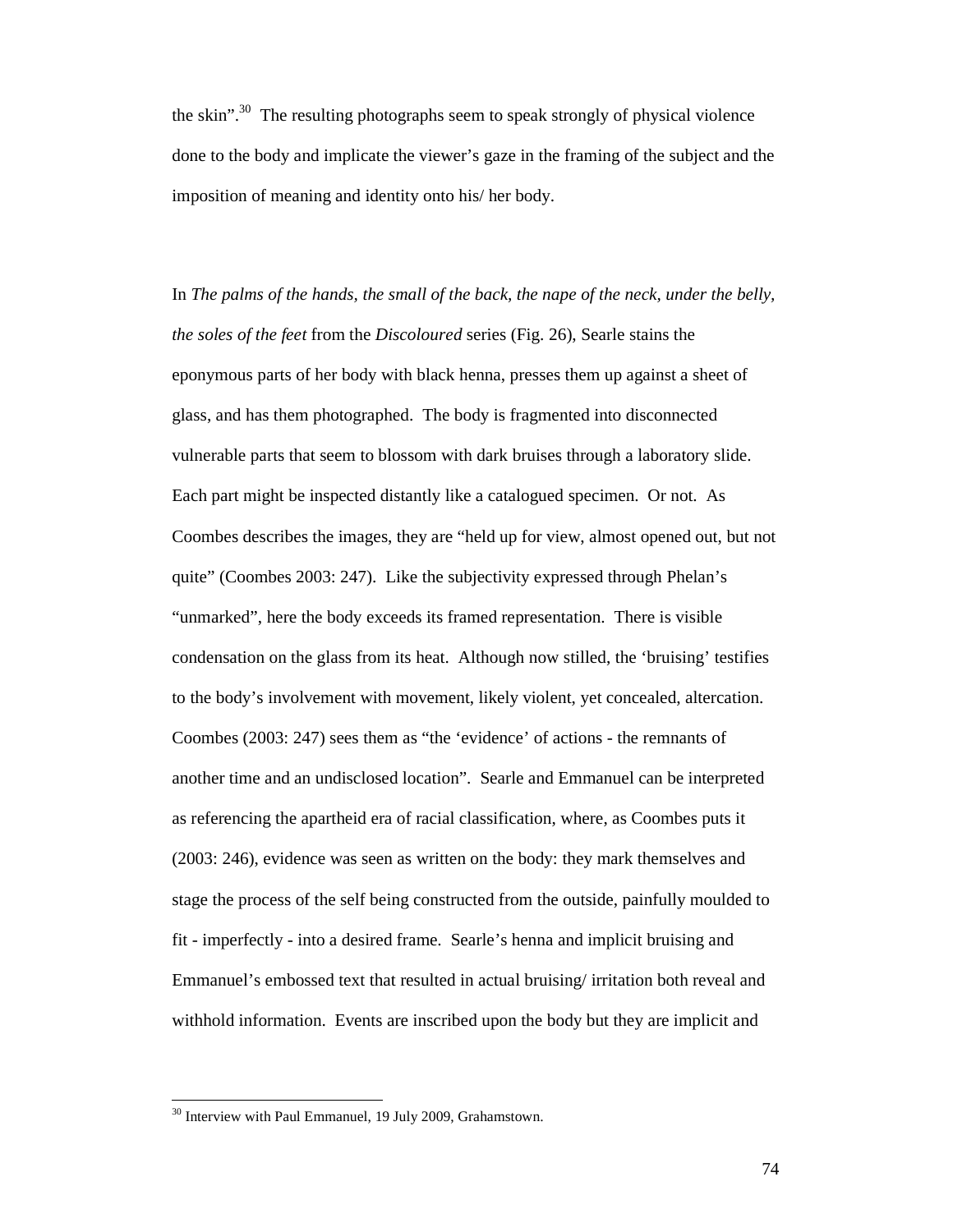nebulous, being the 'evidence' or 'after-image' of actions and events, becoming the more disturbing for their lack of context, which involves and implicates the viewer.

In Berni Searle's *Conversing with Pane I* (Fig. 27), the artist can be seen as "conversing" with her "dissociated Self" when she is photographed balancing a pane of glass on her chest, examining and "conversing" with her inked-up hands through the pane of glass. As with *différence/ différance*, it is only when performed and written - printed, imprinted - that the semantic difference between pane/ pain is made clear, or perhaps not. The pane of glass and the pain of embossing into the skin are both mediums that make use of the surface of the skin and the materiality of the body to estrange and yet also to affirm the self to itself. Something similar may be said of the medium of photography.

Searle used blind embossing in *Profile* (Figs. 28 a-d), the same technique used by Emmanuel to imprint the lead type names into his skin in *The Lost Men*. In *Profile*, Searle photographs a close-up view of the side of her face so that her cheek is prominent, onto which she presses various objects, that can be taken as representative of different influences on the formation of her identity. These objects are a Christian crucifix, a Muslim rakam, a beaded African love letter, a Dutch windmill, cloves, a British crown and an apartheid era shield. The cheek turned repeatedly to the viewer is a more subjective self-situating than the distanced profile of the mug shot required by an arresting facility but both use the principle of accounting for and branding the body. Sassen compares Searle's *Profile* to Emmanuel's *The Lost Men (Grahamstown)* in terms of their use of blind embossing, a print-making medium, onto their bodies rather than paper, and finds the technique to be a potent signifier in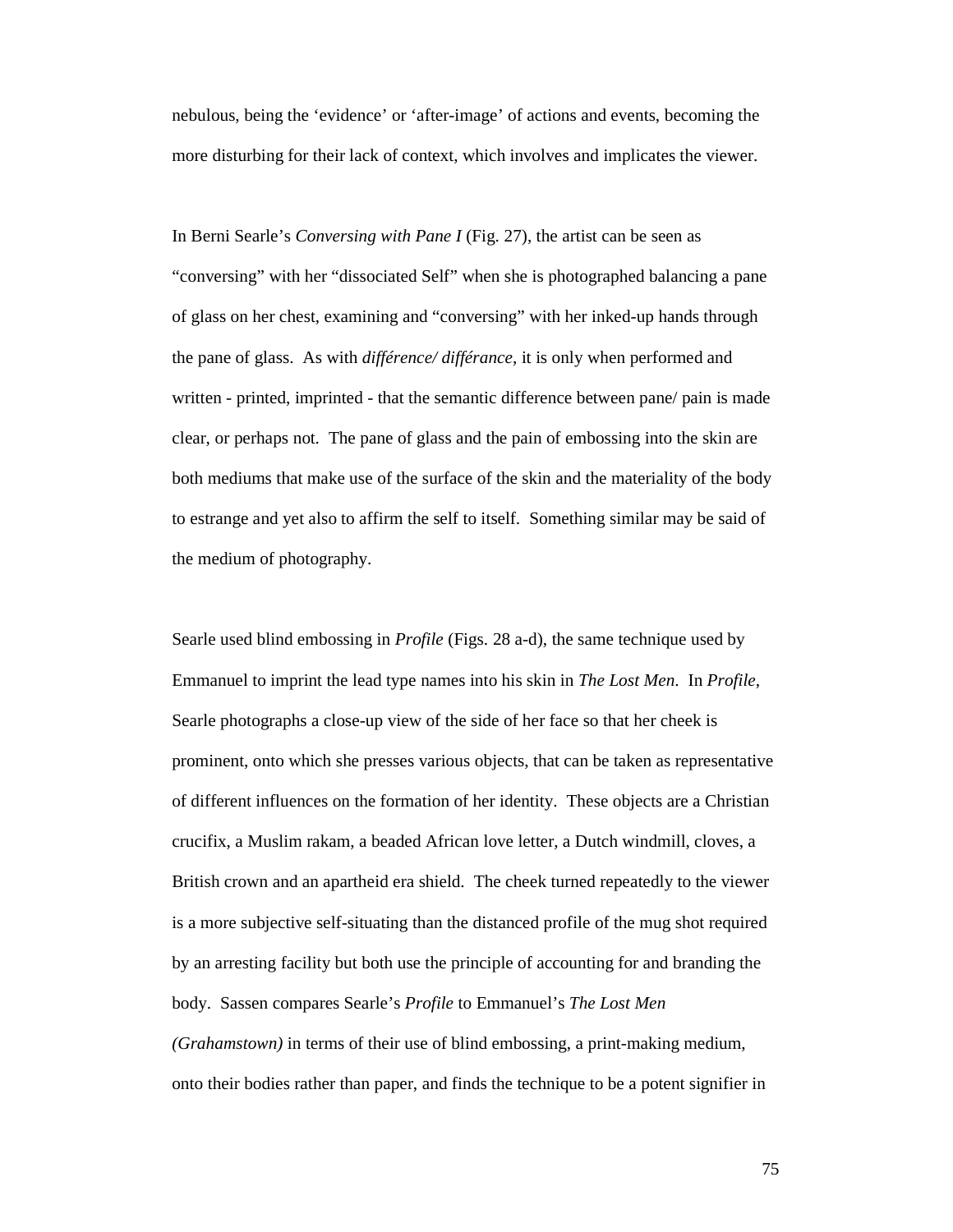South Africa because of the legacy of physical categorisation. During the apartheid years, Searle was designated as a coloured woman with attendant restrictions; Emmanuel was classed as a white man who had to do national service and could have been sent to one of the wars in which the apartheid government was involved (Sassen 2007: 61). Both artists explore racial and gender expectations, types and roles. Sassen considers Searle and Emmanuel - as Coombes and Van der Watt view Searle to be part of a post-apartheid generation of artists who employ the body as a tool and surface in their art-making. They do so in the tradition of social and identity performance protest but both artists do so in a more nuanced and intimate manner (Sassen 2007: 63). In crossing lines between performance and print-making, both artists turn on their own bodies, becoming, as Van der Watt (2004c: 76) says of Searle, both author and text, subject and object. Searle and Emmanuel perform from and with the body as the locus of a "dissociated Self". The impermanence of the imprinting, however, also suggests the process to be a staged and self-aware performance by a situated self that explores its accretion and dissolution.

This performance, the movement that turns on itself, plays out the process of signification, construction and implicates the viewer in the mapping, tracing and marking of the exposed body in a confined space that foregrounds the vulnerable skin and the body as a "volume in perpetual disintegration". To explore this further, one might consider Emmanuel's *The Lost Men Project Grahamstown* (Fig. 21). Here photographs of the artist's body, embossed with the names of the lost men, which are among the images printed onto the silk sheets for the installation of *The Lost Men (Grahamstown)*, have become a digital programme. The viewer interacts with the images by touching the computer screen on which they consecutively appear, which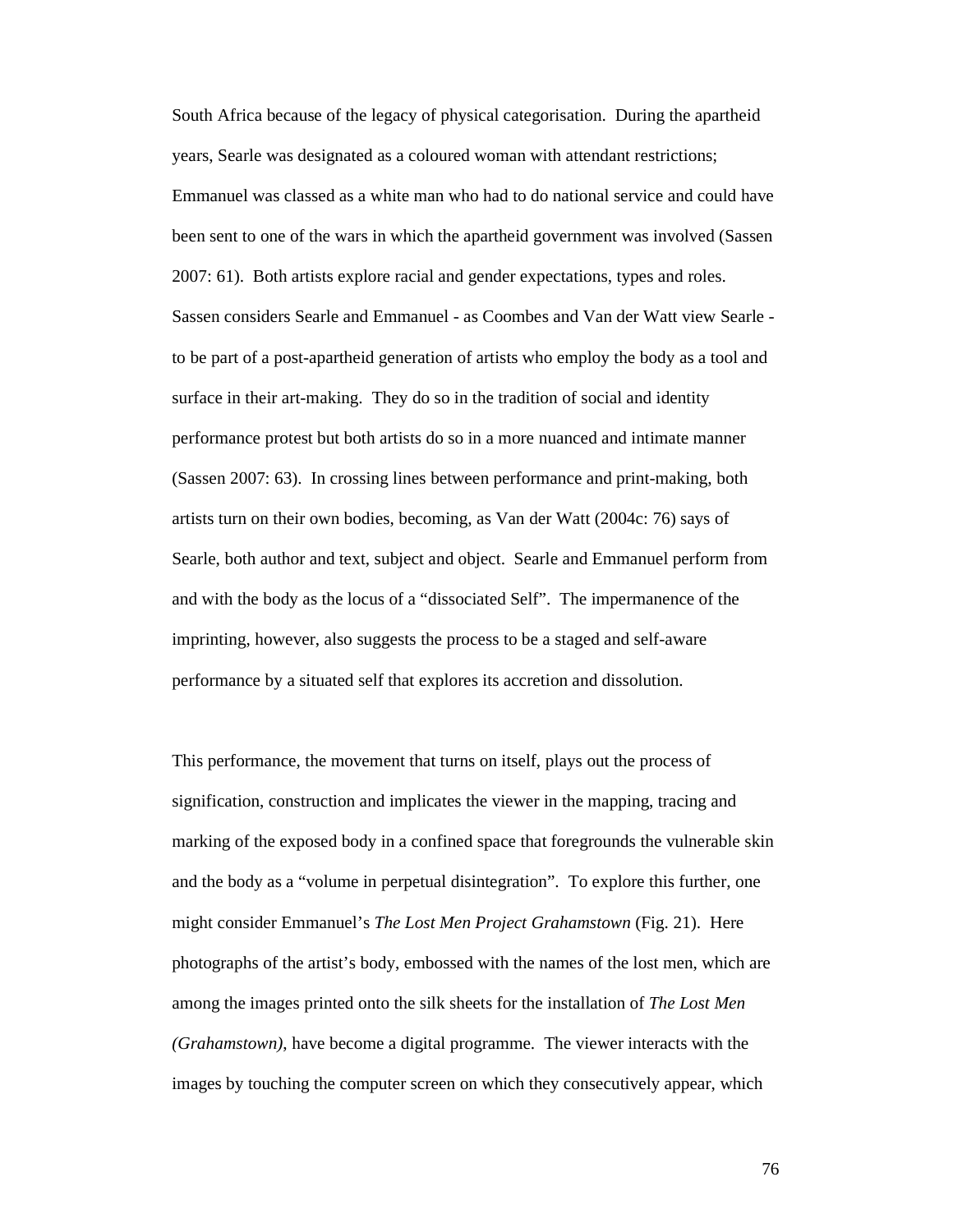causes the text to disappear gradually from the skin of the body (and the screen of the computer). The red inflammation of the 'bruised' skin under and around the embossing is likewise made gradually to disappear. The viewer 'heals' the body, but causes the loss of the names. The viewer touches the screen but cannot touch the body. The viewer's interaction is essential to the work, but the viewer is kept at a distance. Emmanuel says of this project: "I wanted to use the cold unforgiving surface of a glass screen to talk poignantly about intimacy and alienation, the body being soft and warm to the touch" (Emmanuel in Paton 2006). This project can be seen as indebted to Emmanuel's initial experiment for *The Lost Men,* which was to emboss text onto his hand and then take photographs of his hand gradually opening and the type fading.<sup>31</sup> His idea was that memorialising, memory, loss and coping with trauma could be expressed through a "wounding in the skin".<sup>32</sup> The movement and impermanence that is arrested by the photographing of the embossing that become the images used in *The Lost Men (Grahamstown)* is made literally visible here in a digital project as a process of disappearance and disintegration.

Conceptually, embossing is attractive to Emmanuel because the result of the imprinting is, as he says, "white on white", indentations that should be experienced by touching them, which explore the idea of making visible without seeing - as he says "seeing and not seeing".<sup>33</sup> In his embossing *Panado* (Fig. 29), for example, the merest circular outline and the name 'PANADO' create the image. It is a print that is white on white, a print that is also a sculpture in its reliance on three dimensional shadows and dents to create its form in the paper. It leads one to wonder how softly something might be inserted into space. The embossed paper is as much a "trace" of

<sup>&</sup>lt;sup>31</sup> Interview with Paul Emmanuel, 19 July 2009, Grahamstown.

 $32$  Interview with Paul Emmanuel,  $19$  July 2009, Grahamstown.

<sup>&</sup>lt;sup>33</sup> Interview with Paul Emmanuel, 19 July 2009, Grahamstown.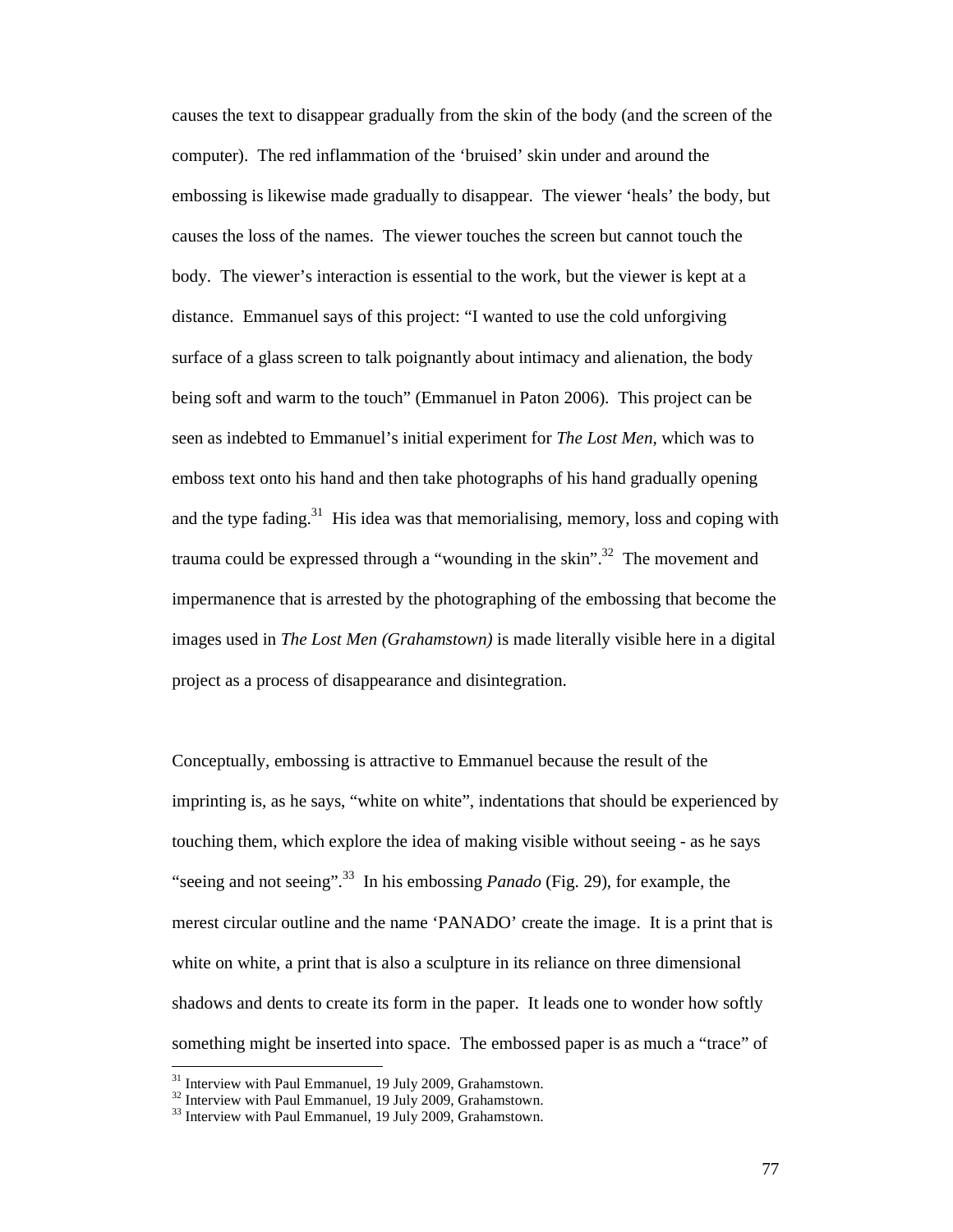how it was made, of the copper-plate that embossed it, as it is an assertion of its presence as the result. Blind embossing onto skin, rather than paper, emphasises the body as a volume and a surface that is characterised by its vulnerability and the distorting and disconcerting vacillation between intimacy and alienation of the self's relationship to its own and other bodies. In *The Lost Men*, Emmanuel effaces himself to the viewer by marking himself with the names of the lost men. He can be said to employ Derrida's "double mark" - *différance* - which both marks and erases itself (Derrida 1981: 4). Emmanuel's body may be writ larger than life when the photographs are printed onto the silk sheets that are hung in the landscape, but it is fragile and his skin translucent; he appears bruised by the imposition of meaning onto him. These signs and traces might circulate over and constitute the body - and implicitly the self - but they do not enfold it; here they are made evident as bruising and inscriptions imprinted into the skin. These signs and traces are written on, with, through and over the body. Yet they are impermanent, a performance, their disappearance is in their appearance. The signified is always in deferral; from the moment the process of representation begins, the subject, as well as the present, divides upon and postpones itself. This unstable, subjective, vulnerable body is the stage on which Emmanuel can be viewed as enacting a history and remembering that sees loss, deferral and difference as processes that mark the body and are experienced through the body. Foucault's injunction to see an "effective" history 'through' the body is elucidatory in this regard.

One reads events through as well as on the body. Foucault points out that the body does not escape, but rather is shaped by, historical forces and social influences in the most literal, physiological sense. The 'natural' human body is one that is built up and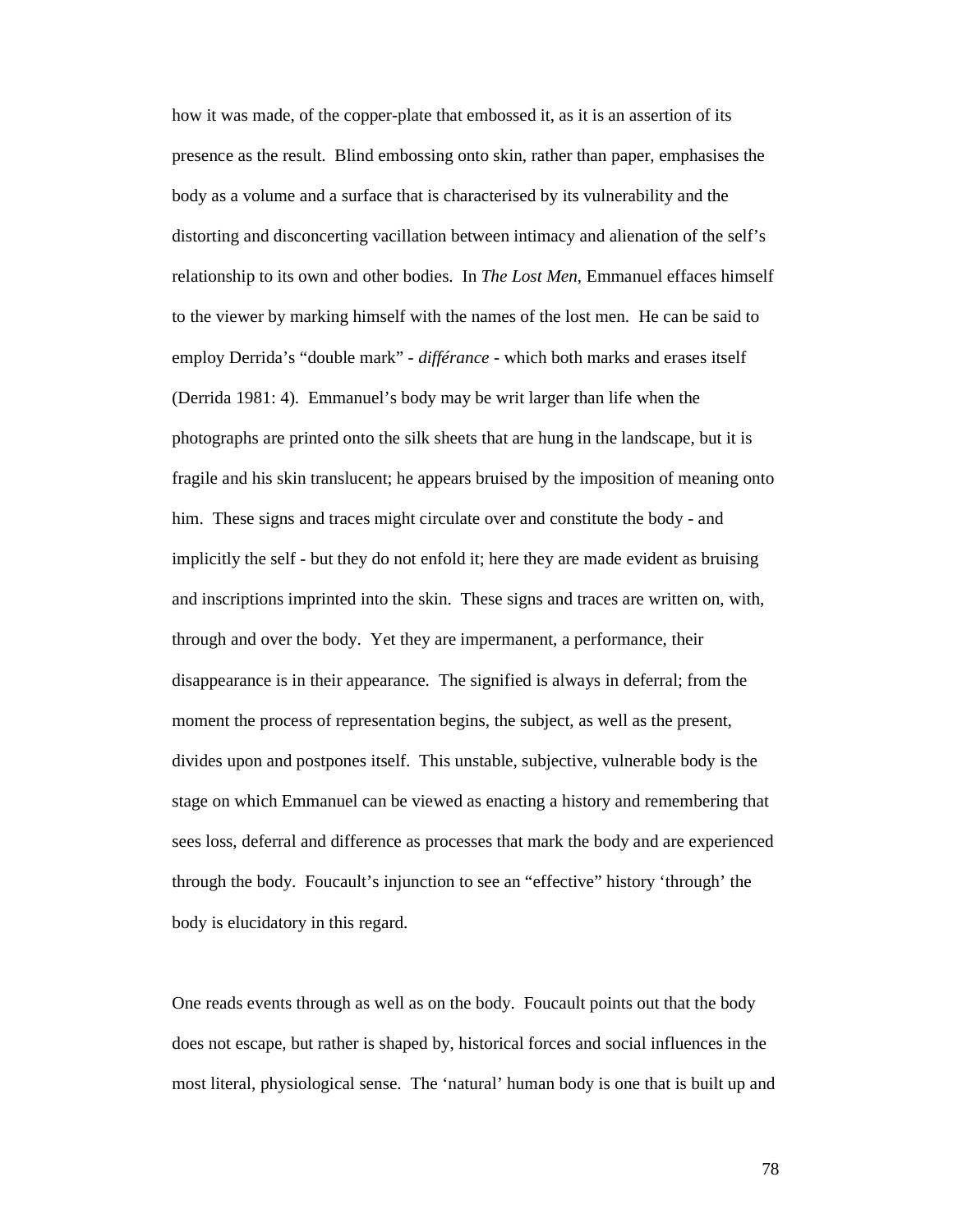broken down by the 'where' and 'how' in which it has existed; as Foucault (1977: 153) says: "The body is moulded by a great many distinct regimes; it is broken down by the rhythms of work, rest, and holidays; it is poisoned by food or values, through eating habits or moral laws." The body is imprinted by history and reveals the process whereby history destroys it (Foucault 1977: 148). Contrasting what he terms "effective" history with "traditional" history, Foucault finds the body so traced through by these forces that "[n]othing in man - not even his body - is sufficiently stable to serve as the basis for self-recognition or for understanding other men" (Foucault 1977: 153). Yet it can only be through the individual body that history may interrogate itself. "Effective" history should study what is closest, for it is there that one might find things written. What is closest, for Foucault, is the body and its processes: "the body, the nervous system, nutrition, digestion, and energies" (Foucault 1977: 155). Therefore, "effective" history operates in a continual movement between proximity and distance that must dispossess the self that studies it (Foucault 1977: 156). Foucault (1977: 154) dismisses a conception of history that promotes the consolation of recognition. Rather, "the true historical sense confirms our existence among countless lost events, without a landmark or a point of reference" (Foucault 1977: 155).

*The Lost Men* confirms the viewer's existence among lost events, which took place within the landscape through which the viewer moves but which now have no landmark through which to affirm them. There are now no voices or bodies that might speak of these events. The only point of reference is the incomplete records of the names of the men who died. It is to these traces - blank spaces in the historical record that outline only absence - which Emmanuel has turned. By embossing the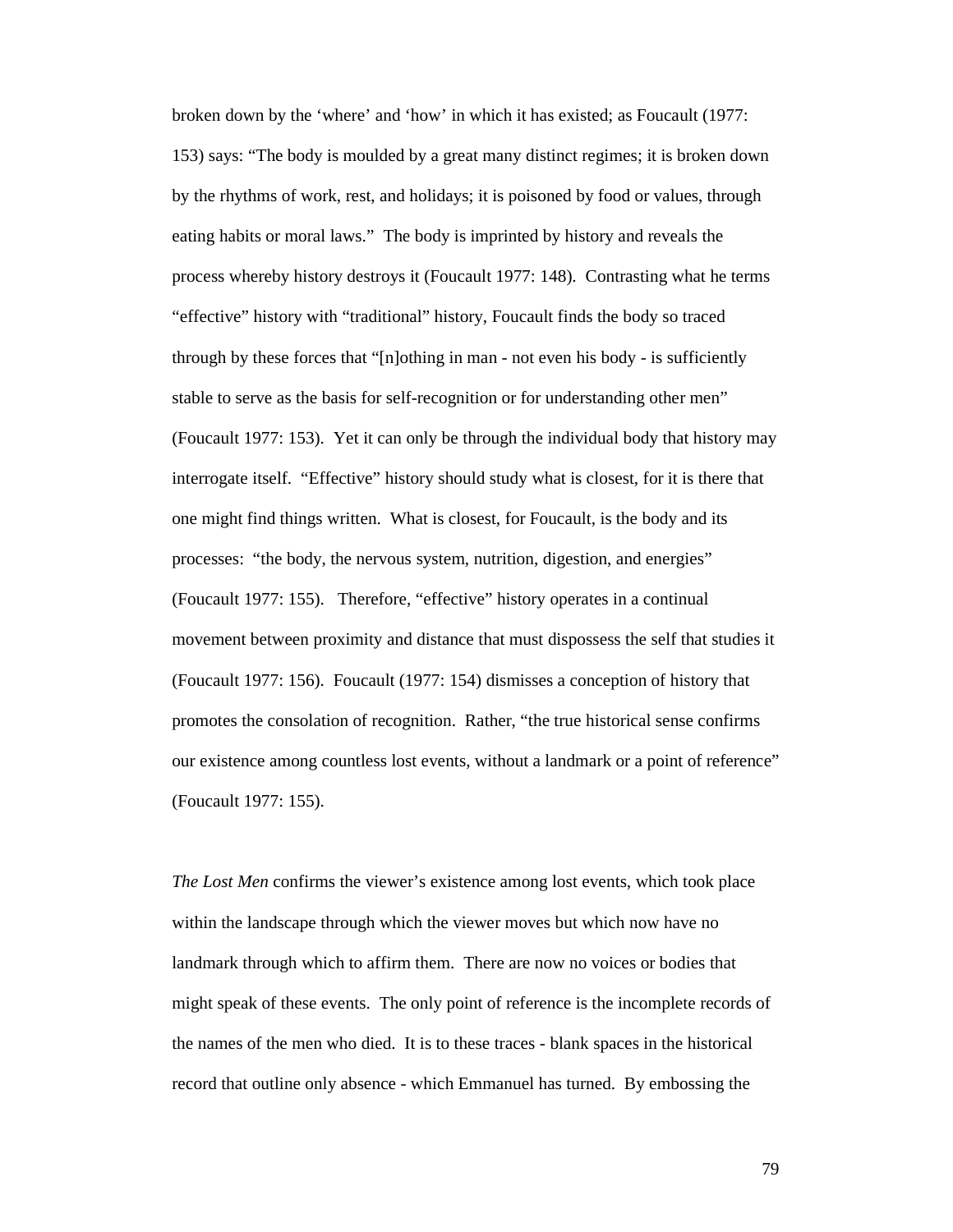names onto his own body, he gives these empty signifiers a temporary body and a contingent stage. Yet even the most scrupulous and detailed records (which Emmanuel's original archival sources are not) would not have preserved the lived experiences of these men. These historical losses are inscribed as an impermanent wounding in the skin by the names of lost men. Their presence can but confirm their absence. Emmanuel enacts and experiences the losses of history by assembling the names of the lost men in lead type, then painfully pressing the stamp into his body, then waiting for and watching his skin respond to the imprint and then having the 'bruising' recorded in a photograph before the skin erases it (Figs. 22 a-d). Emmanuel himself becomes one of the lost men in the anonymity and vulnerability of his body stripped of clothing, hair, privacy and individuality. His groupings of names do not delineate sides in the conflicts, thereby collapsing ideology of self and other within the historical record as well as between his present body and the events of the past.

The kind of knowledge that Emmanuel explores is a disappearance, the impossibility of rediscovery. It speaks of the past through the present, of the abstracted historical record through the intimate, fallible, personal body. The body erases the record with which it marks itself. The installation disintegrates as it is exposed in the landscape. It erases itself. *The Lost Men* can be read through Foucault's "effective" history that "introduces discontinuity into our very being - as it divides our emotions, dramatizes our instincts, multiplies our body and sets it against itself" such that "the reassuring stability of life and nature" is denied to the self (Foucault 1977: 154). *The Lost Men,* whose marshalling and expression of historical facts through the artist's body is both a representation and an appraisal of history, appears to be illustrative of Foucault's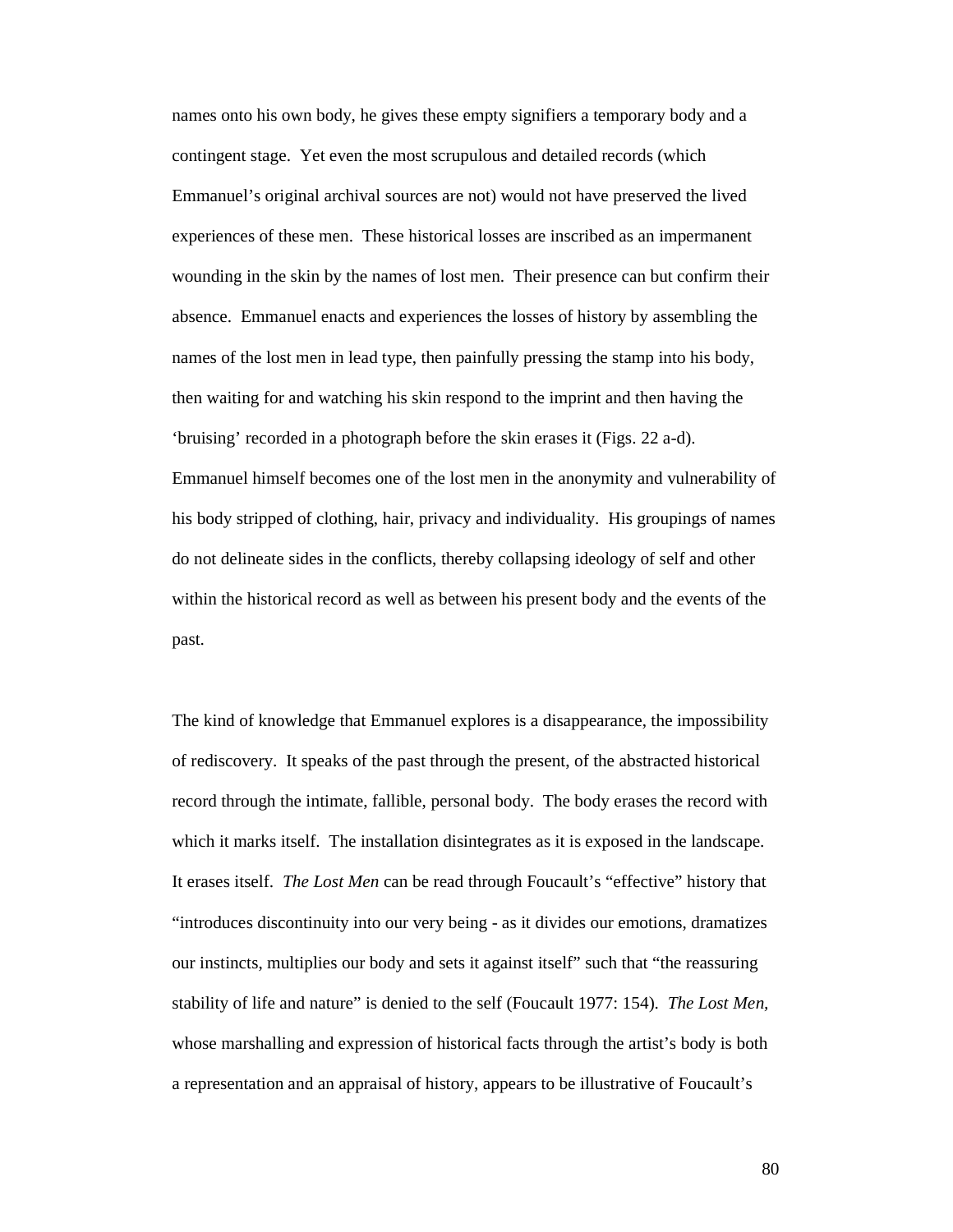contention that "[k]nowledge, even under the banner of history, does not depend on 'rediscovery', and it emphatically excludes the 'rediscovery of ourselves'" (Foucault 1977: 154-5). The self-presence - the "stability" - of the subject in the present, in remembering the past, in the anticipation of the future, in relation to the spaces through which it moves and in the meanings it ascribes to these activities, is under continual construction and renegotiation. 'I' am dispossessed, traced through, existing through and indebted to forces and influences of which I am imperfectly conscious. When Emmanuel began this project, he knew he would use his own body as the template because, apart from various other themes which he wished to explore, he found himself realising "Who would you ask to do this?"<sup>34</sup> The personal request, the painful process of the imprinting and the intimate display of the body paradoxically (or perhaps not) exposes the disconcerting dispossession of one's own body.

In *The Lost Men*, Emmanuel appropriates historical events - re-signifies, recontextualises them - but also painfully marks himself with their erasure. His body speaks against and through personal loss to loss in history. In doing so, the names of the lost men are ambivalently reanimated. Witnessing is as central to Emmanuel's work as it is ambivalent. *The Lost Men* seems to question what can be seen or spoken or made to be present. As Françoise Vergès observes:

'Speaking the unspeakable' is the injunction of our times. No longer a paradox but a conventional formula, it has become a central preoccupation. The truth has a public, a collective value. One *ought* to speak, for it will serve the common good. It is a duty. One cannot keep the truth, it would be an anti-social act. One speaks for humanity; one bears witness (Vergès 2002: 354; italics in original).

<sup>&</sup>lt;sup>34</sup> Interview with Paul Emmanuel, 19 July 2009, Grahamstown.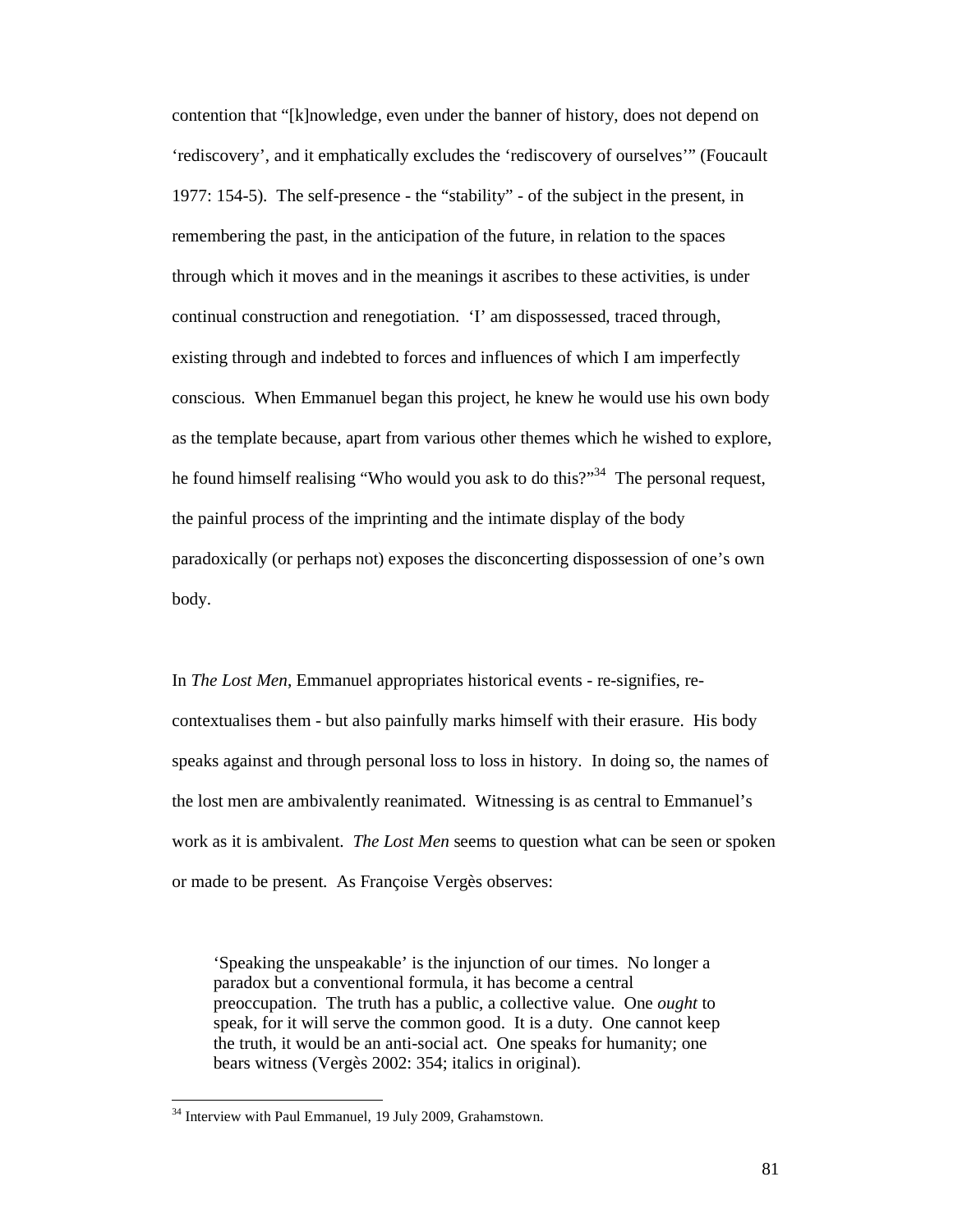When Vergès says that slavery was both global and peculiar, she makes the distinction between public memories that find legal and political expression (monuments, books, names, dates) and private memories (experience it seems) (Vergès 2002: 354). While there must be an amount of interplay between these different kinds of memories, Vergès asserts that private memories cannot serve as prompts for and sites of collective identification since this "conflates the individual with the collective experience" (Vergès 2002: 354). One cannot step into the skin of another; the attempt to do so - to conflate experience, to collapse time - is written into the bruising on the body's skin in *The Lost Men*. An "effective" history that emanates from the human body resists - or exposes - a dehumanising and detached distancing.

Yet the resistance of proximity is as necessary as the resistance of distance. A "naming of parts" is how Coombes (2003: 250) describes Searle's *The palms of the hands, the small of the back, the nape of the neck, under the belly, the soles of the feet* (Fig. 26). In this work, the naming is a staining that marks the consumed image and the consuming viewer. The viewer becomes an implicated voyeur who fragments and bruises intimate and vulnerable areas of the displayed body. The study of and through the body ought not to be an onanistic revelling in the presence of the body; as Vergès puts it: "How can we speak of *the authority of suffering* and therefore of the body without falling into an ecstasy of the wounded flesh?" (Vergès 2002: 354; italics in original). Rather, it is in an awareness of the movement between distance and proximity and presence and absence that will animate such a means of reading representation.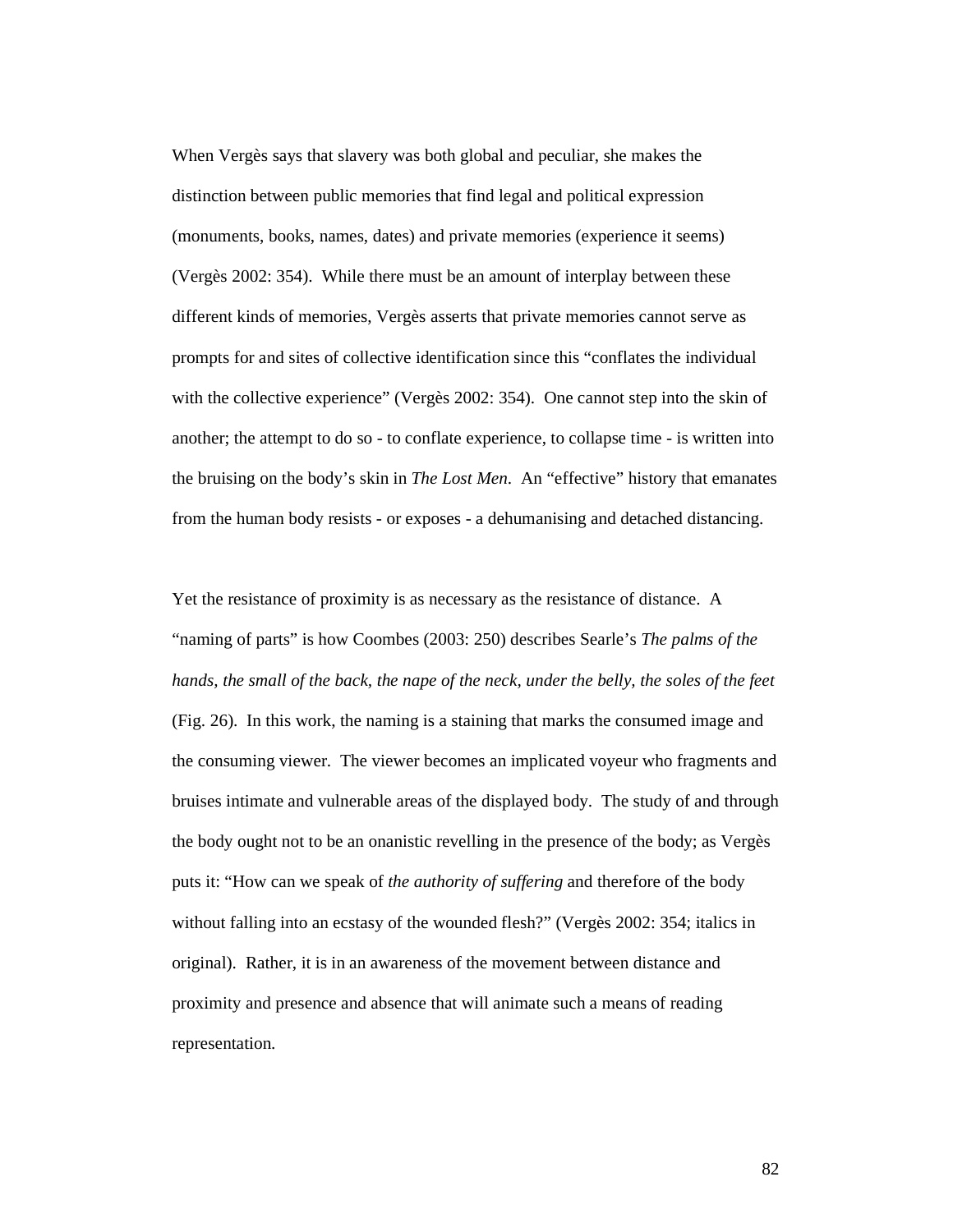#### **Memorials, Mourning and Memory**

The memorial is a visible assertion, a marking, of the presence of absence. *The Lost Men* project can be said to be a series of memorials because the artist describes it as such,<sup>35</sup> but the assertion should be qualified. Each installation of *The Lost Men* is a personal memorial that sees public, historical loss through personal loss. *The Lost Men* project creates impermanent memorials that enact the impossibility of remembering. It is about losing loss and of how one's relationship to loss changes over time.<sup>36</sup>

A memorial is generically considered to be a public expression of memory and mourning, in the form of a monument. Such monuments are frequently permanent, dedicated to the nation or the dead, commissioned by the state or a privately funded body to provide a site of mourning or remembrance. The modern consciousness is likely to associate public expressions of memory as monuments with war memorials due to their pervasiveness, especially those commemorating the losses of the First and Second World Wars (Forty 1999: 9). According to Rowlands (1999: 144), a monument 'becomes' a memorial - is considered and experienced as a memorial when it performs successfully three functions for the public. Firstly, it provides an acknowledgment of the importance of the loss, death and destruction that occurred and the suffering that that loss incurred; secondly, this acknowledgement takes place in context of a collective, national loss from which something is gained; and thirdly, the dead are immortalised in this idea of the collective. Rowlands (1999: 144) concludes that the erection of such memorials is motivated by the fear of "an absence

<sup>&</sup>lt;sup>35</sup> Interview with Paul Emmanuel, 19 July 2009, Grahamstown.

<sup>&</sup>lt;sup>36</sup> Interview with Paul Emmanuel, 19 July 2009, Grahamstown.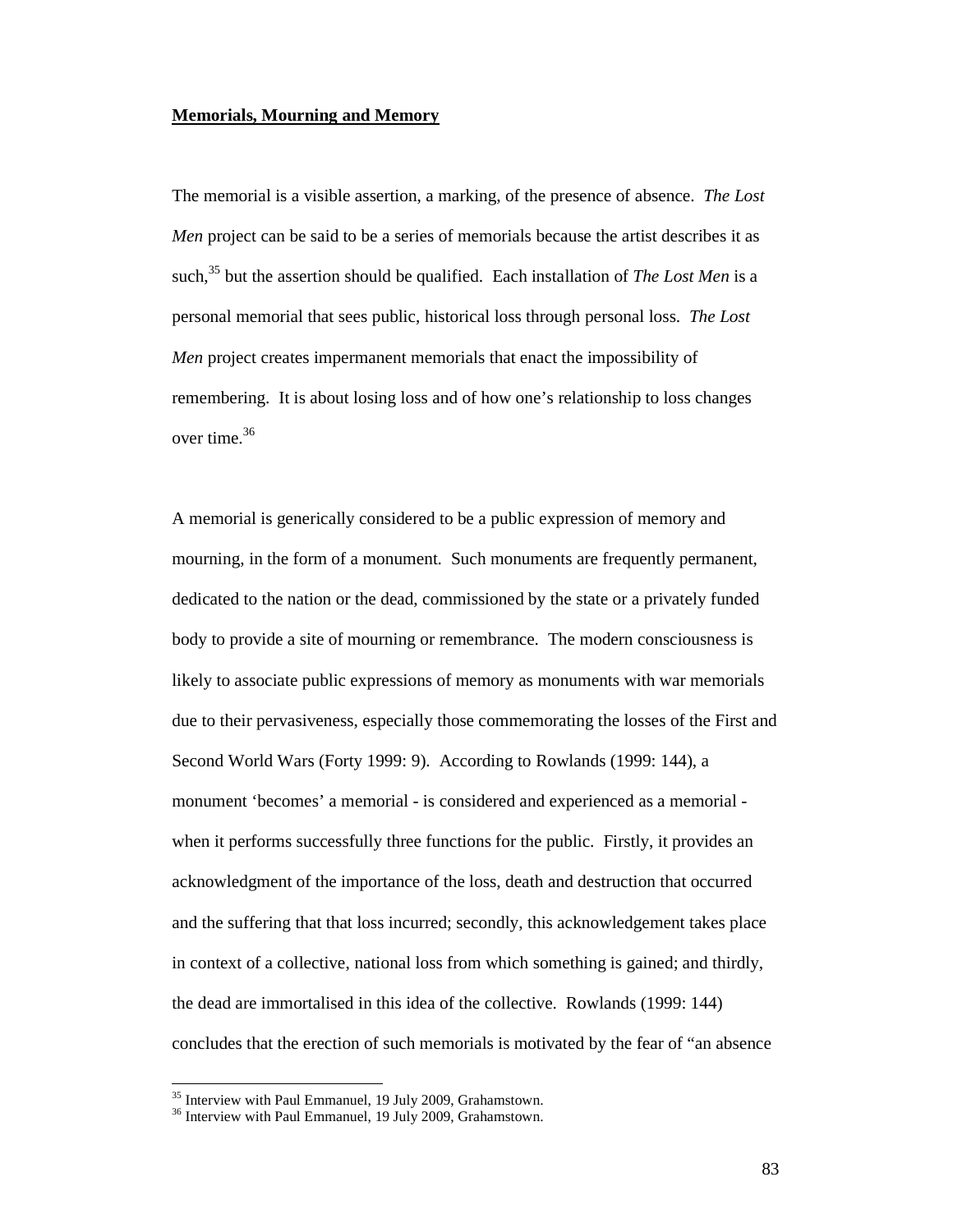of debt by the living to the dead". Such memorials thus emphasise remembering; the living give the dead "the remembering of names and actions as real events […] by compressing both past and future in the present". But although memorials emphasise remembering, they are not themselves always permanent or visible constructions.

Memorials that James E. Young calls "counter-monuments" are self-effacing and selferasing and thereby question the reliability and possibility of memory. Such countermonuments locate memory, if anywhere, in the individual and in the on-going and conflicted process of remembering. The most well known expressions of this designated genre are arguably Holocaust-related memorials, for example, *The Harburg Monument Against Fascism* (Figs. 30 a-c) by Jochen Gerz and Esther Shalev. This is - or was - a pillar of hollow aluminium, twelve metres high, covered in soft lead, in Harburg, Germany, erected with a plaque at its base that bore the following message:

We invite the citizens of Harburg, and visitors to the town, to add their names here to ours. In doing so, we commit ourselves to remain vigilant. As more and more names cover this 12 metre tall lead column, it will gradually be lowered into the ground. One day it will have disappeared completely, and the site of the Harburg monument against fascism will be empty. In the end it is only we ourselves who can rise up against injustice (qtd. in Coombes 2003: 93).

The pillar did indeed get covered with inscriptions - as well as graffiti - and was gradually sunk into the ground from its installation in 1986 until, by November 1993, a plaque and a glass vitrine through which the top of the pillar could be seen were the only remaining "traces". As Coombes says, this monument embodies Pierre Nora's assertion of the "trace" as "the primary bearer of meaning in contemporary life: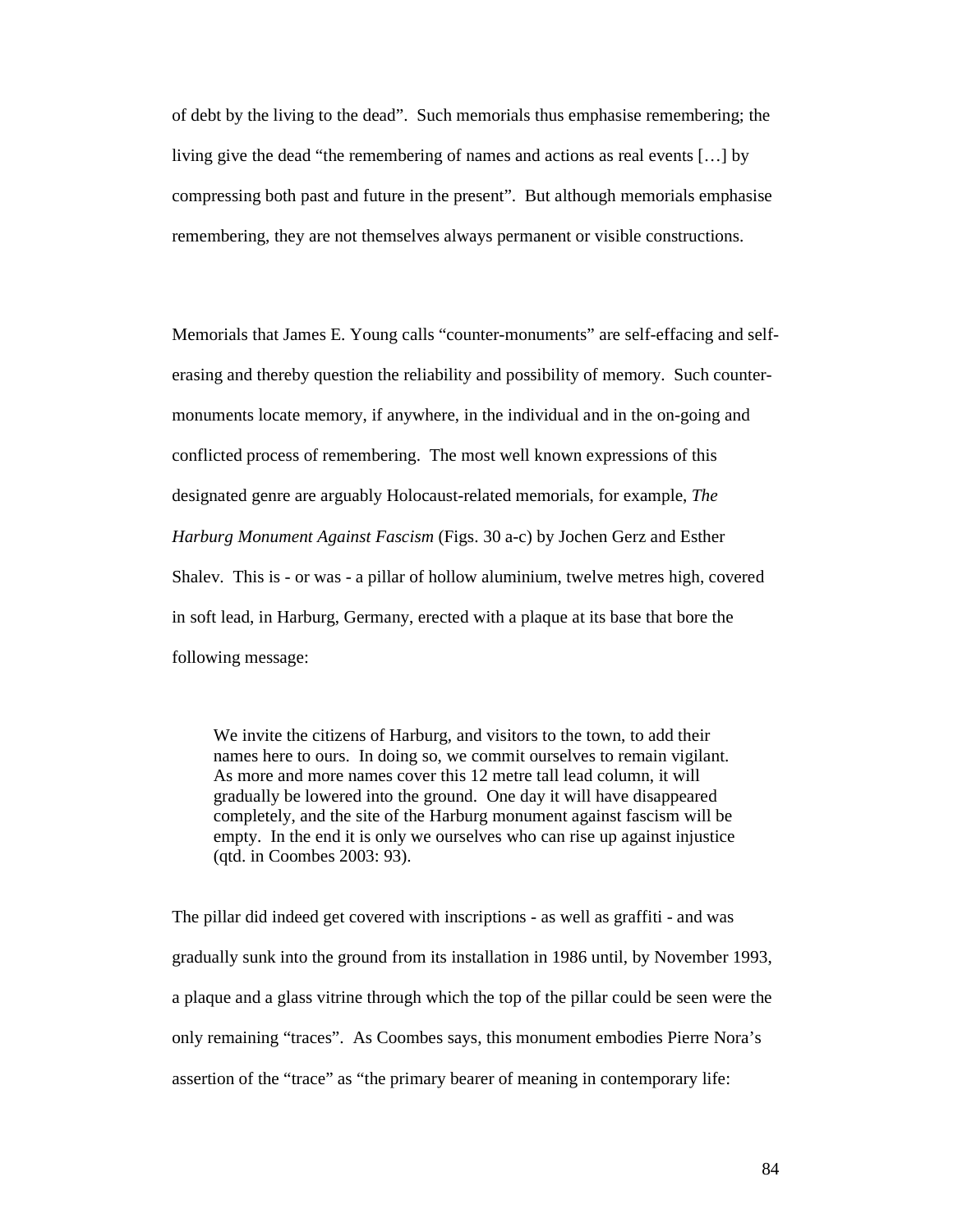impermanent, mutating, and fragmentary, referring to but never entirely revealing the whole of which it is a part" (Coombes 2003: 93). *The Lost Men* project might be considered as a variant of a counter-monument in its evocation yet simultaneous erasure of the events that it 'depicts'. Unlike the Harburg Monument, however, which exhorts its viewers to *become* bearers of the "trace" in the sense of "remain[ing] vigilant", *The Lost Men* proposes that viewers are *already* bearers of the traces that mark their bodies and constitute their identities.

These traces relate specifically to the human losses incurred from essentialist male gender roles; as Emmanuel says, issues of "manliness, militarism and patriarchy" (Emmanuel in Sassen: 2005). These losses of course include, but are not limited to, deaths, and deaths in war. Althusser (1971: 190) reflects: "Humanity only inscribes its official deaths on its war memorials: those who were able to die on time, i.e. late, as men." One of the few things that can be known from reading the names of the lost men is that they were, indeed, men and that, while men are not the only casualties in war, it was their gender and its attendant, prescribed military role that caused their deaths. The way in which Emmanuel has chosen to inscribe their names is a temporary and ambivalent rewriting of the "timeliness" of their "official" deaths. The imprinting on the vulnerable male body and the impermanent installations that change and disintegrate can be seen as breaking down or making contingently visible the dehumanising expectations and conventions that build and accrue to gender. *The Lost Men* project is a series of memorials, war memorials, but the war to which they are monuments is also "the only war without memoirs or memorials" (Althusser 1971: 190). For Althusser (1971: 190), this war is the socialisation that constitutes gender identity: "the war humanity pretends it has never declared, the war it always thinks it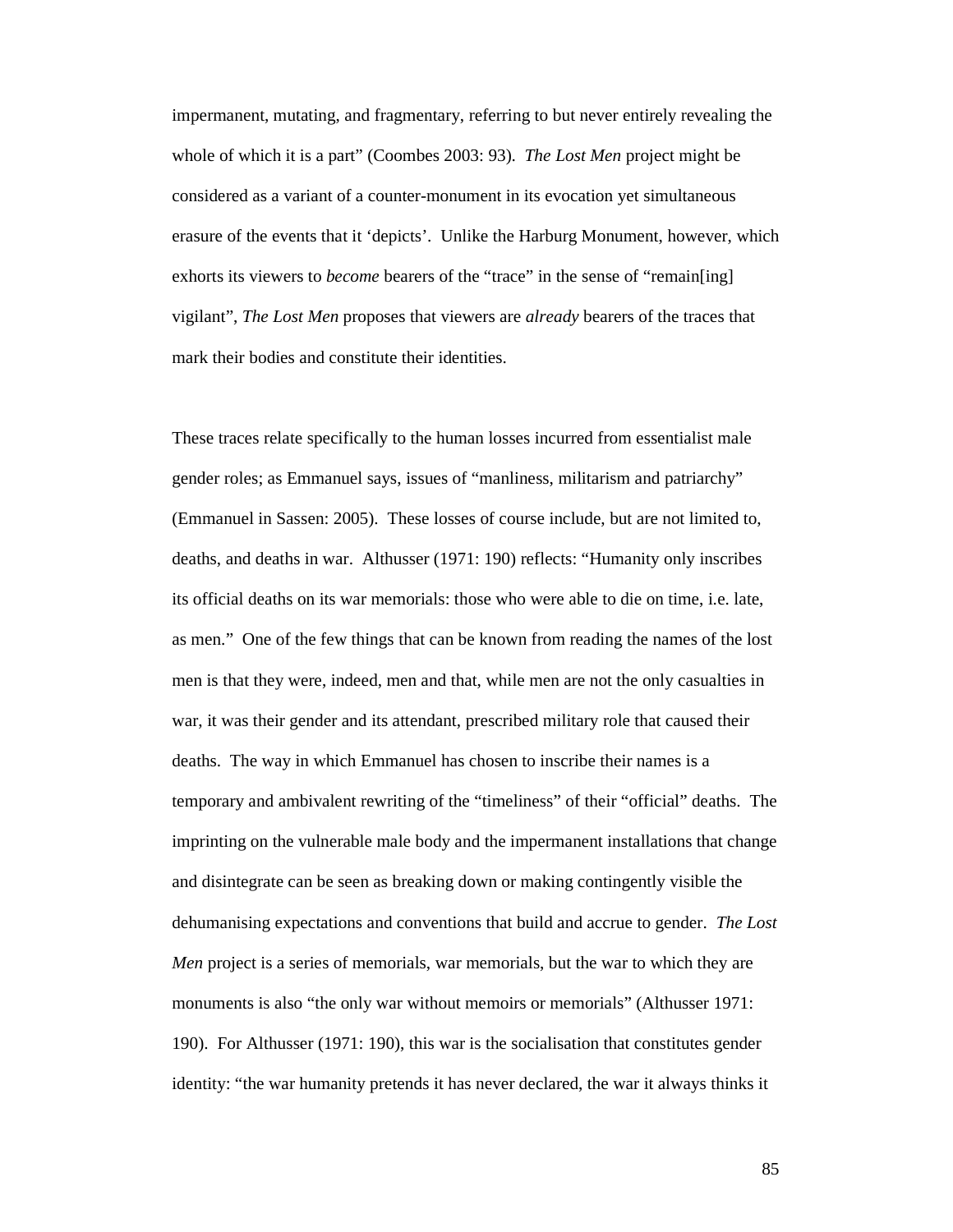has won in advance, simply because humanity is nothing but surviving this war". Since Althusser considers it to be impossible (or at least not done) to memorialise gender in any conventional way, it may be seen as appropriate that the medium through which *The Lost Men* explores 'war' and 'loss' are works of visual art that are grounded in personal and somatic experience.

Arguably, however, public memorials are also as much about allowing forgetting as desiring to remember (Forty 1999: 8). Forgetting is not merely an ability but an art, as Forty and Kuchler's eponymous *The Art of Forgetting* asserts. The "trace" as the bearer of meaning is thus particularly apt, being the physical 'evidence' of the movement between presence and absence. Forty (1999: 8) proposes "a history not of memorials but of amnesiacs" through the charting of a "process of social forgetting" in which artefacts become "agents of forgetting". In relation to monuments, Forty (1999: 9) outlines four ways in which this social forgetting may be enacted: in separation (such as in medieval European tombs that represent the realms of the soul and the flesh), in iconoclasm (such as the toppling of statues of Lenin in Eastern Europe at the end of the cold war), in exclusion (where commemorative artefacts permit only certain things to be remembered, such as war memorials that proclaim heroism and sacrifice not aggression or futility), and in a tension between remembering and forgetting.

This tension between remembering and forgetting can be seen in the installations of *The Lost Men.* On a personal level, for Emmanuel, the project's significance is about "holding on and letting go".<sup>37</sup> In valuing the (apparent) negative, one considers how

 $37$  Interview with Paul Emmanuel, 19 July 2009, Grahamstown.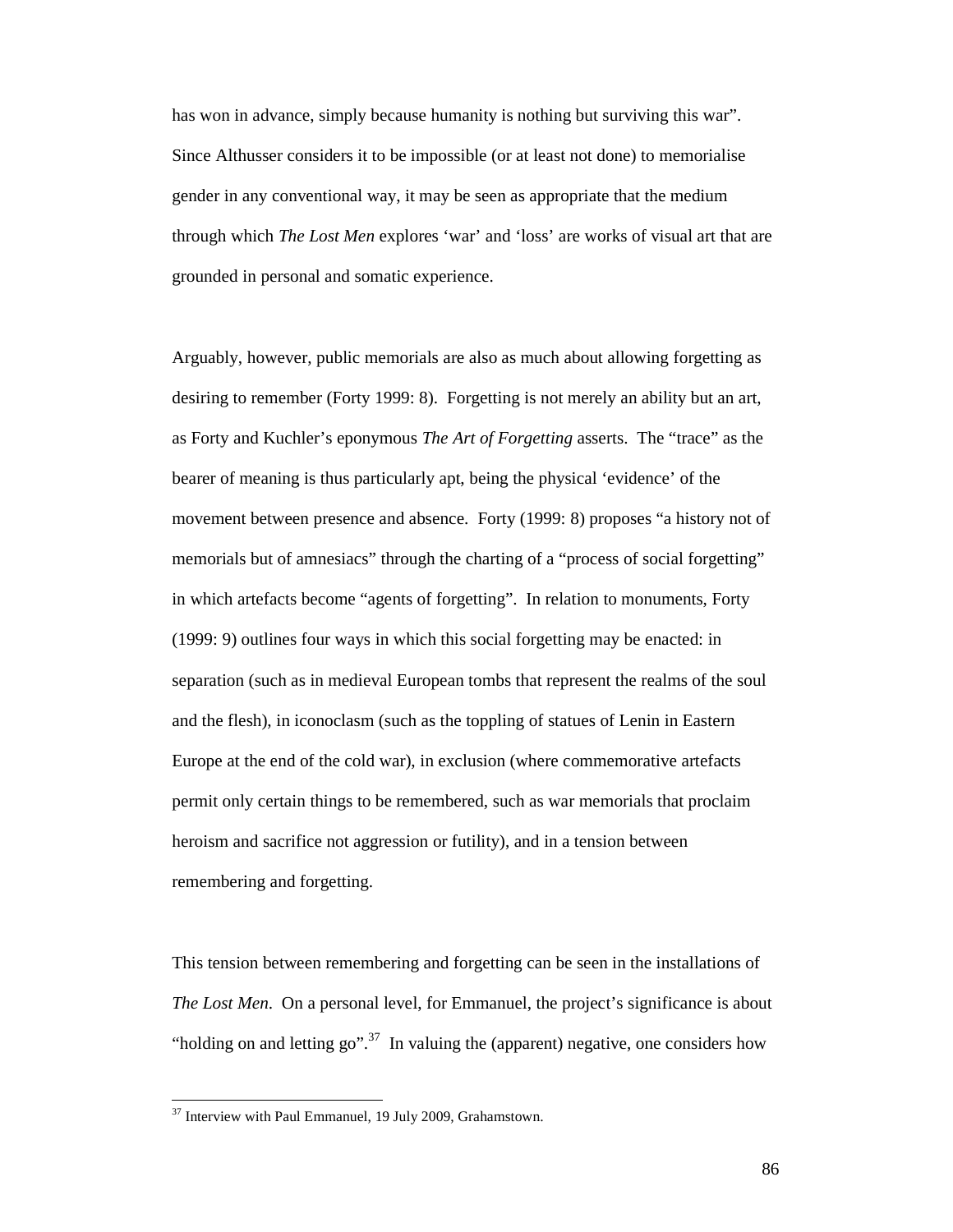to forget as much as how to remember. In *The Lost Men (Grahamstown)*'s evocation of historical events, any desire to remember is thwarted by the *fait accompli* of forgetting. The opportunity for remembering the specifics of the events and experiences in which men in the 'Frontier Wars' died has already passed. These men are lost; their names are empty signifiers, having been garnered from selected archival sources that are known themselves to be inaccurate and incomplete records, for example, amaXhosa men are known only through stories by British and Boer men. In *The Lost Men (Mozambique)* (Fig. 20), this point is even more pertinent, and contemporary, as the Mozambiquan military authorities have placed a moratorium on the public release of names of men from the Frelimo and Renano political movements who were killed in Mozambique's civil war. Therefore, alongside the known names of South African men killed during South African's involvement in Mozambique, Emmanuel embossed his skin with the phrase "Unknown Soldier", repeated in Shangaan (a local indigenous language) and Portuguese. Emmanuel intersperses these literally empty appellations with 'known' names of men who died. In both works, these deaths are *memorable* events but without a *memory*, as Vergès (2003: 353) describes the commemoration of slavery in French post-colonies. How can one remember events that have been already forgotten? Emmanuel describes his blind embossing technique as "seeing and not seeing".<sup>38</sup> This may be seen as relating, among other things, to Emmanuel's own lack of military experience, of his telling of events not only forgotten, but, for him, never experienced. If these events are "see[n] and not see[n]", then, through the installation, one sees that what is visible is what one cannot see. I see a history that forgets (Forty 1999: 8), a history that does not save (Blocker 1999: 134), a narrative that is un(re)productive (Phelan 1993: 27);

<sup>&</sup>lt;sup>38</sup> Interview with Paul Emmanuel, 19 July 2009, Grahamstown.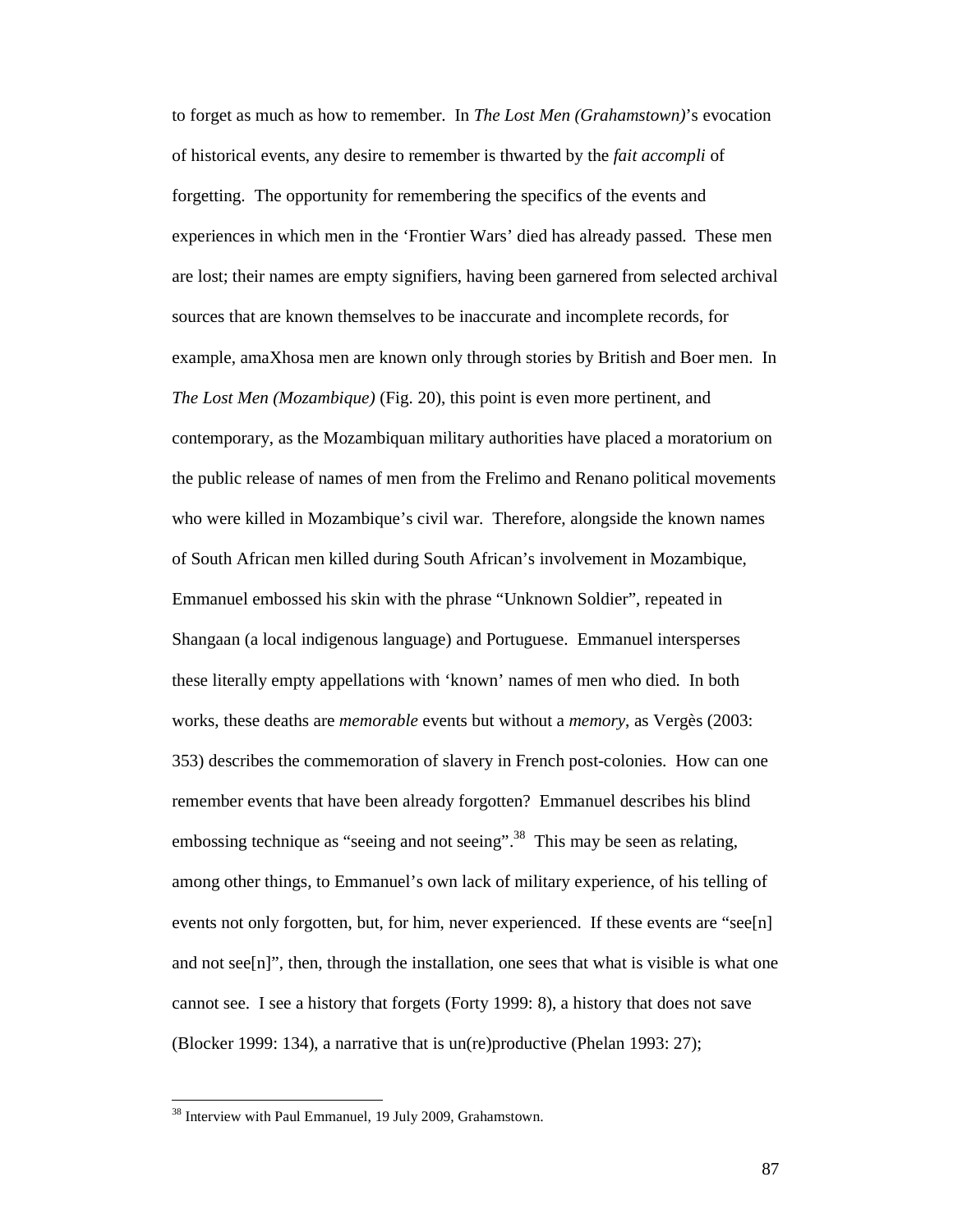knowledge that cannot depend upon rediscovery (Foucault 1977: 154); I see myself as lost among countless lost events (Foucault 1977: 155). *The Lost Men* is not a project of historical reclamation; *The Lost Men (Grahamstown)* and *The Lost Men (Mozambique)* re-animate their sites in the landscape only in so far as they layer its opacity and destabilises the viewer's experience of the present and of him/ herself within this present.

*The Lost Men* developed conceptually at the time of the national debate around memory, where the Truth and Reconciliation Commission (TRC) raised issues about, as Emmanuel puts it, the re-construction of memory, about what one chooses to remember, to know and not to know.<sup>39</sup> The military themes and the specific site for the installation of *The Lost Men (Grahamstown)* evolved later. John K. Noyes considers that Antje Krog's book on the proceedings of the TRC, *Country of My Skull*, showed that "truth" in South Africa reveals "a painful discrepancy between the gestures of trauma and the language it is spoken in" (Noyes 2002: 271). This discrepancy - spacing, difference - occurs in the forms in which suffering is expressed, the relation of truth to language and the limitations of language.

Noyes considers that language fails twice over. Firstly, it fails because "it recognises the tautologies of its own interventions" (Noyes 2002: 278) or in other words, it fails because words fail before experience, one cannot speak the unspeakable and representation must always mourn its own inadequacy. This failure may be demonstrated in what Noyes calls an "endemic quietism" that, for example, he sees as partially accounting for the failure of the liberal establishment to speak against

<sup>&</sup>lt;sup>39</sup> Interview with Paul Emmanuel, 19 July 2009, Grahamstown.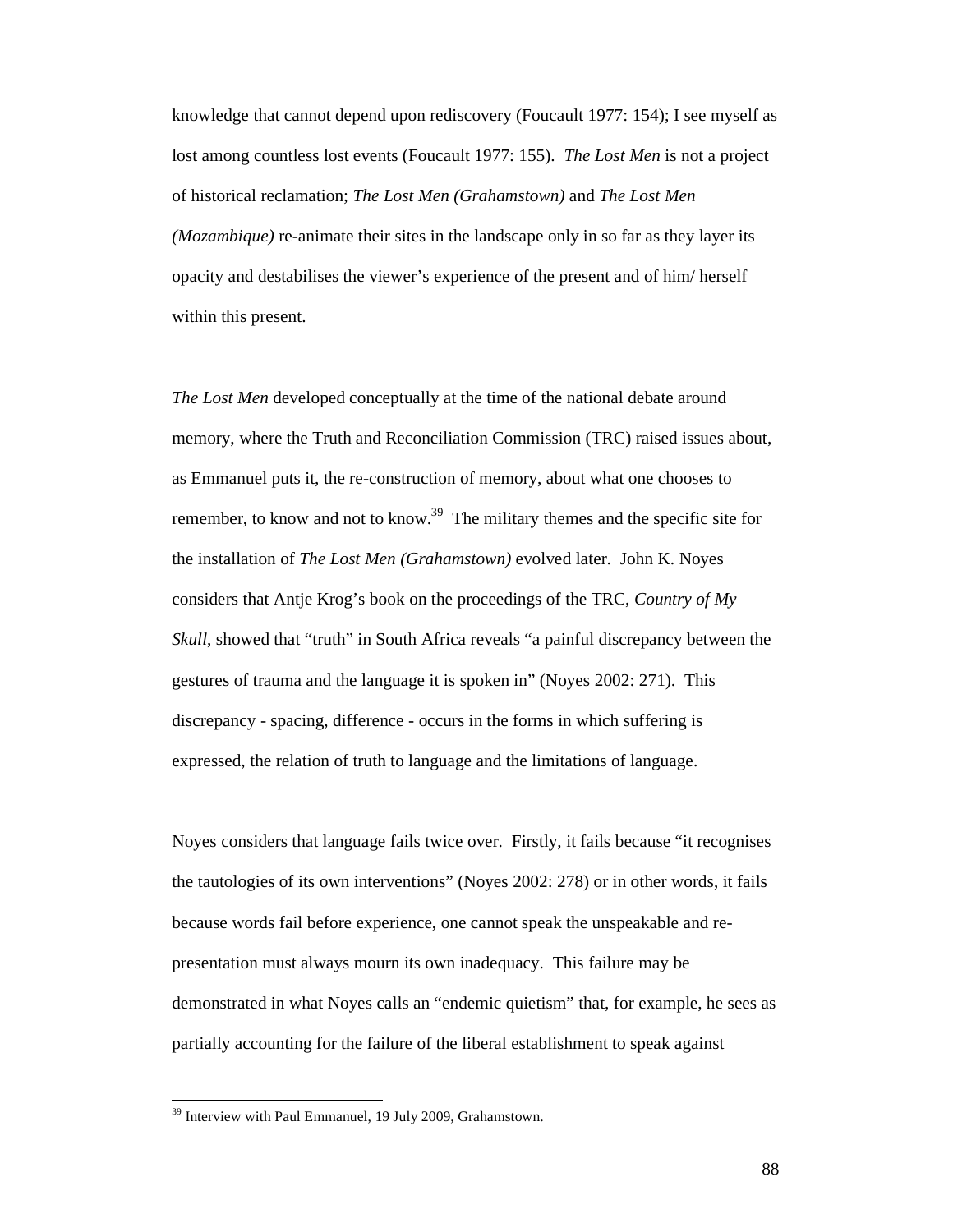apartheid before the Soweto uprisings (Noyes 2002: 279). In this sense, the proceedings of the TRC succeeded because here language, rather than sublimating the individual to the collective experience, revealed "events" where before had been only "history" (Noyes 2002: 279). He considers critical language to succeed when it produces events out of history, when it draws specific experience up out of discourse. Secondly, language fails because "it recognises that what can be said about another person's body cannot be divorced from the experience of one's own body" (Noyes 2002: 279). It threatens to collapse victim and perpetrator, self and other, subject and object. Yet the refusal to consider "the somatic grounding of thought" that results in inhumanity can also be resisted through language (Noyes 2002: 279). As Noyes says in his interpretation of Adorno's consideration of whether thought, poetry and life are possible after Auschwitz: "When thought confronts the events of bodily experience, it requires a language that resists the contemplative distance that would negate these events" (Noyes 2002: 279). Foucault's "effective" history similarly urges the confrontation and collapse of contemplative distance in favour of a proximity to the body that is inscribed and through which events are traced.

Noyes's conclusion is that language fails not because it cannot express the "truth" of "history" but because it must do so through memory, which is "a performance which presents itself as the historical at one remove" (Noyes 2002: 280). For Noyes, memory is "a personalized narrative that defines speech as an organic experience in the most literal sense, a somatic nagging that reminds the speaker of what language will never be able to say" (Noyes 2002: 280). "History" is only readable through the specificity of memory and its "somatic force", which must mark the individual's position as outside of "history" (Noyes 2002: 280). The specificity of individual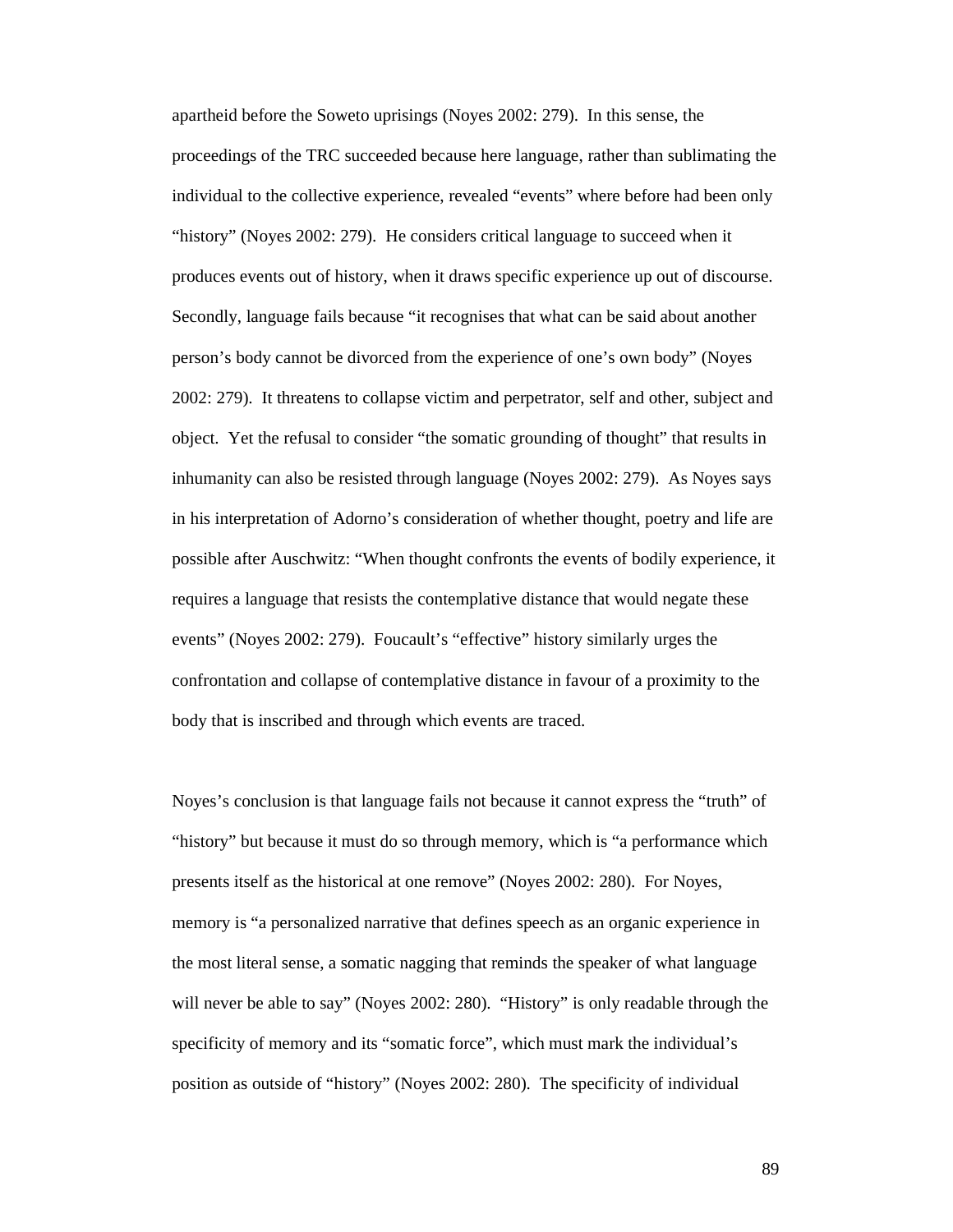experience thus constitutes but also deconstructs "history". The oral and written testimony of memory, as well as its physiologically inscribed surfaces, forms "traces" that speak through the individual body, placing the body both inside and outside of discourse.

The inadequacy of the communication of memory is the limitation of language and the failure of representation. In the English title of Nabokov's memoir of his childhood - *Speak, Memory* - the exhortative verb, which is at once imperative and imploring, attempts to reach through the punctual pause. The unseen - unwritten, implicit - speaker of the phrase commands "memory" - a noun, a thing - to walk itself backwards into a verb again, to become again the acting out of events. It is this bringing of the past into the present, the translation of somatic experience into oral and written testimony that seeks to confirm the "situatedness of experience" (to quote Mieke Bal) and the "eventedness of events" (as Noyes translates Adorno). But that implicit speaker is addressing himself, exhorting his own memory to speak. The representation turns on itself just as, in *The Lost Men*, the lost and incomplete names are read on the artist's body. *The Lost Men* does not conflate private with public memories and individual with collective experience so much as it reads a 'history' *through* the artist's body, historical loss through personal loss and pain, and the past through the present. Rather than reclaiming occluded "events" out of "history", *The Lost Men* makes visible the selectiveness and misalignment that must be part of the historical record. 'History' here is a subjective representation that, seeking loss and disappearance, dispossesses the subject that studies it, not unlike Foucault's advocated "effective" history that is read through and on the body.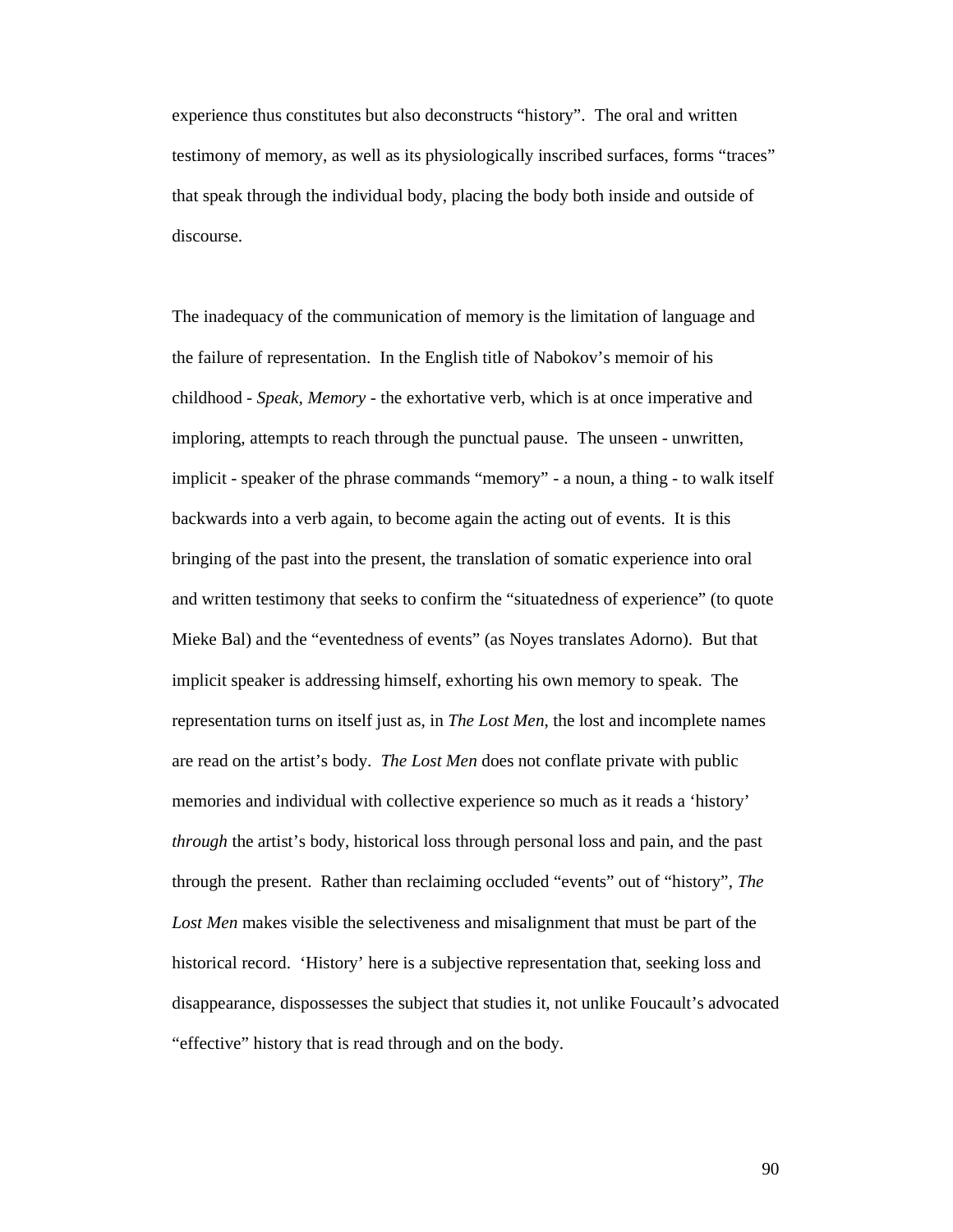## **Conclusion**

If memory is seen as a personalised narrative that must be spoken through the body and its subjectivity, if memory is a mental "trace", a symptom of the body's materiality, if memory both threatens and promises the dissolution of experience, then *différance* has been invited in, while already inhabiting, the core of presence and selfpresence. If *The Lost Men* project is a "tacit monument" to losses and experiences both remembered and never known, if it is a series of memorials that enact those losses in their own fragmentation, impermanence and contingency, if that enactment is also reflective of the ambivalence of how one's relationship to loss changes over time, then *The Lost Men* may be seen as translating Derrida's "double mark" that both marks and erases itself. Like the *a* of *différance*, *The Lost Men* is its own monument, in its silent movement that structures dissociation and characterises the basis of consciousness, the "double mark" that, while read, is 'seen' only in its effects or traces.

Looking at history, landscape, the self and the body through *The Lost Men*, one asks how one affirms presence without making present. How does one see something that is not there, that disappears? How does one carry out will or desire such that it annuls or defers its own effects (Derrida 1973: 136)? How does one speak over the spacing, differing and deferral of signification? Possibly, one speaks *with* the intervals and its spacing. In *The Lost Men*, Emmanuel's body is visibly marked by his conceptual concerns, his personal relationships with men and historical losses associated with masculinity and militarism. Enlarged and fragmented, anonymous and inscribed, his body is visible and unseen. It cannot be made to be present; its marking is a tracing,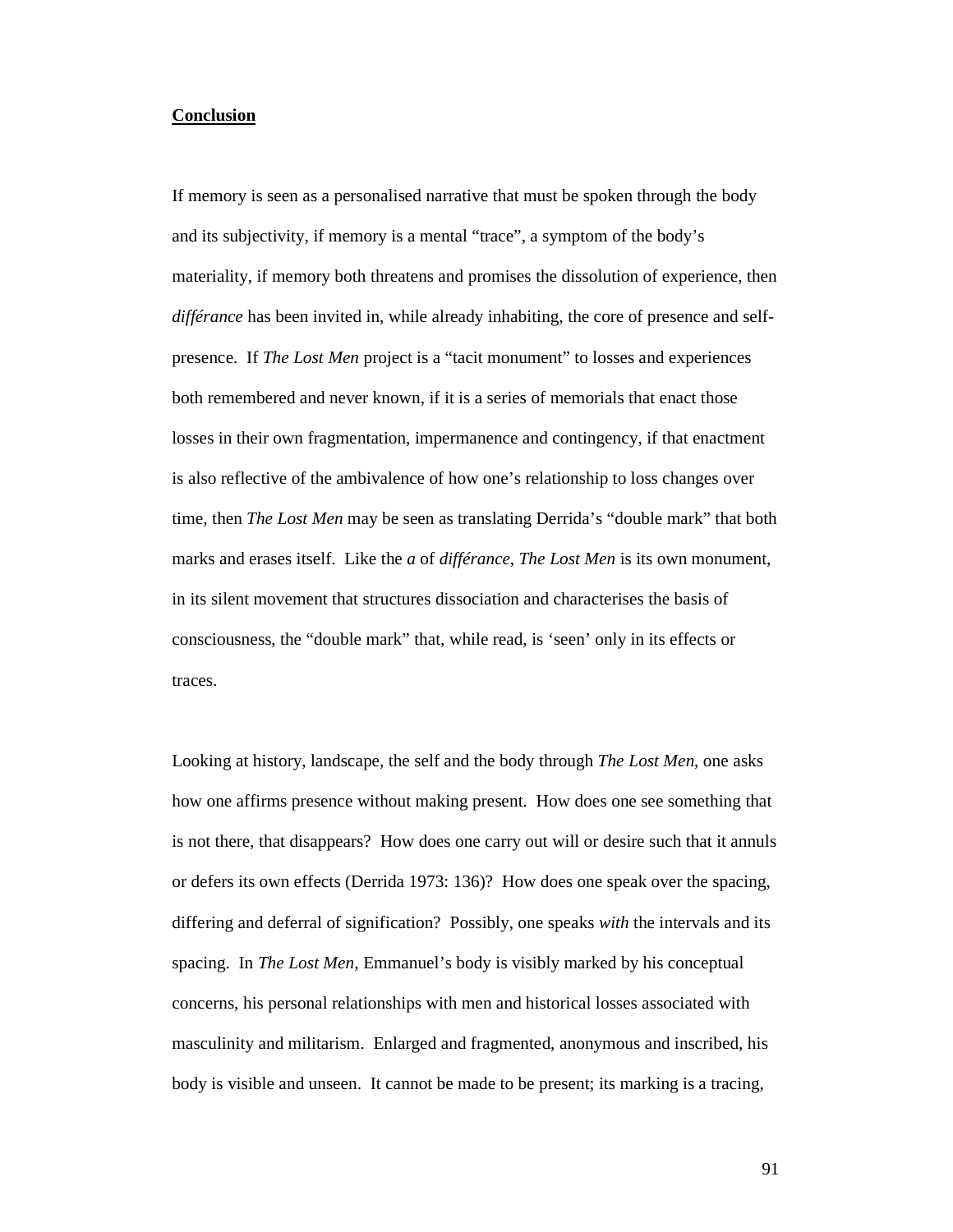the traces tell where it has been, not who it is. In its impermanence, it stages itself as a performance of a marking that un-marks or erases itself. Created by photographing the process of the temporary imprinting on the body, transformed into an installation that is intended to disintegrate, the work, and the viewing thereof, is always at a remove from and in deferment of itself.

If western culture and philosophical theory privilege presence and self-presence over absence, and the concern with visibility in "identity politics" is a contemporary expression of that, then Phelan's concept of the "unmarked" seeks to affirm instead a sense of subjectivity as an "active vanishing", by valuing the negative and disappearance. Derridean *différance* is intended to structure dissociation as well as induce disappearance, through which it exposes as illusory the self-presence of meaning, subjectivity and the body. This movement of *différance* expresses an active "non-self-presence" that is 'seen' in the "trace". Coming from a tradition where physical and ideological difference, carefully mapped and patrolled, was both accentuated and invented, Emmanuel employs the "trace" as the evidence that erases itself, in order to explore a subjectivity that is subtle, contingent and an on-going process. In the next chapter, I look more closely at how issues of gender influence the conceptualisation and representation of this subjectivity. I consider how moments of transition and liminality in male lives, when under Emmanuel's focus that pauses and holds open these moments, both affirm and also structure dissociation from established social roles and codes.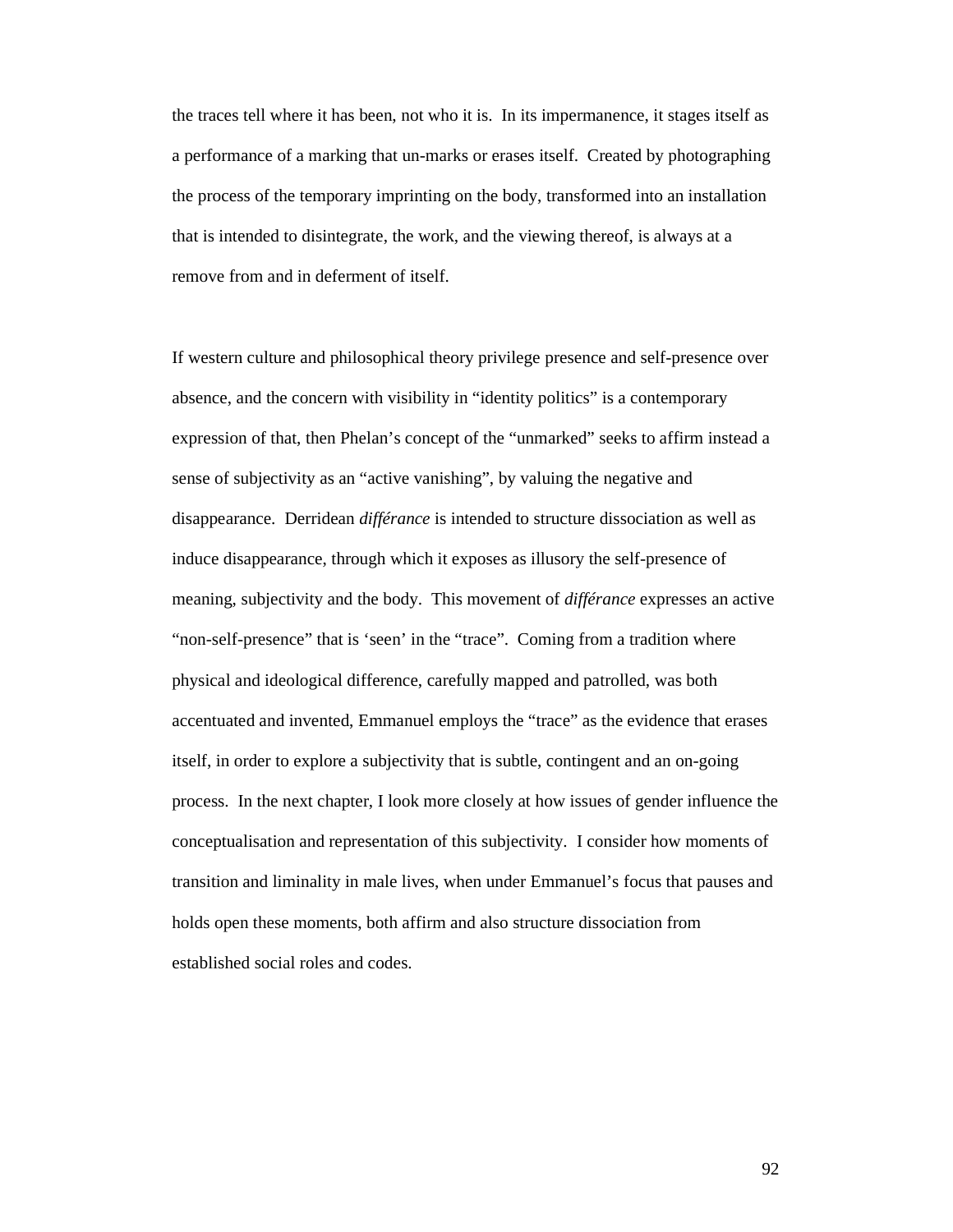## **CHAPTER THREE**

-

#### *RE-MARKING LIMINAL MALE 'PERFORMANCES'*

Five drawings, titled *(1)*, *(2)*, *(3)*, *(4)* and *(5)*, form part of Emmanuel's touring museum exhibition *Transitions*<sup>40</sup> and represent what Emmanuel sees as transitions or rites of passage in male identity. In  $(1)$ , a baby boy is circumcised by a surgeon (Fig. 31); in *(2)*, a army recruit's head is shaved by a barber (Fig. 32); in *(3)*, a Maronite Catholic bridegroom is crowned by his priest (Fig. 33); in *(4)*, a man, rising to make a speech, is helped on with his jacket by another man (Fig. 34); in *(5)*, people dissolve as they pass through a train station's turnstiles (Fig. 35). Each drawing comprises five panels and took six months to complete. Five panels make up one drawing. Each drawing, which is three metres in width, took six months to complete. The set of drawings were bought by the Spier Contemporary Collection from plan in 2007. When exhibited, the box-framed drawings are installed in a specific sequence, suspended from the ceiling back to back, to be viewed one at a time by the viewer who must move around them (Fig. 36). To make these images, the artist scratched with a razor blade into exposed or undeveloped photographic paper (Figs. 37 a-b).

<sup>40</sup> *Transitions* has been a four year project of two parts, to be completed in February 2011. Part One, *Paul Emmanuel: Transitions* is a touring, solo museum exhibition comprised of the five drawings of rites of passage and *3SAI: A Rite of Passage*, a short, non-verbal, artist's film documenting the headshaving of new recruits at a South African military base. It was exhibited around South Africa in 2009 and began its international tour, which is scheduled to continue over the next three to five years, at the Smithsonian Museum of African Art in Washington, D.C in 2010 (see Appendix). Part Two, *Transitions - Prints & Multiples*, is a limited edition series of hand drawn and printed *manière noire* lithographic triptychs based on the *Transitions* images and concepts. From 2011, it is scheduled to show in several commercial galleries. A book on *Transitions*, which began production in 2010, has been designated the third part of the overall project. The *Transitions* project is managed by Art Source South Africa.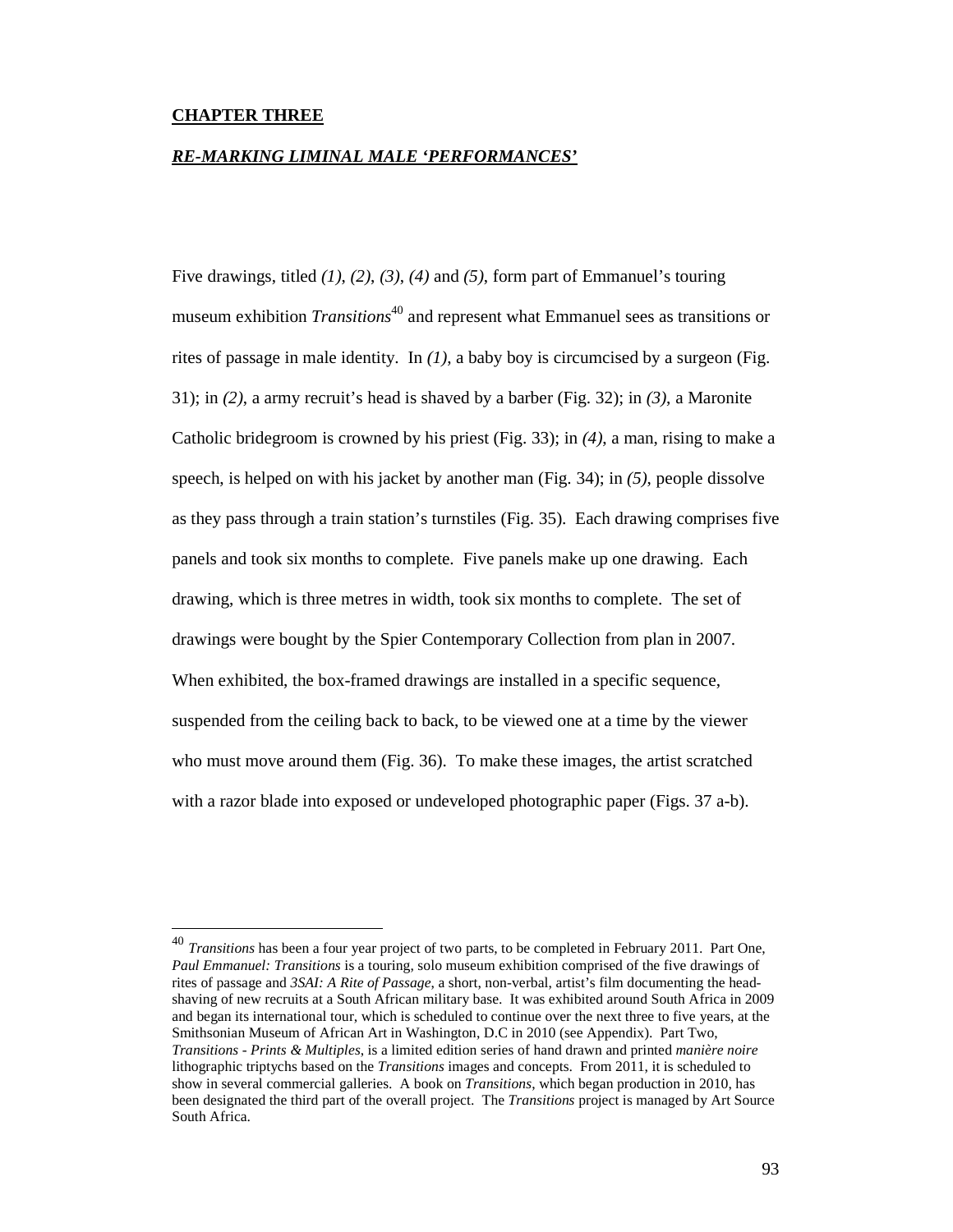For his images, Emmanuel chooses experiences in which he feels himself to be implicated, as a man, as a white South African man, as a white gay South African man.<sup>41</sup> He works from photographs which he took at each event, so that he is both involved in and excluded from each event that he 'documents'. In his subject matter and his technique, he is concerned with the gender roles which men accept, whether willingly, consciously or not, with what happens to a man as he undergoes a transition from one role or state to another, and in how to represent that transition to the viewer. He re-interprets traditions of and assumptions about gender by, arguably, 'performing' (or staging) the "performativity" of gender. Emmanuel finds the liminality of subjects during rites of passage to be visual and 'visible' representations of temporal and spatial intervals within social rituals that reveal the construction of male identity to be a process; an on-going process that may be discussed as "performative" by referring to philosopher Judith Butler's concept of gender identity as the accretive and repeated internalisation of the regulated and regulating norms that produce and govern gendered behaviour. Victor Turner's anthropological research into the liminality that defines subjects during rites of passage, being "that which is neither this nor that, and yet is both" (Turner 1967: 99), becomes central to understanding why, in these drawings, Emmanuel feels that he works emotionally, conceptually and technically from a point of failure or loss in his attempt to represent - to mark, re-mark, remark on - contemporary masculine identities in moments of transition and contingency that, for the artist, are characterised by an ambivalent vulnerability.

# **The 'Performativity' of Gender**

 $41$  Interview with Paul Emmanuel. 19 July 2009, Grahamstown.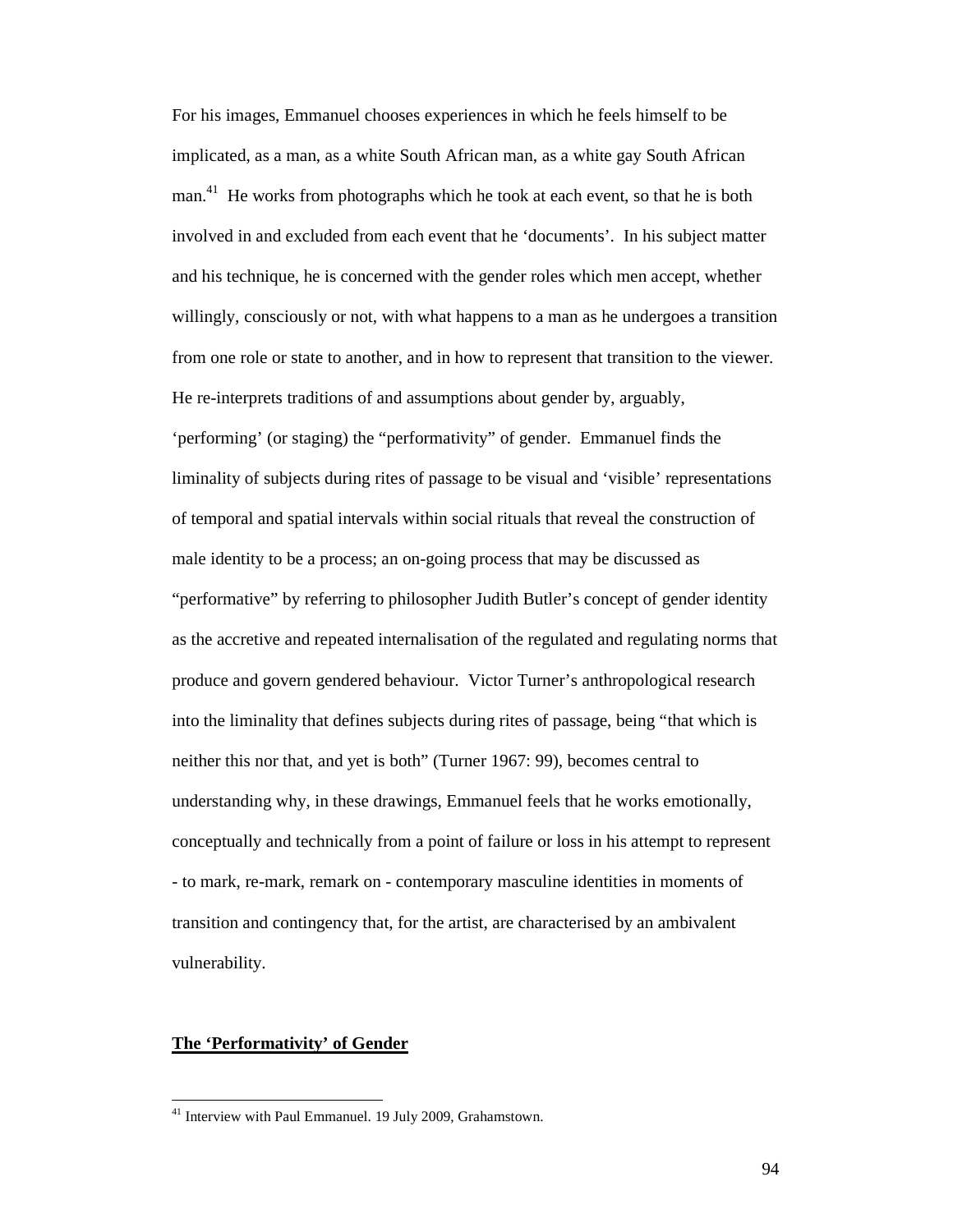In Judith Butler's theory of the "performativity" of gender (see Butler 2006a: 189- 193), an individual's gender identity is constituted as a life-long process of socialised and socialising actions or 'performances'. The constant repetition and reiteration of these gender conventions and expectations become internalised to the extent that the subject perpetuates roles s/he is not necessarily aware of 'performing'. These performances are collectively agreed to, but this agreement is "tacit" and not necessarily consciously reflected on, being rather a "strategy of survival within compulsory systems" (Butler 2006a: 190). If gender then is a learned series of socially sanctioned actions and responses, their re-experiencing and re-enactment reinforces and legitimises them, thereby concealing their geneses as constructions, and 'naturalising' them as ritualised social exchanges that structure individual and public relationships, which connect with the past, affirm the present and predict the future in order to build vocabularies for a polarised and essentialised 'masculinity' and 'femininity'. The repeated enactment of this discursive and somatic "corporeal style" that constitutes gendered behaviour and appearance maintains a heterosexual hierarchy by becoming the normative behaviour of both the individual and the society. Gender identity is thus a stylised effect, regulated and self-regulated, mediated and self-mediated, but also unstable and ever-tended.

This theory thus refutes gender as innate and distinguishes socialized gender from physiological sex. The reiteration produced by the repetition of "sustained social performances" conceals their geneses as performances and obscures the fact that there is no 'essential' masculinity or femininity (Butler 2006a: 192-3). Butler (1993: 22) cites Foucault's concept of the body as a "regulatory ideal" whereby, as she describes,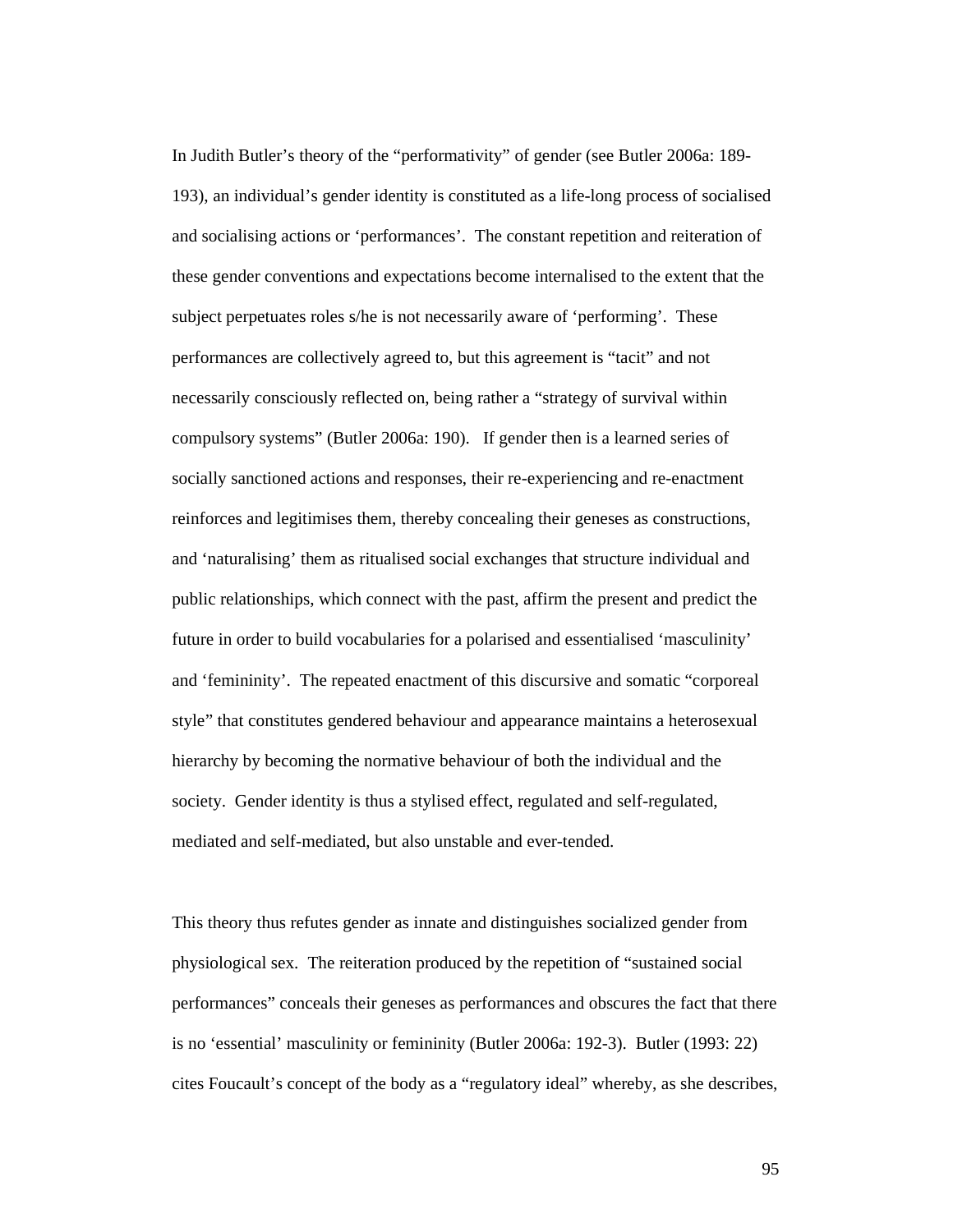"regulatory power produces the subjects it controls". The materiality of bodies and their situated gender identities are effects of power, formed through norms and conventions. However, while others before Butler sought to expose the construction of gender,<sup>42</sup> Butler denaturalises *both* sex and gender. Her contention is that the categories of biological sex are themselves products of the expectations for gender identities. So in a society that privileges a heterosexual hierarchy, expectations about gender are imposed upon physiological bodies to divide them into either male heterosexual or female heterosexual subjects. The body and the subjectivity of a homosexual or inter-sexed person is disavowed and rendered abject under this system, which only 'serves' the bodies that have acknowledged presence, or, as in Butler's eponymous 1993 title, those bodies that matter. Both sex and gender are therefore learned responses.

The "assumption of sex", as Butler borrows Lacan's phraseology for the process by which one "assumes" a gendered identity and perception of one's body, is compelled, not chosen. Gender identity is built, not given, but this construction does not imply individual or voluntary agency (Butler 1993: 12). The 'performance' of gender, its "performativity", is not composed of singular 'acts' which are theatrical, in the sense of being consciously staged and enacted. In speech act theory, the "performative" is "that discursive practice that enacts or produces that which it names" (Butler 1993: 13). Butler quotes Derrida's reformulation of the "performative", where he emphasises that the success of a "performative utterance" is dependant on its conformity to an iterable model; in other words, it succeeds not through its own

 $42$  Such as Simone de Beauvoir's assertion in 1949 that one is not born but rather becomes a woman or Joan Riviere's proposal in 1929 that women perform "womanliness" as a necessary "masquerade".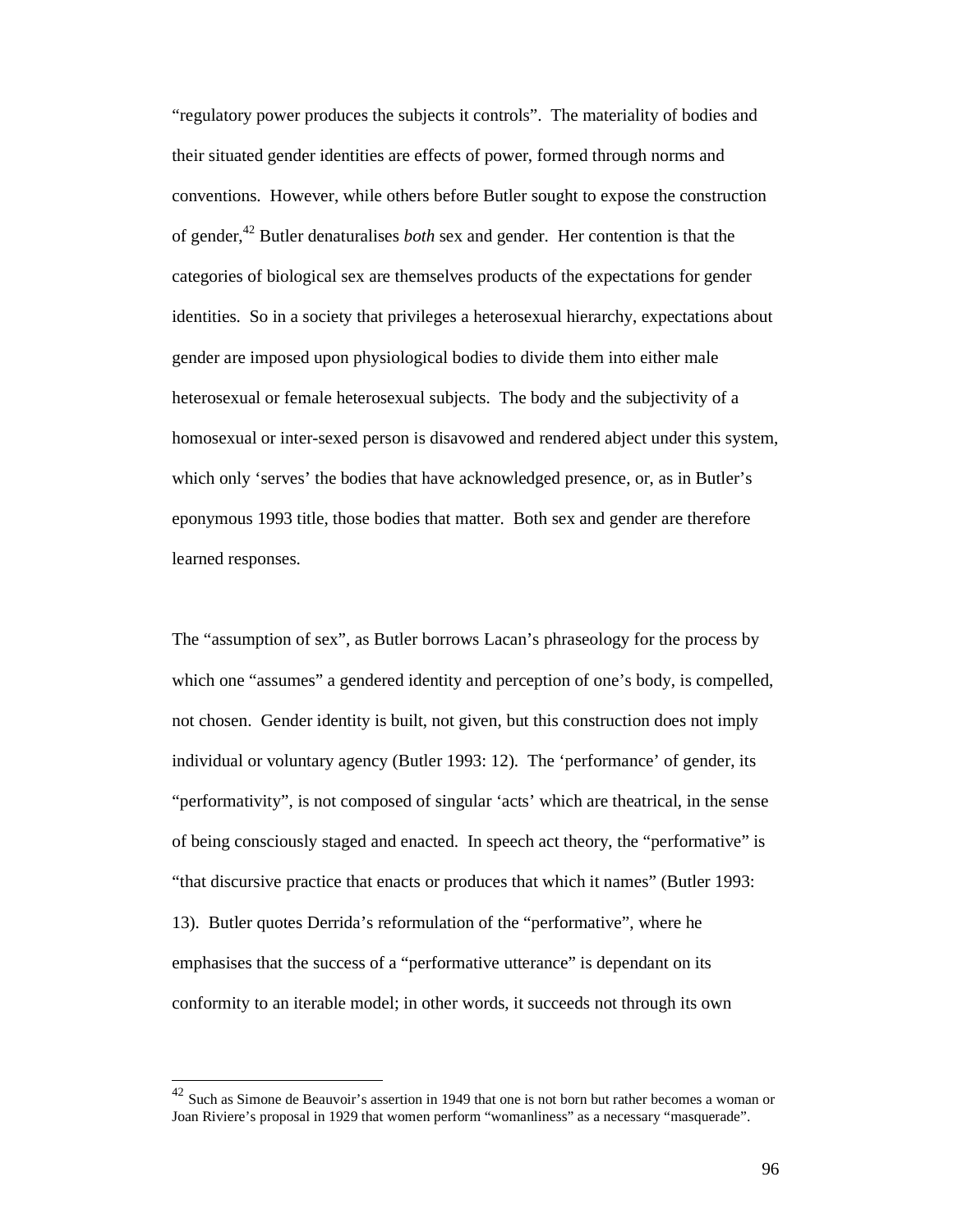authority or presence, but because it is a necessarily derivative citation of an existing model (Butler 1993: 13). In Derrida's words:

Could a performative utterance succeed if its formulation did not repeat a 'coded' or iterable utterance […] if it were not then identifiable in some way as a 'citation'? […] In such a typology, the category of intention will not disappear; it will have its place, but from that place it will no longer be able to govern the entire scene and system of utterance (Derrida in Butler 1993: 13).

Butler reads "assuming a sex" as enacting a derivative citationality. For her "performative acts" are forms of "authoritative speech", examples of which include the words of legal sentences, baptisms and marriages; all are situations where statements "not only perform an action, but confer a binding power on the action performed" (Butler 1993: 225). These are situations in which power acts as, in other words, *is*, discourse (Butler 1993: 225).

This does not mean, however, that the power from which these laws or citations derive exists "in a fixed form prior to its citation" (Butler 1993: 14). Rather, the authority is (re-)produced through its citations, much as Nietzsche explains the concept of God, where "the power attributed to this prior and ideal power is derived and deflected from the attribution itself" (Butler 1993: 14). So, for example, the law that the judge cites confers authority on his own ruling and also (re-)affirms the power of the law. Equally, arguably, the punitive authority of derivative and value-laden norms is as evident in the processes of 'masculine' and 'feminine' socialisation as in the 'more formal' performative acts outlined above. These structure every aspect of life - from 'princes rescue princesses' to 'men fix cars' to 'every woman should have a night moisturizer'. The discourses of power produce the subjects that they name and maintain.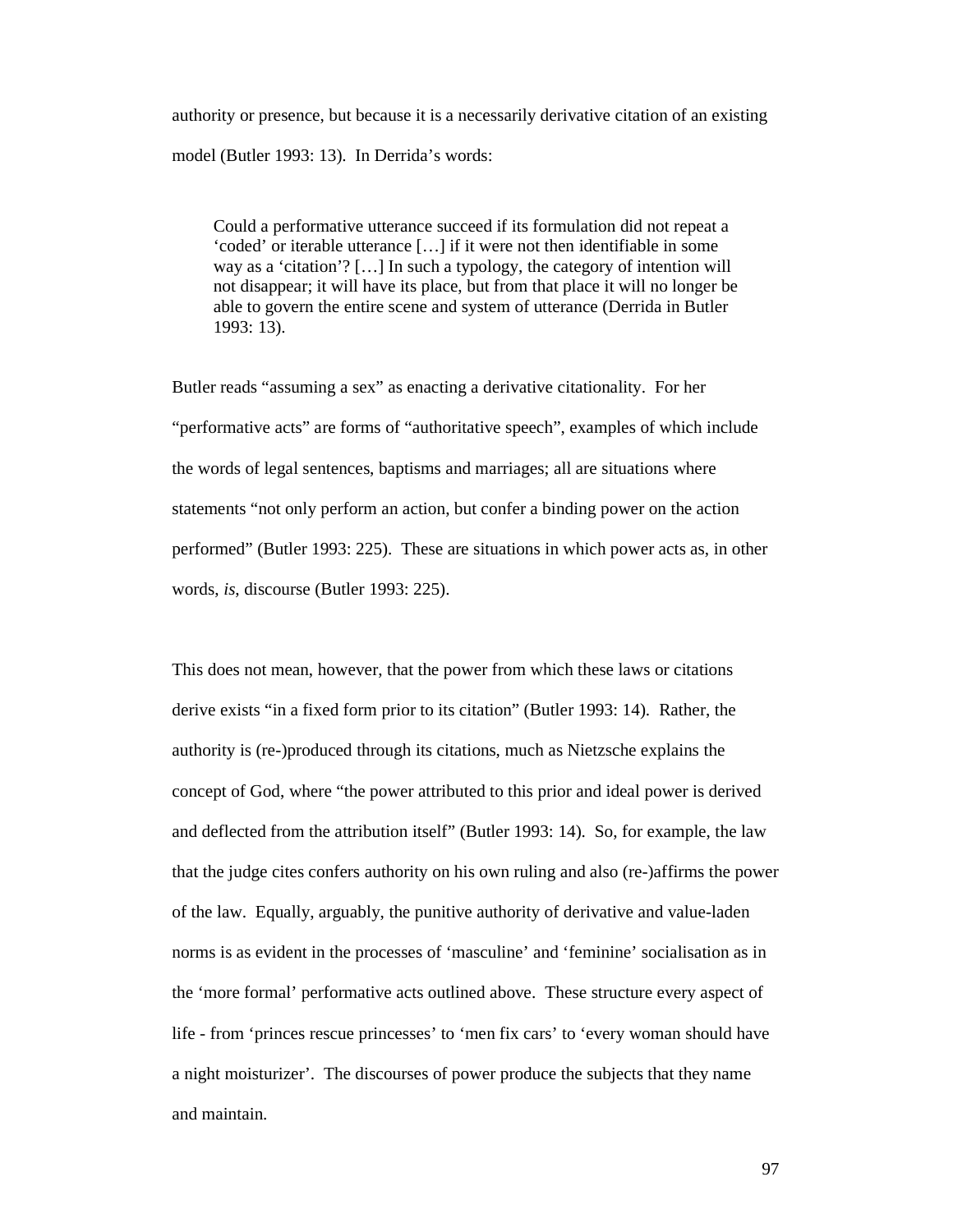For Butler, individual subjects (such as the judge or 'I') do not exist or 'act' outside of or before their actions or utterances, they have no "originating will", their "intention[s]" are always citations. The authority of these utterances derives from "a nexus of power and discourse that repeats or mimes the discursive gestures of power" (Butler 1993: 225). We watch and regulate each other, we internalise the gaze of the punitive other. 'I' do not exist before I am named, or before I know myself to be named, I come into existence *through being* named; as Butler (1993: 225-6) puts it: "The discursive condition of social recognition precedes and conditions the formation of the subject: recognition is not conferred on a subject, but forms that subject." The process of the citation of norms is the process of identifying with these norms and maintaining the material integrity of the body; it is "a citing that establishes an originary complicity with power in the formation of the 'I'" (Butler 1993: 15). 'I' as a subject, as a *gendered* subject, where gender is the primary identification, am formed by having gone through the process of "assuming a sex", through a heterosexual hierarchy that allows for certain identifications and disavows others.

I successfully perform my assumed gender, therefore, when my intentions and actions give the superficial appearance of having derived from my own 'will' yet remain situated in and drawing their authority from the repeated citation of a prior, authoritative set of practices (Butler 1993: 227). In other words: "a performative 'works' to the extent that it *draws on and covers over* the constitutive convention by which it is mobilized" (Butler 1993: 227; italics in original). 'I' do not exist outside of the regulatory norms that constitute my self. Nonetheless, I may re-signify power by citing the law differently, thereby producing it differently through a reiteration and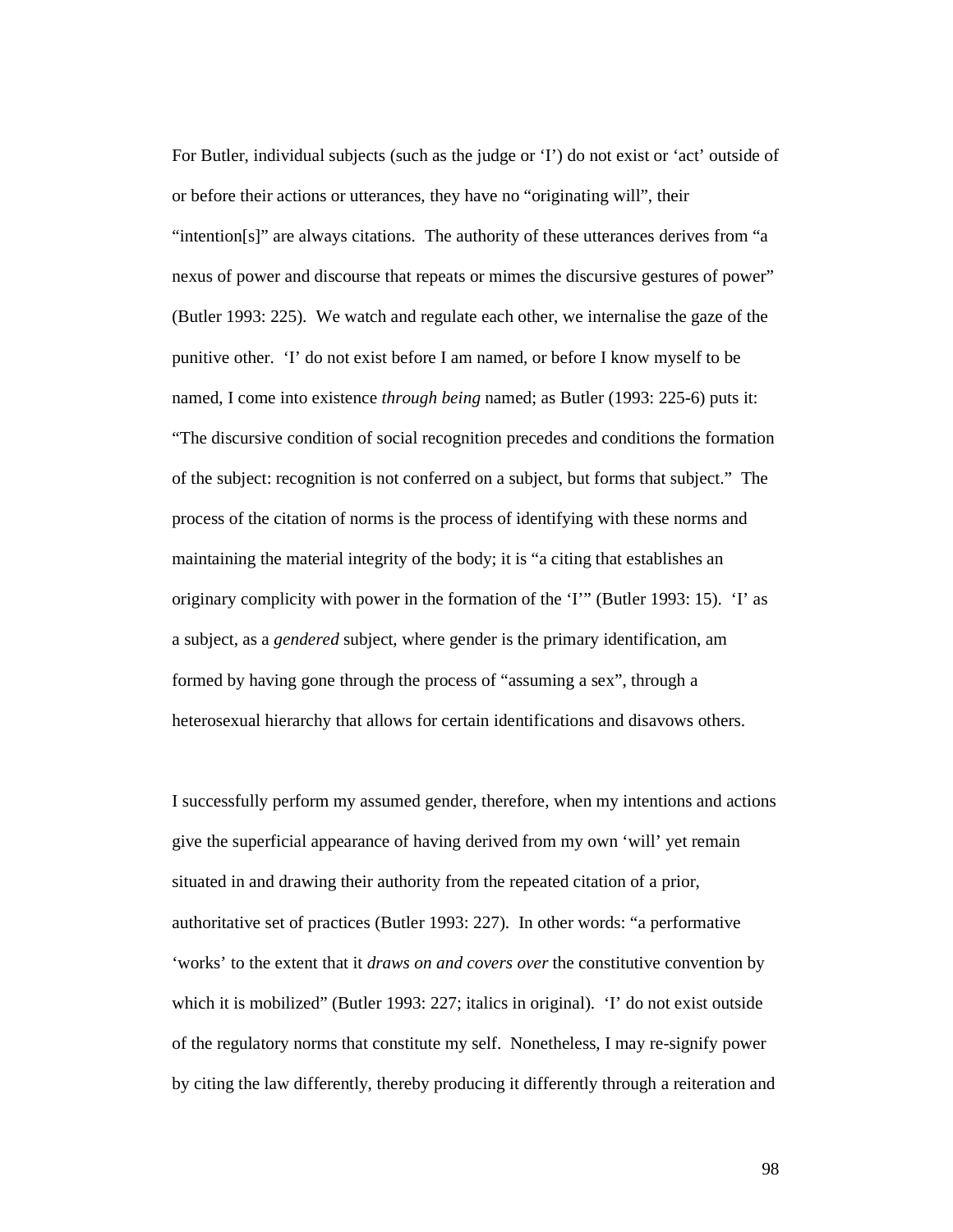co-option of its power (Butler 1993: 15). Crucially though, I act from within; my agency is "a reiterative or rearticulatory practice, immanent to power, and not a relation of external opposition to power" (Butler 1993: 15). I am not outside of, yet am not essentially determined by, the language (and other signifying systems) that structures me (Butler 2006a: xxvi). These norms enable and produce me even as I resist them; I am implicated in that which I may well oppose (Butler 1993: 241). 'I' identify with the gender whose effects I cite and through which my body is materialised. Thus, as Foucault (1977: 153) said, 'my' body can never be stable enough to serve as a point of identification, either for my own 'unique' self or as Butler says, my "originary will"; 'I' am dispossessed of myself in that I am at least partially aware of my own construction.

#### **'Performing' the "Performativity" of Gender**

The visual arts have been a rich arena for the interrogation of gender idealisation and construction. Emmanuel, too, can be said to 'perform' the "performativity" of gender. His imprinting on his body in *The Lost Men* makes visible the regulated process of the materialisation of the body as the site of an accrued and gendered identity. Similarly, in the drawings in *Transitions*, the staged focus on particular moments, deemed "rites of passage in male identity",  $43$  reveal, not the genesis of gender identity, but the process whereby a gendered identity is constructed.

The agency implicit in the assertion of 'performing' "performativity" should be elaborated upon. Butler is concerned that "performativity" not be conflated with, or

<sup>43</sup>Emmanuel in Art Source South Africa (2008).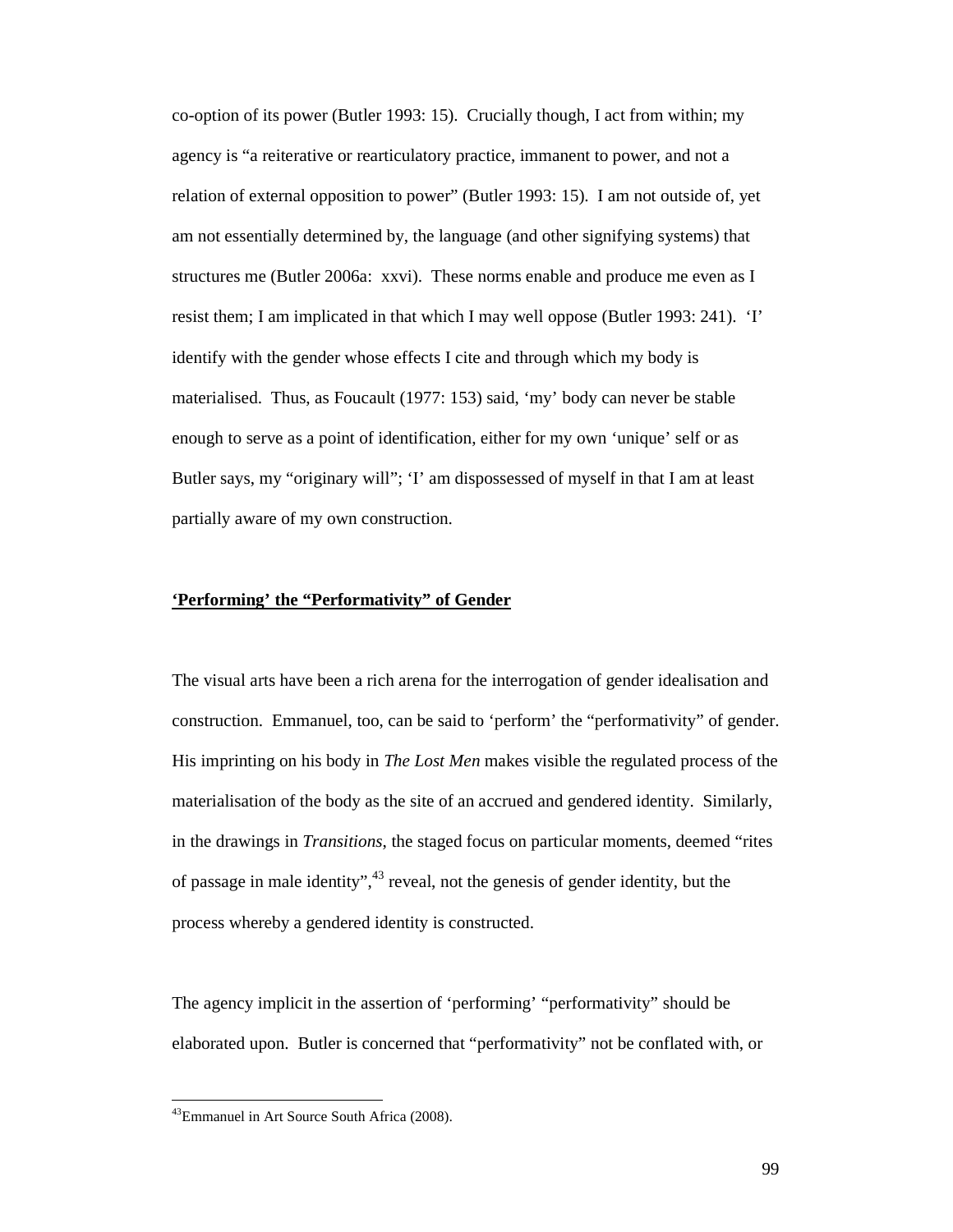reduced to, 'performance'. A 'performance' is a conscious act that, whether critiquing or reauthorizing gendered norms, is staged from within "performativity"; as she makes clear, "performativity" is "a reiteration of norms which precede, constrain, and exceed the performer" (Butler 1993: 234). Therefore, 'performances' of gender rearticulate and re-signify gendered norms, and in so doing, may be employed either (sometimes both) to uphold or subvert dominant heterosexual imperatives. Butler discusses the example of drag as 'performances' of the signs of gender. Butler sees drag as undoing the fallacious unity of gender by exposing its construction. It does this by denaturalising the link society assumes to exist between physiological sex and gender identity, as well as the assumed, polarised distinctness of two genders, two assumptions which together dictate that 'men' look, sound, dress and behave differently from how 'women' look, sound, dress and behave; as Butler (2006a: 187- 8) puts it: "In the place of the law of heterosexual coherence, we see sex and gender denaturalized by means of a performance which avows their distinctness and dramatizes the cultural mechanism of their fabricated unity." She views the hyperbole of drag as exposing the unseen hyperbole of heterosexual performativity; in her words: "drag brings into relief what is, after all, determined only in relation to the hyperbolic: the under-stated, taken-for-granted quality of heterosexual performativity" (Butler 1993: 237). The 'performing', miming, quoting or citing of heterosexual performativity is necessary for its subversion: "the question of subversion, of *working the weakness in the norm*, becomes a matter of inhabiting the practices of its rearticulation" (Butler 1993: 237; italics in original). The need to re-signify norms allows for their subversion but also rearticulates the inefficacy of these norms (Butler 1993: 237).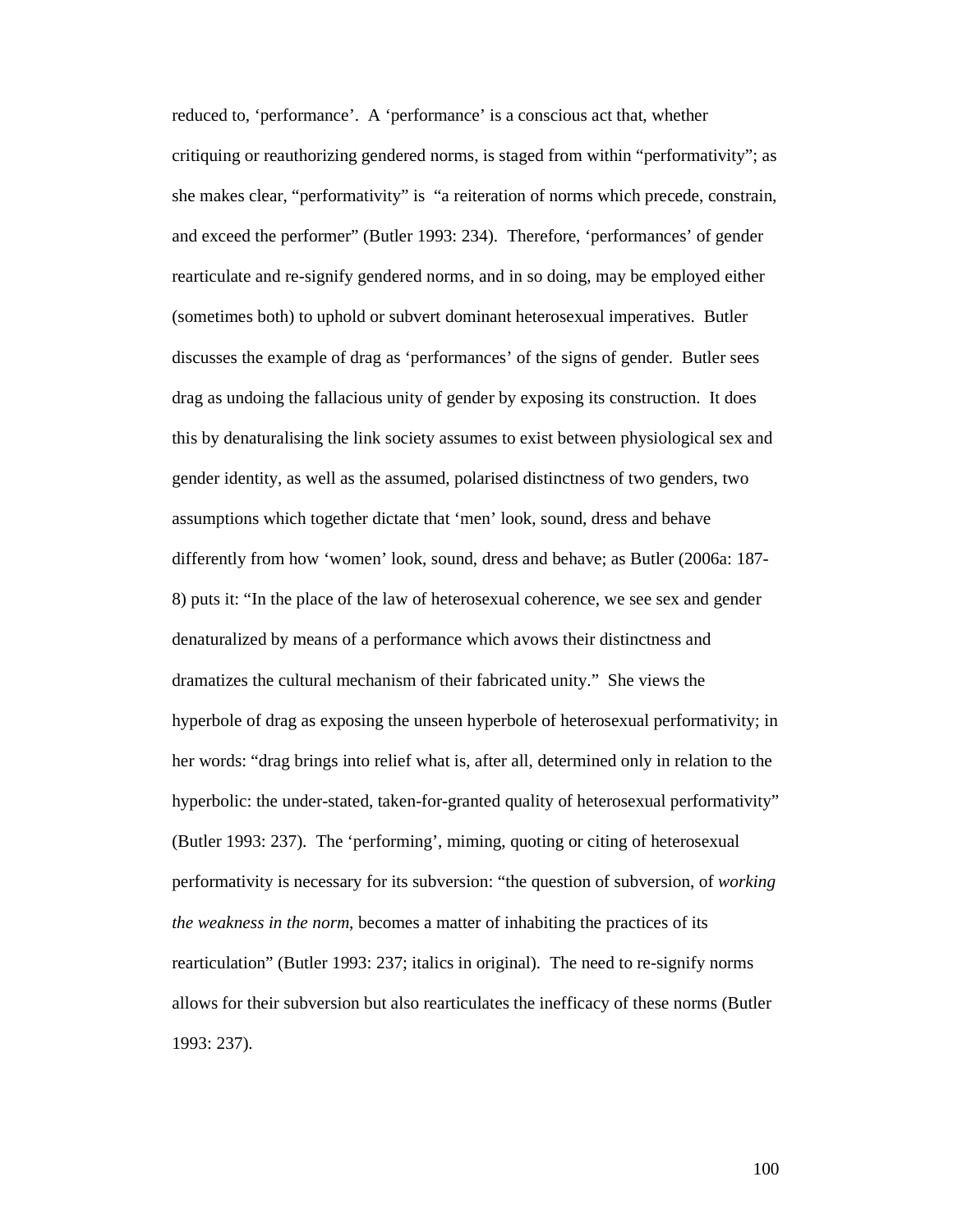Steven Cohen, in his drag personas/ performance art, can be said to work the weaknesses in these norms, to insist on himself as the abject that is rejected yet never discarded. He views his "living art" (his term, in Van der Watt 2004: 5) as both a confrontation of issues of homophobia and perceptions of masculinity, whiteness and Jewishness in South Africa, and also as a celebration of his position within these categories, as, in his words, a "white, Jewish faggot" (Cohen in Van der Watt 2004: 6). Liese van der Watt describes his performance art in terms of Muňoz's "terrorist drag"<sup>44</sup> and Bergman's "Strategic Camp".<sup>45</sup> She characterises Cohen's drag as confrontational, provocative, excessive and hyperbolic. His various costumes are, as Van der Watt (2004: 7) says, an eclectic mix of mainstream and sub-cultural signs, including corsets, tutus, stilettos and platform heels, leather fetish wear, gas masks, military belts, animal horns and heads and a dildo inserted into his anus, frequently with lit sparkler attached. His performances as various personas are frequently taken - "forced" in Van der Watt's term - out of the protected space of the art gallery and into the public sphere as interventions (Van der Watt 2004: 8). In 1998, for example, in the intervention *Ugly Girl at the Rugby* (Fig. 38), his persona Ugly Girl appeared at the hyper hetero-normative and masculine Loftus Versfeld stadium dressed in ginger wig, feathers, corset, leopard-skin stockings, black leather gloves and jock strap and red platform heels and was menaced by on-lookers. Cohen pushes himself and his own imperviousness by performing with personas in locations that he knows will not necessarily be receptive to him.

<sup>&</sup>lt;sup>44</sup> Van der Watt (2004: 7) explains Muňoz's "terrorist drag" as a form of performativity that emphasises its "queerness" by drag performers' quotations or appropriations of symbols from both dominant/ normative and marginalised/ sub-cultural movements.

<sup>&</sup>lt;sup>45</sup> Bergman's "Strategic Camp" refers, according to Van der Watt (2004: 7), to artists who "use drag in its full power to offend audiences, a potentially powerful strategy to transgress and disturb the heteronormative categories of bourgeois society".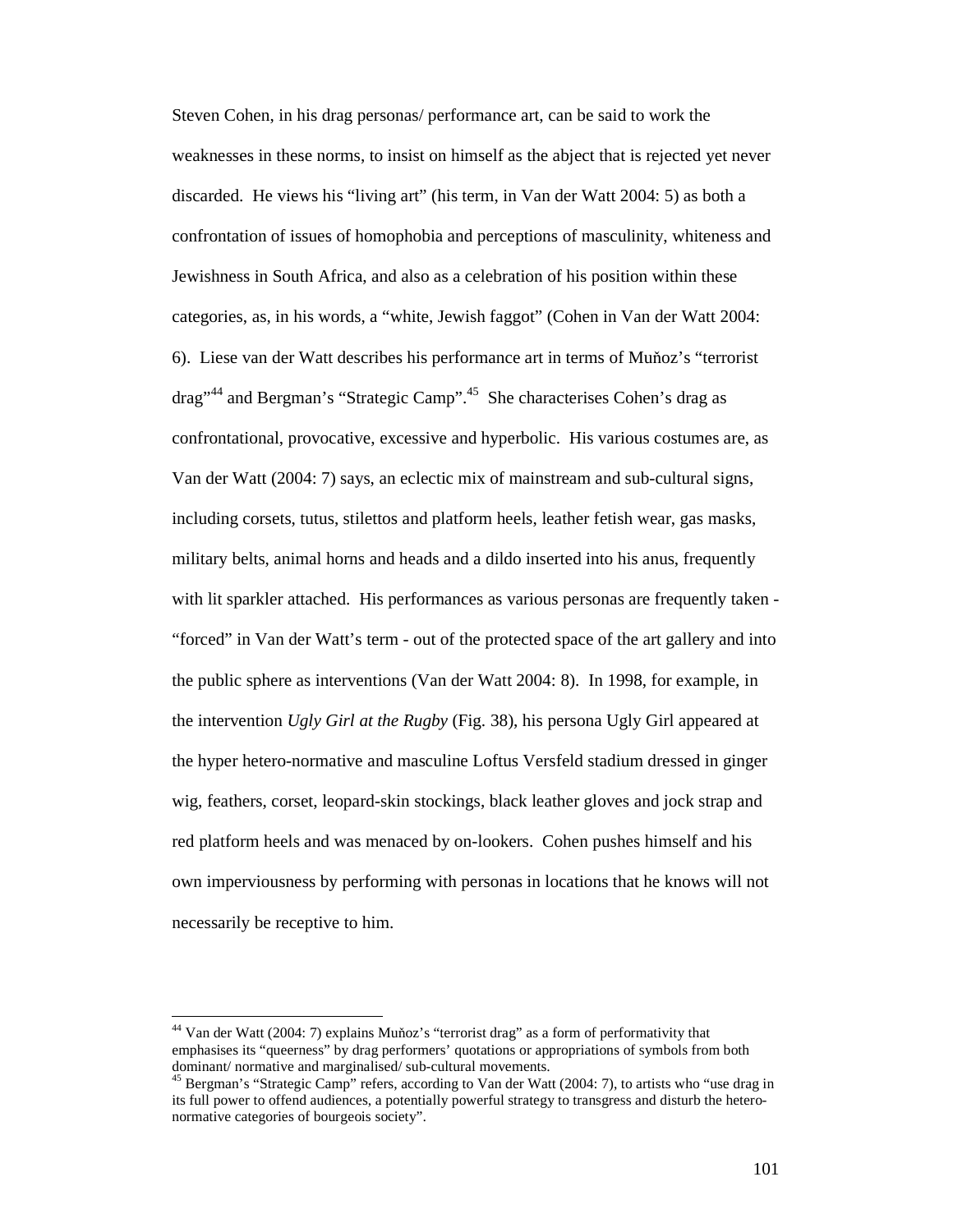In 2007, in *Cleaning Time (Vienna)...a shandeh un a charpeh (a shame and a disgrace)* (Fig. 39), Cohen used the opportunity, having been invited to Vienna for the first International Festival of Jewish Theatre,  $46$  to confirm his grandparents' account of Viennese Jews being forced to clean the streets with toothbrushes after the annexation of Austria by the Nazis in 1938. In two performances, Cohen danced and cleaned the pavements and streets of the Albertinaplatz and then the Judenplatz and Heldenplatz in Vienna, each for fifty minutes, with a giant toothbrush, in a costume that included a corset, military belt, gas mask, diamond dildo, animal horn, authentic yellow Jewish star from the Holocaust period and platform heels. Claudia La Rocco describes a video of the performance as: "People snicker, frown, take pictures. Vehicles come perilously close. Finally a policeman intercedes, helping Mr. Cohen to his feet in surprisingly gentle fashion. ("Unsolicited co-choreography," Mr. Cohen called it.)" (La Rocco 2009). For Cohen, the work is "a visual declaration" intended to denounce Nazis initiatives that murdered homosexuals while it also ironically "exploits the anti-Semitic myth that would have it that Jews are rich, have horns and hoofs, are monstrous and perverted" (Cohen in *Heure Exquise* 2009).<sup>47</sup> Yet this hyperbolic self-othering is also a form of self-critique: noting that the Nazis took care to strip Jews of and appropriate their possessions, Cohen says, "For me, the diamond above the anus represents the Jew who is fucked by his own wealth. An accumulation of material wealth and thus of power that rapidly becomes a point of vulnerability" (Cohen in *Heure Exquise* 2009).<sup>48</sup> The artist as self-proclaimed "white, Jewish"

<sup>&</sup>lt;sup>46</sup> "Invited, then uninvited once there" (Cohen 2010). Cohen went ahead with his performances without official permission until the police interceded.

<sup>47</sup> My translation: "*Le côté esthétique de l'oeuvre est ironique et exploite le mythe antisémite qui voudrait que les juifs soient riches, aient des cornes et des sabots, soient monstrueux et pervers […] C'est également une déclaration visuelle visant à dénoncer les tentatives menées par les Nazis pour éradiquer les homosexuels*" (Cohen in *Heure Exquise* 2009).

<sup>48</sup> My translation: "*Pour moi, le diamant au-dessus de l'anus représente le juif qui se fait baiser par sa propre richesse. Une accumulation de richesses matérielles et donc de pouvoir qui deviennent*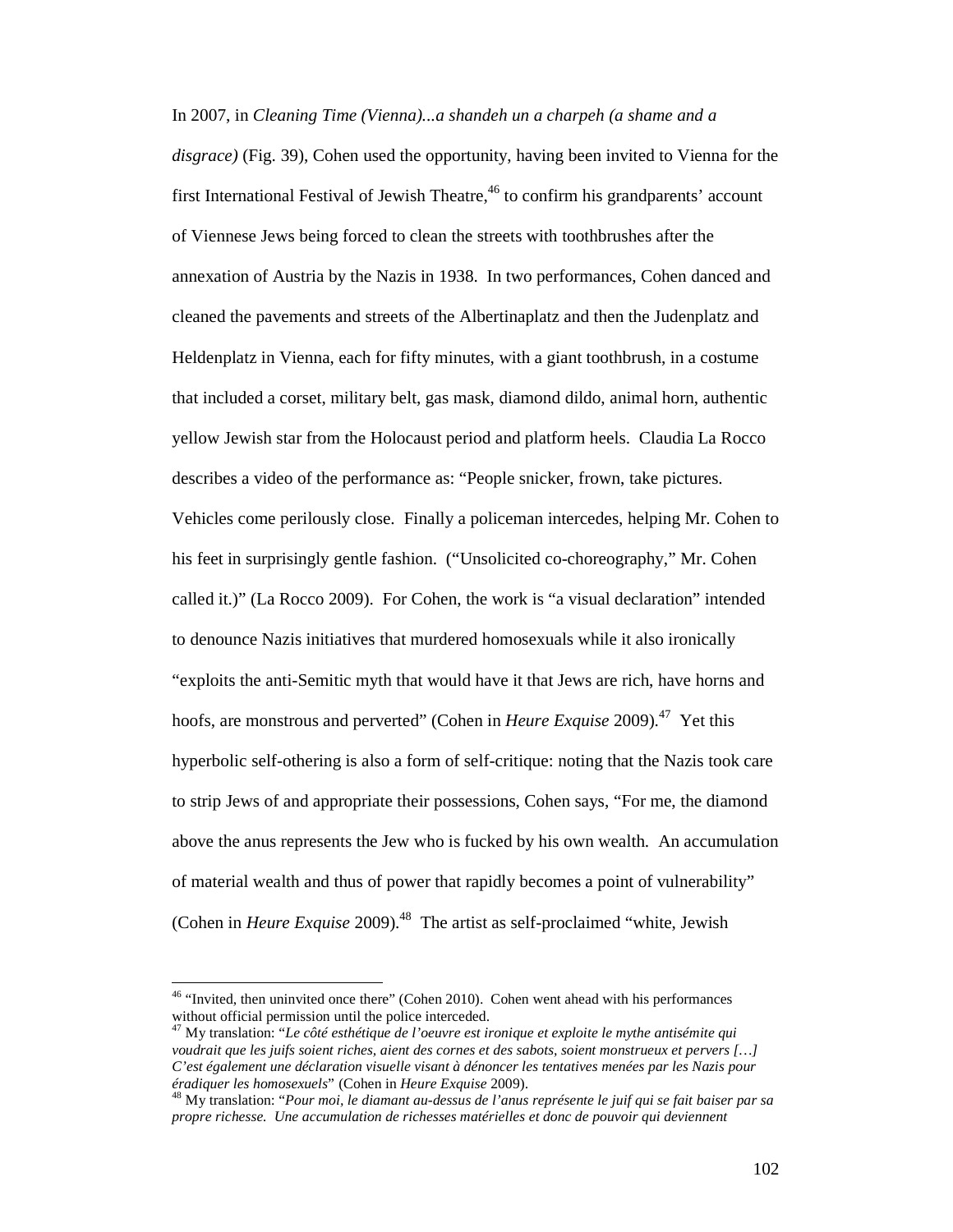faggot", as othered and abjected twice over, intervenes in history as much as in contemporary culture, particularly perhaps in history as packaged for the present. His performance, according to La Rocco (2009), was "beautiful, gruesome: a Holocaust memorial not as easy to overlook as the tasteful stone monuments in the video's background". With this performance, Cohen sought to discover whether "self-critical irony" can approach an engagement with the atrocity of genocide and whether "originality and humour and beauty have any place when one considers the horror of death and annihilation" (Cohen in *Heure Exquise* 2009).<sup>49</sup>

Cohen's vulnerabilities may be those of his audience, viewers may be thoughtful before his distorted and exaggerated mirror, they might be prompted to question their own reactions to his performance or he might provoke aggression and confirm their prejudices, they might find him amusing, disconcerting, offensive, irritating and hard to ignore. As Van der Watt notes, he re-signifies his status as an 'invisible' abjected being by forcing his presence into and onto the mainstream public. His emphatic visibility, characterised by defiance and resistance, *transgresses* the bourgeois, heteronormative system, while nonetheless existing in relation to it and his status within it as an abjected being (Van der Watt 2004: 6). His *disturbance* of it is therefore, arguably, ambivalent.

At the risk of seeming to generalise, one might say that Cohen turns outwards while Emmanuel turns inwards; Cohen works with his chosen persona's presence - for a discussion of his work given in Brooklyn, the programme described him literally as

*rapidement un point de vulnérabilité. Les National-socialistes ont détruit les juifs mais ont bien pris soin d'arianiser leurs richesses et leur patrimoine"* (Cohen in *Heure Exquise* 2009).

*<sup>49</sup>* My translation: *"Je prends le risque de demander s'il est possible de regarder avec une ironie autocritique l'atrocité du génocide, si l'originalité, l'humour et la beauté ont leur place lorsqu'on reconsidère l'horreur de la mort et de l'anéantissement*" (Cohen in *Heure Exquise* 2009).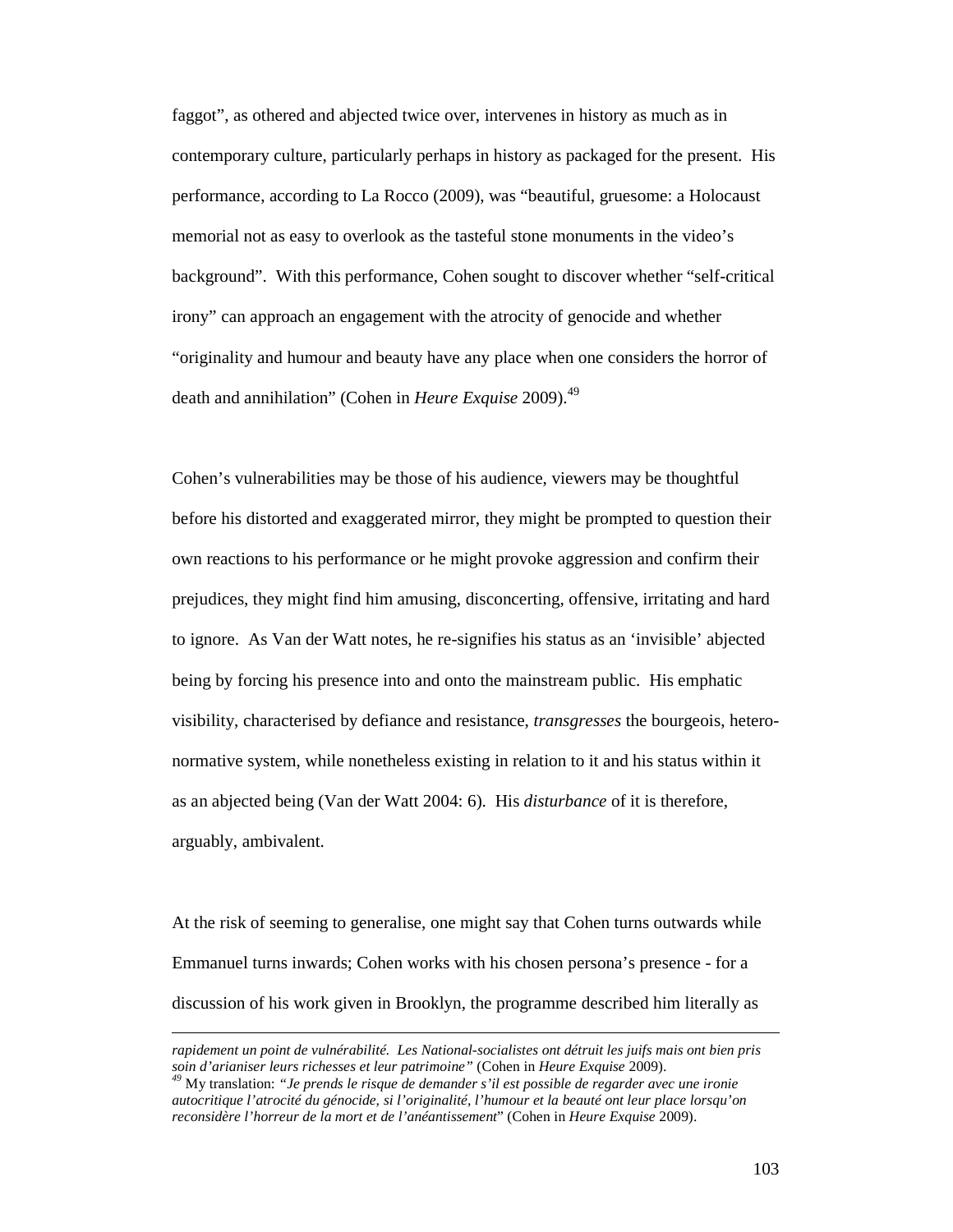the "artist's presence (in unnecessarily high heels)" (La Rocco 2009) - and Emmanuel works with the body's absence and the traces that it has left. With both Cohen and Emmanuel, their hyperbole and 'performance' can be said to be in *how* they create and present their work. Cohen's hyperbole is in his corporeal presence. Emmanuel's hyperbole is in his technique, in its obsessive, time-consuming, muscle-cramping, minute, repetitive scratching into paper or plate.

This becomes clear if one considers how Emmanuel uses the body's absence and traces to 'perform' gender "performativity" in relation to his drawing *after-image.* In *after-image* (Fig. 40), an apparently discarded uniform lies in the long grass of what seems to be open veld. The landscape is that of the Sterkfontein archaeological site, the uniform that of a staff sergeant in the medical corps, bought by the artist from the shop of the Museum of Military History in Johannesburg. The image is 200 x 480 cm, created by a technique of scratching into exposed Agfa photographic paper with a craft knife, building up the image by working down to the exposure of light. The drawing is sourced from a photograph that was taken by the artist after having arranged and photographed the scene of the uniform in the veld.

Although this work is deliberately staged, what it displays can only be the absence of the body which, one presumes, once filled out the uniform, which is now its trace. For the artist, empty clothing speaks strongly of the absence of the body.<sup>50</sup> Here the empty clothing's arguably theatrical or staged presence in the scene and the fact that it is demonstrably a uniform (implied by the epaulettes and insignia) lends itself to the questioning of gender codes, as its apparent abandonment suggests the adoption,

 $50$  Email correspondence with Paul Emmanuel, 8 September 2010.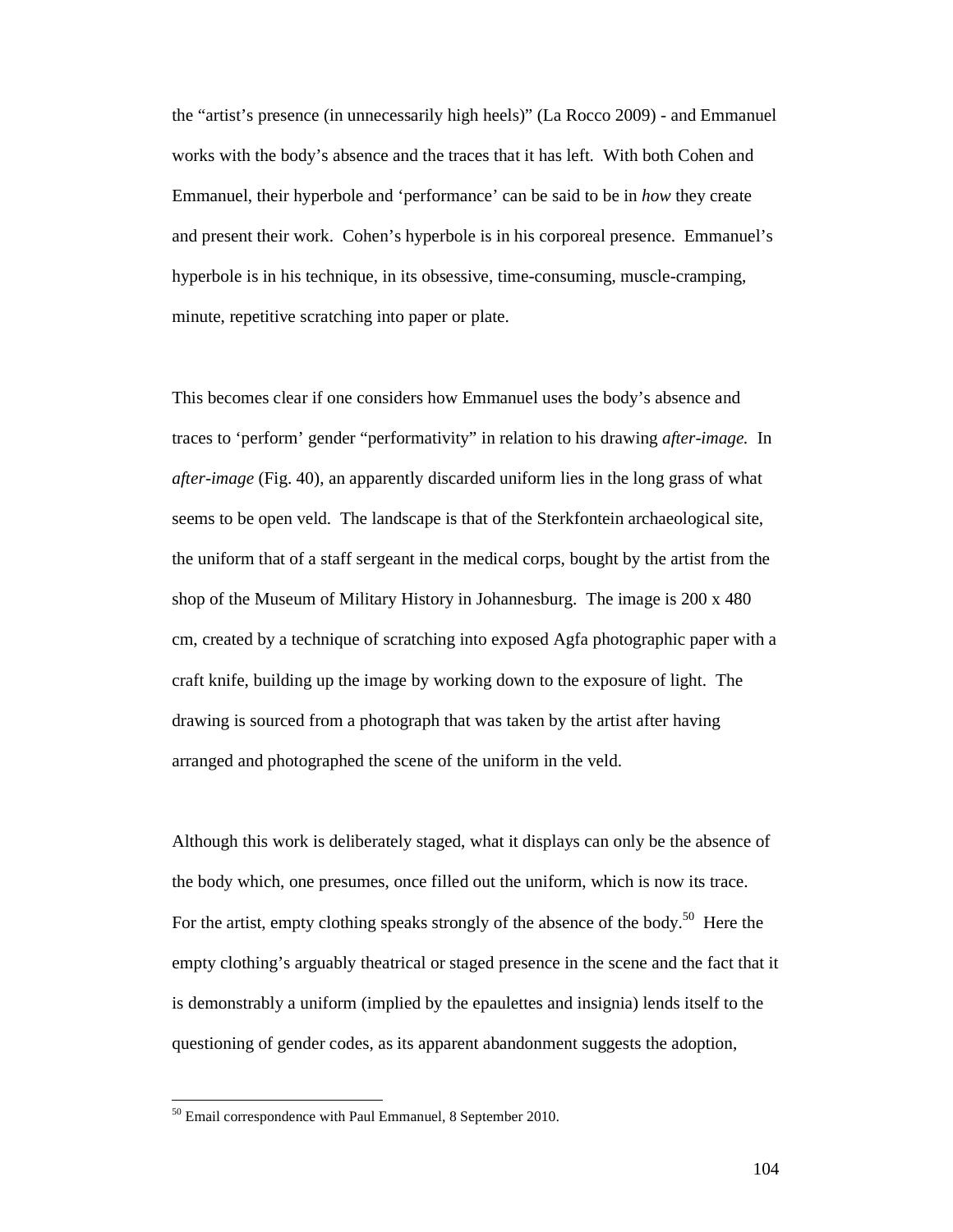discarding, acceptance and transgression of such codes, possibly more so than in Emmanuel's more enigmatic works which include empty clothing in landscapes, such as *Air on the Skin* (Figs. 16 a-b). For Butler, theatricality is not necessarily synonymous with self-display or self-creation (Butler 1993: 232). She considers that citation becomes theatrical "to the extent that it mimes and renders hyperbolic the discursive conventions that it also reverses" (Butler 1993: 232). In his representation of a military uniform, Emmanuel can be said to mime - quote, cite - the associations of, for example, aggression, patriarchy, conformity and bodily peril that cluster around militarism as a signifier. Rather than rendering his representation hyperbolic, however, Emmanuel estranges it from its 'original', assumed or conventional context and thereby interrogates its symbolic function. One wonders why it is lying crumpled and empty in the veld. Emmanuel does not re-contextualise it for the viewer. Its ambiguity maintains the tension in the scene, keeps the viewer looking and the citations whirling around. This empty uniform does not so much reverse a discursive, hetero-normative convention as estrange the absent but implicit wearer from the conventions that accrue to the uniform as a signifier of militarism.

The empty, de-contextualised uniform becomes a skin or a costume and its absent wearer an actor who has stepped out of his 'role' within (heterosexual) "performativity". This role is arguably 'performed' through what Lacan calls the "display" of masculinity. Margaret Iversen observes that Lacan parallels a feminine "masquerade" with a masculine "display" (Iversen in Schmahmann 2010: 66). Observing the behaviour of male animals, especially birds, Lacan finds the vulnerable male body to be defended by display, which involves both camouflage and intimidation (Iversen in Schmahmann 2010: 66). Camouflage, as Iversen explains, is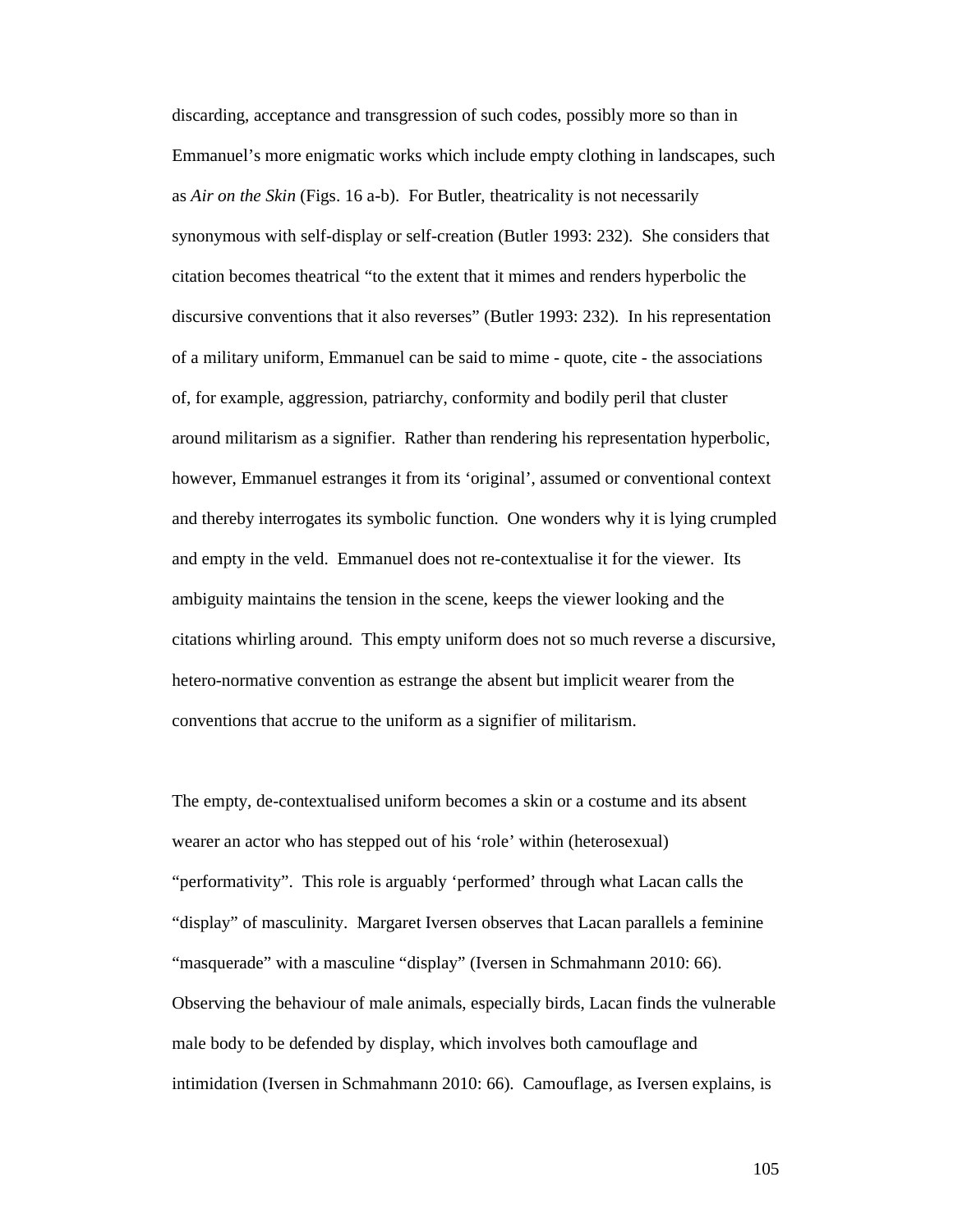a "becoming invisible, like putting on a uniform", which compensates the wearer for his "sacrifice of visibility" by his receiving "authority and rank within a total hierarchy" (Iversen in Schmahmann 2010: 66). This camouflage, the movement between the 'visibility' and 'invisibility' of the uniform's wearer and occupant, enables intimidation through the throwing up - and off - of the Lacanian "given-to-beseen", an assumed mask (here, a uniform) that intimidates the other and protects the self (Iversen in Schmahmann 2010: 66). In *after-image*, the uniform without the body that wears it is not camouflage nor allows a "becoming invisible"; rather, it reveals the absent body, which becomes (contingently and ambivalently) 'visible'. The empty uniform's de-contextualisation can be said, to borrow Butler's phrase, to work weaknesses in norms, allowing for an interrogation of the 'roles' for which it was made, opening up other, more transgressive possibilities. As Yvette Greslé (2004b: 45) suggests, it could have been discarded during desertion or an illicit sexual encounter; in other words, the empty clothing could signify a flight from a conscripted heterosexual role. It is a trace of the man who might have worn it and the undisclosed circumstances under which he might have abandoned it. For Greslé (2004b: 46), the image can be seen as invoking a social, not military, battlefield and possibly a breaking down or challenging of gender codes and expectations so carefully built up over time.

Clothing, like skin, faces both towards and away from the body: it covers one's body, dresses and conditions one for a role and affiliates one with particular ideologies and practices, but at the same time it is worn, personal, close to, warm from and flavoured with the skin. The representation, or dis-presentation, of military uniforms, as seen in the work of Hentie van der Merwe as well as Emmanuel, is evocative because of the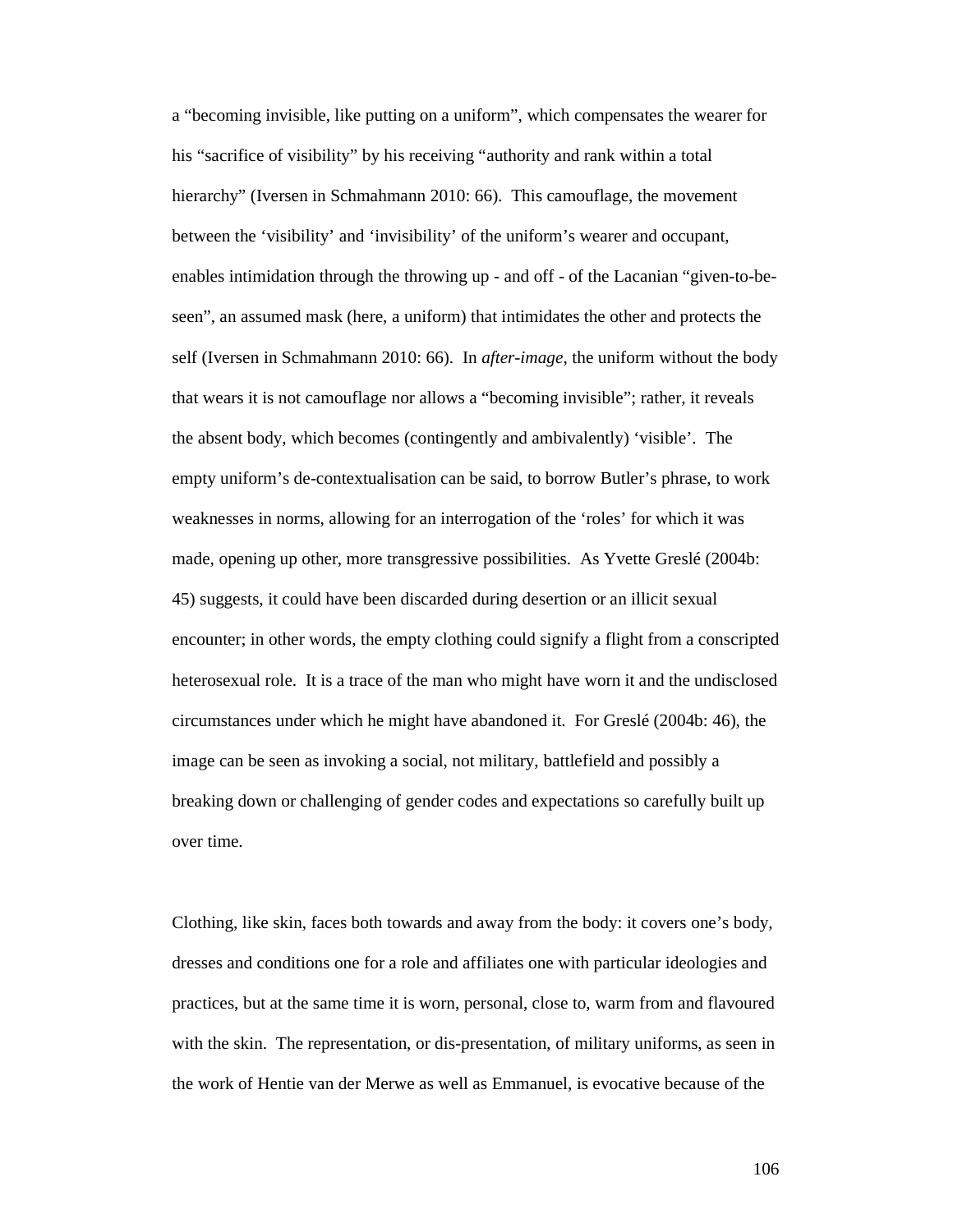rubbing together of the epic and the intimate, two mutually complicit positions. Greslé (2004b: 46) compares the work of these two artists as interrogating "performances of masculinity" and the gender identities that the original uniforms were (and are) so visually complicit in creating and maintaining. Both the photographs from Van der Merwe's exhibition *Trappings* and Emmanuel's *afterimage* can be seen as deliberately discarding the male body in order, through their representation of its now empty clothing, to see what is displayed when there is nothing to camouflage, and to inhabit, literally, the practices of its articulations of gender roles, prompting one to consider "[t]o what extent […] 'sex' [is] a constrained production, a forcible effect, one which sets the limits to what will qualify as a body by regulating the terms by which bodies are and are not sustained" (Butler 1993: 23).

In Hentie van der Merwe's second solo exhibition, *Trappings*, in 2000, he photographs uniforms and medals from the Museum of Military History in Johannesburg. Deliberately blurred and cropped, dramatically lit and coloured, the uniforms, photographed on headless mannequins, are empty although filled out. They are deliberate disguises,  $51$  'skins' which men assume; in these photographs, the ideological imperatives which they serve are foregrounded by obfuscating them. In an artist's statement, Van der Merwe says that the exhibition explores notions of white masculinity in a current and historical South African context, and how violence, perpetuated by men, is justified through the visual and representational manifestations of manufactured ideologies (Van der Merwe in Smith 2000). The nineteenth and twentieth century uniforms that he photographed cannot easily be visually identified; it is to the precise labels that one turns in order initially to contextualise them. In

<sup>&</sup>lt;sup>51</sup> The phrase is T.S. Eliot's from 'The Hollow Men'.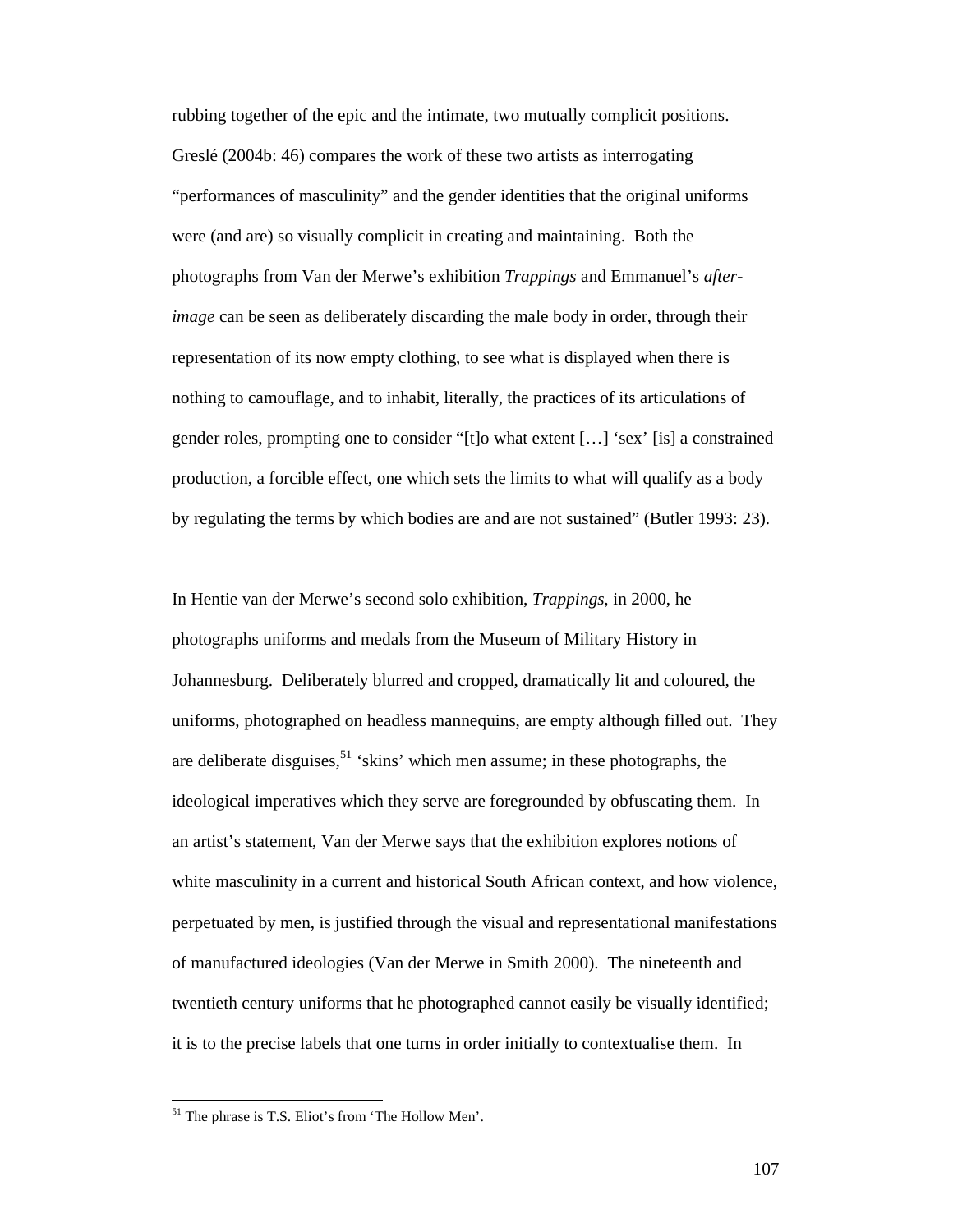*Cape Mounted Rifles (Dukes) Bandsmen (1913-1926)* (Fig. 41), the lighting and blurred exposure deliberately re-stages or represents the uniform and thereby emphasises it as a costume for the 'performance' of a 'masculine' role. The 'bleeding' together of the colours of the image appears to mourn the violence and the absurdity of the 'performance' that attends this role, the 'performance' of the military parades etc in which the bandsmen would have played an important role as well as their role in active combat. These uniforms are, indeed, "trappings", in that they are not 'natural' but the outward signs that work to constitute roles which 'trap' or confine their players and those affected by them. By pushing the uniform out of focus, the 'masculine' role is likewise denaturalised and revealed to be performance. The way in which Van der Merwe photographs the uniforms also looks again and differently at a public site (the Museum of Military History and their policies of display), as Smith (2000) points out. Similarly, Emmanuel makes one look again at an unidentifiable landscape that could have been a battleground, that is literally (once one knows the place to be Sterkfontein where archaeological excavations have found hominid fossils) a place that is layered with human history and the intimations of early socialisation.

The ambiguity of the scene keeps one looking and interpreting. One is meant to ask what happened here, and to surmise but not to know; the work's title is, after all, *after-image*. An after-image, as a physiological effect of vision, is, according to Phelan (1993: 14) "a shadow of an image which remains on the retina for a brief second after the image has actually vanished from the visual field". Vision, as Phelan says, is never "complete" and thus no guarantee of knowledge (Phelan 1993: 14). Seeing is an infinite deferral, a trace of itself that falls forwards. Emmanuel's *after-*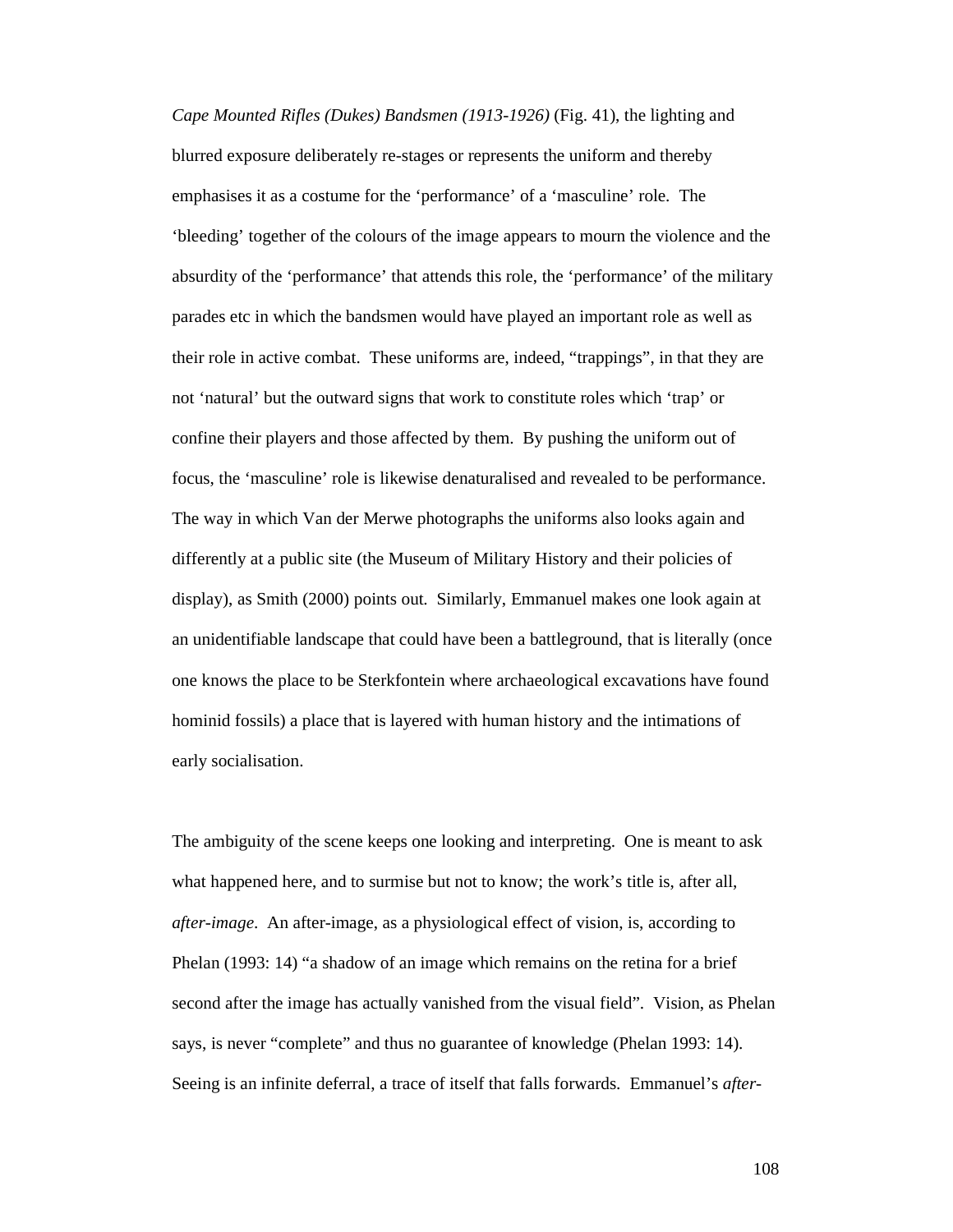*image* is literally an image that has been drawn from another image, a photograph of a scene the artist set up. Emmanuel did not display the photograph he took of the uniform that he had arranged in the landscape but instead chose to spend months drawing it by scratching into a nearly  $2 \times 5$  metre piece of photographic paper. The hyperbole of the technique seems to invest the image with a weighty, albeit ambiguous, immanence. The drawing is as much about how it was made as about what it depicts. The eye moves hypnotised over and gets lost in the endless grass but it also snags on each blade or incision. The effect is not unlike the fields of obsessive marks that form the impressions of the opening pages of *Cathexis*, which could be either galactic or microscopic in scale. The scale and technique of *after-image* both shrink and enlarge - destabilise - the viewer. The size of the work and the obsessiveness of the technique evoke the monumentality conventionally considered appropriate for depictions of wars and battlefields. But the work does not contextualise this monumentality. *After-image* 'performs', first, ambivalence. Discourses of power might produce the subjects that they name, but in *after-image*, in this moment, one sees a subject who is absent, or who has absented himself. As the after-effects and traces of undisclosed actions, created with a technique that draws out a moment of loss or escape, rather than a single decisive and disclosed event, *afterimage* can be said to mourn the on-going process, historical and contemporary, of the socialisation that produces constricted gender roles.

Both Emmanuel and Van der Merwe can be said to 'perform' masculinities in their representations of them, as Greslé (2004b: 46) suggests,<sup>52</sup> but it is not necessarily so easy to 'perform' male. Van der Watt draws on Judith Halberstam's discussion of

 $52$  Greslé also discusses Luan Nel in her article 'Performances of Masculinity'.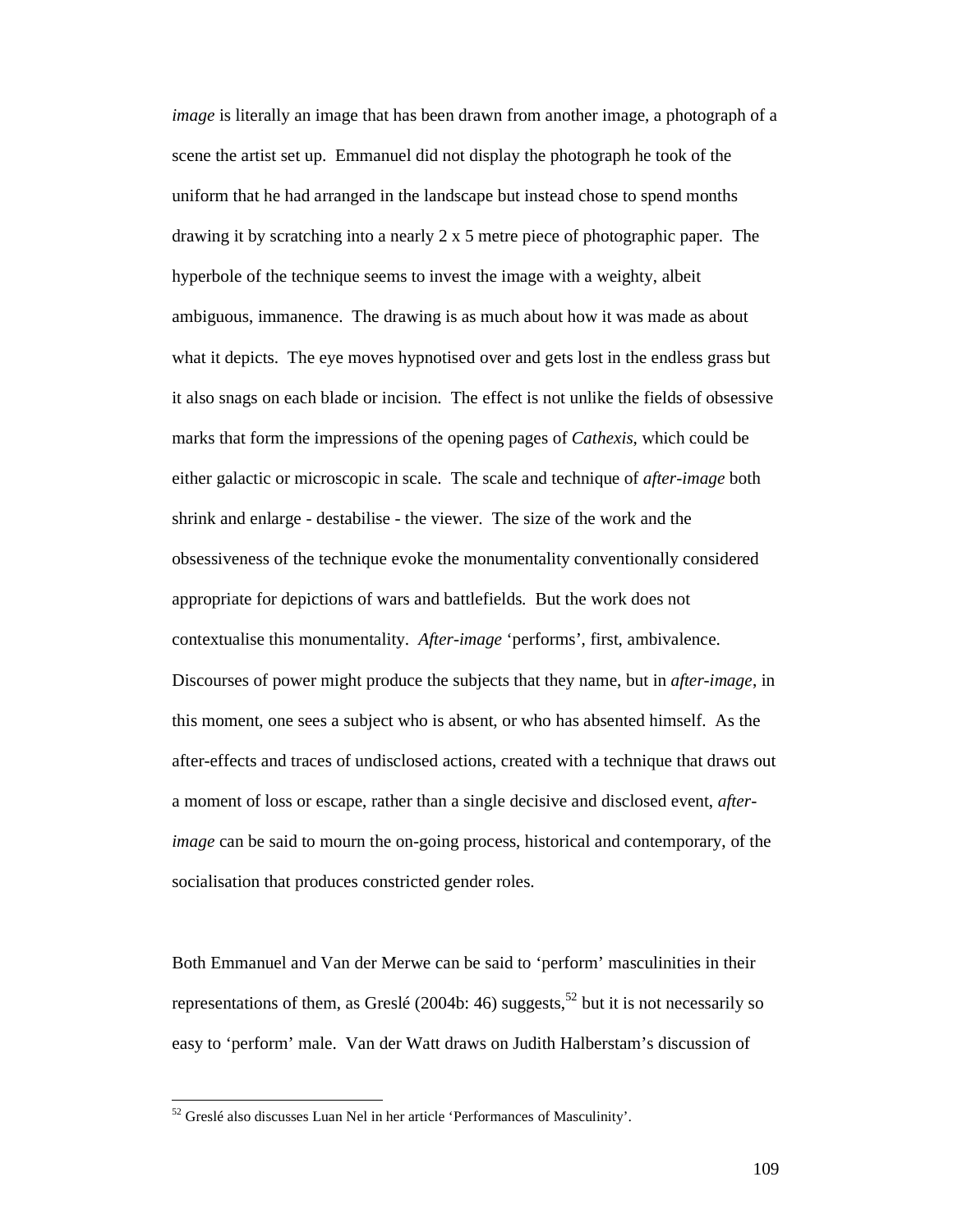drag king contests to note, as Halberstam does, that "performing male" is difficult as it involves "performing less" (Van der Watt 2004: 8). White masculinity may arguably be characterised by non-theatricality and be dependent on "a relatively stable notion of the realness and naturalness of both the male body and its signifying effects" (Halberstam in Van der Watt 2004: 8). In *after-image*, Emmanuel may be seen as "performing less" to such an extent that he "perform[s] male" *without* its body. He 'performs' with its absences. Its visible absence asserts its presence, a presence decontextualised and estranged from the gendered norms into which it otherwise might have fitted. However, it is not only with absences that Emmanuel works. In *The Lost Men* (Figs. 19a - 22d), the male body, his own and implied others, is represented as present only in so far as it is the site of citation and marking, whose constitutive appropriation erases it. Phelan contends:

Cultural reproduction takes she who is unmarked and re-marks her, rhetorically and imagistically, while he who is marked with value is left unremarked, in discursive paradigms and visual fields. He is the norm and therefore unremarkable; as the Other, it is she whom he marks (Phelan 1993: 5).

To 'perform' or to represent this value-laden yet unremarkable male norm is to "perform less", to represent less, in order thereby to reveal its disconnections and inadequacies.

As an example of performance art that "performs less", Van der Watt discusses Peet Pienaar's 'living sculptures', which in execution are the antithesis of Cohen's selftitled "living art". Responding to the nation-wide veneration of the hyper-masculinist ideals embodied in the 1996 Rugby World Cup, he dressed up as a Springbok rugby player and posed silently and still for hours in public spaces from the South African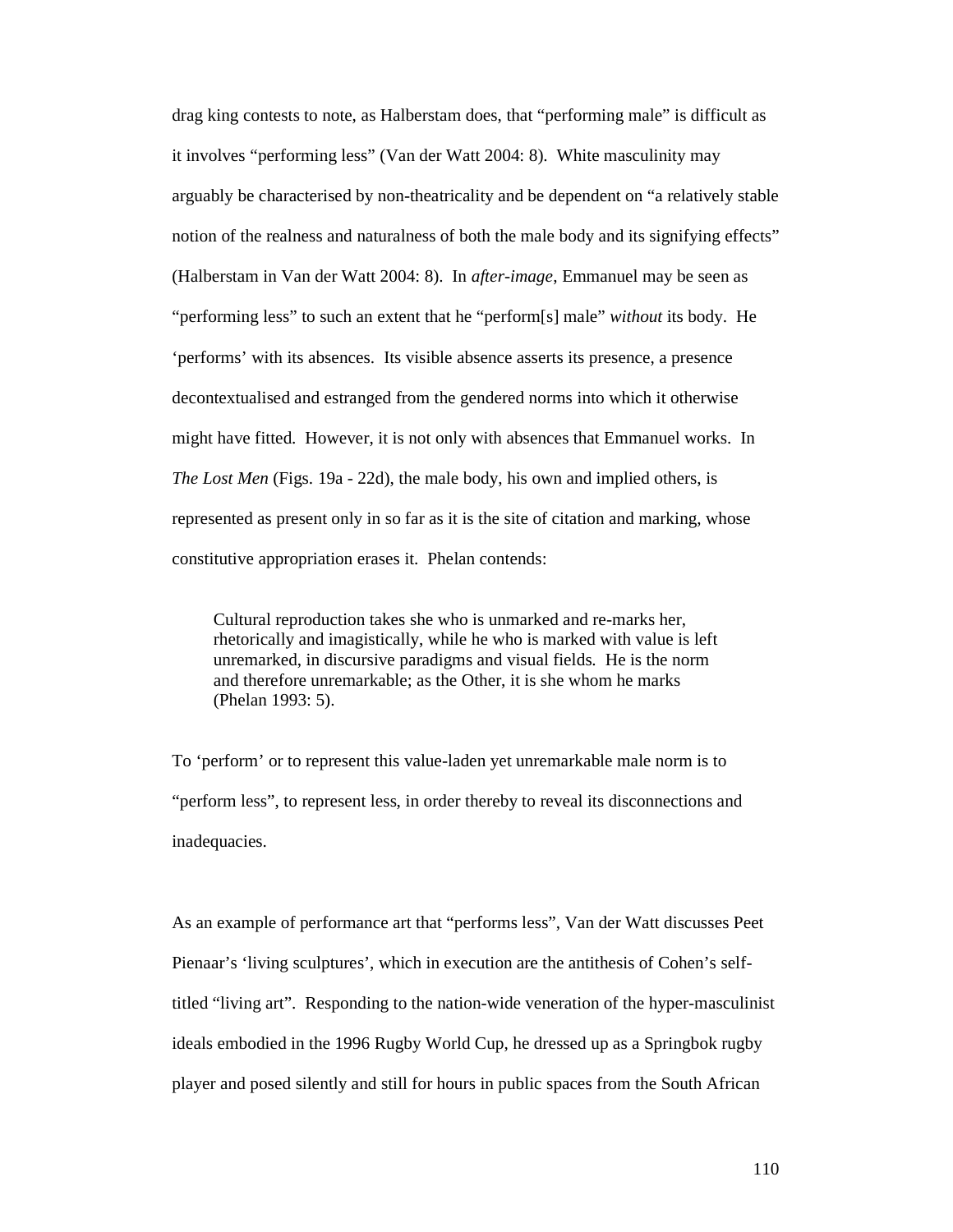National Gallery to shopping malls (Fig. 42). He 'performed' "performativity", played a part in order to reveal it as a performance. He 'performed' himself, what he appears 'to be' (what he looks like - a white South African man), what he 'is' (or was - he was once a provincial rugby player), his 'drag' is the more quietly effective because it is not assumed to be an assumed skin or costume. He marks himself, he reveals 'himself' as other to himself, or the roles that society assumes he adopts, as possibly other to himself. And appropriately, he is "unremarkable" in the sense that he was, literally, ignorable: people would pass him without realising that he was not, in fact, a statue, or a performance artist. The hyperbole of Pienaar's drag is a direct reflection of the hyperbole of masculinist ideals, his performing less makes them more. Cohen marks himself, or his personas, as the abjected element in his performances where 'himself' is a confirmation and celebration of many prejudices about homosexual and Jewish men; Pienaar proposes the otherness of masculinist, heterosexual roles. Cohen makes visible what is hidden or unacknowledged by heterosexual, bourgeois society and discourse; Pienaar makes visible what is already visible but, as an unremarked norm, is 'invisible'. The quoting of gender norms, either hyperbolic or realistic, intentional or not, can undermine as well as uphold a hetero-normative, patriarchal system.

How then does Emmanuel, by performing less, work the weakness in an unremarkable norm? By staging (representing) his chosen rites of passage, he reveals them as already staged (theatrical, 'performances'). Their visibility is re-marked. In rites of passage or transition, Emmanuel finds points of dissolution; the five drawings from *Transitions* (Figs. 31-35) are his holding open of these moments of liminal inbetweenness. The situations the drawings represent and the time-consuming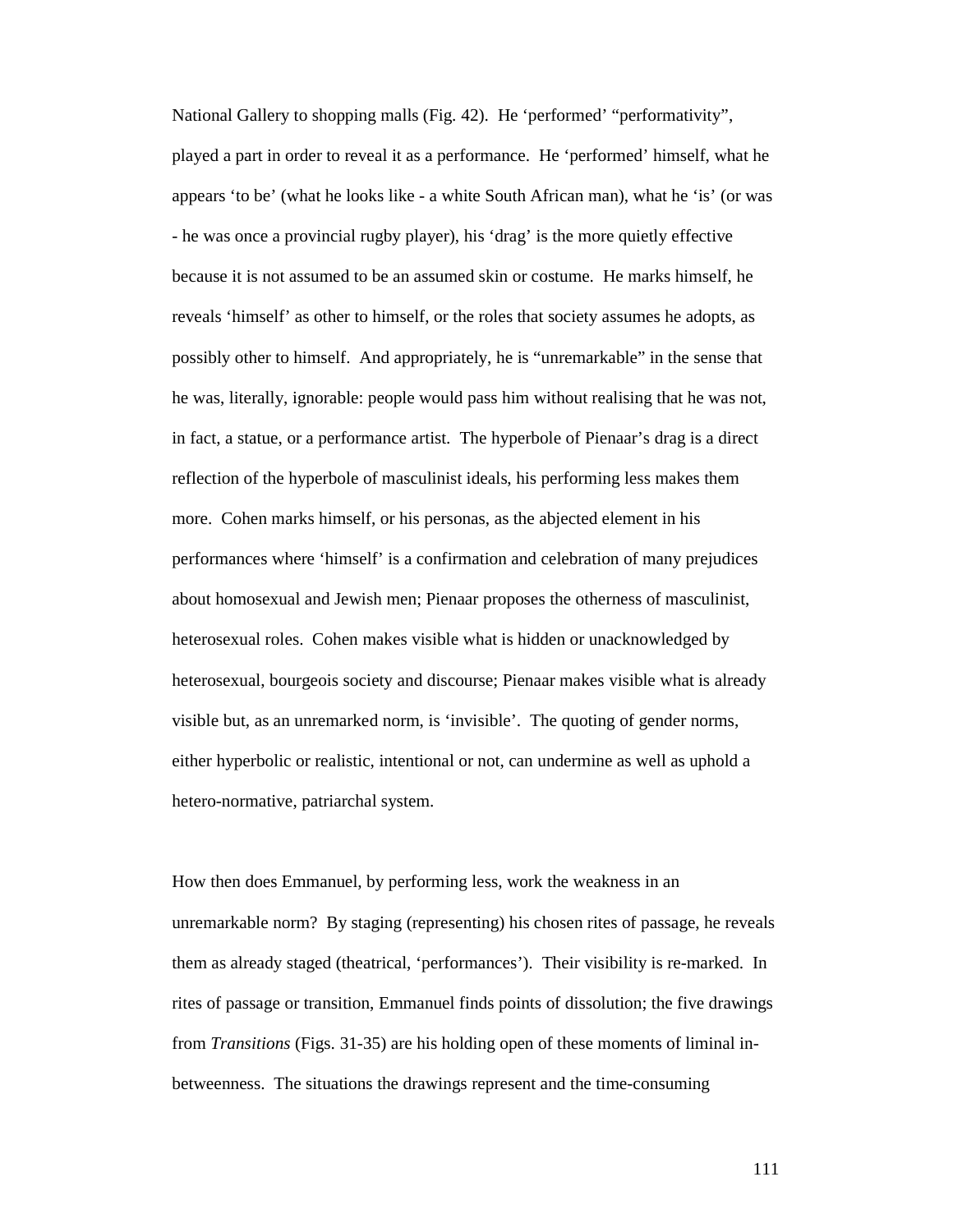technique he uses to create them are his attempt to answer his own question: "Why was I so powerfully drawn to and transfixed by these dramatic spectacles of subtle change and moments of suspended possibility and impossibility?"<sup>53</sup>

According to Butler: "Gender is neither a purely psychic truth, conceived as 'internal' and 'hidden', nor is it reducible to a surface appearance; on the contrary, its undecidability is to be traced as the play between psyche and appearance" (Butler 1993: 234). If the "performativity" of gender can be said to be visible as the aftereffects of 'performances', as traces, in the play between psyche and appearance, inside and out, presence and absence, both and neither, then it exists in-between all categories. Emmanuel finds and works weaknesses in gender norms by identifying and (contingently, partially, obsessively) opening up moments of dissolution and transition within them. The rites of passage and liminal moments that Emmanuel focuses on exist both within and outside of the norms that structure and determine them, thereby revealing the constructedness of identity, here discussed specifically as gender identity and the roles that men inhabit.

# **Liminal Rites of Passage**

In his exhibition *Transitions*, Emmanuel focuses on rites of passage and liminal moments in order to reveal "the under-stated, taken-for-granted quality of heterosexual performativity" (Butler 1993: 237). His chosen rites of transition occur within a hetero-normative culture and, while they arguably affirm heterosexual imperatives and encourage the production of heterosexual subjects, they can be said to

<sup>&</sup>lt;sup>53</sup> Emmanuel in Art Source South Africa (2008).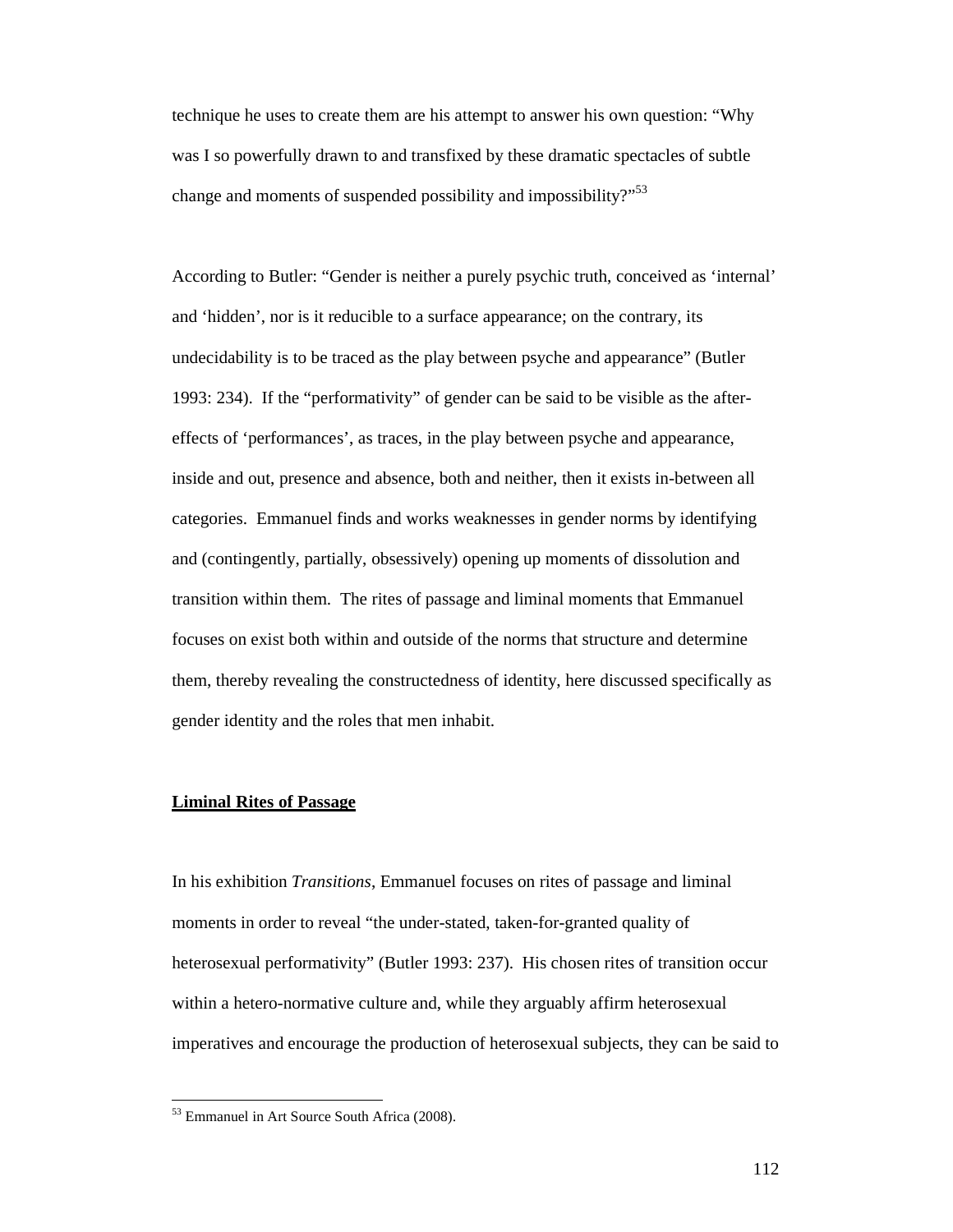speak of transitions in men's lives without speaking specifically to sexual orientation.<sup>54</sup> Emmanuel, in his artist's statements, interviews and press releases speaks consistently of "white male identity". He identifies rites of passage in a range of events, choosing those that, to him, compellingly and visually "explore how the construction of male identity happens and how it is perpetuated by generations".<sup>55</sup> For Emmanuel, all these rites of passage speak to the possibilities and impossibilities of his own life, marking life-changing events that he himself has or could have experienced, might or never will experience.<sup>56</sup>

Before considering how Emmanuel's engagement with the ritualistic behaviour that forms male identities is expressed in the rites of passage on which he focuses, it is worth reviewing in some detail the concept of liminality in the context of rites of passage by referring to the anthropological research of Victor Turner.<sup>57</sup> In light of this, I can then discuss the five drawings from *Transitions* and propose that in his treatment of both subject matter and medium, Emmanuel is concerned with articulating contemporary masculine identities by re-interpreting traditions, stereotypes and assumptions about gender.

Based upon his observations of the Ndembu of Zambia, Turner examines society as a model in which people co-exist in a "structure of positions" (Turner 1967: 94). These positions include "place, state, social position and age" (Turner, 1967: 94); one calls oneself a student, soldier, child, adult, single, married and so on. But one periodically

<sup>54</sup> Interview with Paul Emmanuel, 19 July 2009, Grahamstown.

<sup>55</sup> Emmanuel in Art Source South Africa (2008).

<sup>&</sup>lt;sup>56</sup> Interview with Paul Emmanuel, 19 July 2009, Grahamstown.

<sup>&</sup>lt;sup>57</sup> It should be noted that I am referring to this research selectively. While acknowledging that his use of Arnold van Gennep's ideas to theorise the liminal is very important and has influenced my own thinking, I would wish nevertheless to distance myself from the primitivising tendency that underpins some of Turner's arguments and expressions.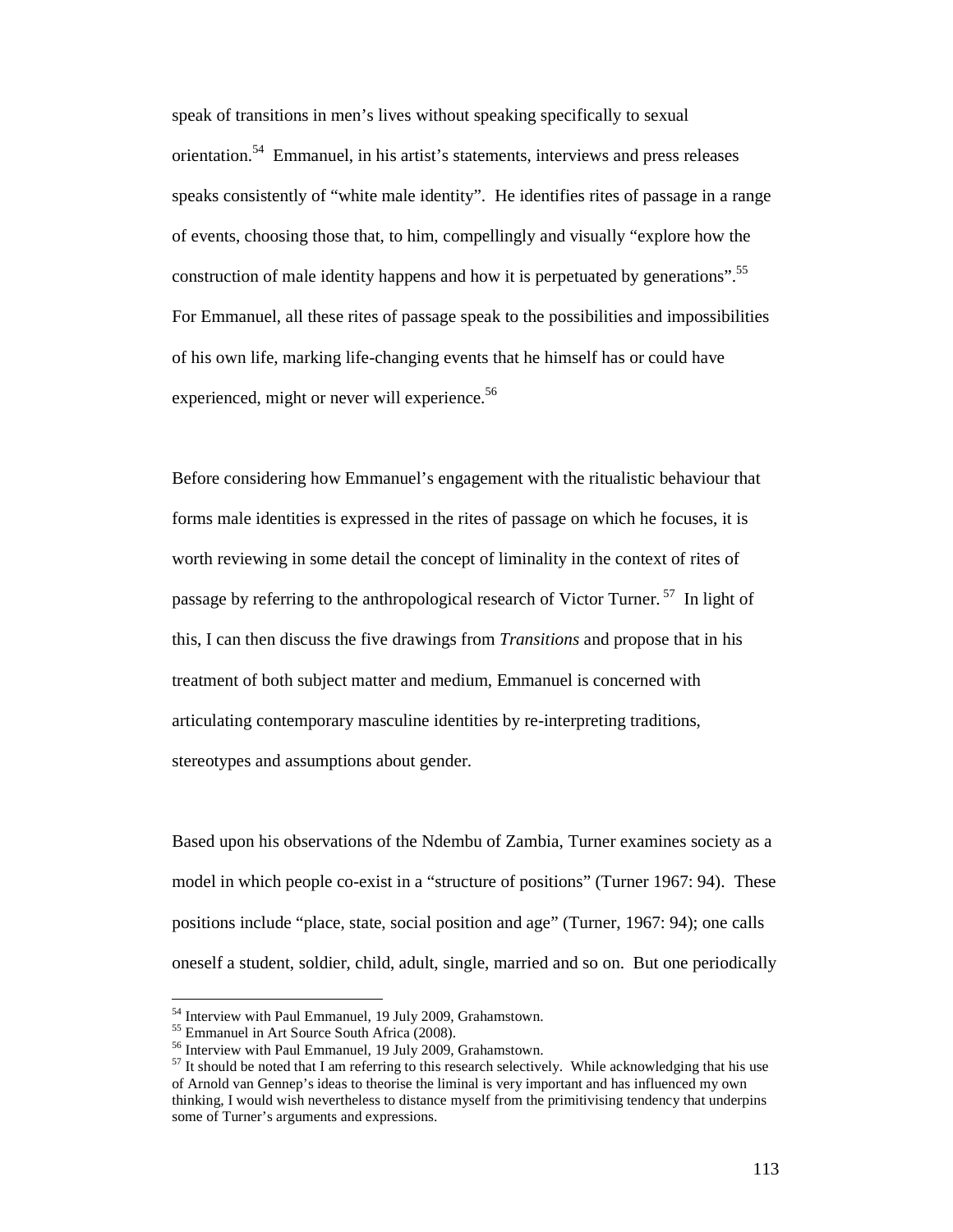changes states, and Turner identifies the "rite of transition" or "rite of passage" as indicating and constituting these changes in state or status as well as the entry into a "new, achieved state" (Turner, 1967: 95).<sup>58</sup> The changes marked include culturally defined life-crises such as birth, puberty, marriage and death, but may accompany any change from one state to another (Turner 1967: 94-5). The rite of transition gives "outward and visible form to an inward and conceptual process" (Turner 1967: 96). The rite lays the emphasis on the transition itself, rather than on the states between which it takes place and contains "few or none of the attributes of the past or coming state" (Turner 1967: 96).

Turner draws on Arnold van Gennep's identification of three phases in rites of transition: separation (or detachment), margin (or limen) and aggregation (or consummation and reintegration). The separation and aggregation phases are concerned with subjects' detachment from and reintegration into the social structure, in other words, their relationship to the social structure. In the liminal phase, however, subjects are "unstructured", where "[t]heir condition is one of ambiguity and paradox, a confusion of all the customary categories" (Turner 1967: 96). Subjects are "no longer classified and not yet classified" and "neither living nor dead [and also] both living and dead" (Turner 1967: 96). Liminality is characterised by this "peculiar unity", being "that which is neither this nor that, and yet is both" (Turner 1967: 99). Turner finds initiation rites, whether into social maturity or cult membership, to be

<sup>&</sup>lt;sup>58</sup> The words "ritual", "ceremony" and "rite of transition/ passage" may in common parlance be used interchangeably but for Turner, a "ritual" is transformative and refers to forms of religious behaviour associated with social transitions (such as birth, puberty and death), while a "ceremony" is confirmatory, referring to religious behaviour associated with social states (such as those of political and legal institutions). A "rite of passage" indicates and constitutes these transitions between states. Butler uses the terms "ritual" and "ritualised" in a demotic way to describe repeated or habituated actions, in contexts not necessarily religious (as in "social rituals"). I take my cue from Emmanuel's own usage of "ritual" and "ritualised" which is closer to Butler's usage than Turner's. By "ritual" Emmanuel means iterable actions, everyday or formalised, invested, consciously or unconsciously, with significance, which may include, but are not limited to, religious activity.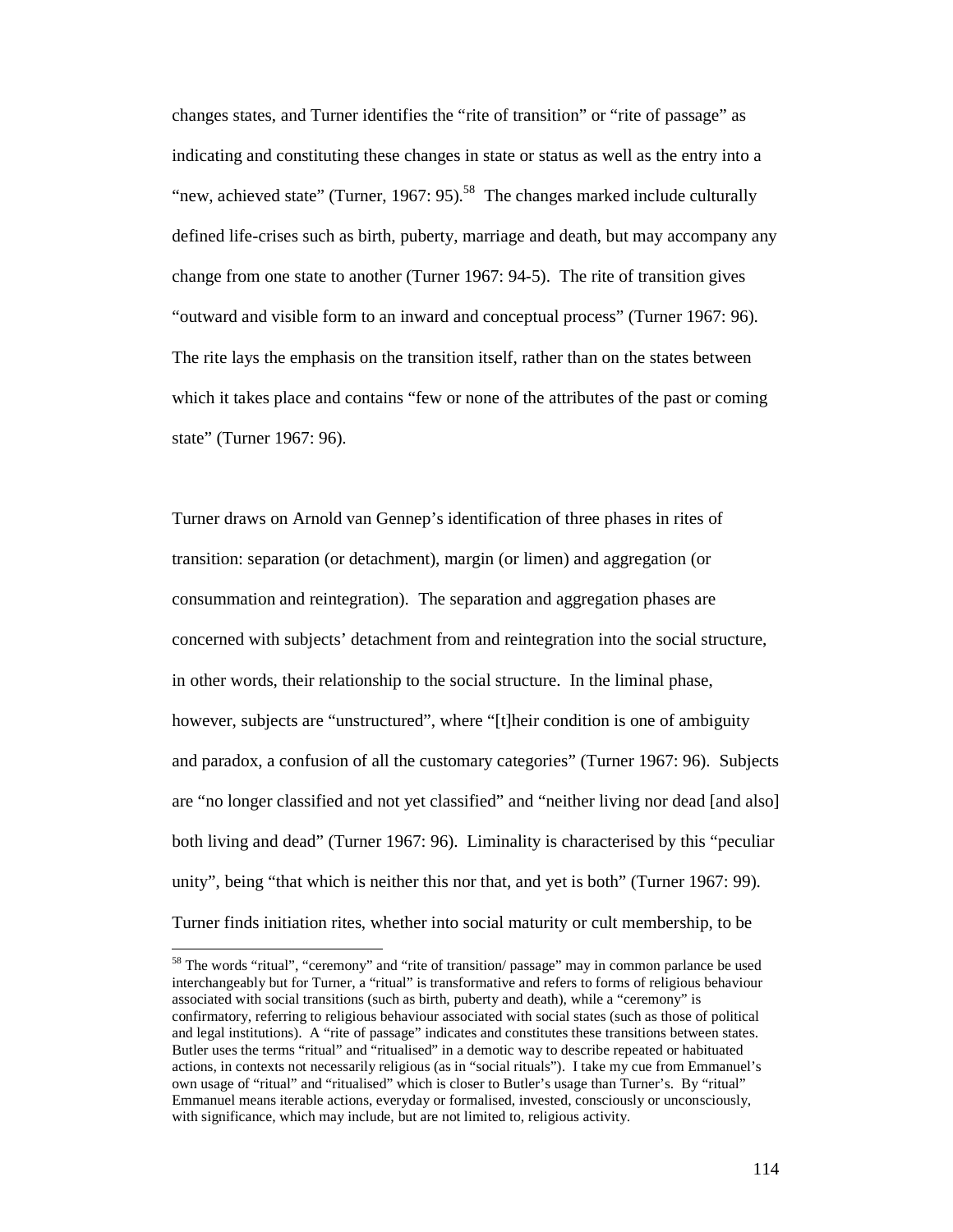exemplars of transitional rites due to their well-marked and extended liminal phases (Turner 1967: 95). The liminal period of a rite of transition is for neophytes a culturally complex time, "a stage of reflection" on their society and that which creates and sustains them (Turner 1967: 105). During the liminal phase, the metaphors of dissolution, undoing and decomposition are applied to neophytes (Turner 1967: 96). Subjects are physically or corporeally visible but structurally or socially invisible (Turner 1967: 97).

It is these transitory ritualised spaces of non-affiliation and liminality that fascinate Emmanuel; he describes them as "spaces in which a man is in the process of changing his status, with one foot in one world and the other in another".<sup>59</sup> In order to consider how Emmanuel expresses these liminal spaces and the characteristics to which he is drawn during these liminal phases, I shall begin with his comment: "In all of the drawings, the person undergoing the ritual is anonymous, yet I show the intimate spaces of their bodies, areas reserved for lovers. The drawings are a little voyeuristic; intimate but not intimate" (Emmanuel in Bosman 2008).

The anonymity of the subjects, or the lack of distinguishing facial features and identity props, can be said to portray Turner's observation (1967: 97) that in a liminal rite of passage, the subject has physical but not social existence and cannot, therefore, be recognised by others. There is little or nothing to contextualise these subjects before or after the moment in which they are represented; it is this suspended space of transition on which Emmanuel focuses, as does the rite of passage described by Turner (1967: 96). For example, in *(5)* (Fig. 35), in this space where strangers commute collectively, physical closeness frequently corresponds with psychological

<sup>59</sup> Emmanuel in Art Source South Africa (2008).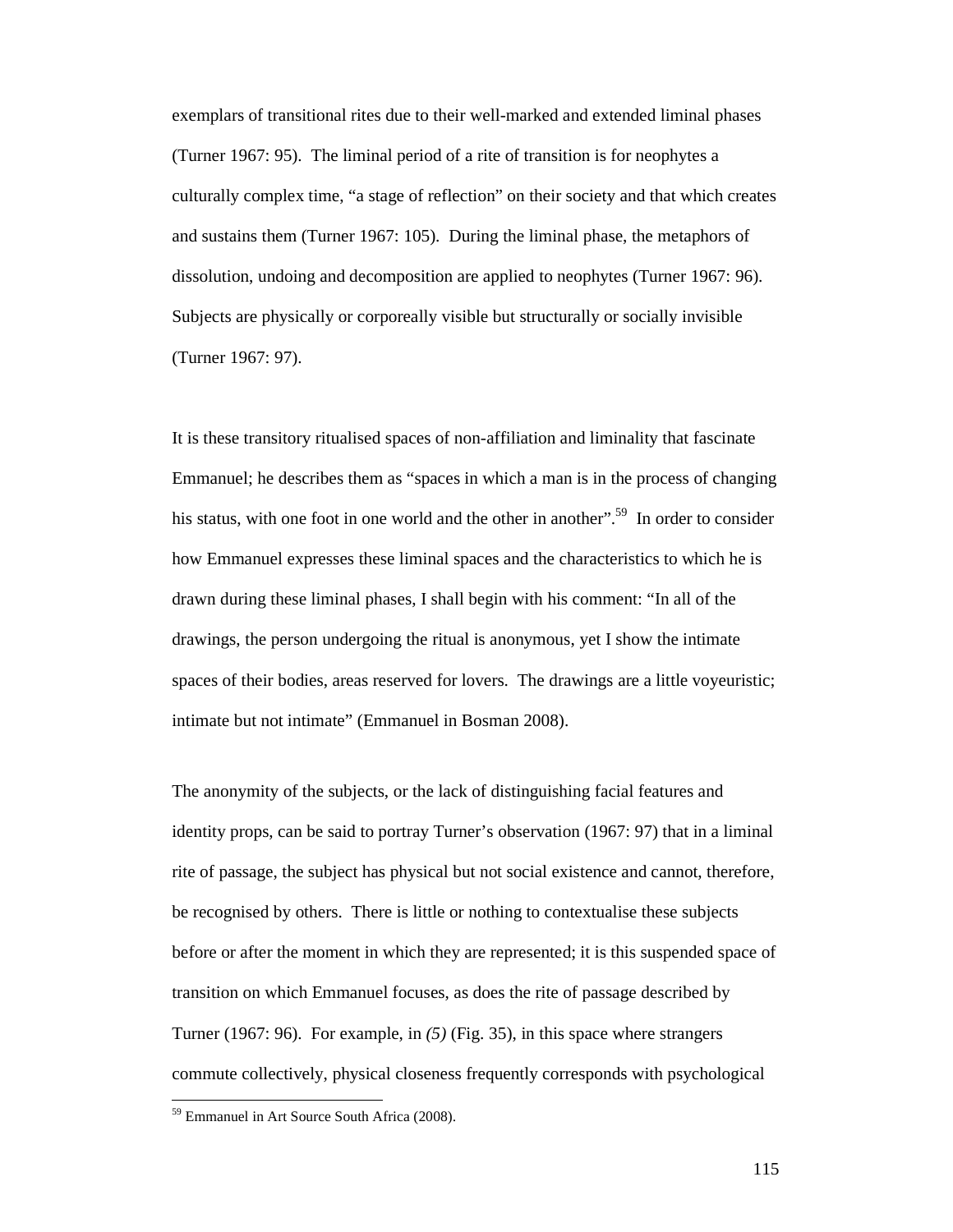distance between passengers. Other people are as invisible as smoke and as little acknowledged: they have physical but not social existence. The infant of *(1)* (Fig. 31) is the exception, but as Emmanuel says, by the time he had completed the drawing, months after the photographs were taken, the baby's malleable face and self had developed and transformed, the portrayed face did no longer in fact exist. $^{60}$ 

It is not only the subjects who are themselves anonymous in their transitions; it is the moments of transition themselves. Emmanuel's choice of rites of passage suggests that he, as Turner (1967: 94-5) does as well, considers that these liminal moments are not necessarily clearly socially sign-posted. Transitions can be hidden in plain sight, so accepted that they are disregarded, such as in *(4)* (Fig. 34), where a man, putting on his jacket to address guests at a dinner party, assumes a mantle of authority, donning the vestments appropriate to the occasion and his office. It is not co-incidental that casual viewers have interpreted this figure to be a priest officiating at a ceremony.<sup>61</sup> In *(5)* the site of the turnstiles at Park Station in Johannesburg is liminal; when getting permission to take photographs at the station, Emmanuel learnt that one platform is administered by Metro Rail, the other by a private rail company. But neither organisation claims responsibility for the area between the two platforms.<sup>62</sup> This physical space has the "peculiar unity" of the liminal, being literally "that which is neither this nor that" (Turner 1967: 99). It is a liminal space hidden in plain sight, compelling in its banality, disconcerting in the realisation that one crosses thresholds, literal or psychological, of which one is possibly, at the time, imperfectly aware. Emmanuel suggests that transitions in male lives may be unseen and thus

<sup>60</sup> Interview with Paul Emmanuel. 19 July 2009, Grahamstown.

 $61$  Interview with Paul Emmanuel. 19 July 2009, Grahamstown.

<sup>&</sup>lt;sup>62</sup> Interview with Paul Emmanuel. 19 July 2009, Grahamstown.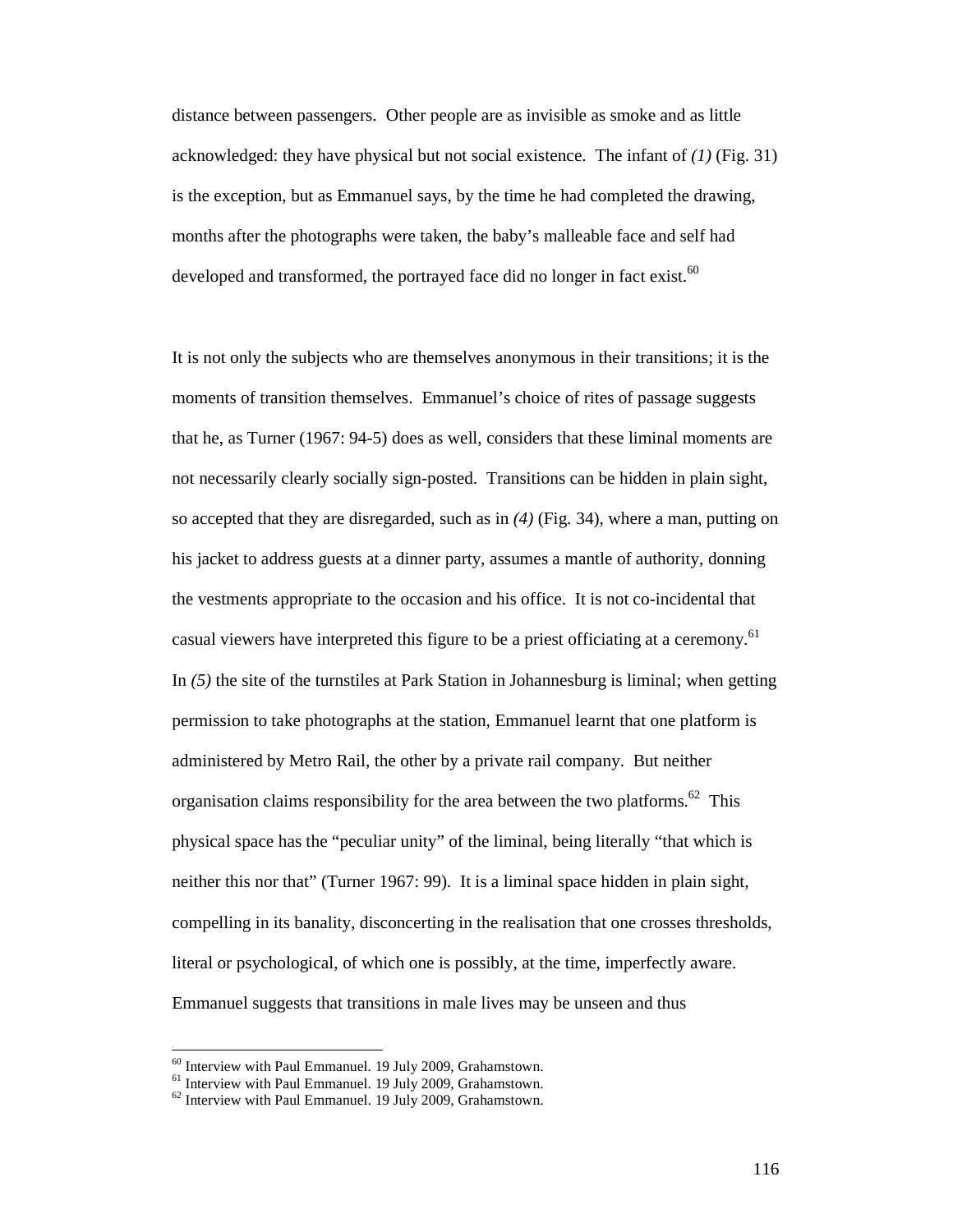unacknowledged. In these circumstances, such as in *(4)* and *(5),* it is the artist who 'performs' more, revealing the transition within a quotidian activity and its ritualised quality that for him renders it a rite of passage.

Some rites of passage, however, are more formalised. For Turner, the function of a rite of passage is to draw a line in the sand, to mark or alter the body and to prise open a space for the enactment and acknowledgement of the subject's change in social status by the subject and his audience and society. The rite of passage confirms as well as facilitates the transition. Such a rite of passage might be seen in *(2)* (Fig. 32), the recruit's head shaving and *(3)* (Fig. 33), the 'crowning' of the bridegroom during the wedding ceremony. In (*2*), the visual and emotional expression of the transition from civilian to soldier, named person to force service number, is expressed for the young recruit as his head is shaved. His former identity is shed as his hair falls away. For the artist, the head-shaving of military recruits *en masse* was the first rite of passage he chose and for him the most powerful one conceptually. If the "performativity" of gender proposes an identity constituted by the accrued and reiterated enactment of normative behaviours, then every 'stage of identity' or 'status' can be said to be contained within, or arise from, others. Turner describes rites of passage as marking "the reformulation of old elements in new patterns" (Turner, 1967: 99). Taryn Cohn (2008: 85) notes that the term 'crowning' would apply to the priest's 'crowning' of the bridegroom in the Lebanese wedding ceremony of *(3),* as well as to the confirming of a monarch's authority, as well as to the moment an infant's head appears during labour. This focus on rites of passage is not therefore to imply that 'identity' is to be reduced to a series of discrete and unitary 'states' of being flipped through in the progression of a life, glued together by a rite of passage.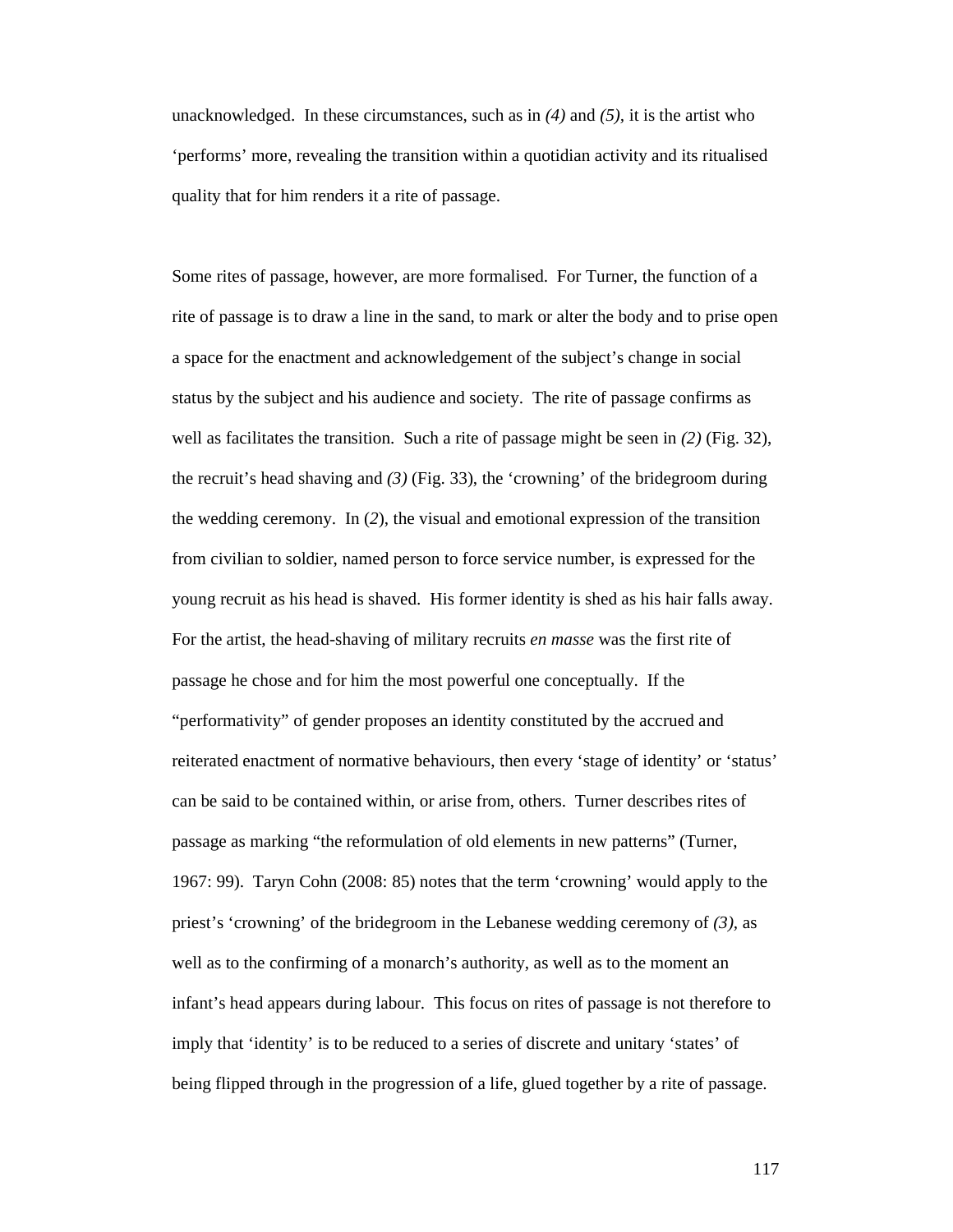Emmanuel chooses to represent men at times and in spaces where, for him, their liminality is characterised by vulnerability, anonymity and their physical and psychological interaction with other men. For Butler (2006b: 26), one's body is and is not one's own in the struggle to reconcile the degree of autonomy that one might have over one's body, where vulnerability and agency appear to be conflicting elements, and the body appears to be "a site of a publicity at once assertive and exposed" (Butler 2006b: 20). Butler finds that "[l]oss and vulnerability seem to follow from our being socially constituted bodies, attached to others, at risk of losing those attachments, exposed to others, at risk of violence by virtue of that exposure" (Butler 2006b: 20). These socially constituted bodies, which, as Foucault claims, are marked and inscribed by the events that have made and also broken them, which are produced and maintained by regulated norms through gender "performativity", are also, for Butler, the starting points for "re-imagining the possibility of community on the basis of vulnerability and loss" (Butler 2006b: 20).

As Emmanuel observed, the anonymity of the subjects makes them vulnerable: the nape of the neck, the side of the face, the penis is exposed. The inverse is also true: the vulnerability of the subjects makes them anonymous, in that all bodies and selves are equally able to be hurt. In these moments, the anonymity and liminality of the subjects allows them to exceed the frames which contain them, the 'ritual' which they are undergoing. The transitional rite might facilitate and confirm the change in status but it is the outward form to an internal, conceptual process, as Turner (1967: 96) specifies. If one accepts that in these moments an inner change takes place, or is confirmed to have taken place, for the subjects, it is not readily seen on and from the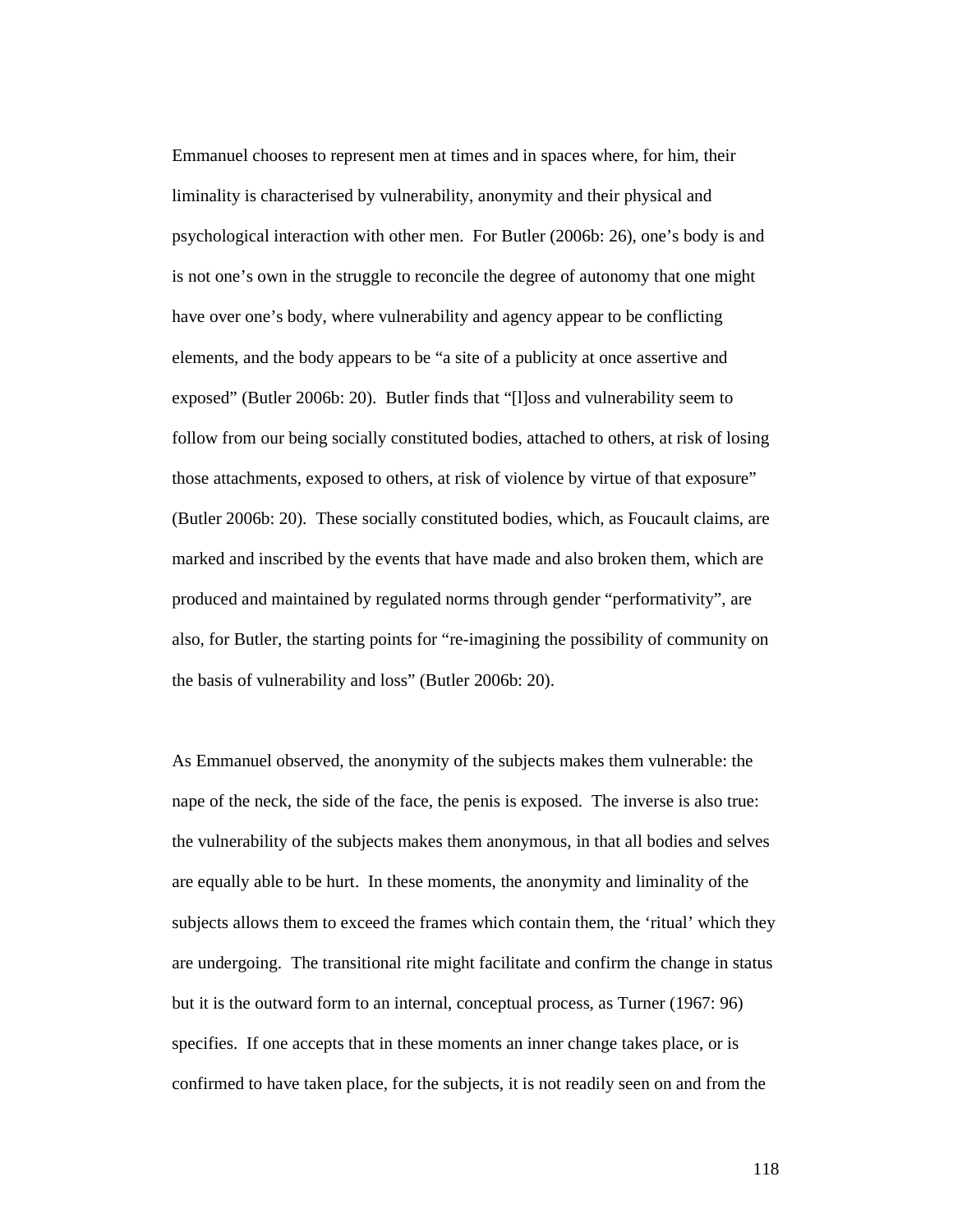outside. In these moments, they are "neither this, nor that, and yet both" (Turner 1967: 99). This is one of the reasons why these moments for the viewer are, as Emmanuel says, "intimate and not intimate". The anonymity and liminality of the subjects is reflected in the settings; the brief sketch of context suggests the rite of passage depicted but the ambiguous obscurity of the setting reflects the indeterminacy of the subject's liminality. The settings may be interpreted as inner, psychological landscapes.

The five drawings from *Transitions* might be compared to Vilhelm Hammershøi's many paintings of women alone and without obvious narrative. Both artists, arguably, use settings external to the sitters to suggest the inner landscapes of their anonymous subjects. In Hammershøi's *Interior, Strandgade 30* (Fig. 43), the slight curve to the left of the subject's position is repeated in that of the passage through the open door to the rooms beyond and the chink of light from the window as if the viewer were venturing into the subject's inner spaces. However, the viewer is destabilised, caught in-between positions, because s/he realises that there are two different perspectives viewing the scene: the woman and the table are seen from above and the door and passage from floor-level. The image becomes opaque, the viewer unsure of how or from where to read it. A similar opaque undecidability is evident in Emmanuel's drawings. In the head shaving of *(2),* there is no depth of field to describe space and the barber's blurred movement, drawn from slow exposure photographs, cannot describe time. The subject's liminality is reflected in the setting; one cannot 'see' or contextualise the subject anymore than one can see his surroundings. What Emmanuel gives the viewer to 'see' is the in-between process when a subject is neither and both, the moments of transition from one role or state to another.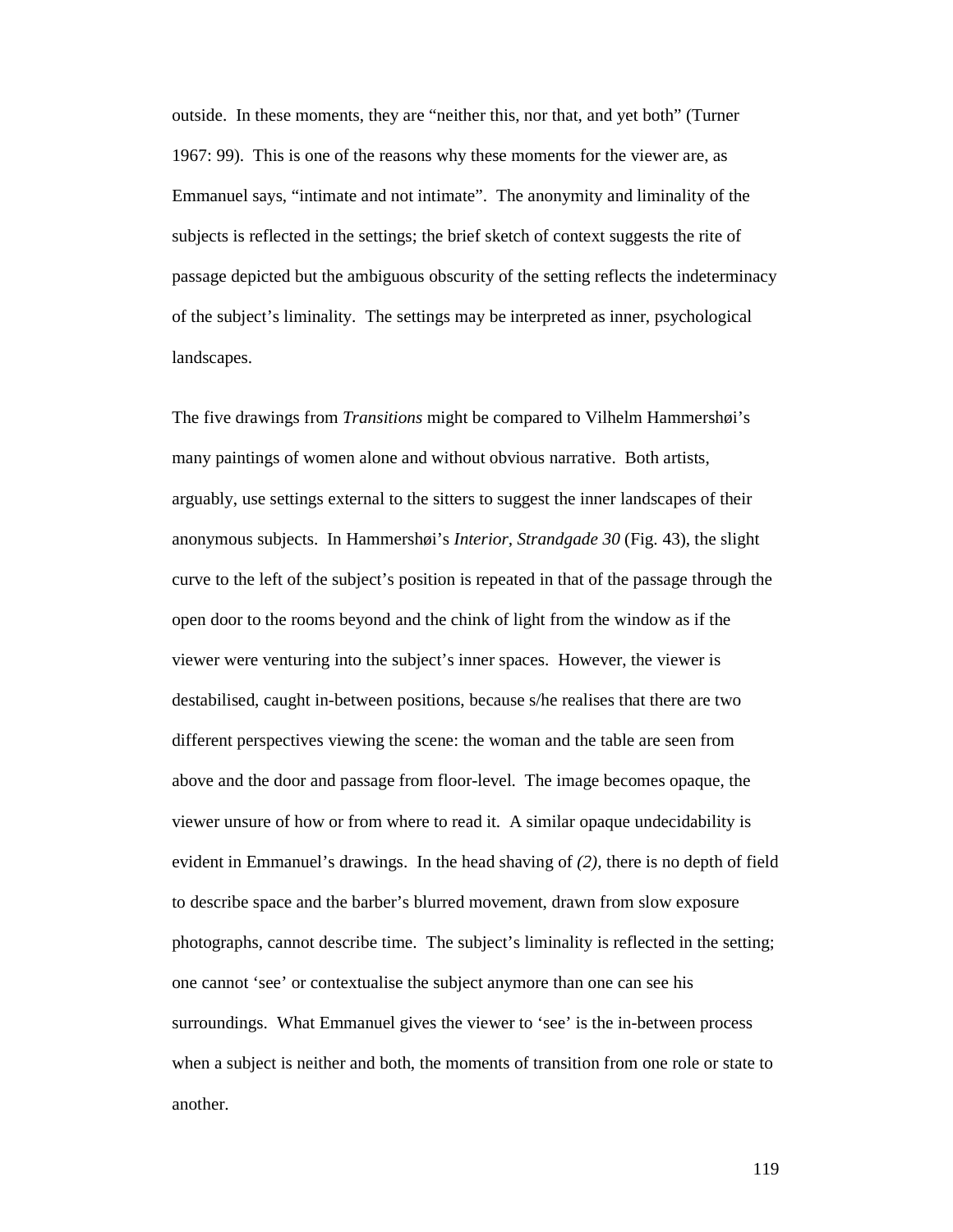In the work of both Emmanuel and Hammershøi, the viewer appears to be simultaneously invited yet rebuffed. Hammershøi's female figures are unsettling because they *do* nothing, maybe they *appear* to be doing nothing. When the artist's wife Ida models, she stands or sits at the piano but does not play, she stands in a doorway or by a window, she sits in a chair, almost always seen from behind. One explanation for this story-less stillness would be that she is only ever a formal element within works whose primary concerns are pictorial composition and a study of light. Yet one might also say that her lack of 'female domesticity' is reflected in the rooms' own cool minimalism, that because she so demonstrably does nothing within domestic spaces, she 'performs' not a contemporary 'femininity' but its absence. Her imperfect miming of a role jars or de-temporalises the scene and opens an opportunity for its subversion. Virginia Woolf (1929: 111) quipped wryly that a book is deemed important by critics if it deals with war and insignificant if it deals with the feelings of women in drawing-rooms. Hammershøi represents women, in drawing-rooms, but without 'visible' feelings beyond an apparently inscrutable self-containment. In what can be seen as a related inversion, Emmanuel represents scenes that could be associated with war and a confident and aggressive masculinity, such as an epic battlefield in *after-image* or a military recruit in *(2)*, but he does so with an intimate and nuanced focus that shrinks a battlefield to the size and immediacy of a drawingroom, and pushes the interaction between a barber and a recruit into a liminal noplace. In so doing, Emmanuel, to rework Phelan's phrase, re-marks, not the female, but the unremarked norms which come to signify male identity.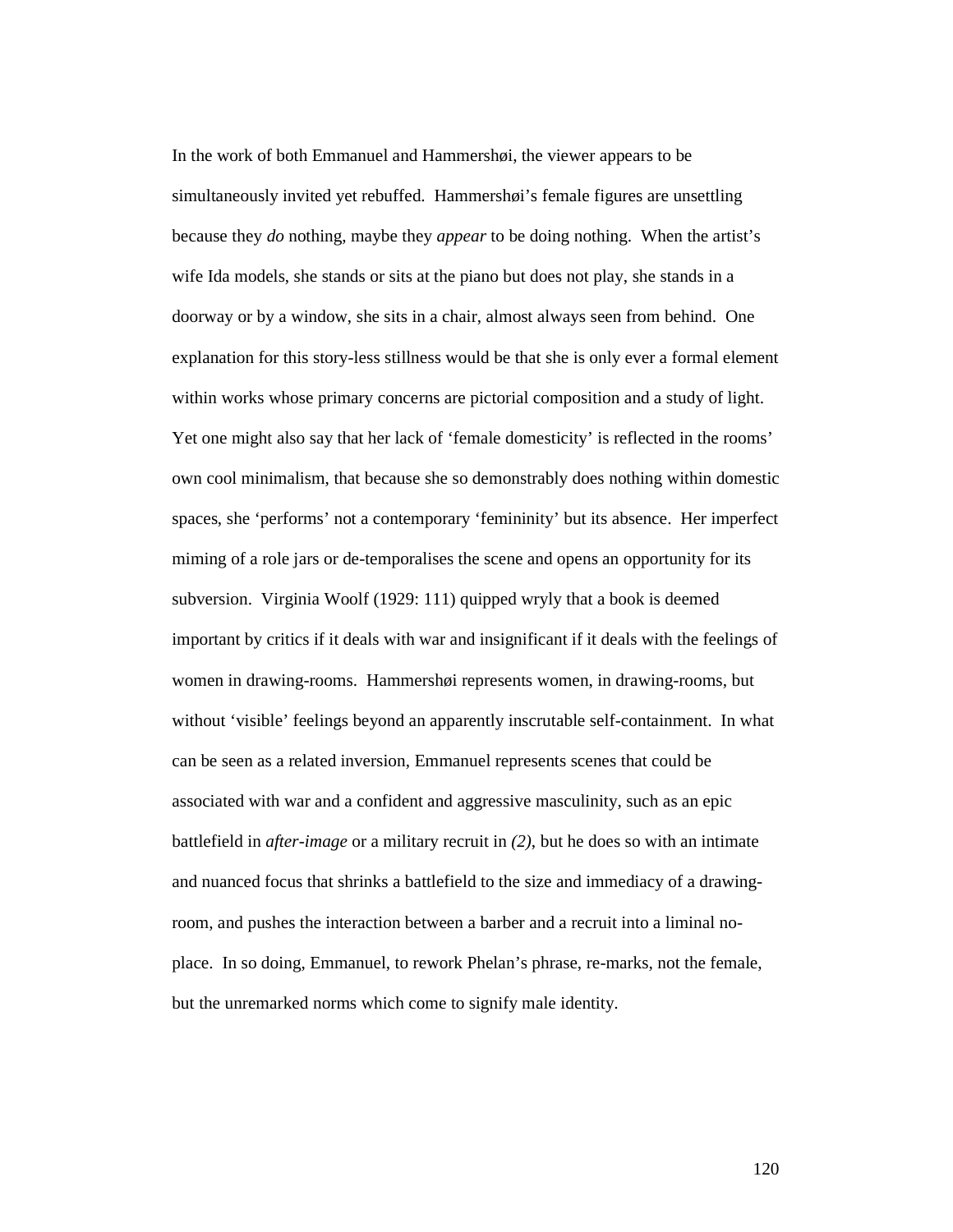Unlike Hammershøi's subjects however, Emmanuel's are not alone in their anonymity and liminality. In the first four rites of passage, hands administer; men touch other men. One feels the intimacy of reaching out to another living body that has warmth and weight; the swirls of movement from the slow exposure photographs may also be read as heat signatures from the participants' bodies. One feels the mutual co-operation in their performance of a task, where the subject submits, apparently willingly, to the administration. An intense yet temporary (or because temporary) intimacy or community is established in these moments.

The administration of the other, arguably, is not presented as hostile; pain and coertion are not evident in the images. Nevertheless, the subjects, shown from behind, are vulnerable to attack. As Emmanuel observed, it is the voyeur's prurience that intrudes; the watcher - the witness - is intensely implicated in a scene that is "intimate but not intimate". Emmanuel titles the drawings simply  $(1)$ ,  $(2)$ ,  $(3)$ ,  $(4)$ ,  $(5)$ ; as he says, like the rhythm of a dance step (one and two and...).<sup>63</sup> This analogy evokes the rhythm and negotiated movement around and between the artist and the subjects, both at the events and in their recreation. Emmanuel describes how, at each event, he felt himself to be a participant as well as a witness, yet also knew himself to be an outsider with a camera. Paradox is the position of both subject and witness: the subject because he is in a liminal state; the witness because s/he 'sees' the physical body and yet cannot 'see' the subject's inner transition. Nonetheless, change is negotiated in the witness as well as in the subject. Emmanuel's preconceptions about particular rites of passage underwent transformation as he witnessed the circumcision depicted in *(1)* and the recruit's head shaving of *(2)*; expecting trauma, violence and

<sup>63</sup> Email correspondence with Paul Emmanuel, 24 October 2009.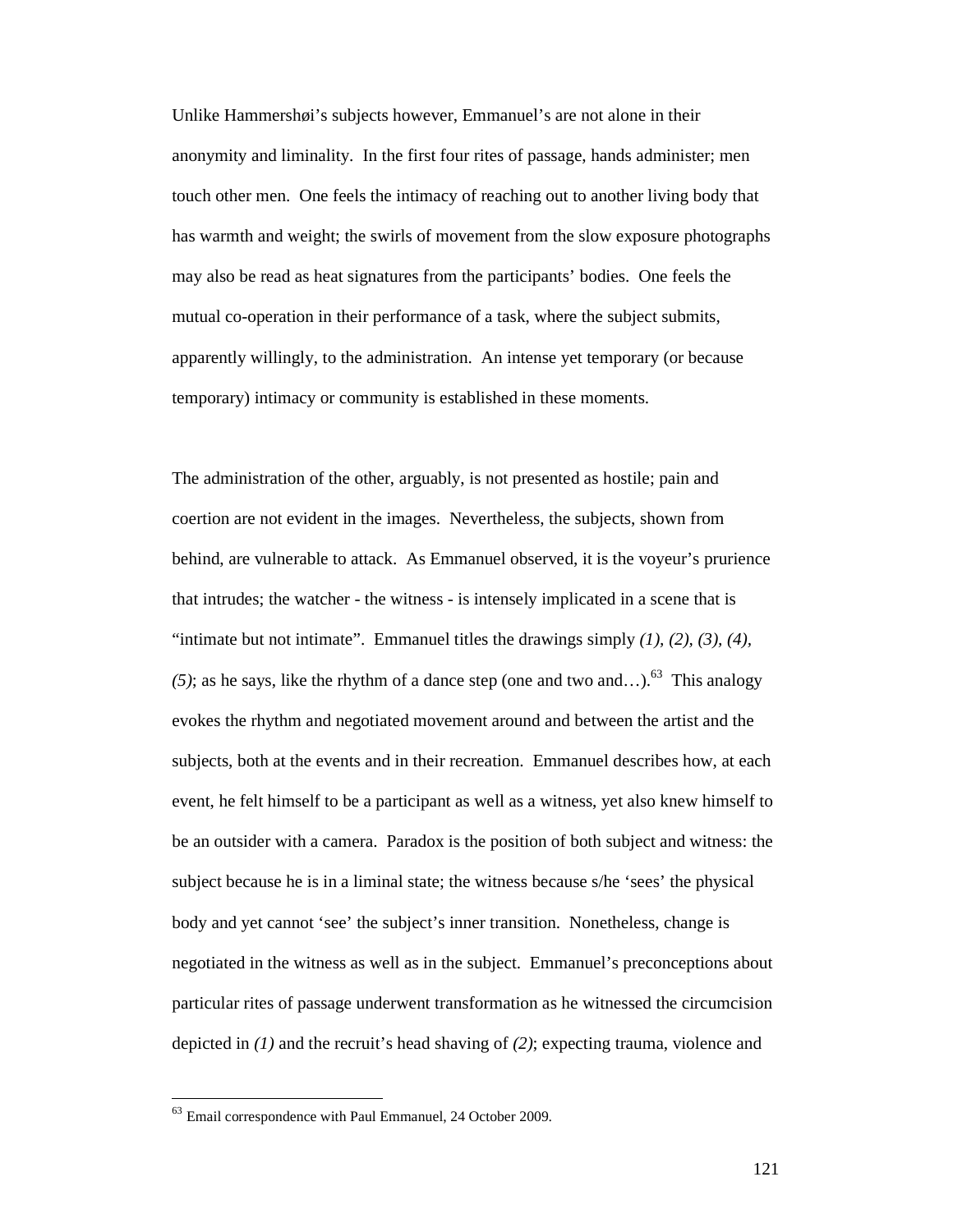resentment, in the events that he attended, he found none. Emmanuel's drawings do not portray resistance; his subjects appear passively to accept these transitions.

Emmanuel arranged to photograph and film the head shaving of new recruits to the South African National Defence Force at the third South African Infantry battalion (3SAI) in Kimberley, one of the only two military bases in South Africa that still perform this rite of passage on the premises (rather than giving each recruit a chit to go to a barber). This head shaving *en masse*, combined with landscape imagery and intense observation of small moments of the process, forms the content of Emmanuel's fourteen minute artistic documentary *3SAI: A Rite of Passage*. As noted in Chapter Two, Emmanuel himself did not have to perform compulsory military service because he was born in Zambia, unlike most other white men during the years of apartheid in South Africa. His experience of military service was through the stories of his older brother and friends, who described their head shavings in the 1980s as "feeling dehumanised, lots of shouting, indifference, bigotry and fear".<sup>64</sup> Today, recruits are still 'state property' with an assigned force number; Emmanuel needed to acquire permission from the base commander to film and photograph, not from the recruits whom he features themselves. Yet the atmosphere, as he experienced it, was not what he had been expecting: "[There were] quiet lawns with well tended flower beds full of roses; lines of recruits waiting patiently. No shouting. No authoritarianism. No evidence of the violent breaking down of the human spirit."<sup>65</sup> The reason for the difference might appear self-evident: post-apartheid South Africa no longer requires military service from its citizens and therefore any recruits (of any 'race'), while still possibly subject to economic or familial coercion,

<sup>64</sup> Emmanuel in Art Source South Africa (2008).

<sup>65</sup> Emmanuel in Art Source South Africa (2008).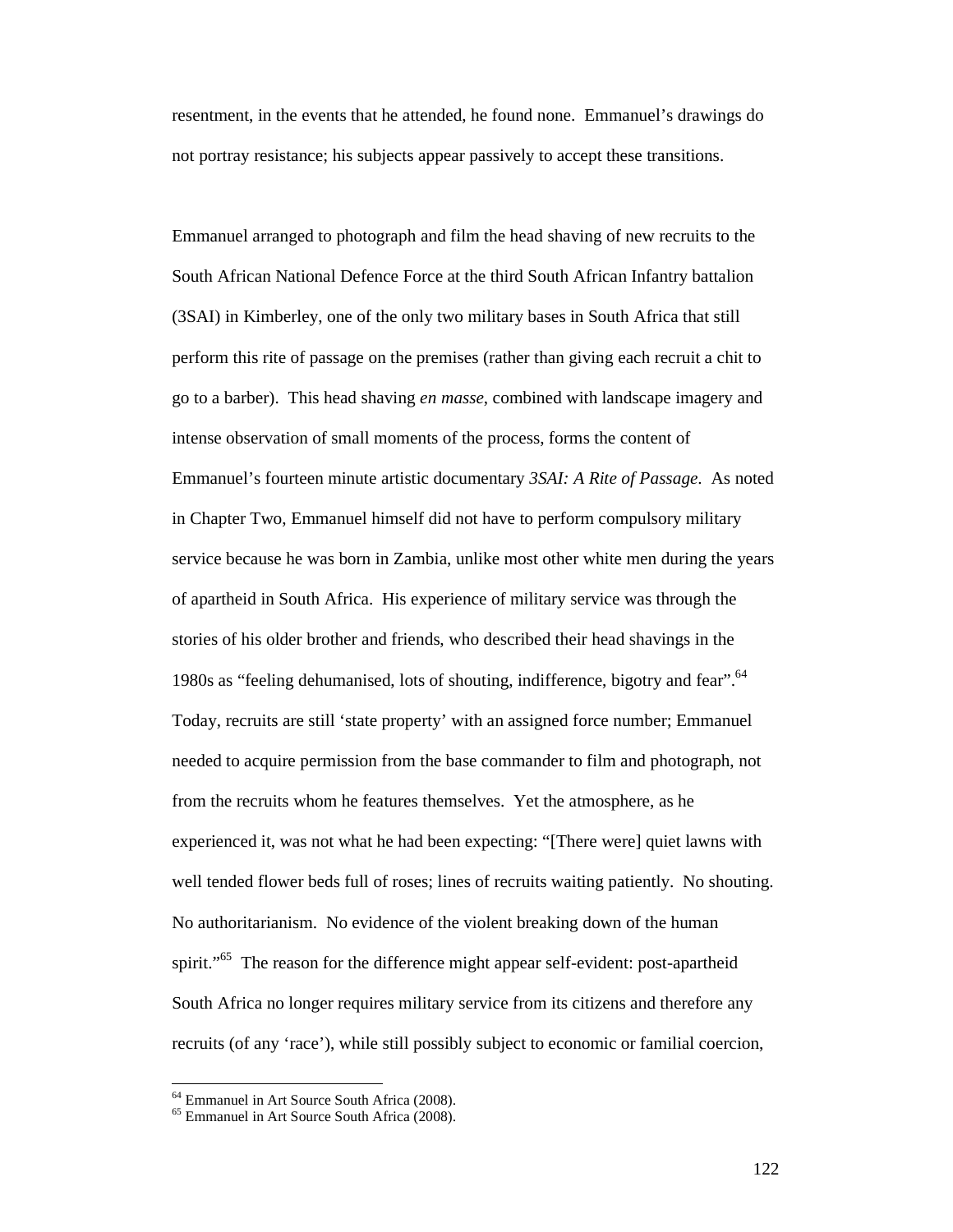are volunteers. Emmanuel finds that rites of passage may change over time to reflect altered roles and requirements of men within society.

The baby boy's circumcision of *(1)* was another rite of passage where Emmanuel's expectations were confounded, not least because it was not invested with any ritualised or other significance. Circumcision practices in South Africa are controversial, frequently associated with the initiation rites of young black men and, as publicity material for the exhibition 'Circumcised, Circumscribed' (Axis Gallery 2003) summarises the situation, "provok[e] battles over traditionalism and modernity, and about race and representation". In terms of the representation of circumcision in South Africa, white documentary photographers (such as Steve Hilton-Barber) have been accused of exploiting the black communities whose secret rituals they publicly displayed, artists have staged circumcisions (Thembinkosi Goniwe has filmed a graphic performance that appears to enact an amaXhosa circumcision ritual, displayed with large digital stills of the apparent circumcision) and artists have performed circumcisions on themselves (Peet Pienaar had himself circumcised in an art gallery in 2000 and exhibited his severed foreskin). The representation of circumcision is fraught, synonymous perhaps, with controversy and confrontational imagery. In the circumcision of *(1)*, however, there is little trauma or confrontation: there is no blood, it is a baby that has been sedated and thus at the time feels no pain. The hand in its surgical glove and its precise movements and instruments suggest that this circumcision takes place in a hospital, which it did. Only the surgeon and Emmanuel were in the operating theatre for the procedure. The artist says that there were no avowed religious or specifically cultural reasons for the circumcision nor were there any ritualised proceedings to denote it as a rite of passage; the baby, whose parents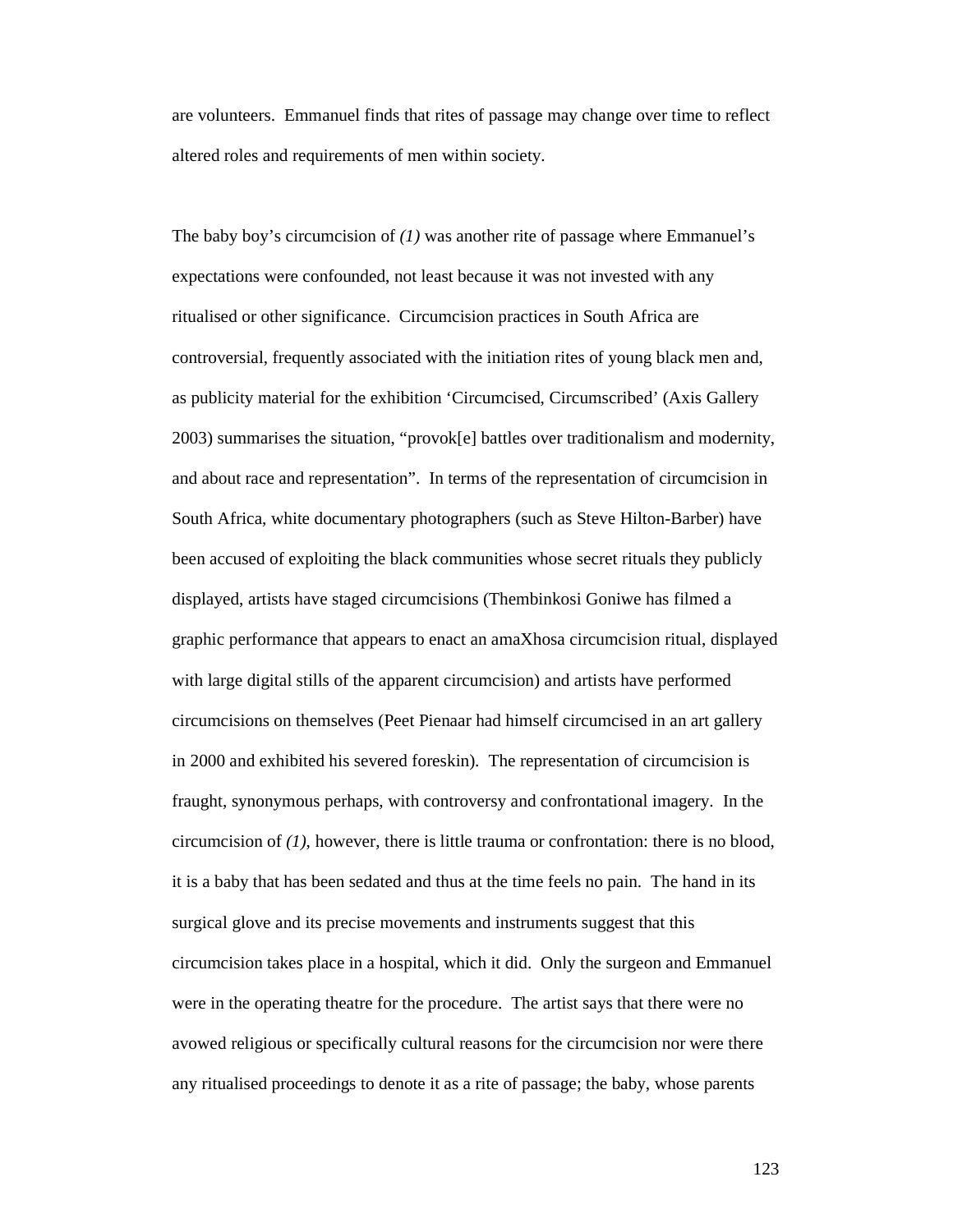are friends of Emmanuel, was circumcised "to be like Dad".<sup>66</sup> It is Emmanuel who has retrospectively invested it with the signification which, in the time it was happening, it did not appear to have. The neutrality with which Emmanuel presents a procedure surrounded by accrued traditions and controversy has its own precise and graphic immediacy that is infused with a subtle mixture of tenderness and violation as the surgeon touches the baby's hand before he cuts the foreskin.

# **Dissolution and Loss**

Emmanuel's selection of the photographs which became the panels of each drawing and his incising technique in the representation of his rites of transition is a process of trying to decide what he has seen and what it means. The ambivalence and ambiguity that may be interpreted in the subjects' anonymity and the situations' deliberately limited contextualising information is a reflection of their liminality but also of the artist's relationship to the subjects, as "intimate but not intimate", both during the rites of passage and in his laborious *post-factum* recreations of them. Emmanuel's interest in these transitional spaces thus focuses on what they are, how they work, and his own position in relation to them. As he says:

What was I actually witnessing? What is a "Rite of Passage" and how have similar 'rituals' helped to form and perpetuate identities and belief systems throughout history? Why was I so powerfully drawn to and transfixed by these dramatic spectacles of subtle change and moments of suspended possibility and impossibility? $67$ 

Forming and undoing are closely related in these moments of vulnerability and dissolution for which Emmanuel looks, moments where, exposed, the self comes

<sup>&</sup>lt;sup>66</sup> Interview with Paul Emmanuel, 19 July 2009, Grahamstown.

<sup>67</sup> Emmanuel in Art Source South Africa (2008).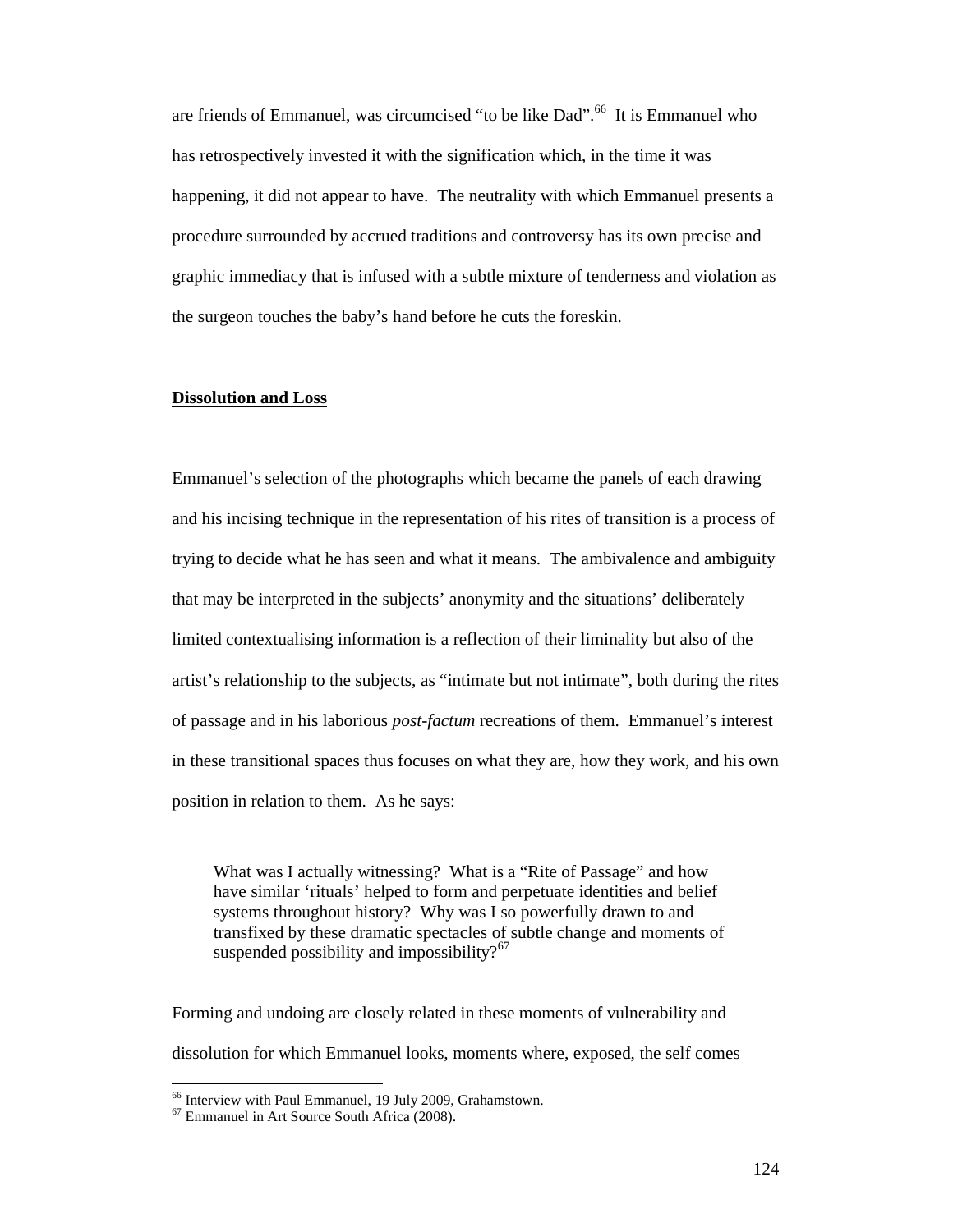undone and the body, anonymous, is known and changed through its ritualistic interaction with others. Dissolution as a metaphor is frequently applied to subjects during the liminal phase of a rite of passage (Turner, 1967: 96). This dissolution is accompanied by growth and transformation (Turner, 1967: 99). Such dissolution may be interpreted in *(5)* (Fig. 35), where individuals are not only anonymous but genderless and bodiless. If the five drawings are read as representing consecutive liminal stages of a man's identity, then the final one, *(5)*, can be seen metaphorically as representing death, limbo, even the contemporary equivalent of crossing (and recrossing) the River Styx. Emmanuel, however, believes *(5)* depicts "dissolution rather than death" (Emmanuel in Croucamp 2008), appropriately enough, considering that in a rite of passage a subject is conceived as "neither living nor dead [and also] both living and dead" (Turner 1967: 96). Arguably, in this drawing, dissolution *is* transformation; in all the drawings, the 'achievement' of a liminal state is both the process and the intended result, as it is on the suspended transition that the artist invites the viewer to concentrate.

A different perspective on the liminality of commuting might be Santu Mofokeng's *Train Church* series, such as *Supplication* (Fig. 44). These photographs document South African workers, during the States of Emergency in the 1980s, whose daily commutes between Johannesburg and Soweto ensured that long hours of each day were spent in this liminal no-place. As Bronwyn Law-Viljoen observes, resistance to such enforced liminality can be seen in the creation of 'church trains' during long train journeys where communities were formed and united in religious observance such as services, singing, praying and the laying on of hands (Law-Viljoen 2008). As she notes: "The spiritual atmosphere of the train is both a release from and a reminder of oppression" (Law-Viljoen 2008). Worshippers re-signify spaces and periods of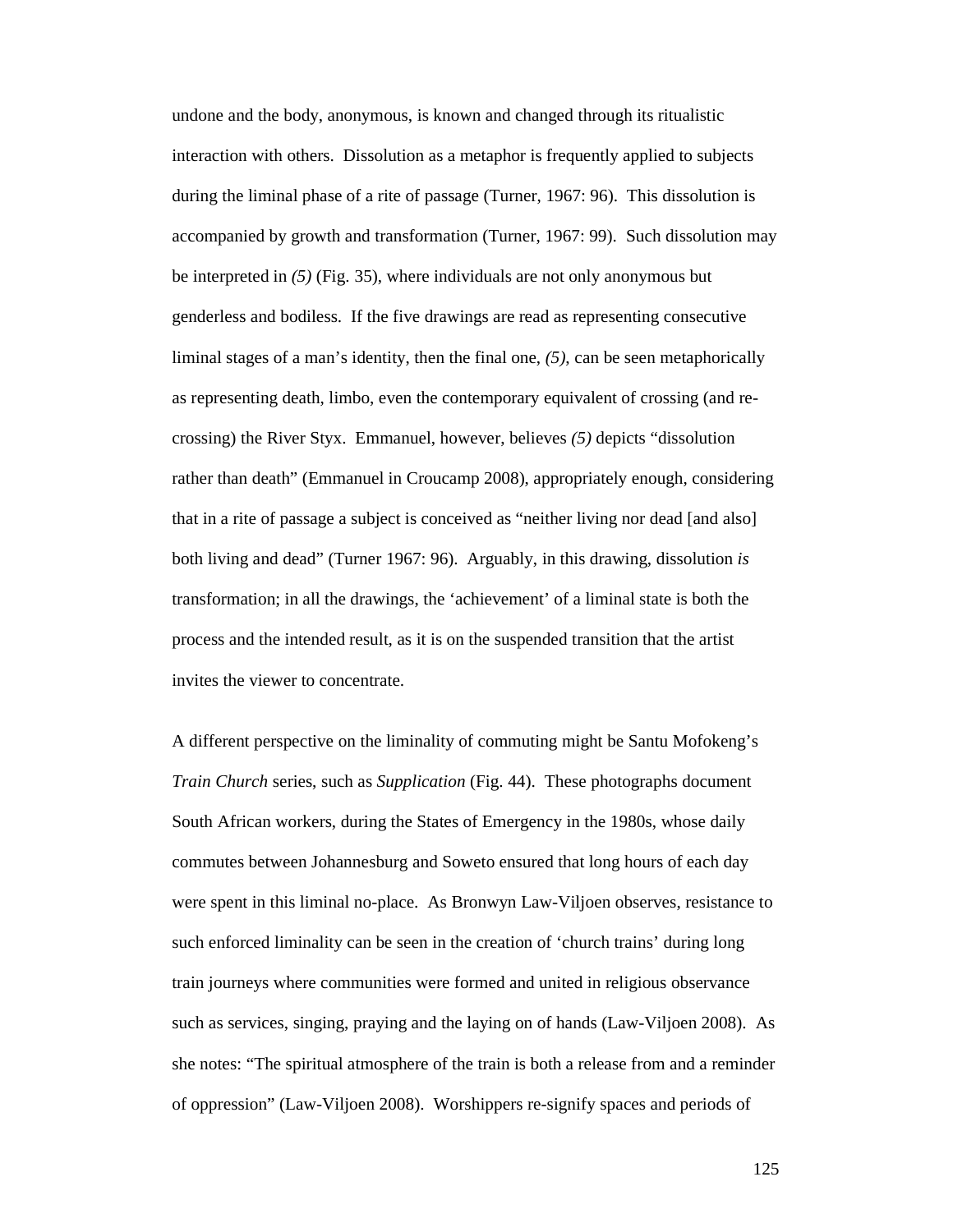time that has been appropriated from them; as Law-Viljoen (2008) phrases it, "the commuting believers try to undo this loss." Similarly, the representation of these communities, for Mofokeng, is to be seen in political terms (Law-Viljoen 2008). Something similar might be said of the events that Emmanuel depicts and of how he does so. Because he chooses to represent men in transitional rites, between socially acknowledged stages of identity, he allows the viewer to become aware of these events as constructions that work to build collectively-informed notions of masculinity. The images are not prescriptive however; one may decide for oneself what is happening in each drawing and one's own reactions to it. In the work of both Emmanuel and Mofokeng, the relationship between the photographer and his subjects is ambivalent. In Mofokeng's photographs, as Law-Viljoen (2008) comments, there is "no registering of the viewer as either intruder or participant". The photographer and the viewer - is unacknowledged or "barely apprehended" (Law-Viljoen 2008). This "omniscience" of the artist can be said to deny the viewer a place before the image as much as it allows for protected and unimpeded viewing, contributing to an atmosphere of "tense ambivalence", as Law-Viljoen (2008) puts it, or "seeing and not seeing" as Emmanuel has described his work, which characterises the documentation of the rituals.

The idea of starting from a point of loss, failure and inadequacy is repeatedly emphasised by the artist. Emmanuel describes *Transitions*, for example, as "an attempt to hold onto a moment that has already shifted into something else" (Emmanuel in Croucamp 2008) and has indicated that his intention, in the drawings and the film *3SAI: A Rite of Passage* that together form the exhibition *Transitions*, is "to capture that liminal moment when something is changing from one thing to another… a man changing from one thing to another… something impossible to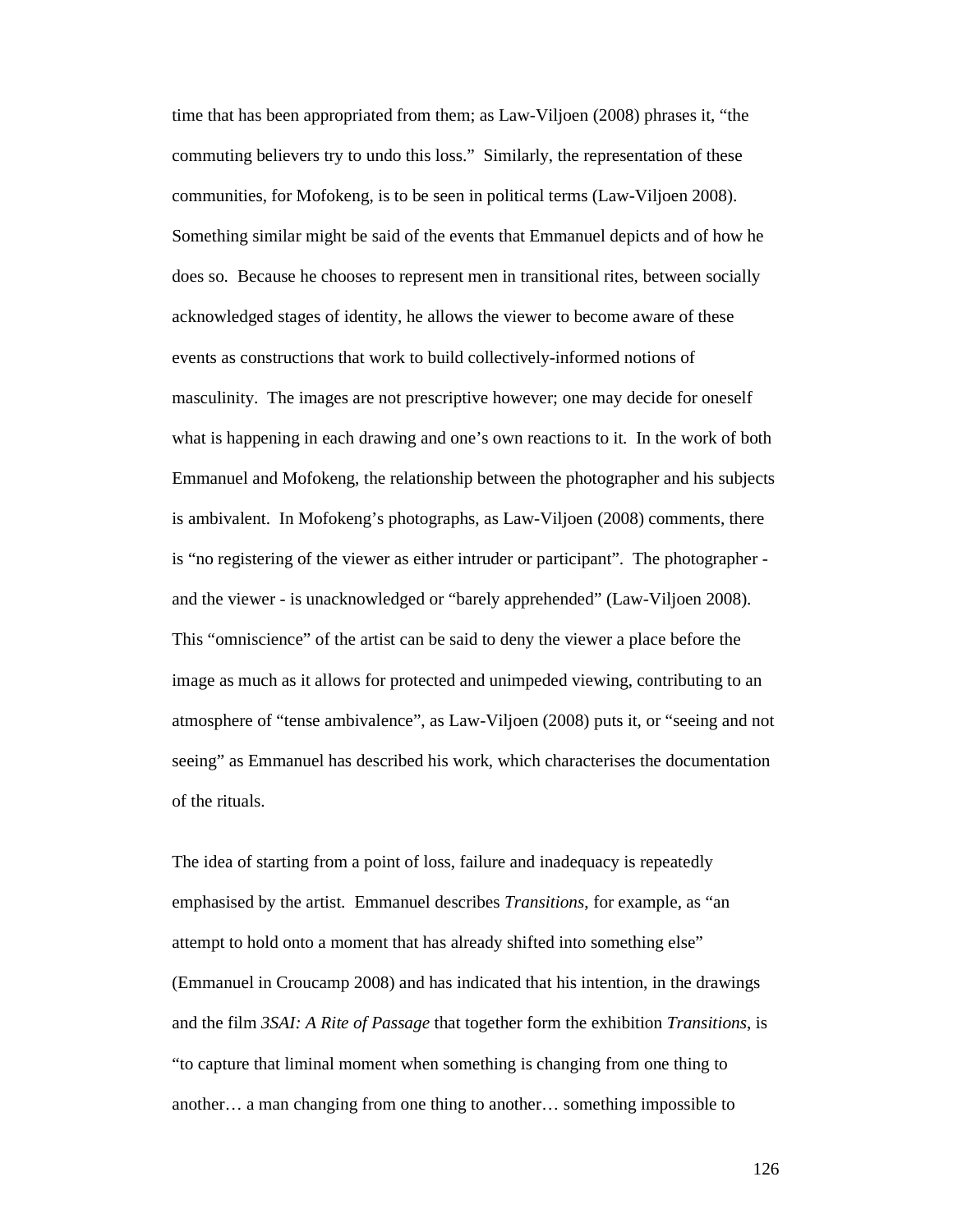capture" (Emmanuel in Croucamp 2008).<sup>68</sup> This intention is enacted in the process of scratching in the drawings. The five drawings appear to be photographs but in reality have been scratched, laboriously and obsessively, onto photographic paper with (a succession of) razor blades. In their execution, they express the paradox and impossibility of capturing such fleeting and indeterminate moments. People frequently, possibly dismissively, assume that the drawings are photographs and/ or that the images were somehow projected onto the paper.<sup>69</sup> Photography as a medium emphasises the relationship between absence and presence in that every photograph documents a lost present or moment in time, but in Emmanuel's work, if the drawings are assumed to be photographs, what is 'lost' or 'unseen' in the initial or a superficial looking at the images is the hand-incising process. The images thus hide in plain sight. Norman Bryson (1983: 131) asserted that one should concentrate on the process of painting, on the individual brushstrokes, which would break down the illusion of mimetic wholeness by revealing the building up or creation of the work. Similarly, literally, with Emmanuel's work, focusing on the incising process reveals the images both technically and conceptually.

Scratching into exposed photographic paper, Emmanuel works backwards. He creates tones by scratching away the black emulsion and the infinitesimally thin rust-coloured middle layer to the 'base colour' bare white paper beneath. Literally, he works down to light, learning, as he says, "to control the process of drawing with light" (Emmanuel in Croucamp 2008). This scratching/ drawing technique was also used to make *after-image* (Fig. 40). Of that work, Emmanuel likewise describes "drawing

<sup>&</sup>lt;sup>68</sup> 'Conversations on the Transience of Light Between André Croucamp and Paul Emmanuel' in Emmanuel's unpaginated *Transitions* catalogue is formatted without capital letters and with ellipses between phrases. In my quotations, I have added the former for 'I' and retained the latter.

<sup>&</sup>lt;sup>69</sup> Email correspondence with Paul Emmanuel, 8 September 2010.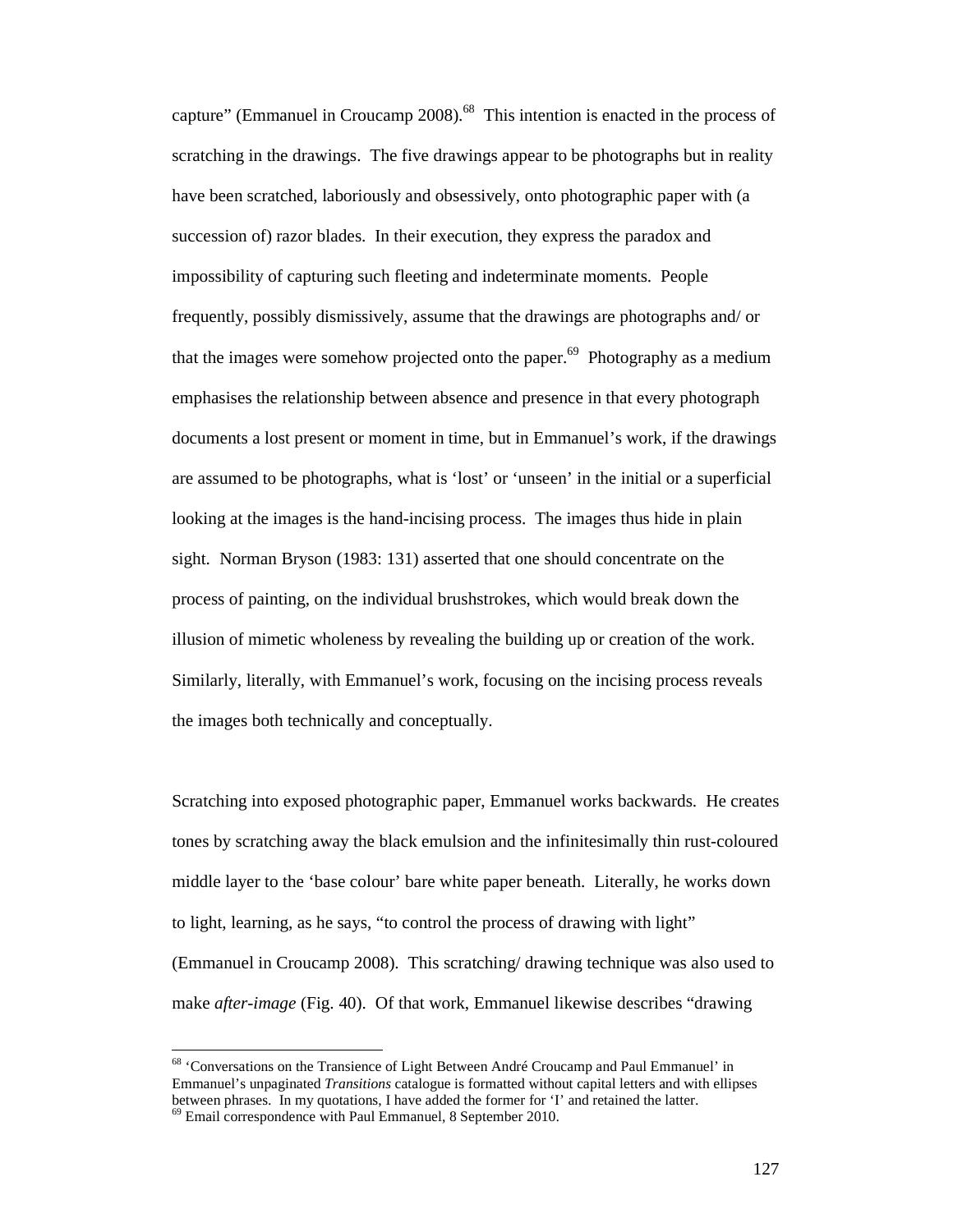with light" in the incising into the photographic paper and "the idea of light  $[\ldots]$ " capturing that moment" (Emmanuel in Gurney 2004). The technical process becomes conceptual, a working backwards in time; as Emmanuel says: "[I]t is as if you are reversing the photographic process … projecting the light from your own memory onto the paper" (Emmanuel in Croucamp 2008). The tantalising and melancholic fallibility of memory and its representation and mediation of moments of experience motivates Emmanuel's process; in his words:

[C]apturing the light on light-sensitive paper … capturing the light that has bounced off a scenario that one has experienced … that one believes to have existed … but the impossibility of clinging to something […] trying to reveal the image that might have been there … copying my own photographic recordings of transient moments … in a vain attempt to uncover what really happened (Emmanuel in Croucamp 2008).

When describing his technique, Emmanuel says "scratching" far more frequently than "incising".<sup>70</sup> An 'incision' suggests a deep, decisive, singular cut, while 'scratch', 'scratches' and 'scratching' suggests repeated, accumulative markings, the desire to be let in or let out, the marking of the surface to shape it, but not to destroy it, to draw attention to it as a surface, as Butler (2006a: 189) describes the body, which is a variable boundary whose permeability is politically regulated. The drawings exist very much on and through their surfaces; as Emmanuel says, "I am trying to seduce the viewer into my experience of the surface" (Emmanuel in Croucamp 2008). His technique creates a forgiving surface that, like memory and unlike experience, may be fashioned and refashioned; as Emmanuel explains, although the technique might not allow for mistakes in that an area or detail deemed to be too dark or light cannot be undone or erased, he can shade around and so reintegrate the error.<sup>71</sup> Photography

 $70$  Interview with Paul Emmanuel, 19 July 2009, Grahamstown.

 $71$  Interview with Paul Emmanuel, 19 July 2009, Grahamstown.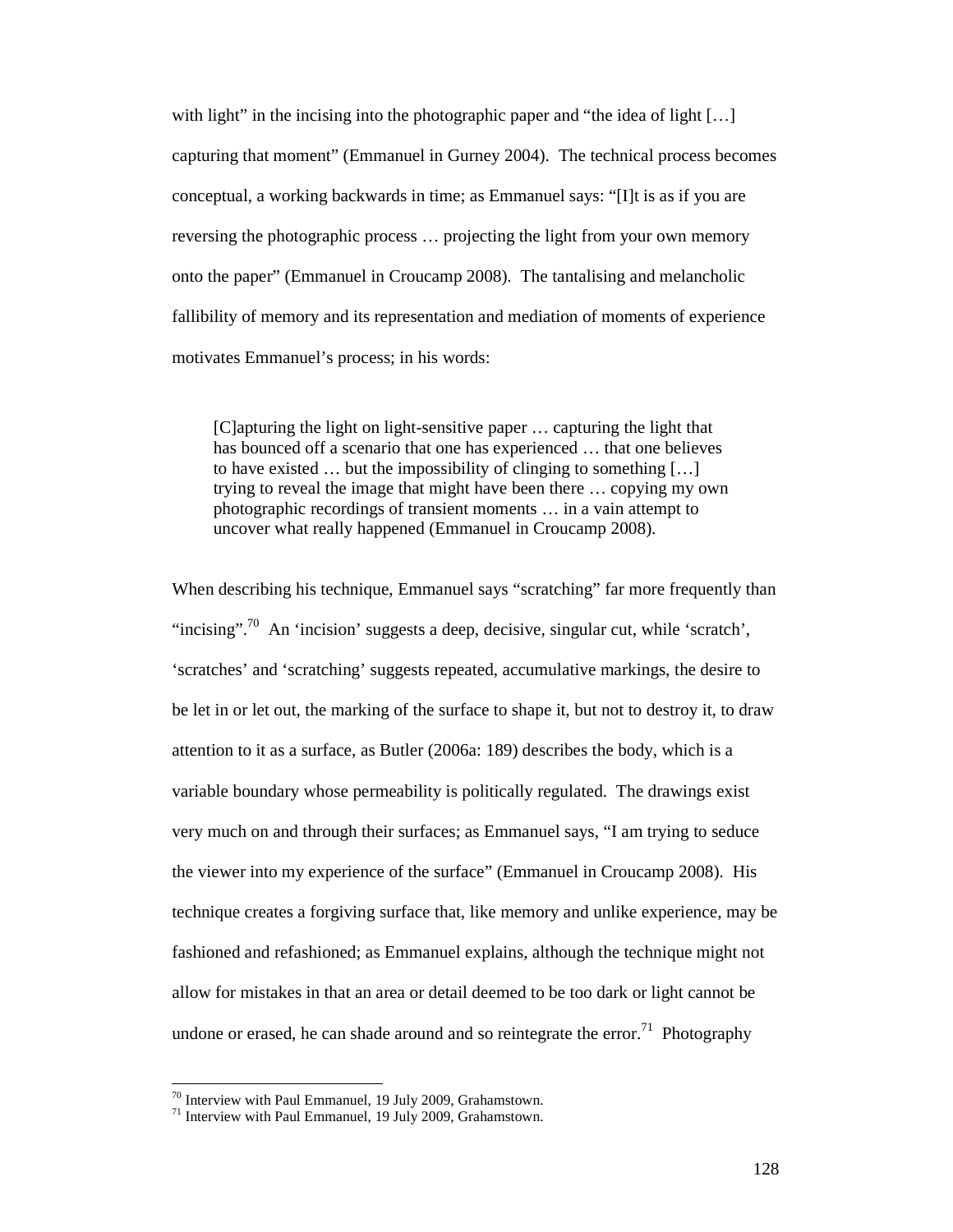uses light to capture a moment; its apparent preservation of the vanished moment renders it uncanny, both precious and obscene. By drawing into photographic paper that has been already exposed, Emmanuel holds on to a moment of loss and holds open a moment of fracture, obsessively recreating it over and over again. As he reflects: "A photograph is such an instant thing, and I liked the idea of obsessing over something for so long that can take so quick to capture" (Emmanuel in Bosman 2009). The hyperbole and obsessiveness of the scratching technique that constitutes the drawings of *Transitions,* combined with their impression of photo-realism, gives them a subversive, mimetic mimicry.

Emmanuel focuses on the liminality of rites of passage where gender roles, states and statuses are demonstrably 'performed' and changed, whether they are legally formalised (such as marriages) or ritualised by cultural or religious implications (such as circumcisions or head-shavings) or largely unconscious because they are so everyday (such as the putting on of a jacket). His citation of regulated and regulating norms makes contingently visible the ongoing production and maintenance of a gendered identity that in these events fails to conceal its own genesis. Emmanuel's focus on rites of passage, like Butler's conception of gender, exposes "the illusion of an abiding gendered self", proposing instead the self as "a constituted *social temporality*" (Butler 2006a: 191; italics in original) or "*a process of materialization*" (Butler 1993: 9; italics in original). In rites of passage, the citations, quotations and traces that form a subject's socially constituted body are undone and rearranged; as Turner (1967: 99) notes: "Undoing, dissolution, decomposition are accompanied by processes of growth, transformation, and the reformulation of old elements in new patterns." Liminal rites of passage confirm, affirm and produce an individual's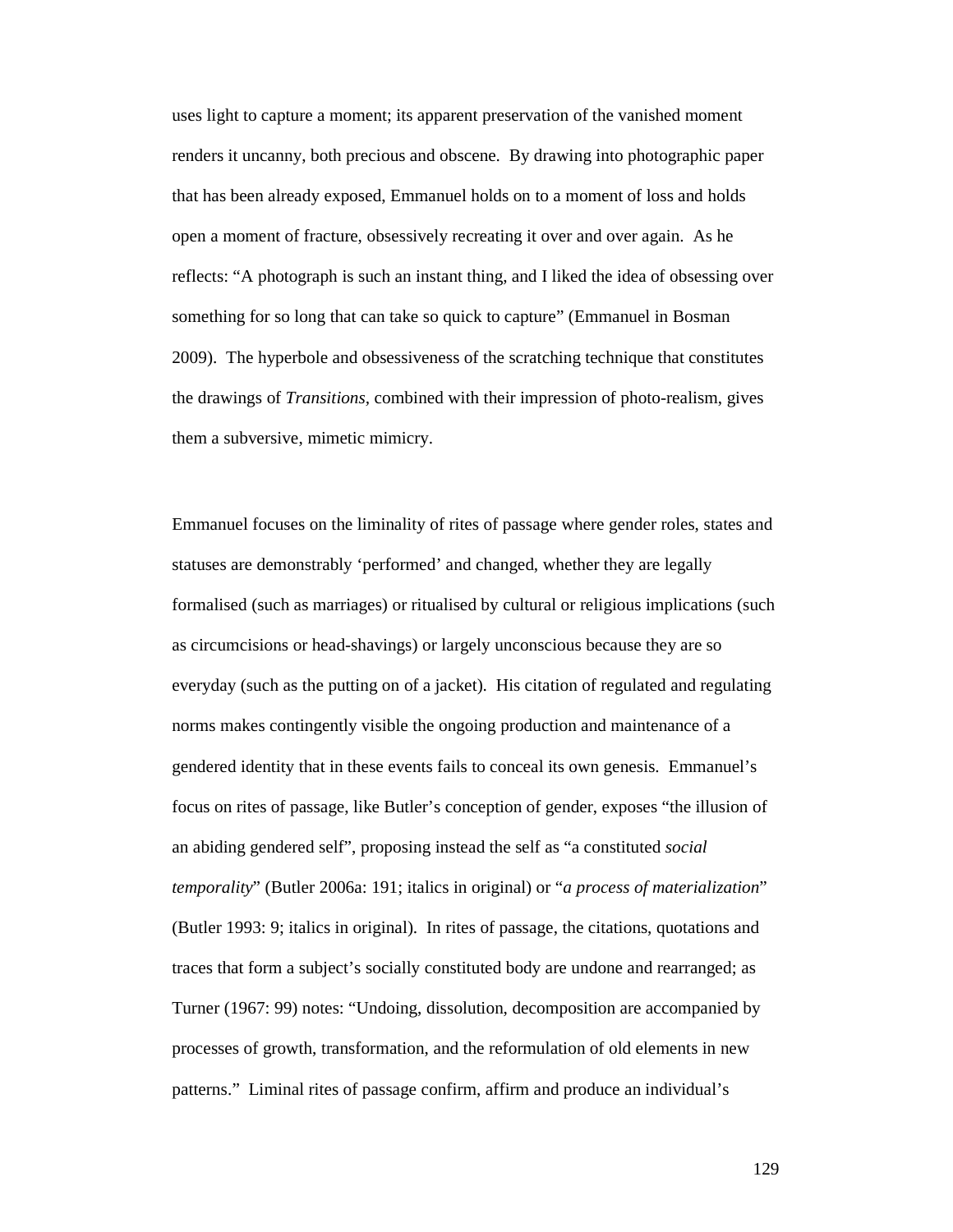change in state, status or role. They are potentially disruptive to the social order because they acknowledge that the construction of 'identity' is an ongoing and evertended process, one of materialisation. Rites of passage cannot but be *potentially* disruptive because their *designated* social function is to incorporate, even obscure, these transitions, to make them seem 'natural', even inevitable. Rites of passage are intended to uphold the social order, although not 'inherently' subversive or affirmative. Emmanuel engages with this potential for disruption through his obsessive focus on his chosen rites of passage. By deliberately drawing out the process of creation far longer than the rites of passages 'documented' by the drawings lasted, out of the contexts in which they were enacted, he holds open a moment of loss and fracture, he pauses a moment by pausing its movement, and attempts from this point of failure and recreation to see something that is not visibly there.

Michael O'Sullivan (2010) says of the drawings from *Transitions*: "By freezing actions that are fleeting and painstakingly teasing them apart, Emmanuel invites us to share his obsessiveness, looking for something that isn't really there. Not what's happening, in other words, but what it means." Meaning is not "really there" because it cannot be seen to be self-present. Similarly, in reference to a conception of identity, André Croucamp reflects that "trying to find the self is like trying to capture the essence of these images" (Croucamp 2008). By presenting each rite of passage over five panels, each drawing gives the appearance of sequentiality, even narrative, although each reflects Emmanuel's selection and rearrangement, or citing, of images from the photographs he took at each event. The black 'frames' of the drawings have not been added on afterwards to aid the presentation of the images; the black areas cannot be separated from the images since they are the exposed photographic paper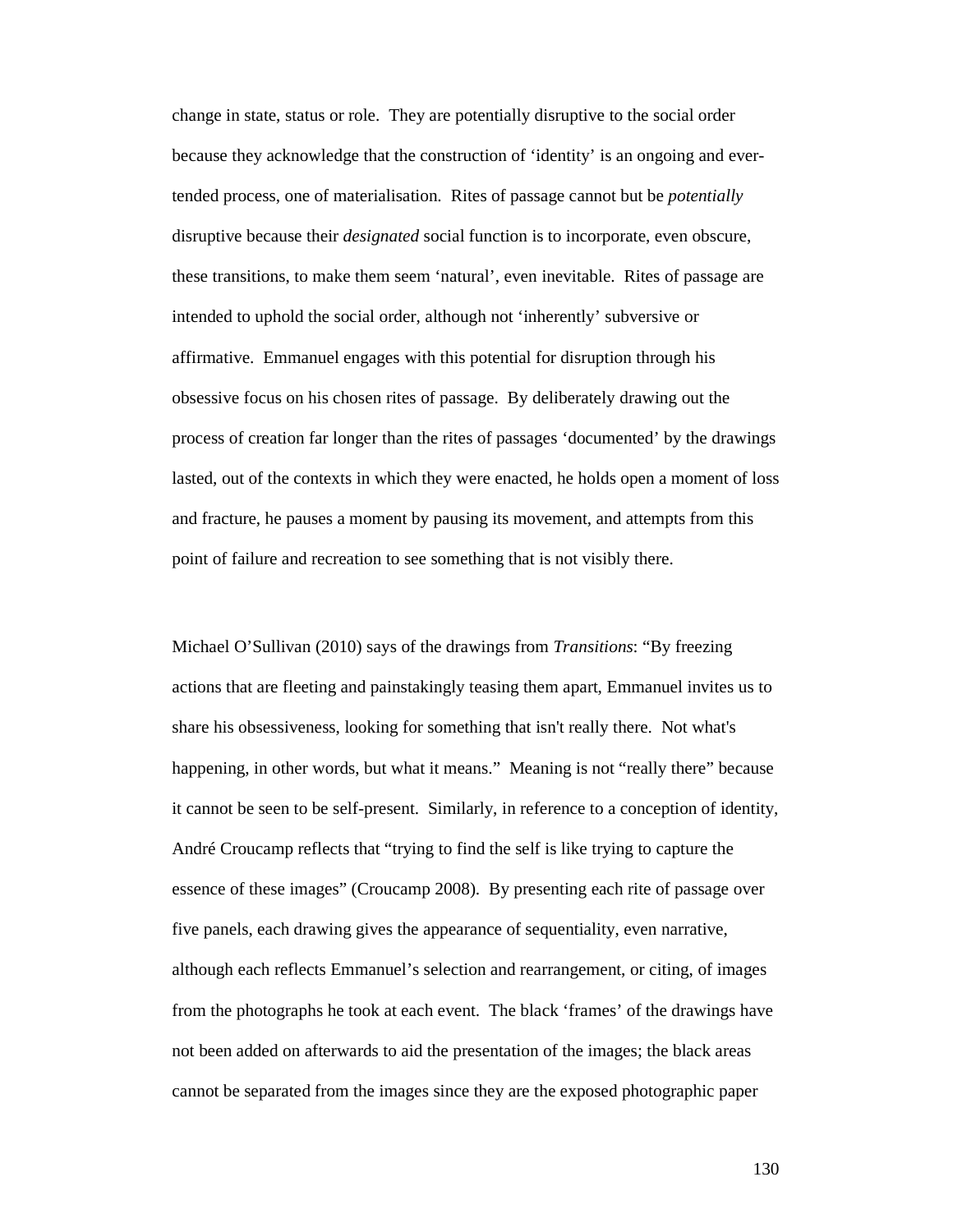that is the initial surface. Each drawing might suggest a film strip, but there are demonstrable gaps: movement is visible but has cut out, edited, recreated and rearranged. These 'sequences' of paused, impressionistic moments reflect the liminality of the subjects, being "that which is neither this nor that, and yet is both" (Turner 1967: 99), and in so doing, make the subjects present in a contingent and partial visibility while still disallowing their presence.

#### **Conclusion**

The ambiguities and paradoxes that Turner (1967: 96) describes as characterising individuals in liminal states can be said to be reflected in the ambiguities and paradoxes of Emmanuel's incised drawings, which focus on the liminality apparent in rites of passage, in an attempt to represent, in his words, "*dramatic* spectacles of *subtle* change".<sup>72</sup> Ambiguity. Dramatic spectacle and subtle change. Intimacy and distance. Transition. That these are the elements Emmanuel elects to work with when representing male identity suggest that they are central to his understanding of masculinity. That he represents these rites of passage with a neutrality and limited contextualising of information forestalls any prescriptive reading of the situations. That he represents his anonymous subjects in these moments as close to yet exposed to other men suggests the ambivalence of Butler's contingent community based on vulnerability and loss. Like the liminal phase of rites of passage for subjects is, as Turner explains, to a greater or lesser extent, a time to reflect on their society and what creates and sustains them, so too do Emmanuel's representations of men in transition invite the viewer to consider the possibilities and the limitations of gender

 $72$  Emmanuel in Art Source South Africa (2008); my italics.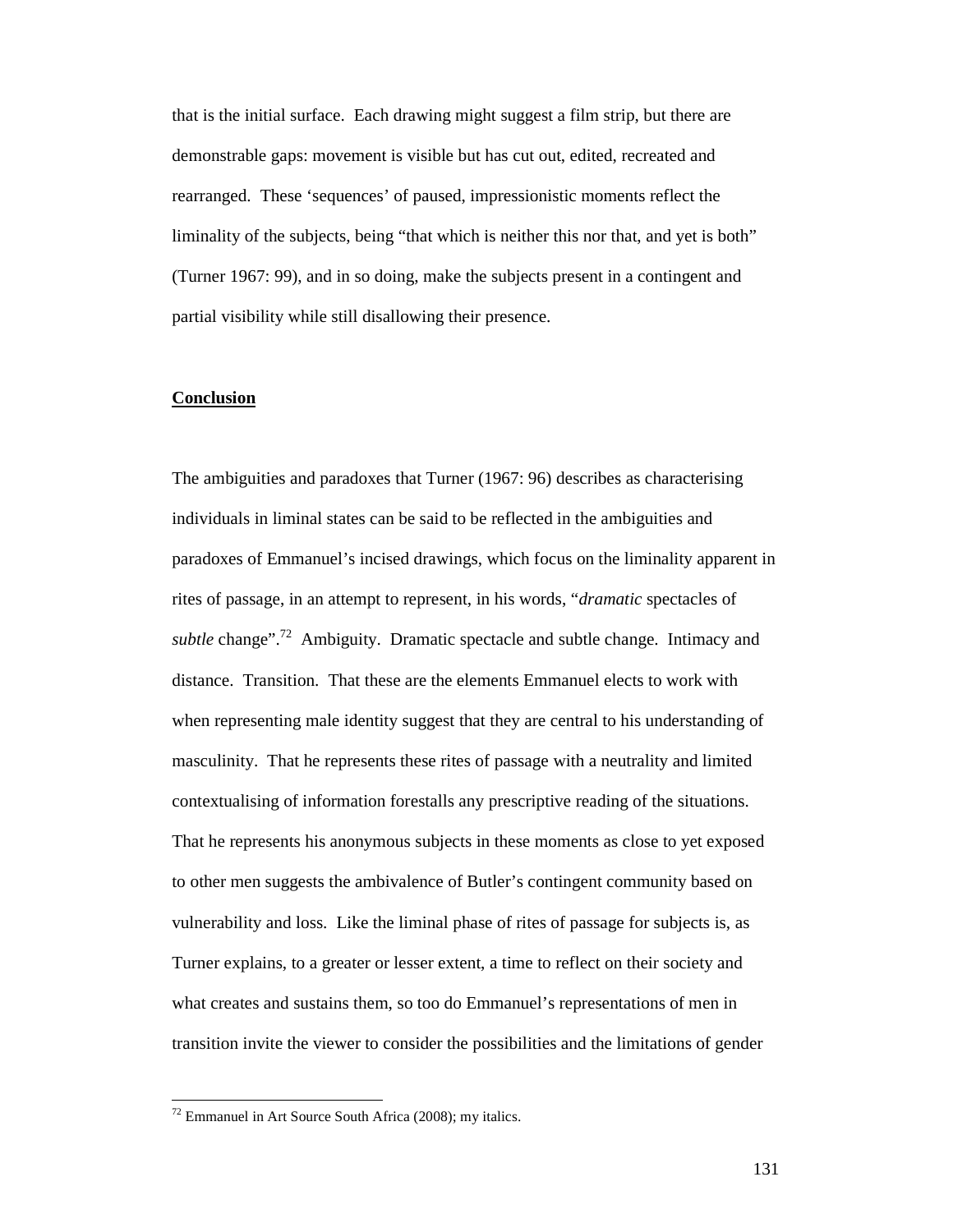roles. Emmanuel finds and works the moments where he feels men's identities to be under negotiation, thereby revealing the weaknesses in the regulated and habitually unremarked norms that Butler and Phelan consider to constitute gendered identity. With his obsessive and detailed technique, Emmanuel can be said to 'perform' more in order to reveal as constituting 'performances' the "performativity" of masculine roles that, Halberstam argues, are habitually be characterised as "performing less".

In the conclusion, I consider briefly Emmanuel's short art film, *3SAI: A Rite of Passage,* which, together with the incised drawings *(1) - (5),* forms the museum exhibition *Paul Emmanuel: Transitions*. It is an appropriate work with which to conclude an overview of Emmanuel's oeuvre because it may be seen as a culmination of Emmanuel's work until now. While it is motivated by Emmanuel's observation of liminal moments in male identity (as discussed in this chapter), it also draws on thematic, stylistic and conceptual concerns (characteristic of the artist's previous work) in order to stage a contingently visible male subjectivity.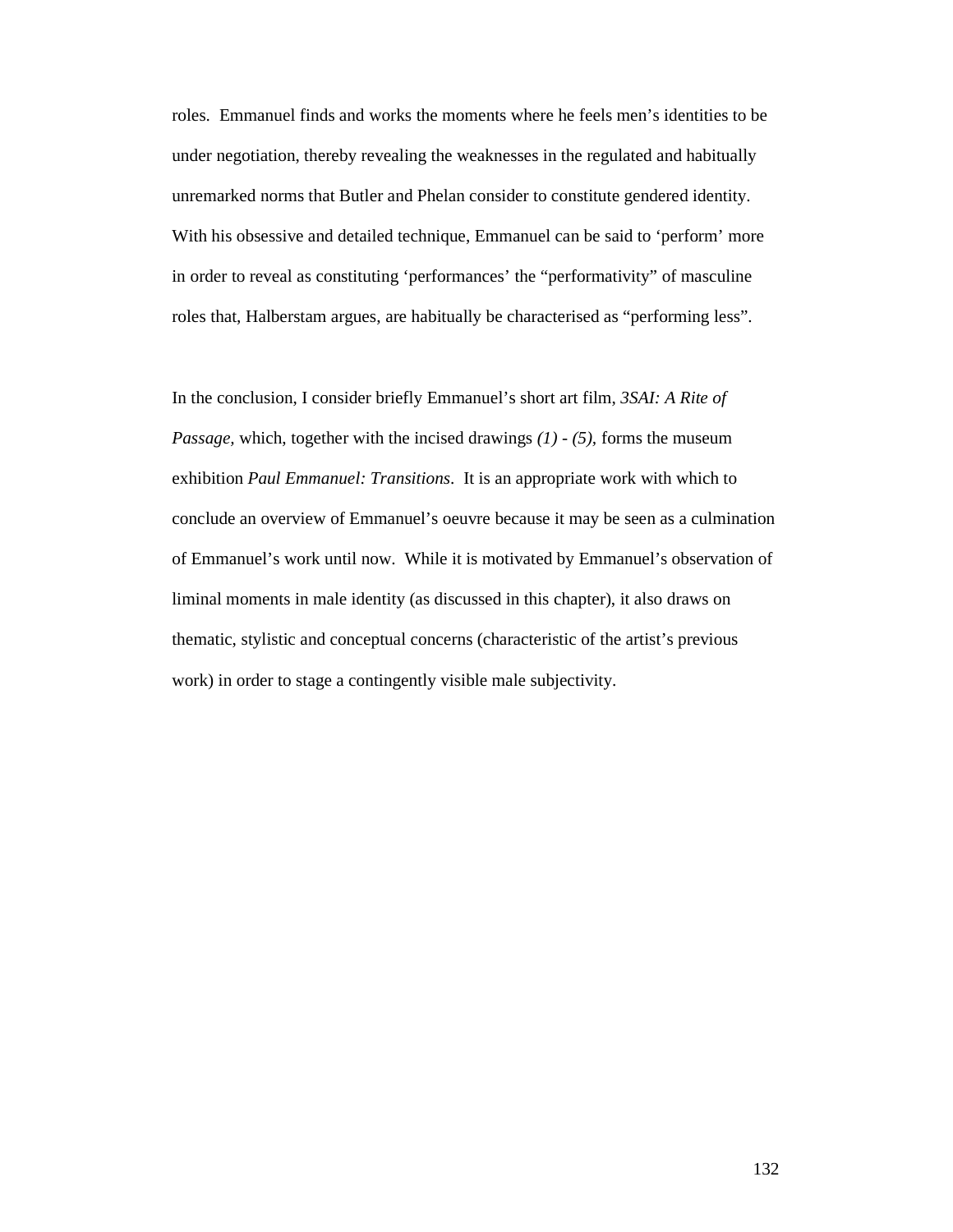### **CONCLUSION**

The back of the head and thighs, the side of the face, the ear, the penis, the throat, hands touching, hair falling away, skin facing both inwards and out: Emmanuel circles the male subject, venturing in and out of him and implicating the viewer in this movement. He breaks the body apart and builds it up, studies its surfaces, holds onto and holds open moments in time. He is drawn to the vulnerable and the liminal, when subjectivity as process is revealed and where the self comes undone. He can be said to portray male identity, and its representation, as an evolving and complex interaction between artist, witness, viewer, subject, participant and performer. In concluding this examination of Emmanuel's representation of male subjectivity, I find it worthwhile to look briefly at his art film *3SAI: A Rite of Passage*, as it may be seen to bring together the thematic developments and motifs as well as the conceptual concerns which I have traced in his work in the three chapters of the thesis.

Emmanuel's fascination with ritualised behaviour which marks out changes in male identity, and the liminal states in which men find themselves during such changes, led him to document the annual head shaving of new recruits at the Third South African Infantry Battalion (3SAI) in Kimberley, South Africa. The result of his impressions of this event has been a fourteen minute artist's film, *3SAI: A Rite of Passage* (see Figs. 45 a-d and Fig. 46, enclosed dvd), which, together with the five incised drawings (which were the focus of Chapter Three) form the exhibition *Transitions*. For Emmanuel, the process of making and producing the film, which has no plot or script, became about "documenting an event" that nonetheless was "a change you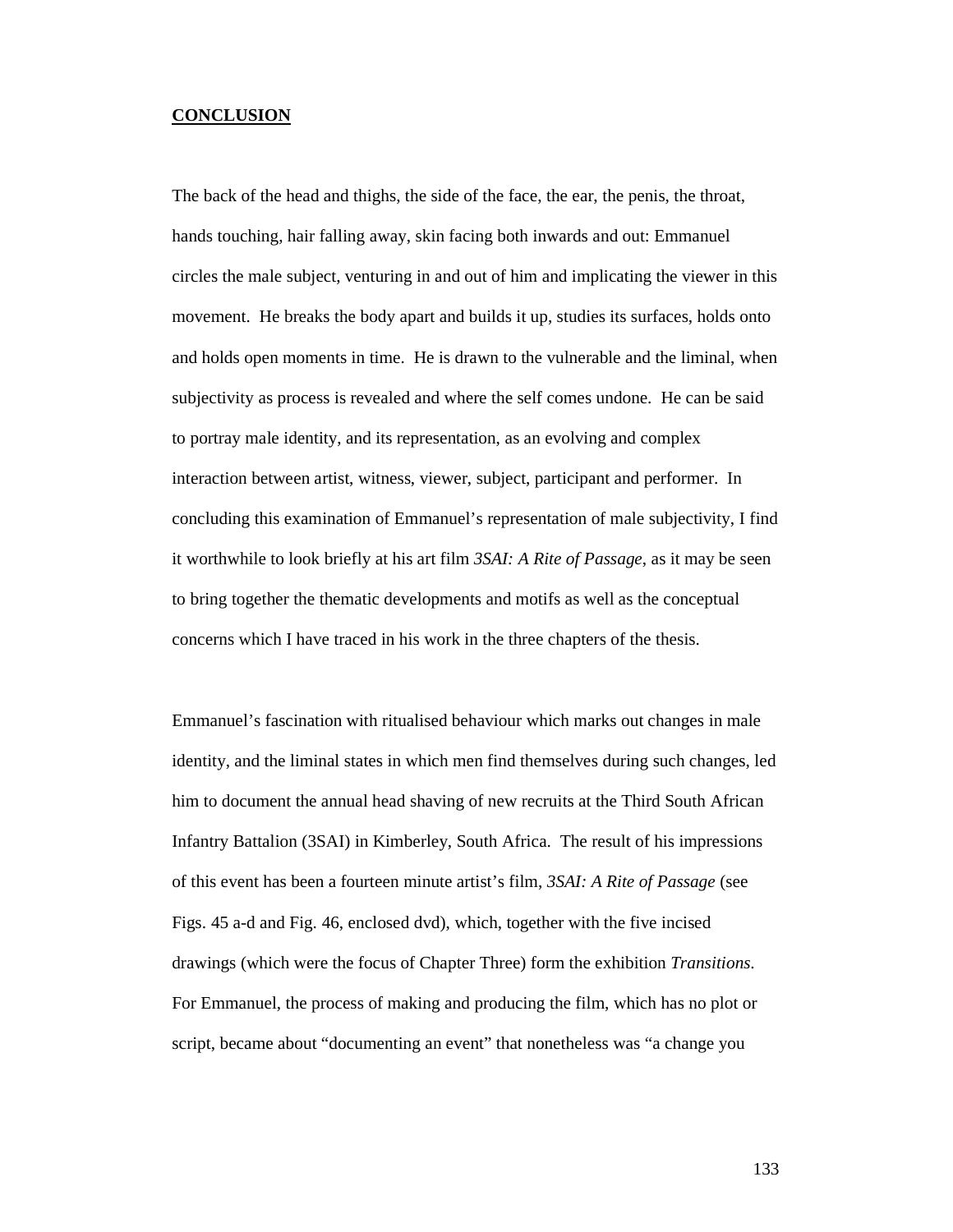can't see".<sup>73</sup> His attempt to make visible this "unseen" change combines documentary footage of new recruits moving around the army base and a series of closely observed head shavings with poetic sequences involving landscape imagery and slow motion and time lapse cinematography, set to an evocative soundtrack of ambient and designed sound.<sup>74</sup> *The Lightweights* (Fig. 46d) was created to form part of the landscape imagery of *3SAI*. It was a temporary installation of 1 000 white cotton tee-shirts, of the kind that recruits sleep in, hung on regimented 'washing lines' in the Free State landscape, and filmed from various angles.

The intimations of voyeurism or the implication of the viewer and the artist within the work, which Emmanuel finds in the drawings from *Transitions* and which I have interpreted as on-going in his oeuvre, is also present, and represented, in this film. The frontal close-ups of the shots of each recruit make it appear as if they were filmed in a mirror, even two-way glass. This was not the case; the cameraman was positioned directly across from them, as was Emmanuel, who was photographing each

-

 $73$  Interview with Paul Emmanuel, 19 July 2009, Grahamstown.

<sup>74</sup> *3SAI: A Rite of Passage* is a single channel video projection, filmed on colour 35 and 16 mm film with High Definition digital formats, with various scenes shot at up to 200 frames per second. In length, it is 13 min 58 seconds including credits. It has a stereo soundtrack that combines ambient sounds with additional sound design and composition. Internationally, it has received two awards and been officially selected for several film festivals (see Appendix). Below is the synopsis given of *3SAI: A Rite of Passage* by Art Source South Africa, the visual arts consultancy that manages Emmanuel's projects:

We open on the emptiness of the Gariep Dam on the plains of the Karoo, South Africa. The image is ambiguous. The ripples on the muddy water look like ripples in desert sand. The image is broken violently by the crashing sound of a railway train coupling. We cut to a line-up of young recruits waiting for their obligatory hair shaving at 3SAI. We join the queue. We witness a monotonous sequence of indifferent head shavings. The industrial buzz of an electric razor. The rhythm of a production line which increases in pace and intensity. Suddenly at the peak of this syncopated spectacle we are cast into a twilight realm of slow-time. We break through the military machine and witness a new head shaving - in slow motion and in close detail. There is now an intimacy and vulnerability that was not seen before - an altered state, abstracted, decontextualised and open to interpretation. This then fades back into the contemplative spaces of the Gariep (Art Source South Africa 2010: 16).

The final sequence of the film returns to real-time as the recruit, whose head shaving has been witnessed in slow motion, has the cape removed by the barber, gets up and leaves.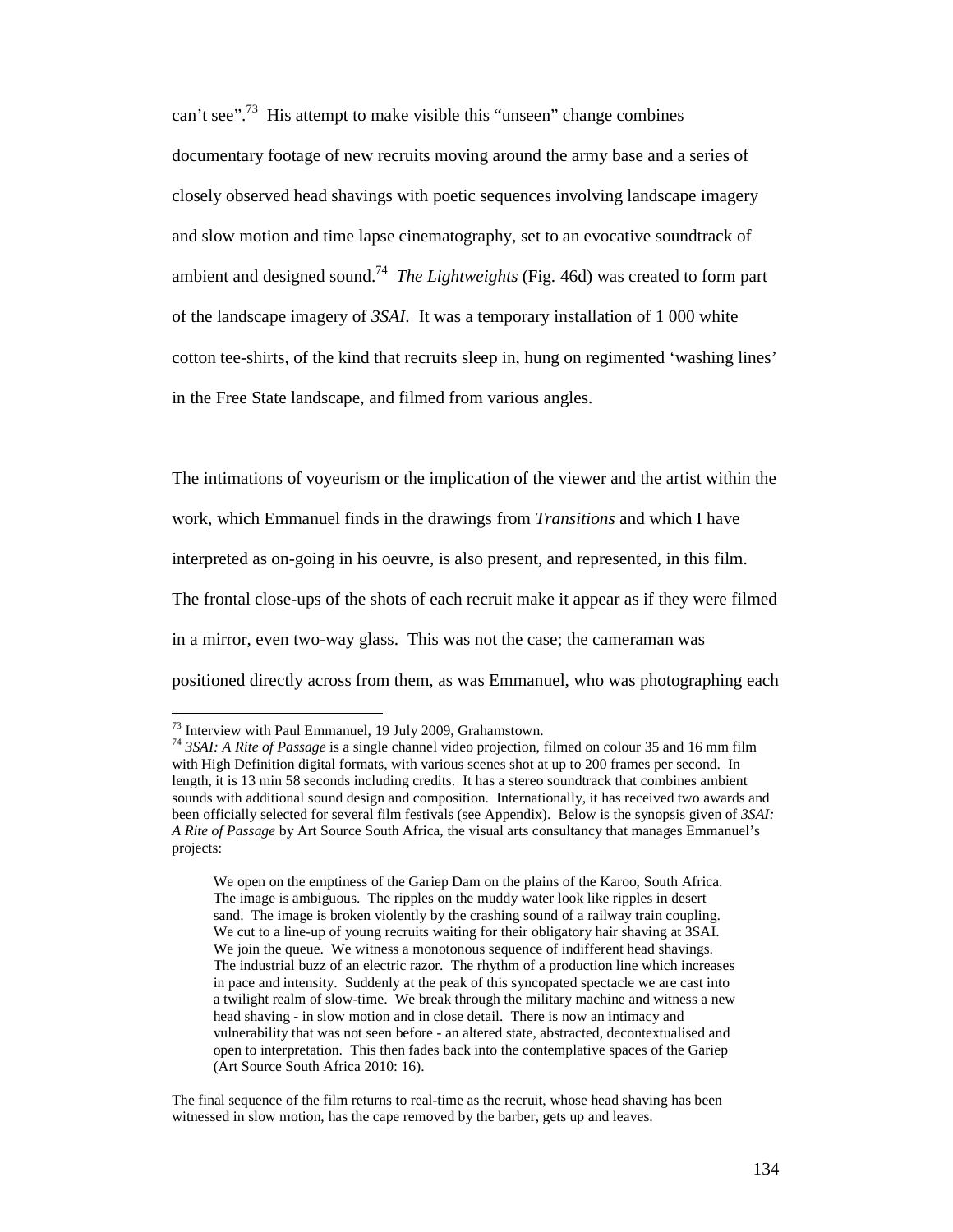recruit. Emmanuel included in the film the shots of the men glancing at the camera at times awkward, furtive, defiant, shy, smiling, impassive - because he felt these glances to speak to "our relationship with these men. Close but removed … intimate but alien" (Emmanuel in Kaganof 2008). As he says:

The camera […] can depict the subject as some kind of 'other' […] I wanted to ask: What and who exactly is "the other" in this situation? We are very much the 'outsider' here, we are the observer, verging on voyeur. We are outside the "system". I know a little about being outside the system (Emmanuel in Kaganof 2008).

In *3SAI*, the position of the viewer is interrogated. Despite its elegiac imagery and evocative soundtrack, the viewer is not sheltered or shrouded behind some visual or discursive proscenium arch. The positioning of the viewer as "outside the 'system'" nonetheless situates the viewer within the 'field' of the work or the field of vision and thereby resists a passively appropriating gaze. The viewer must see in glances and fragments. Like the eye/ I that prowls around and persistently re-approaches the telephone in *Phone Sense* (Fig. 3), the time and process of making, and the presence of the viewer within this process, is thematised in the filming and viewing experience of *3SAI*. Emmanuel draws a parallel between his liminal, even abjected, status as a gay man and an awareness of this inside/ outside, self/ other thematised movement.

The film does not only *represent* liminal or transitional moments in male lives. The men's glances at the camera make the film itself in-between categories. The viewer becomes more aware of the interplay between the subjective, impressionistic, dreamscapes and landscape imagery with the documentary footage of new recruits at an army base. The liminality or in-betweenness of the film's concept extended,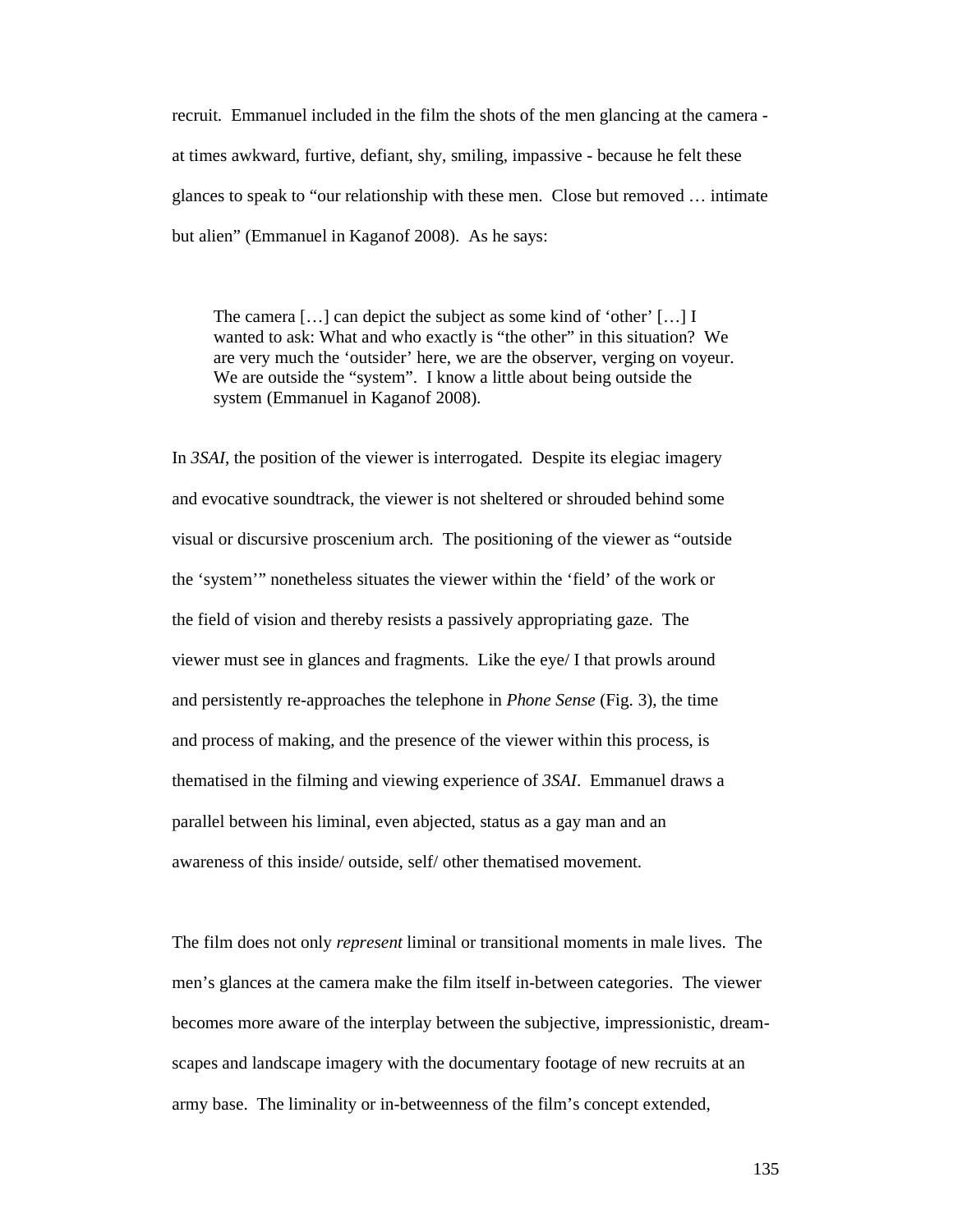ironically but problematically, to the practicalities of the project itself: the National Arts Commission turned down Emmanuel's funding application on the grounds that the proposed project was a film, not art, and the National Film and Video Foundation turned it down because it was deemed art, not a film. The liminality that Turner characterises as being "neither this nor that and yet both" is Emmanuel's precise assessment of *3SAI*; he describes it as: "that strange ambiguity, both one thing and also another" (Emmanuel in Kaganof 2008). In the film, Emmanuel explores the liminality that, under his direction, becomes visible in landscapes as well as in the rite of passage. As he points out, the time lapse and slow motion cinematography enables one to see an entire day in seconds, the movement of the sun, wind and water over the Gariep dam means that one "suddenly see[s] the movement and change in things which previously seemed still and unchanging. It is possible to see most things as being in a constant state of transition" (Emmanuel in Kaganof 2008). Presence and self-presence in all actions and objects of seeing are destabilised.

It is not only the cinematic effects that reveal their subjects in a new light, as in the way that Emmanuel's scratching technique reveals (to an extent) the experiences represented in the drawings from *Transitions.* The landscapes themselves are already ambiguous: the water of the Gariep dam, as Emmanuel says, is a brown ochre colour and can seem like moving sand dunes (Emmanuel in Kaganof 2008). The "peculiar unity" of the liminal is thematised within the film and signals itself retrospectively through Emmanuel's oeuvre. The recruits' heads look like fields of grass; their hair being buzzed off is the harvesting of a field of grain. As in *Sleep Series III* (Fig. 4) or *The Lost Men I* (Fig. 1), one sees how Emmanuel's close and nuanced observation of the human body exposes it as a vast and detailed landscape. In *3SAI*, the hair falling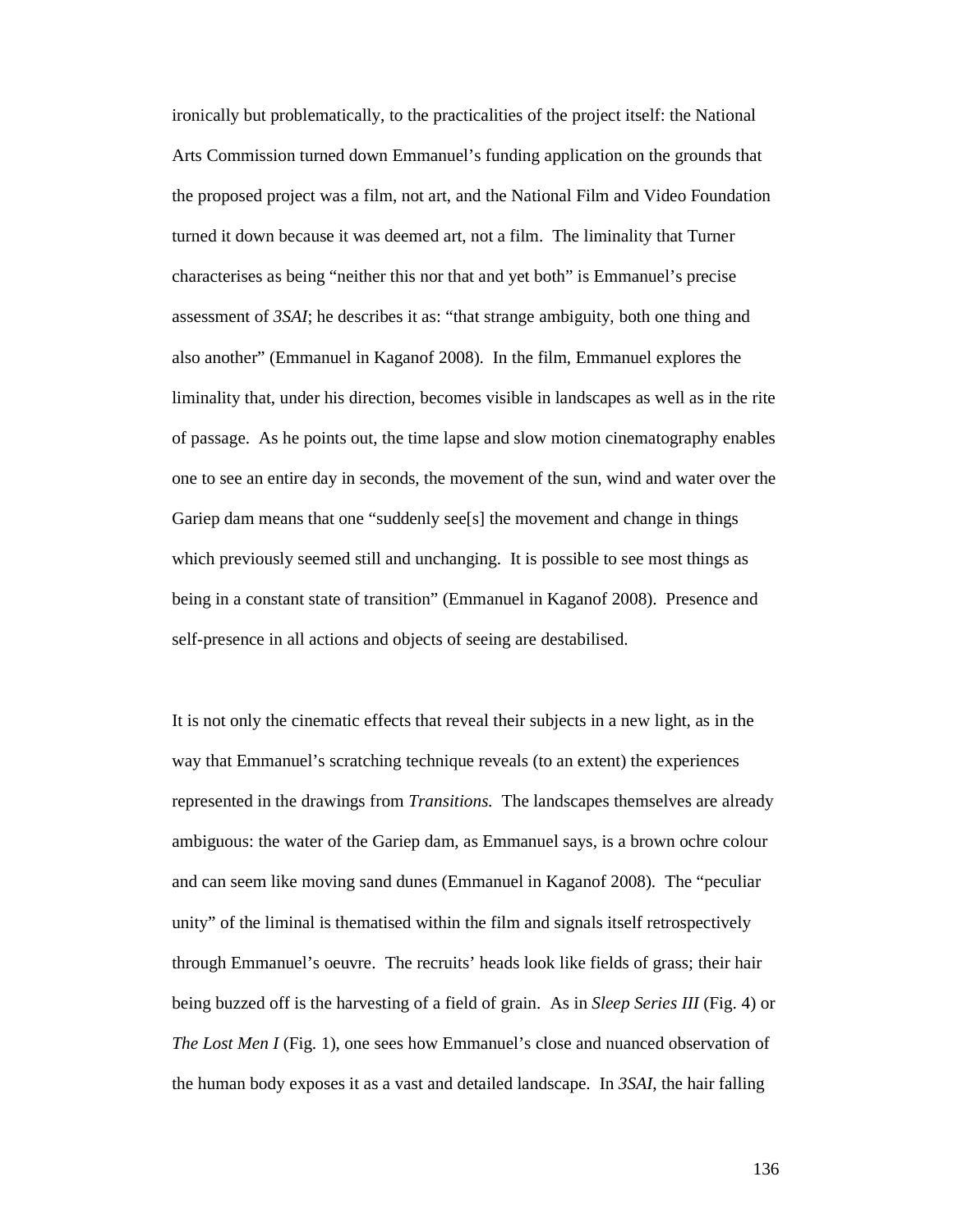away, seen in both the negative and the positive (dark against light and light against dark) moves between the visible and the unseen in the held-open and liminal process of changing into 'someone else'.

This close observation and interaction takes place in the small spaces and the touch across anonymous skin that is portrayed in the *Sleep Series* (such as in *IV*, Fig. 6, or *IX*, Fig. 18). In *3SAI*, the barber's hands smooth the shaved head in a manner that, first, is briskly utilitarian and then, in slow motion, becomes a slight, caressing touch. These moments of contingent intimacy during the head shavings are juxtaposed with landscape imagery of the Free State and the Gariep Dam. Thus the claustrophobic spaces of the *Sleep Series* are brought together with the vast outdoor spaces represented in *Air on the Skin* (Figs. 16 a-b) and *after-image* (Fig. 40) and incorporated into *The Lost Men (Grahamstown)* (Figs. 19 a-o) and *(Mozambique)*  (Fig. 20). This was a conscious choice on Emmanuel's part; as he says: "I wanted to link these tiny transient moments happening in a closed, claustrophobic environment with something larger than us, to link this limited experience with something eternal" (Emmanuel in Kaganof 2008). What also links these experiences of the epic and the intimate is a feeling of vulnerability and exposure: whether in a vast landscape, or in an intimate space, touching another man. The back view of the shaved, white, anonymous head from *The Lost Men (Grahamstown*) appears again in *3SAI*. In *The Lost Men (Grahamstown*), the artist's head is imprinted with text on the nape of his neck (Fig. 19o) and was used as the poster for the Grahamstown installation; in *3SAI*, the camera circles 180° around the back of a similarly nude head, testifying to the subject's temporary "neither/ nor" state but also to the imprint, the touch, of the barber's administration.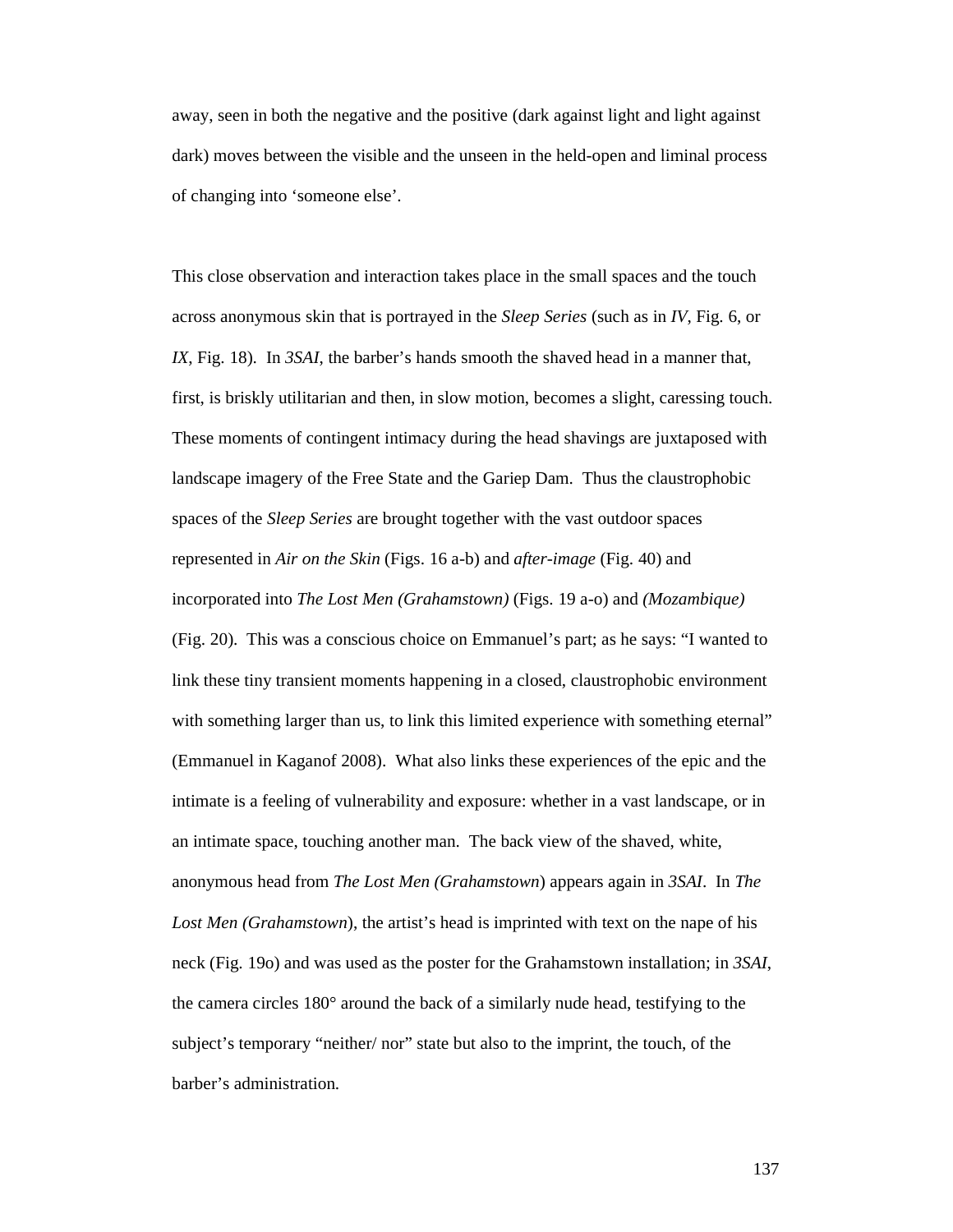Turner (1967: 96) describes unclassified (and unclassifiable) subjects during transitional rites as being expressed in "symbols modelled on processes of gestation and parturition", where neophytes are "likened to or treated as embryos, newborn infants, or sucklings". Emmanuel makes use of such imagery to characterise male identity as vulnerable and as under negotiation with others. This negotiation is represented as ambivalent and open to interpretation, as in, for example, the surgeon's circumcision of the infant in *(1)* from *Transitions* (Fig. 31), and in the adult hand's application of a band-aid to the infant in *Sleep Series IV*. Imagery suggestive of gestation and parturition is also apparent in the embryonic ear in *Sleep Series III*, in the arm pushing through the membrane and the picture plane in *Sleep Series I Amnion*  (Fig. 7), and, in *3SAI*, in the enfolding mist of the water sprayed over the shorn head and in the brief moment, held open, when the barber cradles the nude head.

The linking of the intimate and the epic, which in *3SAI* is suggestive of the transitional state and subjective experience of each recruit, is also not unlike the emotive journeys taken in *Twelve Phases of Orange* (Figs. 12 a-b) and *Airstrip* (Fig. 14). In *Twelve Phases of Orange,* the images of landscapes are like postcards from the self, a disjointed visual rhythm drawn out from inside the body. In *3SAI,* the time lapse that flickers through a day in a few seconds makes the external landscape representative of the inner, subjective experience of each recruit. In *Twelve Phases of Orange*, because of the cut-out time that refuses a link between the various landscape images, the viewer relies on the unseen presence which consumes the orange to link the images, by providing a 'narrative' through the implied process of consumption (of eye, hand, mouth, gut). In *3SAI*, the recruits are only contingently 'seen' during their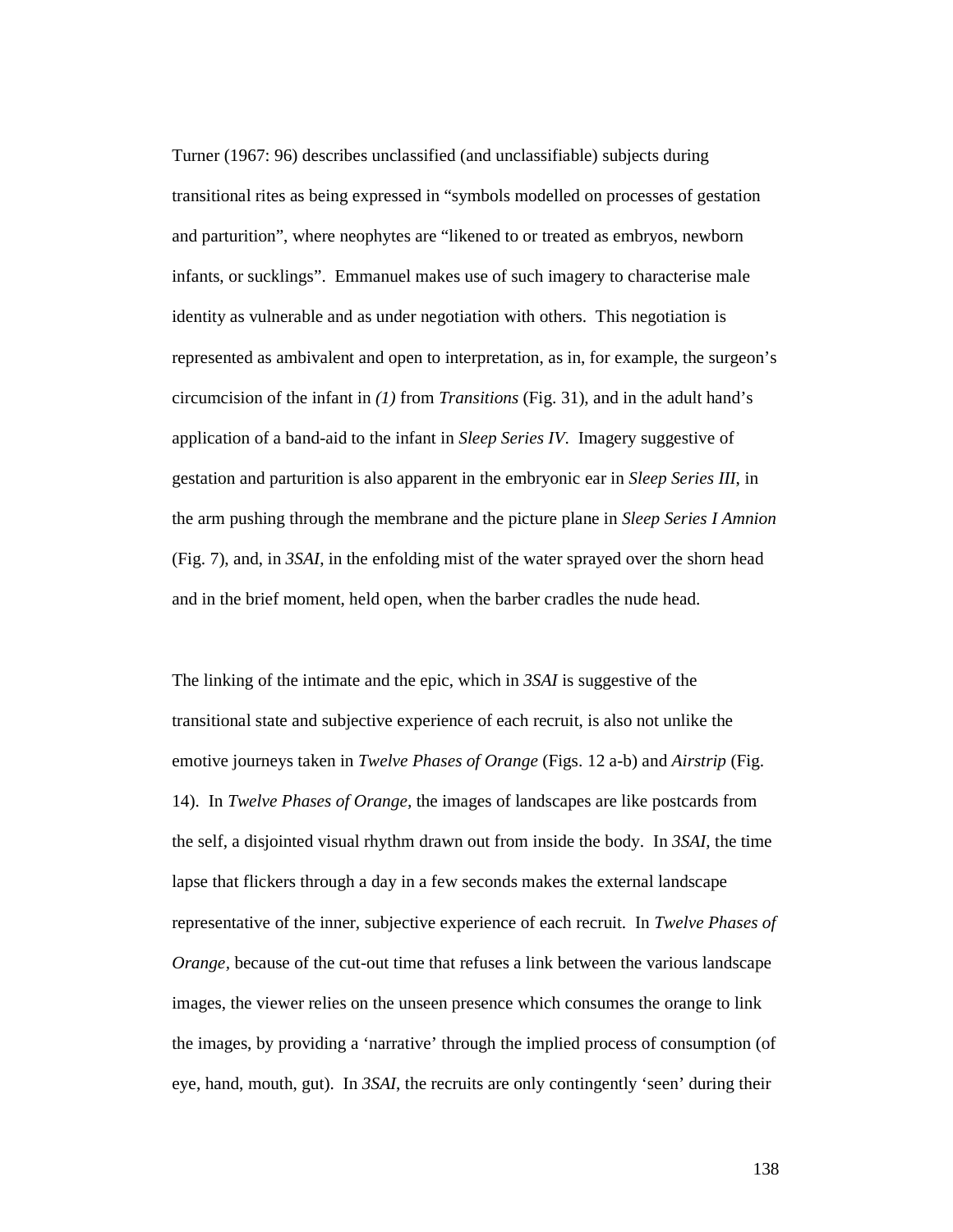transitions; the focus on their falling hair is the most visible (and visually powerful) indicator of their transitions or emotive journeys.

In *Airstrip* and *Air on the Skin*, the empty clothing in the landscape is enigmatic and disconcerting, even absurd. In *after-image*, the identifiable military provenance of the empty clothing draws one into a consideration of patriarchal values of militarism and the losses that they entail. In *The Lightweights* (Fig. 45d), the installation set up in the Free State landscape and filmed for *3SAI*, the 1 000 white tee-shirts (stained in tea to intimate worn clothing) are positioned in regimented lines, covering over ten acres, so that they are reminiscent of tombstones and the fields of crosses that mark the battlefields of World War I. But these tee-shirts, like the recruits who wear and sleep in them, are fragile and insubstantial, light in weight and undulate in the wind (of the wind machine). These 'exposed skins' can be said to mourn the anxiety and avarice that Bal (1999: 233) finds to be expressed in the compulsion to map and colonise space. Like the clothing in the landscapes of *Airstrip* and *Air on the Skin*, the teeshirts of *The Lightweights* "stain" in the presence of the (viewing) subject. But most emphatically in this installation, as in *after-image*, the absences made visible by the empty clothing lead one to question the masculinist codes and ideals inscribed by the military forces that these recruits are to become both instruments of and implicated in.

The tee-shirts in *The Lightweights* disintegrated in the weather over the six days that they were installed in the Free State landscape, as did the silk sheets in *The Lost Men*. The conceptual significance of their disintegration is akin to that of *The Lost Men*; they are an impermanent memorial to losses in war. They evoke historical losses in their recalling of tombstones or crosses in battlefields, just as *The Lost Men*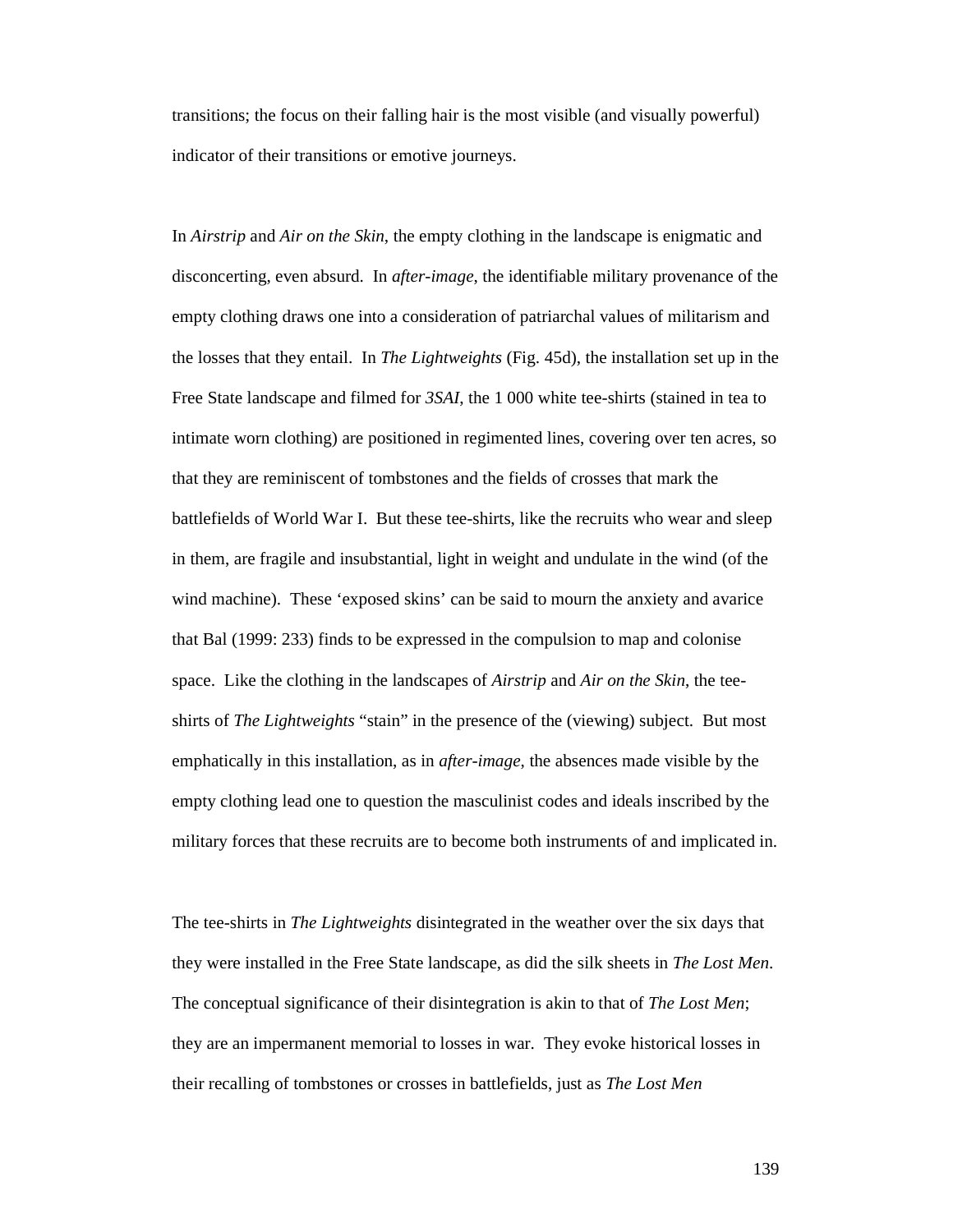*(Grahamstown)* 'presents' the dead from nineteenth century 'Frontier Wars' in the Eastern Cape. But in the context of *The Lightweights'* featuring in *3SAI*, the installation appears to *predict* mourning and the dangers of the lives on which these new soldiers, who are not impregnable but vulnerable, are embarking.

Loss, change and controversy are subtly treated in Emmanuel's work. Emmanuel's empathy in his delicate representation of the vulnerability and exposure that the fragmentation of the self engenders is what enables the reaching out to the other and the process of building the self; or, as Butler puts it: "You are what I gain through this disorientation and loss. This is how the human comes into being, again and again, as that which we have yet to know" (Butler 2006b: 49). *3SAI* can be said to represent this 'becoming' subjectivity, an ongoing process which, in its normativity, is not easily 'seen'. Emmanuel fixed on the idea of military head shavings because they appeared to be visual and visible markers of change in men's states and statuses. Like Emmanuel's early work, *3SAI* appears to turn its subjects inside out in the representation of an external and 'visible' corollary to an internal, subjective change. At the end of the film, after the pace and intensity of the subjective, landscape images ends and the camera drifts out over the vast landscape space, the scene cuts back to real-time, real-place and the recruit whose head has now been shaved. He gets up and moves out of the frame, saying "Thanks, man" to the barber. Although, in one sense, merely an expression, the new soldier is nonetheless naming the barber just as he would himself expect to be named. The barber shakes out the cape which each man assumed to catch the hair that fell, in a visual echo of the final shot of *The Lightweights*, where a close-up shot of a tee-shirt fills out and undulates in the wind, before the camera drifts out over the empty veld. The apparent inner, psychological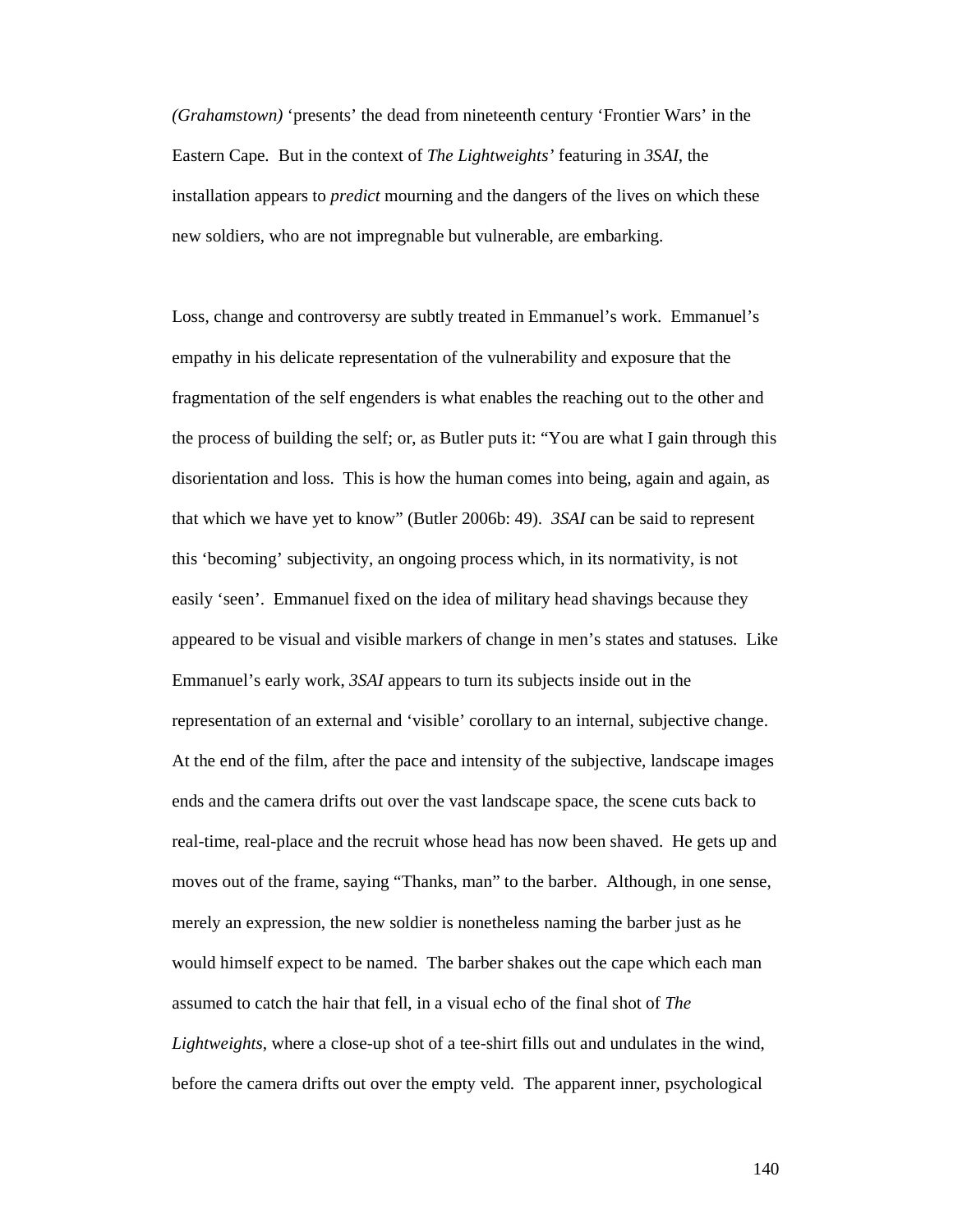transition and the external, physical transformation of the recruit's experience are layered together. This has been a transition specific to, and specifically between, male subjects.

Emmanuel holds open moments of "suspended possibility and impossibility" in the usually 'silent' process of socialised and socialising acts that conceal their own geneses and constitute normative identity. When he does this in his incised drawings, his obsessive technique contingently reveals to the viewer the immanence and weightedness of such ambivalently recreated moments. His scratching is a meditative, repetitive, accretive scoring and tracing that, in its process, builds something which is both violent and subtle. By finding the fractures and working the weaknesses in these 'unremarkable' norms, whether in incising, imprinting, printmaking, photography or digital media, Emmanuel marks, re-marks and remarks on their visibility.

But he also "un-marks" them, allowing the represented body or subjectivity to escape or hide. In an on-going movement between presence and absence and between inside and outside, Emmanuel's bodies actively perform a vanishing or "non-self-presence" by leaving as well as anticipating their own "traces". They express a subjectivity known through intimacy, exposure and vulnerability that cannot be easily fixed or categorised. As in Phelan's conception of an "unmarked" subjectivity, these bodies express themselves through the unconscious, as well as through the liminal and the unremarked. The body is marked, but also erased, by its and others' experiences. This is especially evident on the body's skin, to which Emmanuel repeatedly returns. Through the medium of skin, the body is 'seen' to be what Butler describes as a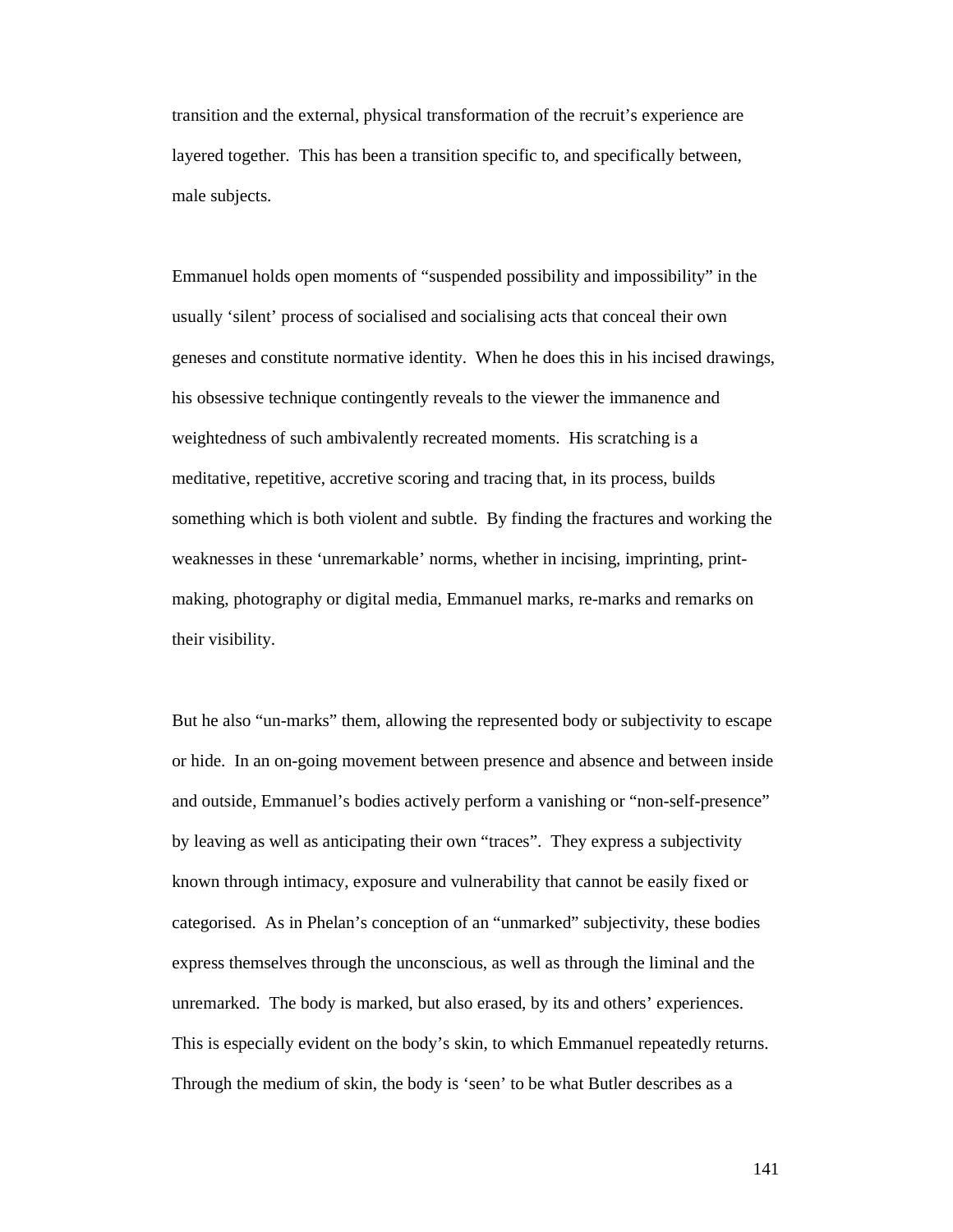porous boundary whose subjectivity is always in a "process of materialisation". Emmanuel brings the expression of this subjectivity to re-interpret and destabilise the naturalisation of value-laden norms and conventions of masculine identities.

As Emmanuel receives more critical attention, research on his oeuvre increases. While I have drawn primarily on theoretical concepts and insights to discuss Emmanuel's representation of male subjectivity, there is also opportunity for a more factually based contextualisation of the development of a representational aesthetic of South African men, by themselves and others. I think that Emmanuel's work might also be elucidatory in considering the relationship between the liminal and the abject. It may also be viewed in greater detail as part of the national and international tradition of counter-monuments. His work also warrants examination in the context of a study of how male artists use their bodies in the making of their art and of the conventions accruing to the representation of the male nude. New work by Emmanuel will also open up new directions.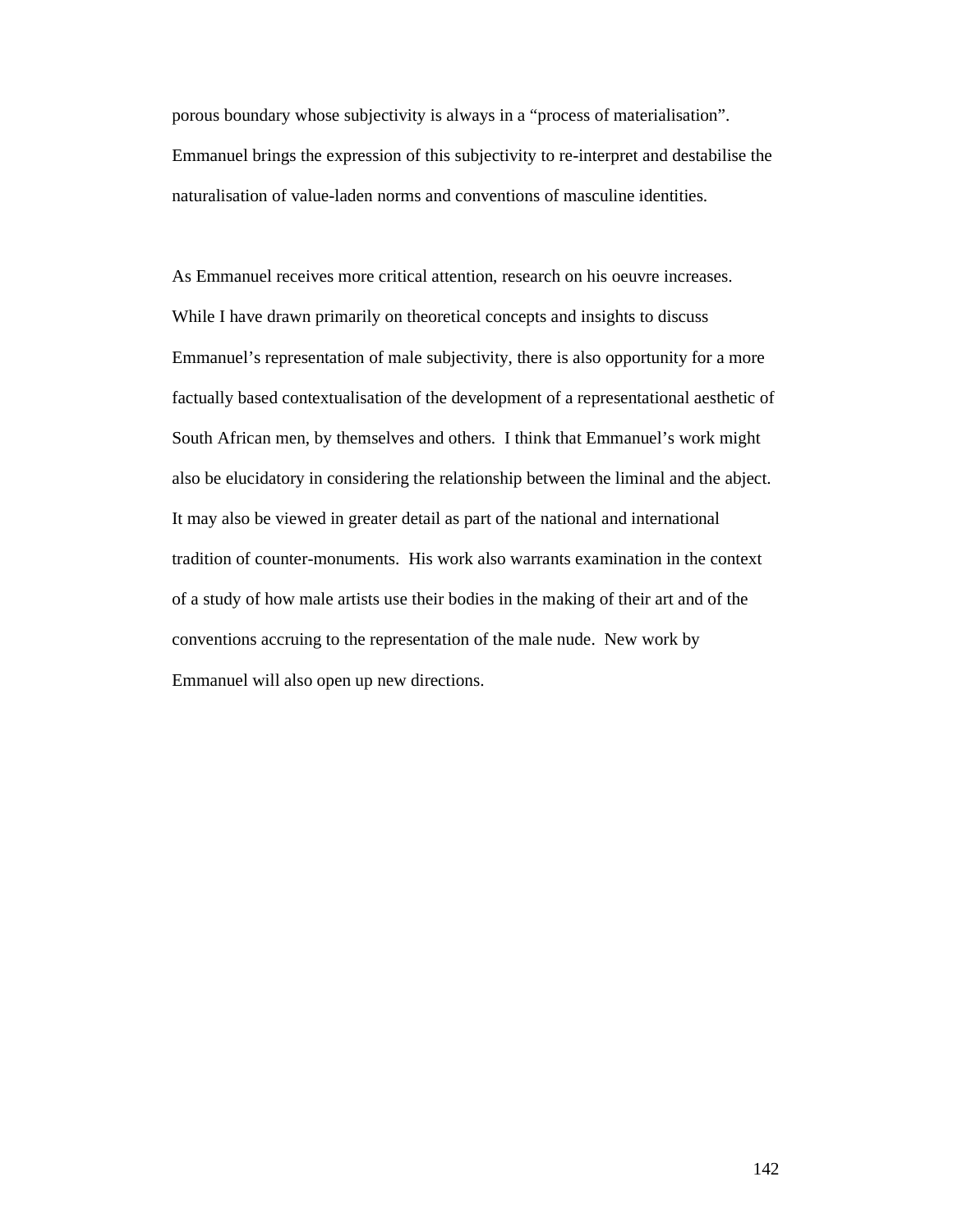# **ADDITIONAL INFORMATION ON PAUL EMMANUEL** <sup>75</sup>

#### **Solo Exhibitions & Public Installations**

| 2011. |  | <i>Transitions</i> , Kunst: Raum Slyt Quelle Foundation, Rantum, Slyt, Germany. |  |  |  |  |  |  |  |
|-------|--|---------------------------------------------------------------------------------|--|--|--|--|--|--|--|
|-------|--|---------------------------------------------------------------------------------|--|--|--|--|--|--|--|

- **2010.** *Transitions*, National Museum of African Arts, Smithsonian Institution, Washington D.C., USA.
- **2009-10.** *Transitions*, Spier Old Wine Cellar, Stellenbosch, South Africa (SA).
- **2009.** *Transitions,* Albany Museum, National Arts Festival, Grahamstown, SA.
- **2009.** *The Lost Men*, Kunst Raum Slyt-Quelle, Rantum, Slyt, Germany.
- **2009.** *Transitions*, KwaZulu-Natal Society of Arts, Durban, SA.
- **2009.** *Transitions*, William Humphreys Art Gallery, Kimberley, SA.
- **2009.** *Transitions*, Oliewenhuis Art Museum, Bloemfontein, SA.
- **2008.** *Transitions*, Apartheid Museum, Johannesburg, SA.
- **2007.** *The Lost Men (Mozambique)*, Catembe Ferry Jetty, Maputo, Mozambique.
- **2006.** *After-Image*, Villa Arcadia, Johannesburg, SA.
- **2005.** *After-Image*, Oliewenhuis Art Museum, Bloemfontein, SA.
- **2004.** *After-Image*, University of Stellenbosch Art Gallery, Stellenbosch, SA.
- **2004.** *The Lost Men Grahamstown*, Monument Hill, Grahamstown, SA.
- **2003.** *Air on the Skin*, Standard Bank Gallery, Johannesburg, SA.
- **2000.** *Pages from Cathexis*, Open Window Contemporary Gallery, Pretoria, SA.

## **Selected Group Exhibitions, Film Screenings & Events** (c) = catalogue

- **2010.** *Black Box*, Smart Museum of Art, The University of Chicago, Illinois, USA.
- **2010.** *Videogud/Videokonst*, Gävleborg, Uppsala & Dalarna, Sweden.
- **2010.** 5th Sardinia Film Festival, Sassari, Italy.

-

- 2010. 19<sup>th</sup> Séquence Court-Métrage International Film Festival, Toulouse, France.
- 2009. 4<sup>th</sup> Africa-in-Motion International Film Festival, Edinburgh International Film Festival, Filmhouse Cinema, Edinburgh, UK (c).
- **2009.** *On Making: Integrating Approaches to Practice-led Research in Art & Design*, University of Johannesburg, South Africa (SA) (c).
- 2009. 12<sup>th</sup> Antimatter International Film Festival, Open Space Arts Centre, Victoria, Canada (c).
- **2009.** *Adding Subtractions*, Fordsburg Artists' Studios, Johannesburg, SA.
- **2009.** *Design Indaba Expo National Film Festival*, Cape Town International Convention Centre, SA (c).
- **2006.** *Navigating the Bookscape, Artists' Books and the Digital Interface* (touring) Aardklop National Arts Festival, Potchefstroom; FADA Gallery, University of Johannesburg, SA (c).

<sup>75</sup> The information in the Appendix is quoted verbatim from Paul Emmanuel's *curriculum vitae* (Emmanuel 2011), also available online at www.paulemmanuel.net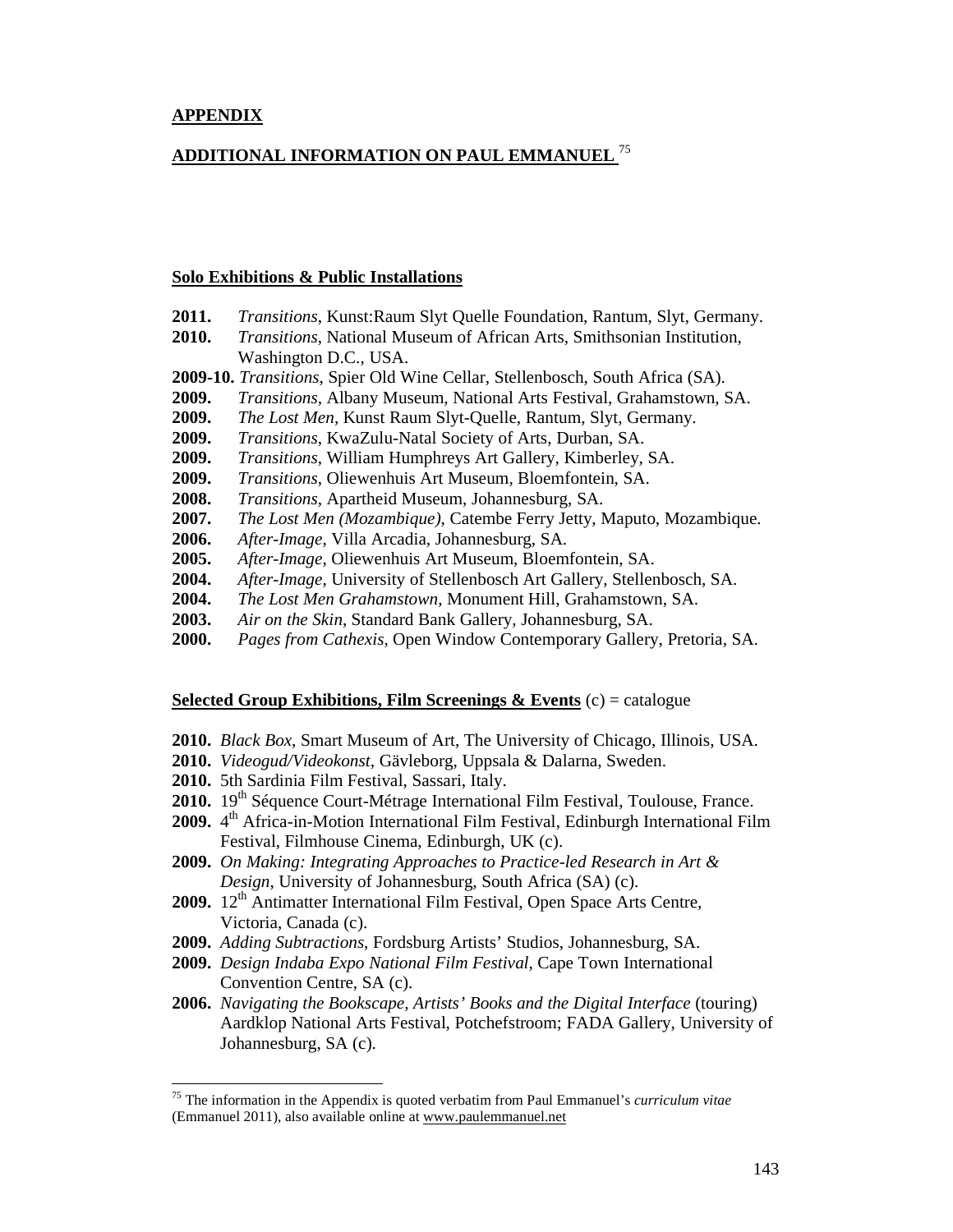- **2004-7** *Waldsee 1944*, (touring) Collegium Hungaricum, Berlin, Germany; 2B Galleria, Budapest, Hungary; Hebrew Union College Museum, New York, USA; Florida Holocuse Museum, USA; Hibel Museum, FAU-Jupiter, Florida, USA; Ben Uri Gallery, London, UK; Alper JCC, Miami, Florida, USA (c).
- **2003.** *The Ampersand Foundation*, Warren Seibrits Modern and Contemporary, Johannesburg, SA (c).
- **2002.** *Schumann-SASOL Wax Art Competition*, Sasolburg, SA.
- **2001.** *Bag Factory Show*, Goodman Gallery, Johannesburg, SA.
- **2000.** *After New York*, Civic Gallery, Johannesburg, SA.
- **1999.** *Postcards from South Africa*, Axis Gallery, New York, USA.
- **1998.** *South African Printmaking*, Stockholm, Sweden
- **1997.** *Bag Factory Group Exhibition*, Mexican Embassy, Pretoria, SA.
- **1996.** *Artists' Books in the Ginsberg Collection*, Johannesburg Art Gallery, SA.
- **1995.** *The First Four Years,* Civic Gallery, Johannesburg, SA
- **1994.** *Open Bite A New Look at Intaglio Printmaking*, Civic Gallery, Johannesburg, SA

### **Awards, Fellowships & Residencies**

- 2010. Best Experimental Film: 5<sup>th</sup> Sardinia Film Festival, Sassari, Italy.
- **2009**. Best Short Film: 4<sup>th</sup> Africa-in-Motion Short Film Competition, Africa-in-Motion International Film Festival, Edinburgh International Film Festival, UK.
- **2009**: Kunst:Raum Slyt Quelle Foundation, Residency at Rantum, Slyt, Germany.
- **2002**: First Prize: SASOL Wax In Art Competition, Johannesburg, South Africa.
- **1997**: Ampersand Fellowship: Ampersand Foundation, New York, USA.
	- Visiting artist & internship at the Center for Book Arts, New York, USA. Internship at Alma on Dobbin, New York, USA.

## **Public & Corporate Collections**

National Museum of African Art, Smithsonian Institution (USA) Kunst:Raum Slyt Quelle Foundation (Germany) William Humphreys Art Gallery (South Africa) First National Bank (South Africa) Spier Contemporary Collection (South Africa) Hollard Insurance Company Limited (South Africa) Johannesburg Securities Exchange (South Africa) Johannesburg Art Gallery (South Africa) Gauteng Provincial Legislature (South Africa) Vodacom Limited (South Africa) MTN Limited (South Africa) Oliewenhuis Art Museum (South Africa) Sasol University of Stellenbosch Museum (South Africa) Pretoria Art Museum (South Africa) University of South Africa permanent collection (South Africa) Standard Bank (South Africa) SASOL Petroleum Company Limited (South Africa)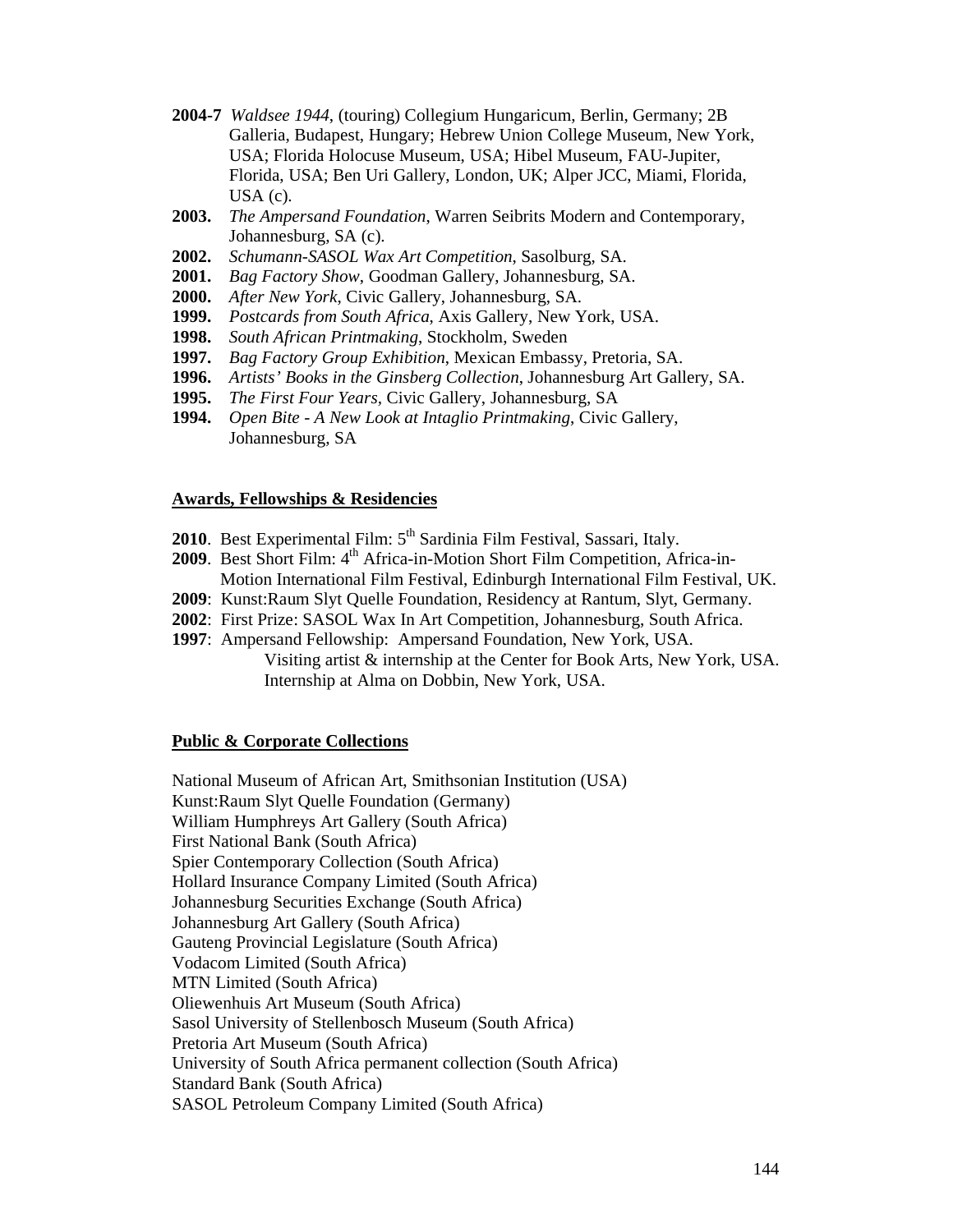South African Broadcasting Corporation (South Africa) Museum of Contemporary Art, Chamalieres (France)

# **Solo Catalogues & Monographs**

- **2008.** *Transitions*. Texts by André Croucamp and Robyn Sassen. Art Source South Africa. Johannesburg SA. (ISBN 978-0-620-41945-1).
- **2004.** *After-Image*. Text by Julia Charlton. Paul Emmanuel. Johannesburg, SA (ISBN 0-620-32295-0).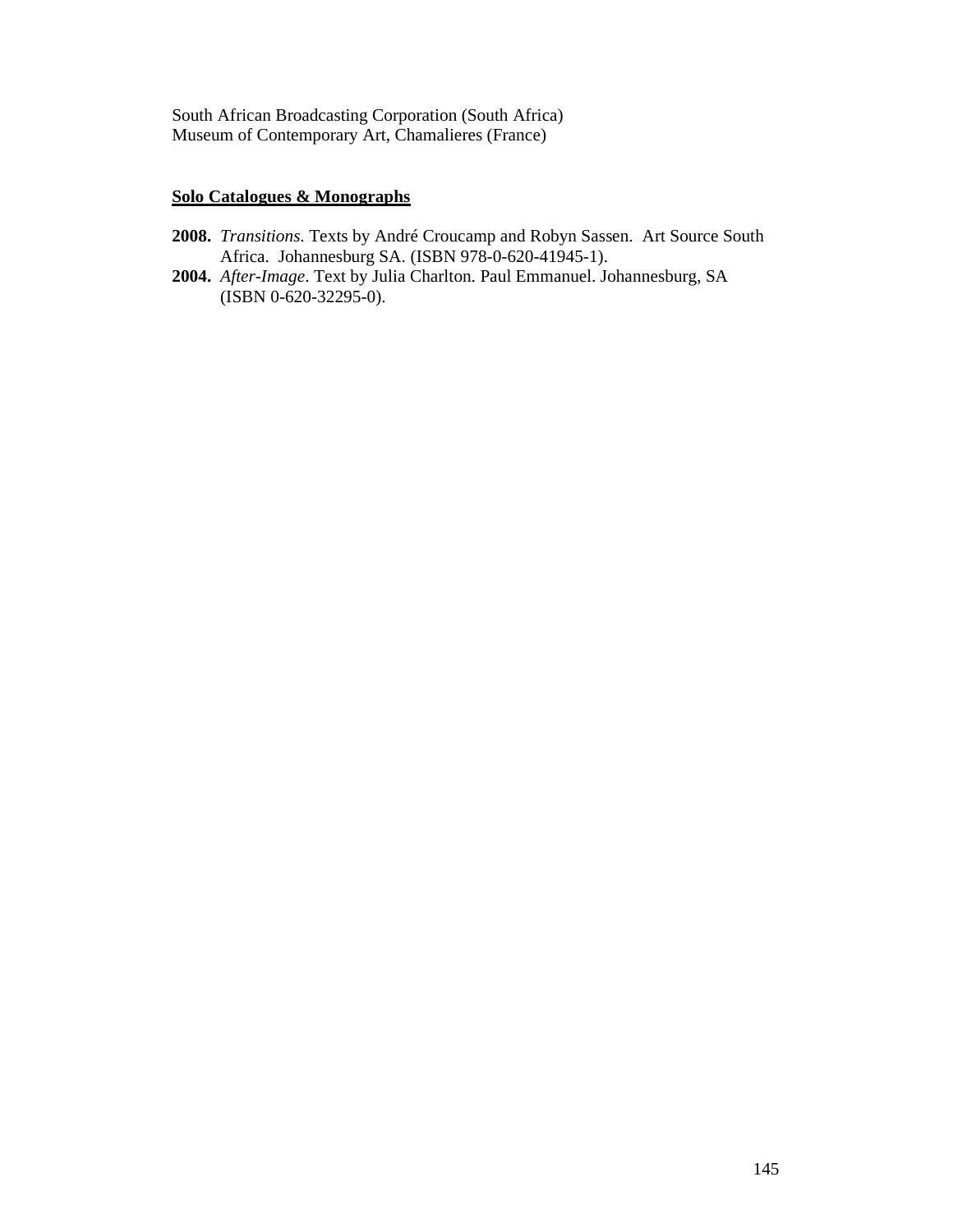## **BIBLIOGRAPHY**

#### **Published Sources:**

Althusser, Louis. 1971. *Lenin and Philosophy and other Essays*. Translated from the French by Ben Brewster. London: NLB.

Amishai-Maisels, Ziva. 2005. 'Haunting the Empty Place' in Feinstein, Stephen C. (ed.). *Absence/ Presence: Critical Essays on the Artistic Memory of the Holocaust.* Syracuse, New York: University of Syracuse Press, pp. 123 - 150.

Atwood, Margaret. 2007. *The Door*. London: Virago.

Axis Gallery. 'Circumcised, Circumscribed' [internet] Available at: http://www.axisgallery.net/exhibitions/circumcision/index.html (accessed 27 December 2010).

Baines, Gary. 2007. 'The Politics of Public History in Post-Apartheid South Africa' in Stolten, Hans Erik (ed.). *History Making and Present Day Politics: The Meaning of Collective Memory in South Africa*. Uppsala, Sweden: Nordiska Afrikainstitutet, pp. 167 - 182.

Bal, Mieke. 1999. *Quoting Caravaggio: Contemporary Art, Preposterous History.*  Chicago and London: University of Chicago Press.

Bal, Mieke. 2001a. *Looking In: The Art of Viewing*. Amsterdam: G&B Arts International.

Bal, Mieke. 2001b. *Louise Bourgeois' Spider: the Architecture of Art-Writing.* Chicago: University of Chicago Press.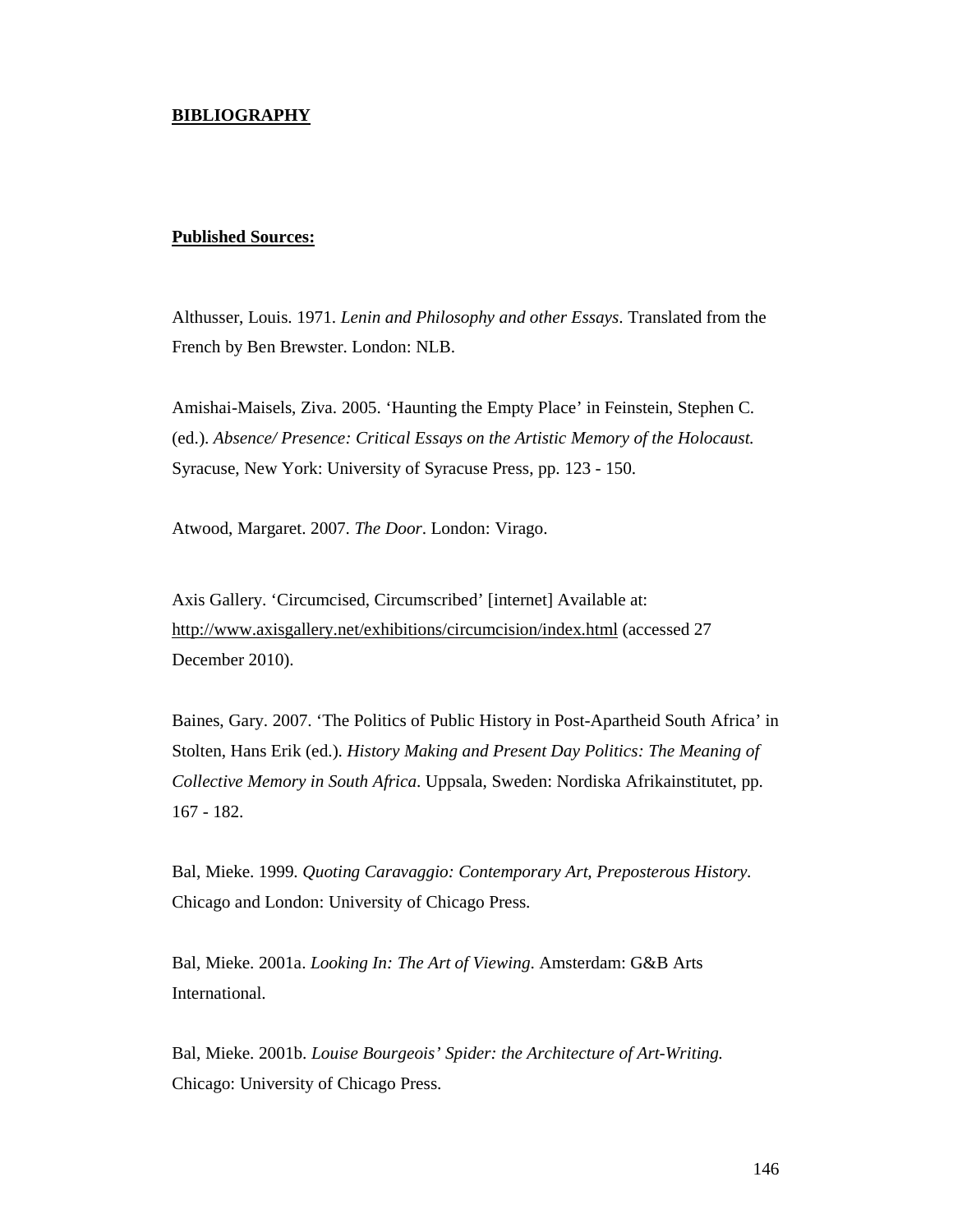Bal, Mieke. 2006. *Reading Rembrandt: Beyond the Word-Image Opposition*. 1<sup>st</sup> edn 1991. Amsterdam: Amsterdam University Press, Amsterdam Academic Archive.

Bedford, Emma (ed.). 2003. *Fresh: Berni Searle*. Cape Town: South African National Gallery.

Benjamin, Walter. 1992. *Illuminations*. Translated from the German by H. Zohn. London: Fontana.

Blocker, Jane. 1999. *Where is Ana Mendieta? Identity, Performativity, and Exile.*  Durham and London: Duke University Press.

Bosman, Natalie. 2008. 'Intricate Obsession' in *The Citizen*, [internet] October. Available at: http://www.citizen.co.za/index/article.aspx?pDesc=79512,1,22 (accessed 26 March 2009).

Bryson, Norman. 1983. *Vision and Painting: The Logic of the Gaze.* New Haven: Yale University.

Bryson, Norman. 2001. 'Introduction: Art and Intersubjectivity' in Bal, Mieke. *Looking In: The Art of Viewing*. Amsterdam: G&B Arts International, pp. 1 - 39.

Bunn, David. 1994. 'Our Wattled Cot: Mercantile and Domestic Space in Thomas Pringle's African Landscapes' in Mitchell, WJT (ed.). *Landscape and Power*. Chicago and London: University of Chicago, pp. 127 - 174.

Burger, Lucia, Smith, Kathryn, Lizamore, Teresa and Jacobs, Brenda. 2005. *Art @ Work: A Decade and More of the Sasol Art Collection*. Johannesburg: Sasol Limited.

Butler, Judith. 1993. *Bodies that Matter: On the Discursive Limits of 'Sex'*. New York: Routledge.

Butler, Judith. 2006a. *Gender Trouble: Feminism and the Subversion of Identity*. 1st edn 1990. New York: Routledge.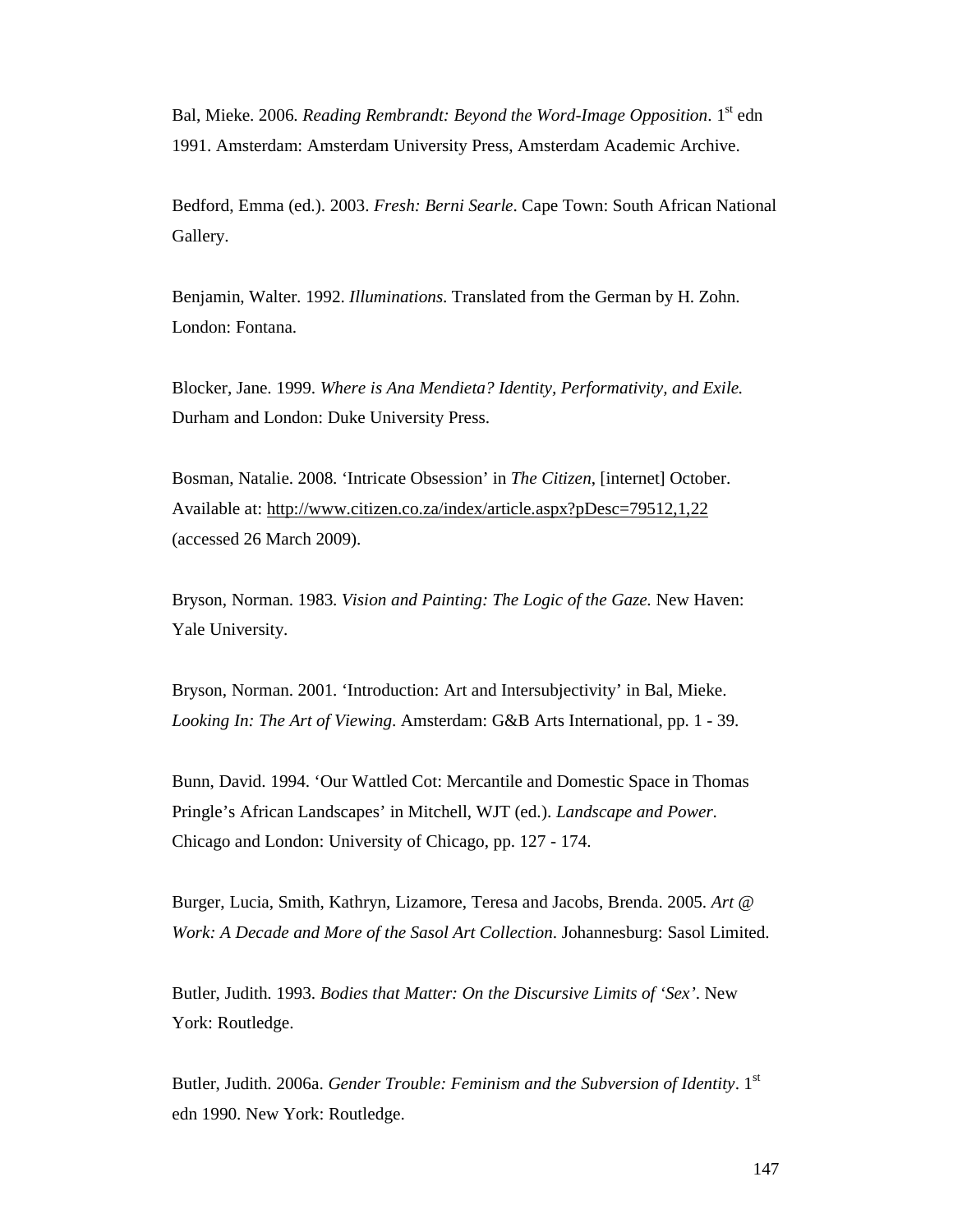Butler, Judith. 2006b. *Precarious Life: The Powers of Mourning and Violence*. London: Verso.

Charlton, Julia. 2004. 'Drawing out of the Darkness: Contemplating After-Image' in Emmanuel, Paul. *After-Image*. Johannesburg: Paul Emmanuel.

Coetzee, J.M. 1988. *White Writing: On the Culture of Letters in South Africa*. Sandton, Johannesburg: Radix.

Cohen, Steven. 2010. 'Steven Cohen CV'. [internet]. Available at: http://www.michaelstevenson.com/contemporary/artists/cohencv.htm (accessed 27 December 2010).

Cohn, Taryn. 2008. 'Transitions' in *Classic Feel*, November. pp. 84 - 6.

Coombes, Annie E. 2003. *History after Apartheid: Visual Culture and Public Memory in a Democratic South Africa.* Durham and London: Duke University Press.

Corrigal, Mary. 2008. '3SAI: A Rite of Passage' in *Sunday Independent*, September. p. 27.

Croucamp, André. 2008. 'Conversations on the Transience of Light Between André Croucamp and Paul Emmanuel' in Emmanuel, Paul. *Transitions*. Johannesburg: Art Source South Africa, unpaginated.

Derrida, Jacques. 1973. *Speech and Phenomena and Other Essays on Husserl's Theory of Signs*. Translated from the French by David B. Allison and Newton Garver. Evanston: Northwestern University Press.

Derrida, Jacques. 1981. *Dissemination*. Translated from the French by Barbara Johnson. London: The Athlone Press Ltd.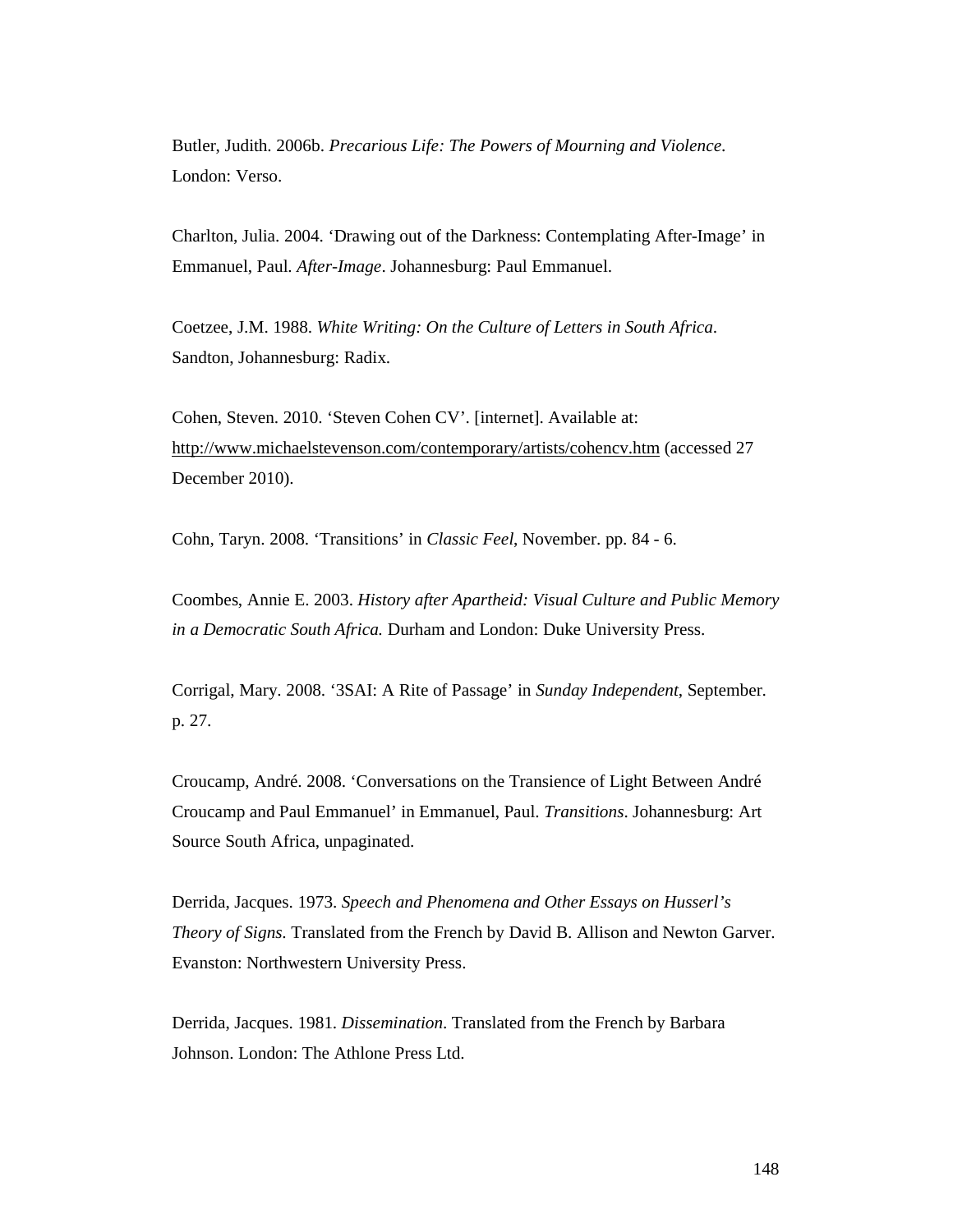Dodd, Alex. 2003. 'Paul Emmanuel Perfects the Fine Art of Turning Oddness into Transcendence' in *Sunday Independent*, March. p. unknown.<sup>76</sup>

Dodd, Alex. 2006. 'Hollard Enters the Art World with a Bang' in *Business Day Art, Business Day*, March. p. 6.

Dodd, Alex. 2008. 'Transitions Paul Emmanuel' in *Business Day Art, Business Day,* [internet] December. Available at: http://www.businessday.co.za/Articles/TarkArticle.aspx?ID=2801172 (accessed 26 March 2009).

Dodd, Alex. 2008. 'The Art Pig' in *The SA Art Times*, [internet] November. Available at: http://www.arttimes.co.za/news\_read.php?news\_id=664 (Accessed 26 March 2009).

Doherty, C. 2006. 'Navigating the Bookscape: Artists' Books and the Digital Interface' [internet] Available at: http://www.atjoburg.net/?m=200610 (Accessed 26 March 2009).

Eagleton, Terry. 2003. *After Theory*. London: Penguin Books.

-

Elkins, James. 1996. *The Object Stares Back: On the Nature of Seeing*. New York: Simon and Schuster.

Elkins, James. 2008. 'Writing Moods' in Ziady DeLue, Rachel and Elkins, James (eds.). *Landscape Theory*. New York and Oxon: Routledge, pp. 69 - 86.

Enwezor, Okwui. 2008. 'The Indeterminate Structure of Things Now: Notes on Contemporary South African Photography' in Garb, Tamar (ed.). *Homelands-Landmarks: Contemporary Art from South Africa*. London: Haunch of Venison, pp. 28 - 39.

 $76$  This article was found in the Johannesburg Art Gallery Library Archives; the page number had not been recorded.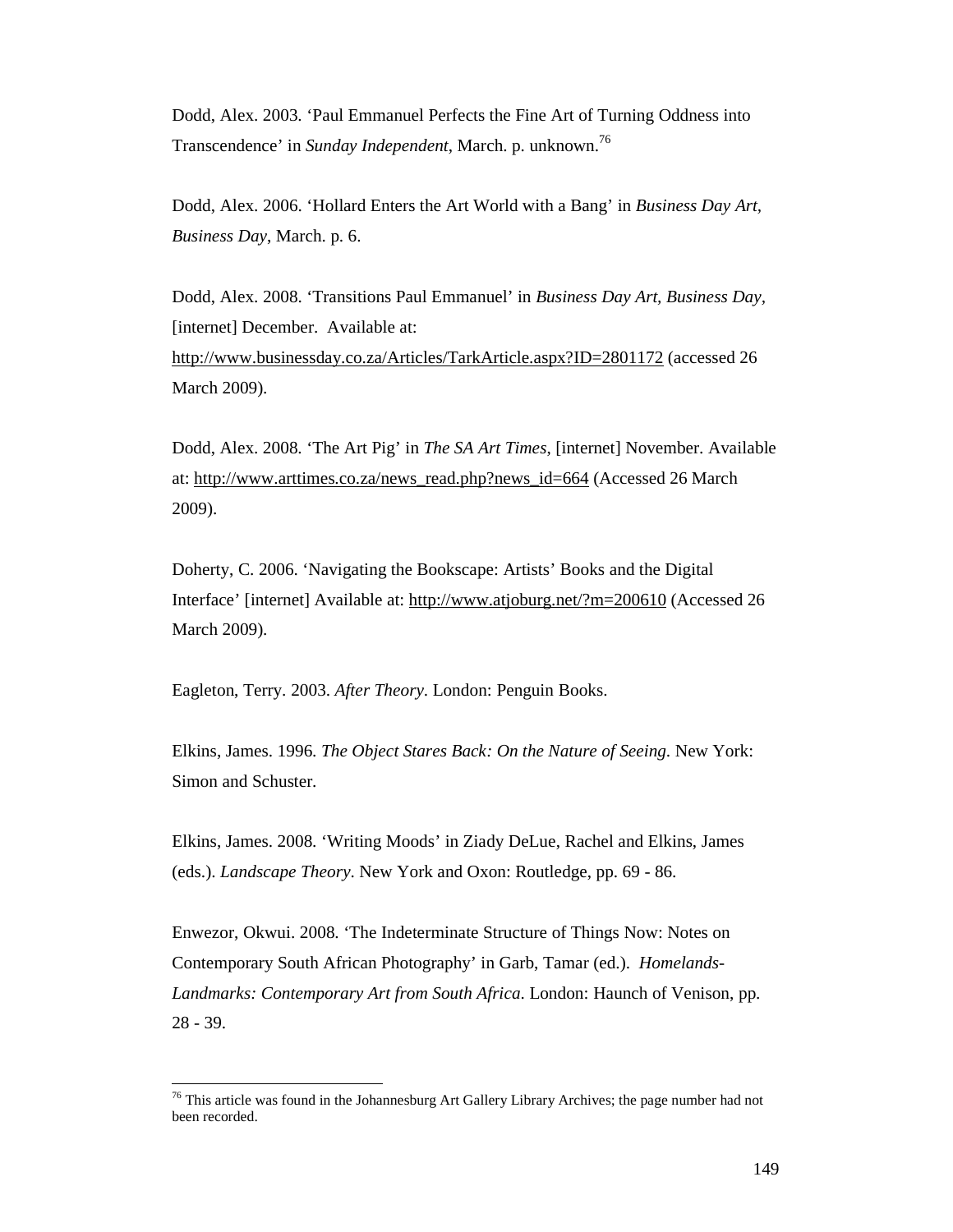Forty, Adrian. 1999. 'Introduction' in Forty, Adrian and Kuchler, Susanne (eds.). *The Art of Forgetting.* Oxford: Berg, pp. 1 - 19.

Foucault, Michel. 1977. *Language, Counter-Memory, Practice*. Translated from the French by D.F. Bouchard. New York: Cornell University Press.

Garb, Tamar. 2008. 'Land of Signs' in Garb, Tamar (ed.). *Homelands- Landmarks: Contemporary Art from South Africa*. London: Haunch of Venison, pp. 8 - 27.

Goldblatt, David. 1998. *South Africa: The Structure of Things Then*. Cape Town: Oxford University Press Southern Africa.

Greslé, Yvette. 2004a. 'Paul Emmanuel' in *Art South Africa* 3 (1). Cape Town: Bell Roberts Publishing, p. 81.

Greslé, Yvette. 2004b. 'Performances of Masculinity' in *Art South Africa* 3 (2). Cape Town: Bell Roberts Publishing, pp. 42 - 46.

Gurney, Kim. 2004. 'Paul Emmanuel: The Medium is the Message' [internet] September. Available at: http://www.artthrob.co.za/04sept/reviews/usag.html (Accessed 26 March 2009).

*Heure Exquise! Centre international pour les arts vidéo*. 2010. '*Cleaning Time Vienna de Steven Cohen'* [internet]. Available at: http://www.exquise.org/video.php?id=70 (Accessed 27 December 2010).

Hobbs, Philippa and Rankin. 1997. *Printmaking in a Transforming South Africa*. Cape Town: David Philip Publishers.

Huyssen, Andreas. 1999. 'Monumental Seduction' in Bal, Mieke, Crewe, Jonathan and Spitzer, Leo (eds.). *Acts of Memory: Cultural Recall in the Present*. New Hampshire: Trustees of Dartmouth College.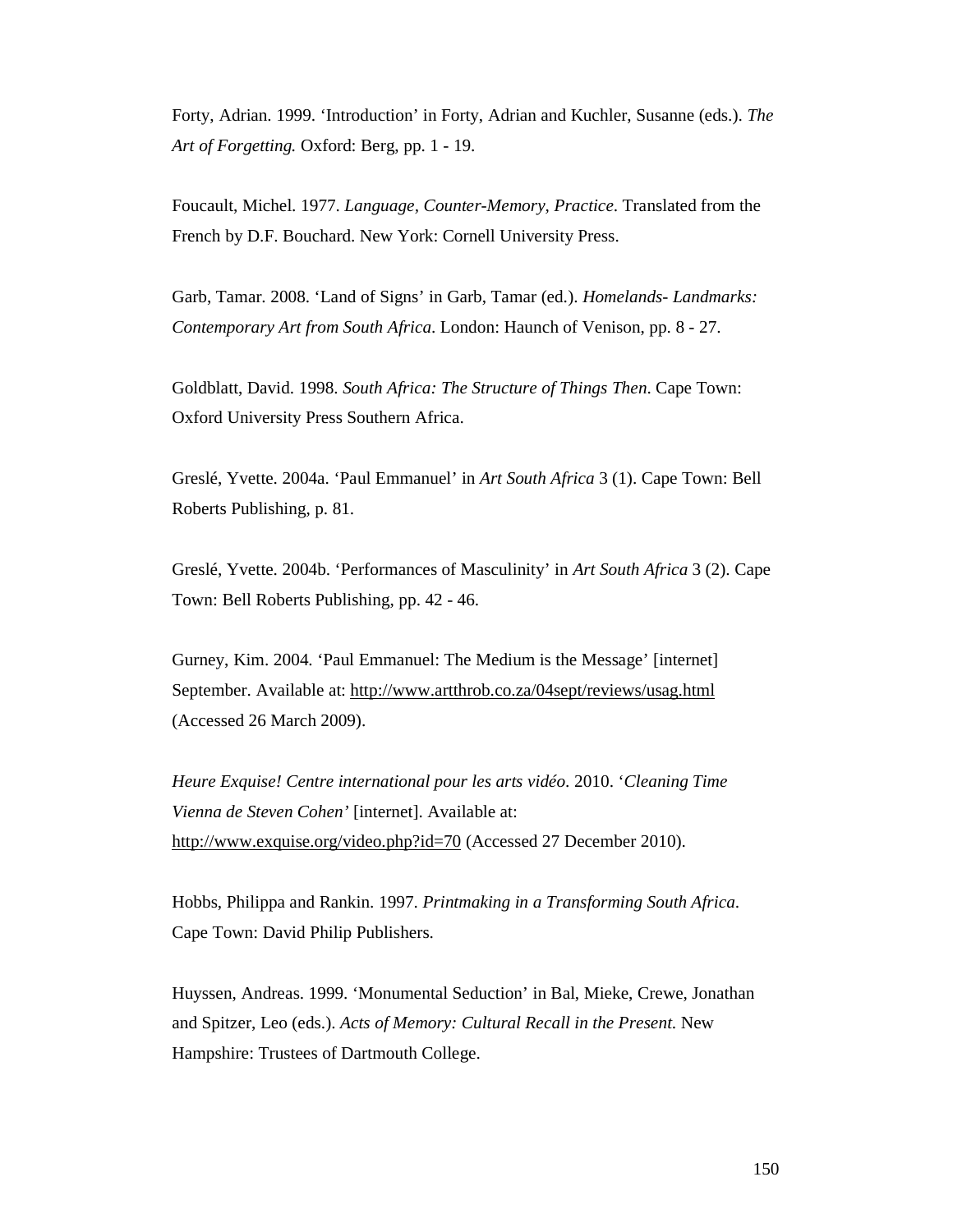Johnson, Ashley. 2003. 'Art' in *Business Day Art, Business Day,* February. p. unknown. $^{77}$ 

Johnson, Barbara. 1981. 'Translator's Introduction' to Derrida, Jacques. *Dissemination*. London: The Athlone Press Ltd, pp. vii - xxxiii.

Kaganof, Aryan. 2008. '3SAI A Rite of Passage: An Interview with Paul Emmanuel' [internet] Available at: http://kaganof.com/kagablog/category/categories/art/page/11/ (Accessed 26 March 2009).

Kerr, Carolyn. 2008. 'Runa Islam' in Kerr, Carolyn, Little, Helen and O'Brien, Sophie. *Turner Prize 08*. Milbank, London: Tate Publishing, pp. 8 - 11.

Krämer, Felix. 2008. 'Vilhelm Hammershoi: The Poetry of Silence' in Krämer, Felix, Sato, Naoki and Fonsmark, Anne-Birgitte. *Hammershøi.* Translated from the German by Micheal Foster. London: Royal Academy of Arts, pp. 12 - 27.

La Rocco, Claudia. 2009. 'Vienna, New York, Johannesburg: Dressing and Moving in Place' in *New York Times*. [internet]. September. Available at: http://www.nytimes.com/2009/09/19/arts/design/19cohen.html (Accessed 19 November 2010)

Lacan, Jacques. 2002. *Ecrits*. Translated from the French by Bruce Fink. New York and London: WW Norton & Company.

Lacan, Jacques. 1991. *The Four Fundamental Concepts of Psychoanalysis*. Translated from the French by Alan Sheridan. Middlesex: Penguin.

McClintock, Kate. 1995. *Imperial Leather: Race, Gender and Sexuality in the Colonial Contest*. New York and London: Routledge.

-

 $77$  This article was found in the Johannesburg Art Gallery Library Archives; the page number had not been recorded.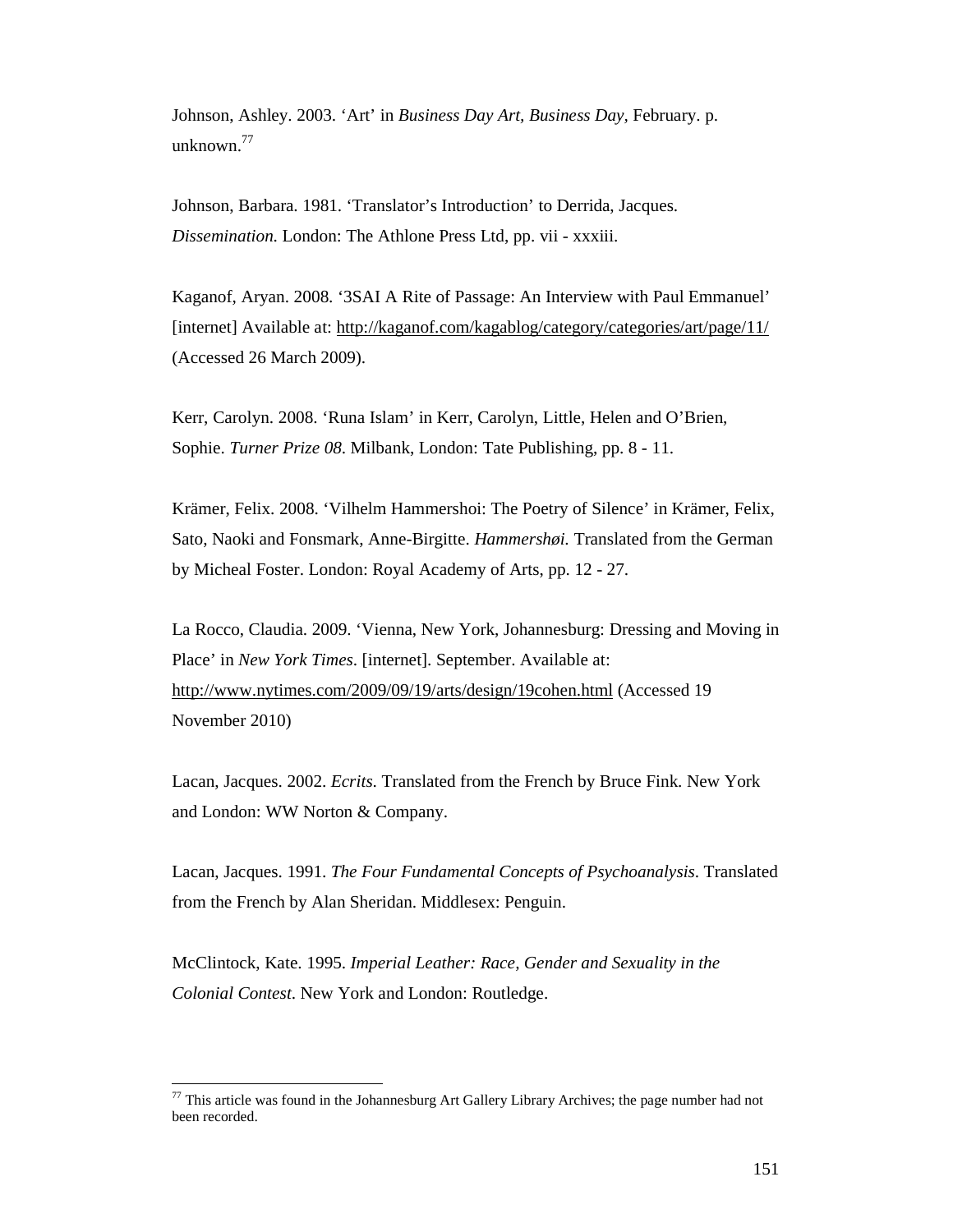McKenna, Alix. 2010. 'Paul Emmanuel: Transitions: Identity Construction in South Africa' in *California Literary Review*. [internet] June. Available at: http://calitreview.com/9913 (Accessed 12 October 2010).

Miller, Katie. 2009. 'South African short wins the Africa in Motion short film competition' [internet] November. Available at: http://artmatters.info/?p=1796 (Accessed 9 November 2009).

Mitchell, W.J.T. 1994. 'Introduction' in Mitchell, W.J.T. (ed.). *Landscape and Power.* Chicago and London: University of Chicago, pp. 1 - 5.

Morgan, Stuart and Morris, Frances (eds.). 1995. *Rites of Passage: Art at the End of the Century*. London: Tate Gallery Publications.

Noyes, John. 2002. 'Nature, History, and the Failure of Language: the Problem of the Human in Post-Apartheid South Africa' in Goldberg, David Theo and Quayson, Ato (eds.). *Relocating Postcolonialism.* Oxford: Blackwell Publishers Ltd, pp. 270 - 281.

Nuttall, Sarah and Michael, Cheryl-Ann. 2000. 'Introduction' in Nuttall, Sarah and Michael, Cheryl-Ann (eds.). *Senses of Culture: South African Culture Studies*. Oxford: Oxford University Press, pp. 1 - 29.

Nuttall, Sarah. 2009. *Entanglement: Literary and Cultural Reflections on Post-Apartheid*. Johannesburg: Wits University Press.

O'Sullivan, Micheal. 2010. 'Smithsonian African Art Museum's 'Transitions' Exhibit includes film on infantry' in *The Washington Post*. [internet] May. Available at: http://www.washingtonpost.com/wp-dyn/content/article/2010/05/20/ AR2010052001682.html (Accessed 12 October 2010).

O'Sullivan, Micheal. 2010. 'At Smithsonian's African art museum: Rites of passage, drawn precisely' in *The Washington Post.* [internet] May. Available at: http://www.washingtonpost.com/wp-dyn/content/article/2010/05/20/ AR2010052001940.html (Accessed 12 October 2010).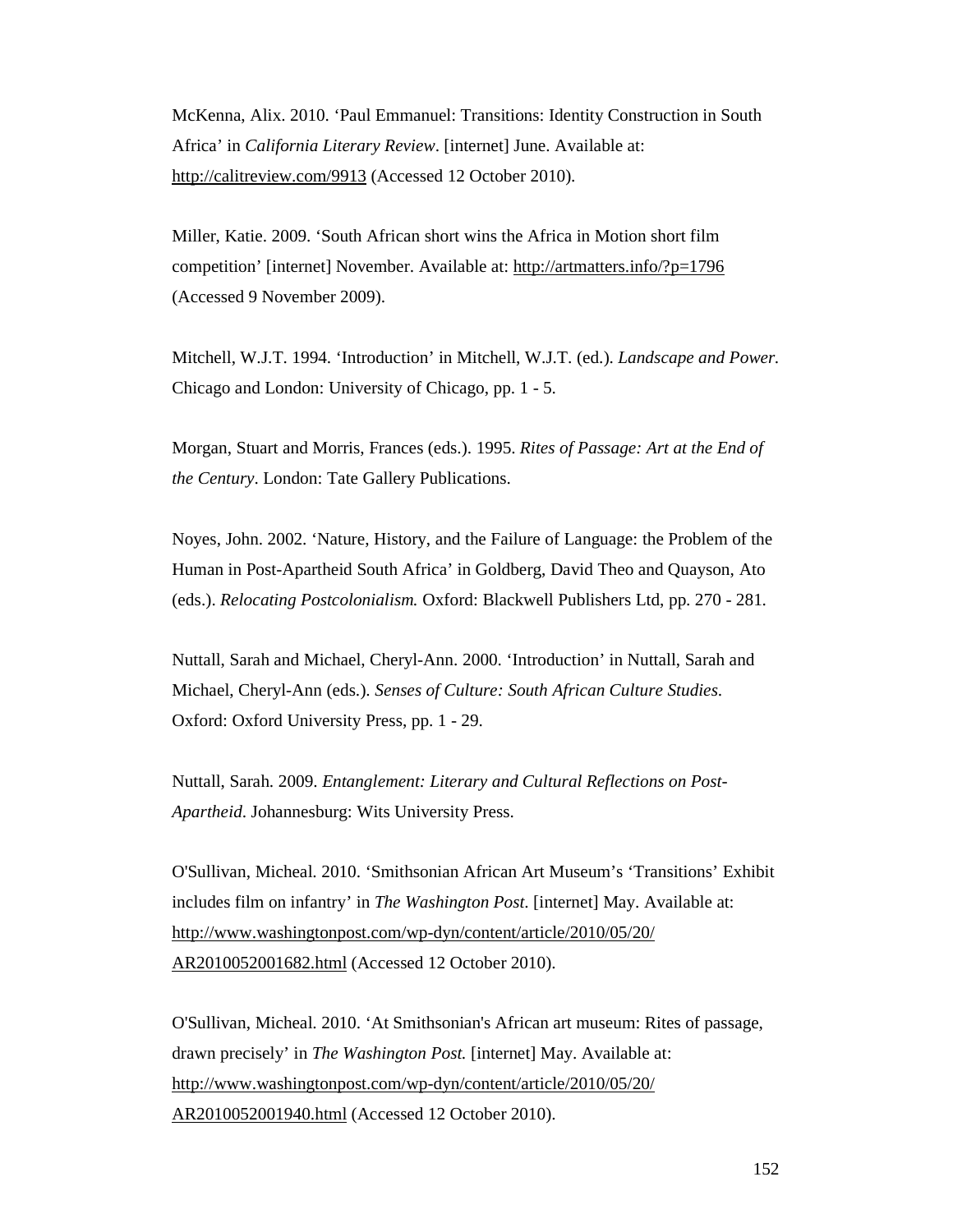Paton, David. 2006. 'Navigating the Bookscape: Artists' Books and the Digital Interface' [internet] December. Available at: http://www.theartistsbook.org.za/view.asp?pg=exhibitions&ex=ex2\_001 (Accessed 22 March 2009).

Pensky, Max. 2001. *Melancholy Dialectics: Walter Benjamin and the Play of Mourning*. Amherst, Massachusetts: University of Massachusetts Press.

Phelan, Peggy. 1993. *Unmarked: The Politics of Performance*. London and New York: Routledge.

Randall, Meredith. 2005. *Bag Factory Artists*. Pretoria: Unisa Art Gallery.

Sassen, Robyn. 2005. 'Paul Emmanuel at the Old Fort' [internet] February. Available at: http://www.artthrob.co.za/05feb/reviews/oldfort.html (Accessed 26 March 2009).

Sassen, Robyn. 2007. 'Attention-Seeking Images: Early Work by Berni Searle and Paul Emmanuel' in *Image and Text* (13), pp.54 - 65.

Sassen, Robyn. 2008. 'Of Circumcising and Circumscribing and Understanding Where I Fit In' in Emmanuel, Paul. 2008. *Transitions*. Johannesburg: Art Source South Africa.

Sato, Naoki. 2008. 'The Quotidian View without Narrative: Connections and Separations between the Interior Paintings of Vilhelm Hammershøi and Seventeenth-Century Dutch Interior Paintings' in Krämer, Felix, Sato, Naoki and Fonsmark, Anne-Birgitte. *Hammershøi.* Translated from the Japanese by Martha J. McClintock. London: Royal Academy of Arts, pp. 38 - 45.

Schmahmann, Brenda. 1998. 'Casting a Glance, Diverting the Gaze: George Segal's Representation of the Female Body' in *American Art* 12 (3), pp. 11 - 29.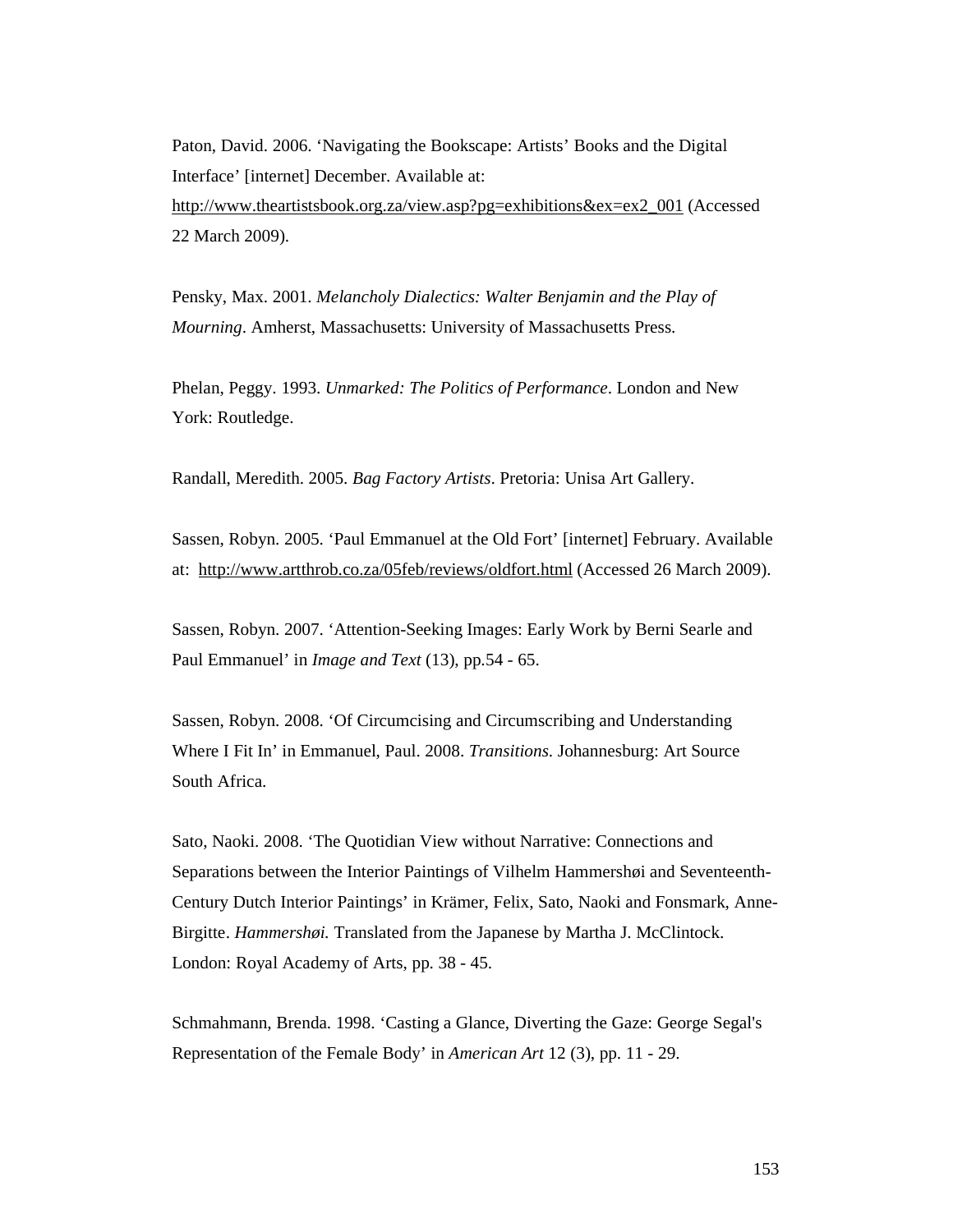Schmahmann, Brenda. 2010. 'Staging Masculinities: Visual Imagery in Peter Gabriel's 'Sledgehammer' Video' in Drewett, Micheal, Hill, Sarah and Kärki, Kimi (eds.). *Peter Gabriel, From Genesis to Growing Up.* Farnham, United Kingdom and Burlington, USA: Ashgate, pp. 57 - 70.

Searle, Adrian. 2010. 'Christian Boltanski: It's a Jumble Out There' in *Guardian Unlimited*. [internet] January. Available at: http://www.guardian.co.uk/artanddesign/2010/jan/13/christain-boltanski-grand-palaisparis?intcmp=239 (Accessed 13 January 2010).

Semin, Didier, Garb, Tamar and Kuspit, Donald. 1997. *Christian Boltanski*. London: Phaidon Press Ltd.

Siebrits, Warren, Ginsberg, Jack, Bedford, Emma and Cohn, Lesley. 2003. *The Ampersand Foundation*. Johannesburg: Modern and Contemporary Art.

Smith, Kathryn. 2000. 'Hentie van der Merwe' [internet] March. Available at: http://www.artthrob.co.za/00mar/artbio.html (Accessed 23 March 2009).

Spies, Werner. 1988. 'Introduction' in Schellman, Jörg and Benecke, Josephine (eds.). *Christo Prints and Objects, 1963 – 1987 A Catalogue Raisonné*. Translated from the German by John Gabriel. Munich: Edition Schellmann and Abbeville Press, pp. 10 - 16.

Strauss, G. 2007. 'Chutzpah and a Solid Plan to Realise a Dream' in *Business Day Art*s*, Business Day*. [internet] June. Available at: http://www.businessday.co.za/Articles/TarkArticle.aspx?ID=2801038 (Accessed 26 March 2009).

Trigger, David and Gareth Griffiths (eds.). 2003. *Disputed Territories: Land, Culture and Identity in Settler Societies.* Aberdeen: Hong Kong University Press.

Turner, Victor. 1967. *The Forest of Symbols: Aspects of Ndembu Ritual*. Ithaca, New York: Cornell University Press.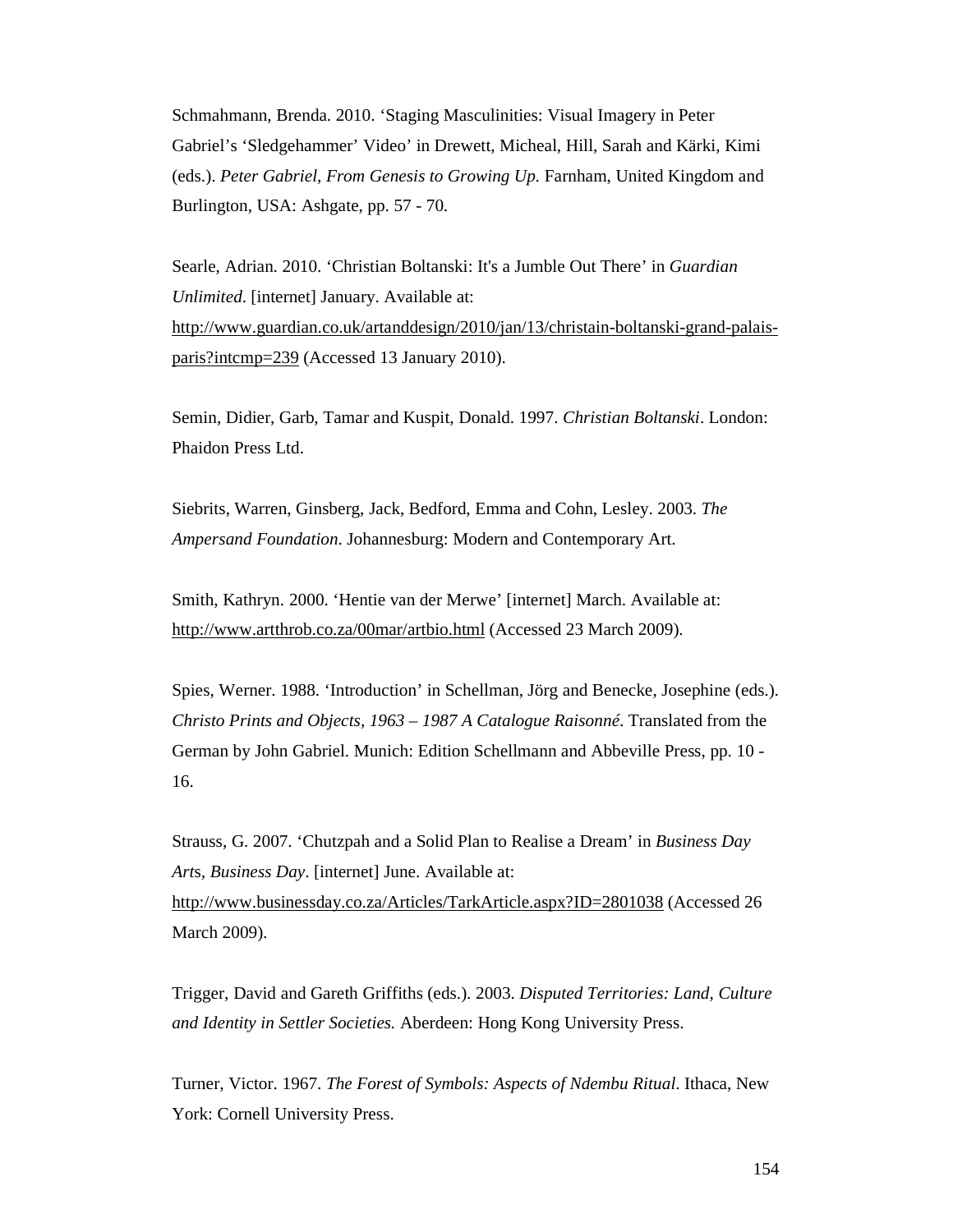Van der Watt, Liese. 2003. 'Disappearing Act' in *Art South Africa* 1 (4), pp. 22 - 28.

Van der Watt, Liese. 2004a. 'Do Bodies Matter? Performance Versus Performativity' in *de arte* 70, pp. 3 - 10.

Van der Watt, Liese. 2004b. 'Identity's Lack, Identity's Excess: Two Works by Berni Searle and Minnette Vari' in Bedford, Emma (ed.). *A Decade of Democracy South African Art 1994-2004.* Cape Town: Double Story Books and Iziko Museums of Cape Town, pp. 120 - 126.

Van der Watt, Liese. 2004c. 'Tracing Berni Searle' in *African Arts* 37 (4), pp. 74 - 79.

Van Gennep, Arnold. 1960. *The Rites of Passage*. Translated from the German by Monika B. Vizedom and Gabrielle L. Caffee. London: Routledge and Kegan Paul.

Van Schalkwyk, Karen. 2008. 'Identity in Focus' in *ScreenAfrica*, September. p. 22.

Vergès, Françoise. 2002. 'Post-Scriptum' in Goldberg, David Theo and Quayson, Ato (eds.). *Relocating Postcolonialism.* Oxford: Blackwell Publishers Ltd, pp. 349 - 358.

Williamson, Sue. 2000. 'Peet Pienaar' [internet] December. Available at: http://www.artthrob.co.za/00dec/artbio.html (Accessed 11 May 2009).

Woolf, Virginia. 1935. *The Common Reader, Second Series*. London: Hogarth Press.

Young, James E. 1988. *Writing and Rewriting the Holocaust: Narrative and the Consequences of Interpretation.* Bloomington and Indianapolis: Indiana University Press.